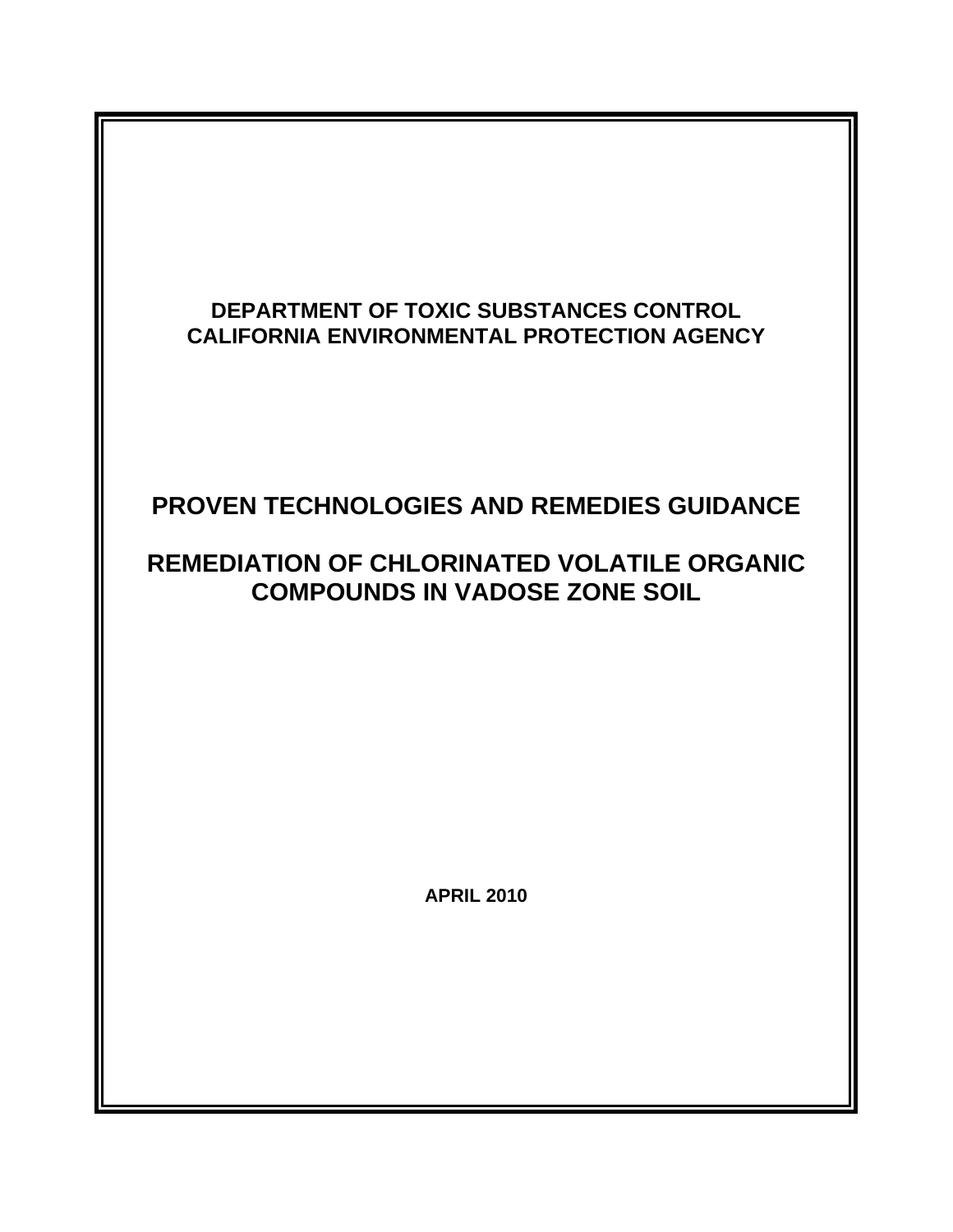### **PREFACE**

The Department of Toxic Substances Control (DTSC) is issuing this Proven Technologies and Remedies (PT&R) guidance for immediate use on cleanups at hazardous waste facilities and Brownfields sites. The PT&R approach described herein is an option for expediting and encouraging the cleanup of sites with elevated concentrations of chlorinated volatile organic compounds (cVOCs) in the vadose zone. The approach is designed to ensure safe, protective cleanup and to maintain DTSC's commitment to public involvement in our decision-making process. Please see Chapters 1 through 3 for details regarding the PT&R approach and how to determine whether this guidance is suitable for a given site.

DTSC fully expects that application of the PT&R approach to cleanup of sites with cVOCs in the vadose zone will identify areas that can be improved upon as well as additional ways to streamline the PT&R cleanup process. As the protocols in this document are implemented, issues may be identified which warrant document revision. DTSC will continue to solicit comments from interested parties for a period of one year (ending April 30, 2011). At that time, DTSC will review and incorporate changes as needed.

Comments and suggestions for improvement of *Remediation of Chlorinated Volatile Organic Compounds in Vadose Zone Soil* should be submitted to:

Kate Burger Department of Toxic Substances Control 8800 Cal Center Drive Sacramento, California 95826 kburger@dtsc.ca.gov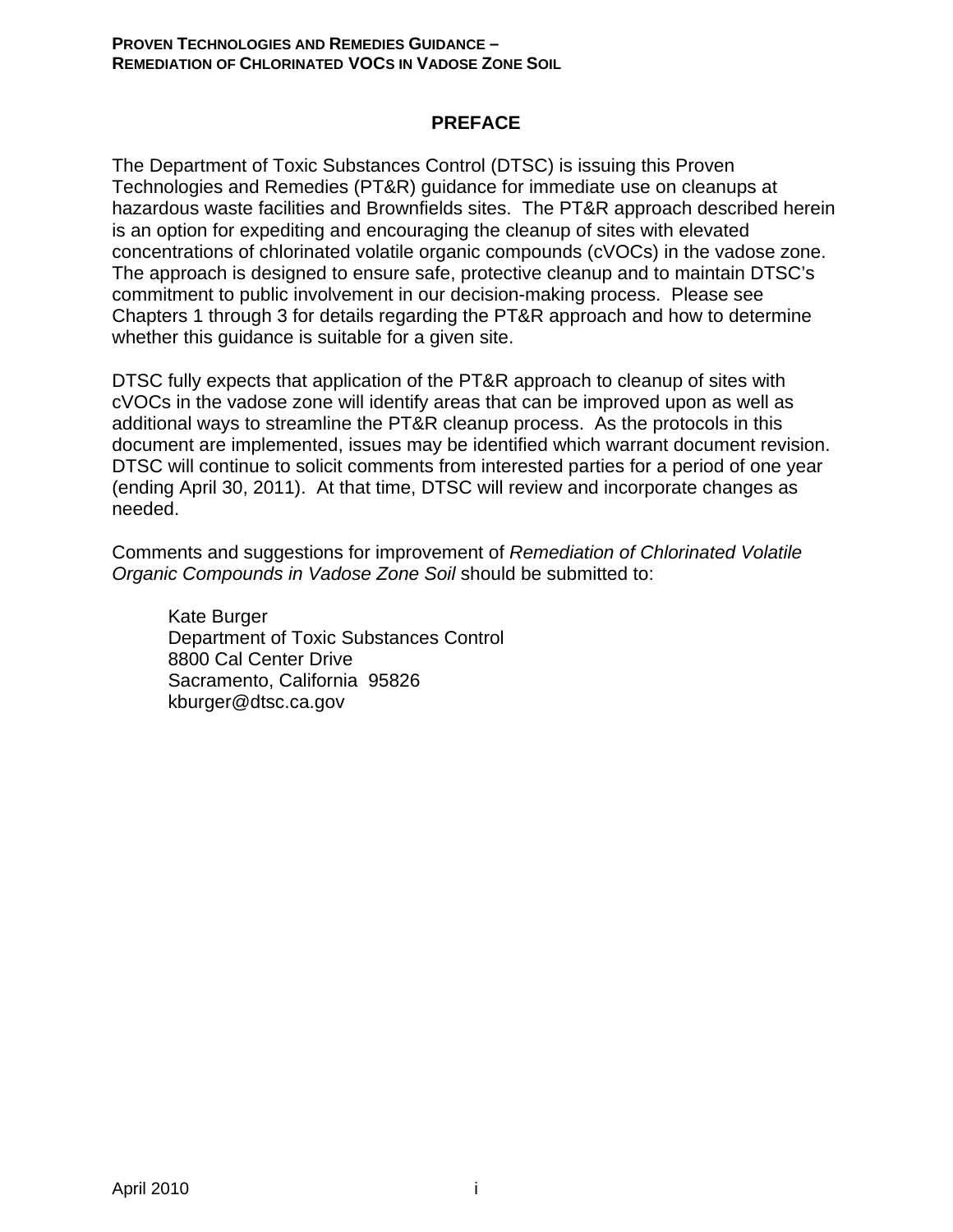### **ACKNOWLEDGMENTS**

This document was developed by the Department of Toxic Substance Control under the direction of Mr. Maziar Movassaghi, Acting Director and Mr. Stewart Black, Acting Deputy Director of the Brownfields and Environmental Restoration Program. Without their support, completion of this guidance would not have been possible.

The preparation of this guidance was achieved through the efforts of many individuals. The following people had primary responsibility for writing:

Mr. Mark Berscheid, Hazardous Substances Engineer Dr. Kate Burger, Sr. Engineering Geologist Mr. Neal Hutchison, Hazardous Substances Engineer Ms. Hortensia Muniz-Ghazi, Senior Hazardous Substances Engineer Ms. Barbara Renzi, Associate Toxicologist Mr. Peter Ruttan, Engineering Geologist Mr. Stephen Sterling, Sr. Engineering Geologist

This guidance has benefited greatly through input received from several sources, including:

- **DTSC's Proven Technologies and Remedies Team;**
- **Director's Brownfields Revitalization Advisory Group;**
- **Internal reviewers of draft versions of the guidance; and**
- **External peer reviewers of the draft guidance.**

In particular, the authors wish to thank the following individuals for their thoughtful technical support throughout the development of this guidance: Dan Gallagher, Lorraine Larsen-Hallock, Janet Naito, Debbie Oudiz, and Jesus Sotelo. The authors would also like to thank the following individuals for their contributions: Tizita Bekele, Jeff Brown, Michelle Dalrymple, Mike Finch, Bruce Garbaccio, Jose Marcos, Greg Neal, Paul Pongetti, Kathaleen Reed, and Will Rowe.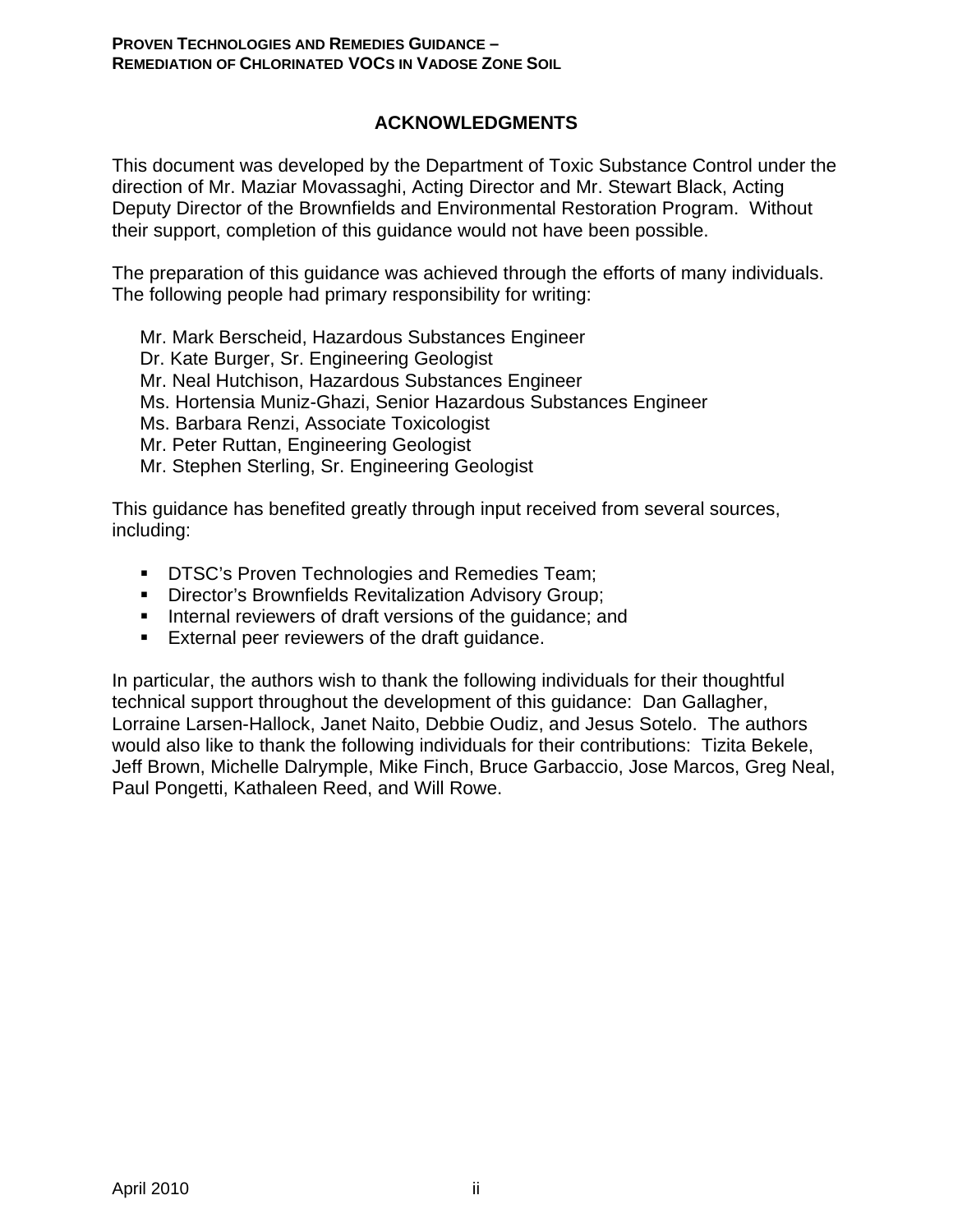## **TABLE OF CONTENTS**

### Page

| 1.0 | 1.1<br>1.2<br>1.3        | Technical Basis for PT&R Approach at Sites with Vadose Zone 2<br>Soil Contaminated with Chlorinated VOCs                                                                                                                              |
|-----|--------------------------|---------------------------------------------------------------------------------------------------------------------------------------------------------------------------------------------------------------------------------------|
| 2.0 |                          |                                                                                                                                                                                                                                       |
| 3.0 | 3.1<br>3.2<br>3.3<br>3.4 | 3.1.2 Stakeholder Identification and Assessment 8<br>Site Characteristics That Favor the PT&R Approach9<br>Site Characteristics That May Limit the Use of the PT&R 9<br>Approach<br>Determination of Suitability for PT&R Approach 12 |
| 4.0 | 4.1<br>4.2<br>4.3<br>4.4 | Data Needed To Support Design of PT&R Alternatives16                                                                                                                                                                                  |
| 5.0 | 5.1<br>5.2               | Exposure Pathways and Land Use Scenarios 19<br>5.2.2<br>5.2.4 Health Risk Assessment for Vapor Intrusion Into21<br><b>Indoor Air</b><br>5.2.5 Health Risk Assessment for Exposures to cVOCs in Soil 21                                |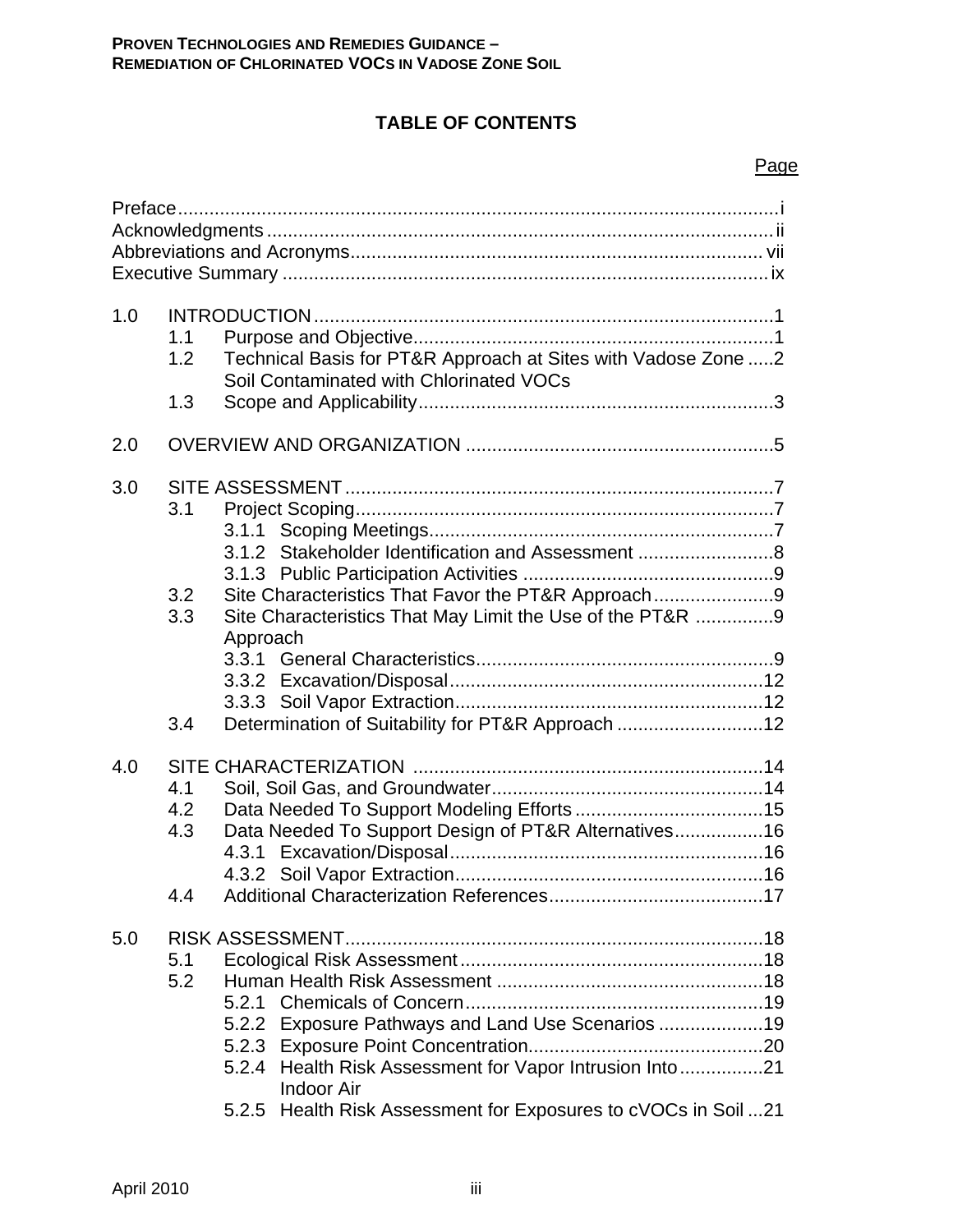# **TABLE OF CONTENTS (Continued)**

|     |                                 |                                                                                                                                                                                                                                  | Page |
|-----|---------------------------------|----------------------------------------------------------------------------------------------------------------------------------------------------------------------------------------------------------------------------------|------|
|     |                                 | 5.2.6 Health Risk Assessment for Exposures to cVOCs22<br>in Groundwater                                                                                                                                                          |      |
|     |                                 | Screening Assessment for cVOCs in Soil Gas23<br>5.2.7.1<br>California Human Health Screening Levels23<br>5.2.7.2<br>Soil Screening Levels for Soil Matrix23<br>5.2.7.3<br>Screening Levels for cVOCs in Groundwater24<br>5.2.7.4 |      |
| 6.0 | 6.1<br>6.2<br>6.3<br>6.4<br>6.5 | Cleanup Goals for Protection of Human Health25<br>Soil Cleanup Goals for Protection of Groundwater 25                                                                                                                            |      |
| 7.0 | 7.1                             | <b>EVALUATION OF CLEANUP TECHNOLOGIES FOR CHLORINATED28</b><br><b>VOCs IN VADOSE ZONE SOIL</b><br>Technical Basis for PT&R Guidance for Sites with Chlorinated28<br>VOC Contamination in Vadose Zone Soil                        |      |
|     | 7.2<br>7.3<br>7.4               | Focused Evaluation and Selection of Cleanup Alternative 32<br>Design and Implementation of Selected Cleanup Alternative 35                                                                                                       |      |
| 8.0 |                                 | DESIGN AND IMPLEMENTATION OF EXCAVATION / DISPOSAL37<br><b>ALTERNATIVE</b>                                                                                                                                                       |      |
|     | 8.1<br>8.2                      | 8.2.2 Work Zone and Community Air Monitoring 39                                                                                                                                                                                  |      |
|     | 8.3                             | 8.3.1 Cal-OSHA Safety Standards for Trenching and 40<br>Excavations                                                                                                                                                              |      |
|     | 8.4                             | 8.4.1 Management and Profiling of Excavated Soil40                                                                                                                                                                               |      |
|     | 8.5                             |                                                                                                                                                                                                                                  |      |
|     | 8.6                             |                                                                                                                                                                                                                                  |      |
|     | 8.7                             |                                                                                                                                                                                                                                  |      |
|     | 8.8                             |                                                                                                                                                                                                                                  |      |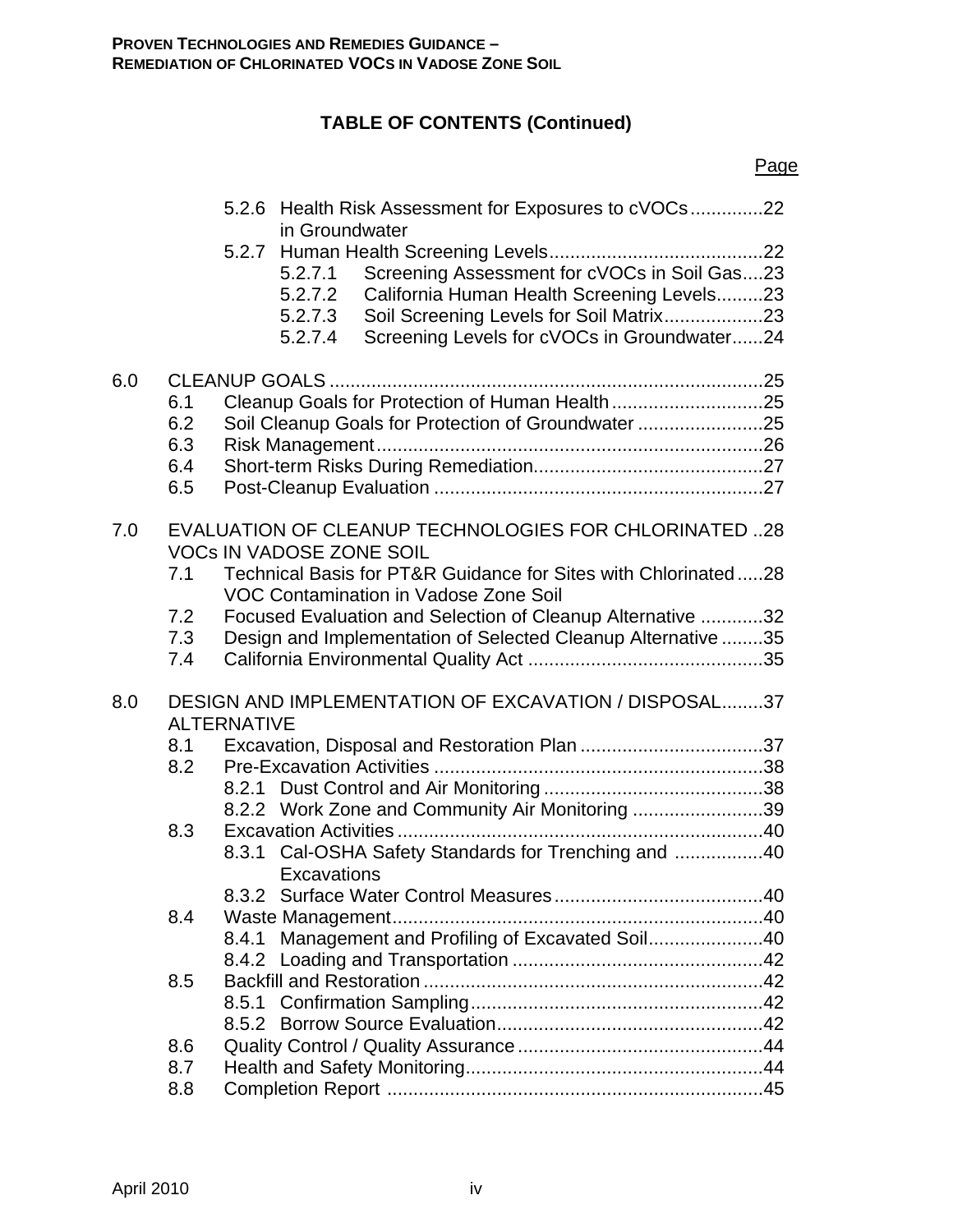# **TABLE OF CONTENTS (Continued)**

|      |            |                    |                                                                                                                 | Page |
|------|------------|--------------------|-----------------------------------------------------------------------------------------------------------------|------|
| 9.0  |            | <b>ALTERNATIVE</b> | DESIGN AND IMPLEMENTATION OF SOIL VAPOR EXTRACTION 46                                                           |      |
|      | 9.1<br>9.2 |                    | Site Characteristics Favorable for Effective SVE Systems 46<br>General Considerations for SVE Implementation 46 |      |
|      |            |                    | 9.2.2 Transitioning from Interim Removal Action to Final46<br>Remedy                                            |      |
|      |            | 9.2.3              | Coordination with Groundwater Remedy 47                                                                         |      |
|      |            |                    |                                                                                                                 |      |
|      |            |                    |                                                                                                                 |      |
|      | 9.3        |                    |                                                                                                                 |      |
|      |            |                    | 9.3.1 Characterization and Technology Screening 48                                                              |      |
|      |            |                    |                                                                                                                 |      |
|      |            |                    |                                                                                                                 |      |
|      |            |                    |                                                                                                                 |      |
|      |            | 9.3.5              |                                                                                                                 |      |
|      |            | 9.3.6              | Operation, Maintenance, and Monitoring51                                                                        |      |
|      |            |                    |                                                                                                                 |      |
|      |            | 9.3.8              | System Shutdown, Closure, and Cleanup Confirmation 53                                                           |      |
|      | 9.4        |                    |                                                                                                                 |      |
|      |            |                    |                                                                                                                 |      |
|      |            |                    |                                                                                                                 |      |
|      |            |                    |                                                                                                                 |      |
|      |            |                    |                                                                                                                 |      |
|      |            | 9.4.5              | System Validation and Startup Report 57                                                                         |      |
|      |            | 9.4.6              |                                                                                                                 |      |
|      | 9.5        |                    |                                                                                                                 |      |
| 10.0 |            |                    |                                                                                                                 |      |
|      | 10.1       |                    |                                                                                                                 |      |
|      |            |                    | 10.2 Completion Letter for Interim Actions / Interim Measures 60                                                |      |
|      |            |                    |                                                                                                                 |      |
| 11.0 |            |                    |                                                                                                                 |      |
|      | 11.1       |                    | Institutional Controls for Contamination Remaining in Place 61                                                  |      |
|      | 11.2       |                    |                                                                                                                 |      |
|      | 11.3       |                    |                                                                                                                 |      |
|      | 11.4       |                    |                                                                                                                 |      |
|      | 11.5       |                    |                                                                                                                 |      |
|      | 11.6       |                    |                                                                                                                 |      |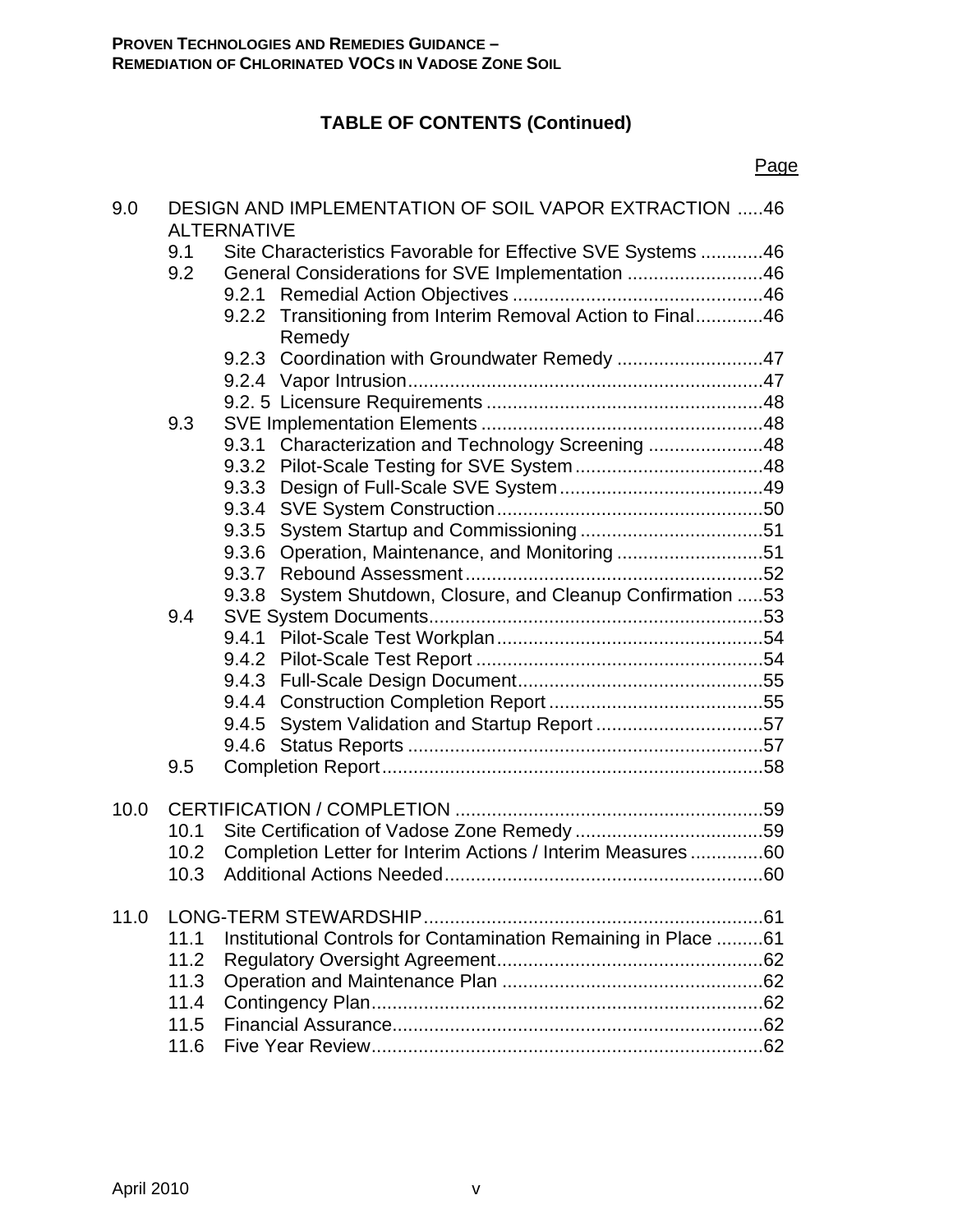## **TABLE OF CONTENTS (Continued)**

#### Page

| GLOSSARY. |  |
|-----------|--|

## **FIGURES**

| Vadose Zone Soils Impacted by Chlorinated VOCs                  |
|-----------------------------------------------------------------|
| PT&R Approach for Sites with Chlorinated VOCs in 3              |
| Vadose Zone Soil                                                |
| Process for Determining if the PT&R Approach for Chlorinated 13 |
| VOCs in Vadose Zone Soil is Appropriate for a Given Site        |
| Summary of the PT&R Cleanup Alternatives33                      |
|                                                                 |

### **TABLES**

| Table ES-1 |                                                                 |  |
|------------|-----------------------------------------------------------------|--|
| Table ES-2 |                                                                 |  |
| Table 1    |                                                                 |  |
| Table 2    |                                                                 |  |
| Table 3    | Cleanup Options Selected to Address Chlorinated VOCs 29         |  |
|            | in Vadose Zone Soil for the Sites Evaluated by DTSC Study       |  |
| Table 4    | Cleanup Options Considered for Chlorinated VOCs in Vadose 30    |  |
|            | Zone Soil for the Sites Evaluated by DTSC Study                 |  |
| Table 5    | State and Federal Guidelines for Focused Alternatives34         |  |
|            | Evaluation                                                      |  |
| Table 6    | Disposal Alternatives for Excavated Soil Under PT&R Approach41  |  |
| Table 7    | Potential Contaminants Based on Land Use in Fill Source Area 43 |  |
| Table 8    |                                                                 |  |
|            |                                                                 |  |

### **APPENDICES**

|  |  | Appendix A Conceptual Site Model for Chlorinated Volatile Organic Compounds |  |  |
|--|--|-----------------------------------------------------------------------------|--|--|
|--|--|-----------------------------------------------------------------------------|--|--|

- Appendix B Supporting Documentation for DTSC Technology Screening
- Appendix C Resources for Design and Implementation of SVE Systems
- Appendix D Link to Additional Resources
- Appendix E Confirmation Sampling for Soil Excavations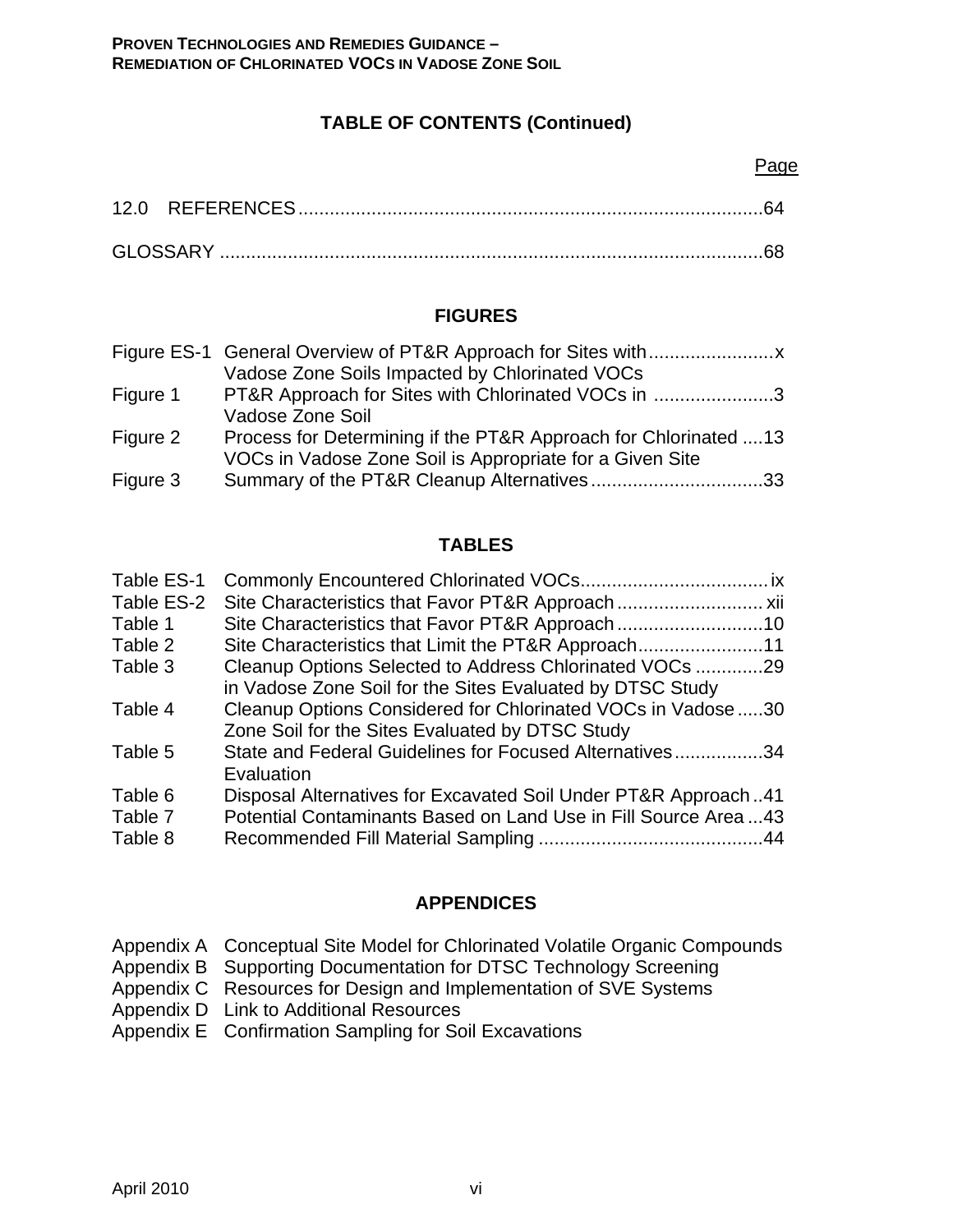## **ABBREVIATIONS AND ACRONYMS**

| <b>AFCEE</b><br><b>ARARS</b><br><b>ASTM</b>         | Air Force Center for Engineering and the Environment<br>applicable or relevant and appropriate requirements<br>ASTM International (formerly known as American Society of Testing and<br>Materials)                             |
|-----------------------------------------------------|--------------------------------------------------------------------------------------------------------------------------------------------------------------------------------------------------------------------------------|
| bgs                                                 | below ground surface                                                                                                                                                                                                           |
| Cal/EPA<br>Cal-OSHA<br><b>CEQA</b><br><b>CERCLA</b> | California Environmental Protection Agency<br>California Division of Occupational Safety and Health<br><b>California Environmental Quality Act</b><br>Comprehensive Environmental Response, Compensation, and Liability<br>Act |
| <b>CHHSLs</b>                                       | California Human Health Screening Levels                                                                                                                                                                                       |
| <b>CMS</b>                                          | <b>Corrective Measures Study</b>                                                                                                                                                                                               |
| COC                                                 | chemical of concern                                                                                                                                                                                                            |
| <b>CSM</b>                                          | conceptual site model                                                                                                                                                                                                          |
| cVOC                                                | chlorinated volatile organic compound                                                                                                                                                                                          |
| <b>DQO</b>                                          | data quality objective                                                                                                                                                                                                         |
| <b>DTSC</b>                                         | Department of Toxic Substances Control                                                                                                                                                                                         |
| <b>EDRP</b>                                         | excavation, disposal, and restoration plan                                                                                                                                                                                     |
| EE/CA                                               | engineering evaluation/cost analysis                                                                                                                                                                                           |
| <b>FS</b>                                           | <b>Feasibility Study</b>                                                                                                                                                                                                       |
| <b>HASP</b>                                         | health and safety plan                                                                                                                                                                                                         |
| <b>HSAA</b>                                         | <b>Hazardous Substances Account Act</b>                                                                                                                                                                                        |
| <b>HWCL</b>                                         | <b>Hazardous Waste Control Law</b>                                                                                                                                                                                             |
| IC                                                  | institutional control                                                                                                                                                                                                          |
| <b>ITRC</b>                                         | Interstate Technology and Regulatory Council                                                                                                                                                                                   |
| LARWQCB                                             | Los Angeles Regional Water Quality Control Board                                                                                                                                                                               |
| <b>LDR</b>                                          | land disposal restriction                                                                                                                                                                                                      |
| <b>LUC</b>                                          | <b>Land Use Covenant</b>                                                                                                                                                                                                       |
| <b>NCP</b>                                          | <b>National Contingency Plan</b>                                                                                                                                                                                               |
| <b>NPDES</b>                                        | National Pollutant Discharge Elimination System                                                                                                                                                                                |
| <b>O&amp;M</b>                                      | operation and maintenance                                                                                                                                                                                                      |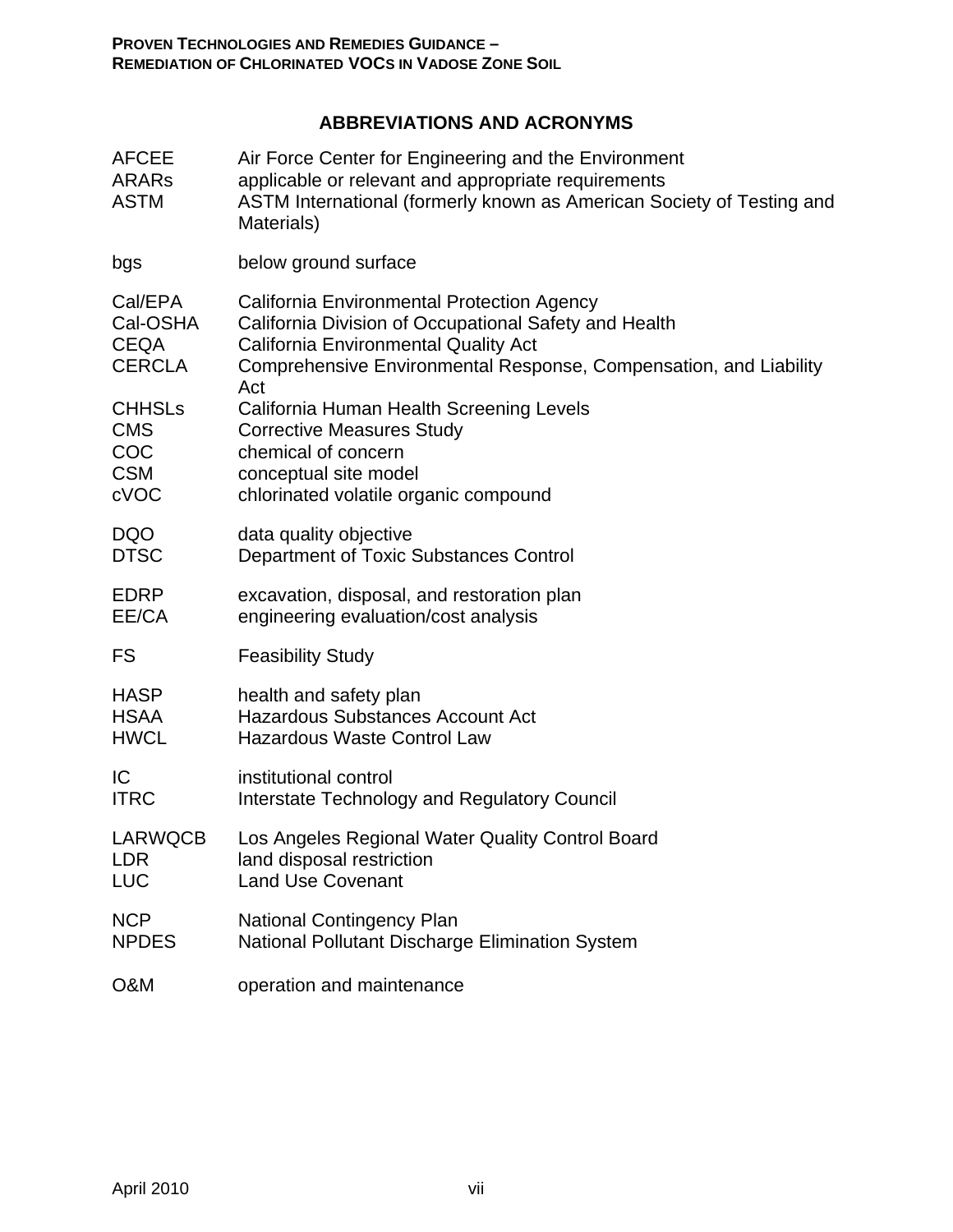## **ABBREVIATIONS AND ACRONYMS (Continued)**

| <b>PAH</b>   | polynuclear aromatic hydrocarbon              |
|--------------|-----------------------------------------------|
| <b>PCB</b>   | polychlorinated biphenyl                      |
| <b>PCE</b>   | tetrachloroethene                             |
| PT&R         | proven technologies and remedies              |
| QA/QC        | quality assurance/quality control             |
| QAPP         | quality assurance project plan                |
| <b>RAP</b>   | <b>Remedial Action Plan</b>                   |
| <b>RAO</b>   | remedial action objective                     |
| <b>RAW</b>   | <b>Removal Action Workplan</b>                |
| <b>RCRA</b>  | <b>Resource Conservation and Recovery Act</b> |
| <b>RSL</b>   | <b>USEPA Regional Screening Level</b>         |
| <b>RWQCB</b> | <b>Regional Water Quality Control Board</b>   |
| <b>SVE</b>   | soil vapor extraction                         |
| <b>SVOC</b>  | semi-volatile organic compound                |
| <b>SWPPP</b> | storm water pollution prevention plan         |
| <b>SWRCB</b> | <b>State Water Resources Control Board</b>    |
| <b>TCE</b>   | trichloroethene                               |
| <b>TPH</b>   | total petroleum hydrocarbons                  |
| <b>USACE</b> | U.S. Army Corps of Engineers                  |
| <b>USEPA</b> | U.S. Environmental Protection Agency          |
| <b>VOC</b>   | volatile organic compound                     |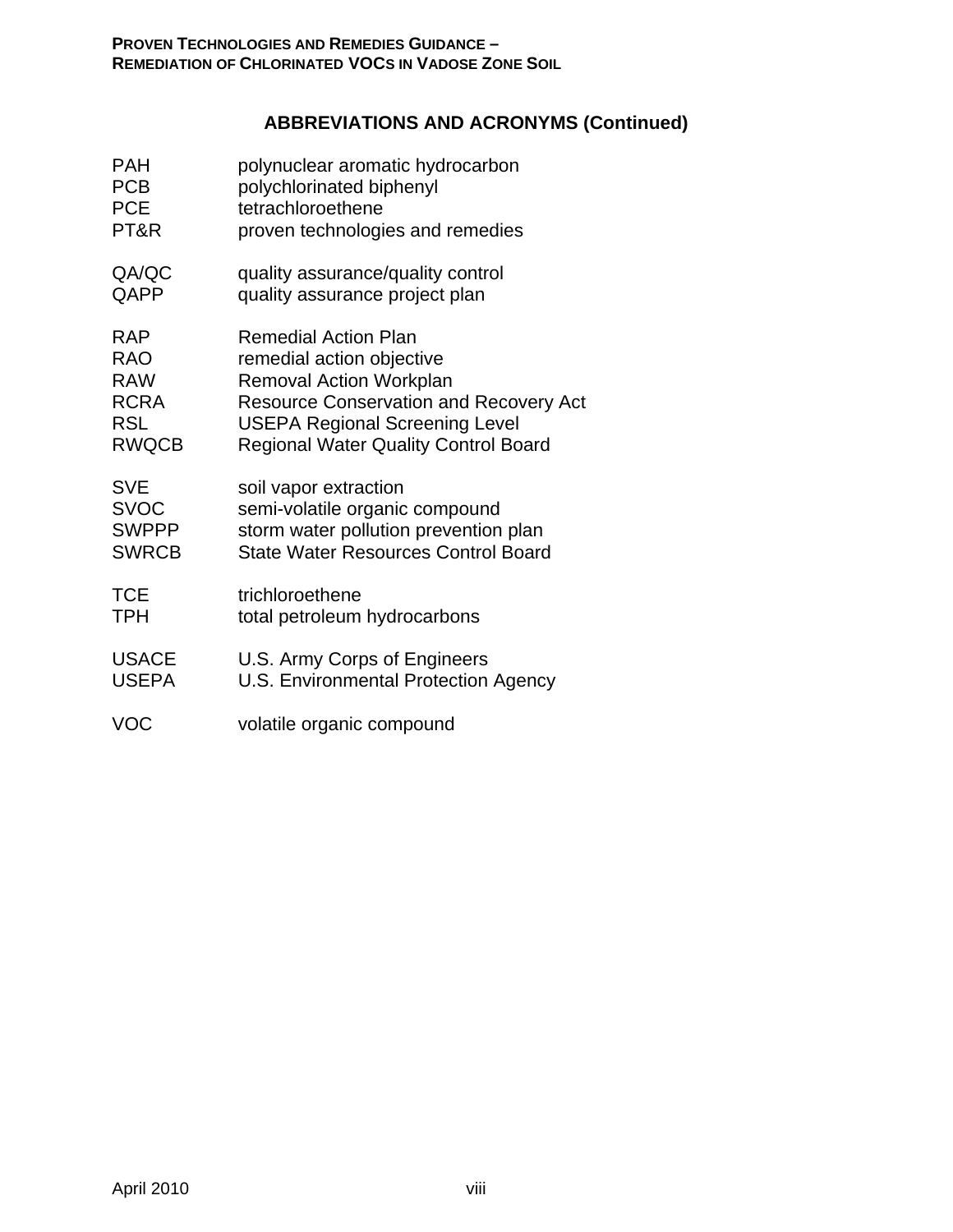### **EXECUTIVE SUMMARY**

Widely used in the United States since the 1940s, chlorinated volatile organic compounds (cVOCs) are associated with a variety of uses, such as degreasing, cleaning, manufacturing processes, and dry cleaning operations. Approximately 15 percent of projects managed by the Department of Toxic Substances Control's (DTSC's) Brownfields and Environmental Restoration Program encounter cVOCs. Table ES-1 summarizes cVOCs commonly found during these environmental cleanup projects. Typically composed of one to two carbon atoms and one to six chlorine atoms (ESTCP, 2008), the properties of cVOCs allow wide dispersal in the environment and impacts to multiple environmental media (e.g., soil, soil vapor, groundwater, indoor air). A critical pathway for health risk assessment associated with cVOCs involves the potential health risks from indoor air exposures.

|  |  |  | Table ES-1 Commonly Encountered Chlorinated VOCs |
|--|--|--|--------------------------------------------------|
|--|--|--|--------------------------------------------------|

| Carbon tetrachloride<br>Chlorobenzene<br>Chloroethane<br>Chloroform<br>Chloromethane<br>1,2-Dichlorobenzene<br>1,4-Dichlorobenzene<br>Dichlorodifluoromethane | 1,1-Dichloroethane<br>1,2-Dichloroethane<br>1,1-Dichloroethylene<br>1,2-Dichloroethylene<br>1,2-Dichloropropane<br>Ethylene dibromide<br>Methylene chloride<br>1,1,1,2-Tetrachloroethane | 1,1,2,2-Tetrachloroethane<br>Tetrachloroethylene<br>1,1,1-Trichloroethane<br>1,1,2-Trichloroethane<br>Trichloroethylene<br>1,2,3-Trichloropropane<br>Vinyl chloride |
|---------------------------------------------------------------------------------------------------------------------------------------------------------------|------------------------------------------------------------------------------------------------------------------------------------------------------------------------------------------|---------------------------------------------------------------------------------------------------------------------------------------------------------------------|
|---------------------------------------------------------------------------------------------------------------------------------------------------------------|------------------------------------------------------------------------------------------------------------------------------------------------------------------------------------------|---------------------------------------------------------------------------------------------------------------------------------------------------------------------|

Notes:

Table is not intended to be an all-inclusive list of cVOCs.

Bold indicates most commonly encountered cVOCs on DTSC cleanup projects.

DTSC has prepared this *Proven Technologies and Remedies Guidance – Remediation of Chlorinated Volatile Organic Compounds in Vadose Zone Soil* (PT&R guidance) as an option for expediting and encouraging cleanup of sites with elevated concentrations of cVOCs in vadose zone soil. The PT&R approach for cVOCs discussed herein (Figure ES-1) may be applied at operating or closing hazardous waste facilities and at Brownfields sites. This PT&R guidance can be used by any government agency, consultant, responsible party, project proponent, facility operator, and/or property owner addressing cVOCs in soil. Although expediting cleanup is emphasized, the PT&R approach is designed to ensure safe, protective remediation and to maintain DTSC's commitment to public involvement in our decision-making process.

Cleanup of contaminated sites may be governed by one or more federal or State laws, depending on such factors as the source and cause of the contamination, the type of chemical contamination found, and the type of operations conducted. The PT&R approach is consistent with these laws and will yield technically and legally adequate environmental solutions. The PT&R approach is also consistent with the U.S. Environmental Protection Agency (USEPA) presumptive remedy guidance (USEPA, 1996, 1997a).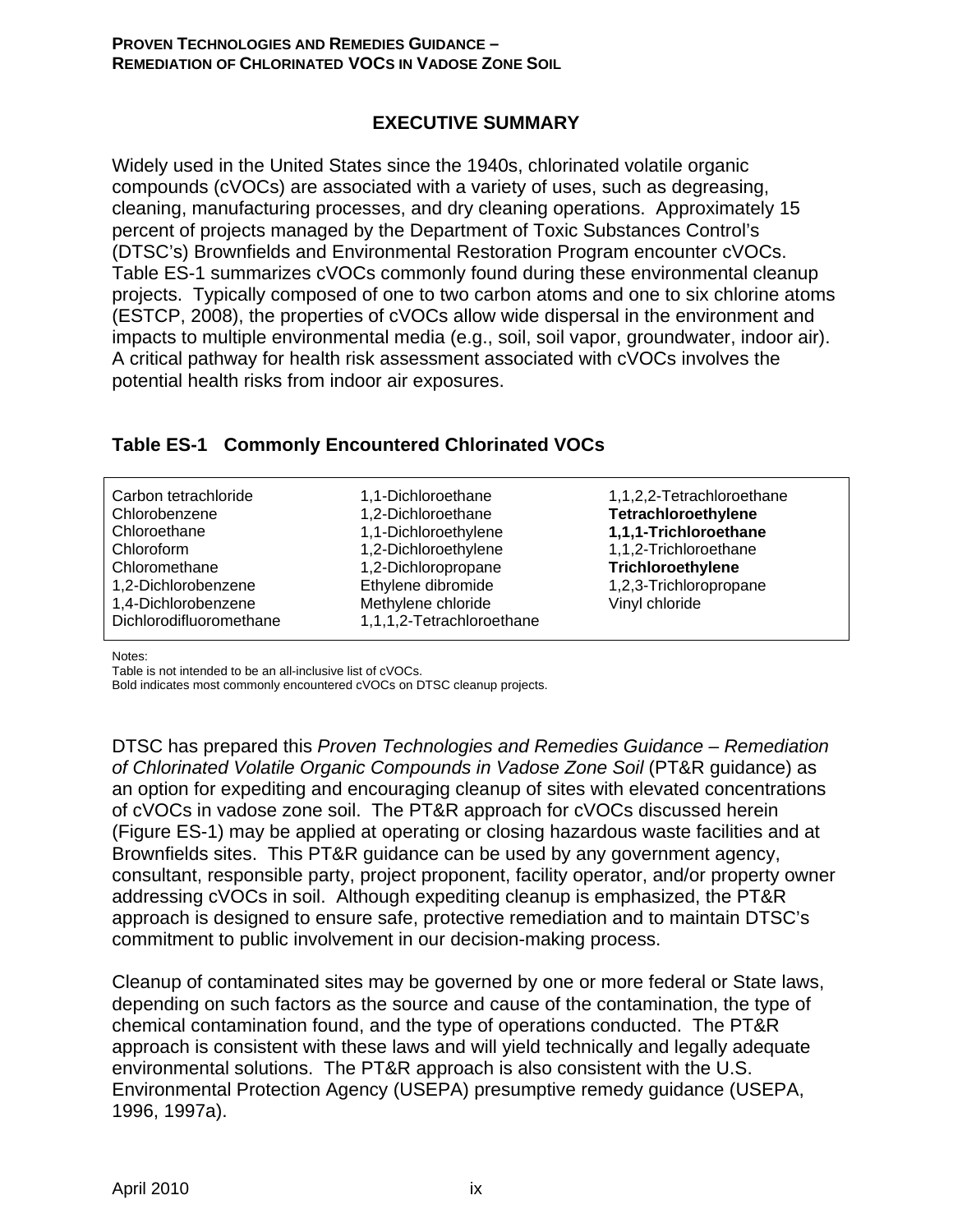**Figure ES-1. General Overview of PT&R Approach for Sites with Vadose Zone Soils Impacted by Chlorinated VOCs.**

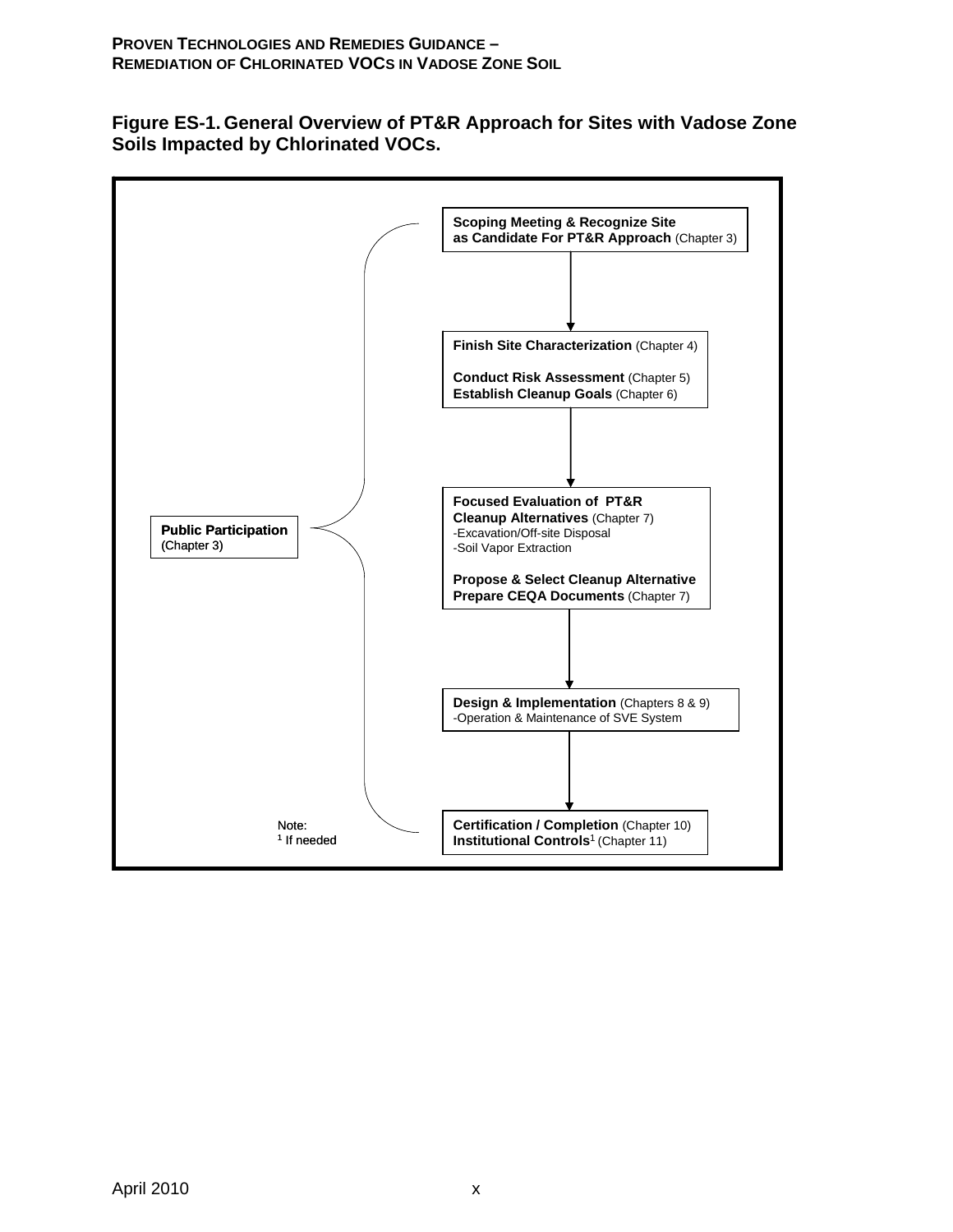This PT&R guidance is applicable on a case-by-case basis at sites where the remedial action objective (RAO) is to address vadose zone soils (i.e., unsaturated soils above the groundwater table) contaminated with cVOCs. The PT&R guidance will not be applicable to all sites with cVOC contamination in soil. Prior to applying this guidance to a site cleanup process, DTSC should be consulted and should concur with the use of the PT&R approach.

The results achieved through implementing the PT&R approach will depend on the sitespecific RAOs which could range from removing as much cVOC mass as feasible during an interim removal action to achieving risk-based cleanup goals as part of the final remedy. The outcome of applying the PT&R approach may be the completion of an interim removal action, cleanup to levels that require on-going controls, or certification of the site for unrestricted use.

The PT&R approach (Figure ES-1) streamlines the cleanup process by (1) limiting the number of evaluated technologies to two PT&R alternatives; (2) facilitating remedy implementation; and (3) facilitating documentation and administrative processes. DTSC identified the two PT&R alternatives by conducting a study that reviewed and screened data for 90 sites throughout California where the primary contaminants were cVOCs in soil and where DTSC provided oversight of the soil cleanup. This study found that "excavation and off-site disposal" and "soil vapor extraction" (SVE) were the most frequently selected cleanup alternatives and therefore these remedies were selected as the PT&R alternatives for cVOCs in soil.

The objectives of this PT&R guidance are to:

- identify the types of sites that would be appropriate for application of the PT&R approach;
- identify the site data that should be collected to support the PT&R approach;
- provide an overview of guidance in characterizing risk and establishing cleanup goals;
- provide guidance for designing and implementing the PT&R alternatives; and
- provide sample documents, annotated outlines, and examples for the documents prepared as part of the cleanup process.

This PT&R guidance is not intended to replace the evaluation of innovative and new technologies. DTSC continues to encourage the use and evaluation of emerging technologies.

## **OVERVIEW OF PT&R APPROACH**

Figure ES-1 and the following paragraphs summarize the steps of the PT&R approach. The PT&R approach uses the public participation process identified in the *DTSC Public Participation Policies and Procedures Manual* (DTSC, 2003).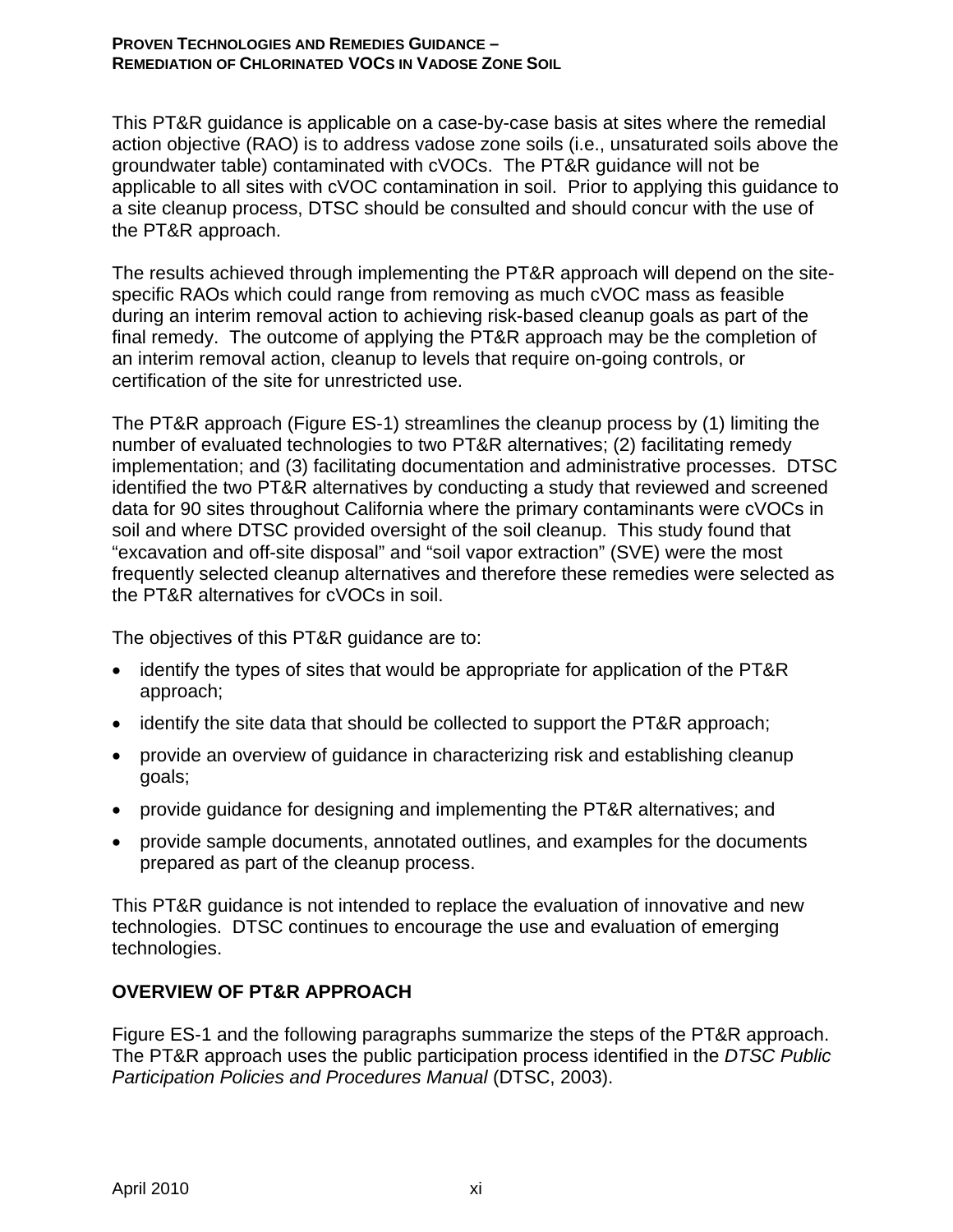**Determine Suitability for PT&R Approach.** To determine whether the PT&R approach is appropriate for a specific site, an evaluation should be conducted to determine whether the site characteristics make it amenable to the PT&R approach. Site characteristics that favor the PT&R approach are summarized in Table ES-2. Most notably, this PT&R guidance targets cleanup at sites where the primary environmental issue is cVOC contamination in vadose zone soils. Refer to Chapter 3 for details regarding these characteristics.

### **Table ES-2. Site Characteristics that Favor PT&R Approach**

| • Primarily cVOC contamination               | • No emergency actions required                |
|----------------------------------------------|------------------------------------------------|
| • Ability to address any groundwater impacts | • No ecological habitat or sensitive receptors |
| through a separate remedial technology       | impacted <sup>1</sup>                          |
| • Soil impacts that can be addressed by      | • Exposure pathways and land use scenarios     |
| excavation/disposal or SVE                   | consistent with PT&R approach <sup>1</sup>     |

Note:

1 The approach recommended for selection of cleanup goals in this PT&R guidance considers the human health impacts of cancer risk and noncancer hazard for residential and industrial/commercial land use exposure scenarios (see Chapter 5 for details). If a site has potential impacts to ecological receptors or surface water, the PT&R approach is not applicable.

**Characterization Phase.** The characterization phase establishes the nature and extent of contamination in environmental media such as soil and soil gas. Under the PT&R approach, sufficient data should be collected to determine that the PT&R approach is applicable as well as to support any fate and transport modeling, risk assessment, remedy selection, and the engineering design. As data are gathered, they are evaluated to help determine whether further site characterization, risk assessment, or cleanup may be necessary.

**Risk Assessment.** Evaluation of potential risks to human health and the environment posed by contaminants at the site is part of the site characterization process and supports the risk management decision-making process. Depending on when a site begins using the PT&R approach, some risk assessment steps may have already been conducted and may be sufficient to support subsequent activities. A human health risk assessment is conducted to characterize potential cancer risks and noncancer health hazards. A scoping level ecological risk investigation is conducted to evaluate the potential for complete exposure pathways between ecological receptors and constituents of concern. Sites requiring further ecological assessment are beyond the scope of this PT&R guidance. The risk to groundwater quality is evaluated using measured groundwater concentrations and/or groundwater concentrations predicted by fate and transport modeling. The results of the risk assessments are used to establish appropriate site-specific RAOs and risk-based cleanup goals.

**Site-Specific Evaluation and Selection of Remedial Alternatives.** The remedy selection document is drafted in accordance with the requirements applicable to the site/facility. The alternative evaluation should demonstrate that the RAOs identified for the site can be met. The alternatives would generally include no action, excavation/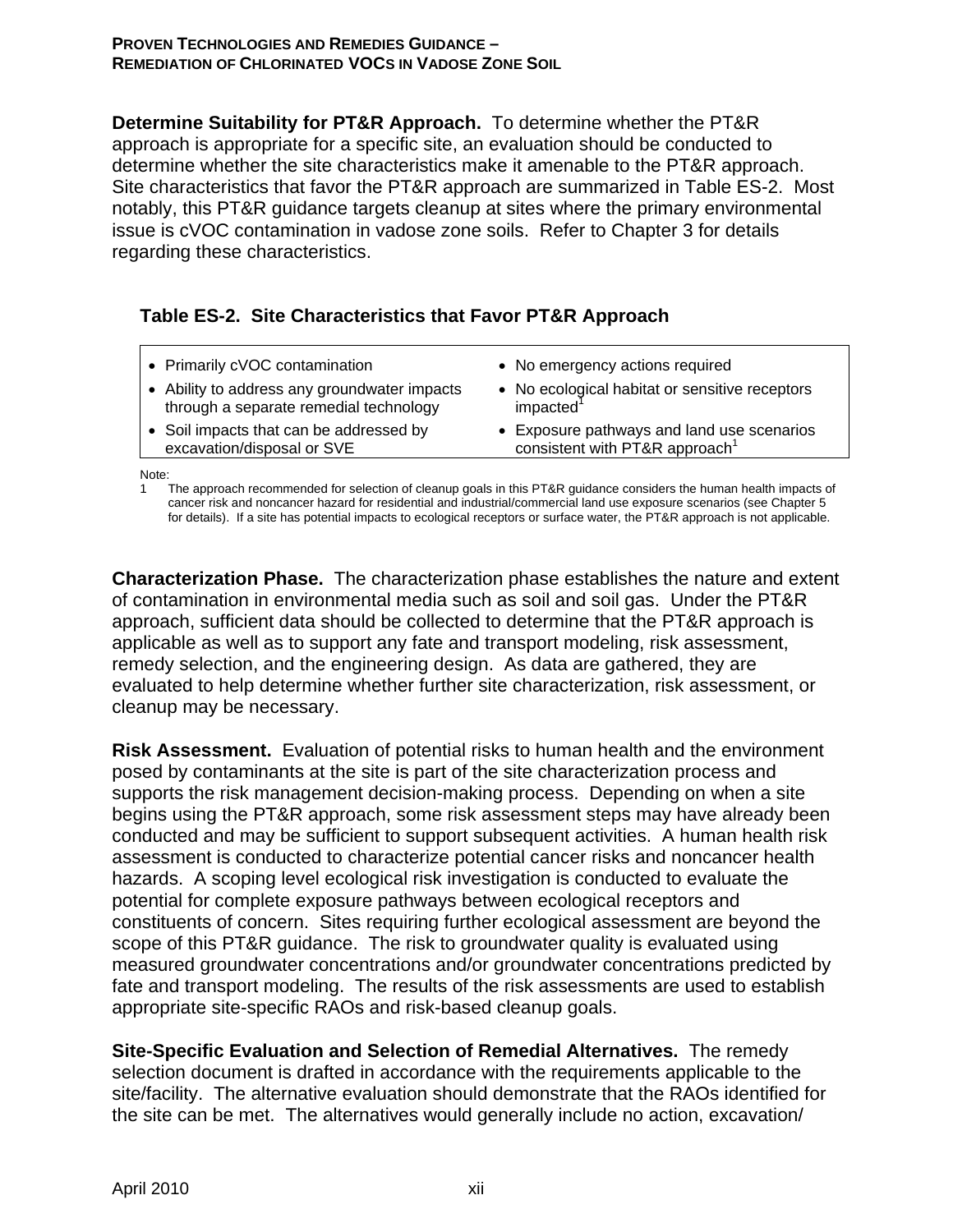disposal, and/or SVE. The necessary California Environmental Quality Act (CEQA) documents may be prepared concurrently with the remedy selection document. Typically, the draft remedy selection and CEQA documents are circulated concurrently for public comment. The SVE alternative will require on-going operation and maintenance (O&M) until the RAOs are achieved, and therefore will require a regulatory oversight agreement.

**Cleanup Design and Implementation.** The technical and operational plans for implementing the proposed alternative may be included in the remedy selection document, if appropriate, or prepared as a separate document once a final response action is approved. Once the final response action is implemented, a report documenting its implementation is submitted to DTSC. There are several types of response action documents which may be applied to the PT&R approach, as discussed further in the main text of this PT&R guidance.

**Certification / Completion.** When the approved remedy for cVOCs in the vadose zone has been fully implemented, DTSC will determine through performance metrics (including confirmation sampling) whether the RAOs established in the remedy decision document have been achieved. The possible determinations are: the RAOs have been achieved; the response action has been fully implemented, is operating successfully, and on-going O&M is needed until the RAOs are achieved; and/or additional remediation is necessary. Based on these findings, DTSC will issue a certification letter, a completion letter, or a letter requiring additional work to address cVOCs in the vadose zone.

**Long-term Stewardship.** Long-term stewardship applies to sites and properties where management of contaminated environmental media is necessary to protect human health and the environment over time. On-going controls (such as institutional controls for contamination remaining in place) and other measures will be needed, as discussed further in Chapter 11.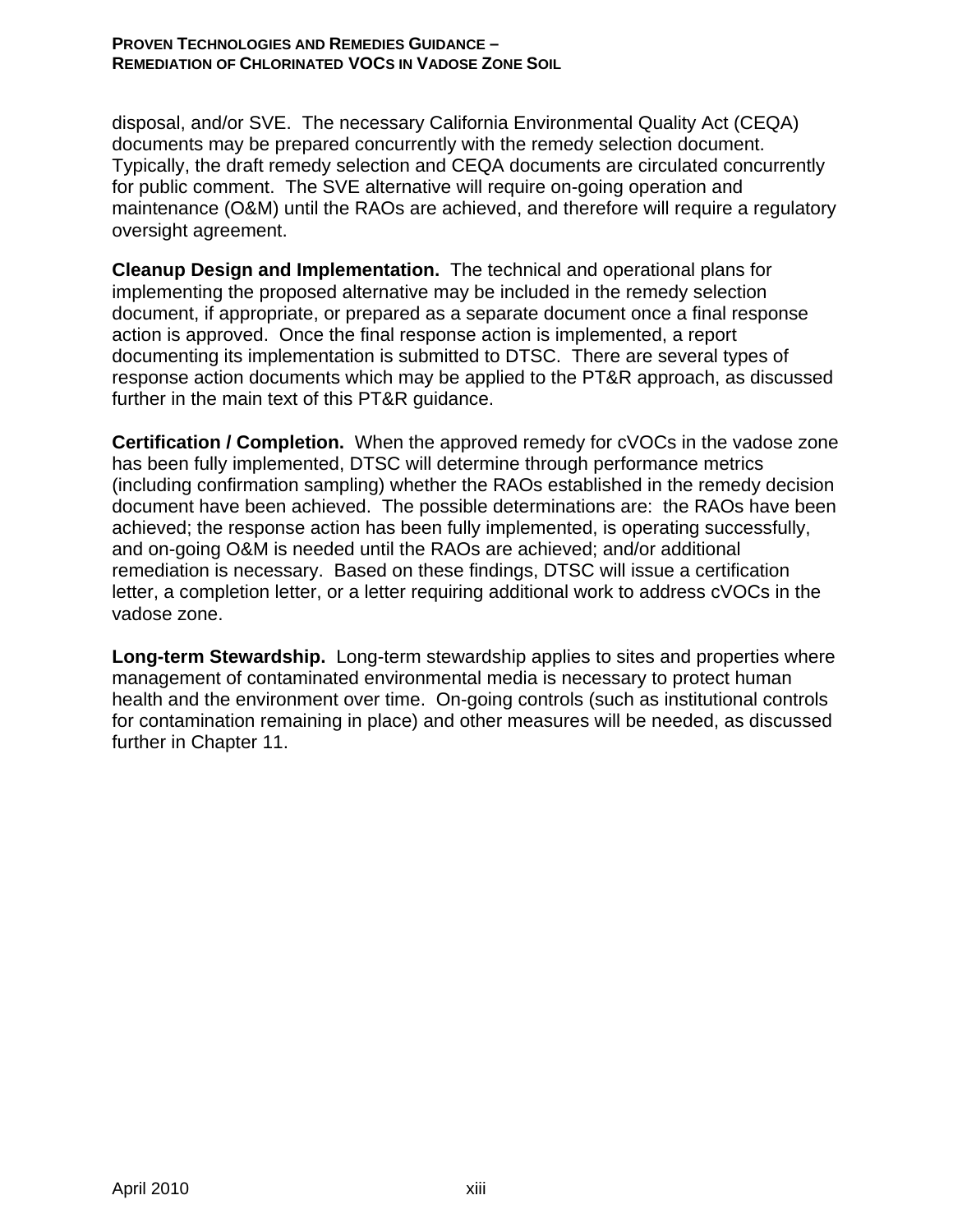### **1.0 INTRODUCTION**

Chlorinated volatile organic compounds (cVOCs) are encountered by approximately 15 percent of cleanup projects managed by the Department of Toxic Substances Control's (DTSC's) Brownfields and Environmental Restoration Program. Widely used in the United States since the 1940s, cVOCs are associated with a variety of uses, such as degreasing, cleaning, manufacturing processes, and dry cleaning operations. These compounds are also present in some household products and automobile fluids. Releases to the environment have occurred through various mechanisms, including surface discharges, leaking underground storage tanks, and inadequate disposal practices. Unfortunately, cVOCs have properties that make them disperse widely in the environment. Their volatile nature leads to the formation of vapor plumes in soil. Small quantities of cVOCs can contaminate large volumes of water at concentrations exceeding health risk screening levels and can persist as sources of on-going contamination for long periods of time. When released as free product, cVOCs can migrate downward to significant depths (potentially hundreds of feet) and through fine grained deposits. In addition, cVOC vapors can migrate upwards to the surface and produce elevated concentrations within indoor air spaces. Potential health risks from indoor air exposures are a critical pathway for health risk assessment.

This *Proven Technologies and Remedies Guidance – Remediation of Chlorinated Volatile Organic Compounds in Vadose Zone Soil* (PT&R guidance) has been prepared to streamline the cleanup process (a generic term used to refer to corrective action and remedial action cleanup processes) at sites with vadose zone soils contaminated with cVOCs. The proven technologies and remedies (PT&R) alternatives discussed in this PT&R guidance were determined to be effective based on:

- engineering and scientific analysis of performance data from past State and federal cleanups and
- review of the administrative records and procedures used to implement the technologies.

This PT&R guidance is one of three documents developed under DTSC's PT&R efforts that outline an option for streamlining the cleanup process, thus increasing the number of acres that are cleaned up and returned to beneficial use. Analogous documents pertaining to metals and organochlorine pesticides in soil can be obtained from the DTSC Web-site (www.dtsc.ca.gov/SiteCleanup/PTandR.cfm). The PT&R approach described herein can be applied to operating or closing hazardous waste facilities and to Brownfields sites. Although expediting the cleanup process is emphasized, the PT&R approach is designed to ensure safe and protective remediation.

## **1.1 PURPOSE AND OBJECTIVE**

The purpose of this PT&R guidance is to encourage and support the use of DTSC's experience and to provide guidance on PT&Rs for expedited cleanup of sites with cVOCs in vadose zone soil. The PT&R guidance is intended for use by any government agency, consultant, responsible party and/or property owner addressing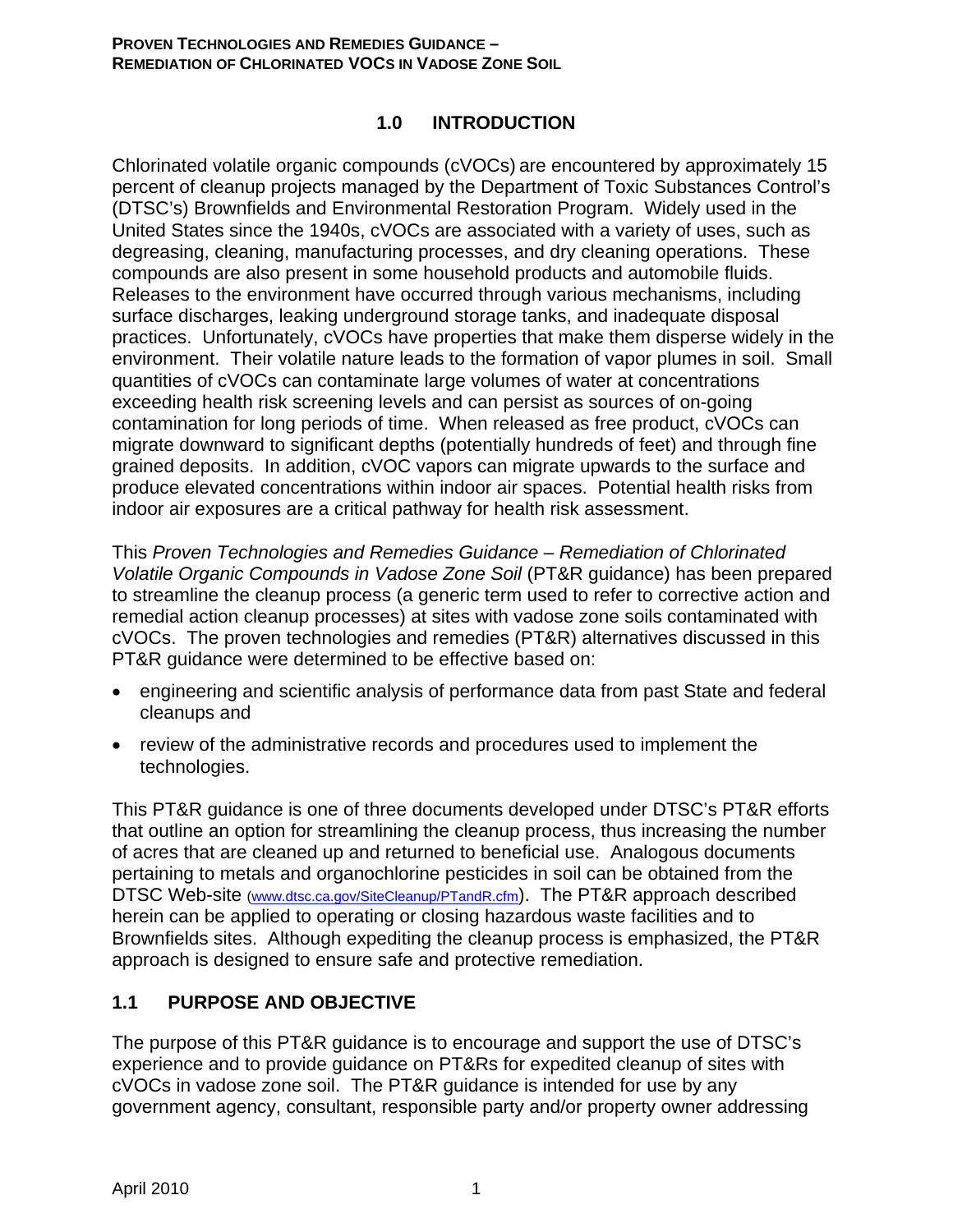potential cVOC contamination at a site. Prior to applying this PT&R guidance to a site cleanup process, the oversight agency must be consulted and must concur with use of the PT&R approach.

The objectives of the PT&R guidance are to:

- identify the characteristics that make a site conducive for application of the PT&R approach for cVOCs;
- provide recommendations for characterizing the nature and extent of contamination and collecting data needed to support the cleanup alternative evaluation;
- summarize guidance for characterizing risk and establishing cleanup goals;
- focus the site-specific evaluation of cleanup alternatives to the PT&R alternatives;
- provide guidance for post-cleanup evaluation to characterize the residual cVOC concentrations; and
- provide guidance on associated administrative requirements, such as documentation and implementation of the cleanup alternative selection process.

As discussed further in Section 1.3, the degree of cleanup achieved through implementing the PT&R approach will depend on the site-specific remedial action objectives (RAOs). Possible results of implementing the PT&R approach could include mass removal to the extent feasible, cleanup to levels requiring on-going controls, or cleanup to levels allowing unrestricted use.

As illustrated in Figure 1, the PT&R approach follows typical steps used by standard cleanup processes. Because sites can begin applying the PT&R approach at various stages in the cleanup process, some topics discussed in this PT&R guidance may not be applicable to a given site. For example, risk characterization completed prior to initiating the PT&R approach could be used to support subsequent steps of the cleanup process. If risk characterization has not previously been conducted prior to using the PT&R approach, the approach described in Chapter 5 can be used to characterize the risk.

### **1.2 TECHNICAL BASIS FOR PT&R APPROACH AT SITES WITH VADOSE ZONE SOIL CONTAMINATED WITH CHLORINATED VOCs**

DTSC conducted a study that reviewed and screened data for 90 sites where the primary contaminants were cVOCs in vadose zone soils (see Section 7.1 for details). The study identified the technologies that were consistently evaluated and technologies that were subsequently selected as the remedy. The results of the DTSC study revealed that "excavation and offsite disposal" (excavation/disposal) and/or "soil vapor extraction" (SVE) were the most frequently selected cleanup alternatives. Hence, excavation/disposal and SVE were selected as the PT&R alternatives for cVOCs in vadose zone soil.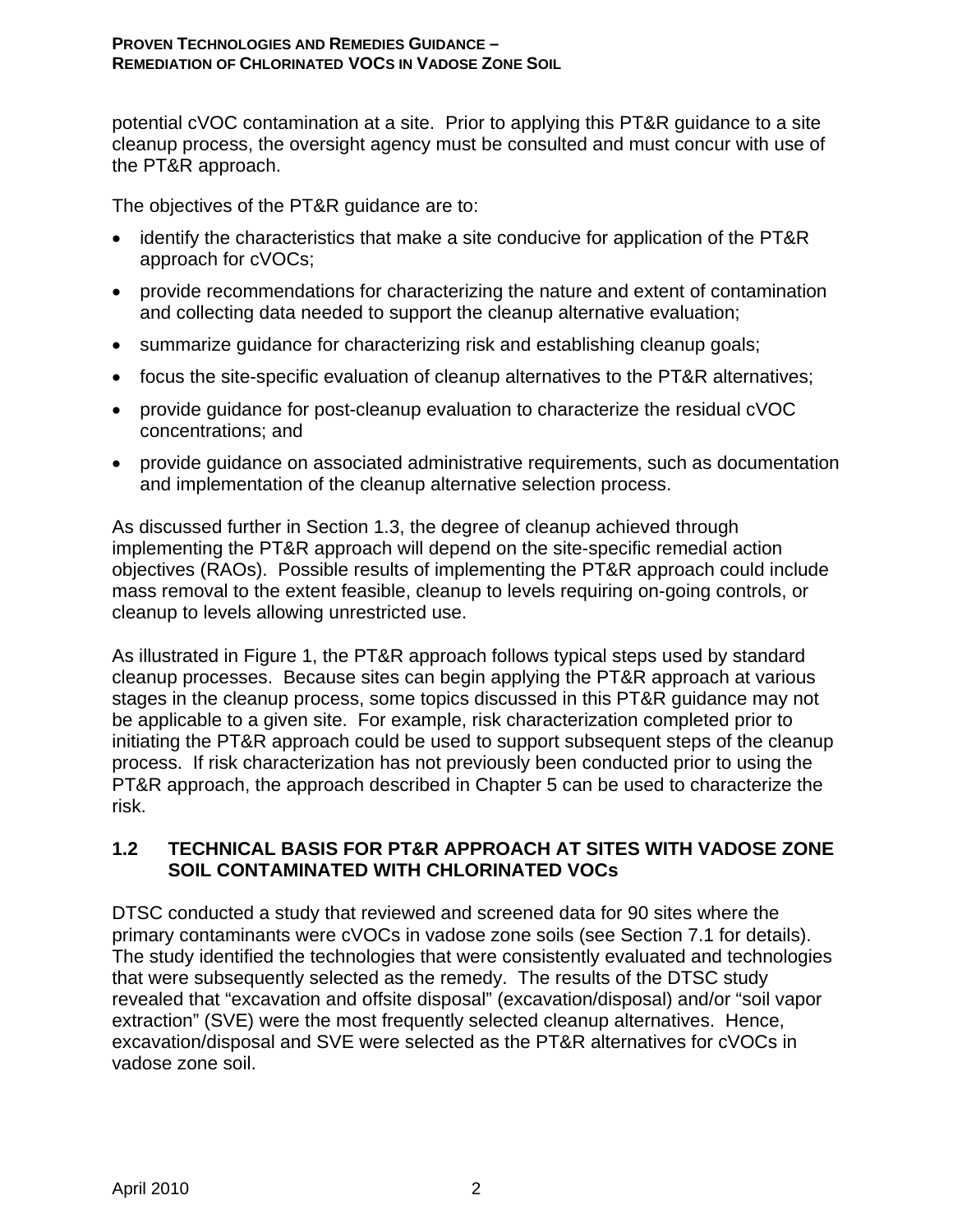The study also revealed that most sites had cVOC impacts to both vadose zone soil and groundwater. This typically resulted in selection of excavation/disposal and/or SVE to address the soil impacts and selection of another remedy to address the groundwater plume. Because groundwater cleanup times can be considerably longer than times for soil cleanups, the soil cleanup action was often implemented as an interim removal action to quickly address cVOC mass posing an on-going threat to groundwater.





## **1.3 SCOPE AND APPLICABILITY**

This PT&R guidance is designed to assist with the cleanup of cVOCs in vadose zone soil. The results achieved will depend on the site-specific RAOs and the overall purpose of implementing the PT&R approach (e.g., interim removal action, final remedy). A RAO could consist of removing as much cVOC mass as feasible during an interim removal action (such as to decrease the amount of cVOC mass migrating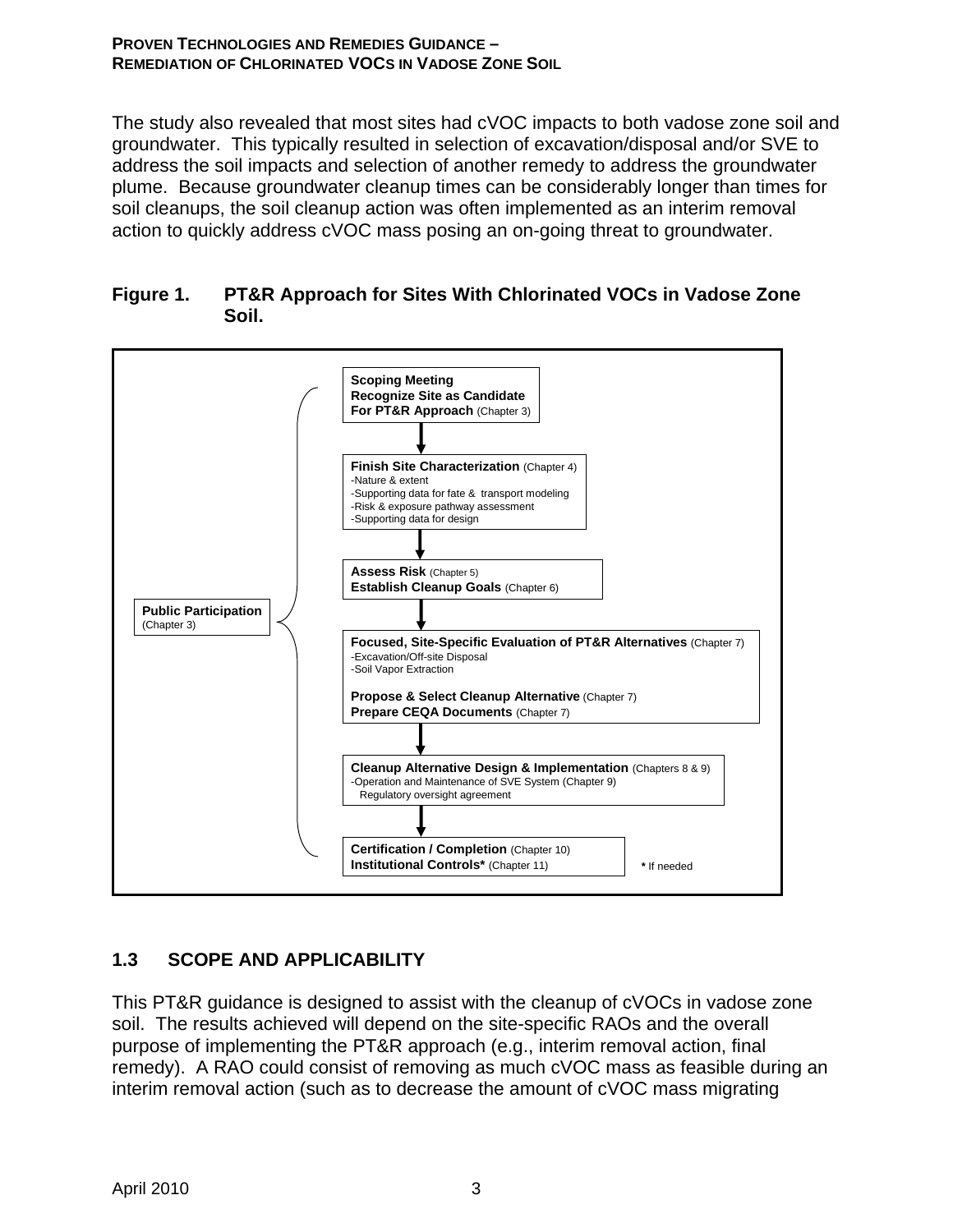toward groundwater). When implemented as the final remedy, RAOs may establish risk-based cleanup goals to be achieved by the removal action. As applicable, the PT&R approach should be coordinated with the groundwater remedy so that cVOCs in groundwater do not recontaminate vadose zone soils and vice versa. The outcome of applying the PT&R approach may be the completion of feasible mass removal, cleanup to levels that require on-going controls, or certification of the site for unrestricted use.

As discussed further in Section 3.2, this guidance is intended for sites that meet the following conditions:

- cVOCs are the primary contaminant of concern;
- no emergency or time-critical removal actions required;
- cVOC impacts to unsaturated soil can be addressed by excavation/disposal and/or SVE;
- groundwater impacts can be addressed by a separate remedial technology; and
- exposure pathways, receptors (human health), and land use scenarios (residential, industrial/commercial) applicable to the site are consistent with the PT&R approach (see Chapter 5 for details).

The PT&R approach is not applicable to all sites with cVOC impacts to soil. As discussed further in Section 3.3, the PT&R approach for cVOCs may not be appropriate for sites with:

- mixtures of contaminants (e.g., more complex treatment may be required);
- shallow bedrock:
- ecological habitat or sensitive receptors; and
- surface water features.

If any of these conditions are present, this PT&R guidance may not be appropriate for the site and a more extensive cleanup technology evaluation should be conducted.

DTSC continues to encourage the use and evaluation of emerging technologies and therefore this PT&R guidance is not intended to replace evaluation of innovative and new technologies.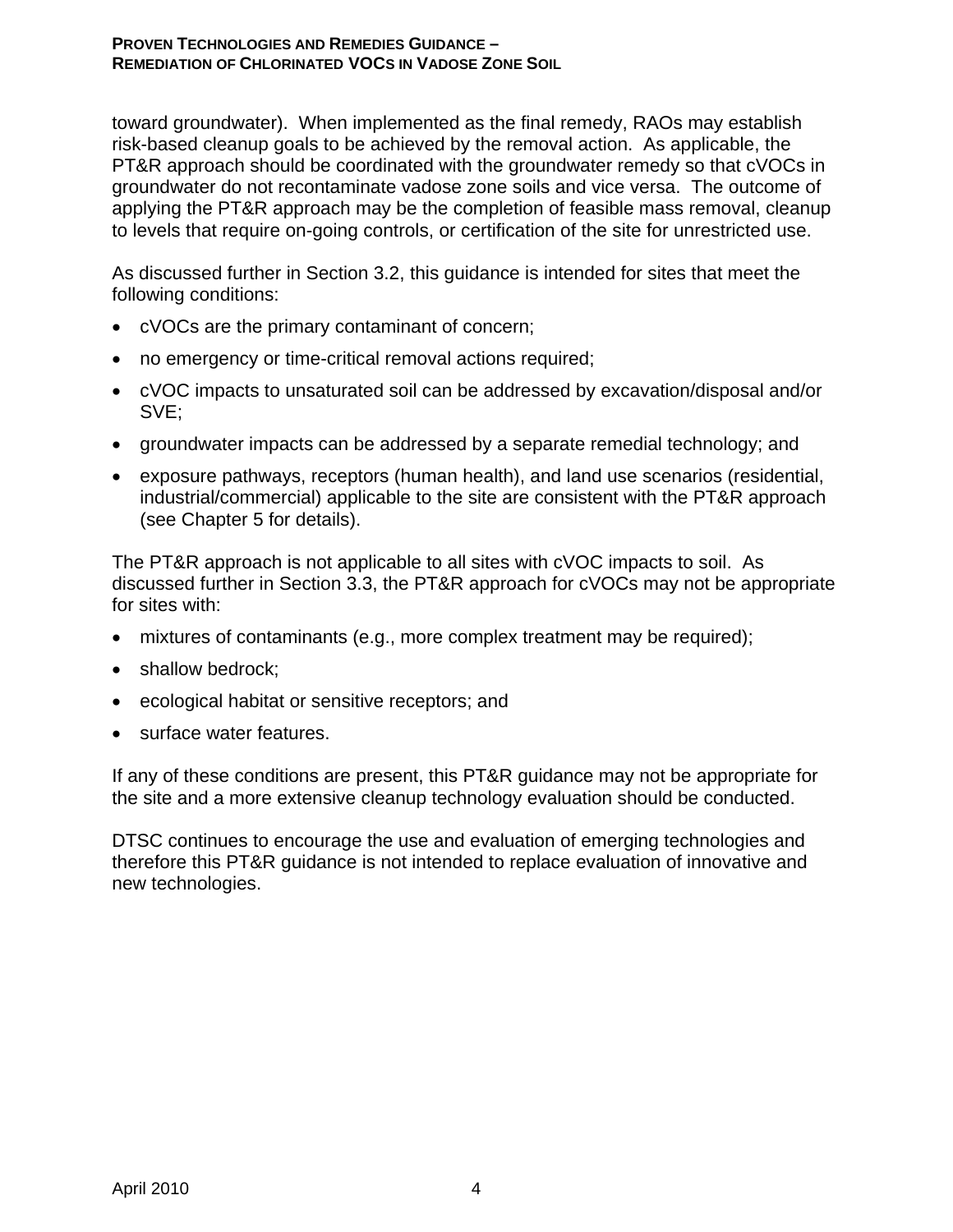## **2.0 OVERVIEW AND ORGANIZATION**

Cleanup of contaminated sites may be governed by one of several federal or State laws, including the:

- Comprehensive Environmental Response, Compensation, and Liability Act (CERCLA)
- Resource Conservation and Recovery Act (RCRA)
- Hazardous Waste Control Law (HWCL)
- Hazardous Substances Account Act (HSAA)

The law applicable to a given site depends on such factors as the source, cause of the release, and cleanup process under which the site is being addressed. The PT&R approach operates consistently with these laws and will yield technically and legally adequate environmental solutions. Any procedural differences between cleanup authorities will not substantively affect the outcome of the cleanup. The remedies evaluated and selected must be: (1) protective of human health and the environment; (2) able to achieve RAOs and cleanup goals; and (3) able to control or remediate sources of releases.

The PT&R approach (Figure 1) is consistent with DTSC's conventional cleanup processes through which sites undergo:

- site characterization (also referred to as site investigation);
- risk assessment;
- remedy screening and evaluation, such as under a Feasibility Study (FS) or Corrective Measures Study (CMS);
- remedy selection; and
- implementation of the corrective action and/or remedial action.

The PT&R approach streamlines the remedy screening, evaluation, and selection phases. In addition to being used as guidance for selecting the final remedy for a site, the PT&R approach is also suitable for interim removal actions to prevent or minimize the spread of contamination while final cleanup action alternatives are being evaluated. Because the PT&R guidance identifies excavation/disposal and SVE as the preferred alternatives, the data needed to support the remedy selection phase are potentially focused and reduced, thus decreasing time and investigation costs.

The use of the guidance document may have the following benefits:

• **Time and cost savings**. The guidance streamlines the cleanup process by (1) limiting the number of evaluated technologies; (2) facilitating corrective action and/or remedial action implementation by providing samples and annotated outlines for key documents; and (3) facilitating documentation and administrative processes.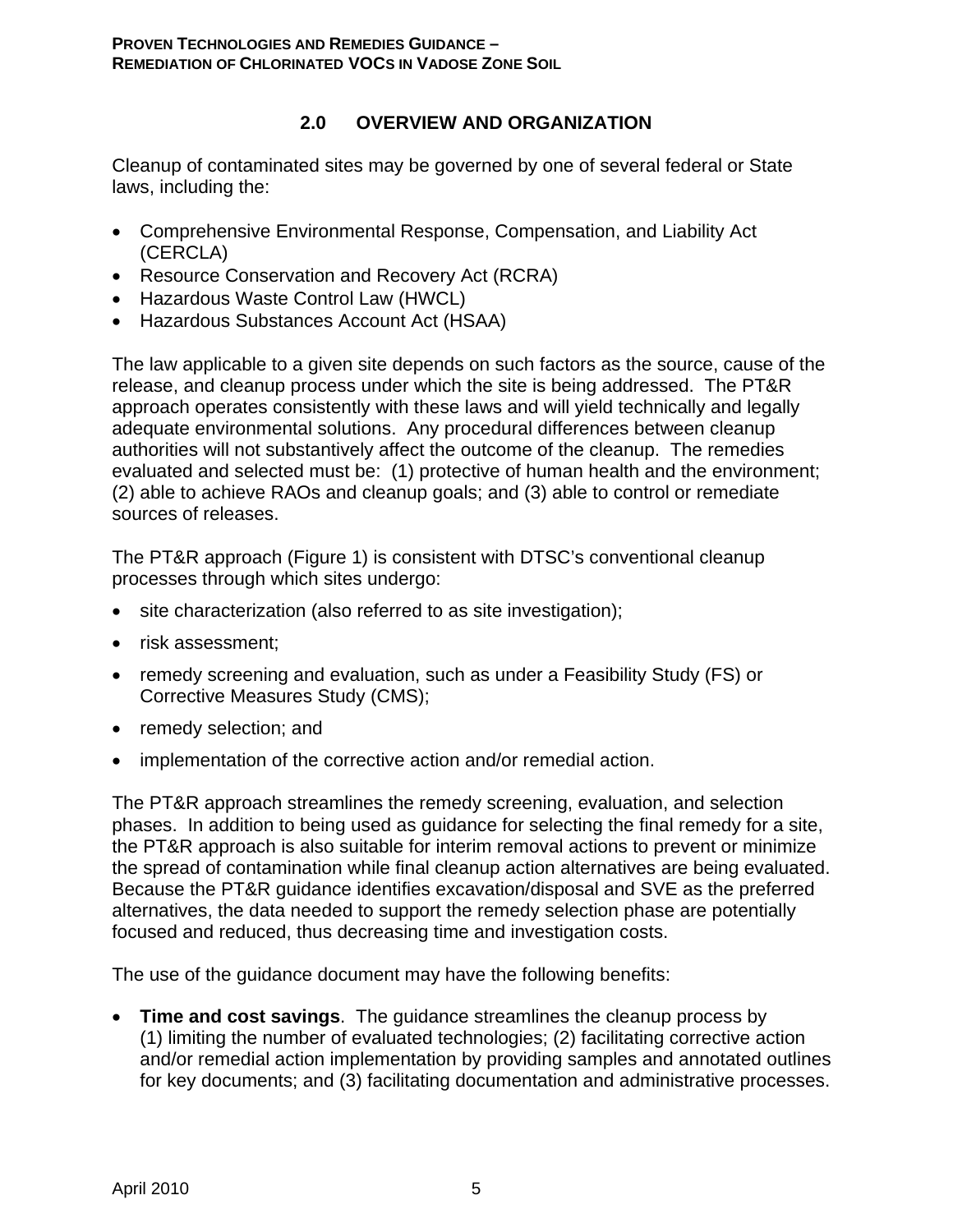- **Focused site characterization to support cleanup design**. Data needed to support the cleanup design is collected during site characterization activities. Preferably, the PT&R approach should be initiated as early as possible in the assessment and/or characterization phase.
- **Focused remedy selection**. The evaluation of cleanup alternatives is focused on the two most commonly implemented alternatives.
- **Transparent process**. Stakeholders are identified and involved early and throughout the cleanup process.

The PT&R guidance is organized into twelve chapters:

**Chapter 1** presents introductory information, including the purpose, objective, scope, and applicability of the PT&R guidance.

**Chapter 2** provides an overview of the PT&R approach and summarizes the organization of the PT&R guidance.

**Chapter 3** summarizes the site assessment to determine its suitability for the PT&R approach. Community assessment is also discussed.

**Chapter 4** identifies site characterization objectives and identifies key reference materials for characterization activities.

**Chapter 5** summarizes risk assessment approaches.

**Chapter 6** describes the development of cleanup goals, risk management considerations, evaluation of short-term risks during remedy implementation, and post-cleanup risk evaluation.

**Chapter 7** summarizes and documents the DTSC study that is the basis for the PT&R alternatives. This chapter also addresses the focused evaluation and selection of the cleanup alternative.

**Chapter 8** summarizes the design and implementation considerations for the excavation/disposal alternative.

**Chapter 9** summarizes the design and implementation considerations for the SVE alternative.

**Chapter 10** addresses the completion or certification of the remedy for cVOCs in the vadose zone.

**Chapter 11** discusses long-term stewardship considerations.

**Chapter 12** provides the references cited in this guidance document.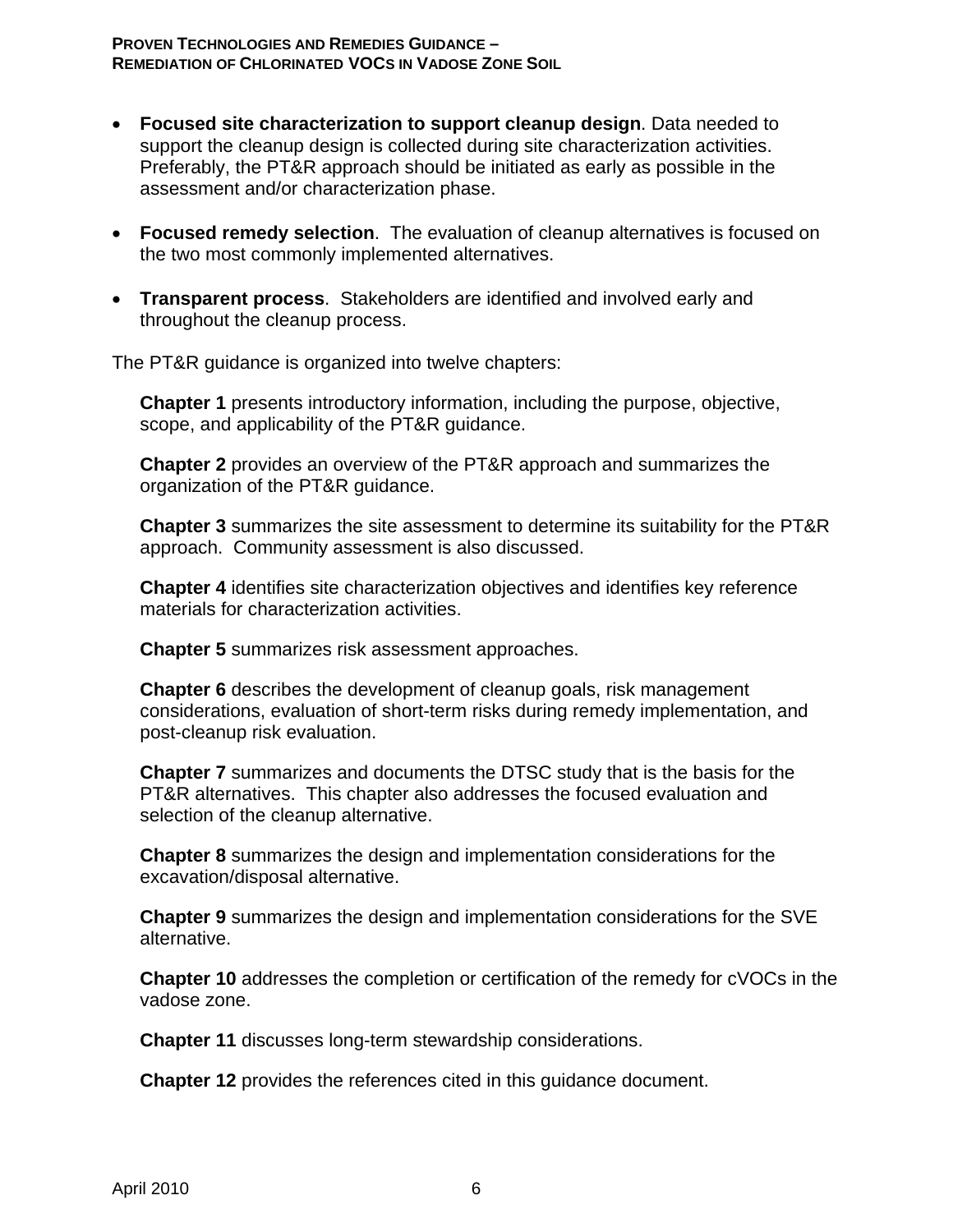### **3.0 SITE ASSESSMENT**

The PT&R approach is initiated by assessing whether this guidance may be applied to a given site with cVOCs in vadose zone soil. As discussed in Section 3.1, the decision to apply the PT&R approach can be made in a project scoping meeting between DTSC and project proponents. A potential outcome of the scoping meeting might be that the PT&R approach is not appropriate for the site and that standard DTSC cleanup processes should be implemented.

Because it was not realistic to develop a guidance document that addresses every possible site scenario, Sections 3.2 and 3.3 identify favorable site characteristics and potential limitations for applying the PT&R approach. The presence of limitations does not necessarily preclude use of the PT&R approach. If limitations are identified, DTSC and project proponents would make a determination as to whether it is appropriate and worthwhile to apply the PT&R approach with site-specific adjustments.

### **3.1 PROJECT SCOPING**

The project scoping objectives under the PT&R approach are the same objectives that are used under any DTSC cleanup process. These objectives include:

- establishing a management approach for the project;
- developing a site cleanup strategy which is protective of human health and the environment;
- developing a project plan (i.e., the step-by-step strategy to be used for the site cleanup);
- recognizing unique site conditions to be addressed during the cleanup process (e.g., cultural resources, sensitive human receptors);
- identifying and assessing stakeholders; and
- scoping public participation activities.

### **3.1.1 Scoping Meetings**

DTSC staff and project proponents should hold one or more project scoping meetings. Typical discussion topics during these meetings include:

- site background, physical setting, current/past land uses, and unique site characteristics;
- status of site investigation and cleanup;
- conceptual site model (CSM; i.e., types and locations of releases, affected environmental media [e.g., soil, soil vapor, groundwater, indoor air], contaminant migration pathways, current and potential future receptors, exposure pathways [e.g., direct contact, inhalation, vapor intrusion into indoor air, drinking water], potential risks);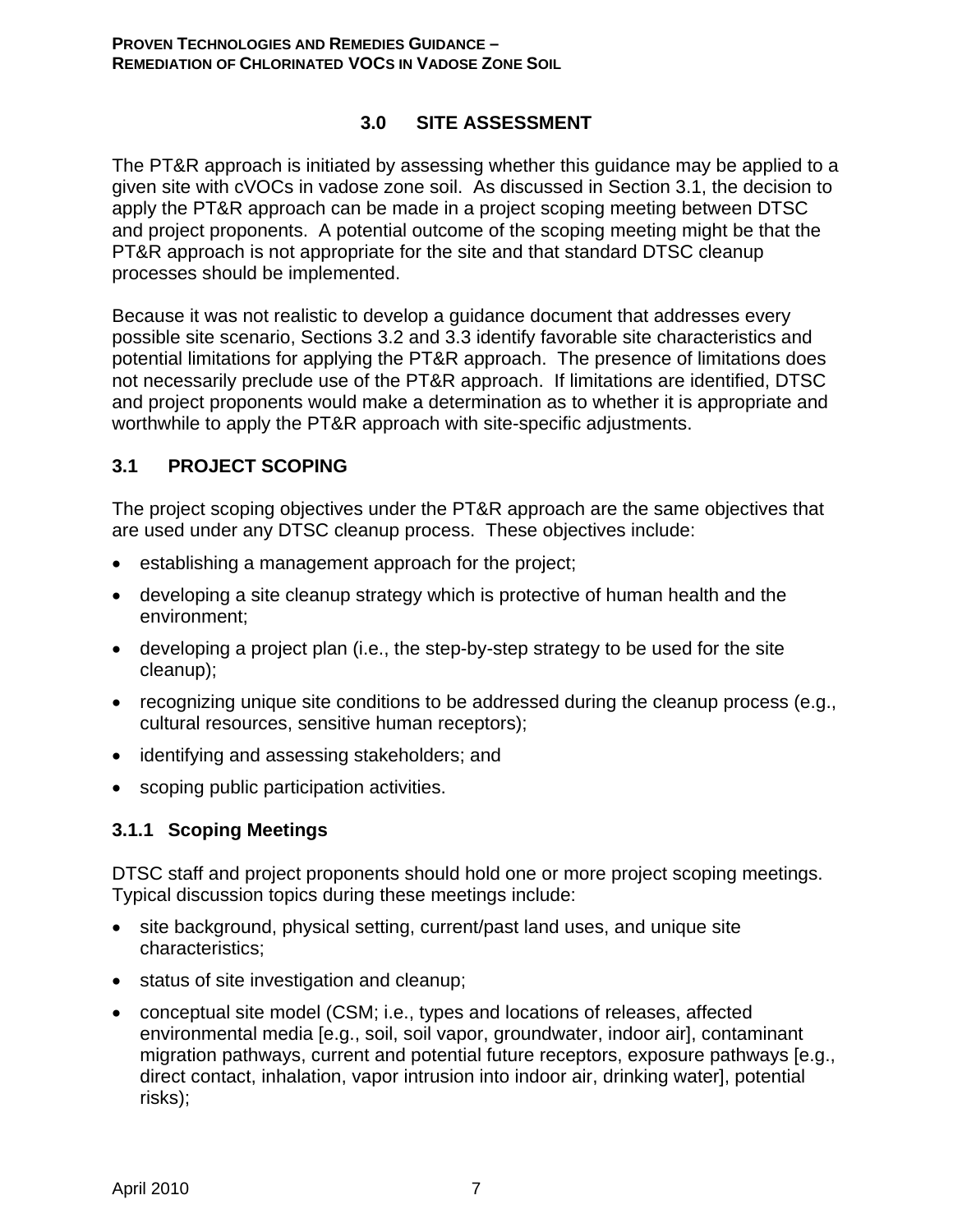- regulatory framework for site cleanup;
- initial scope of work for completing site characterization, filling data gaps, and cleaning up the site;
- potentially applicable remedial technologies;
- preliminary identification of response actions and the implications of these actions (e.g., restricted land use, long-term stewardship);
- preliminary RAOs and cleanup goals;
- project planning, phasing, scheduling, and priorities; and
- stakeholder identification and public participation activities.

The scoping meeting would determine if the PT&R approach may be applied to all or part of the site cleanup, either as described in this PT&R guidance document or with site-specific adjustments (see Section 3.4). If the PT&R guidance is appropriate, the intended outcome of implementing the PT&R approach (e.g., mass removal, unrestricted use) and any long-term stewardship requirements associated with the contemplated cleanup approach should be addressed. If applicable, the scoping meeting should address how the PT&R approach for cVOCs in vadose zone soil will be coordinated with the groundwater remedy and/or vapor intrusion mitigation measures.

The outcome of the scoping meeting(s) may be summarized in a scoping document that includes:

- analysis and summary of site background and physical setting;
- summary of previous response actions, including all existing data;
- presentation of the CSM, human health risks, and data gaps;
- scope and objectives of remaining characterization and risk assessment activities;
- scope and objectives of the site cleanup;
- RAOs and cleanup goals;
- preliminary identification of possible response actions and data needed to support the evaluation of cleanup alternatives; and
- initial presentation of site remedial strategies (e.g., decision to apply the PT&R approach, coordination between PT&R approach and groundwater remedy).

### **3.1.2 Stakeholder Identification and Assessment**

Stakeholder involvement is considered essential for the success of any cleanup action. At the onset of the proposed project, stakeholders should be identified and contacted for input. Stakeholders include any individuals, government organizations, environmental and other public interest groups, academic institutions, and businesses with an interest in the project. The identification of stakeholders is largely based on those entities or individuals who are already involved in the project, and contacting others with related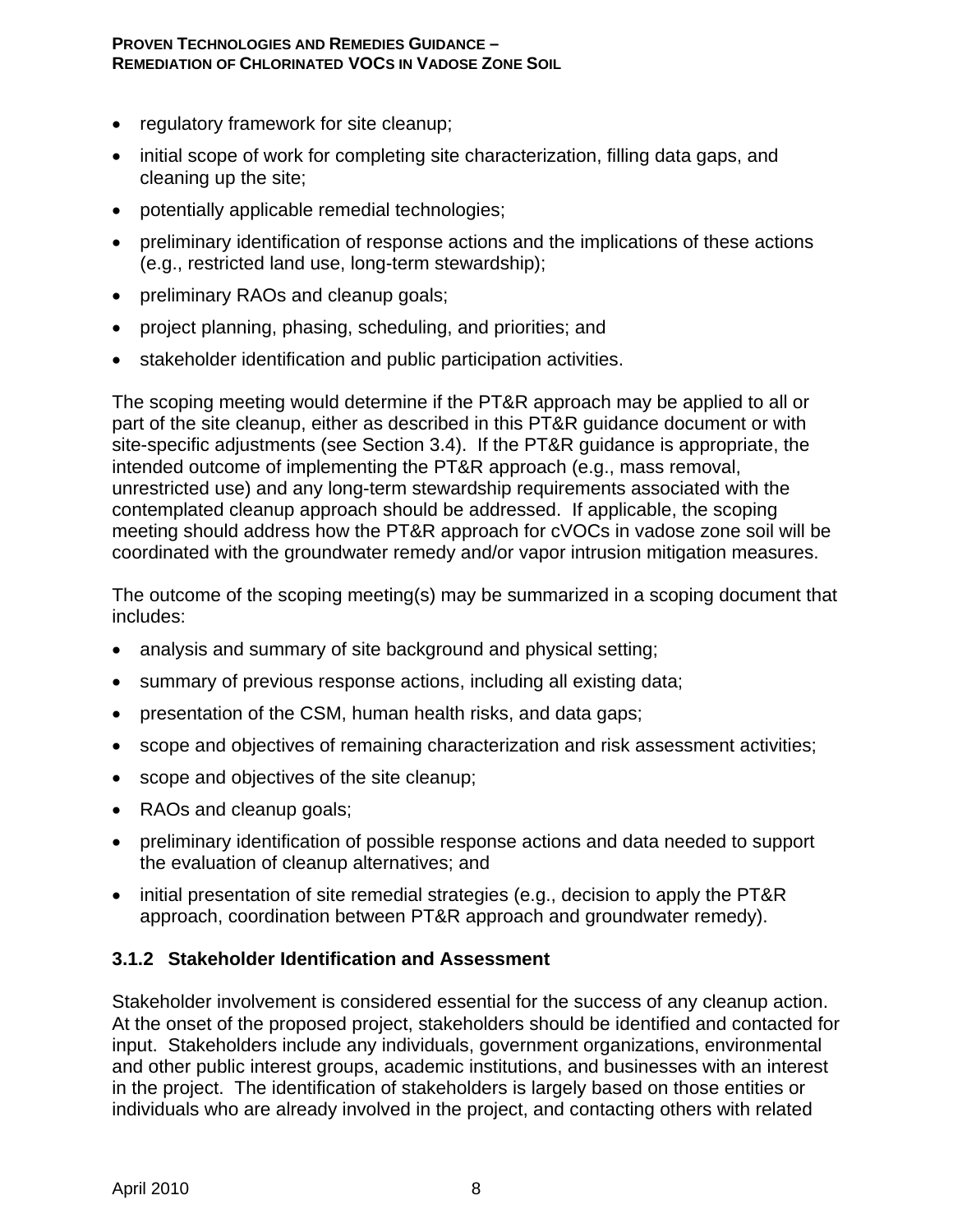interests or those who may be in close proximity to the site. Stakeholders provide information on the preferences of the community and may also identify unaddressed issues. Early identification of stakeholders is necessary to ensure effective and timely participation to meet stakeholder expectations, and to improve the decision-making process.

## **3.1.3 Public Participation Activities**

The PT&R approach acknowledges the importance of early community outreach and uses the public participation process identified in the *DTSC Public Participation Policies and Procedures Manual* (DTSC, 2003).The manual addresses public participation components of the cleanup process and compliance with State and federal laws and regulations. Summaries of the public participation elements for each DTSC program, California Environmental Quality Act (CEQA), and various public outreach activities are included. Also provided are checklists and recommended content for the public participation plan, fact sheets, public notices, and other public outreach activities. A link to sample public participation documents is provided in Appendix D.

The vapor intrusion pathway may be a concern for some cVOC sites. The public participation process should begin as soon as it is determined that cVOCs are present and a vapor intrusion evaluation is necessary. The *Vapor Intrusion Mitigation Advisory* (DTSC, 2009a) outlines public participation considerations for sites with vapor intrusion issues.

## **3.2 SITE CHARACTERISTICS THAT FAVOR THE PT&R APPROACH**

This PT&R guidance is intended for remediation at sites where the primary environmental issue is cVOCs in vadose zone soil. The site characteristics summarized in Table 1 favor application of the PT&R approach.

## **3.3 SITE CHARACTERISTICS THAT MAY LIMIT THE USE OF THE PT&R APPROACH**

Table 2 summarizes site conditions that may limit application of the PT&R approach. Additional rationale for the limiting characteristics is provided in the following paragraphs. Some of the limiting characteristics described below may not be applicable if the PT&R approach is being used as an interim removal action.

## **3.3.1 General Characteristics**

**Time-Critical Cleanup/Emergency Response Actions.** The approach used for timecritical cleanup or emergency response actions (i.e., removal actions that are imminent and must be carried out immediately) will be more streamlined than the PT&R approach and will be subject to different regulatory requirements than non-time critical cleanup actions.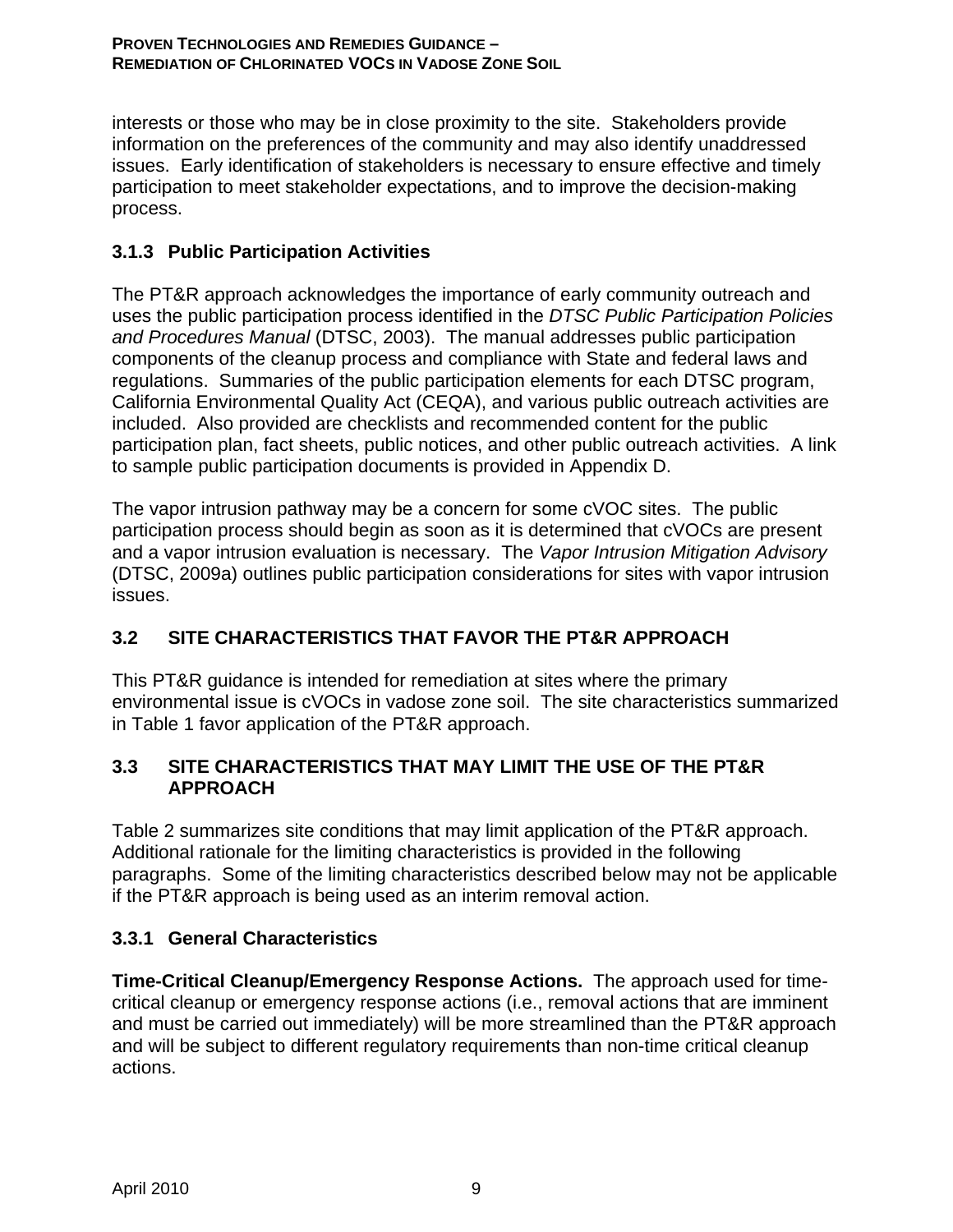**Potential Ecological Risk.** Sites located in areas that are designated as environmentally sensitive (e.g., wetland areas, wildlife refuges, endangered species habitat), or that have other characteristics that suggest potential ecological impacts, are not candidates for the PT&R approach. Ecological risks may be present at sites where potential habitat, ecological receptors, surface water drainages, and/or surface water features are present. Because the cleanup process may be more complex (including the development of appropriate cleanup goals and potential ecological impacts by implementation of the remedy), these types of sites may not be suitable for the PT&R approach.

**Surface Water Features.** Sites with surface water may not be suitable for the PT&R approach. Surface water and associated zones of water saturation introduce variability and uncertainty in the distribution, migration, and concentration of cVOCs in soil and soil gas, and complicate the design and implementation of remedies. Also, surface water potentially impacted by runoff or subsurface migration of cVOCs from contaminated soil may be linked to ecological risk or have other risk considerations. The cleanup goals and alternatives recommended by this guidance document do not consider these risks.

**Complex Sites.** The PT&R approach may not be appropriate for complex sites that require a more elaborate cleanup strategy than is offered by this approach. Large sites may require integration of multiple cleanup approaches and may need to consider ecological risk when selecting the cleanup alternative. Sites with off-site contamination or potential off-site receptors require an evaluation beyond the scope of the PT&R approach.

| <b>Applicable PT&amp;R</b><br>Alternative(s) | <b>Favorable</b><br><b>Characteristic</b>                    | <b>Primary Rationale for</b><br><b>Favorable Characteristic</b>                                                                                        |  |  |
|----------------------------------------------|--------------------------------------------------------------|--------------------------------------------------------------------------------------------------------------------------------------------------------|--|--|
| Excavation/disposal<br><b>SVE</b>            | cVOC contamination                                           | • PT&R alternatives are most common remedies<br>used to address cVOCs in vadose zone.                                                                  |  |  |
|                                              | No emergency actions<br>required                             | PT&R approach requires a planning period of at<br>$\bullet$<br>least six months.                                                                       |  |  |
|                                              | Industrial/commercial or<br>residential land use<br>scenario | Residential and industrial/commercial exposure<br>scenarios are the most common scenarios<br>evaluated. Standard default assumptions are<br>available. |  |  |
|                                              | Human receptors only                                         | This guidance addresses health risk cleanup goals<br>for human receptors.                                                                              |  |  |
|                                              | Groundwater impacts<br>addressed by a<br>separate remedy     | The PT&R alternatives do not directly address<br>groundwater.                                                                                          |  |  |
| Excavation/disposal                          | Readily accessible<br>contamination                          | Can be the most efficient means of removing<br>$\bullet$<br>impacts to shallow soils. Feasible depth for<br>excavation is a site-specific decision.    |  |  |
|                                              | Co-located<br>contaminants                                   | Likely more feasible if the same excavation<br>$\bullet$<br>activities would remove cVOCs as well as other<br>contaminant types.                       |  |  |
| <b>SVE</b>                                   | Conditions conducive to<br>effective SVE                     | Conditions for effective SVE: homogeneous,<br>permeable soils; adequate vadose zone thickness;<br>volatile contaminants.                               |  |  |

| Table 1. Site Characteristics that Favor the PT&R Approach |
|------------------------------------------------------------|
|------------------------------------------------------------|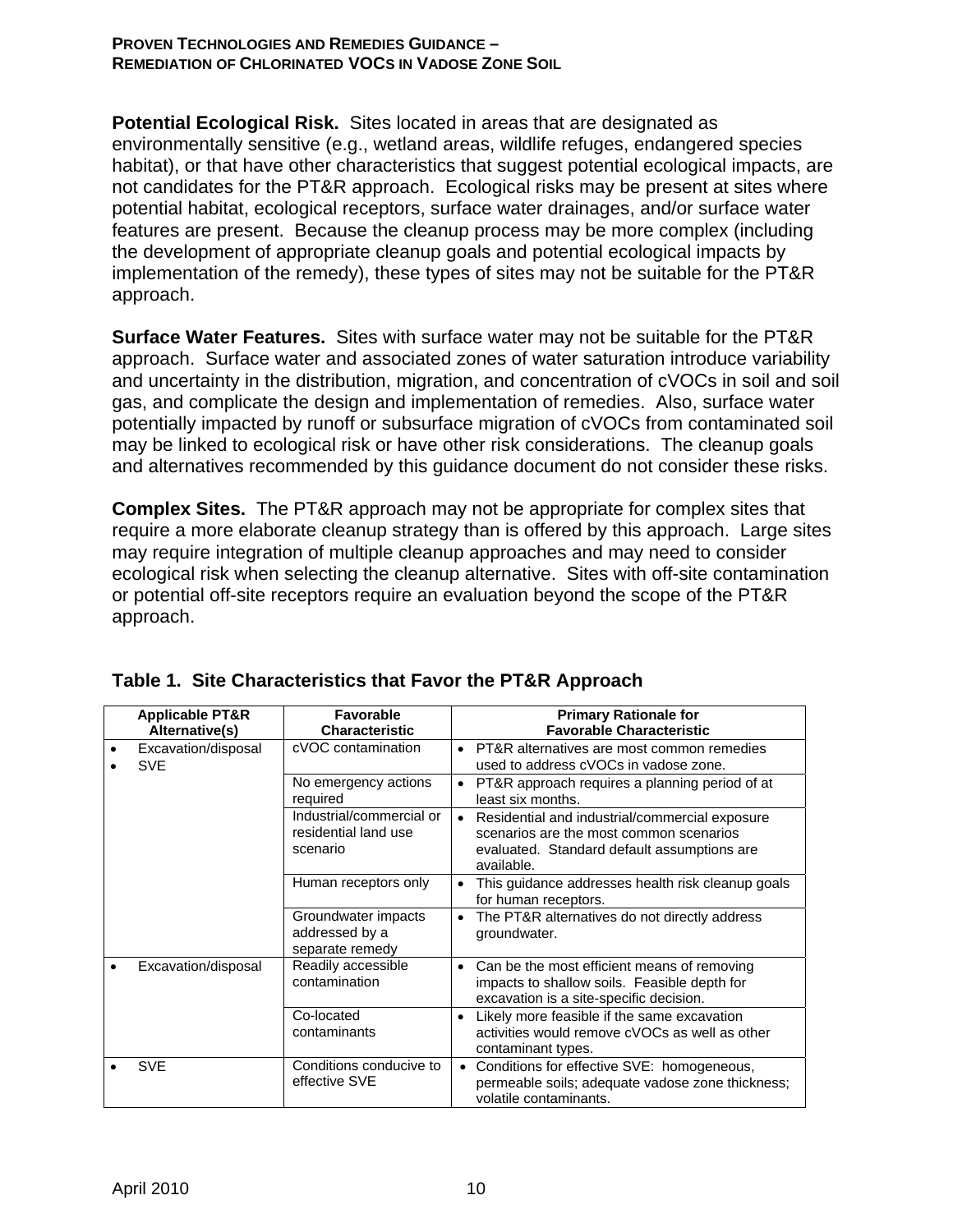| <b>Applicable PT&amp;R</b> |                         | Limiting                                                                               | <b>Primary Rationale for Limiting Characteristic</b>                                                                                                                                                                                                                                                                       |  |  |  |
|----------------------------|-------------------------|----------------------------------------------------------------------------------------|----------------------------------------------------------------------------------------------------------------------------------------------------------------------------------------------------------------------------------------------------------------------------------------------------------------------------|--|--|--|
| Alternative(s)             |                         | <b>Characteristic</b>                                                                  |                                                                                                                                                                                                                                                                                                                            |  |  |  |
|                            | Excavation/<br>disposal | Multiple contaminant<br>groups                                                         | Multiple contaminant groups may be more<br>$\bullet$<br>efficiently cleaned up by alternate approaches.                                                                                                                                                                                                                    |  |  |  |
|                            | SVE                     | Emergency action<br>required                                                           | These actions have different regulatory<br>$\bullet$<br>requirements and require a faster response than<br>can be achieved under the PT&R approach.                                                                                                                                                                        |  |  |  |
|                            |                         | Ecological habitat or<br>sensitive receptors                                           | If the scoping-level ecological investigation<br>$\bullet$<br>identifies potentially complete exposure pathways,<br>further assessment is necessary and is beyond the<br>scope of this PT&R guidance.                                                                                                                      |  |  |  |
|                            |                         | Potential for surface<br>water impact                                                  | Impacts to surface water may have associated<br>$\bullet$<br>ecological risks. The risk assessment approach<br>recommended by this guidance addresses human<br>health risk only.                                                                                                                                           |  |  |  |
|                            |                         | Land use or exposure<br>scenario other than<br>residential or<br>industrial/commercial | Other land use or exposure scenarios require site-<br>$\bullet$<br>specific evaluation and an adjustment to the PT&R<br>approach. Default exposure assumptions<br>generally are not available.                                                                                                                             |  |  |  |
|                            |                         | Off-site<br>contamination and<br>potential receptors                                   | • Adds complexity to the cleanup process and the<br>evaluation of receptors. Requires an evaluation<br>beyond the scope of this guidance.                                                                                                                                                                                  |  |  |  |
|                            | Excavation/<br>disposal | cVOC impacted soil<br>cannot be excavated                                              | • Excavation is only feasible up to certain depths<br>(based on site-specific considerations).<br>Site infrastructure or conditions may preclude<br>$\bullet$<br>excavation.                                                                                                                                               |  |  |  |
|                            |                         | Multiple contaminant<br>groups                                                         | Multiple contaminant groups may limit disposal<br>$\bullet$<br>options. Multiple excavations required if<br>contaminants are not co-located.                                                                                                                                                                               |  |  |  |
|                            | <b>SVE</b>              | Soils with low air<br>permeability                                                     | Fine-grained or high moisture content soils require<br>$\bullet$<br>a higher vacuum and typically require a longer<br>remediation time, which increase the cost of SVE.<br>SVE is not technically feasible in soil with very low<br>permeability where sufficient air flow rates (pore<br>gas velocity) cannot be created. |  |  |  |
|                            |                         | Shallow groundwater                                                                    | Sites with shallow groundwater may be better<br>$\bullet$<br>addressed via the groundwater remedy.                                                                                                                                                                                                                         |  |  |  |
|                            |                         | cVOC contamination<br>near capillary fringe                                            | • High moisture conditions near the capillary fringe<br>decrease mass removal via SVE.                                                                                                                                                                                                                                     |  |  |  |
|                            |                         | Saturated soil                                                                         | • SVE is not effective under saturated conditions.                                                                                                                                                                                                                                                                         |  |  |  |
|                            |                         | Heterogeneous soil                                                                     | Heterogeneity results in lower mass removal rates<br>$\bullet$<br>and prolongs operation time for the SVE system.                                                                                                                                                                                                          |  |  |  |
|                            |                         | <b>Bedrock</b>                                                                         | This guidance does not address SVE in bedrock.<br>$\bullet$                                                                                                                                                                                                                                                                |  |  |  |
|                            |                         | High soil organic<br>matter content                                                    | • cVOCs sorb to soil organic matter, decreasing the<br>mass removal rates and prolonging the operation<br>time for the SVE system.                                                                                                                                                                                         |  |  |  |
|                            |                         | Multiple volatile<br>contaminant groups                                                | • Other treatment options may be needed for<br>multiple types of volatile contaminants.                                                                                                                                                                                                                                    |  |  |  |
|                            |                         | Non-volatile<br>contaminants                                                           | • SVE is more effective for volatile compounds.                                                                                                                                                                                                                                                                            |  |  |  |

|  |  | Table 2. Site Characteristics that Limit the PT&R Approach |  |  |  |
|--|--|------------------------------------------------------------|--|--|--|
|--|--|------------------------------------------------------------|--|--|--|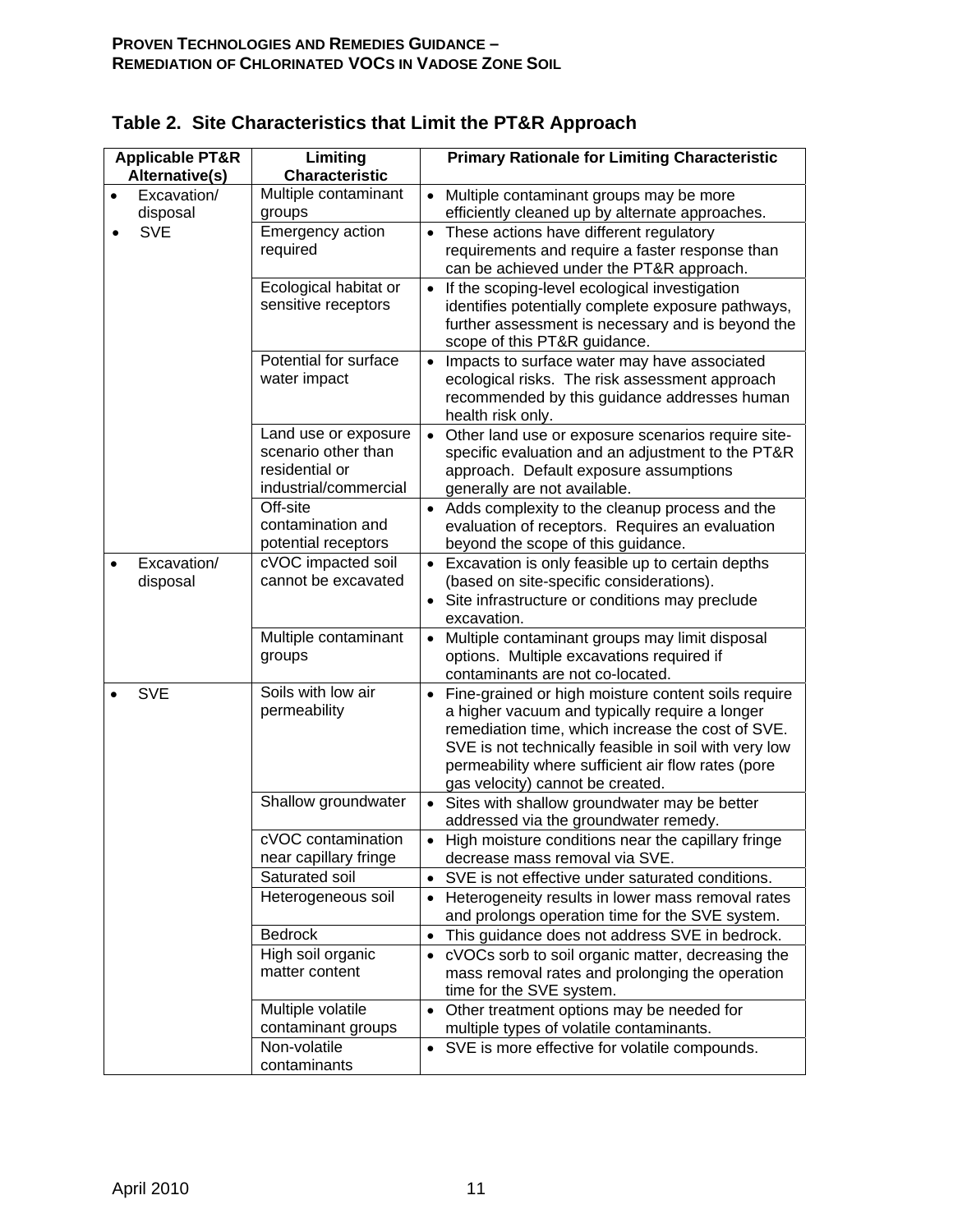## **3.3.2 Excavation/Disposal**

**Inaccessible Soil Impacts.** Soil impacted with cVOCs may not be accessible by excavation. Each site will have a maximum depth that is feasible for excavation. Some soil impacts may not be accessible because of buildings or other infrastructure. Excavation may be logistically infeasible because of adverse effects on site operations or activities.

**Multiple Contaminant Groups.** Excavation/disposal may not be suitable for sites that have a mixture of cVOCs and other contaminants and that may be more effectively or efficiently cleaned up by other approaches (such as when the contaminants are not colocated). Additional types of contaminants may affect soil disposal options.

### **3.3.3 Soil Vapor Extraction**

**Multiple Contaminant Groups.** Mixtures of volatile contaminants generally require more complex SVE treatment systems (e.g., multiple treatments) than are described in Chapter 9. Contaminant matrices, such as high concentrations of oil and grease, pose additional complexities. Non-volatile contaminants cannot be addressed by SVE and would require a separate remedy.

**Soil Properties.** Low permeability, high soil organic matter content, and heterogeneous soils will have lower mass removal efficiencies. This guidance is not applicable for sites where SVE is being implemented to address cVOCs in bedrock.

**Moisture Content.** SVE is not effective in saturated soils. Low soil permeability is observed with higher soil moisture content, resulting in decreased mass removal efficiencies. SVE may not be effective in removing cVOC mass near the capillary fringe.

**Shallow Groundwater.** SVE is typically implemented at sites having sufficient vadose zone thickness to warrant its use. Sites with shallow groundwater may have high soil moisture content in the vadose zone or cVOCs contacting the capillary fringe, both conditions lead to inefficient removal of cVOCs by SVE. At sites with shallow groundwater, one option is to use excavation/disposal to address accessible cVOCimpacted soils and other remedial approaches to address the remaining cVOC mass in the subsurface.

## **3.4 DETERMINATION OF SUITABILITY FOR PT&R APPROACH**

Figure 2 summarizes the recommended process for determining the suitability of the PT&R approach at a site. While a decision to apply the PT&R approach can be made at any point in the cleanup process, a site can be evaluated for suitability under the PT&R approach as soon as information is available that indicates a response action is necessary.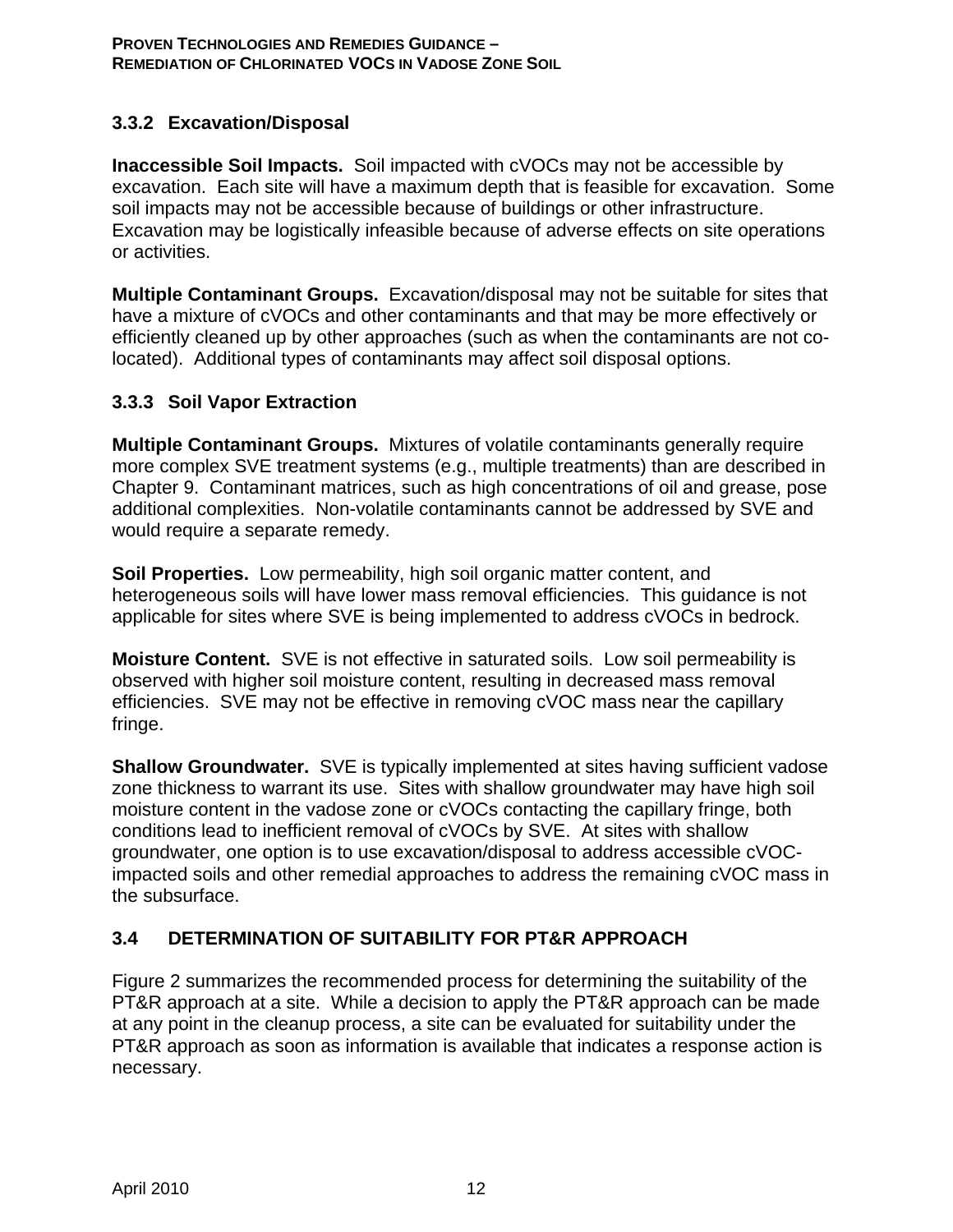A CSM should be developed to assist with the determination of suitability for the PT&R approach. The CSM is intended to summarize all currently available information about the site, develop a preliminary understanding of the site, and identify data gaps. Appendix A provides the CSM for cVOCs in the subsurface. The identified data gaps should be used to determine whether sufficient information is available to make a decision that a site is suitable for the PT&R approach.

### **Figure 2. Process for Determining if the PT&R Approach for Chlorinated VOCs in Vadose Zone Soil is Appropriate for a Given Site**

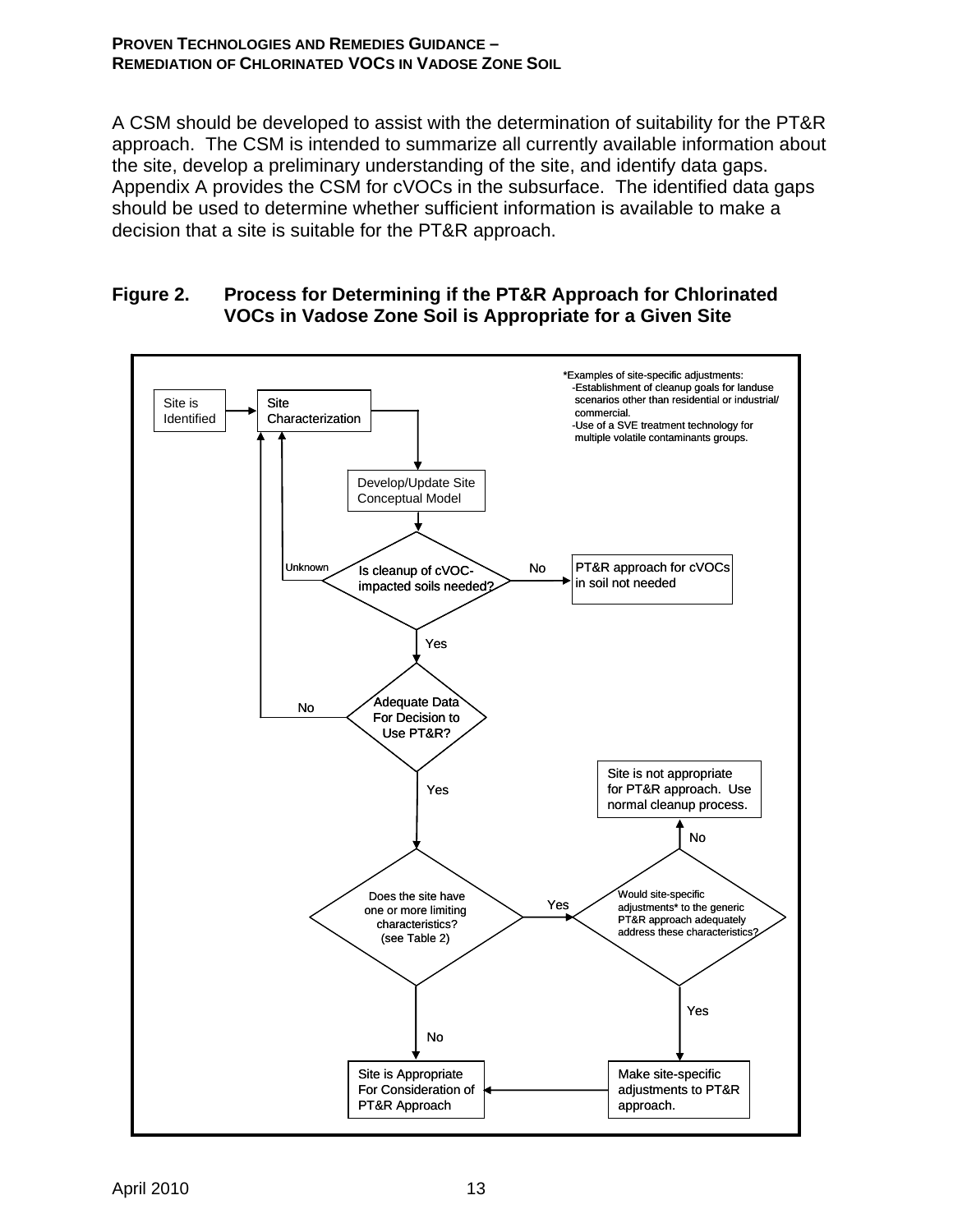## **4.0 SITE CHARACTERIZATION**

The primary objective of the characterization phase is to establish the nature, extent, and distribution of cVOC contamination (Section 4.1). Under the PT&R approach, another objective of the characterization effort is to collect the data needed to support any fate and transport modeling efforts (Section 4.2), and to support the engineering design (Section 4.3). Site characterization activities should be conducted in accordance with a DTSC-approved workplan, including a field sampling plan and a quality assurance project plan (QAPP). Appendix D includes a link to annotated outlines for a characterization phase workplan and a site characterization report.

The site characterization efforts should be designed to produce effective, decision quality data in a manner that is cost effective and timely. The Triad approach to data collection, described in the *Technical and Regulatory Guidance for the Triad Approach: A New Paradigm for Environmental Project Management* (ITRC, 2003), should be considered for sites using the PT&R approach. The *Standard Practice for Expedited Site Characterization of Vadose Zone and Ground Water Contamination at Hazardous Waste Contaminated Sites* (ASTM, 2004) may also be useful. The approaches described in these guidances can focus work towards rapid site characterization decisions. Additional information about the Triad approach can be found at the following link: www.triadcentral.org.

Low-cost passive or real-time measurement technologies (such as passive soil gas sampling, membrane interface probes, grab groundwater sampling) may be useful techniques for characterizing sites with cVOC impacts. These techniques allow for data collection programs covering wider areal or vertical extent over shorter time frames than can be achieved by traditional methods. The techniques can then be followed by higher quality data collection methods (i.e., active soil gas sampling, permanent vapor monitoring well installation, permanent groundwater monitoring well installation) to characterize the site, support the risk assessment, and the remedy design.

The characterization phase should culminate with an updated CSM and an analysis to ensure that the PT&R approach is still applicable (see Chapter 3). Appendix A presents the CSM for cVOCs in the subsurface.

## **4.1 SOIL, SOIL GAS, AND GROUNDWATER**

This section provides brief discussions of investigation strategies and available resources for investigating soil, soil gas, and groundwater. Because numerous guidance documents are available to assist with the design and implementation of site investigations, this guidance does not include an extensive discussion of site characterization.

**Soil Gas.** Soil gas investigations are useful to obtain vapor phase data at sites potentially affected by volatile contaminants. Both passive and active soil gas data can be useful for site characterization. Where practicable, soil gas sampling is preferred over soil matrix and groundwater sampling for assessing cVOC impacts, including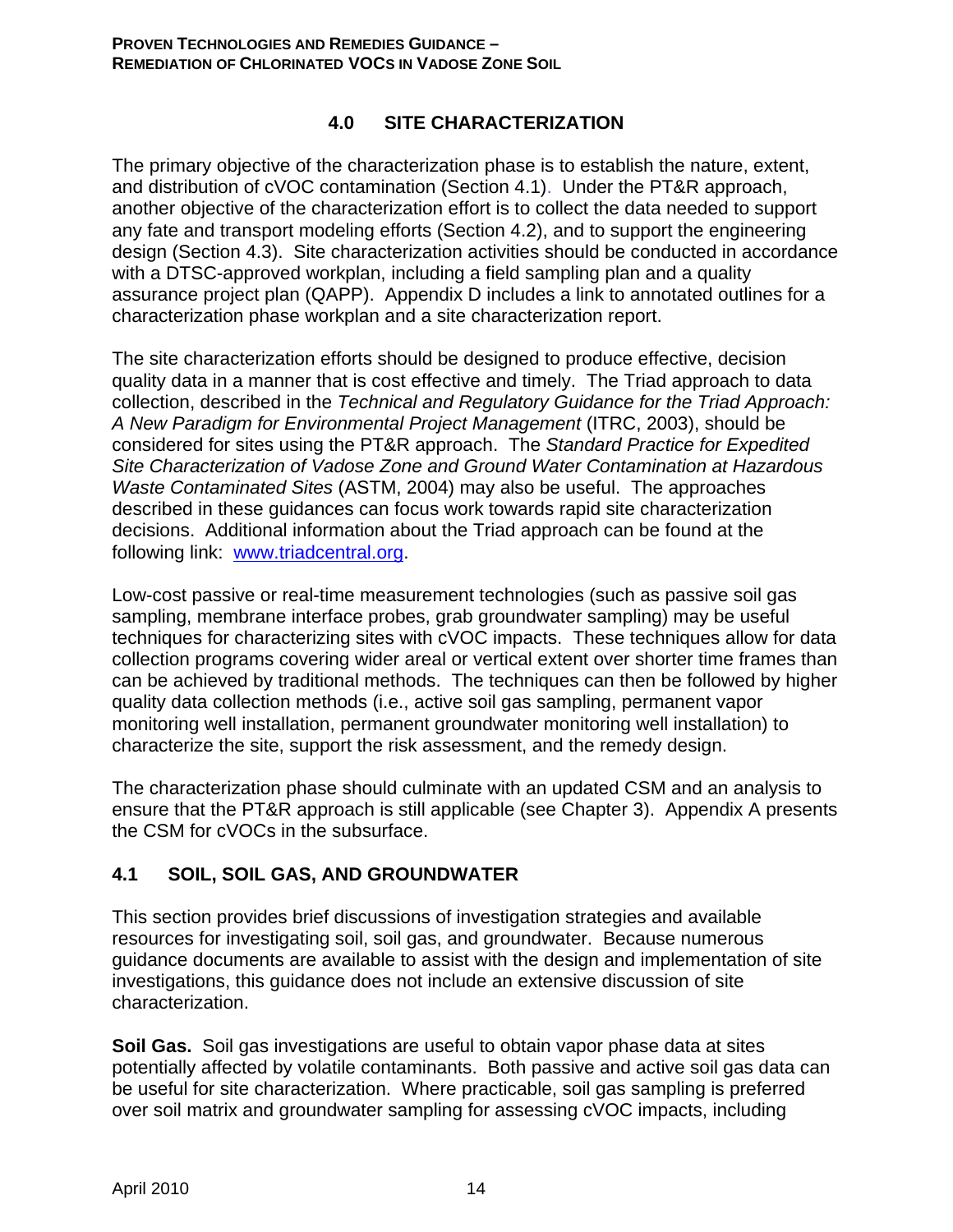characterization objectives such as source identification, determining spatial distribution, and assessing potential vapor intrusion risks. Soil gas sampling should consider the *Advisory – Active Soil Gas Investigation* (DTSC and LARWQCB, 2003; revision pending). Please check the DTSC web-site at the following link for updated versions of this advisory: www.dtsc.ca.gov/SiteCleanup/Vapor\_Intrusion.cfm.

**Soil Matrix.** Soil matrix data provide the total cVOC concentration in subsurface soil which may be useful for defining the source location and high concentrations of cVOCs. In addition, soil matrix data are used to evaluate risks associated with direct contact exposure pathways for cVOCs in soil, such as the dermal contact, ingestion, and outdoor-air inhalation pathways. Soil matrix samples should be collected using the procedures described in the *Guidance Document for the Implementation of United States Environmental Protection Agency Method 5035: Methodologies for Collection, Preparation, Storage, and Preparation of Soils to be Analyzed for Volatile Organic Compounds* (DTSC, 2004)*.* 

**Groundwater.** Impacts to groundwater are often observed at sites with cVOC impacts to vadose zone soil and therefore should be evaluated as part of the site characterization activities. The California Environmental Protection Agency (Cal/EPA) has several guidance manuals for groundwater investigations (Cal/EPA, 1995) that can be used to characterize groundwater. In addition, resources included on the U.S. Environmental Protection Agency (USEPA; www.clu-in.org), Interstate Technology and Regulatory Council (ITRC; www.itrcweb.org), and ASTM International (ASTM; www.astm.org) websites may be useful.

## **4.2 DATA NEEDED TO SUPPORT MODELING EFFORTS**

Fate and transport modeling is often used during the characterization phase for the purpose of evaluating the movement of cVOCs in the vadose zone, assessing the potential for cVOC migration to groundwater, developing soil cleanup goals for protection of groundwater, and estimating the potential risk posed by vapor intrusion into indoor air. Therefore, in addition to delineating concentrations of cVOCs in various environmental media (Section 4.1), site characterization should include sampling for site-specific soil properties to support these modeling efforts. For example, a sitespecific screening analysis of the risk posed by the vapor intrusion pathway may require information regarding site stratigraphy and building parameters in addition to the following soil properties: bulk density, grain density, total porosity, grain size distribution, moisture content, fraction of organic carbon, and air permeability (DTSC, 2005a; revision pending). Other fate and transport models may require additional sitespecific parameters, such as hydraulic conductivity, estimated recharge or infiltration rates, biodegradation rates, and chemical retardation factors. The input parameter requirements for the models anticipated for use at a site should be considered during workplan development.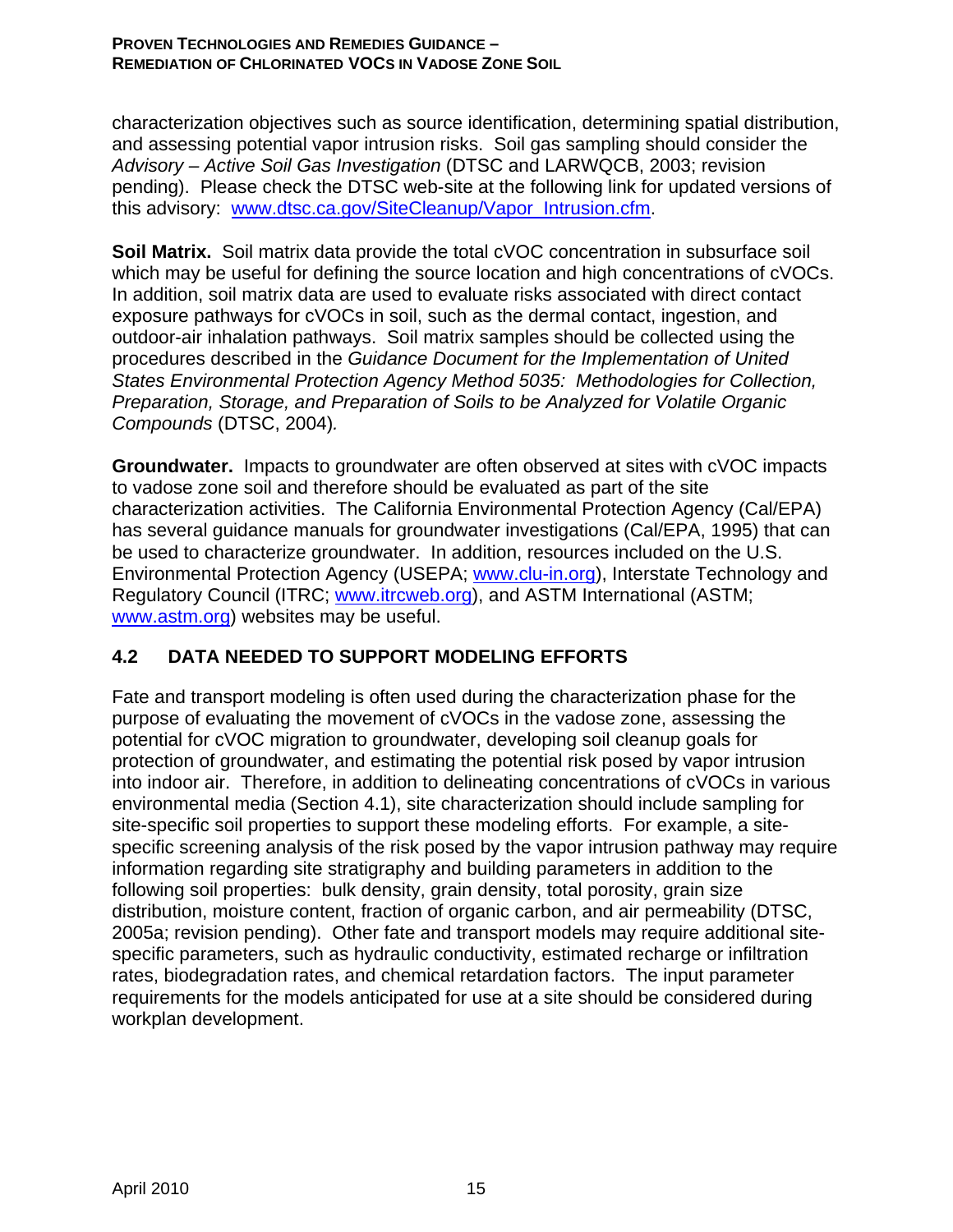## **4.3 DATA NEEDED TO SUPPORT DESIGN OF PT&R ALTERNATIVES**

Under the PT&R approach, an objective of the characterization phase is to collect data needed to support the design process. Sufficient data should be collected to eliminate or minimize the need for additional field mobilizations during the site-specific remedy evaluation or design phases.

### **4.3.1 Excavation/Disposal**

Data needed for design of the excavation can be collected with other site investigation activities. As applicable to a given site, the following data is necessary to adequately address the excavation limits and design:

- vertical and horizontal distribution of contaminants (i.e., areal extent of impacted soil and soil gas, depth of impact) and volume of soils to be excavated;
- identification of soil conditions that affect the selection of excavation equipment;
- depth to groundwater;
- climatology/seasonal variations (e.g., months with higher likelihood of rainfall events or higher groundwater table);
- survey map of site features (e.g., topography, existing structures, utilities, wells, surface water control measures, property boundaries);
- geotechnical data for each soil type (i.e., soil classification, Atterberg limits, moisture content, bulk density);
- structural contour map of the top of competent bedrock; and
- waste characterization (to support identification of applicable disposal options).

### **4.3.2 Soil Vapor Extraction**

The data collected should be sufficient to identify the feasibility of SVE, to design a pilotscale test (if needed), and to begin designing the SVE system. At a minimum, the following data should be collected in conjunction with the site characterization activities:

- depth and areal extent of cVOC impacts in the vadose zone;
- types and concentrations of cVOCs;
- nature and location of co-located contaminants that may affect SVE performance or selected treatment;
- depth to groundwater;
- soil moisture conditions;
- stratigraphy of the impacted zone (e.g., homogeneous sand, interbedded sands and silts);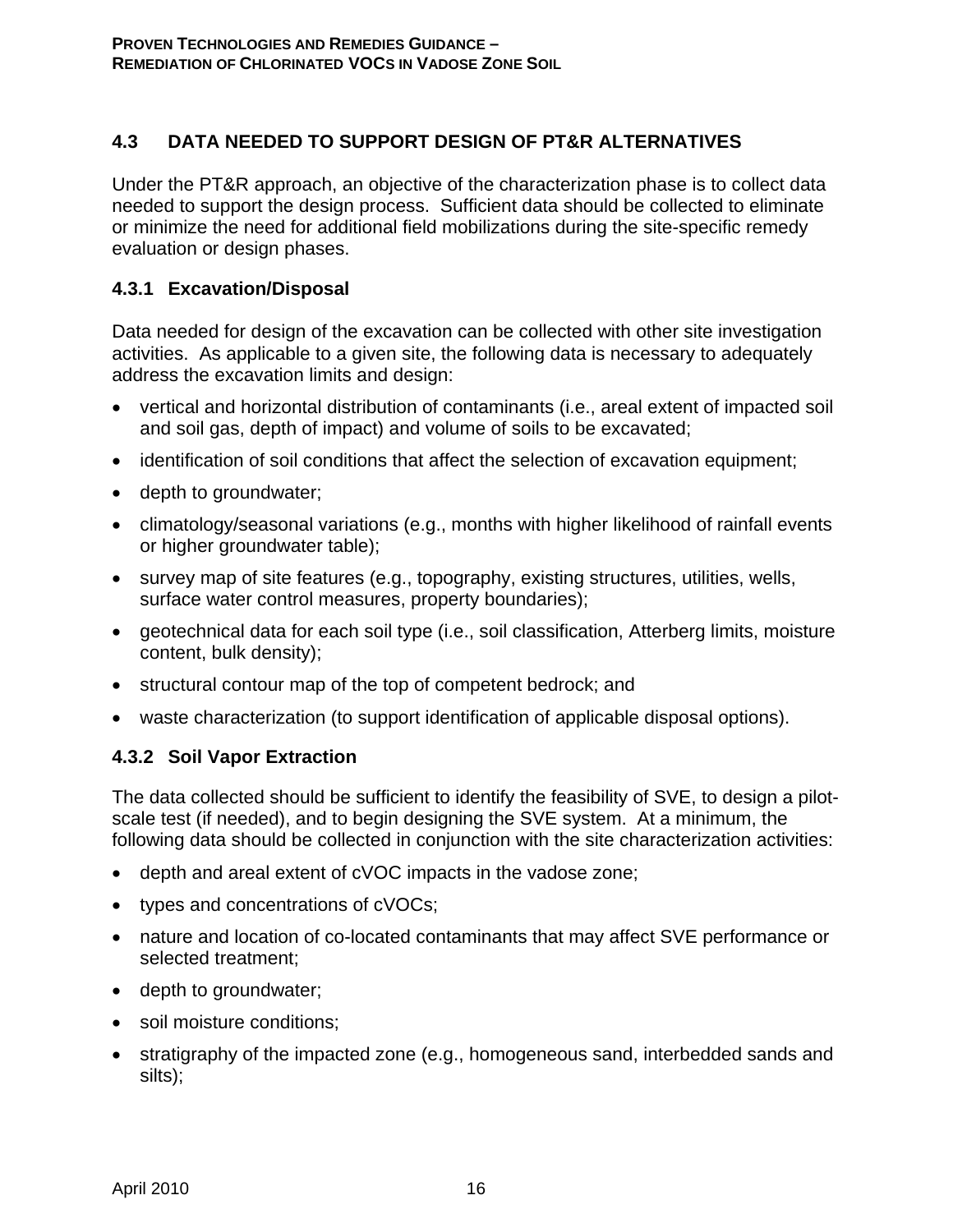- soil types and properties (e.g., structure, grain size distribution, air permeability, moisture content, organic carbon content); and
- survey map of site features (e.g., topography, existing structures, utilities, pavement), if applicable.

## **4.4 ADDITIONAL CHARACTERIZATION REFERENCES**

The reader is referred to resources available on the DTSC, ITRC, USEPA, and ASTM websites, including the following references:

- *Preliminary Endangerment Assessment Guidance Manual* (DTSC, 1994);
- *Data Quality Objectives Decision Error Feasibility Trials Software (DEFT)-Users Guide, EPA QA/G-4D* (USEPA, 2001a);
- *Guidance on Choosing a Sampling Design for Environmental Data Collection, for Use in Developing a Quality Assurance Project Plan, EPA QA/G-5S* (USEPA, 2002a);
- *Guidance on Systematic Planning Using the Data Quality Objective Process, EPA QA/G-4* (USEPA, 2006a);
- *Data Quality Assessment: A Reviewer's Guide, EPA QA/G-9R* (USEPA, 2006b);
- *Systematic Planning: A Case Study for Hazardous Waste Site Investigations (QA/CS-1)* (USEPA, 2006c);
- *Data Quality Assessment: Statistical Methods for Practitioners, EPA QA/G-9S* (USEPA, 2006d); and
- *Vapor Intrusion Pathway: A Practical Guideline* (ITRC, 2007)*.*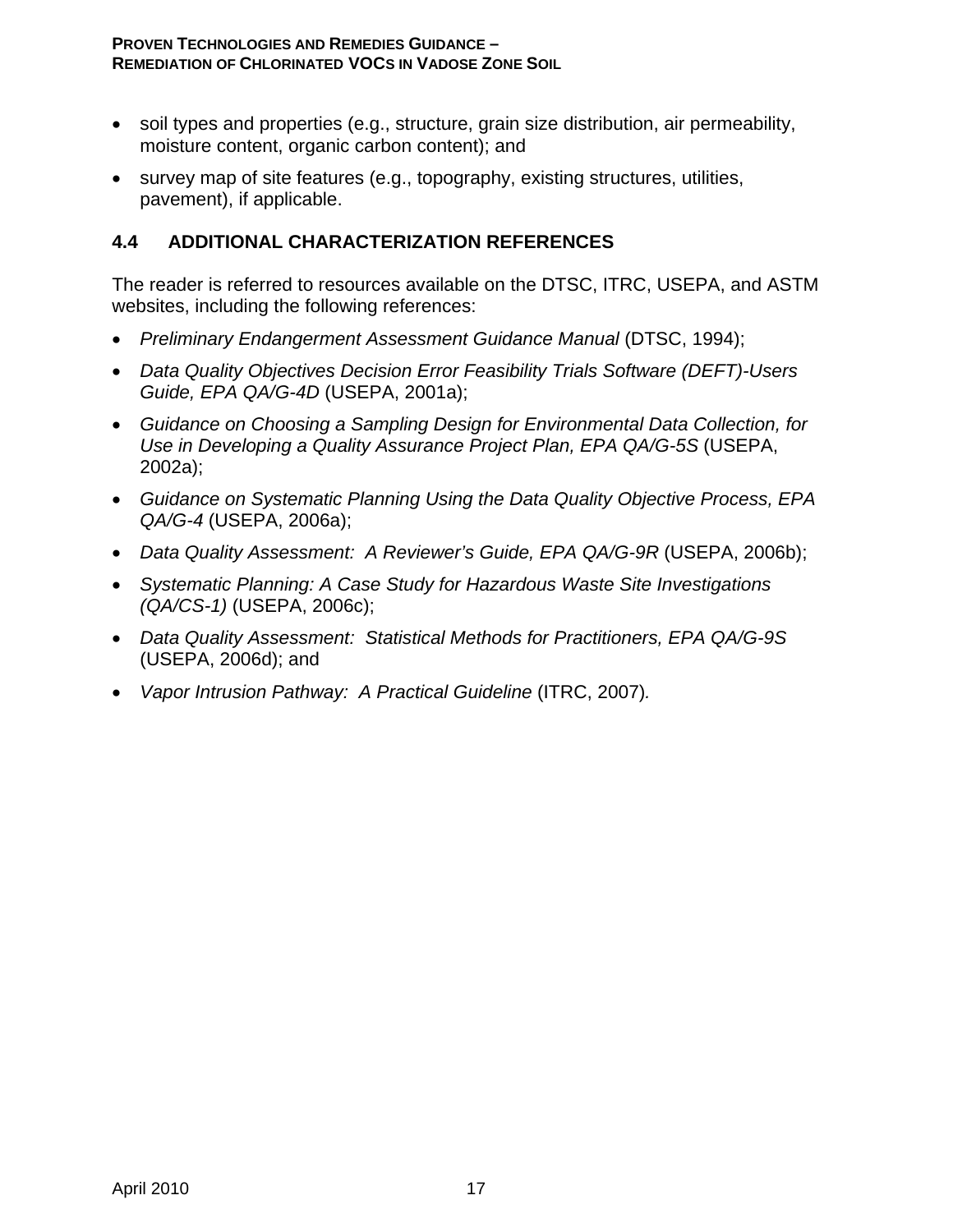## **5.0 RISK ASSESSMENT**

Evaluation of potential risks to human health and the environment posed by contaminants at a site is part of the site characterization process and supports the risk management decision-making process to determine whether additional site investigation, further risk assessment, and/or remediation may be necessary. Depending on when a site begins using the PT&R approach, some risk assessment elements may have already been conducted and therefore do not need to be repeated.

Risk assessments range from simple screening assessments to site-specific, comprehensive risk assessments. A human health risk assessment should be conducted to characterize the potential cancer risks and noncancer health hazards posed by chemicals of concern (COCs) identified during site characterization (Section 5.2). A scoping-level ecological risk assessment should be conducted to determine whether further assessment of potential ecological impacts is necessary (Section 5.1). Cleanup goals and risk management considerations are addressed in Chapter 6.

## **5.1 ECOLOGICAL RISK ASSESSMENT**

A scoping-level ecological investigation should be conducted to characterize the chemical, physical, and biological aspects of a site and to evaluate the potential for complete exposure pathways between ecological receptors and COCs (DTSC, 1996ab; USEPA 1997b). If the results of this qualitative assessment indicate further assessment is necessary (e.g., Phase I predictive assessment), then the PT&R process is not applicable to the site. Even if no currently-complete exposure pathways for ecological receptors are identified, the biological characterization of the site may become an important consideration for risk management decisions. For example, removal actions to protect human health may adversely impact ecological receptors or critical portions of their habitat.

## **5.2 HUMAN HEALTH RISK ASSESSMENT**

For cVOCs in soil, vapor intrusion into indoor air is typically the most significant exposure pathway, and usually poses a greater risk from long-term (chronic) exposure than other exposure pathways. This section focuses on the soil vapor intrusion pathway, but also addresses evaluation of other exposure pathways for cVOCs in soil and groundwater.

Multiple lines of evidence should be used for evaluation of vapor intrusion into indoor air and associated health risks (ITRC, 2007). Typically, active soil gas samples are collected in the early stages of an exposure evaluation. Other lines of evidence include sampling data for passive soil gas samples, soil matrix, groundwater, sub-slab soil gas, and indoor air. Some or all of these lines of evidence are used in site characterization for defining the source location and nature and extent of cVOC contamination. Soil matrix data are also used for evaluating risks associated with direct contact exposure pathways for cVOCs in soil (Section 5.2.5). Measured and/or predicted groundwater COCs and concentrations are used to evaluate potential groundwater risks.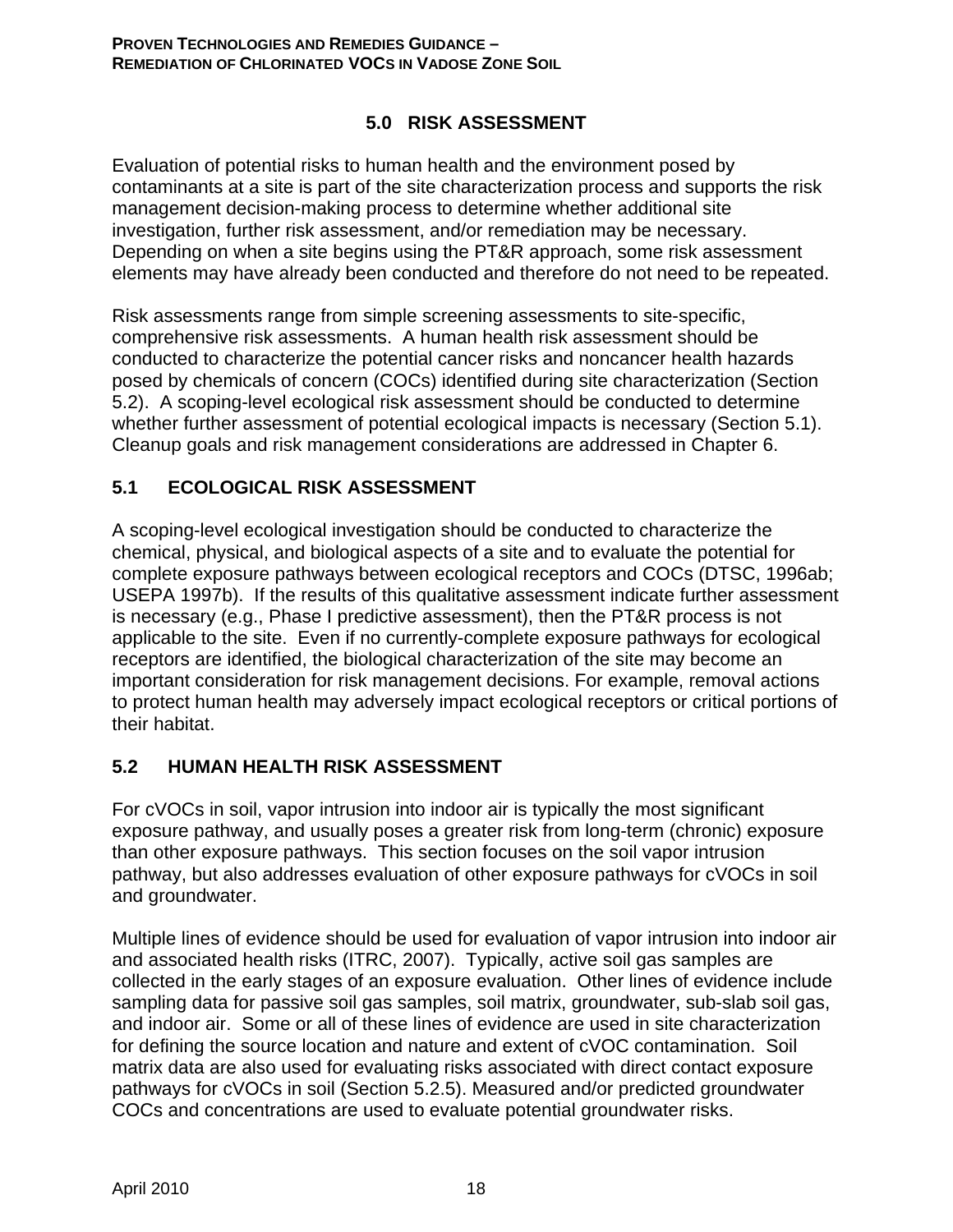A screening level health risk assessment may be sufficient, depending on factors such as the complexity of the site, the degree of characterization of site contamination, and the anticipated remedy. Complex sites (such as those with multiple contaminants, impacts to multiple environmental media, and/or complex features) may require a sitespecific comprehensive risk assessment subsequent to, or in lieu of, a screening risk assessment.

General guidance for conducting a site-specific comprehensive risk assessment is provided in *Risk Assessment Guidance for Superfund: Volume I--Human Health Evaluation Manual, Part A, Baseline Risk Assessment* (USEPA, 1989). Additional guidance for conducting risk assessments is available at the following agency websites:

- USEPA: http://www.epa.gov/oswer/riskassessment/risk\_superfund.htm
- DTSC: http://www.dtsc.ca.gov/AssessingRisk/index.cfm.

The risk assessment process includes:

- identification of COCs and affected environmental media;
- identification of exposure pathways, land use, and potential human receptors;
- determination of exposure point concentrations;
- selection of toxicity criteria; and
- calculation and characterization of potential cancer risks and noncancer hazards.

### **5.2.1 Chemicals of Concern**

All VOCs (both chlorinated and non-chlorinated) detected at the site should be included as COCs for risk assessment. In addition to detected VOCs, potential transformation products and other contaminants suspected to be present based on the CSM should be discussed and evaluated for potential inclusion in the quantitative risk assessment. Examples of transformation products include 1,2-dichloroethene and vinyl chloride from tetrachloroethene (PCE) and trichloroethene (TCE). High concentrations of primary contaminants in soil or soil gas might elevate analytical detection limits and preclude detection of other cVOCs. Further investigation and refined sampling and analytical methods may be needed to address these uncertainties.

### **5.2.2 Exposure Pathways and Land Use Scenarios**

All potential exposure pathways and receptors identified in the CSM for current and potential future uses of the property should be described in the risk assessment. The land use and risk assessment exposure scenarios evaluated for this guidance are (1) residential and (2) industrial or commercial. Evaluation of off-site receptors or exposure scenarios other than default residential and industrial/commercial scenarios for the baseline risk assessment requires site-specific adjustment to the PT&R approach and additional consultation with the DTSC.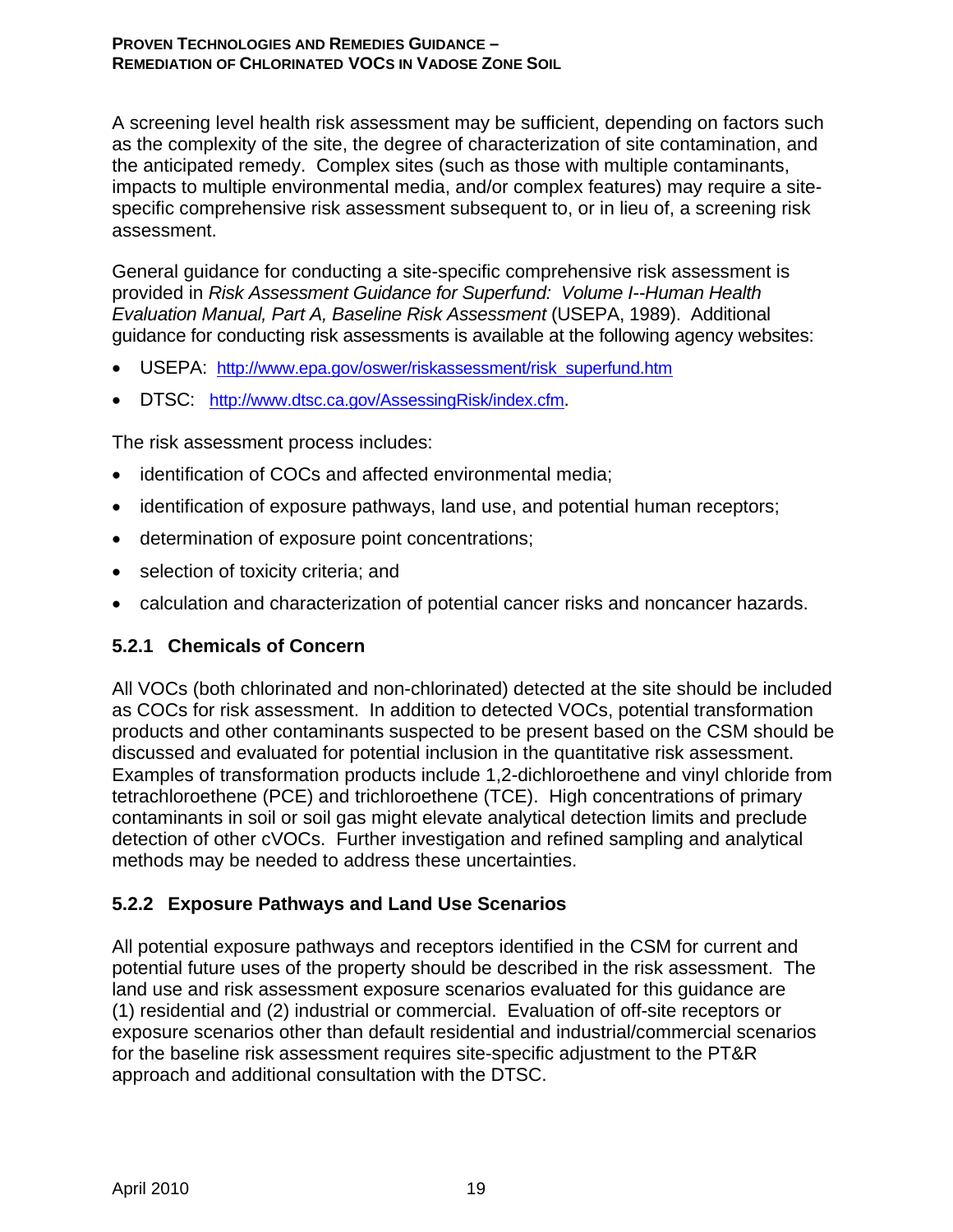Exposure to VOCs in shallow soil can occur by several pathways, including inhalation of VOCs that have migrated from the subsurface into indoor air, inhalation of outdoor air, direct contact with soil (incidental ingestion and dermal contact), and ingestion of food products contaminated with cVOCs from soil or groundwater. Because vapor intrusion into indoor air of buildings is the most significant exposure pathway of concern for cVOCs at most sites, the vapor intrusion pathway is often the primary focus of risk assessments. However, other factors, such as the nature and extent of contamination or the current or potential land uses at a site, may warrant evaluation of risks associated with direct soil exposure pathways. DTSC should be consulted regarding evaluation of soil exposure pathways for sites with cVOC contamination.

Exposure to cVOCs that have migrated from vadose zone soil to groundwater, or are predicted by model simulations to reach groundwater (see Section 4.2), should be evaluated. Exposure pathways for cVOCs in groundwater include, but are not limited to, ingestion, dermal contact during showering/bathing, and inhalation of vapors released indoors from household use of groundwater. DTSC should be consulted regarding groundwater exposure pathways for sites with cVOC contamination.

## **5.2.3 Exposure Point Concentration**

The approach used for estimating exposure point concentration at a given site depends on the matrix sampled, spatial and temporal scale of samples, spatial and temporal differences in COC concentrations, and land use.

**Soil Gas.** The maximum detected concentration of each COC in soil gas should be used as the exposure point concentration for the vapor intrusion risk assessment (DTSC, 2005a; Cal/EPA, 2005b). DTSC approval is required for use of any other metric for the exposure point concentration. Alternatively, point estimates of risk might be calculated using concentrations of COCs for each sampling location. Point estimates of risk are useful for spatial evaluation of contamination and risk at sites with multiple contaminants, and can be useful for evaluating remedial alternatives. For soil gas samples in which a site COC was not detected because of elevated detection limits (Section 5.2.1), the detection limit for the COC should be used as a proxy concentration (DTSC, 2005a). The distribution and extent of contamination at the site and the possible existence of localized areas of higher concentrations (i.e., hot spots) must be considered in both risk assessment and risk management.

**Soil Matrix.** For sites with high concentrations of cVOCs, soil matrix data can be used to identify locations with cVOC concentrations exceeding saturation limits for the soil and provide concentration data for soil exposure assessments. For sites at which the soil saturation limit for a cVOC is exceeded, the evaluation of vapor intrusion risk requires additional consultation with DTSC. Maximum detected concentrations of cVOCs in shallow soil matrix samples should be used for screening-level soil risk assessments (DTSC, 1994; and updates). In consultation with DTSC, the estimated average concentration (95 percent upper confidence limit of the arithmetic mean) may be used at sites with sufficient characterization of cVOCs in soil matrix.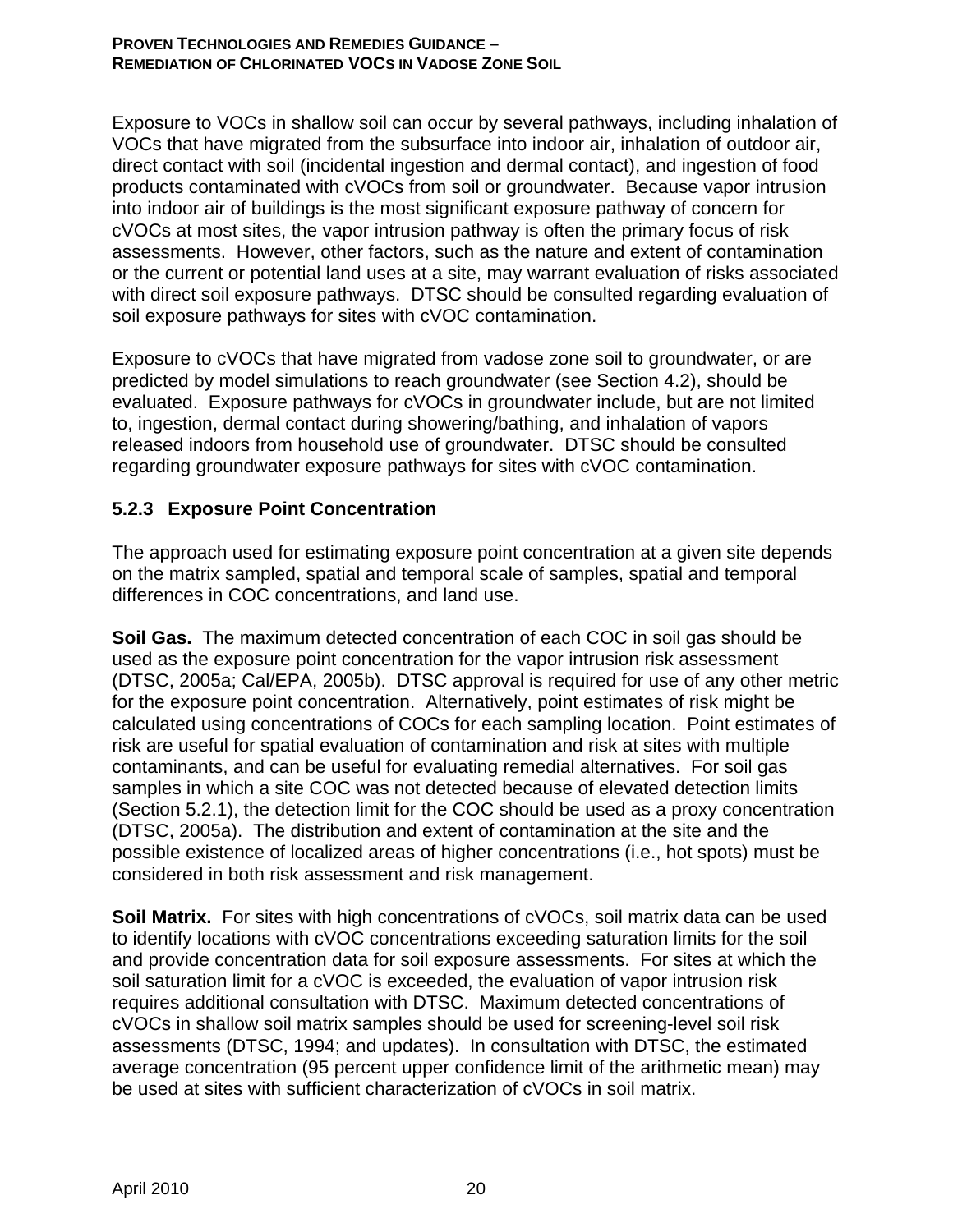**Groundwater.** Exposure point concentrations for cVOCs in groundwater should be based on concentration data collected from monitoring wells over a period of time that allows assessment of temporal trends. For sites at which cVOCs have not yet reached groundwater, concentrations predicted by modeling can be used to support risk estimates (see Section 4.2). A combination of monitoring data and modeling might be appropriate for estimating exposure point concentrations at some sites. The maximum measured or model-predicted concentration of cVOCs in groundwater should be used. DTSC approval is required for use of other metrics for the exposure point concentration.

The data quality objectives (DQOs) for data used to support the exposure point concentration for groundwater will depend on the exposure pathways being evaluated (e.g., vapor intrusion, drinking water). For example, evaluation of vapor intrusion focuses on concentrations at the water table (DTSC 2005a).

Both groundwater and soil gas data should be used to develop the exposure point concentration for the vapor intrusion pathway. Data from both media should be used to estimate the indoor air exposure concentration and the higher predicted exposure concentration should then be used for assessing vapor intrusion risks (DTSC, 2005a).

## **5.2.4 Health Risk Assessment for Vapor Intrusion into Indoor Air**

The *Interim Final Guidance for the Evaluation and Mitigation of Subsurface Vapor Intrusion to Indoor Air* (Vapor Intrusion Guidance; DTSC 2005a, revision pending) should be followed for conducting preliminary and/or site-specific screening evaluation of risks associated with VOCs. The Vapor Intrusion Guidance provides default attenuation factors for estimating indoor air concentrations from soil vapor concentrations for use in preliminary screening risk assessments and also describes procedures for estimating site-specific soil vapor attenuation factors and predicting indoor air VOC concentrations and risks. Current USEPA vapor intrusion guidance is provided in *Evaluating the Vapor Intrusion to Indoor Air Pathway from Groundwater and Soils* (USEPA, 2002b). The most current toxicity criteria available from Cal/EPA and USEPA should be used. Cumulative cancer risks and noncancer hazards should be calculated for sites with multiple VOCs.

Although soil gas data are preferred for evaluation of vapor intrusion, preliminary risk screening with groundwater monitoring data might be conducted in limited cases. When groundwater data is used, the Vapor Intrusion Guidance should be followed and the vapor intrusion risk associated with both soil gas and groundwater should be evaluated. Soil sampling might be necessary at some sites, such as those with high concentrations of VOCs and/or where site conditions preclude soil gas sampling (see Section 4.1). In consultation with DTSC, an approach can be developed for evaluation of the soil vapor intrusion into indoor air pathway.

### **5.2.5 Health Risk Assessment for Exposures to cVOCs in Soil**

In addition to soil vapor intrusion into indoor air, evaluation of risks associated with exposures to cVOCs in soil matrix may be warranted at sites with high concentrations of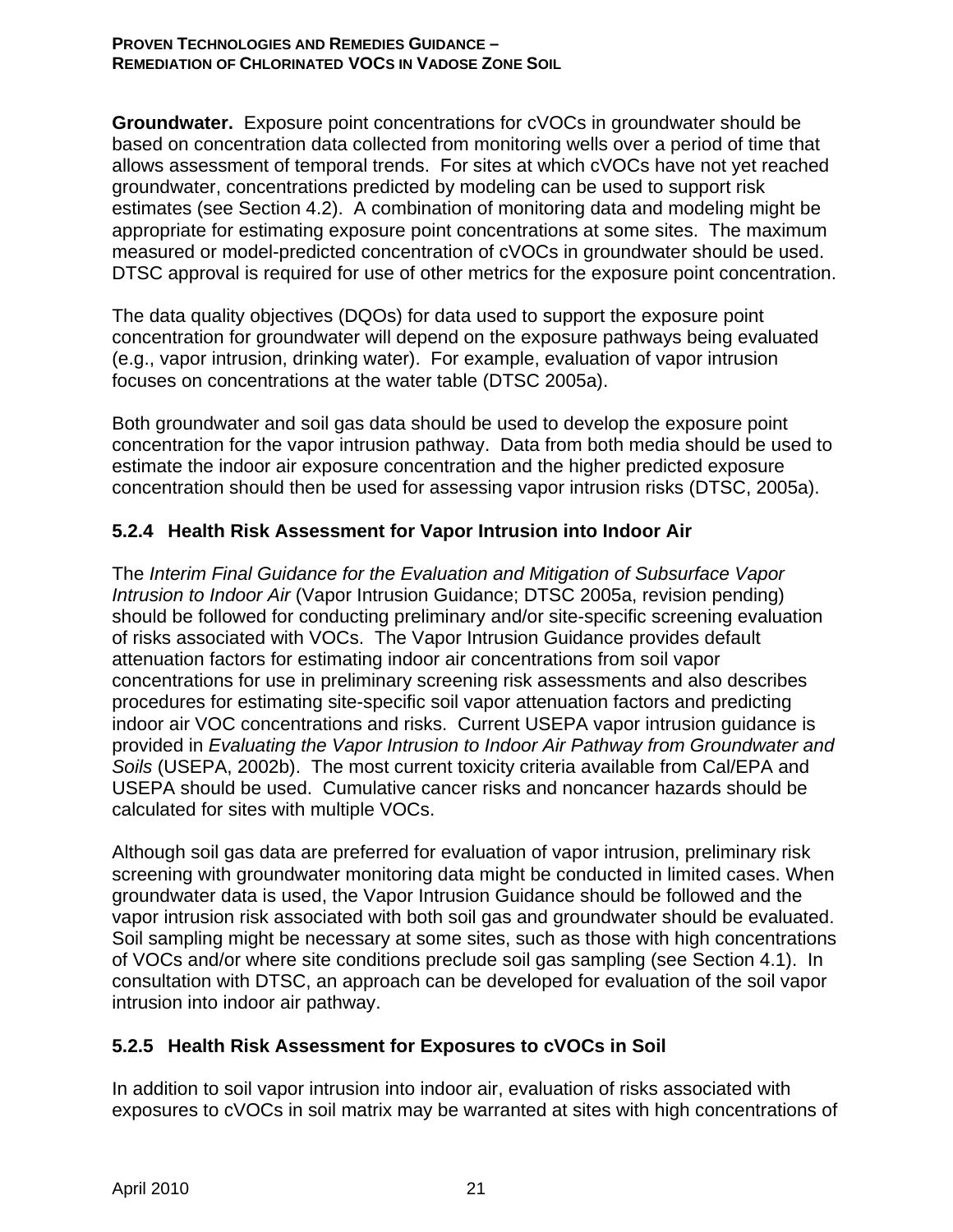cVOCs in shallow soil (0 to 15 feet below ground surface). Emissions of cVOCs into outdoor air may be significant. DTSC should be consulted regarding evaluation of exposures to cVOCs in soil and application of DTSC guidance. Generally, the DTSC *Preliminary Endangerment Assessment Guidance Manual* (PEA Manual; DTSC, 1994; and updates) and updated exposure factors provided in *DTSC Human Health Risk Assessment Note 1: Recommended DTSC Default Exposure Factors for Use in Risk Assessment at California Military Facilities* (HHRA Note 1; DTSC 2005b) should be followed.

### **5.2.6 Health Risk Assessment for Exposures to cVOCs in Groundwater**

The PEA Manual (DTSC, 1994; and updates) and updated exposure factors provided in HHRA Note 1 (DTSC, 2005b) should be used for assessment of risks associated with exposure to cVOCs in groundwater.

## **5.2.7 Human Health Screening Levels**

Human health screening levels are risk-based concentrations of chemicals in specific environmental media. Risk-based concentrations (also referred to as health-based concentrations) are developed using a target cancer risk or noncancer hazard quotient. The calculations rely on multiple assumptions and factors for estimating contaminant environmental fate and transport and receptor exposures for a hypothetical (or specific) site. Generally, conservative default exposure assumptions are used to derive these screening levels. For carcinogens, risk-based concentrations are developed for both cancer risk and noncancer hazard, and the lesser (more protective) concentration is selected as the screening level.

Screening levels based on default assumptions can be used for screening risk assessments. Site-specific risk-based concentrations may also be developed. Screening-level and/or site-specific risk-based concentrations are used in development of RAOs and cleanup goals (Chapter 6).

For screening risk assessments, cancer risk and hazard are estimated by dividing the maximum concentration of each COC by the corresponding medium-specific screening level (see Sections 5.2.7.1, 5.2.7.2, and 5.2.7.3). The ratio of the exposure point concentration to the risk-based concentration is multiplied by the target risk or hazard quotient from which the risk-based concentration was calculated ( $10^{-6}$  risk and hazard quotient of 1 for screening assessments). When using risk-based screening levels for assessing risks, both cancer risk and hazard must be evaluated for carcinogenic COCs, and cumulative risk and hazard for multiple COCs and exposure pathways must be presented. For the vapor intrusion into indoor air pathway, the maximum detected concentration of each COC in soil gas is compared with the corresponding screening level for soil gas.

Risk-based concentrations for the residential scenario should be used for screening risk assessments. In addition to the residential scenario, risk assessments for industrial, commercial, and other land use scenarios might be conducted for the evaluation of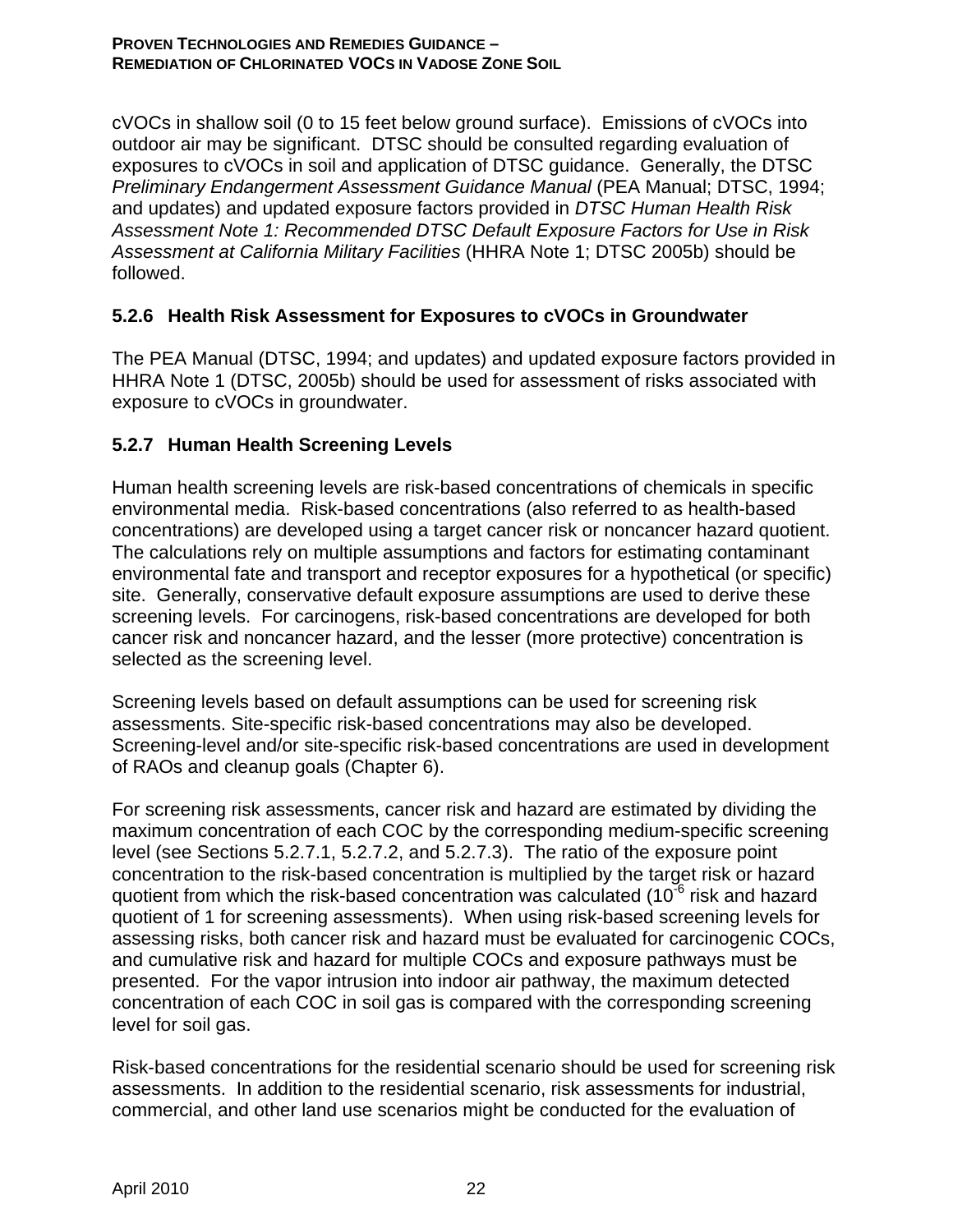remedies and the risk management decision process. Sites with individual chemical or cumulative cancer risks greater than 1 x  $10^{-6}$  or noncancer hazards (hazard index) greater than 1 for the residential scenario should be considered for further risk management evaluation (see Chapter 6).

## 5.2.7.1 Screening Assessment for cVOCs in Soil Gas

The Vapor Intrusion Guidance (DTSC, 2005a, revision pending) should be used to develop risk-based screening levels for cVOCs in soil gas. Default soil gas attenuation factors provided in the Vapor Intrusion Guidance can be used to develop generic riskbased screening levels. Alternatively, the USEPA spreadsheet version of the Johnson and Ettinger model for vapor intrusion into indoor air and certain assumptions for building properties provided in the Vapor Intrusion Guidance can be used with data for site-specific soil properties to derive soil gas attenuation factors and screening levels. For sites or areas for which soil matrix samples are necessary in addition to soil gas data, Appendix E of the Vapor Intrusion Guidance provides procedures for using soil matrix data to estimate soil gas concentrations and discusses the limitations and uncertainties in using soil matrix data.

# 5.2.7.2 California Human Health Screening Levels

California Human Health Screening Levels (CHHSLs) are based on standard exposure assumptions and chemical toxicity values published by Cal/EPA and the USEPA, and can be used for evaluation of cVOCs in soil gas (Cal/EPA, 2005ab). The CHHSLs for cVOCs are risk-based concentrations for soil gas for the vapor intrusion/indoor air exposure pathway only. Soil gas CHHSLs were developed using the USEPA spreadsheet version of the Johnson and Ettinger model for soil vapor intrusion into indoor air.

The CHHSLs might not be adequately protective for estimating impacts to indoor air in structures with: basements; significant openings to the subsurface; preferential pathways for vapors (such as utility openings); or substandard ventilation systems. Sites with conditions significantly different from those assumed for the CHHSLs warrant a site-specific evaluation using the Vapor Intrusion Guidance (DTSC, 2005a; revision pending).

Toxicity criteria used for the CHHSLs should be reviewed prior to use and updated (i.e., adjust the screening level) as necessary. The current list of CHHSLs can be found at http://www.oehha.ca.gov/soil.html. The guidance document on use of CHHSLs for screening risk assessments (Cal/EPA, 2005b) should be consulted.

## 5.2.7.3 Soil Screening Levels for Soil Matrix

Risk-based screening levels for contact exposure pathways for COCs in soil can be developed using the PEA Manual (DTSC, 1994; and updates) and current exposure parameter values recommended in HHRA Note 1 (DTSC, 2005b). As applicable,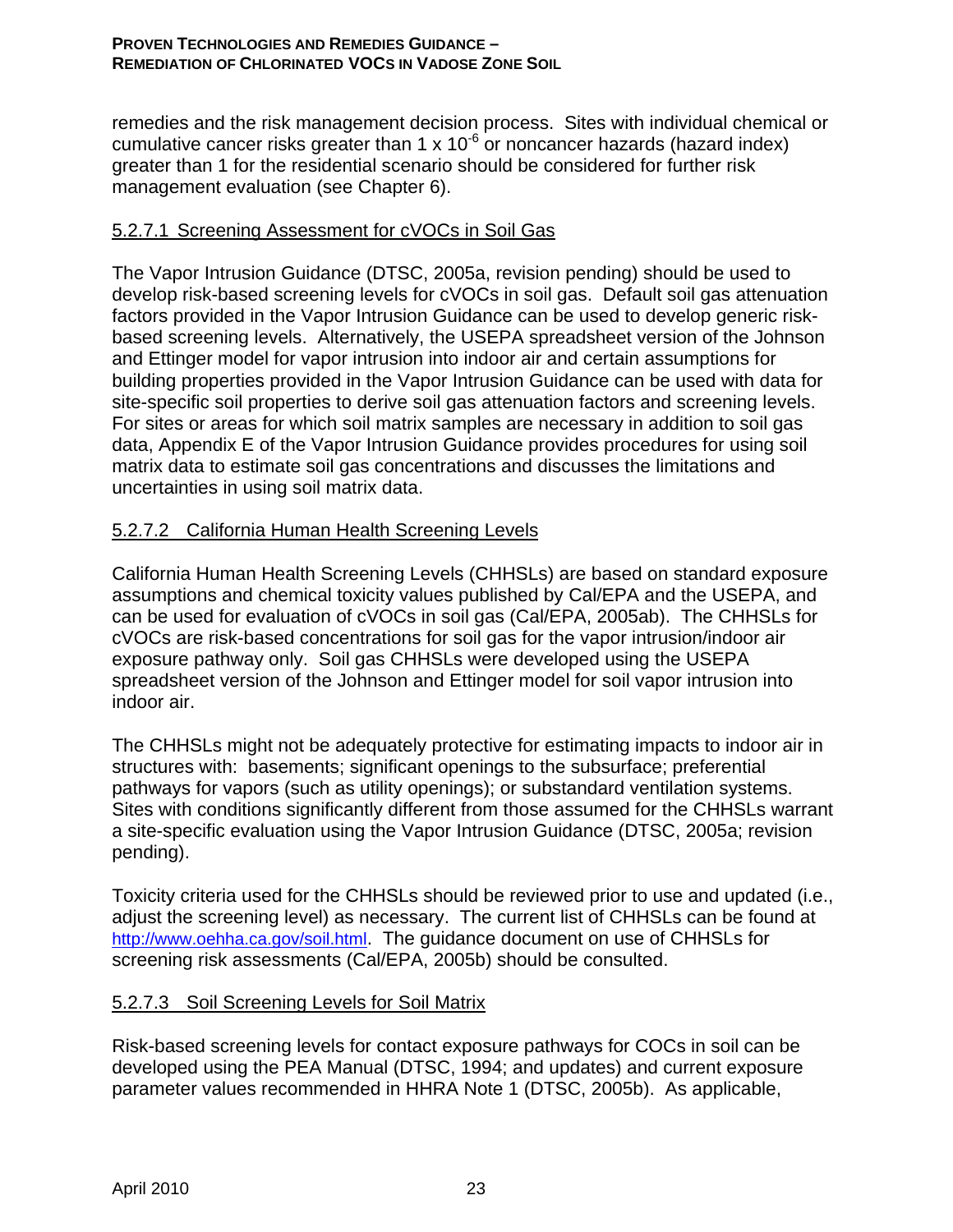CHHSLs for non-VOCs present at the site may be used for soil exposure pathways in the screening risk assessment.

USEPA Regional Screening Levels (RSLs) for soil matrix may be used for screening evaluation of soil exposure pathway risks for COCs (ingestion, dermal contact, inhalation of outdoor air). DTSC guidance on use of RSLs (DTSC, 2009bc), including adjustments for Cal/EPA toxicity criteria, should be followed. As with other screening levels, both cancer risk and hazard must be evaluated for carcinogenic COCs, and cumulative risk and hazard for multiple COCs must be estimated. The RSLs do not include the vapor intrusion pathway, and therefore should be used in conjunction with one of the aforementioned vapor intrusion assessments.

### 5.2.7.4 Screening Levels for cVOCs in Groundwater

The Vapor Intrusion Guidance (DTSC, 2005a, revision pending) should be used to develop risk-based screening levels for cVOCs in groundwater for the vapor intrusion pathway (Sections 5.2.4 and 5.2.7.1). A partitioning model is used to estimate groundwater concentrations from the risk-based soil vapor concentrations.

For exposures to groundwater via pathways other than vapor intrusion (ingestion, dermal contact from bathing, inhalation of vapors emitted into indoor air from household use of groundwater), the PEA Manual (DTSC, 1994; and updates) and updated exposure factors provided in HHRA Note 1 (DTSC 2005b) should be used for development of risk-based concentrations of cVOCs in groundwater.

USEPA RSLs for tap water may be used for screening evaluation of groundwater exposure pathway risks for COCs (ingestion, inhalation of vapors emitted into indoor air from household use of groundwater). DTSC guidance on use of RSLs (DTSC, 2009bc), including adjustments for Cal/EPA toxicity criteria, should be followed. As with other screening levels, both cancer risk and hazard must be evaluated for carcinogenic COCs, and cumulative risk and hazard for multiple COCs must be estimated. The RSLs for tap water do not include dermal exposure or the groundwater vapor intrusion pathway, and therefore they should be used in conjunction with one of the aforementioned assessments.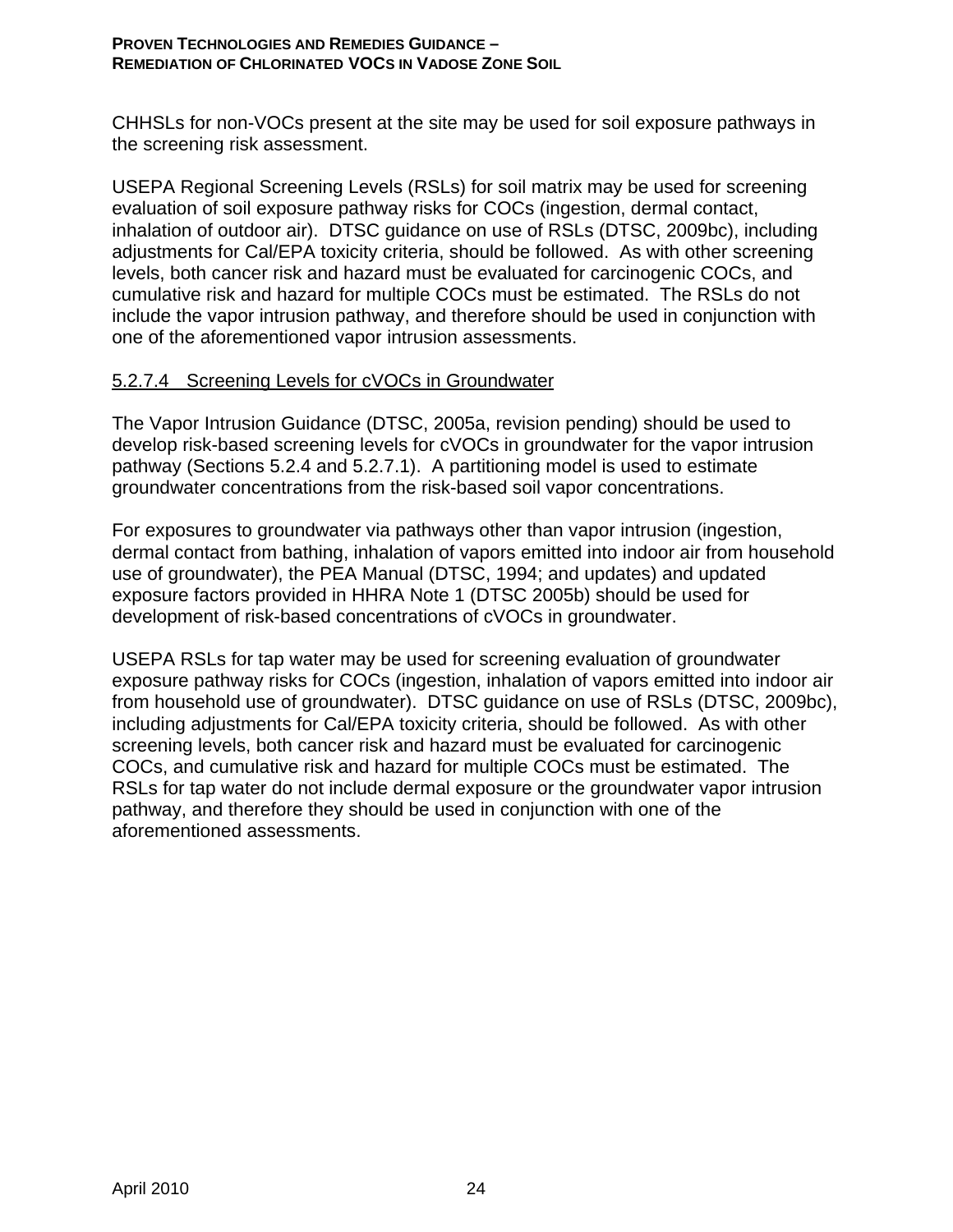## **6.0 CLEANUP GOALS**

The findings of the risk assessment (Chapter 5) can be used, along with consideration of site-specific characteristics, to guide establishment of RAOs and associated cleanup goals. This chapter discusses cleanup goals for the protection of human health and groundwater (Sections 6.1 and 6.2, respectively), risk management considerations (Section 6.3), short-term risks during remediation (Section 6.4), and assessment of risk posed by residual cVOC concentrations (Section 6.5).

## **6.1 Cleanup Goals for Protection of Human Health**

Factors that are considered in the development and selection of risk-based cleanup goals include the health impact endpoint (cancer risk and/or noncancer hazard), the intended use of the property (e.g., residential, industrial/commercial), exposure pathways, and the number of COCs. Remedy selection at some sites may have to address multiple exposure pathways. Methods and scenarios for evaluation of human health risks and development of risk-based concentrations are described in Section 5.2, and include exposures by vapor intrusion into indoor air and exposures to COCs in soil and groundwater.

As a starting point for development of risk-based cleanup goals, an initial cleanup goal of 1 x  $10^{-6}$  should be calculated for each carcinogenic COC. For noncancer hazard, the risk-based cleanup goal for each COC should be less than or equal to a cumulative hazard index of 1. When a site has multiple COCs that contribute significantly to calculated excess total risk or hazard, the risk-based cleanup goal for each COC may need to be adjusted to a lower concentration to reduce the overall cumulative risk and/or hazard to an acceptable range. Another option is to use point estimates of cumulative risk for spatial evaluation of risk, as indicated in Section 5.2.3. Risk management decisions that would allow cleanup goals with greater risks or hazards may be made on a site-by-site basis (Section 6.3).

Residential and industrial/commercial land use scenarios are considered under the PT&R approach. Recommended exposure assumptions may be found in the Vapor Intrusion Guidance (DTSC, 2005a; revision pending), HHRA Note 1 (DTSC, 2005b), or the documentation for CHHSLs (Cal/EPA, 2005ab). HHRA Note 1 includes default exposure assumptions for a construction scenario. Other land use and exposure scenarios (such as maintenance worker or park visitor scenarios) require use of sitespecific exposure factors.

Human health screening levels such as CHHSLs (Section 5.2.7.2) may be considered as risk-based cleanup goals to streamline the remedy selection process. Soil gas screening levels for cVOCs are based on a single pathway of exposure—inhalation of soil vapors migrating from the subsurface into indoor air. For most sites, soil gas screening levels are adequately protective for soil exposure pathways. For sites at which soil gas samples are not feasible, DTSC should be consulted for development of indoor air risk-based concentrations for soil matrix and/or groundwater, or for an alternate approach.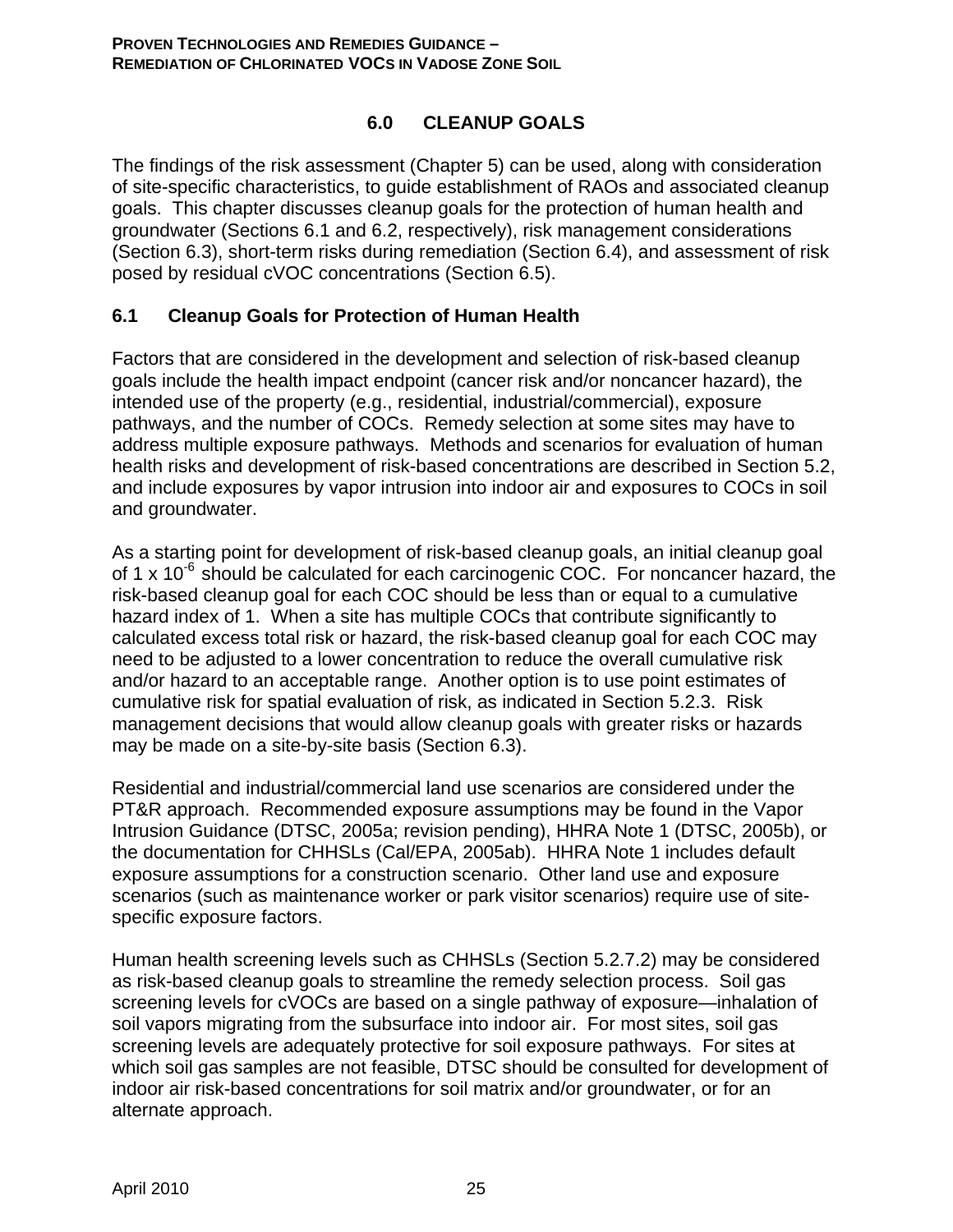## **6.2 Soil Cleanup Goals for Protection of Groundwater**

If the PT&R approach is being implemented to decrease or eliminate an on-going threat to groundwater posed by cVOCs in vadose zone soil, the process of establishing cleanup goals should also consider soil and soil gas concentrations necessary to protect water resources. Cleanup goals protective of groundwater are established based on site-specific considerations and applicable policies, statutes, and regulations. Potentially applicable policies, statutes, and regulations include:

- State and federal statues and regulations;
- California State Water Resources Control Board (SWRCB) and California Regional Water Quality Control Board (RWQCB) policies;
- water quality control plans adopted by the SWRCB and RWQCB; and
- relevant standards, criteria, and advisories adopted by State and federal agencies.

DTSC has not identified a single methodology that can be used to establish soil cleanup goals for protection of groundwater. Examples of methods that could be used to establish cleanup goals include use of unsaturated zone fate and transport modeling (Section 4.2) and "lookup" tables of screening levels (e.g., USEPA RSLs for Soil for Protection of Groundwater). The method used for a given site should be selected in consultation with, and with the approval of, the regulatory agencies overseeing the site cleanup.

## **6.3 RISK MANAGEMENT**

The final cleanup goal and remediation strategy is a risk management decision based on numerous factors. The risk-based point of departure for risk management decisions is 1 x 10<sup>-6</sup> for cancer risk and a hazard index of 1 for noncancer risk. Sites with individual chemical risk or cumulative risk from multiple COCs in excess of these points of departure may require remediation. In general, risks that are less than 1 x  $10^{-6}$  are called *de minimus* and are not considered to require regulatory intervention. The range of risk (excess cancer risk posed by a site) that is considered as potentially acceptable for risk management decisions starts at 1  $\times$  10<sup>-6</sup> (one in a million) and goes up to 1 x  $10^{-4}$  (one in ten thousand).

Development of RAOs and final cleanup goals at a site involves consideration of the:

- nature and magnitude of human health risks and uncertainties,
- current and future land use,
- risk-based cleanup goals and other criteria or requirements (including the RAOs),
- potential impact to ecological receptors and/or their habitat,
- technical and economic feasibility,
- regulatory criteria, and
- community concerns.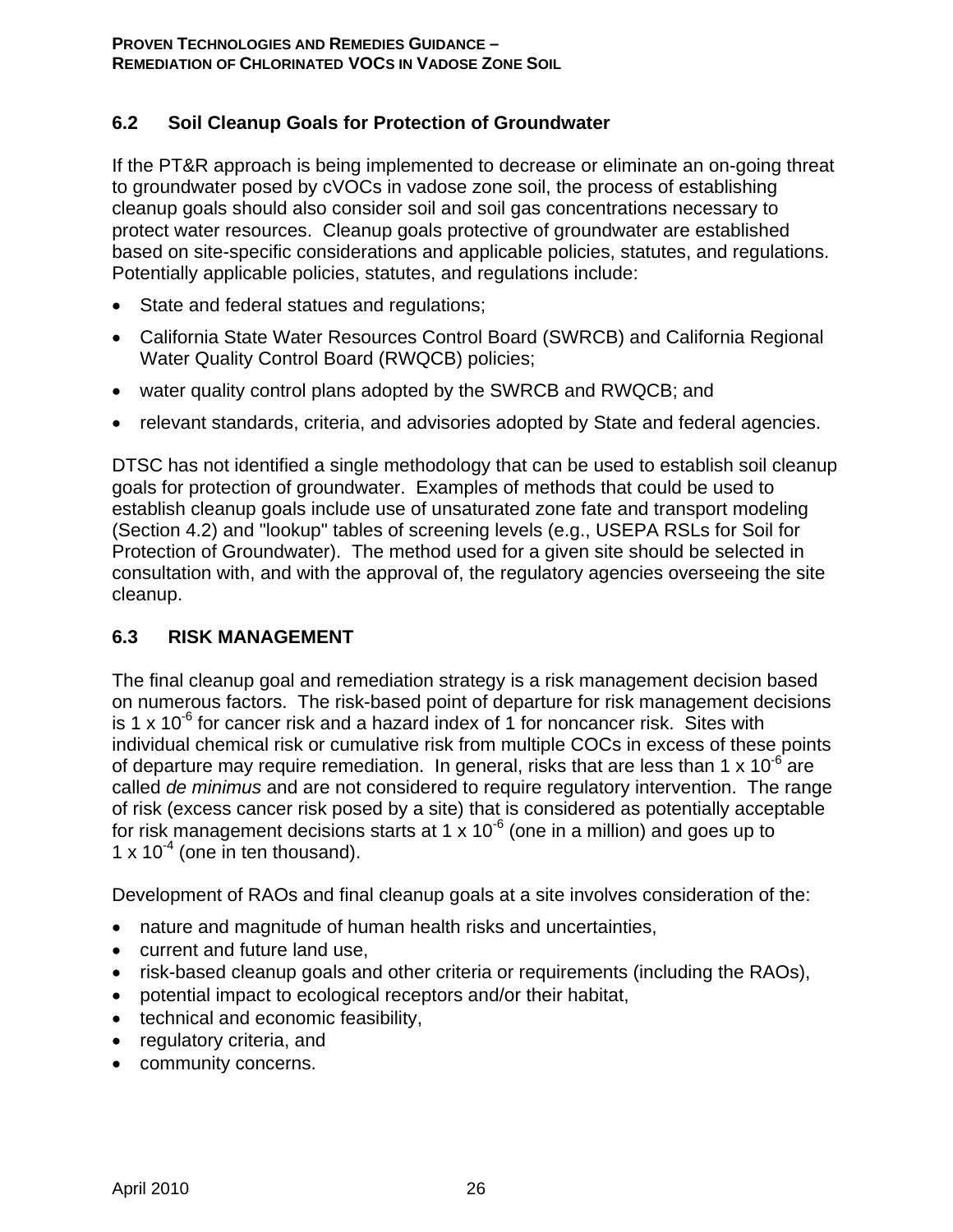Many factors are considered in the final risk management decisions and the acceptable risk for a project may be greater than the point of departure. Evaluation of each remedial alternative for the site should include an estimate of the reduction in risk and a determination of risk management measures needed for contamination remaining in excess of risk-based concentrations (see Sections 6.5, 8.5.1, and 9.3.8). Risk management decisions (including mitigation and control of potential exposure) and technical supporting information are presented in remedy selection documents (see Section 7.2).

# **6.4 SHORT-TERM RISKS DURING REMEDIATION**

Short-term risks associated with implementation of a remedy should be considered during evaluation of remedial alternatives. For many sites, a qualitative evaluation of risks associated with implementation of remedial alternatives is sufficient, but other sites will require a more quantitative evaluation (USEPA, 1991ab). Releases of cVOCs from soil during cleanup activities might pose significant risks to people who live or work in the vicinity of the site and to workers who are involved in the site cleanup. Evaluation and selection of remedial alternatives should identify and consider measures to monitor and control short-term exposure and risks. This evaluation should include consultation with local agencies (e.g., air quality management district). Site safety plans should be developed. Implementation of certain remedies might require perimeter monitoring of vapors (see Sections 8.2.2 and 9.3.3). Community concerns associated with short-term risks are addressed through the public participation process (see Section 3.1.3).

# **6.5 POST-CLEANUP EVALUATION**

Following the completion of the remedial action, a post-cleanup risk evaluation may be required when residual cVOC concentrations remain, as indicated by confirmation sampling results. Risks can be estimated using the same procedures as those used for the pre-remediation baseline risk assessment or another approach (such as site-specific risk assessment or screening risk assessment as summarized in Section 5.2).

Confirmation sampling approaches for soil excavations and SVE systems are discussed in Sections 8.5.1 and 9.3.8, respectively. Additional information for confirmation sampling associated with the PT&R alternatives is provided in Appendices C and E.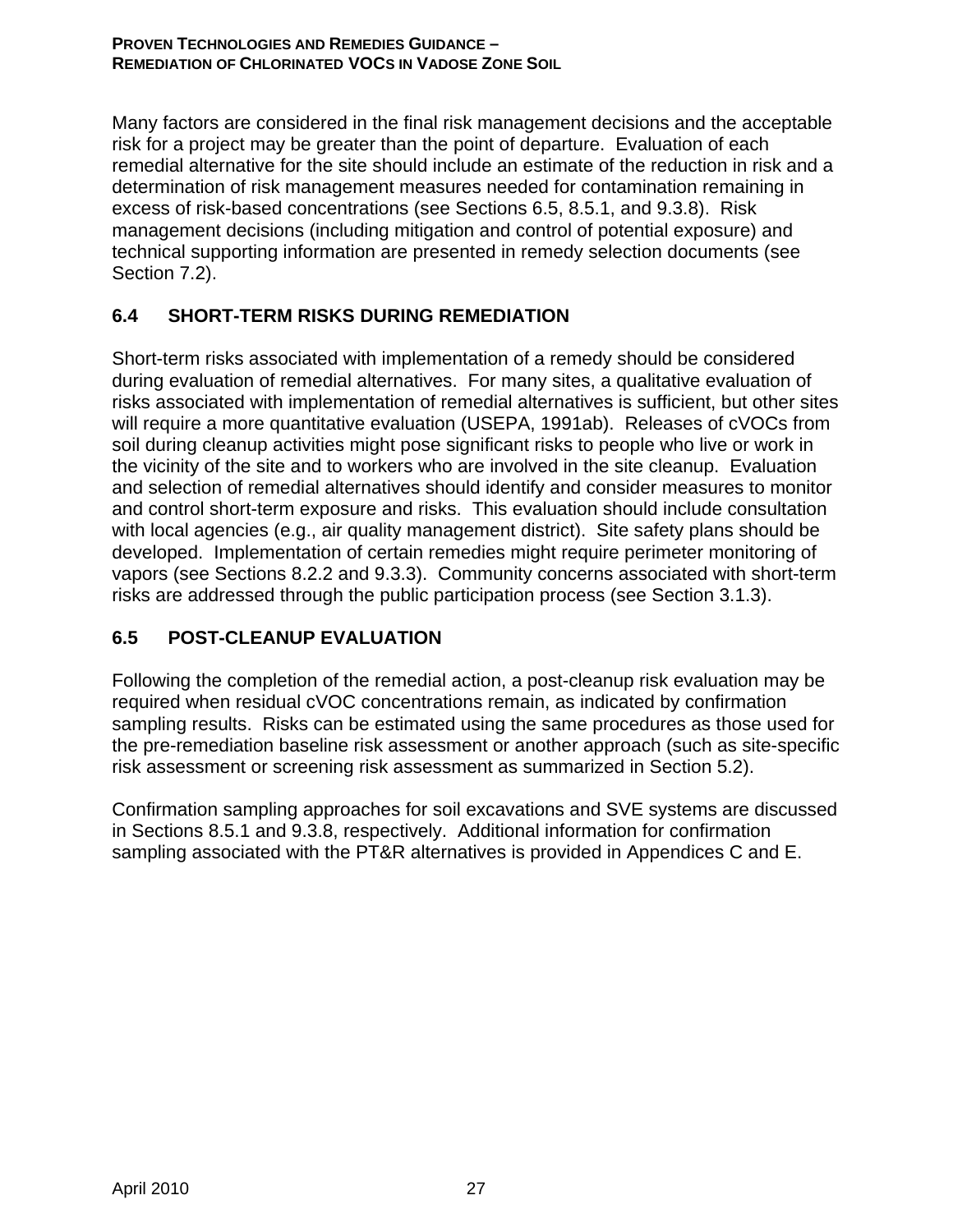### **7.0 EVALUATION OF CLEANUP TECHNOLOGIES FOR CHLORINATED VOCs IN VADOSE ZONE SOIL**

In a conventional cleanup process, if the results of the risk screening process indicate that a cleanup action is warranted, the next step is an evaluation of the technologies appropriate for remediation of cVOCs in soil. This chapter provides the administrative record, technical basis, and evaluation necessary for streamlining the cleanup alternative evaluation. This chapter also addresses the site-specific evaluation and remedy selection process for cleanup of cVOC contaminated soils. Much of the streamlining is achieved by the DTSC study summarized in Section 7.1. The streamlined approach for evaluating remedial alternatives can be documented by:

- including pertinent sections of this PT&R guidance in the administrative record<sup>1</sup> and
- including a discussion regarding the use of the PT&R approach for the cleanup alternative selection in the decision document.

### **7.1 TECHNICAL BASIS FOR PT&R GUIDANCE FOR SITES WITH CHLORINATED VOC CONTAMINATION IN VADOSE ZONE SOIL**

DTSC conducted a study of sites where the primary COCs included cVOCs in vadose zone soil and for which DTSC provided oversight of the cleanup process. The objective was to identify the technologies that were consistently evaluated as potential remedies and to identify the remedies that were subsequently selected at a site. The study, equivalent to the screening and evaluations conducted under a FS or CMS, included the following activities:

- review of literature relevant to sites with cVOC contamination (see Appendix B for a summary of the technologies reviewed and applicable at sites with cVOCs in unsaturated soil);
- identification of a representative number of DTSC sites with cVOC contaminated soils;
- review of the decision documents to determine which cleanup alternatives were routinely either screened out or selected for the remedy; and
- identification of the rationale for selection of the remedy.

DTSC reviewed its EnviroStor database to identify sites with vadose zone soils impacted with cVOCs. The database evaluation identified 90 sites for which remedy selection or implementation had occurred as of June 2009. These cleanup decisions occurred as either an interim removal action or as a final remedy. Table 3 summarizes the types of sites included in the DTSC study.

1

Alternatively, include the PT&R guidance as an electronic appendix to cleanup alternative evaluation document.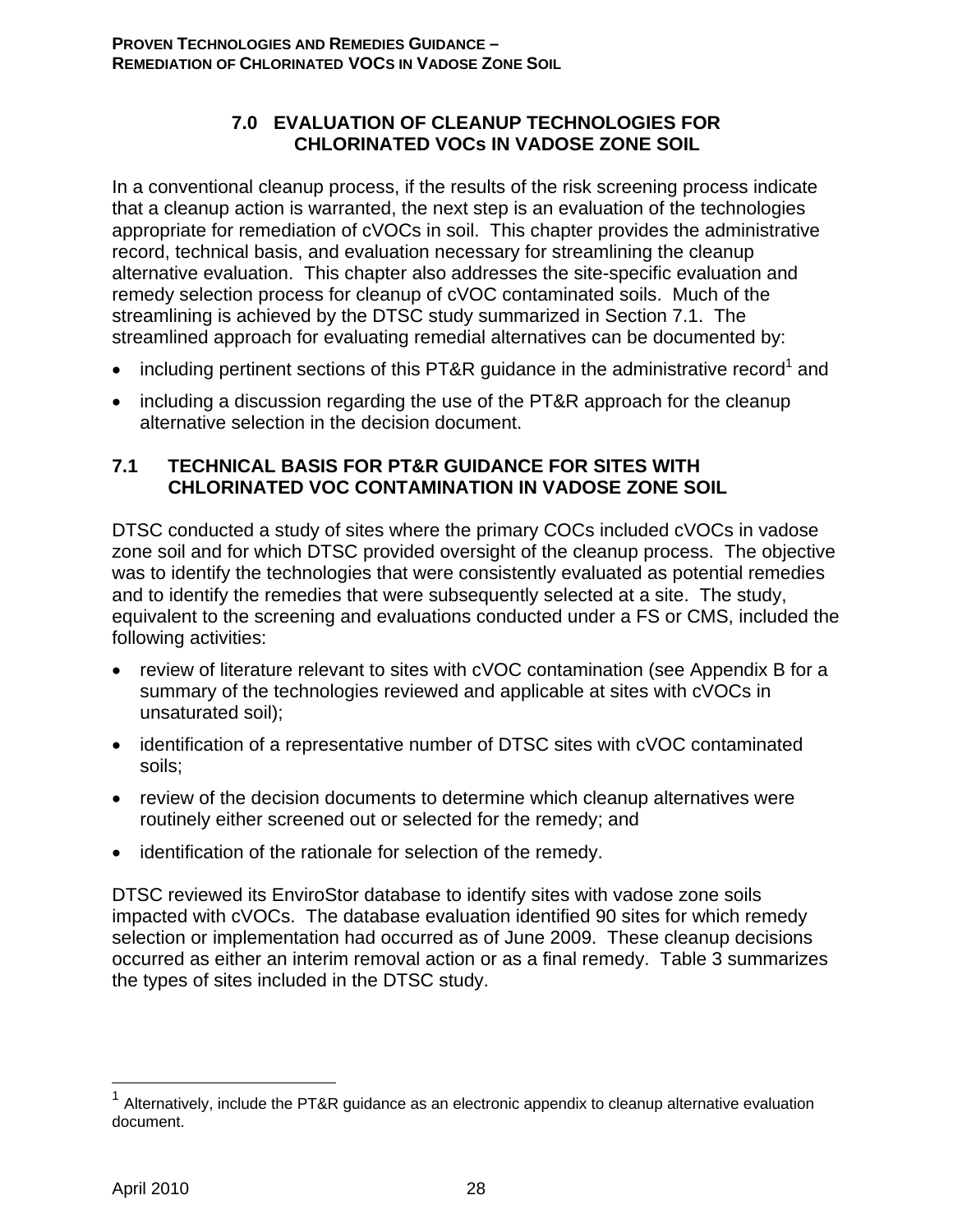#### **Table 3. Cleanup Options Selected to Address Chlorinated VOCs in Vadose Zone Soil for the Sites Evaluated by DTSC Study**

| <b>DTSC Site Type</b>                                  |                 |                          | Cleanup Option Selected (No. of Sites) |                                                    |                         |                                                          |
|--------------------------------------------------------|-----------------|--------------------------|----------------------------------------|----------------------------------------------------|-------------------------|----------------------------------------------------------|
| (no. of sites)                                         | IC <sup>1</sup> | Soil Vapor<br>Extraction | In Situ<br>Treatment<br>Technologies   | Excavation &<br>Off-site<br>Treatment/<br>Disposal | Containment/<br>Capping | Excavation,<br>Ex Situ<br>Treatment,<br>On-site<br>Reuse |
| Corrective Action<br>$(16^2)$                          |                 | 14                       | 0                                      | 6                                                  | 0                       | 0                                                        |
| <b>Military Facilities</b><br>$(19^2)$                 | 3               | 12                       | 0                                      | 6                                                  | 2                       | 0                                                        |
| Schools (3)                                            | 0               |                          | $\Omega$                               | 2                                                  | $\Omega$                | 0                                                        |
| State Response/<br>NPL <sup>3</sup> (33 <sup>2</sup> ) | 7               | 19                       | $\Omega$                               | 17                                                 | 4                       |                                                          |
| <b>Voluntary Cleanup</b><br>$(19^2)$                   | 4               | 11                       | $\overline{2}$                         | 13                                                 | 0                       | $\Omega$                                                 |

Notes:<br><sup>1</sup> IC is institutional control. Usually used in conjunction with another cleanup option.

<sup>1</sup> IC is institutional control. Usually used in conjunction with another cleanup option.<br><sup>2</sup> Some sites in this category selected multiple cleanup options (i.e., this number is not simply the sum of values listed in this <sup>3</sup> National Priorities List

The DTSC study compiled data about the site characteristics, including site activities, types of contaminants present, other affected media, and depth to groundwater. Notably, most of the sites reviewed had cVOC impacts to both vadose zone soil and groundwater and therefore had separate remedial alternatives for groundwater. The most frequently encountered contaminants included TCE, PCE, metals, and fuel-related compounds. Appendix B provides additional details regarding the characteristics of sites included in the DTSC study.

DTSC reviewed the cleanup alternative decision documents for the sites identified in the database review. The review focused on the cleanup alternatives that were considered and the factors that led to the selected cleanup alternative. DTSC evaluated three variables in detail:

- frequency of selection of the cleanup alternatives (Table 3);
- rationale for selection of the cleanup alternatives (described below); and
- rationale for rejection of the cleanup alternatives considered by the selection process (Table 4, Appendix B).

Based on this review, SVE and excavation/disposal were identified as the proven technologies for sites with cVOCs in vadose zone soil.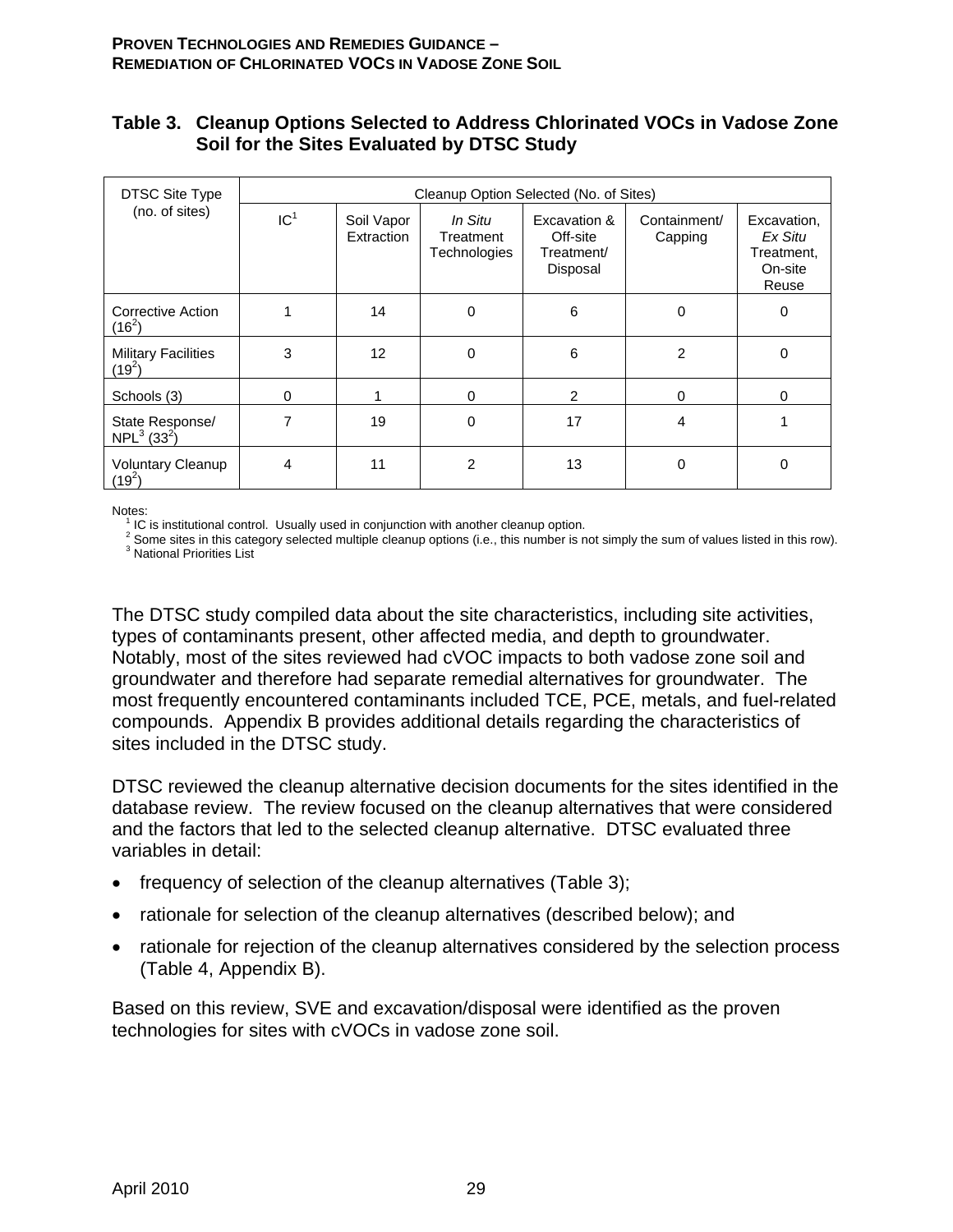| Technology               | No. of Site                                           | No. of Site                                         |                       |                                          |                                                  |                            | Primary Reasons for Rejection During Cleanup Alternative Analysis <sup>1</sup> |          |                  |
|--------------------------|-------------------------------------------------------|-----------------------------------------------------|-----------------------|------------------------------------------|--------------------------------------------------|----------------------------|--------------------------------------------------------------------------------|----------|------------------|
|                          | Alternatives<br>Analyses<br>Considering<br>Technology | Alternatives<br>Analyses<br>Rejecting<br>Technology | Overall<br>Protection | Compliance<br>with<br>ARARS <sup>3</sup> | Reduction<br>of Toxicity,<br>Mobility,<br>Volume | Long-term<br>Effectiveness | Short-term<br><b>Effectiveness</b>                                             | Cost     | Implementability |
| No Action                | 90                                                    | 90                                                  | 88                    | 3                                        | 0                                                | $\overline{2}$             | 0                                                                              | $\Omega$ | 0                |
| ICs <sup>2</sup> Only    | 34                                                    | 32                                                  | 29                    | $\overline{2}$                           |                                                  | $\overline{2}$             | 0                                                                              | 0        | 0                |
| Excavation/<br>Disposal  | 59                                                    | 15                                                  | $\mathbf 0$           | 0                                        | $\Omega$                                         |                            | 3                                                                              | 12       | 10               |
| Soil Vapor<br>Extraction | 66                                                    | 11                                                  | $\mathbf 0$           |                                          | $\overline{2}$                                   | 6                          | $\mathbf 0$                                                                    | 4        | 4                |
| In Situ<br>Treatment     | 17                                                    | 15                                                  |                       | 0                                        |                                                  | 10                         | 0                                                                              | 6        | 10               |
| Containment              | 20                                                    | 13                                                  | 6                     | $\overline{2}$                           | 4                                                | 3                          | $\Omega$                                                                       |          |                  |
| Ex Situ<br>Treatment     | 14                                                    | 13                                                  | 1                     | 0                                        | $\Omega$                                         | 5                          | 2                                                                              | 8        | 9                |

### **Table 4. Cleanup Options Considered for Chlorinated VOCs in Vadose Zone Soil for the Sites Evaluated by DTSC Study**

Notes:

1 National Contingency Plan (NCP) criteria

2 Institutional controls

3 Applicable or relevant and appropriate requirements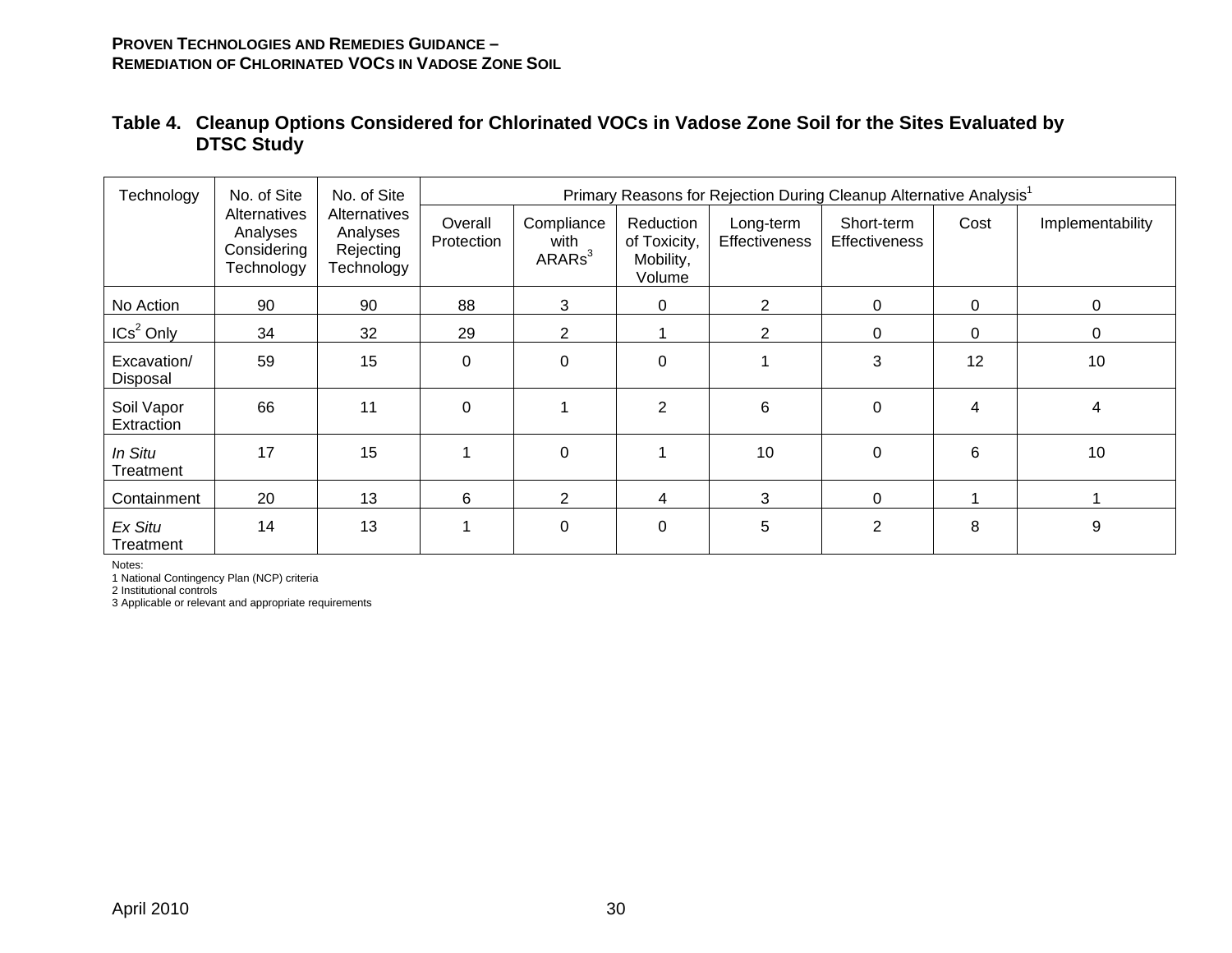Review of the cleanup alternative decision documents indicates that SVE was the most frequently selected cleanup alternative for cVOCs in vadose zone soil. For many sites, the rationale for use of SVE as an interim removal action, or as a final cleanup alternative, was based on USEPA's designation of SVE as the primary presumptive remedy in *Presumptive Remedies: Site Characterization and Technology Selection for CERCLA Sites with VOCs in Soils* (USEPA, 1993b). Additional rationale for selecting SVE included the ability to remove cVOC mass at depths greater than could be achieved by excavation/disposal, particularly where cVOCs in the vadose zone posed an on-going threat to groundwater. SVE was less likely to be chosen for sites with shallow groundwater, shallow VOC impacts, or where multiple contaminant groups were present.

Excavation/disposal was the next most frequently selected cleanup alternative for cVOCs in soil. This technology was often selected based on its demonstrated effectiveness in addressing shallow soil impacts or source areas and its ability to provide timely remediation of the site. Based on the sites reviewed, the alternative was selected for impacted soil volumes ranging from about 20 to 30,000 cubic yards and for sites with first groundwater encountered at depths less than about 20 feet bgs. When not selected, excavation/disposal was typically rejected based on cost or ability to implement at a given site.

Seventeen sites included in the DTSC study evaluated one or more *in situ* treatment technologies to address cVOCs in vadose zone soil. Of these sites, only two sites selected an *in situ* treatment technology. One site selected reductive dechlorination to remediate a cVOC source near the capillary fringe; SVE was selected as a contingent remedy. The other site selected a combination of SVE and *in situ* chemical reduction to address both cVOCs and hexavalent chromium. *In situ* treatment approaches were most often rejected based on concerns regarding the ability to effectively treat the cVOCs, unproven effectiveness of some treatment techniques, ability to control resulting impacts to groundwater, and implementability.

Twenty sites included in the DTSC study evaluated containment by capping as a remedial technology for soil impacts. The rationale for selecting containment as part of the cleanup approach was based on the ability to provide sufficient protection and the ability to implement with the current or planned land use. This technology was most frequently rejected based on the inability to reduce or sufficiently control the cVOC contamination, an incompatibility with the current or planned land use, and the requirement for long-term stewardship.

Fourteen sites included in the DTSC study evaluated *ex situ* treatment. All but one site rejected *ex situ* treatment primarily based on cost and implementability considerations. *Ex situ* treatment was selected at one site because the approach was determined to be feasible based on the volume of impacted soil (greater than 200,000 cubic yards) and the ability to reuse the treated soil on-site.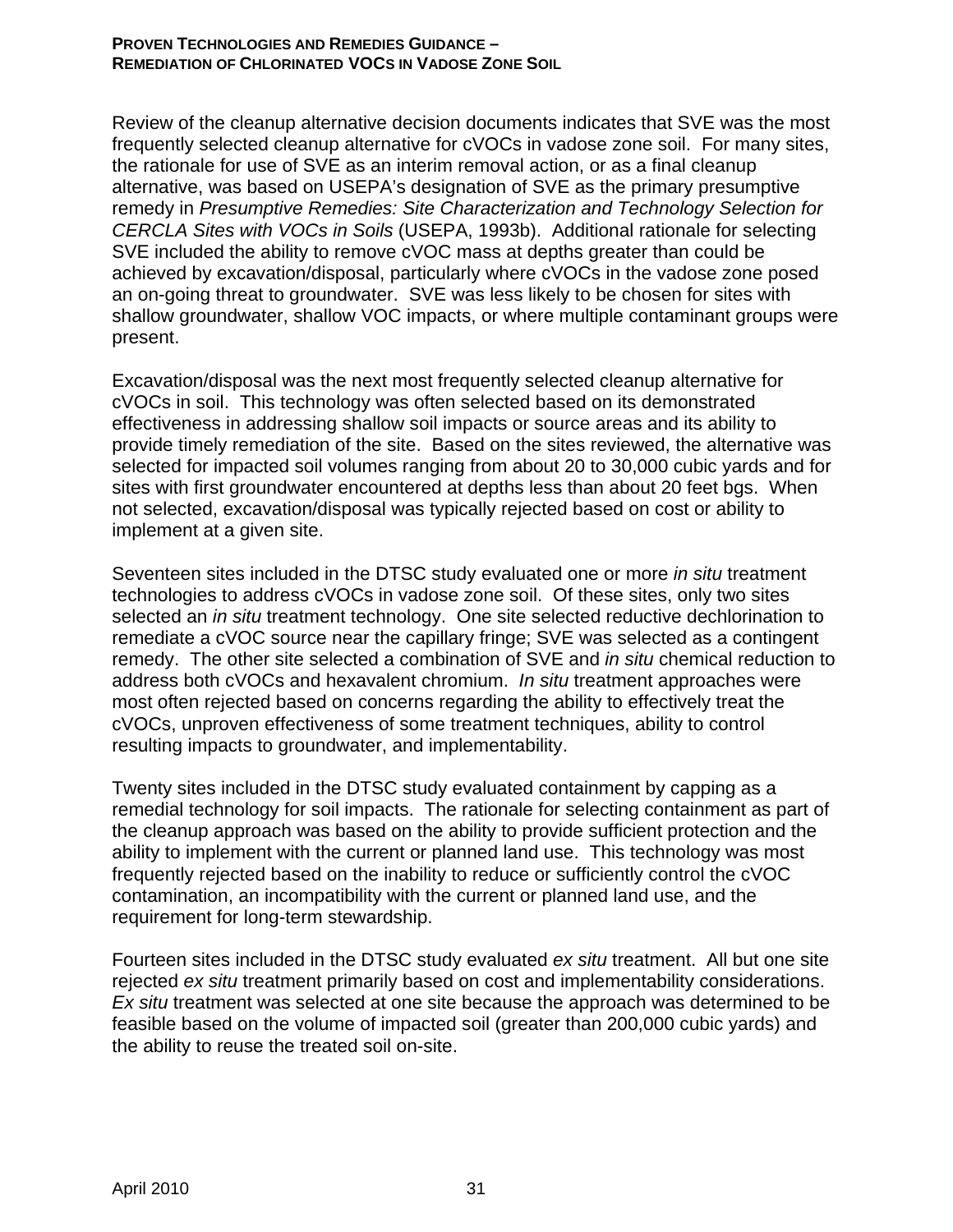# **7.2 FOCUSED EVALUATION AND SELECTION OF CLEANUP ALTERNATIVE**

Under State and federal law, an analysis of alternatives is required for sites undergoing remediation. Following an initial evaluation, a more detailed and focused evaluation that considers the site characteristics must be conducted on the PT&R alternatives. Because the cleanup alternative screening evaluation presented in Section 6.1 and Appendix B was conducted in accordance with the initial screening requirements of a FS and CMS, it may be used in lieu of a site-specific initial screening evaluation for sites undergoing the streamlined PT&R approach, provided that the use of the PT&R screening evaluation is cited in the administrative record.

The next step in the PT&R approach is to determine whether excavation/disposal or SVE is the most appropriate cleanup alternative. The alternatives evaluation may consist of a site-specific evaluation of the no action, excavation/disposal, and/or SVE alternatives. Focusing on these PT&R alternatives is consistent with the National Contingency Plan (NCP) when:

- the number of alternatives evaluated for a site are reasonable;
- the number of alternatives evaluated are based on the scope, characteristics, and complexity of the site; and
- detailed analyses need only be conducted on a limited number of alternatives that represent viable approaches to the cleanup.

Application of the PT&R approach in this guidance does not preclude consideration of additional cleanup alternatives if determined to be appropriate for a site. However, use of the PT&R approach would still reduce the burden associated with screening and evaluating those additional cleanup technologies being considered.

As illustrated in Figure 3, both alternatives have the potential to allow unrestricted use of the site. However, operation of a SVE system has a longer duration and typically necessitates a regulatory oversight agreement. The focused alternatives evaluation may be prepared under State or federal guidelines, as summarized in Table 5.

In addition to using the DTSC initial alternatives evaluation (Section 7.1), the following site-specific elements of the remedial alternative evaluation process should be addressed in the appropriate remedy selection document:

- identification of applicable federal/State/local requirements (known as applicable or relevant and appropriate requirements (ARARs) under some cleanup processes);
- establishment of site-specific RAOs; and
- evaluation of the PT&R alternatives and the no action alternative against the applicable NCP criteria<sup>2</sup>:

 $\overline{a}$  $2$  Only the effectiveness, implementability, and cost criteria apply to the DTSC RAW process. For hazardous waste sites, the RCRA-balancing criteria can be used instead of the NCP criteria.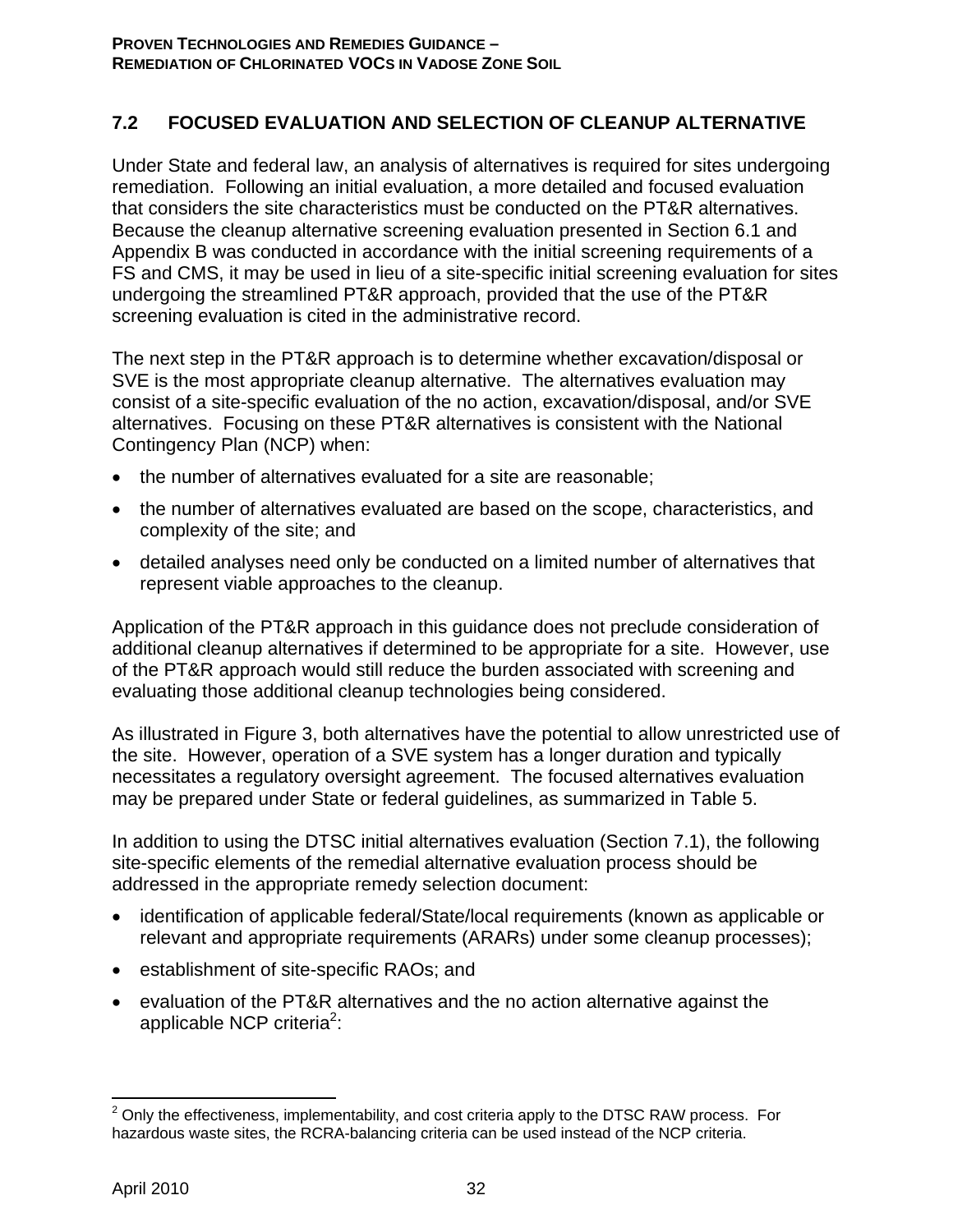### Threshold Criteria

- 1) overall protection of human health and the environment,
- 2) compliance with federal/State/local requirements,

#### Balancing Criteria

- 3) long-term effectiveness and permanence,
- 4) reduction of toxicity, mobility or volume through treatment,
- 5) short-term effectiveness,
- 6) implementability based on technical and administrative feasibility,
- 7) cost,

### Modifying Criteria

- 8) State and local agency acceptance,
- 9) community acceptance.

Additional criteria may also be considered in the remedial alternative evaluation process for a given site. For example, an evaluation of the sustainability of each remedial alternative could be used to identify potential environmental stressors (e.g., resource depletion, physical disturbances) and their associated impacts. The *Interim Advisory for Green Remediation* (DTSC, 2009d) provides additional discussion regarding sustainability as a criterion in the remedy selection process.

# **Figure 3. Summary of PT&R Cleanup Alternatives**

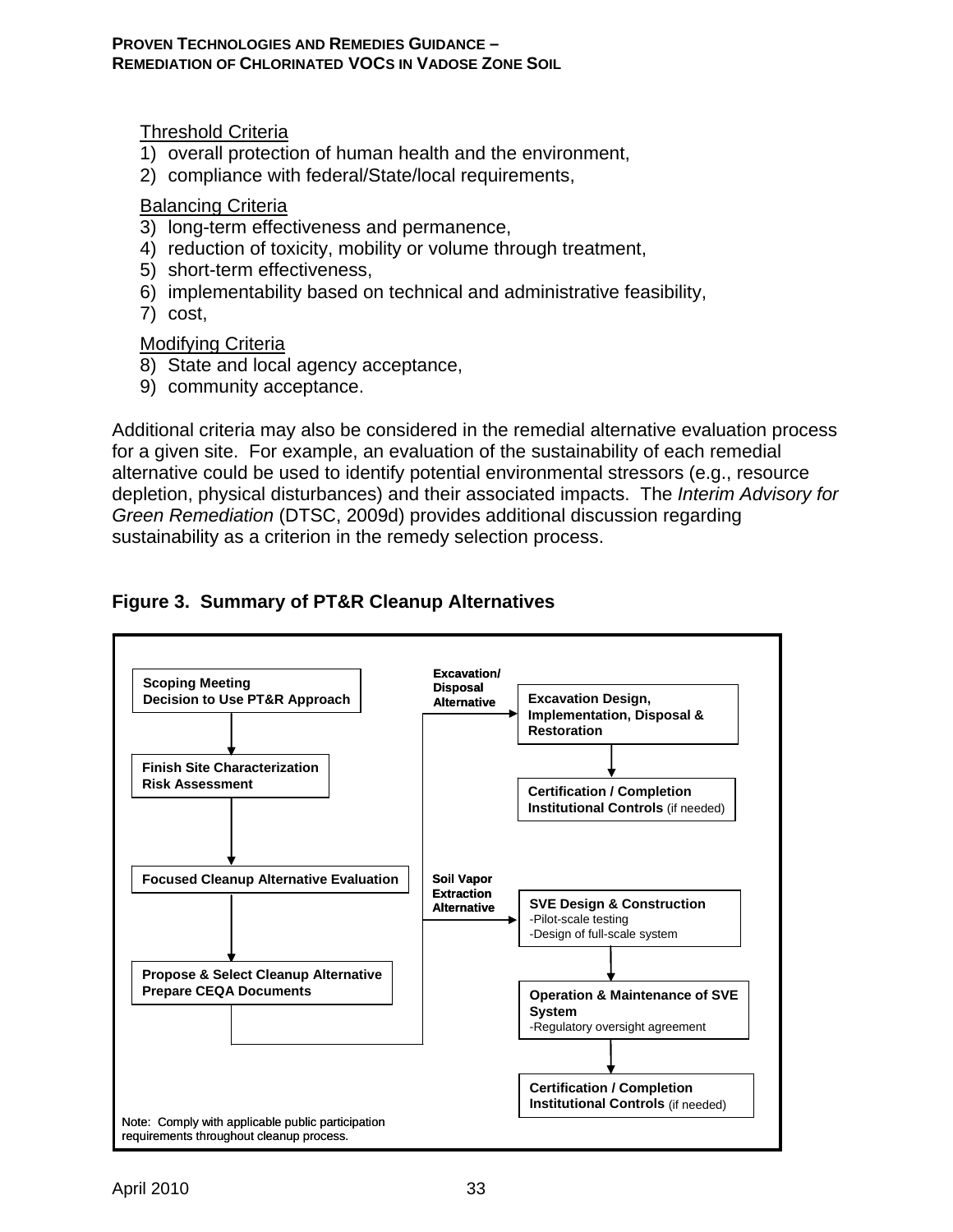| Law                                      | <b>Process</b>                                             | <b>Description</b>                                                                                                                                                                                                                       | Reference(s)              |
|------------------------------------------|------------------------------------------------------------|------------------------------------------------------------------------------------------------------------------------------------------------------------------------------------------------------------------------------------------|---------------------------|
| <b>HSAA</b>                              | <b>Remedial Action Plan</b><br>$(RAP)^1$                   | Process for developing,<br>screening, and detailed<br>evaluation of alternative remedial<br>actions for sites. Response<br>action selection document under<br>HSC §25356.1.                                                              | <b>DTSC, 1995</b>         |
|                                          | <b>Removal Action</b><br>Workplan (RAW) <sup>1,2</sup>     | Prepared when a proposed, non-<br>emergency removal action or a<br>remedial action is projected to<br>cost less than \$2,000,000.<br>Response action selection<br>document under HSC §25356.1.                                           | DTSC, 1993, 1998          |
| <b>CERCLA</b>                            | Feasibility Study (FS)                                     | Process for the development,<br>screening, and detailed<br>evaluation of alternative remedial<br>actions for sites.                                                                                                                      | USEPA, 1988, 1999         |
|                                          | Engineering<br>Evaluation/ Cost<br>Analysis (EE/CA)        | Analogous to, but more<br>streamlined than, the FS.<br>Identifies the objectives of the<br>removal action and analyzes the<br>effectiveness, implementability,<br>and cost of various alternatives<br>that may satisfy these objectives. | <b>USEPA, 1993a</b>       |
| RCRA or<br><b>HWCL</b>                   | <b>Corrective Measures</b><br>Study $(CMS)^1$              | Mechanism used by the<br>corrective action process to<br>identify, develop, and evaluate<br>potential remedial alternatives.                                                                                                             | USEPA, 1991c, 1994, 1997c |
| HSAA,<br>HWCL,<br>RCRA,<br><b>CERCLA</b> | Interim Measures <sup>1</sup> or<br><b>Interim Actions</b> | Actions to control and/or eliminate<br>releases of hazardous waste<br>and/or hazardous constituents<br>from a facility prior to the<br>implementation of a final<br>corrective measure or remedy.                                        |                           |

#### **Table 5. State and Federal Guidelines for Focused Alternatives Evaluation**

Notes:

1 See Appendix D for link to example or sample documents.

2 A feasibility study is not required for RAW process. However, the RAW should evaluate effectiveness, implementability, and cost of various removal alternatives.

CERCLA – Comprehensive Environmental Response, Compensation, and Liability Act

HSAA – Hazardous Substance Account Act

HWCL – Hazardous Waste Control Law

RCRA – Resource Conservation and Recovery Act

Regardless of the process used to evaluate and select the cleanup alternative for a site, the alternatives evaluation report generally should:

- discuss and present documentation showing that the PT&R approach is appropriate;
- identify and provide the rationale for the preferred alternative for the site;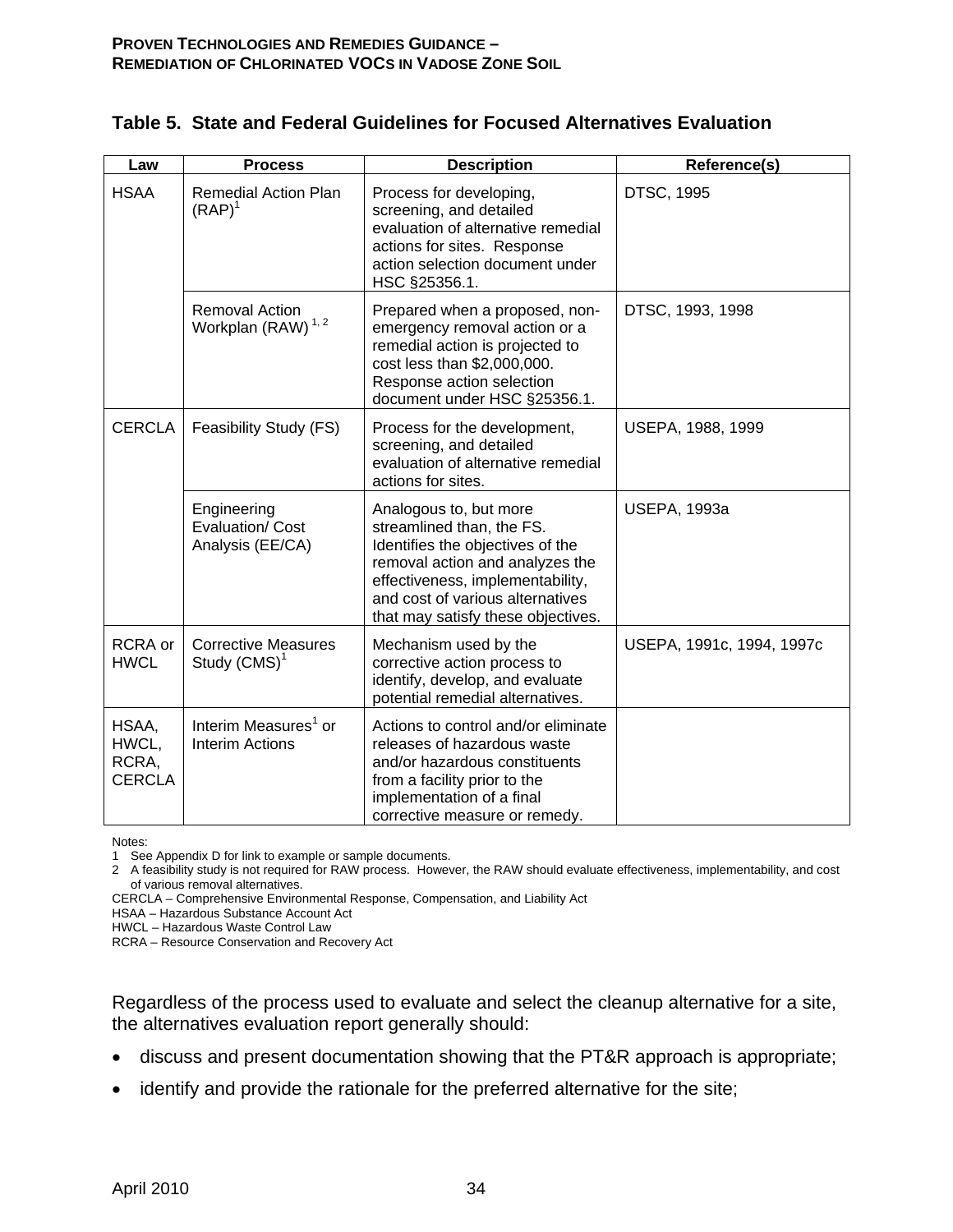- document the site-specific RAOs, regulatory requirements, and the detailed alternatives analysis;
- include preliminary design information for final remedy implementation; and
- discuss how the PT&R approach will be integrated with any groundwater remedial measures or vapor intrusion mitigation measures.

Necessary CEQA documents are usually prepared concurrently with remedy selection documents, if not sooner (see Section 7.4 for further discussion of CEQA requirements). Once approved by DTSC, the draft remedy selection and CEQA documents are circulated for public comment (DTSC, 2003).

The administrative record for the site should, among other things, include the following elements:

- copy of pertinent sections of this PT&R guidance (alternatively, include the PT&R guidance as an electronic appendix to cleanup alternative evaluation document); and
- responses to any comments pertaining to the decision to use the PT&R approach.

# **7.3 DESIGN AND IMPLEMENTATION OF SELECTED CLEANUP ALTERNATIVE**

The operational and technical plans for implementing the selected cleanup alternative should be prepared and submitted to DTSC, either in the remedy selection document (if appropriate) or as separate submittals. Examples of operational plans include the health and safety plan, transportation plans, and confirmation sampling plan. The technical plans contain the specific engineering design details of the proposed cleanup approach, including designs for any long-term structures (e.g., SVE system). As applicable, the design plans should include the design criteria, process diagrams, and final plans and specifications for the structures as well as a description of any equipment to be used to excavate, handle, and transport contaminated soil. Field sampling and analysis plans that address sampling during implementation and confirmation sampling to assess achievement of the RAOs should also be prepared.

Chapters 8 and 9 provide further discussion of the design and implementation for the PT&R alternatives.

# **7.4 CALIFORNIA ENVIRONMENTAL QUALITY ACT**

Remediation of cVOC contamination must meet all applicable local, State and federal requirements, including CEQA. CEQA (Pub. Resources Code, sec. 21000 et seq.) requires public agencies carrying out or approving a project to conduct an environmental analysis to determine if project impacts could have a significant effect on the environment. Public agencies must eliminate or reduce the significant environmental impacts of their decisions whenever it is feasible to do so.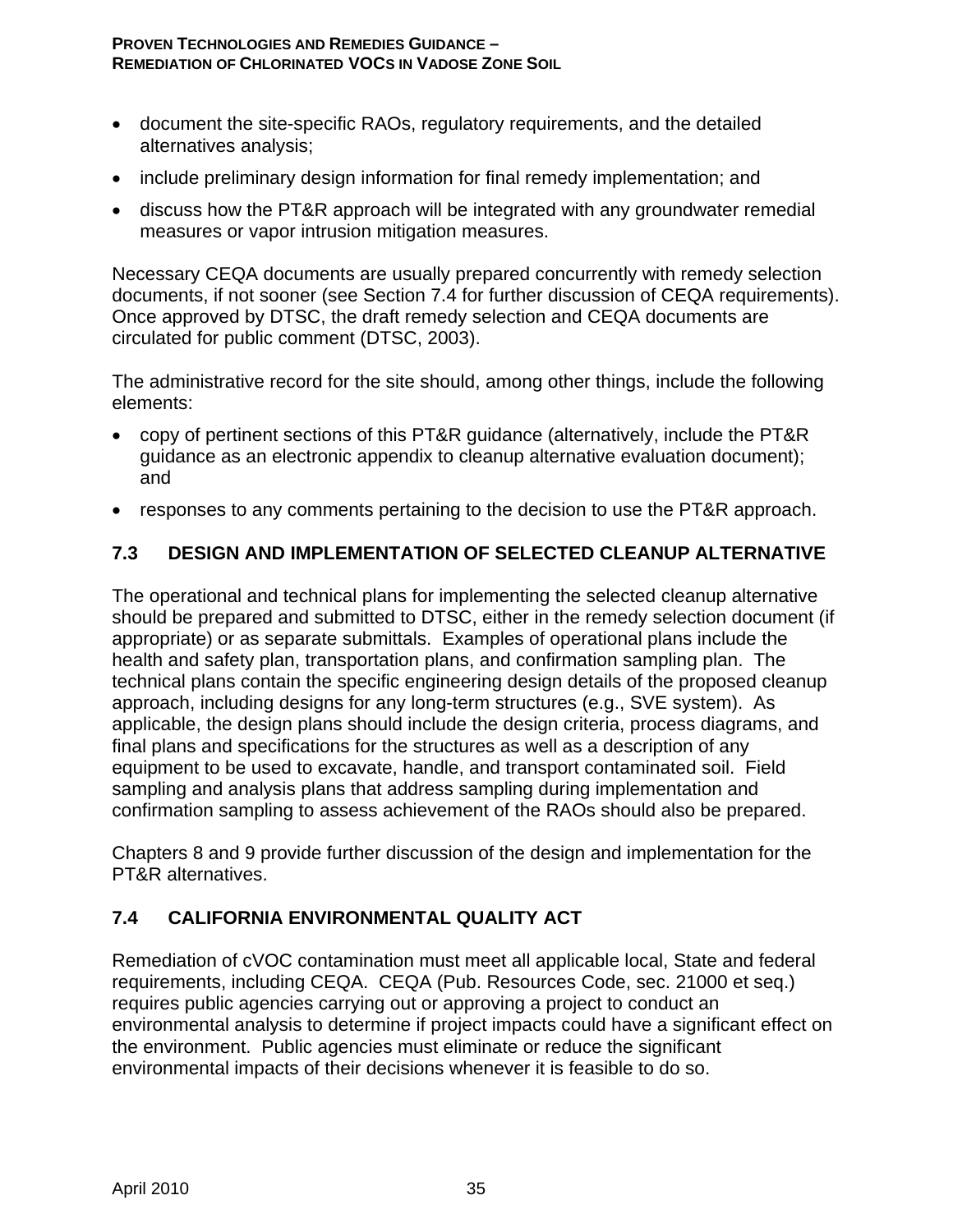All proposed projects for which the DTSC has discretionary decision-making authority are subject to CEQA if they potentially impact the environment. Examples of approval actions which require CEQA review and documentation include: RAPs, interim measures, RAWs, and corrective actions. For further information, DTSC's CEQArelated polices and procedures are available at www.dtsc.ca.gov.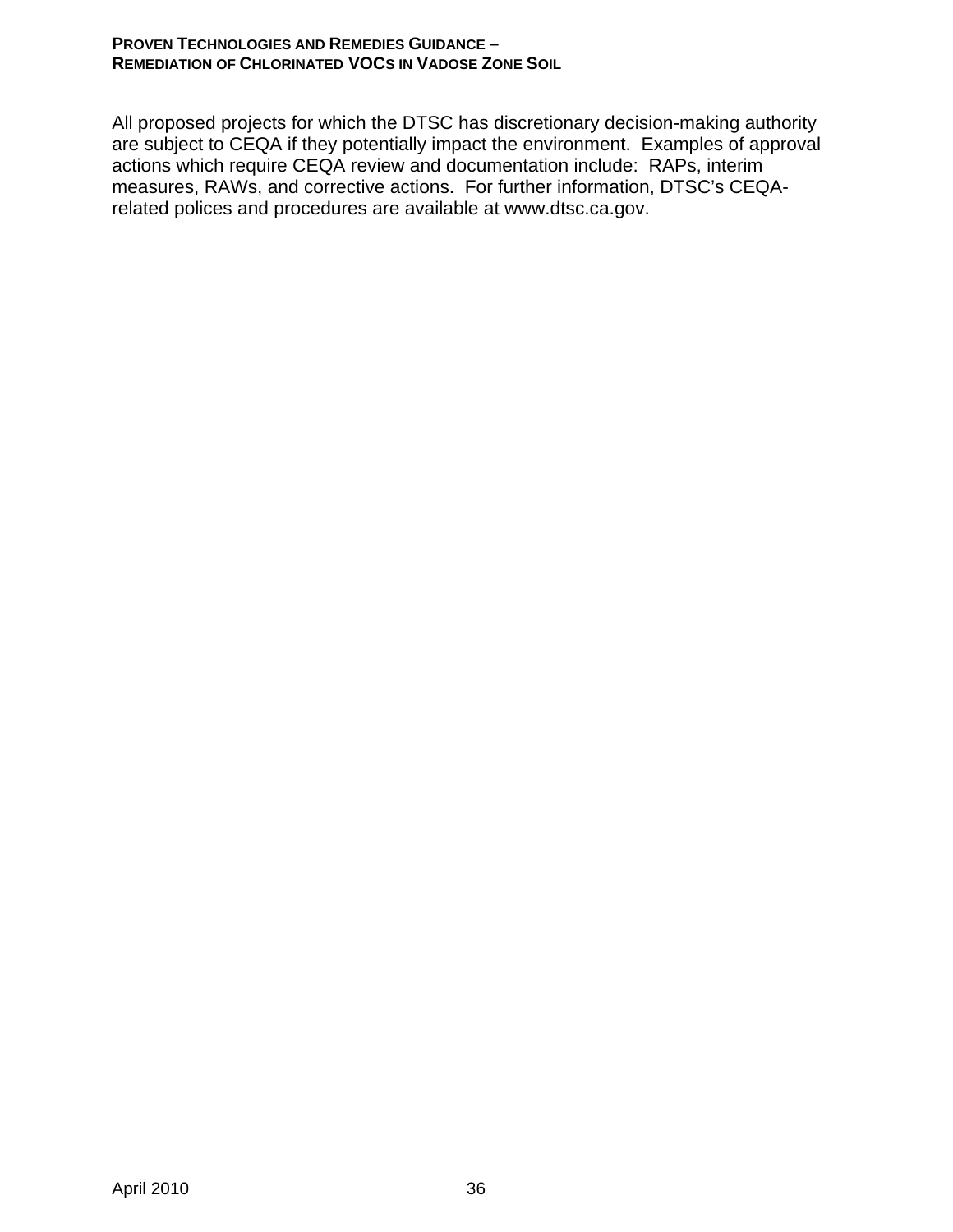#### **8.0 DESIGN AND IMPLEMENTATION OF EXCAVATION / DISPOSAL ALTERNATIVE**

This chapter describes the approach to be used to remove contaminated soil exceeding site cleanup goals for cVOCs (and other co-located contaminants, if identified). Please recognize that this chapter is intended as guidance. All elements discussed may not be applicable to a given site.

# **8.1 EXCAVATION, DISPOSAL, AND RESTORATION PLAN**

A workplan should be prepared which identifies the logistical procedures and site activities associated with excavation, disposal and site restoration. The actual title of this plan will depend on the cleanup process applied to the site. For example, DTSC's Removal Action Workplan (RAW) process incorporates the required plan elements. DTSC's Remedial Action Plan (RAP) and corrective action processes often require preparation of a separate plan. However, additional streamlining under the PT&R approach could be achieved if the plan is included with another document (e.g., as an appendix to the RAP). For the purposes of this chapter, the workplan is referred to as the "excavation, disposal, and restoration plan" (EDRP). Appendix D provides a link to an EDRP sample and annotated outlines for supporting documents.

Major topics and elements of the EDRP include the following:

- site background
- nature and extent of contamination
- clean-up goals
- objectives and scope of plan
- project organization and schedule
- description of the technical basis for the approach (e.g., why excavation/disposal was selected as the cleanup alternative; estimated extent of excavation, estimated volume of soil to be excavated)
- pre-excavation activities;
- excavation activities
- dust control and air monitoring
- waste management
- backfill and site restoration activities
- quality assurance and quality control (QA/QC)
- health and safety monitoring
- reporting

The EDRP should be supported by the following documents, as applicable, which can be submitted separately or as appendices to the plan: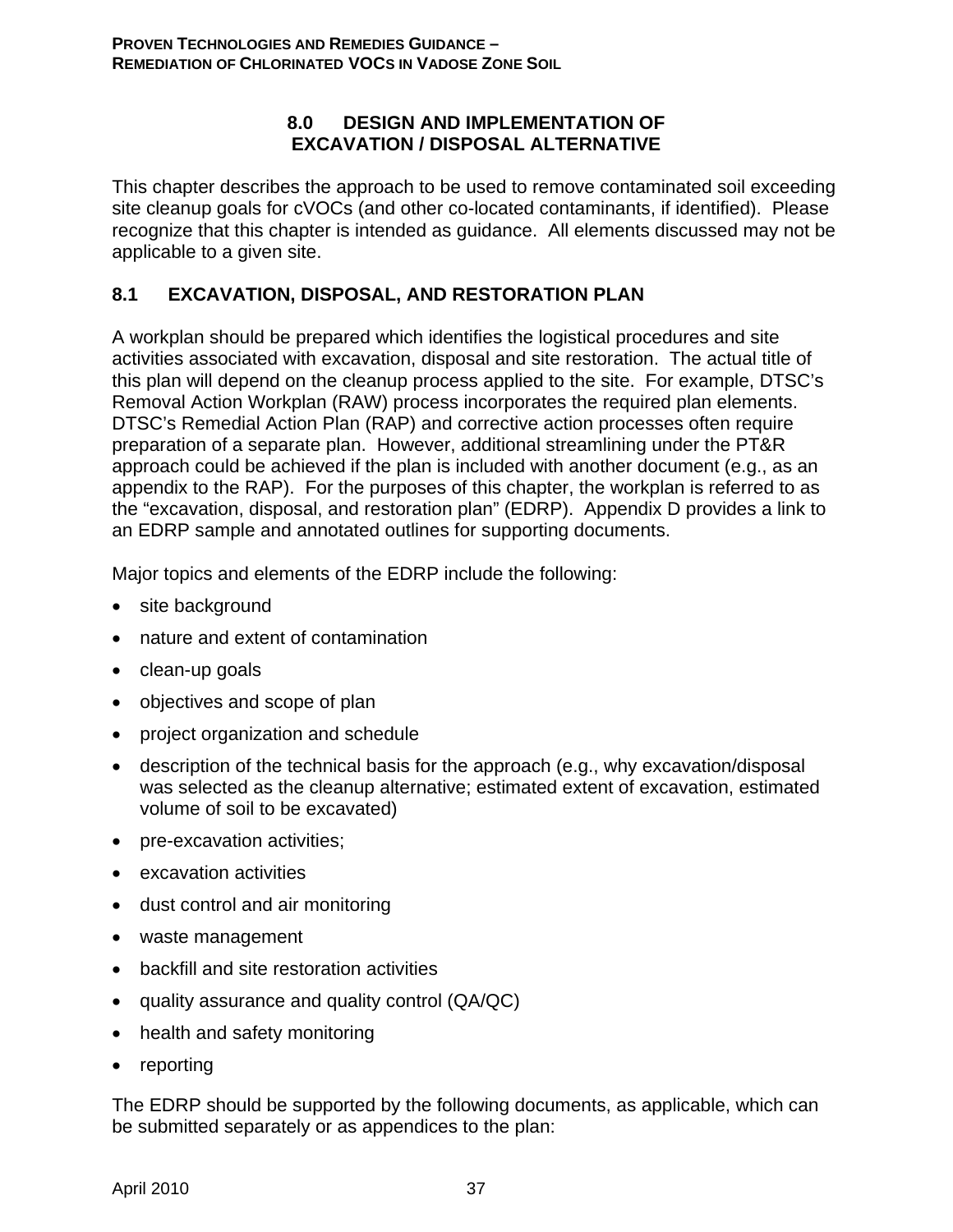- site-specific health and safety plan (HASP)
- storm water pollution prevention plan (SWPPP)
- community air monitoring plan
- confirmation sampling plan (see Section 8.5.1, Appendix E)
- public participation plan (see Appendix D)
- stockpile sampling plan
- transportation plan (see Appendix D)

## **8.2 PRE- EXCAVATION ACTIVITIES**

Prior to conducting fieldwork, a series of project management and regulatory tasks should be completed. The general areas that require preparatory activities include:

- site access
- permits
- location of underground utilities
- health and safety
- waste management
- scheduling of staff and equipment resources
- coordination with laboratory for analysis and assessment
- arrangements for sample management
- coordination with off-site disposal facility
- notifications (e.g., agencies, public)

Local jurisdictions, such as municipal public works departments and air districts, often require excavation or grading permits. Depending on the volume of soil to be excavated or disturbed, the RWQCB may specify waste discharge requirements, preparation of a SWPPP, and/or a National Pollution Discharge Elimination System (NPDES) permit. The key elements of the permit application specific to the location of the excavation should be identified. Some municipalities have restrictions on the type of equipment that can be used within a specified distance from water mains, sewer lines, and utility lines. In addition, air districts may require a similar application that identifies the mitigation measures to reduce or eliminate air dispersal of contaminants.

#### **8.2.1 Dust Control and Air Monitoring**

The EDRP should discuss the actions (specified in the remedy selection document) that will be implemented to control fugitive dust and cVOC emissions during implementation of the remedy. Dust control is required during construction, demolition, excavation, temporary containment, soil loading for transportation, and other earthmoving activities, including, but not limited to, land clearing, grubbing, scraping, travel on site, and travel on access roads to and from the site.

Most air districts and/or County environmental health departments have recommended or required dust mitigation measures and/or engineering controls. Applicable air pollution regulations, monitoring requirements, performance criteria, and acceptable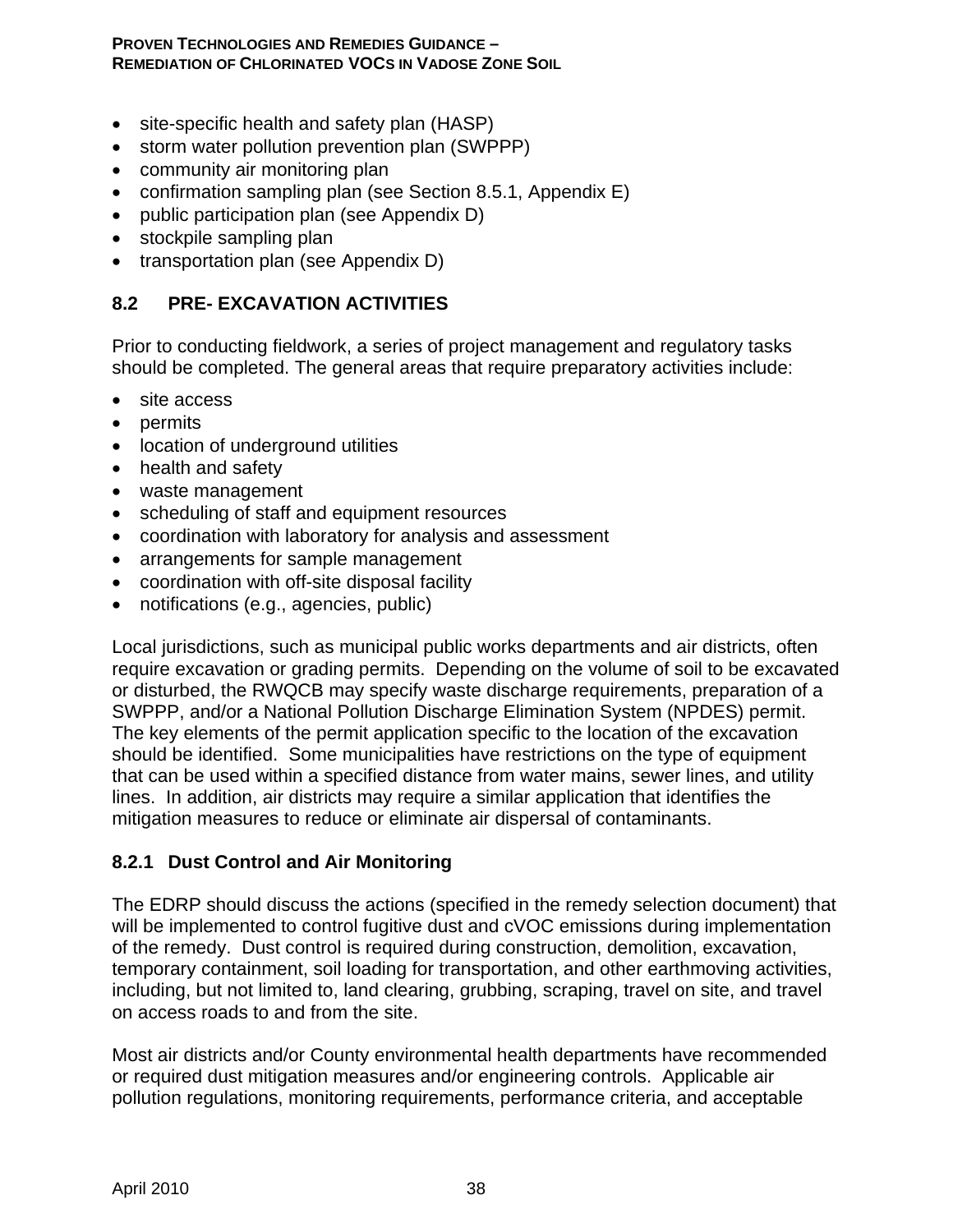control strategies should be cited and described. The following items are generally considered:

- wind breaks and barriers, or ceasing work when wind speeds are above a certain level;
- frequent water applications;
- application of soil additives;
- control of vehicle access:
- vehicle speed restrictions;
- covering of piles;
- use of gravel and rumble strips at site exit points to remove caked-on dirt from tires and tracks;
- decontamination and tracking pad to thoroughly wash and decontaminate vehicles before leaving the site;
- wet sweeping of public thoroughfares; and
- cause for work stoppage.

## **8.2.2 Work Zone and Community Air Monitoring**

Dust mitigation measures and/or engineering controls, implemented in conjunction with real-time and time-weighted average dust monitoring, are intended to ensure that dust generated during project activities will not have an adverse impact on site workers, the environment, or the community.

In addition to dust mitigation measures, most air districts and/or County environmental health departments set action levels to control the emission of cVOCs from excavating, grading, and handling (storage and loading) activities. These activities can produce significant volatilization of cVOCs from contaminated soil into the local atmosphere. Air monitoring for cVOC concentrations should be conducted within the exclusion/ decontamination zone for site worker safety, and outside of the soil removal and decontamination/exclusions zones (fence-line monitoring) to ensure that potential exposure of sensitive off-site receptors to site contaminants will not have any adverse effects. Exclusion-zone monitoring of cVOCs for site worker safety is further discussed in Section 8.7, Health and Safety Monitoring.

Community air monitoring (outside of the site fence-line) should be considered for activities occurring near residential communities, schools, and other sensitive receptors (e.g., elderly or high use community areas) to ensure that the implementation of the remedy does not pose a potential threat to off-site receptors. Site-specific risk-based action levels should be calculated, in consultation with DTSC, and included in the design.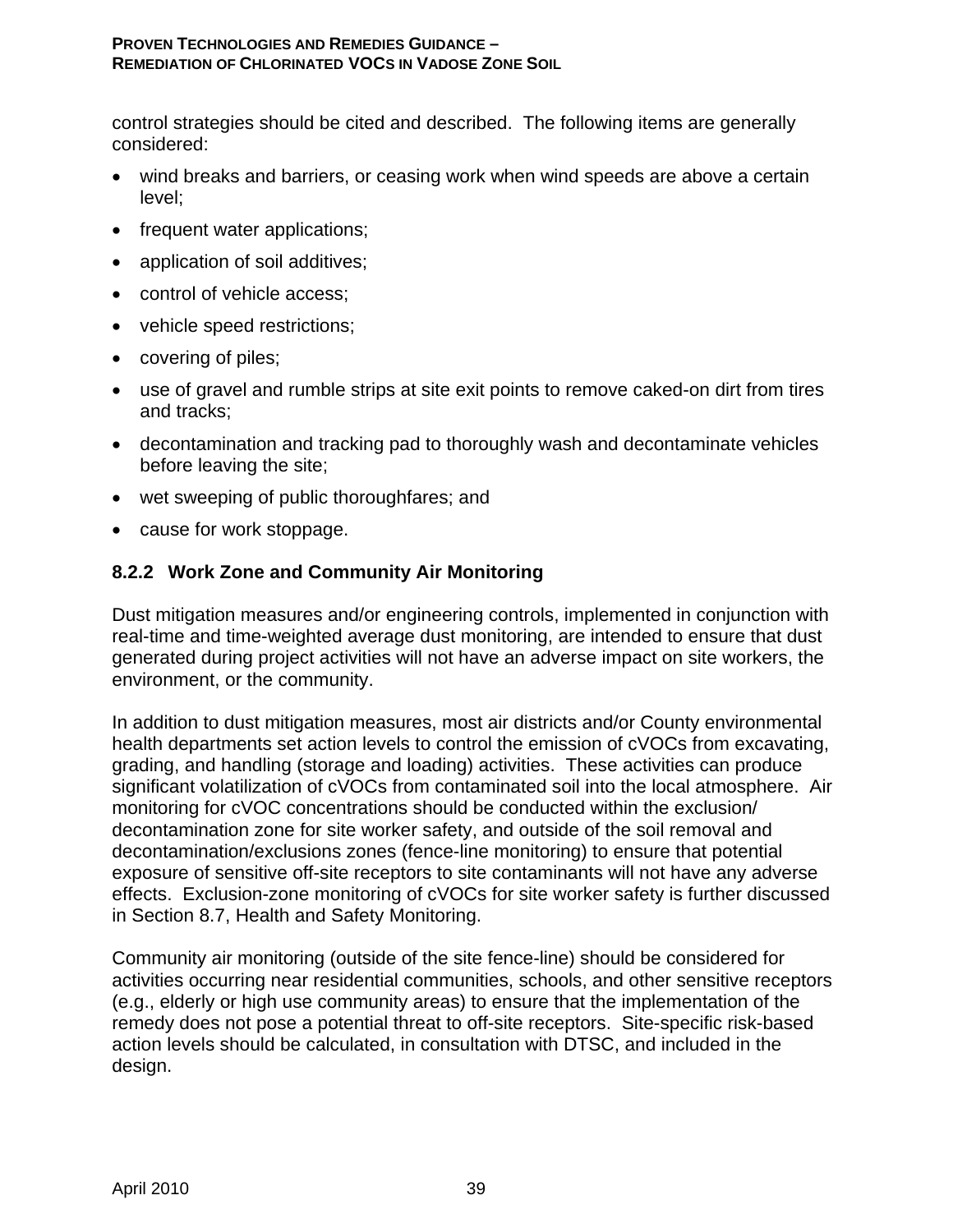# **8.3 EXCAVATION ACTIVITIES**

# **8.3.1 Cal-OSHA Standards for Trenching and Excavations**

The EDRP should address the applicable California Division of Occupational Safety and Health (Cal-OSHA) safety requirements for excavations (Cal. Code Regs., tit. 8, §1540, §1541, §1541.1). These requirements state that workers exposed to potential cave-ins must be protected by shoring, sloping, or benching the sides of the excavation, or placing a shield between the side of the excavation and the work area. These safety standards also provide for protection of the stability of adjacent structures. Any excavation four feet or deeper must have adequate means of access/egress every 25 feet of lateral travel from workers. Excavations greater than four feet deep require testing for hazardous atmospheres and protection from hazards associated with water accumulation. Entry into some excavations/ trenches may require a Cal-OSHA permit and compliance with Cal-OSHA regulations for trenching and excavation.

# **8.3.2 Surface Water Control Measures**

If there is the potential for rainfall during the excavation activities, the EDRP should address surface water runoff, erosion control, and sediment control measures. These measures should conform to State and local requirements and should provide for segregation of surface water runoff from impacted and non-impacted areas.

# **8.4 WASTE MANAGEMENT**

# **8.4.1 Management and Profiling of Excavated Soil**

Excavated soil should be managed in accordance with applicable State and federal requirements, and as recommended in *Management of Remediation Wastes Under RCRA* (USEPA, 1998). Excavated soil may be hauled directly off site for disposal (provided arrangements have been made with a disposal facility) or may be stockpiled on site for further profiling. The EDRP should describe the measures that will be used to control emissions during soil handling and the measures that will be used to minimize mixing of soil containing higher COC concentrations with less impacted soils. A schematic or scaled map of the areas to be excavated and the locations where soil will be stockpiled should be included. Excavated soil should be segregated and stockpiled based on the existing site data. Stockpiles are typically segregated according to the disposal options (see Table 6).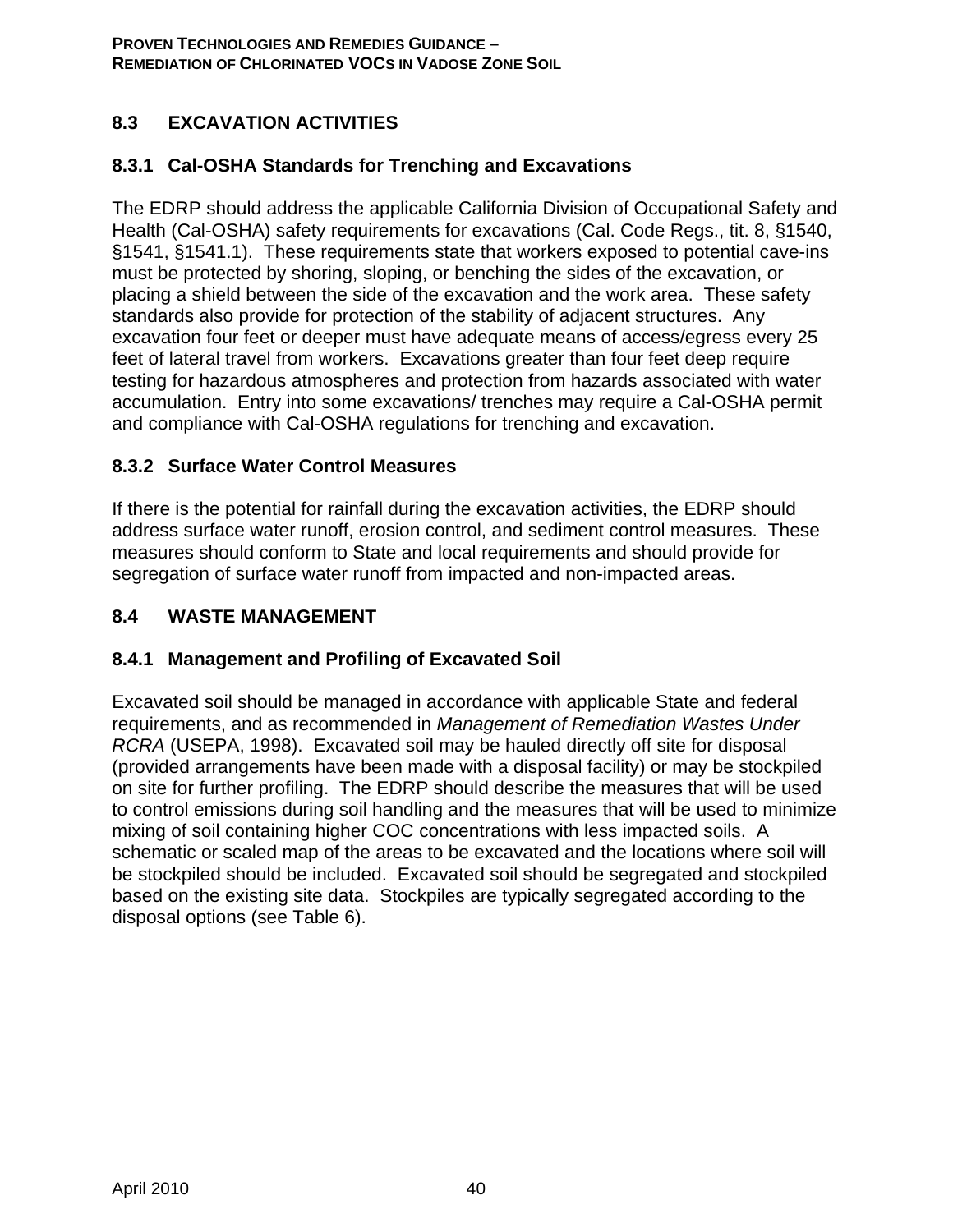| <b>LEVEL OF CONTAMINATION</b>                                                                               | <b>DISPOSAL ALTERNATIVES</b>                                                                                                                      |
|-------------------------------------------------------------------------------------------------------------|---------------------------------------------------------------------------------------------------------------------------------------------------|
| Concentrations below acceptable risk levels                                                                 | Can be used to backfill the original excavation                                                                                                   |
| Impacted at levels above acceptable risk<br>levels but below hazardous levels<br>(nonhazardous solid waste) | Off-site disposal at Class I, Class II, or Class<br>III landfill (depending on their waste<br>acceptance criteria)                                |
| RCRA hazardous waste or California-only<br>hazardous waste                                                  | Treatment to meet land disposal restrictions<br>may be required before off-site disposal at<br>Class I landfill. See text for further discussion. |

## **Table 6. Disposal Alternatives for Excavated Soil Under the PT&R Approach**

Temporary stockpiles should be managed as identified in the EDRP. The plan should comply with the applicable requirements of the California Code of Regulations, title 22, division 4.5 and stockpiling requirements for remediation waste staging found in Health and Safety Code Section 25123.3(b)(4)(B). The EDRP should designate the locations for placement of stockpiles, address measures to prevent migration and/or dispersal of the soil (e.g., liners, covers), describe the measures that will be used to control emissions, and identify the appropriate distance from the upper edge of any excavation. Representative samples should be collected and analyzed from the stockpiles to verify that the soil has been appropriately segregated and categorized.

If identified as a RCRA listed or characteristic waste or a California-only hazardous waste, contaminated soil that is excavated must be managed and disposed as such. Off-site management for RCRA hazardous wastes must be disposed in a landfill authorized to accept RCRA hazardous waste and must meet any applicable land disposal restrictions (LDRs). If the excavated soil exceeds specified LDR concentrations, the hazardous wastes must be treated to meet specific LDRs limits prior to land disposal. In addition, if the soil is a RCRA characteristic waste, all other underlying hazardous constituents found in the soil must meet their associated LDRs prior to disposal. Refer to *Management of Remediation Wastes Under RCRA* (USEPA, 1998) for optional LDR treatment standards for contaminated soils (typically ten times the concentration levels for a generated waste). If the excavated soil is below specified LDR concentrations, the soils do not need to be treated prior to land disposal and can be disposed of appropriately at a Class I landfill. Soil identified as California only hazardous waste is disposed of in a Class I landfill.

The sampling results from the soil stockpiles must be included in the waste profile form for the landfill operators to review and determine if the profile meets its acceptance criteria. Upon acceptance by a landfill, the stockpiled soil is loaded into the transport container (e.g., truck, rail car, bin) and transported to the landfill with appropriate documentation (e.g., under a hazardous waste manifest and LDR notification/ certifications for a Class I landfill, under a bill of lading for a Class II landfill).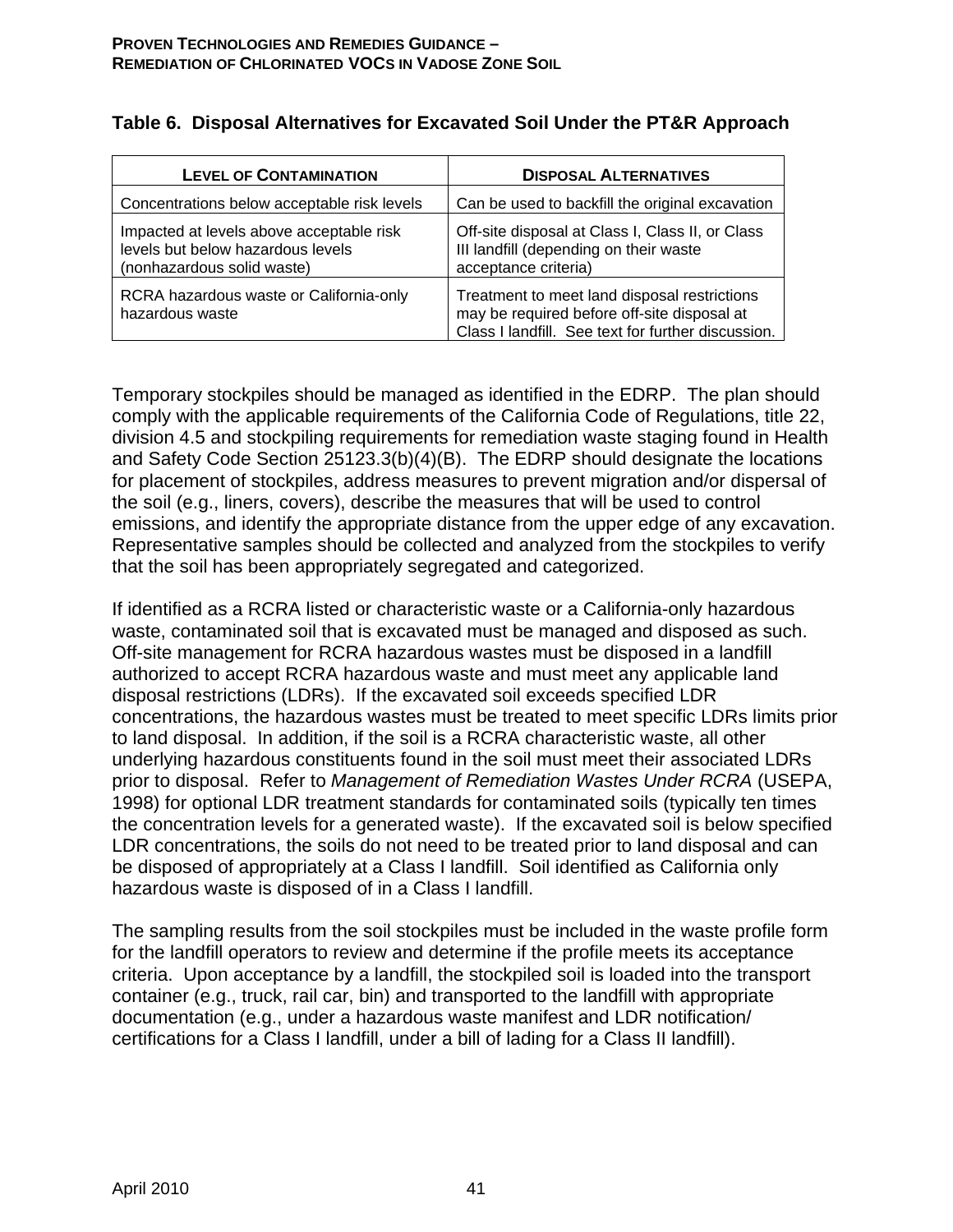# **8.4.2 Loading and Transportation**

Soil transported for offsite management or disposal must be transported in accordance with applicable State and federal laws. Loading of transport containers should be adjacent to stockpiles or excavations, just outside designated exclusion zones. Any soil falling to the ground surface during loading should be placed back into the container. Loaded containers should be inspected to ensure that they are within acceptable weight limits and should be covered and inspected prior to departure to minimize the loss of materials in transit. The waste profile analyses should accompany the shipping document (i.e., bill of lading or hazardous waste manifest) to the offsite facility. Appendix D provides a link to an annotated outline for a transportation plan.

# **8.5 BACKFILL AND RESTORATION**

Backfill operations can begin once the RAOs have been achieved, as demonstrated through confirmation sampling. Excavated areas should be restored to be consistent with future use and graded to ensure proper runoff.

# **8.5.1 Confirmation Sampling**

Confirmation samples are collected to determine if the RAOs have been achieved and thus whether the removal action is completed. The scope of confirmation sampling activities is a function of the site-specific RAOs, the media to be sampled, and potential land re-use scenarios (e.g., residential, industrial). Appendix E provides further discussion of confirmation sampling for soil excavations.

Confirmation sampling activities should be conducted in accordance with an approved confirmation sampling plan (see Appendix E for annotated outline). Depending on sitespecific circumstances and/or the site cleanup process, the confirmation sampling plan can be included as an appendix to a document (e.g., EDRP), incorporated into a document (e.g., RAW), or prepared as a standalone document. The plan and sampling activities should be prepared and implemented in accordance with standard geologic and engineering principles and practices using appropriately licensed and experienced professionals.

# **8.5.2 Borrow Source Evaluation**

Borrow source evaluation should address the physical and chemical characteristics of the soil. Backfill soils should have physical properties consistent with engineering requirements for the planned site use. For example, the International Building Code typically requires a compaction between 90 and 95 percent. When selecting material for backfilling excavated areas, steps should be taken to minimize the chance of introducing soil to the site that may pose a risk to human health and the environment. As a general rule, fill should not be obtained from industrial areas, from sites undergoing environmental cleanups, or from commercial sites with potential impacts (e.g., former service stations, dry cleaners).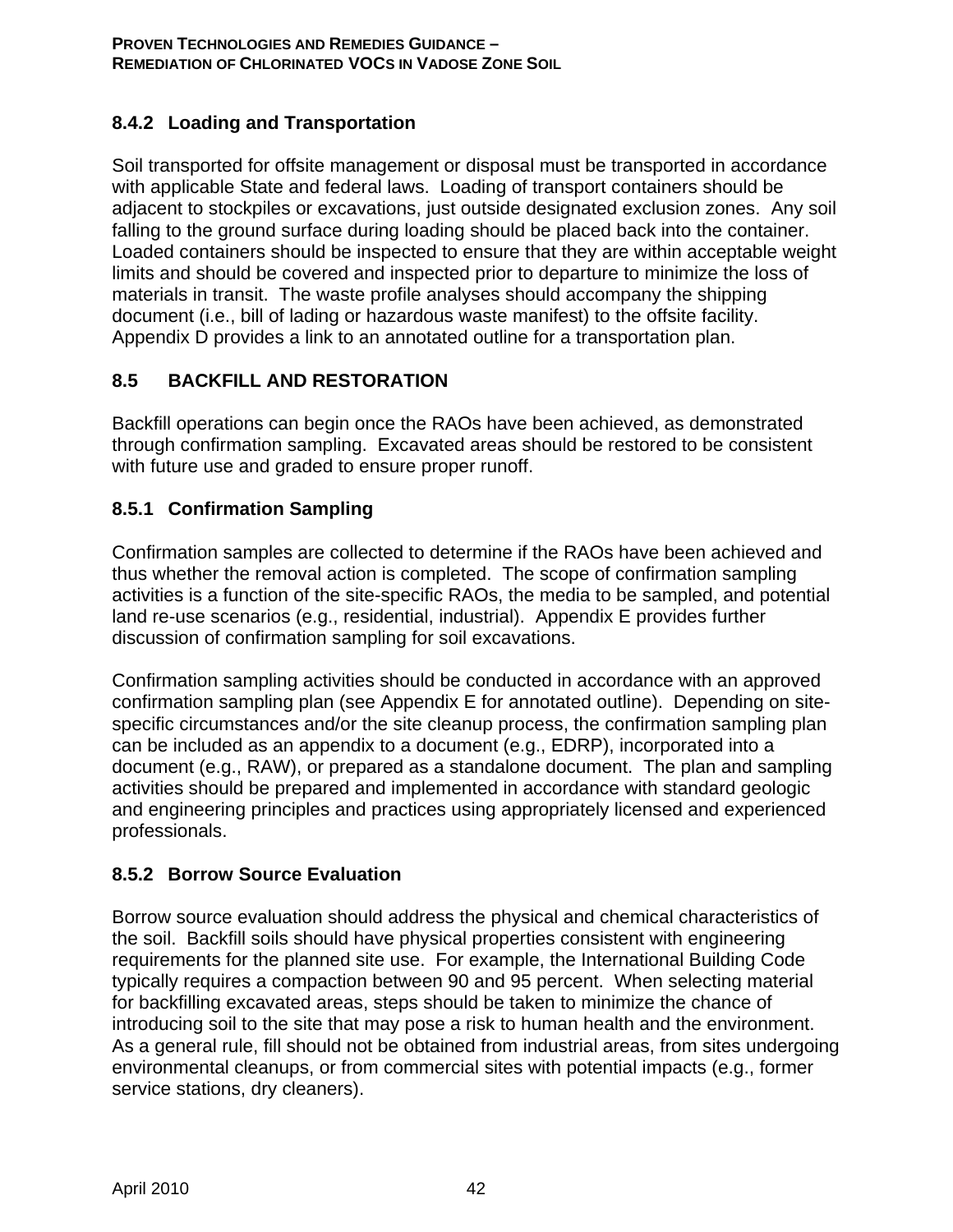The *DTSC Information Advisory, Clean Imported Fill* (DTSC, 2001) suggests that two approaches can be used to demonstrate acceptable backfill materials: (1) providing appropriate documentation and conducting analyses as needed; or (2) collecting samples from the borrow area or borrow area stockpile and analyzing the samples for an appropriate list of parameters.

The selected analytes should be based on the source of the fill and knowledge of the prior land use. Table 7 summarizes potential contaminants based on the fill source area.

|  |  |  |  |  | Table 7. Potential Contaminants Based on Land Use in Fill Source Area |
|--|--|--|--|--|-----------------------------------------------------------------------|
|--|--|--|--|--|-----------------------------------------------------------------------|

| <b>FILL SOURCE AREA</b>                   | <b>POTENTIAL TARGET COMPOUNDS</b>        |
|-------------------------------------------|------------------------------------------|
| Land near an existing freeway             | metals, PAHs                             |
| Land near a mining area or rock<br>quarry | metals, asbestos, pH                     |
| Agricultural land                         | pesticides, herbicides, metals           |
| Residential or commercial land            | VOCs, SVOCs, TPH, PCBs, metals, asbestos |

From *DTSC Information Advisory, Clean Imported Fill* (DTSC, 2001)

A standard laboratory data package, including the QA/QC sample results, should accompany all analytical reports. Contaminants detected in the fill material should be evaluated for risk in accordance with the *Preliminary Endangerment Assessment Guidance Manual* (DTSC, 1994) or the methods described in Chapter 5. If contaminant concentrations exceeding acceptance criteria are identified in the soil, the fill should be deemed unacceptable and new fill material should be obtained, sampled, and analyzed.

Fill documentation should include detailed information on the previous land use(s) in the area from which the fill is taken, the findings of any environmental site assessments, and the results of any testing. If the documentation is inadequate, samples of the fill material should be collected and analyzed for an appropriate list of parameters. This may be the best alternative when large volumes of fill material are anticipated or when larger areas are considered as borrow areas.

If limited fill documentation is available, samples should be collected from the potential borrow area and analyzed for an appropriate list of parameters. If fill material is not characterized at the borrow area, it will need to be stockpiled until analyses have been completed. Table 8 provides recommended sampling frequencies for the fill soil. In general, approximately one sample should be collected and analyzed per truckload. This sampling frequency may be modified upon consultation with appropriate regulatory agencies if all fill material is derived from a common borrow area.

Composite or incremental sampling for fill characterization may or may not be appropriate, depending on the quality and homogeneity of the source/borrow area and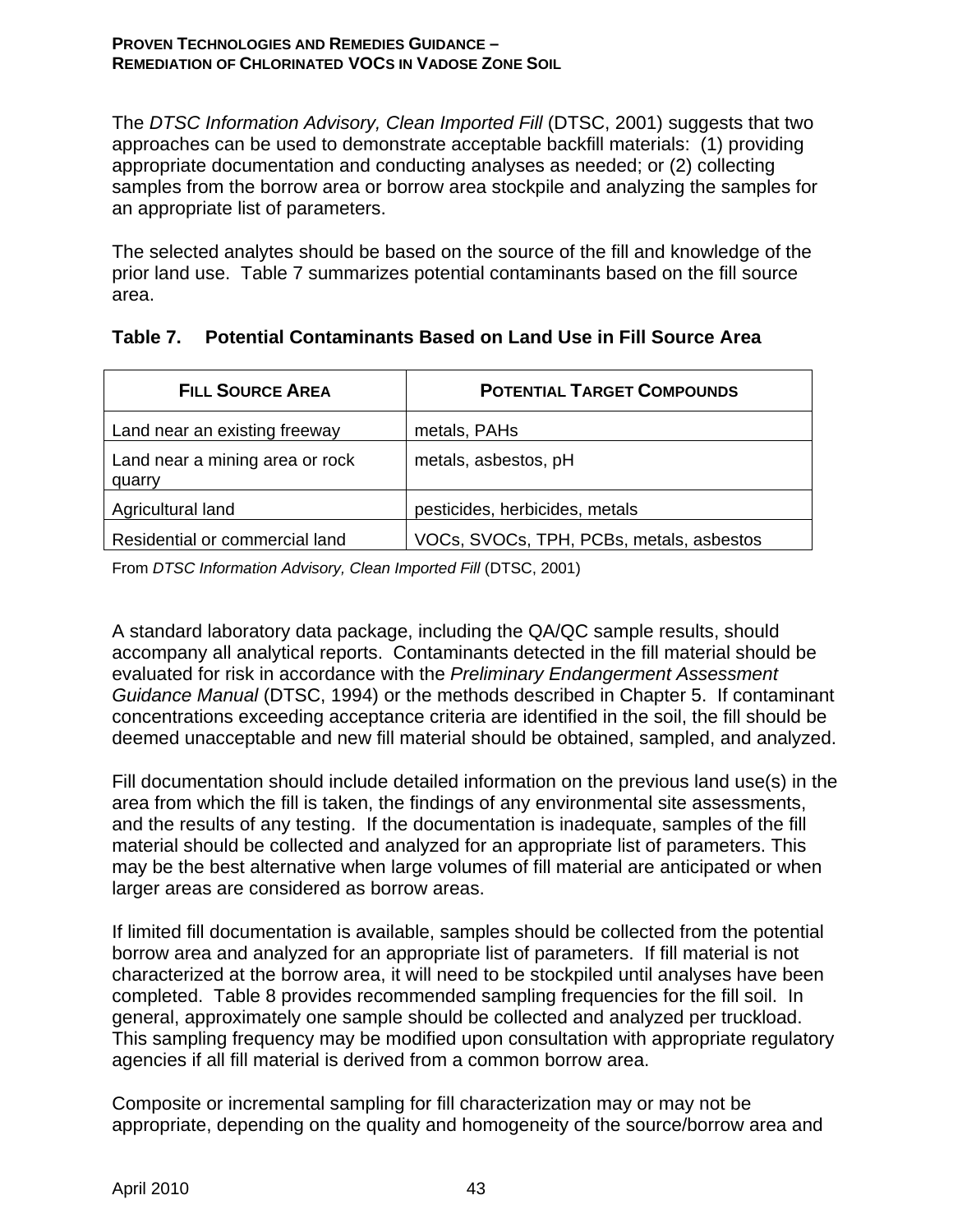the potential contaminants. The *DTSC Information Advisory, Clean Imported Fill* (DTSC, 2001) provides further discussion on the use of composite samples for certain contaminant groups.

| <b>EXTENT OF INDIVIDUAL</b><br><b>BORROW AREA</b> | NUMBER OF SAMPLES <sup>1</sup>                                                         |
|---------------------------------------------------|----------------------------------------------------------------------------------------|
| 2 acres or less                                   | Minimum of 4 samples                                                                   |
| 2 to 4 acres                                      | Minimum of 1 sample for every 0.5 acres                                                |
| 4 to 10 acres                                     | Minimum of 8 samples                                                                   |
| Greater than 10 acres                             | Minimum of 8 locations with 4 subsamples per location                                  |
| <b>VOLUME OF BORROW</b><br><b>AREA STOCKPILE</b>  | <b>NO. OF SAMPLES</b>                                                                  |
|                                                   |                                                                                        |
| Up to 1,000 cubic yards                           | 1 sample per 250 cubic yards                                                           |
| 1,000 to 5,000 cubic yards                        | 4 samples for first 1,000 cubic yards;<br>1 sample per each additional 500 cubic yards |

## **Table 8. Recommended Fill Material Sampling**

Notes:

1 The number of samples needed to characterize fill material is a site-specific decision. From *DTSC Information Advisory, Clean Imported Fill* (DTSC, 2001)

# **8.6 QUALITY CONTROL / QUALITY ASSURANCE**

The EDRP should address QA/QC procedures that will be followed during the excavation activities. For example, the EDRP should address field oversight and reporting, field documentation, and confirmation sampling. If a QAPP was prepared during the characterization phase, the plan may be amended to address the pertinent changes for the EDRP.

# **8.7 HEALTH AND SAFETY MONITORING**

The HASP addressing site-specific excavation, restoration, and the health and safety issues should be included or referenced in the EDRP. The health and safety requirements should apply to all personnel, including contractors and subcontractors conducting work at the site. The HASP used during site characterization activities may be amended to include excavation and restoration activities. The HASP should be prepared in accordance with the requirements of California Code of Regulations, title 8, section 5192 and all applicable federal, State and local laws, ordinances, and regulations and guidelines.

The HASP should at a minimum address the following: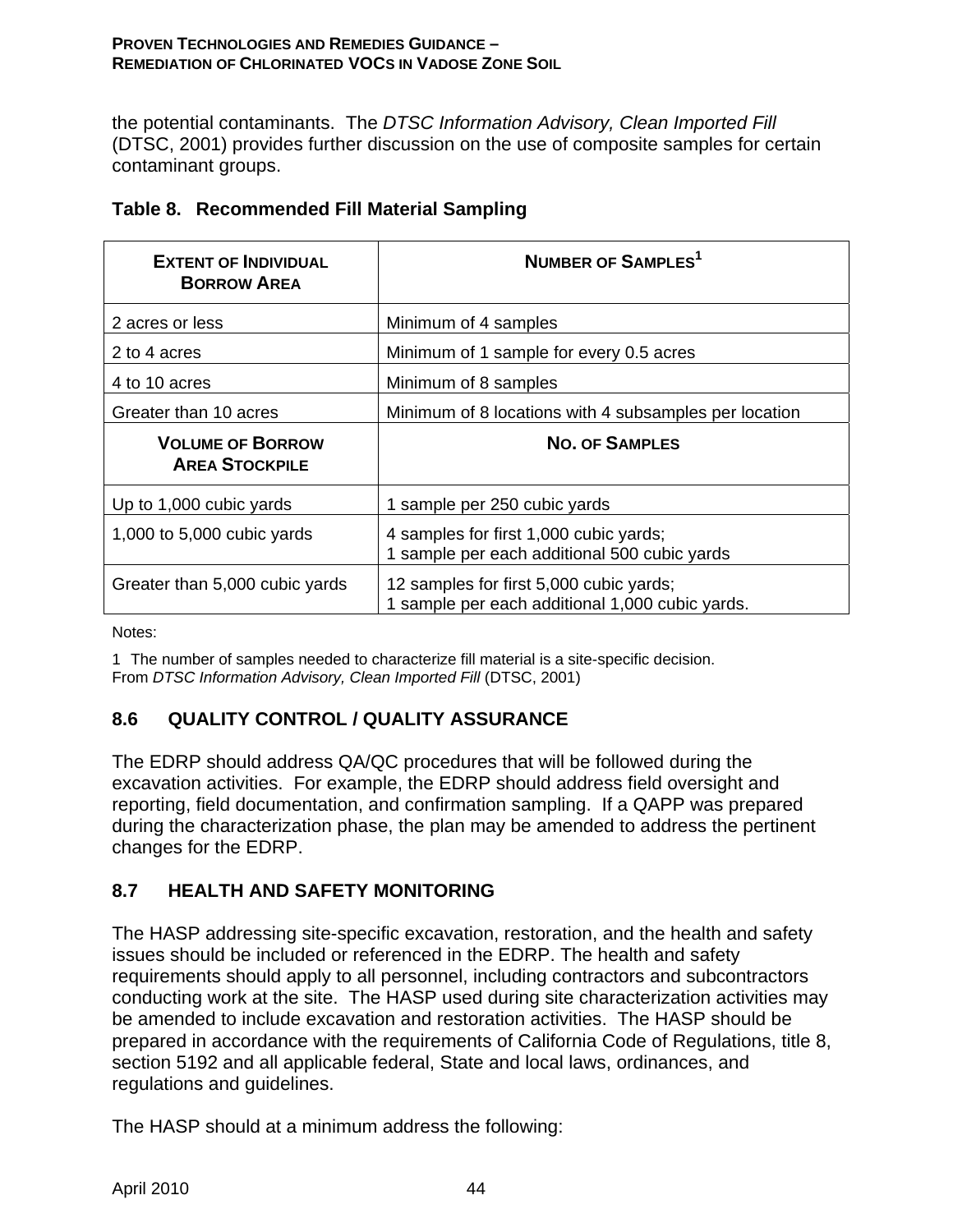- identification of activities being carried out, the associated risks, and the measures in place to prevent injury;
- names and titles of personnel in charge;
- emergency action plan;
- location of HASP (a copy should be on site at all times);
- on-site safety awareness training for all personnel for all field activities identified (e.g. tail gate meetings and frequency);
- identification of hazards (job hazard analysis) and requirements for documentation and correction of hazards;
- air monitoring requirements to identify and measure site contaminant concentrations generated during the soil removal and decontamination activities and guide the selection of personal protective equipment;
- appropriate personal protective equipment and safety systems for each site activity identified; and
- assurance that all workers comply with the rules to maintain a safe work environment (e.g., disciplinary methods for workers who fail to comply).

# **8.8 COMPLETION REPORT**

The EDRP should briefly identify the key elements that will be covered in a work completion report<sup>3</sup> (completion report) along with the anticipated date of submittal. The completion report should be prepared in conformance with standard geologic and engineering principles and practices using appropriately licensed and experienced professionals. A link to an annotated outline for the completion report is provided in Appendix D. At a minimum, the report should provide the following:

- summary of the work performed;
- any difficulties or unexpected conditions encountered;
- deviations from the approved workplan;
- the results of post-excavation sampling (i.e., before backfilling and restoration) and compliance with performance standards;
- determination as to whether the RAOs were met;
- results of the post-excavation evaluation for cVOCs (if applicable, see Section 6.5);
- written and tabular summary of disposal activities;
- as-constructed drawings and results of post-restoration activities, if applicable;
- health and safety activities including any analytical results;
- compliance with all permit requirements;
- copies of permits for the project; and
- copies of signed manifests and bills of lading.

<sup>1</sup>  $3$  The title of this document will vary depending on the cleanup process.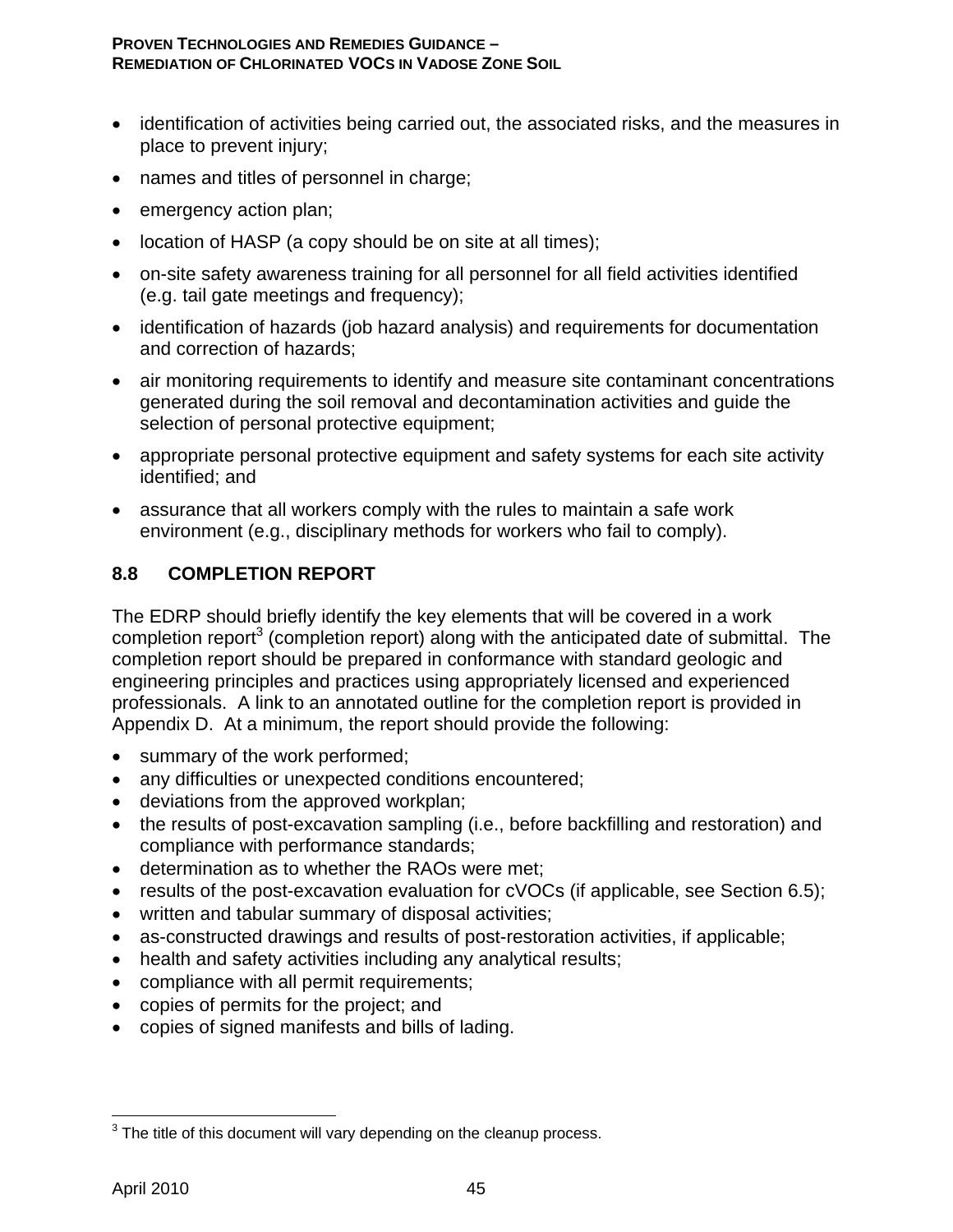#### **9.0 DESIGN AND IMPLEMENTATION OF SOIL VAPOR EXTRACTION ALTERNATIVE**

For sites that have selected SVE as an interim response action or as part of the remedy, this chapter describes the approach that could be used to design and implement SVE systems for the remediation of cVOCs in a manner that achieves sitespecific RAOs. The intent is to enhance the efficiency, but not replace, site-specific decisions made on the basis of individual site characteristics, applicable laws and regulations, and the principles of good engineering design. Appendix C supplements this chapter by providing additional considerations and resources for the design and implementation of SVE systems. Please recognize that this chapter and Appendix C are intended as guidance. All elements discussed may not be applicable to a given site.

The content of this chapter is largely based on, and specifically recommends the use of, the U.S. Army Corps of Engineers (USACE) *Engineering and Design - Soil Vapor Extraction and Bioventing, EM-1110-1-4001* (USACE Manual; USACE, 2002). Please note that the USACE Manual has been developed for all nature of sites and therefore addresses multiple technical issues that are not relevant to the PT&R approach for cVOCs.

This chapter may be used as a checklist of actions that may be required in the implementation of SVE systems. Applicable sections of the USACE Manual should be referenced for details. In addition, useful reference materials relating to SVE may be obtained from the USEPA or the Air Force Center for Engineering and the Environment (AFCEE) websites (www.clu-in.org; www.afcee.af.mil).

# **9.1 SITE CHARACTERISTICS FAVORABLE FOR EFFECTIVE SVE SYSTEMS**

As discussed in Section 3.2, certain site conditions favor effective application of SVE for cleanup of cVOCs in vadose zone soils, including:

- relatively homogeneous, permeable soils
- relatively low moisture content soils
- adequate vadose zone thickness
- relatively small capillary fringe thickness
- cVOCs located above capillary fringe
- low soil organic carbon content
- volatile contaminants

## **9.2 GENERAL CONSIDERATONS FOR SVE IMPLEMENTATION**

## **9.2.1 Remedial Action Objectives**

SVE systems can be operated to achieve a variety of RAOs, including the following common examples:

• removing as much cVOC mass as feasible prior to application of other remedial technologies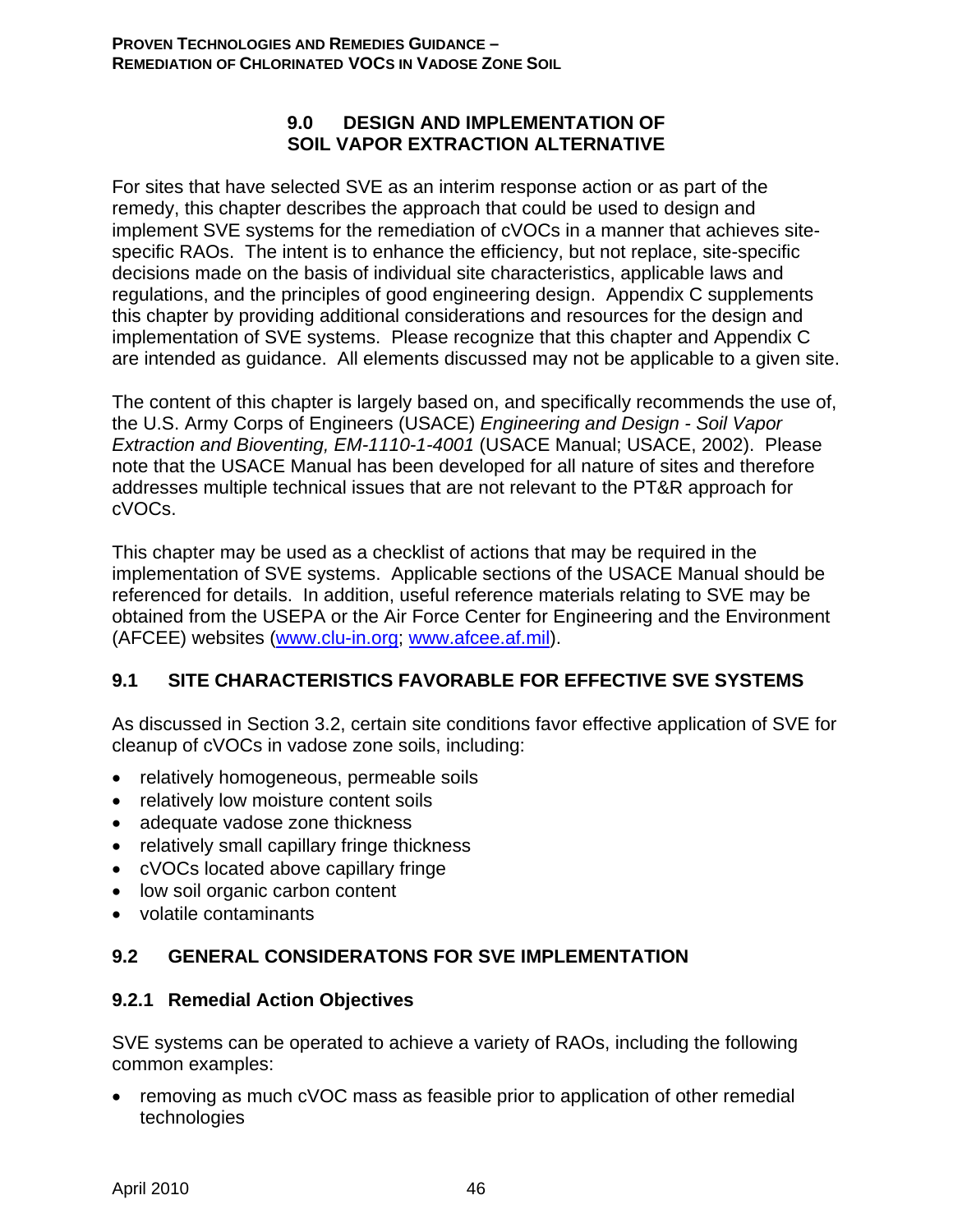- removing cVOC mass to decrease cVOC emissions during a subsequent soil excavation
- removing cVOC mass posing an on-going threat to groundwater
- controlling vapor flow / mass removal around a building having a potential vapor intrusion risk
- achieving health risk-based cleanup goals

The range in potential RAOs results in differences in the performance metrics that are used to evaluate the success of the SVE system and to determine when it is appropriate to shutdown the system. For some RAOs, the performance metric could be based on the estimated mass remaining in the subsurface and/or a mass removal rate. For other RAOs, the performance metric could be based on demonstrating achievement of numerical risk-based cleanup goals.

### **9.2.2 Transitioning from Interim Removal Action to Final Remedy**

To provide near term reduction of cVOC mass posing a risk to human health, the environment, and/or groundwater, SVE is often implemented as an interim removal action (also referred to as an interim measure under some cleanup processes) taken prior to selection and implementation of the final remedy. The SVE system may or may not be included as part of the final remedy. For example, SVE may be excluded from the final remedy if site-specific RAOs are achieved during the interim removal action or if SVE proves ineffective for site conditions. For sites requiring on-going remediation of cVOCs in the vadose zone, SVE can be included in the alternatives analysis for the final remedy (see Section 7.2) and, if appropriate, selected as the final remedy.

## **9.2.3 Coordination with Groundwater Remedy**

As illustrated by the DTSC study discussed in Section 7.1, cVOC releases commonly generate both soil vapor and groundwater plumes. Depending on site conditions, the soil vapor and groundwater plumes have the potential to interact during the cleanup action. Offgasing of cVOCs from groundwater can act as an on-going source of cVOCs to the vadose zone. Likewise, a vapor plume can continue to contribute cVOC mass to groundwater. The PT&R approach should be coordinated with the groundwater remedy so that cVOCs in groundwater do not recontaminate vadose zone soils and vice versa.

The SVE system may not be effective in removing contamination near the capillary fringe or water table because the higher moisture content decreases air permeability and inhibits cVOC mass removal. Where a significant mass of cVOCs occurs in the capillary fringe or near the water table, additional remedial measures that target this zone may be needed and/or the contamination may need to be addressed by the groundwater remedy.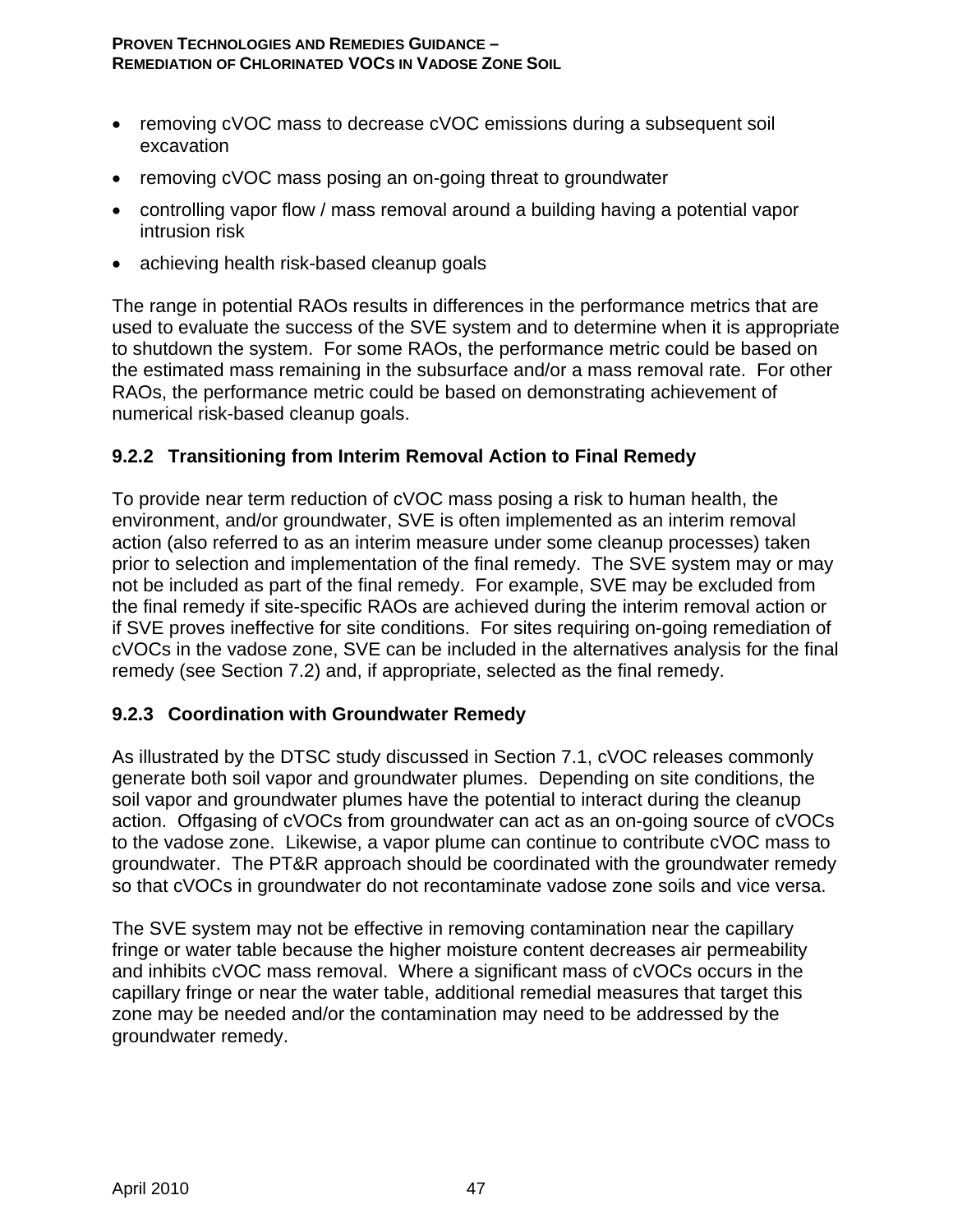# **9.2.4 Vapor Intrusion**

SVE systems may be implemented to reduce or alleviate vapor intrusion into buildings. However, it is important to recognize that advective transport of cVOC vapors by SVE system operation potentially could direct cVOC vapors toward or beneath occupied buildings, and possibly affect the indoor air quality which might otherwise be unaffected. These potential effects should be considered during the system startup and in the operation and maintenance (O&M) plan. Permanent shallow soil vapor monitoring points adjacent to the buildings and/or beneath building foundations may be needed to assess the potential for the SVE system to affect indoor air quality.

The design and operation of the SVE system should be coordinated with vapor intrusion mitigation systems in nearby buildings (DTSC, 2009a). Consideration should be given to potential conflicting needs, infrastructure needs, and project schedules as well as the potential for SVE system operation to affect the performance of these vapor intrusion mitigation systems.

## **9.2.5 Licensure Requirements**

SVE systems should be designed, built, installed, operated, and maintained in conformance with standard geologic, engineering, and construction principles and practices using appropriately licensed and experienced professionals.

## **9.3 SVE IMPLEMENTATION ELEMENTS**

This section briefly describes the major elements of the SVE system design and implementation process. The section subheadings are generally consistent with headings in the USACE Manual which should facilitate finding the topic in the USACE Manual for further details.

## **9.3.1 Characterization and Technology Screening**

The primary criteria in selecting SVE technology options are air permeability of the porous medium and volatility of the contaminants. Principal data needs include:

- nature and extent of contamination
- CSM
- soil matrix properties
- air permeability
- organic carbon content
- moisture content
- depth to groundwater
- thickness of capillary fringe

Other considerations are site conditions that may affect the SVE system design or performance (such as building locations, utilities, infrastructure, pavement, accessibility, etc.). Additional considerations for technology screening include cost, implementation, and regulatory constraints and objectives.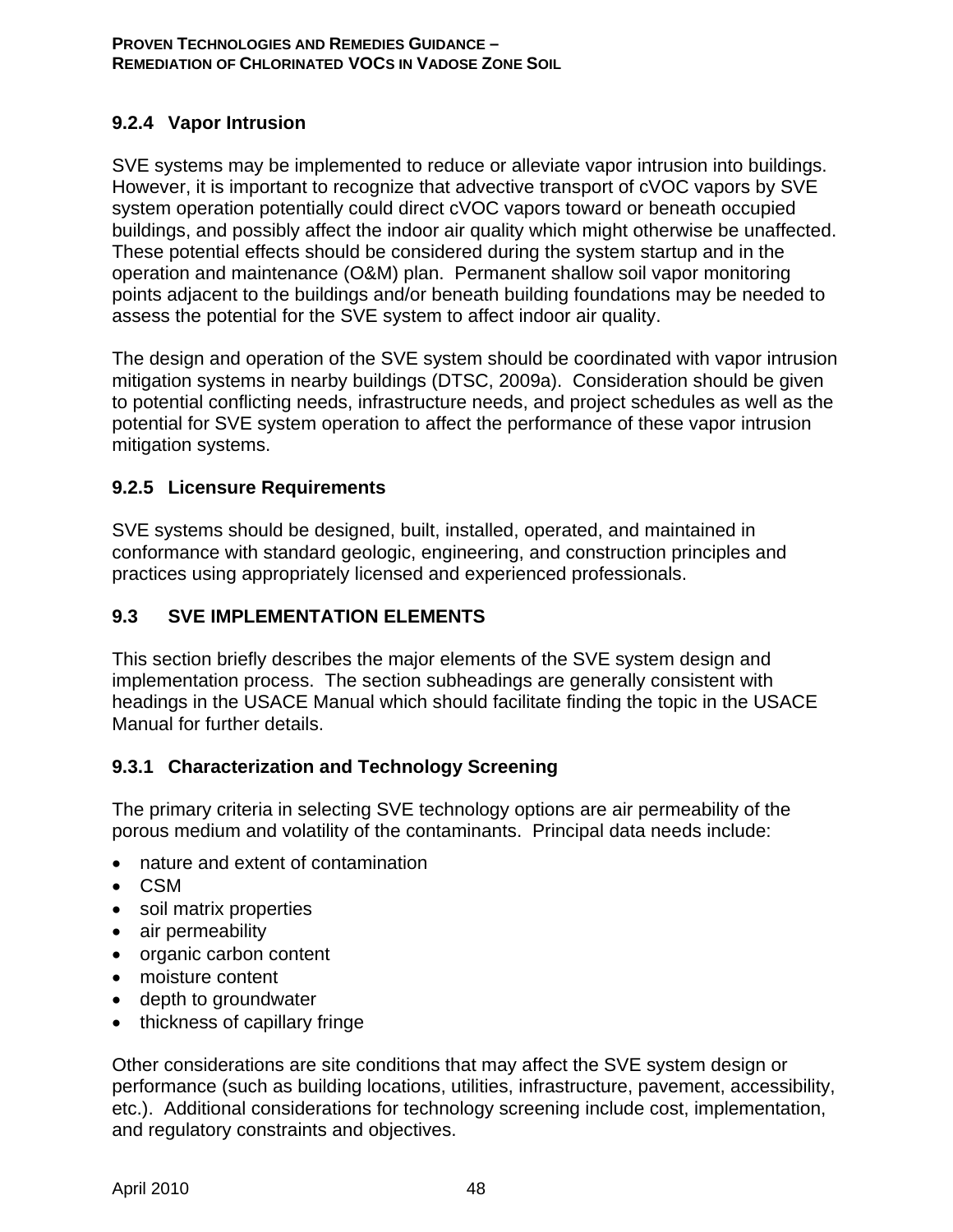Because cVOCs are the main COC considered under the PT&R approach, the technology screening process focuses on the treatment options for the extracted soil vapors. Appendix C provides additional information regarding potential treatment options.

The qualitative and quantitative information obtained during site characterization (Section 4.2.2) and the evaluation of the applicability of the PT&R approach (Section 3.4) should be sufficient to determine whether it is appropriate to use SVE.

# **9.3.2 Pilot-Scale Testing for SVE System**

Pilot-scale testing is performed as a means of gathering important design information and to determine field-scale air-flow behavior. This testing usually measures pressures, flow rates, contaminant concentrations, and other parameters during air pumping tests. Typically, the pilot-scale testing is conducted as a discrete activity with a specific pilot test workplan and pilot test report. However, on a case-by-case basis, DTSC may consider proposals to go directly to full-scale application (forgoing a discrete pilot-scale test phase) if:

- an adequate soil vapor monitoring network is constructed as part of the initial system design;
- the design plan includes provisions for future system modification based on operational data;
- the design plan includes a detailed strategy and procedures for system startup, testing, validation, and commissioning;
- a system validation and startup report (containing the information typically presented in a pilot-scale test report) is submitted after implementation of the system startup and proveout; and
- DTSC is consulted and concurs with the decision.

Basic activities during a pilot test (or equivalent system validation/startup testing) include:

- determine design data needs;
- develop testing strategy;
- prepare test plan (e.g., pilot-scale test workplan);
- test performance and data analysis; and
- prepare test report (e.g., pilot test report, system validation and startup report).

Considerations for pilot or system validation/startup testing include:

- documentation of operational vacuum parameters to define initial SVE system effectiveness;
- implementation of monitoring well infrastructure consisting of multi-depth, discrete interval monitoring wells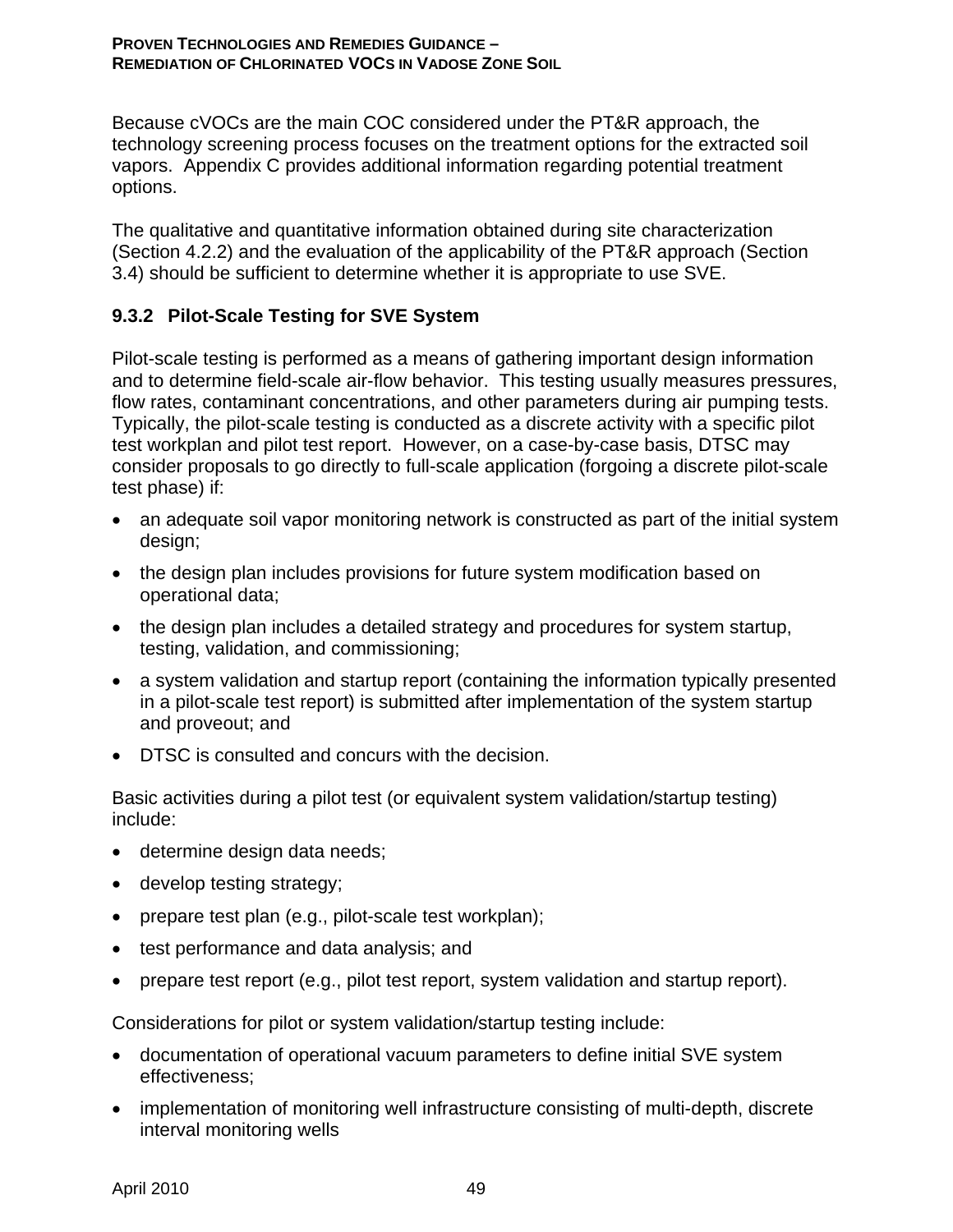- located at appropriate distances from extraction wells (e.g., wells located closer to and farther away from the expected zone of influence from the extraction well) and
- **discretely screened in both permeable and the most recalcitrant soils;**
- construction of monitoring well infrastructure having dedicated polyvinyl chloride materials (typically two inch diameter) with appropriate screen intervals (typically a three foot minimum screen interval as opposed to tubing with a six inch screen); and
- construction and blower capacity to add wells to the SVE system should operational data indicate the need for additional extraction well capacity.

# **9.3.3 Design of Full-Scale SVE System**

A full-scale SVE system should be designed to maximize the removal of cVOCs from the subsurface in the most efficient and timely manner. The following data should be collected, using appropriate DQOs, to support the design:

- speciated chemicals and total VOCs present in soil vapor
- properties of the target compounds in the soil vapor
- location of cVOCs in relation to the water table
- characteristics of soil in the zone of interest
- advective and diffusive rate-limiting factors in cVOC removal
- design airflow rate and flow path to remove the contaminants from the subsurface

The major components of the SVE design process include:

- SVE design strategy
- design basis (including SVE system objectives and performance metrics)
- well location (see Appendix C for recommendations regarding well placement)
- overall pneumatic considerations
- well construction
- piping, valves, and manifold system
- condensate control
- particulate filters
- blower silencers
- blowers and vacuum pumps
- instrumentation and process control
- electrical systems planning
- effluent treatment methods (see Appendix C for discussion of common methods),
- water and vapor condensate storage, treatment, and disposal methods (including secondary containment)
- SVE treatment system housing
- emissions monitoring / control
- local air permit requirements
- noise control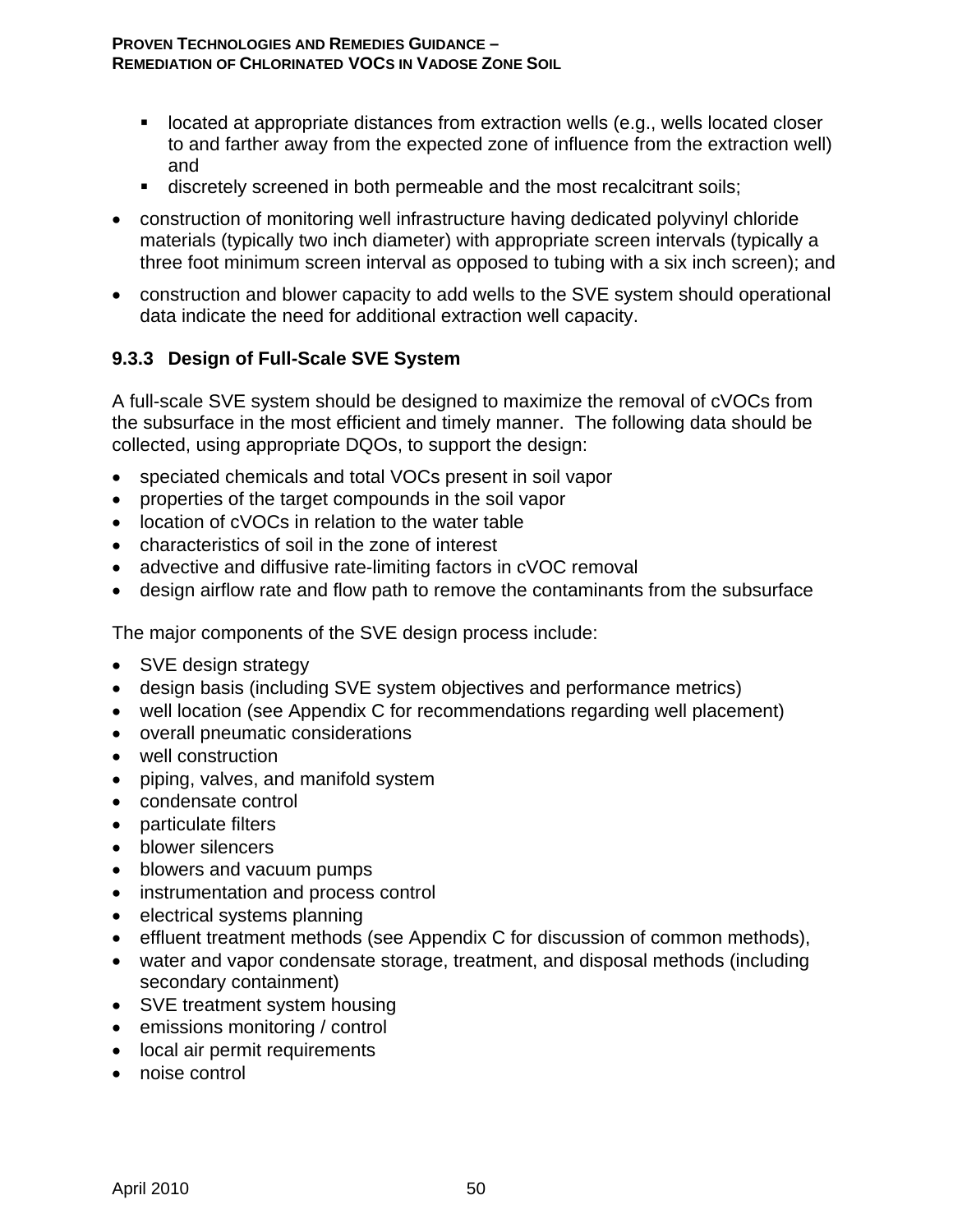Some of these design components offer an opportunity to consider green remediation concepts. For additional discussion, see the *Interim Advisory for Green Remediation* (DTSC, 2009d).

# **9.3.4 SVE System Construction**

SVE system construction entails installation of all SVE system infrastructure including vapor extraction wells, vapor monitoring wells, piping, controls, utilities, and treatment system components. The design plan should include a narrative description of the SVE system and should be supported by appropriate calculations, drawings, and figures. Refer to the USACE Manual for details of the following design elements:

- applicable USACE and USEPA design policy and requirements
- design document content (see also Section 9.4.3)
- system construction / construction oversight

Applicable permits (typically from the local air district) should be obtained prior to system construction and operation. A construction completion report should be submitted to DTSC documenting the full-scale SVE system (see Section 9.4.4).

# **9.3.5 System Startup and Commissioning**

During the SVE system startup and commissioning phase, the SVE system is evaluated to determine whether the system has been constructed as designed, equipment is operating within specifications, and if any modifications are needed. In addition, initial performance data are collected and evaluated. Appendix C outlines considerations for initial optimization of the SVE system.

The major elements to be addressed by this phase include:

- collection of baseline vapor data in all extraction and monitoring wells prior to system startup;
- equipment shakedown and testing;
- if the pilot test phase is incorporated into the system validation/startup process, the data requirements identified in Section 9.3.2 should be collected;
- system start-up / full-scale optimization;
- basic monitoring protocols for the SVE system that can be carried forward into longterm operation of the system; and
- data evaluation.

The system startup and commissioning phase should be documented in a system startup and validation report (see Section 9.4.5).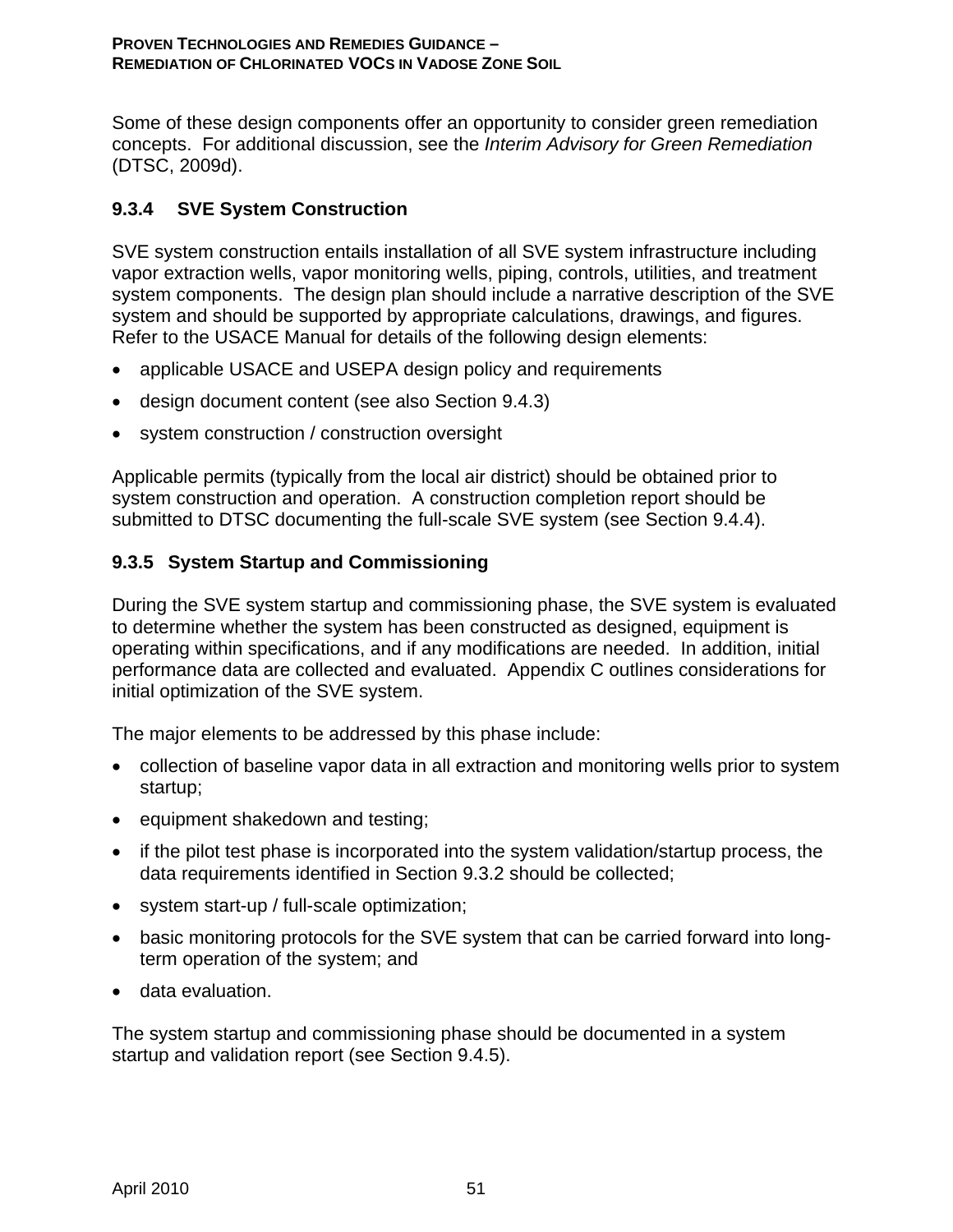The design plan should include an overall strategy for commissioning, shakedown, and start-up activities of the SVE system. A start-up plan (or procedure) should consider the design objectives and system complexity and should include:

- checklists for each component or parameter that will be tested;
- minimum number of hours that each system, operation, or parameter should be tested; and
- how each component or system should be tested (i.e., what measurements should be made).

At the end of the start-up phase, the entire SVE system should be operating normally according to specifications.

## **9.3.6 Operation, Maintenance, and Monitoring**

An O&M plan should be developed for the SVE system. The plan should provide the O&M strategy, operational guidelines, monitoring strategy, and system modification and optimization considerations. The O&M plan should be as flexible as possible and should include contingencies for possible operational problems. The elements of an O&M plan include:

- O&M strategy
- system objectives and performance metrics
- monitoring (including DQOs for each type of monitoring activity)
- well maintenance
- SVE treatment system O&M considerations
- SVE treatment system operation schedule
- recordkeeping
- continued system evaluation to ensure achievement of RAOs
- optimization strategy for SVE system
- reporting requirements (e.g., status reports, notifications)

The O&M plan should address routine procedures for operation, maintenance, sampling, analysis, and system modification, as well as non-routine activities such as troubleshooting and shutdown. The design strategy, and the assumptions adopted in the design, should be included in the operational requirements of the system. In addition, the plan outlines the project needs, site considerations, and system design.

The O&M plan should include strategies and/or a decision process for optimizing or improving the performance of the treatment system. Examples of potential system optimization or performance improvement measures might include increasing the SVE well density, operating in a pulse mode (see Appendix C), operating only SVE wells that are removing significant cVOC mass, and measures to increase air flow in areas with the highest cVOC concentration. The O&M plan should also include criteria or a decision framework for initiating rebound assessment (see Section 9.3.7) and for permanent system shutdown (see Section 9.3.8).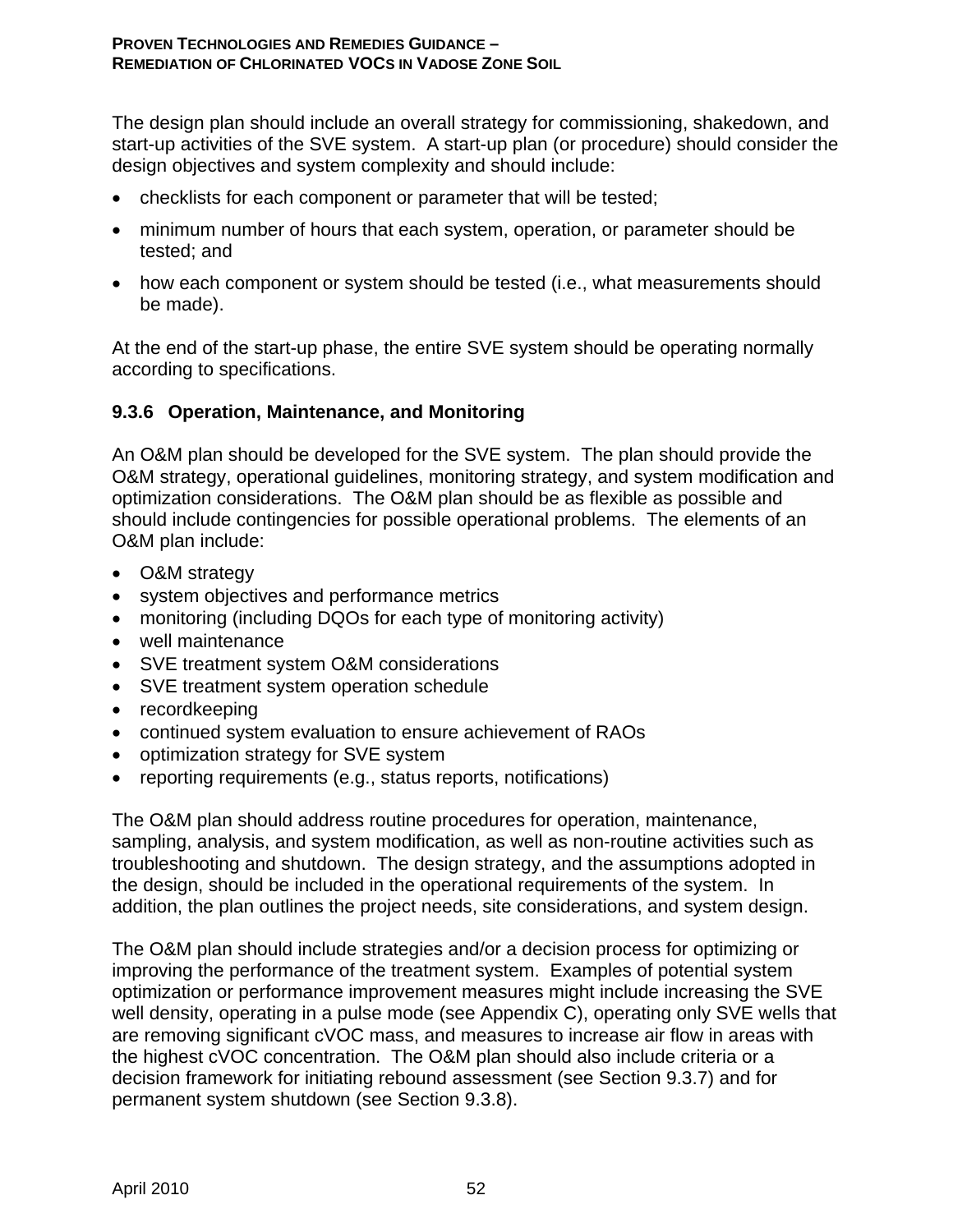The O&M plan should address the steps to be taken should performance assessments indicate that the SVE system is insufficient to achieve site-specific RAOs (such as when the design basis zone of capture was inadequate or when cVOC concentrations are persistently elevated after prolonged system operation). Inadequate performance assessments may warrant system modifications and/or re-design (including additional extraction well installation).

# **9.3.7 Rebound Assessment**

Rebound assessment is conducted when cVOC concentrations measured in vapor monitoring wells and extraction well effluent (while the system is active) meet the RAOs, and mass removal has become negligible. At this point, the SVE unit is shut down for an appropriate timeframe (see next paragraph) to evaluate whether subsurface concentrations rebound or whether subsurface RAOs have been achieved.

The timeframe for rebound assessment is a site-specific determination. The assessment should be based on data collected over sufficient duration so that the measured soil gas concentrations represent a return to equilibrium conditions and thus are appropriate for determining whether the RAO is met. Some assessment timeframes exceed one year and therefore should be integrated into project plans, especially when contemplating redevelopment. For sites where the rebound assessment period is too long for the planned redevelopment schedule, one option is to reduce the amount of time to observe the rebound response by decreasing the spacing of the vapor monitoring wells.

If soil vapor concentrations indicate a need for further vadose zone remediation during the rebound evaluation period, vapor extraction wells that can influence such areas of the site or zones requiring additional cVOC removal are restarted. Extraction should continue until subsurface vapor concentrations approach RAOs. This cycle continues until: soil gas concentrations in all vapor monitoring wells and extraction well effluent remain below RAOs for an appropriate timeframe (see above); or it becomes apparent that RAOs cannot be attained through SVE, at which point the system could be evaluated for permanent shutdown (see Section 9.3.8).

Appendix C provides additional considerations for rebound assessment.

# **9.3.8 System Shutdown, Closure, and Cleanup Confirmation**

The decision to permanently shutdown a SVE system should be based on data obtained from the treatment system influent as well as depth-specific soil gas data obtained horizontally and vertically throughout the baseline extent of the soil gas plume (i.e., the extent of the plume prior to initiation of the SVE system). The soil gas data can be collected from existing vapor wells and additional soil gas borings (if needed) to ensure adequate coverage of the baseline plume extent. Cleanup confirmation should be based on an appropriate number of sampling events, conducted over an appropriate timeframe (see discussion in Section 9.3.7), to demonstrate that residual cVOC concentrations are stable and achieve the RAOs. Appendix C provides additional discussion of system shutdown, closure, and cleanup confirmation.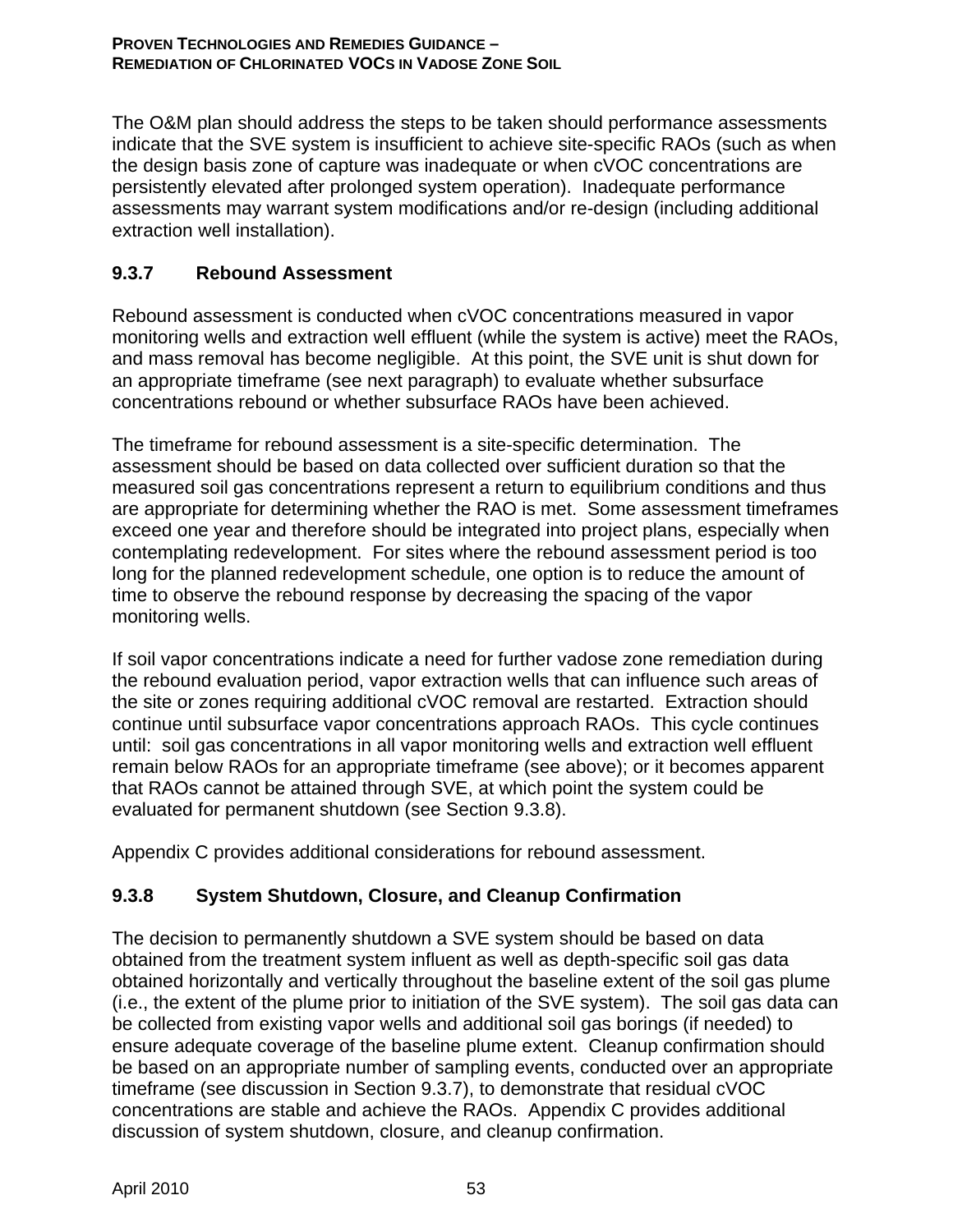The design plan or O&M plan should identify the data requirements and decision framework needed to determine whether the SVE treatment should be shutdown and site RAOs have been achieved. The main elements of SVE system shutdown and cleanup confirmation include:

- shutdown strategy;
- sampling and analysis;
- evaluation of results;
- long-term monitoring requirements;
- rebound assessment (see Section 9.3.7); and
- closure report.

# **9.4 SVE SYSTEM DOCUMENTS**

This section describes various documents that may need to be submitted for DTSC review and approval during the process of evaluating, designing, implementing, and operating a SVE system. Some documents discussed in this section may not be needed for a given site. Documents in addition to those described in this section may also be needed. Each document should include title and signature pages (with appropriate signatures and stamps/licensure) and a table of contents. The documents should be prepared in conformance with standard geologic and engineering principles and practices using appropriately licensed and experienced professionals.

## **9.4.1 Pilot-Scale Test Workplan**

A pilot-scale test workplan should be prepared that addresses the following elements:

- project description
- remedial technology description
- test objectives (including performance metrics)
- experimental design and procedures
- management and staffing
- equipment and materials
- sampling and analysis
- data management
- data analysis and interpretation
- health and safety
- waste management and regulatory compliance
- community relations and public participation strategy
- reporting
- schedule

Appendix C includes an annotated outline for a SVE system pilot-scale test workplan.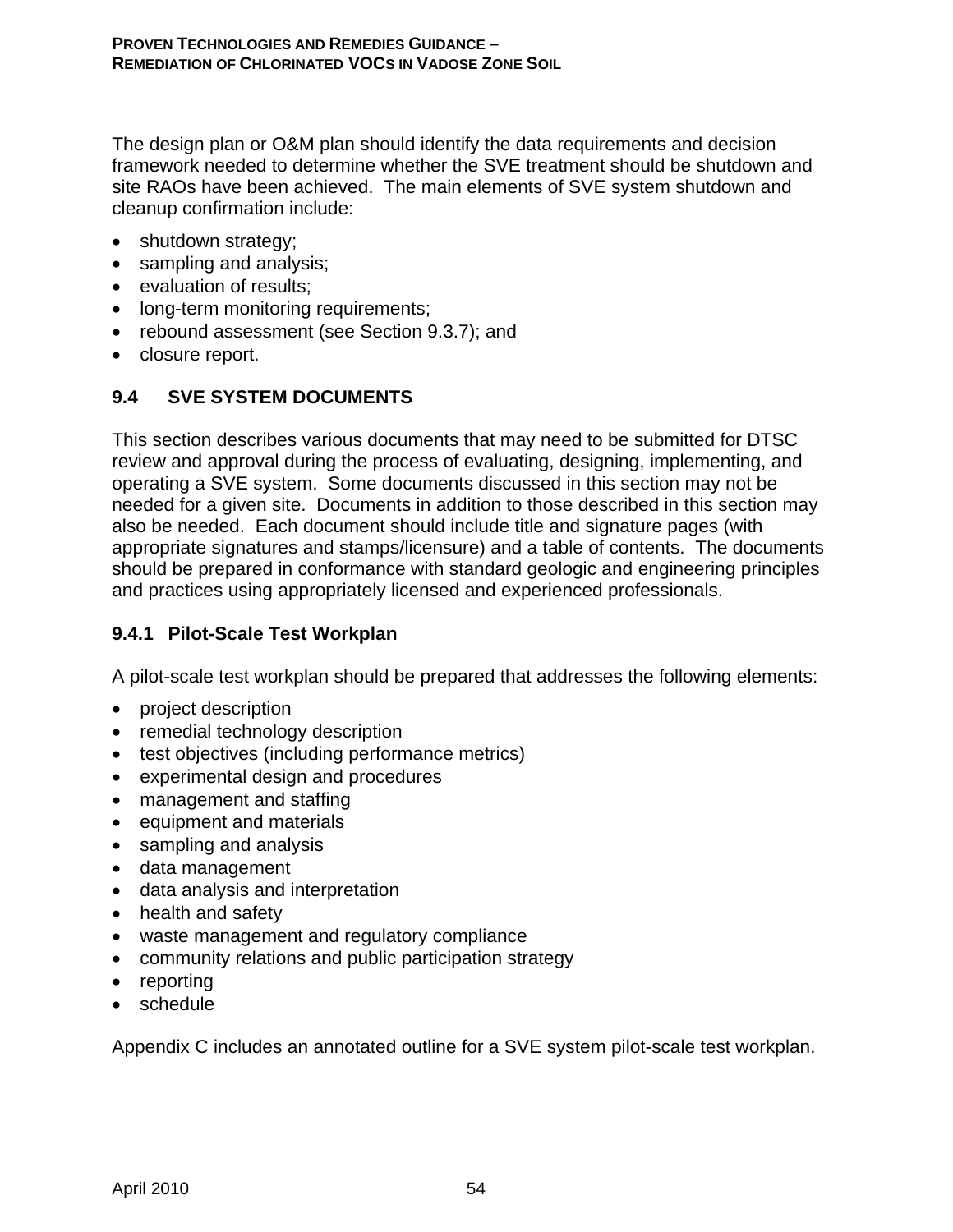# **9.4.2 Pilot-Scale Test Report**

A pilot-scale test report should be prepared that addresses the following elements:

- introduction
- background
- objectives (including performance metrics)
- equipment (including the experimental setup, vapor collection system, vapor treatment systems, and monitoring equipment)
- monitoring and data collection (chemical concentrations, temperature, pressure/vacuum, flow rate, etc.)
- departures from the workplan
- results and discussion of physical parameters (e.g., air permeability, vacuum/ pressure distribution, radius of effective air exchange, vacuum/flow rate correlation)
- results and discussion for chemical parameters (e.g., extracted soil vapor, residual soil, recovered condensate, chemical data quality, emissions)
- conclusions regarding overall effectiveness of SVE
- recommendations for further data collection
- appendices presenting the laboratory analysis reports, QA reports, field data sheets, and well installation and boring logs

Appendix C includes an annotated outline for a SVE system pilot-scale test report.

## **9.4.3 Full-Scale Design Document**

A design document should be prepared for the full-scale SVE system. The timing and mechanism for submitting the design document is a site-specific decision. The design may be submitted to DTSC for review and approval as one document or as separate documents depending on project-specific considerations and process. Based upon project needs, submittal and approval of a "conceptual" plan may be necessary prior to submittal and approval of the final system engineering plans. The system design may require a phased approach (such as discrete pilot-scale testing, system validation, startup testing, and agency review) prior to final approval.

The design document should include the minimum content discussed in this section. Additional content may be required depending upon site-specific conditions and the subsurface cleanup objectives. For example, for sites choosing to forgo the discrete pilot test phase (see Section 9.3.2), the design document should include a detailed protocol for system startup and validation. The design document should also discuss other documents that may be required for its proper implementation.

• **Introduction.** Identify the project, the purpose of the document, and the regulatorybasis for the SVE system.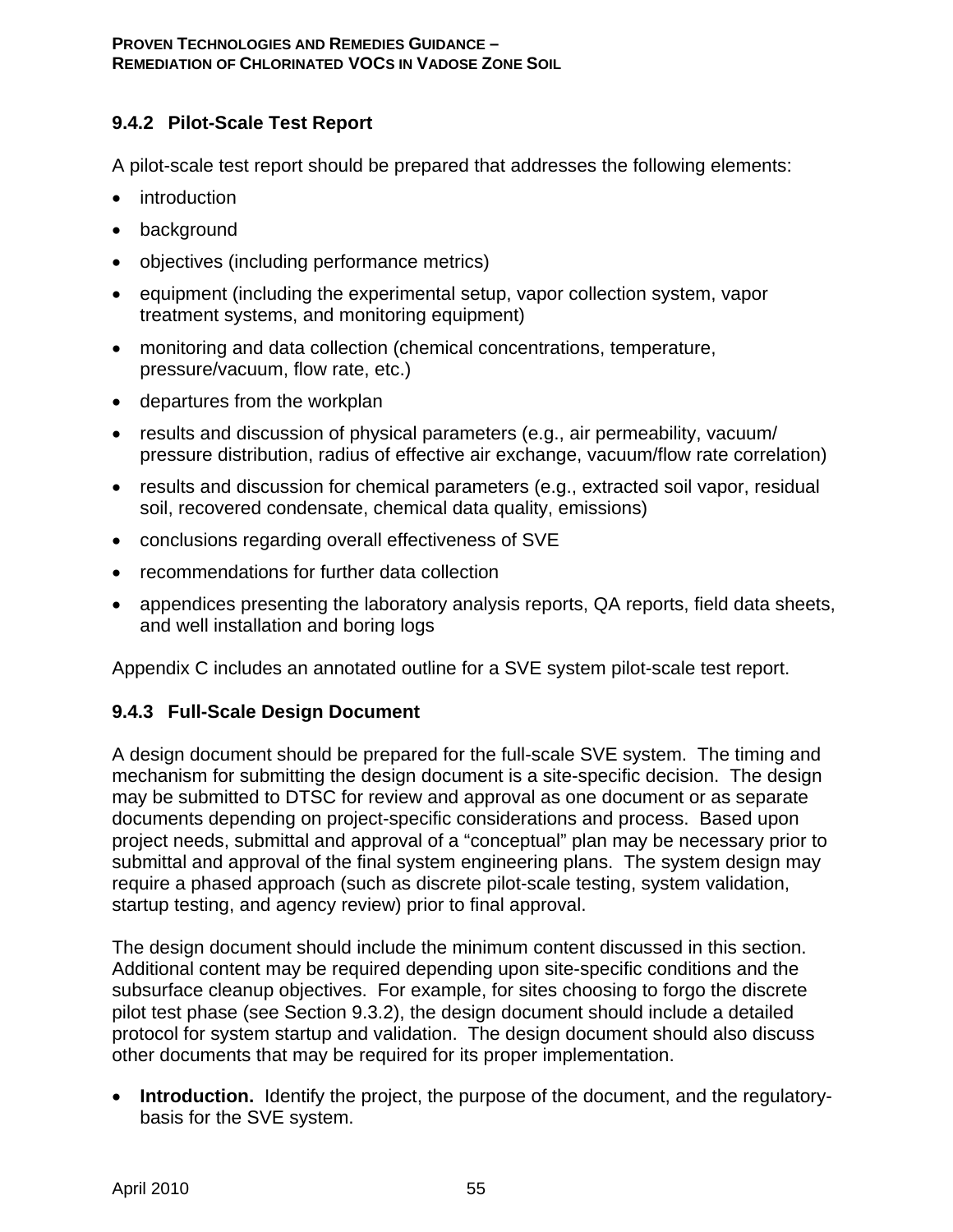- **Project Background.** Provide an overview of the rationale for use of SVE, current and future land use considerations, COCs, and other general project considerations. If appropriate, this section should also indicate how the SVE system is integrated with other subsurface remediation and vapor intrusion mitigation efforts.
- **Site Conditions Summary.** Provide an overview of the CSM and other pertinent information along with references to other documents. This section may reference previous documents (e.g., current conditions report, summary reports) which contain more detailed discussion of site conditions. The CSM discussion should summarize the following:
	- site geology
	- **Peropelenger** previous sampling efforts
	- **IF** list of COCs and maximum detected soil gas concentrations
	- **Paragele 1 maps and cross sections**
	- **Fig. 2** remediation efforts and RAOs
	- potential remediation treatment / degradation by-products
	- **EXECUTE:** ambient air quality considerations
	- estimates of the degree of indoor air impacts (such as Johnson and Ettinger modeling results), if applicable
- **Cleanup Goals and Objectives.** Identify the performance metrics and contingency measures for the SVE system. Reference section(s) identifying how the goals and objectives will be monitored and tested. As applicable, identify general institutional control (IC) requirements and/or use restrictions (such as prohibited construction and restricted building modifications).
- **Design Basis.** Identify the design assumptions and criteria to be met by the SVE system.
- **Construction Methods.** Identify the construction methods to be used once the design has been approved, including:
	- construction specifications
	- **numilianal** specifications
	- **EXECUTE:** installation procedures
	- **CONSTRUCTION QC procedures**
	- **Part of the standard procedures**
- **Design Calculations and Drawings.** Include the design calculations and drawings for the SVE system, including the basis for the estimated zone of capture.
- **Conceptual Drawings.** Include conceptual drawings indicating building locations, prescribed building envelopes, streets, driveways, hard-scape areas, utility easements, well design and placement, and other infrastructure considerations.
- **Remediation Approach.** Provide a detailed description of the proposed remediation approach, including any phasing (tier approach) concepts (see Section 9.3.5). Also, provide the following information: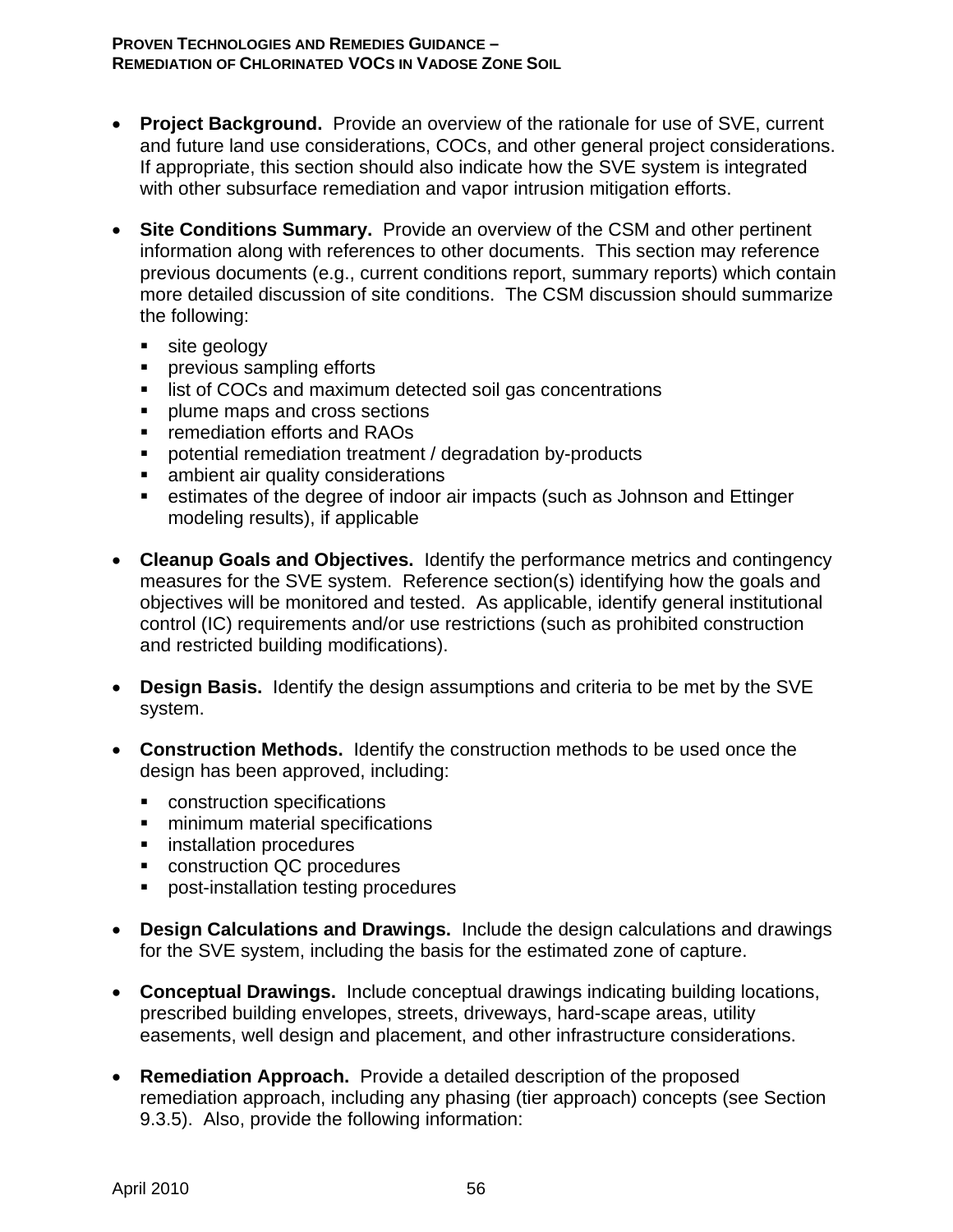- $\blacksquare$  technical basis for the design of the SVE system
- **EXECONSTRUCTION AND Implementation requirements**
- **a** any contingent systems which may be required
- component specifications and verification of ability to meet performance measures
- detailed testing procedures (including on-the-job instructions)
- system validation and startup strategy and procedures
- permit requirements from other agencies (such as a permit to construct and a permit to operate vapor treatment systems)
- SVE system shutdown and/or exit strategy
- **•** reporting requirements
- **EXEDENTER 2** applicable engineering drawings and system diagrams
- **Implementation Mechanisms.** Address the Land Use Covenant (LUC) requirements, deed restrictions, construction QA/QC, soil management , waste management, transportation, and emission control/monitoring.
- **Financial Responsibility.** Identify the applicable financial responsibility requirements.
- **Health and Safety Plan.** Include a worker HASP that addresses such topics as worker training requirements, protective gear, and monitoring procedures.
- **Operation and Maintenance Plan.** As an appendix or as a separate stand-alone document, include an O&M plan that details the O&M requirements, monitoring requirements, implementation mechanisms, and responsibilities for tasks and final obligations. See Section 9.3.6 for recommended O&M plan content.

Appendix C includes an annotated outline for a full-scale SVE design document.

#### **9.4.4 Construction Completion Report**

A completion report should be submitted to DTSC after the full-scale SVE system has been constructed. If applicable, the content of this report could be incorporated into a system validation and startup report (see Section 9.4.5). The report should include asbuilt drawings of system components, a brief account of field activities associated with system installation and startup, QA/QC data, and other appropriate content to document construction of the SVE system.

#### **9.4.5 System Validation and Startup Report**

A system validation and startup report should be submitted that, at a minimum, contains the following:

- introduction
- background
- objectives (including performance metrics)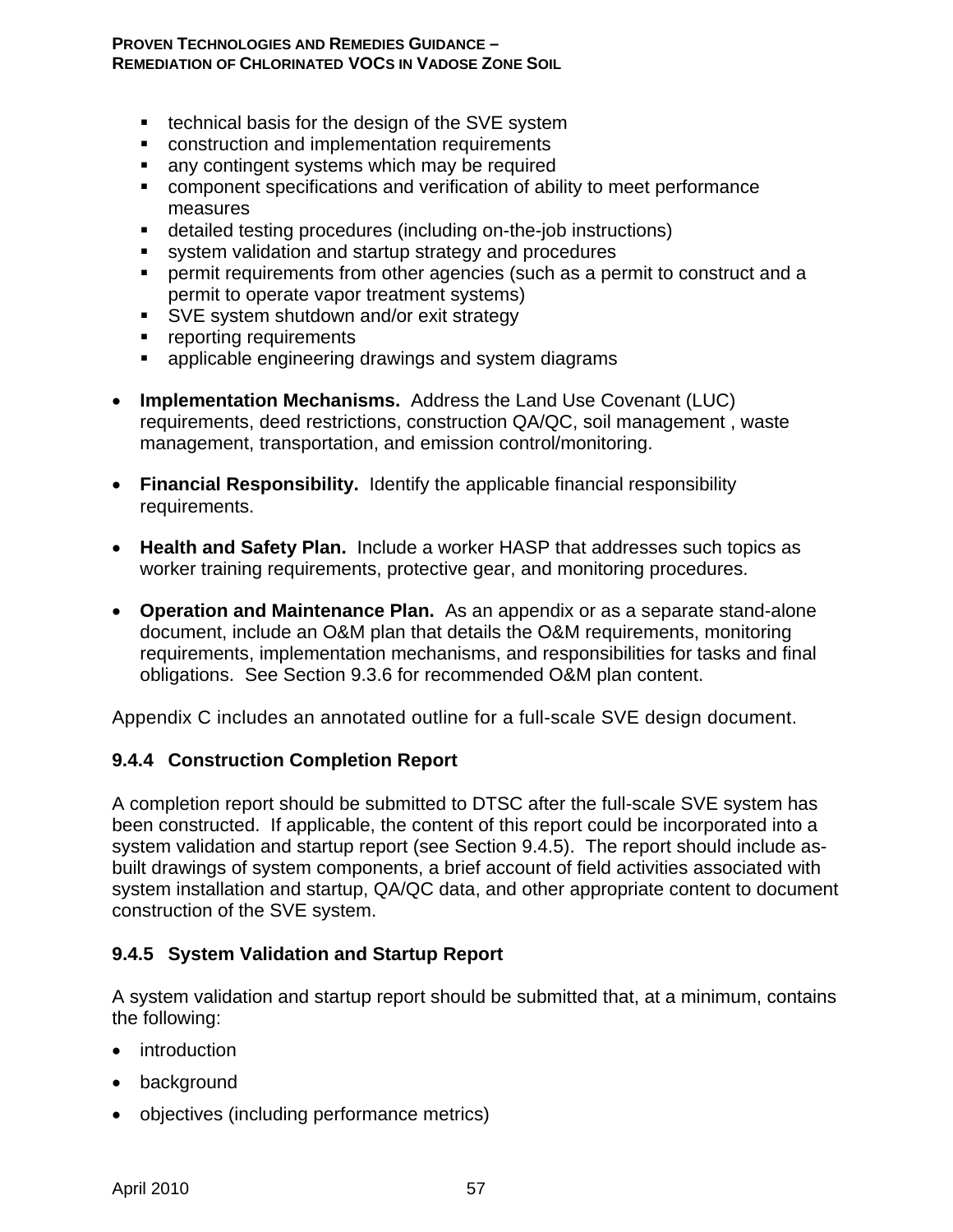- SVE system equipment description (layout, drawings, initial calculations, etc.)
- system startup summary (e.g., test results, well configuration, monitoring data, instrument and system settings, flow rates)
- system operations summary (e.g., permit changes, treatment system changeouts, blower operating parameters, O&M activities)
- monitoring and data collection (e.g., chemical concentrations, temperature, pressure/vacuum, flow rate)
- results and discussion of physical parameters (e.g., air permeability, vacuum/ pressure distribution, radius of effective air exchange, vacuum/flow rate correlation)
- results and discussion for chemical parameters (e.g., extracted soil vapor, residual soil, recovered condensate, chemical data quality, emissions)
- O&M reporting
- conclusions regarding overall effectiveness of SVE, including an interpretation of the zone of capture of the system
- recommendations for on-going system operations and data collection
- supporting appendices (e.g., laboratory analysis reports, QA reports, field data sheets, and well installation and boring logs)
- permit compliance on air emissions

Appendix C includes an annotated outline for a system validation and startup report.

#### **9.4.6 Status Reports**

Status reports summarizing the performance of the SVE system should be submitted to DTSC at a frequency identified in the O&M plan. Appendix C outlines suggested content for these reports.

#### **9.5 COMPLETION REPORT**

Once remediation has been completed and RAOs are achieved (see Section 9.3.8), a completion report should be prepared to verify and document the activities and results of the cleanup. The completion report should be prepared in conformance with standard geologic and engineering principles and practice using appropriately licensed and experienced professionals.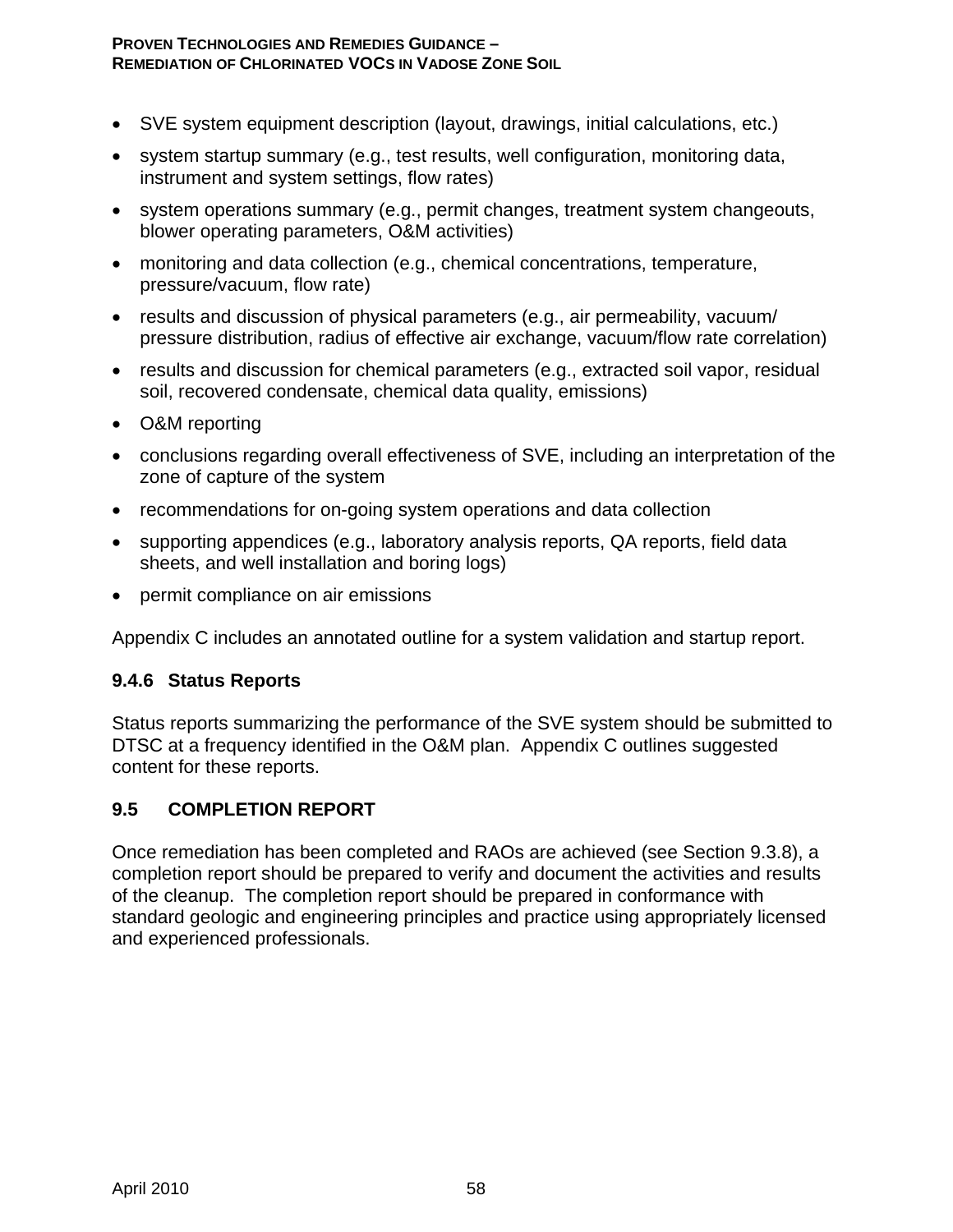### **10.0 CERTIFICATION / COMPLETION**

When the approved remedy for cVOCs in the vadose zone has been fully implemented, DTSC will confirm through review of performance metrics (including confirmation sampling) that the RAOs have been achieved. The possible determinations are:

- the RAOs have been achieved for cVOCs:
- the response action has been fully implemented, is operating successfully, and ongoing O&M is needed until the RAOs are achieved; and/or
- additional cleanup is necessary.

Based on the findings, DTSC will issue a certification letter, a completion letter, or a letter requiring additional work to address cVOCs in the vadose zone.

### **10.1 SITE CERTIFICATION**

When DTSC determines that the approved remedy has been fully implemented, DTSC certifies the satisfactory completion of remedial action activities at the site.

- When DTSC determines that the approved remedy has been fully implemented and the remediation for cVOCs in the vadose zone results in a site restored to unrestricted residential standards, DTSC certifies that the required remedy has been completed and that no further remediation is necessary, unless new information is obtained. The site status on DTSC's EnviroStor database is changed from "Active" to "Certified".
- If the site has been remediated to standards appropriate for restricted use of the property, DTSC issues a certification letter that the site soil has been restored to levels agreed upon in the regulatory decision document. The certification letter is issued after any requirements for a LUC and/or O&M agreement and O&M plan are met. The site status on DTSC's EnviroStor database is changed from "Active" to "Certified/Operation and Maintenance".
- If the approved remedy includes actions requiring operation, maintenance, and monitoring (e.g., SVE systems), DTSC certifies that the remedy has been implemented once: (1) sufficient information has been submitted to verify that the remedy has been implemented and is functioning as proposed in the remedy selection document and in design plans; and (2) any LUC, O&M agreement, and O&M plan requirements have been met. The DTSC certification letter will describe the remedy implemented and will state that DTSC has continuous oversight and the responsible party is required to operate and maintain the measures necessary for on-going protection of public health and the environment. The Site status on DTSC's EnviroStor database is changed from "Active" to "Certified/Operation and Maintenance".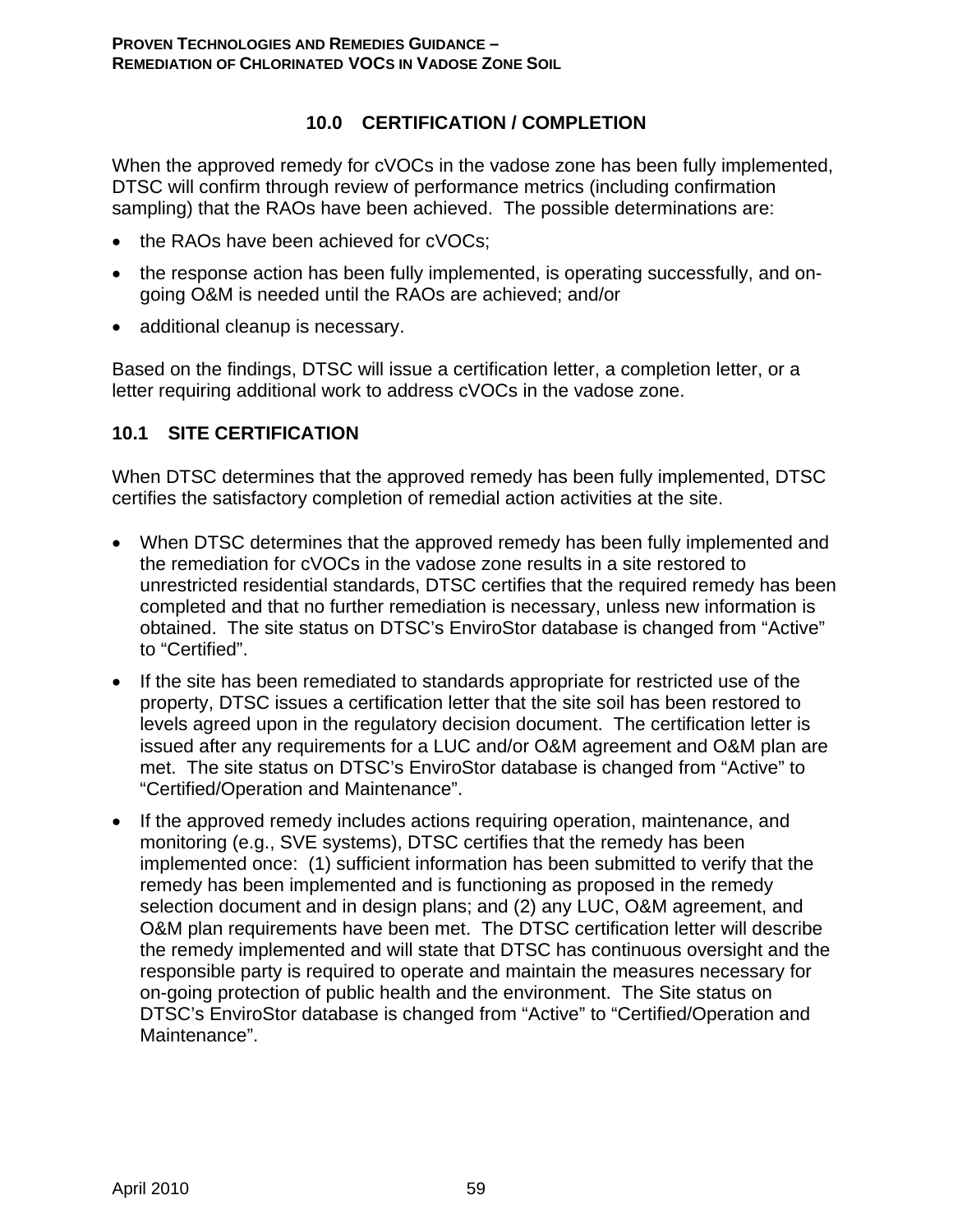### **10.2 COMPLETION LETTER FOR INTERIM ACTIONS / INTERIM MEASURES**

Removal actions may be implemented as interim actions or interim measures taken to begin the cleanup process while the final remedy is being evaluated and selected. Examples of this include actions taken to reduce the mass of cVOCs in the vadose zone, or actions taken to address cVOCs in the vadose zone while remedies for groundwater are being evaluated. For these cases, the site is not ready for certification following the implementation of these actions. Hence, DTSC will issue a completion letter acknowledging that the PT&R removal action has been implemented and that additional actions are required to address cVOCs at the site.

### **10.3 ADDITIONAL ACTIONS NEEDED**

Achievement of the RAOs outlined in the remedy decision document may not be possible. For these cases, DTSC will issue a letter acknowledging that the removal action was implemented, noting that the RAOs were not achieved, and requiring that the remaining contamination should be addressed through a subsequent response action.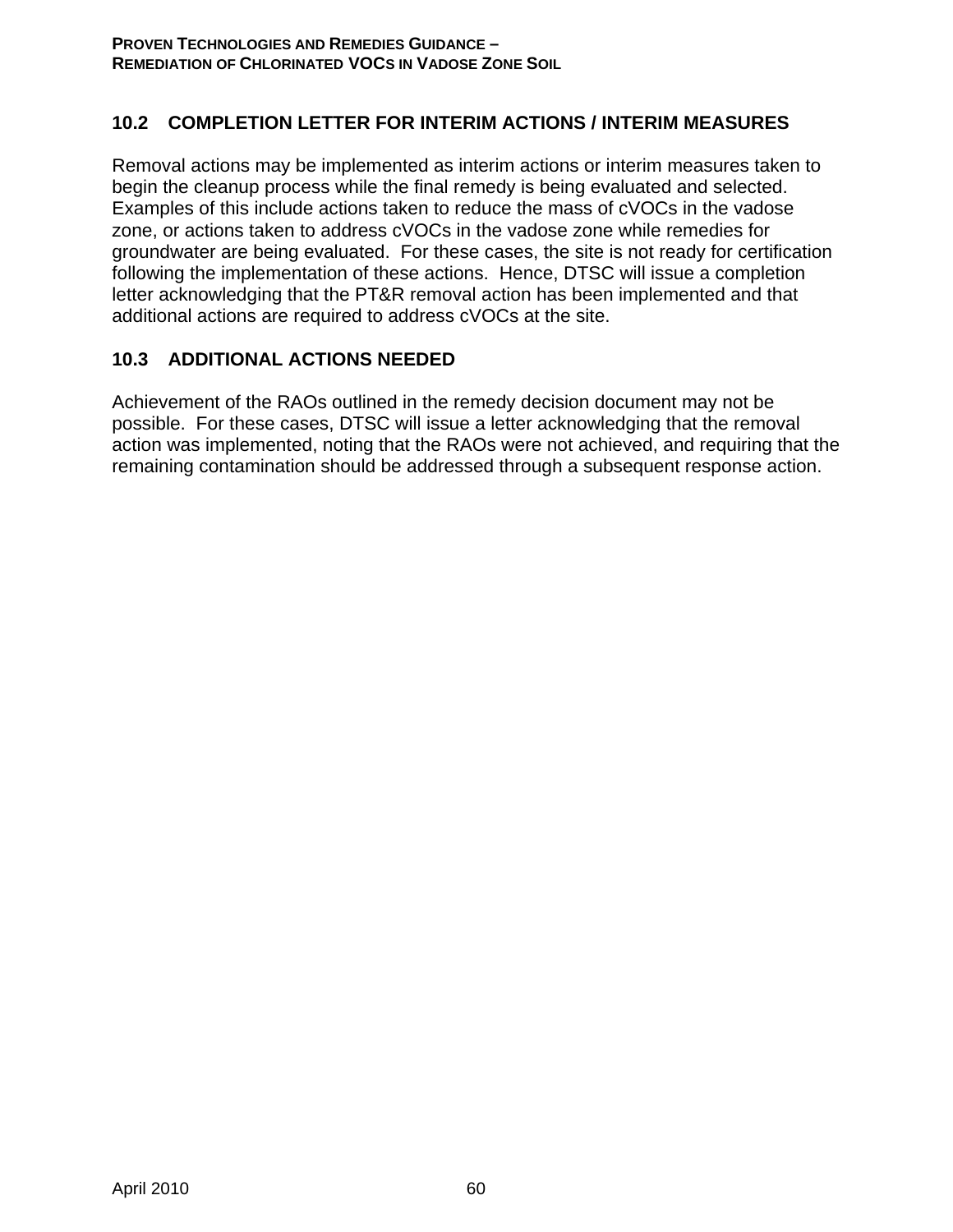### **11.0 LONG-TERM STEWARDSHIP**

Long-term stewardship applies to sites and properties where long-term management of contaminated environmental media is necessary to protect human health and the environment over time. This includes sites where remediation may take place over several years and sites where contaminated media will remain in place for a much longer period of time. This chapter discusses elements that may be required to meet the needs of long-term stewardship. The elements included in below may not apply to all sites based on site-specific conditions and remedial timeframes.

### **11.1 INSTITUTIONAL CONTROLS FOR CONTAMINATION REMAINING IN PLACE**

ICs are used to stop or reduce the exposure of human and environmental receptors to residual contamination. ICs are non-engineering mechanisms used to ensure that the intended future land use is consistent with site cleanup and engineering controls, and that these measures maintain their integrity and effectiveness.

For sites necessitating ICs, California Code of Regulations, title 22, section 67391.1 requires the property owner to enter into a LUC to ensure that DTSC will have authority to implement, monitor, and enforce the protective restrictions. LUCs allow on-going use of the property as long as the remedy is not compromised by current or future development. LUCs are intended to protect public health and the environment by preventing inappropriate land use, increasing the probability that the public will have information about residual contamination, ensuring that long-term mitigation measures are carried out by protecting the engineering controls and remedy, and ensuring that subsequent owners assume responsibility for preventing exposure to contamination. The LUC should provide for an annual inspection and annual report to ensure that the LUC continues to be protective. The LUC should also provide for preparation and submittal of five-year reviews.

LUCs may include soil management plans to ensure that soil is handled in such a way to prevent human and ecological exposure. These plans address soil excavation, soil stockpiling, stockpile characterization, soil disposal, soil reuse, construction dewatering, worker training, health and safety, and site inspection.

California Code of Regulations, title 22, section 67391.1 requires that a LUC imposing appropriate limitations on land use shall be executed and recorded with the local county recorder's office when hazardous materials, hazardous wastes or constituents, or hazardous substances will remain at the property at levels which are not suitable for unrestricted land use. The regulation requires DTSC to clearly set forth and define land use limitations or covenants in a remedy decision document prior to approving or concurring with any facility closure, corrective action, remedial or removal action, or other response actions. In addition to these regulatory requirements, it may also be prudent to coordinate with the local planning department regarding the LUC requirements. Further information regarding LUCs is available on the DTSC website.

After the LUC is recorded, if a proposed use of the property is inconsistent with the LUC requirements and/or would increase the risk of exposure to contaminants at the site,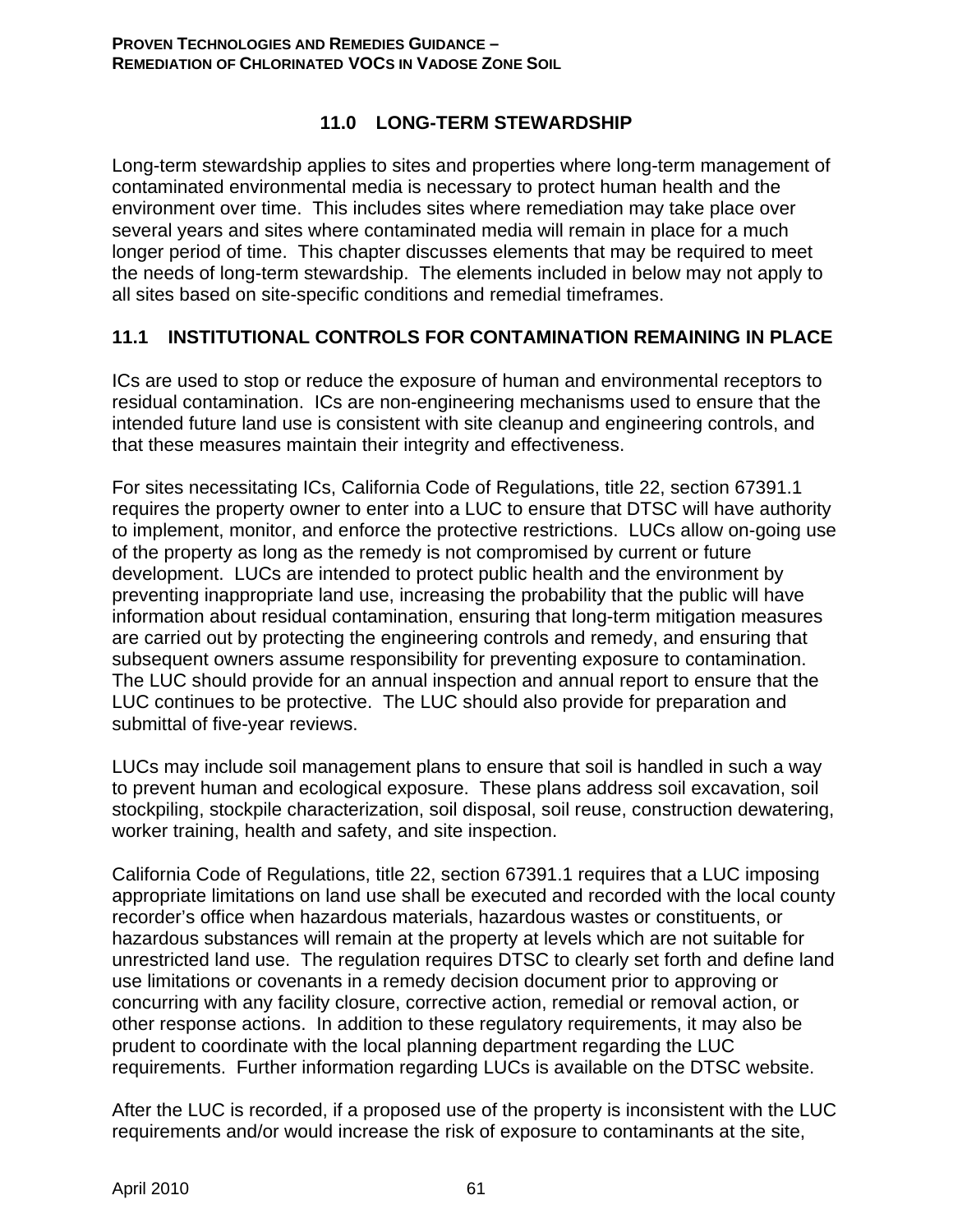additional actions must be conducted to ensure that the property meets cleanup standards appropriate for the proposed use. Additional sampling and risk characterization for further cleanup actions may be required, and the LUC may be rescinded or modified as appropriate.

### **11.2 REGULATORY OVERSIGHT AGREEMENT**

A regulatory oversight agreement will be required for the period during which the SVE system is operated and until the site is certified. Examples include Corrective Action Consent Agreements and O&M Agreements.

### **11.3 OPERATION AND MAINTENANCE PLAN**

Any regulatory oversight agreement should reference or include the DTSC-approved O&M plan that outlines the procedures and requirements for on-going O&M of the SVE system. Section 9.3.6 describes selected elements of an O&M plan.

### **11.4 CONTINGENCY PLAN**

Any regulatory oversight agreement should reference or include a contingency plan that will be implemented in the event that an immediate response action is required to ensure protection of human health and the environment. Also, the contingency plan should address steps to be taken if performance assessment indicates that the removal action is insufficient and/or will not achieve the RAOs. The contingency plan may be a stand-alone document or may be included as an element of the O&M plan.

### **11.5 FINANCIAL ASSURANCE**

Financial assurance can be accomplished by several mechanisms and will assure that sufficient monies are available to implement any required corrective action activities and on-going O&M activities, conduct necessary five-year reviews, and pay the regulatory oversight costs associated with those activities and IC implementation. These on-going costs should be included in the cost calculation utilized in the remedy selection process. The USACE Manual discusses considerations for estimating costs of constructing and operating SVE systems.

### **11.6 FIVE-YEAR REVIEW**

The regulatory oversight agreement and the O&M plan should include provisions for conducting five-year reviews. The purpose of the five-year review is to ensure that the remedy remains protective of human health and the environment, is functioning as designed, and is maintained appropriately by O&M activities. The review generally addresses the following questions:

- Is the remedy functioning as intended?
- Are the cleanup objectives, goals, and criteria used at the time of cleanup alternative selection still valid?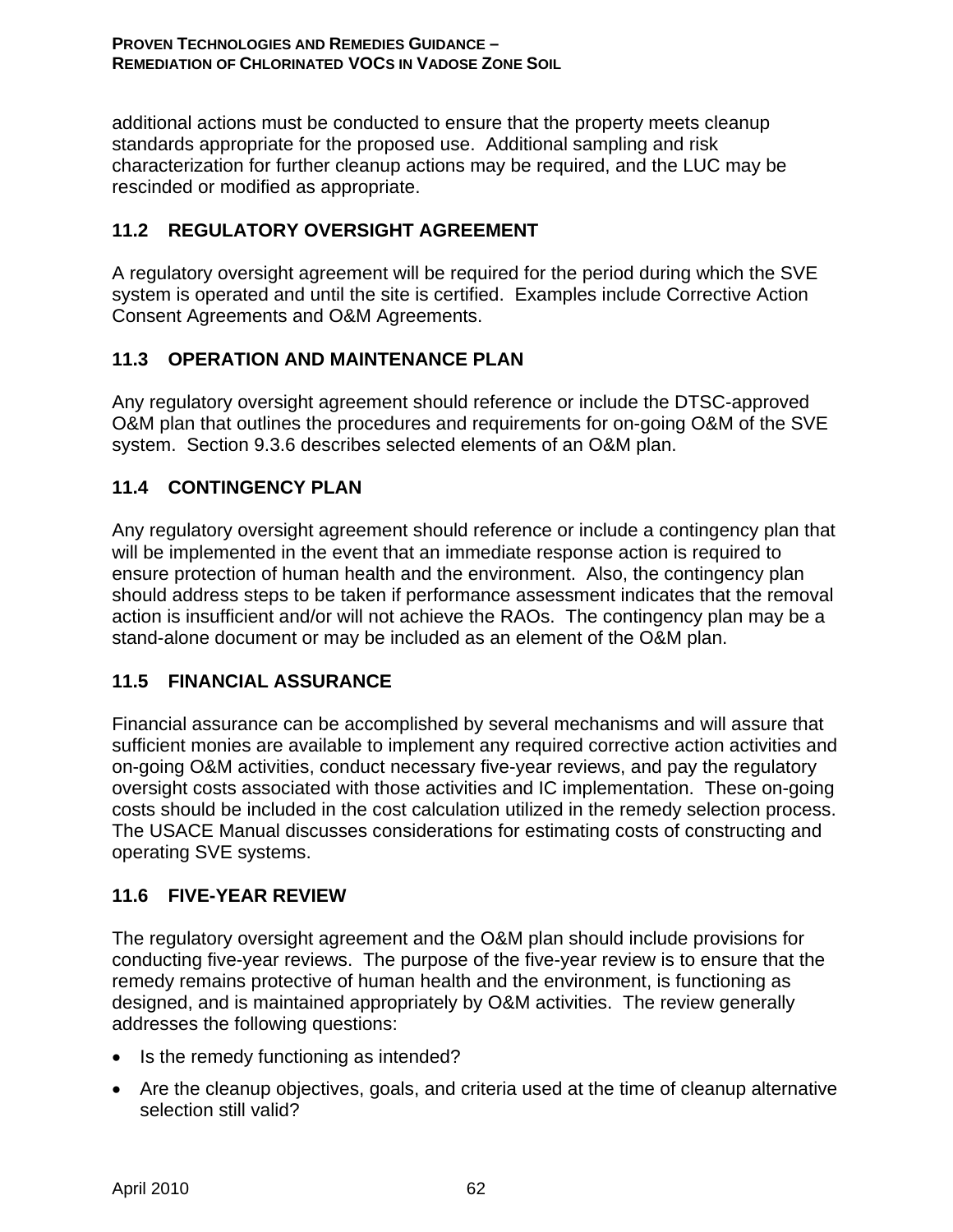- Have there been significant changes in the distribution or concentration of impacted soils at the site?
- Are modifications needed to make the remedy or the O&M plan more effective?

The five-year review may also include a remedy optimization evaluation (e.g., sustainability assessment), as discussed further in the *Interim Advisory for Green Remediation* (DTSC, 2009d).

The scope of the five-year review may be outlined in the O&M plan or in a separate workplan developed for a specific review. The following should be incorporated into the five-year review:

- notification of the community that the review is being conducted;
- inspection of the remedy;
- review of the data demonstrating the performance of the system;
- review of other components of the remedy; and
- preparation of a report that details the findings and recommendations of the review.

The *Comprehensive Five-Year Review Guidance* (USEPA, 2001a) may be a useful resource when conducting these reviews.

Depending on site-specific considerations, the inspection and/or technical assessment may be conducted by DTSC and/or the responsible party. DTSC will review the report and make recommendations, if necessary, to ensure that the remedy remains effective, to identify milestones toward achieving or improving effectiveness, and to provide a schedule to accomplish necessary tasks.

The five-year review report should be prepared in conformance with standard geologic and engineering principles and practice using appropriately licensed and experienced professionals.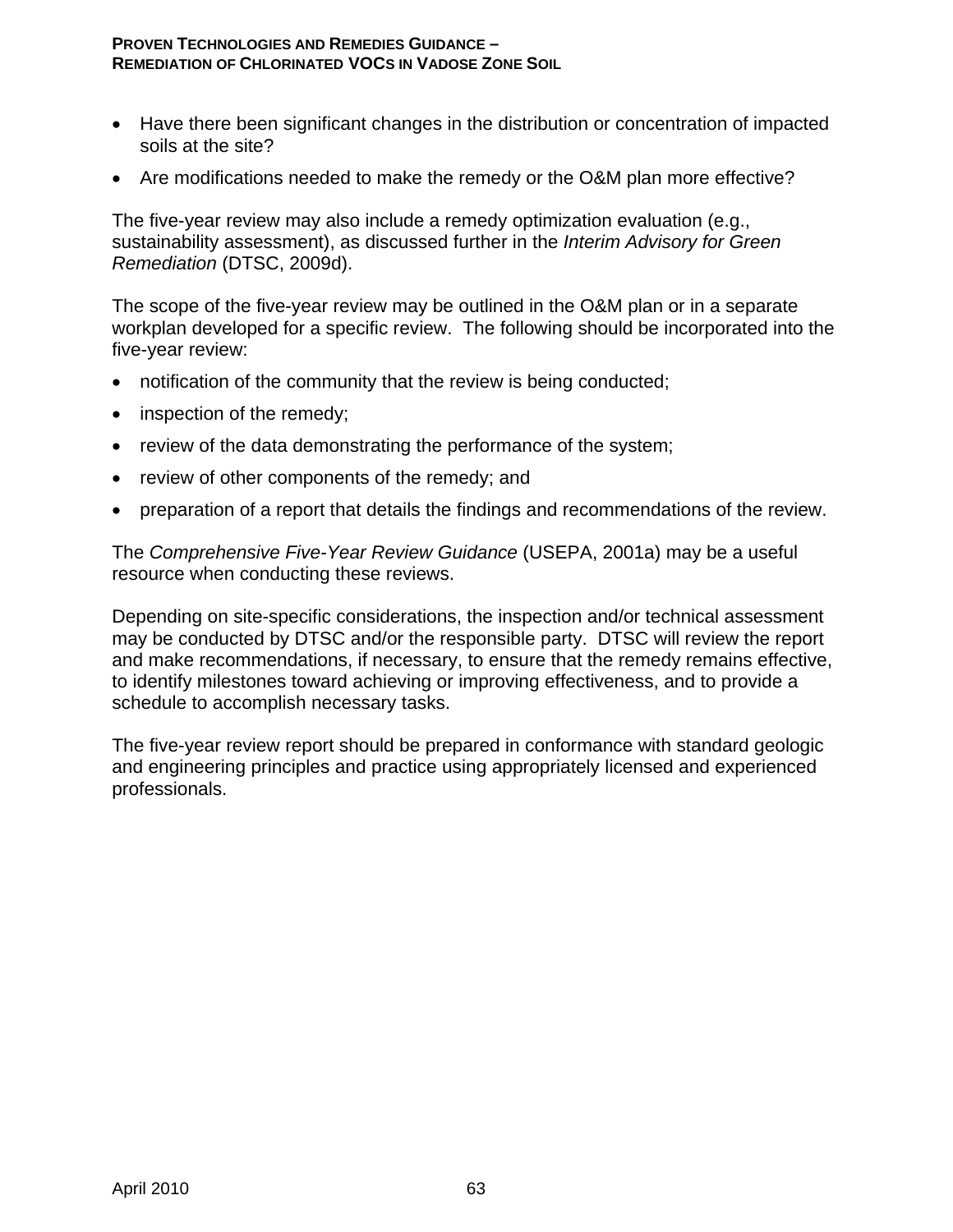### **12.0 REFERENCES**

- American Society of Testing and Materials (ASTM). 2004. Standard Practice for Expedited Site Characterization of Vadose Zone and Ground Water Contamination at Hazardous Waste Contaminated Sites, ASTM D6235 – 04.
- California Environmental Protection Agency (Cal/EPA). 1995. Guidance Manuals for Groundwater Investigations. July. 10.39.0.144/SiteCleanup/Ground\_Water\_Investigations.cfm
- Cal/EPA. 2005a. Human-Exposure-Based Screening Numbers Developed to Aid Estimation of Cleanup Costs for Contaminated Soil. January. www.oehha.ca.gov/risk/pdf/screenreport010405.pdf
- Cal/EPA. 2005b. Use of California Human Health Screening Levels (CHHSLs) in Evaluating Contaminated Properties. January. www.calepa.ca.gov/Brownfields/documents/2005/CHHSLsGuide.pdf
- California Department of Toxic Substances Control (DTSC). 1993. Memorandum, Removal Action Workplans (RAWs). September. 10.39.0.144/SiteCleanup/upload/SMP\_POL\_RAWGuidance.pdf
- DTSC. 1994. Preliminary Endangerment Assessment Guidance Manual. January. Reprinted June 1999. Errata sheet at end of Chapter 2. 10.39.0.144/SiteCleanup/Brownfields/upload/SMP\_REP\_PEA\_CH1.pdf 10.39.0.144/SiteCleanup/Brownfields/upload/SMP\_REP\_PEA\_CH2.pdf 10.39.0.144/SiteCleanup/Brownfields/upload/SMP\_REP\_PEA\_CH3.pdf 10.39.0.144/SiteCleanup/Brownfields/upload/SMP\_REP\_PEA\_Appendix.pdf
- DTSC. 1995. Official Policy / Procedure, Remedial Action Plan (RAP) Policy, EO-95-007-PP. November. 10.39.0.144/LawsRegsPolicies/Policies/SiteCleanup/upload/eo-95-007-pp.pdf
- DTSC. 1996a. Guidance for Ecological Risk Assessment at Hazardous Waste Sites and Permitted Facilities, Part A: Overview. July. www.dtsc.ca.gov/AssessingRisk/upload.overview.pdf
- DTSC. 1996b. Guidance for Ecological Risk Assessment at Hazardous Waste Sites and Permitted Facilities, Part B: Scoping Assessment. July. www.dtsc.ca.gov/AssessIngRisk/upload.scope.pdf
- DTSC. 1998. Guidance Memorandum, Removal Action Workplans Senate Bill 1706. September 23. 10.39.0.144/SiteCleanup/upload/SMP\_POL\_RAWGuidance.pdf
- DTSC. 2001. Information Advisory, Clean Imported Fill Material. October. 10.39.0.144/Schools/upload/SMP\_FS\_Cleanfill-Schools.pdf
- DTSC. 2003. Updated Public Participation Policy and Procedures Manual. April. 10.39.0.144/LawsRegsPolicies/Policies/PPP/PublicParticipationManual.cfm
- DTSC. 2004. Guidance Document for the Implementation of United States Environmental Protection Agency Method 5035: Methodologies for Collection, Preparation, Storage, and Preservation of Soils to be Analyzed for Volatile Organic Compounds. November. 10.39.0.144/SiteCleanup/upload/HWMP\_Guidance\_Method-5035.pdf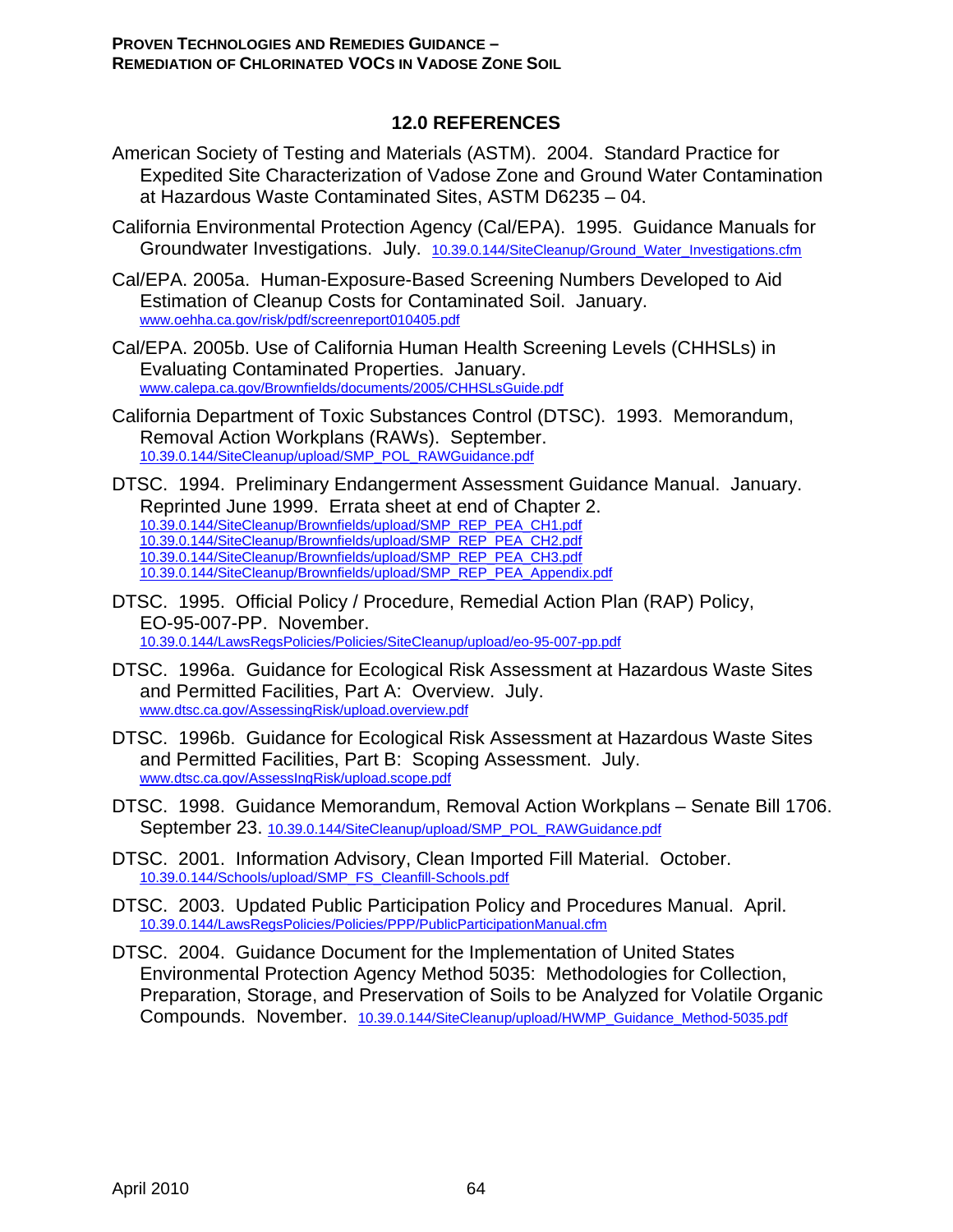- DTSC. 2005a<sup>4</sup>. Interim Final Guidance for the Evaluation and Mitigation of Subsurface Vapor Intrusion to Indoor Air, Revised. February. 10.39.0.144/AssessingRisk/upload/HERD\_POL\_Eval\_Subsurface\_Vapor\_Intrusion\_interim\_final.pdf
- DTSC. 2005b. DTSC Human Health Risk Assessment Note 1: Recommended DTSC Default Exposure Factors for Use in Risk Assessment at California Military Facilities. October. www.dtsc.ca.gov/AssessingRisk/upload/HHRA\_Note1.pdf
- DTSC. 2009a. Vapor Intrusion Mitigation Advisory. April. Section 6.3.4 revised May 8, 2009. 10.39.0.144/SiteCleanup/upload/VI\_Mitigation\_Advisory\_Apr09r.pdf
- DTSC. 2009b. DTSC Human Health Risk Assessment Note 3: DTSC Recommended Methodology for Use of U.S. EPA Regional Screening Levels (RSLs) in Human Health Risk Assessment Process at Department of Defense Sites and Facilities. November. www.dtsc.ca.gov/AssessingRisk/upload/HHRA-Note-3.pdf.
- DTSC. 2009c. DTSC Human Health Risk Assessment Note 4: Screening Level Human Health Risk Assessments. November. www.dtsc.ca.gov/AssessingRisk/upload/HHRA-Note-4.pdf
- DTSC. 2009d. Interim Advisory for Green Remediation. December. www.dtsc.ca.gov/OMF/upload/GRT\_Draft\_-Advisory\_-20091217\_ac1.pdf
- DTSC/ Los Angeles Regional Water Quality Control Board (LARWQCB). 2003<sup>4</sup>. Advisory – Active Soil Gas Investigations. January. 10.39.0.144/lawsregspolicies/policies/SiteCleanup/upload/SMBR\_ADV\_activesoilgasinvst.pdf
- Environmental Security Technology Certification Program (ESCTP). 2008. Frequently Asked Questions Regarding Management of Chlorinated Solvents in Soils and Groundwater. July. www.gsi-net.com/Publications/ER-0530-FAQ.pdf
- Interstate Technology and Regulatory Council (ITRC). 2003. Technical and Regulatory Guidance for the Triad Approach: A New Paradigm for Environmental Project Management. December. www.itrcweb.org/Documents/SCM-1.pdf
- ITRC. 2007. Vapor Intrusion Pathway: A Practical Guide. January. www.itrcweb.org/Documents/VI-1.pdf.
- U.S. Army Corps of Engineers (USACE). 2002. *Engineering and Design Soil Vapor Extraction and Bioventing* (EM 1110-1-4001). June. http://140.194.76.129/publications/eng-manuals/em1110-1-4001/toc.htm
- U.S. Environmental Protection Agency (USEPA). 1988. Interim Final Guidance for Conducting Remedial Investigations and Feasibility Studies Under CERCLA. EPA/540/G-89/004. OSWER Directive 9355.3-01. October. www.epa.gov/superfund/resources/remedy/pdf/540g-89004-s.pdf
- USEPA. 1989. Interim Final Risk Assessment Guidance for Superfund: Volume I-- Human Health Evaluation Manual (Part A, Baseline Risk Assessment). EPA/540/1- 89/002. December. www.epa.gov/oswer/riskassessment/ragsa/index.htm www.epa.gov/oswer/riskassessment/superfund\_hh\_exposure.htm

1

<sup>&</sup>lt;sup>4</sup> Revision pending. Check DTSC web-site (www.dtsc.ca.gov/SiteCleanup/Vapor\_Intrusion.cfm) for most current version.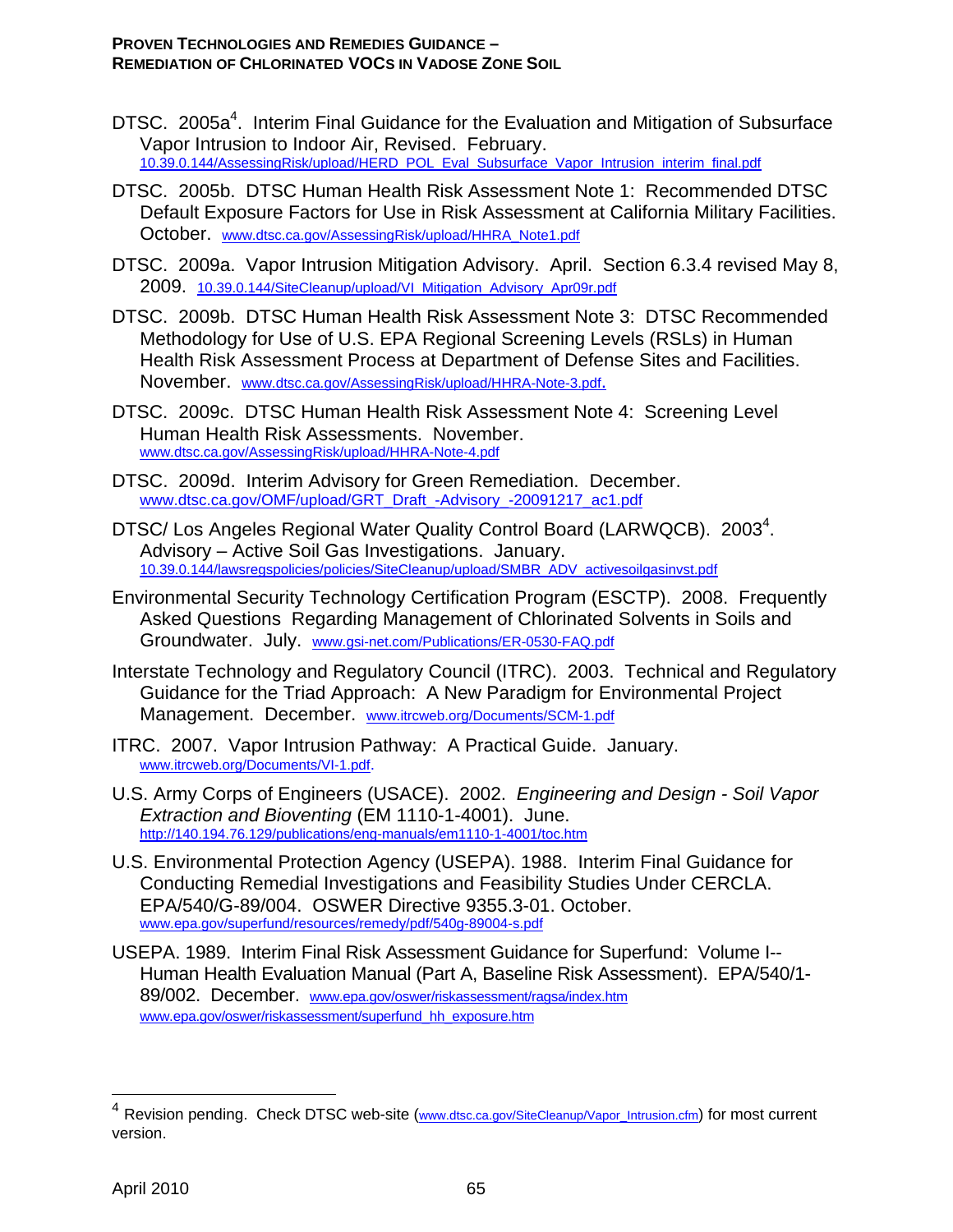- USEPA. 1991a. Risk Assessment Guidance for Superfund: Volume 1—Human Health Evaluation Manual (Part C, Risk Evaluation of Remedial Alternatives). Interim. U.S. Environmental Protection Agency, Office of Solid Waste and Emergency Response, EPA/540/R-92/004. Publication 9285.7-01C. December. www.epa.gov/oswer/riskassessment/ragsc/index.htm
- USEPA. 1991b. Risk Assessment Guidance for Superfund: Volume 1—Human Health Evaluation Manual (Part C), Quick Reference Fact Sheet. U.S. Environmental Protection Agency, Office of Solid Waste and Emergency Response, Publication 9285.7-01CFS. December.
- USEPA. 1991c. Guidance for RCRA Corrective Action Decision Documents: The Statement of Basis, Final Decision, and Response to Comments. OSWER Directive 9902.6. February.
- USEPA. 1993a. Guidance for Conducting Non-Time Critical Removal Actions Under CERCLA. EPA 540-R-93-057. August.
- USEPA. 1993b. Presumptive Remedies: Site Characterization and Technology Selection for CERCLA Sites With Volatile Organic Compounds in Soils. EPA 540-F-93-046.
- USEPA. 1994. RCRA Corrective Action Plan. OSWER Directive 9902.3-2A. May www.epa.gov/epaoswer/hazwaste/ca/resource/guidance/gen\_ca/rcracap.pdf
- USEPA. 1996. User's Guidance to VOCs in Soils Presumptive Remedy. EPA/F-96/008. July. www.epa.gov/superfund/policy/remedy/presump/finalpdf/vc.pdf
- USEPA. 1997a. Presumptive Remedy: Supplemental Bulletin Multiphase Extraction (MPE) Technology for VOCs in Soil and Groundwater. EPA 540-F-97-004. April. www.epa.gov/superfund/health/conmedia/gwdocs/voc/pdfs/finalapr.pdf
- USEPA. 1997b. Ecological Risk Assessment Guidance for Superfund: Process for Designing and Conducting Ecological Risk Assessments – Interim Final. EPA-R-97- 006. June. www.epa.gov/oswer/riskassessment/ecorisk/ecorisk.htm
- USEPA. 1997c. Rules of Thumb for Superfund Remedy Selection. August. www.epa.gov/superfund/resources/rules/rulesthm.pdf
- USEPA. 1998. Management of Remediation Wastes Under RCRA. EPA530-F-98- 026. October. www.epa.gov/epaoswer/hazwaste/state/policy/pspd\_mem.pdf
- USEPA. 1999. A Guide to Preparing Superfund Proposed Plans, Record of Decisions, and Other Remedy Selection Decision Documents. EPA 540-R-98-031. July. www.epa.gov/superfund/resources/remedy/rods/pdf/sectiona.pdf
- USEPA. 2001a. Comprehensive Five-Year Review Guidance. EPA 540-R-01-007. June. www.epa.gov/superfund/accomp/5year/guidance.pdf
- USEPA. 2001b. Data Quality Objectives Decision Error Feasibility Trials Software (DEFT)-Users Guide, EPA QA/G-4D. September. EPA/240/B-01/007. www.epa.gov/quality/qs-docs/g4d-final.pdf
- USEPA. 2002a. Guidance on Choosing a Sampling Design for Environmental Data Collection, for Use in Developing a Quality Assurance Project Plan, EPA QA/G-5S. EPA/240/R-02/005. December. www.epa.gov/quality/qa\_docs.html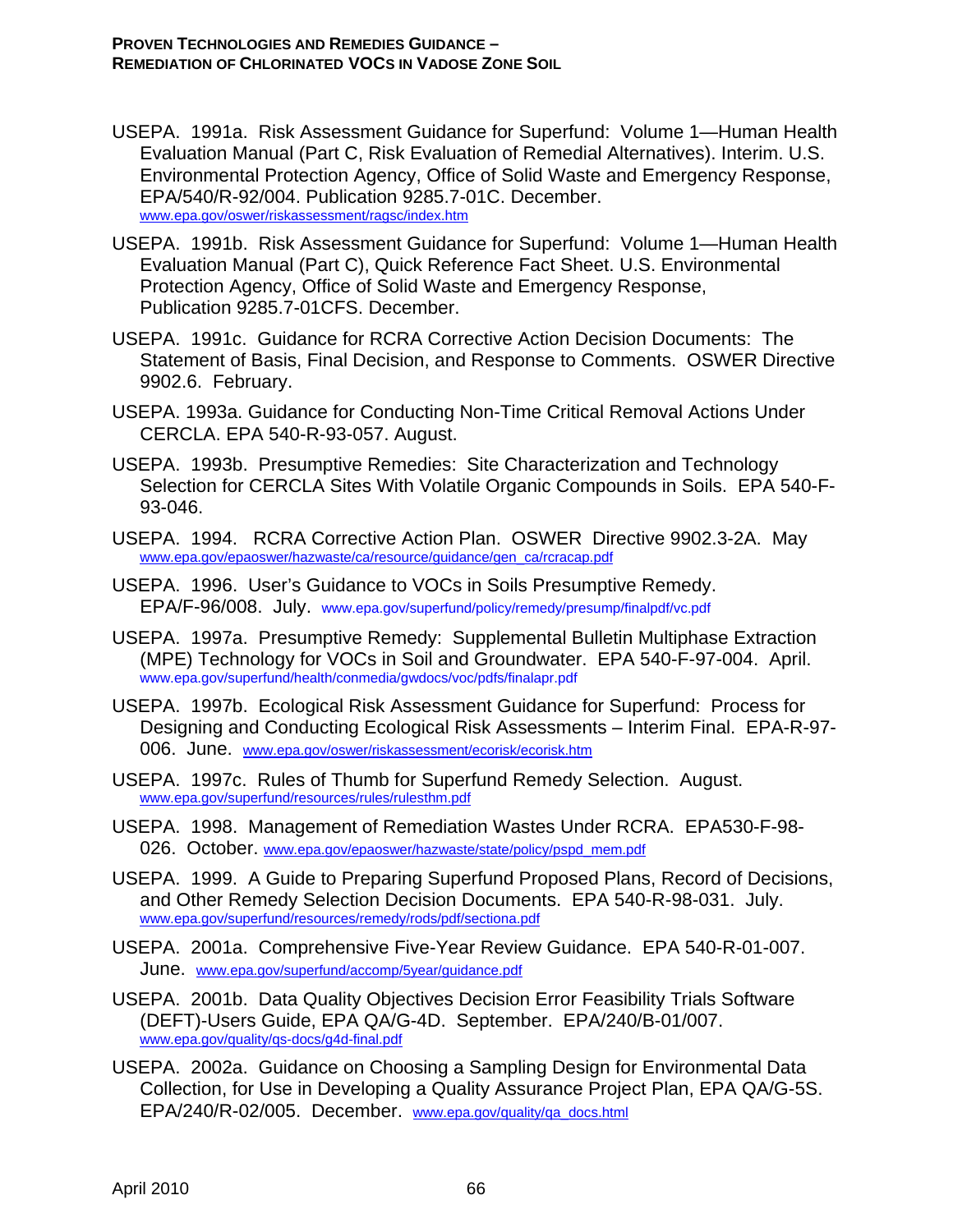- USEPA. 2002b. OSWER Draft Guidance for Evaluating the Vapor Intrusion to Indoor Air Pathway from Groundwater and Soils (Subsurface Vapor Intrusion Guidance). EPA530-D-02-004. November. www.epa.gov/osw/hazard/correctiveaction/eis/vapor.htm
- USEPA. 2006a. Guidance on Systematic Planning Using the Data Quality Objective Process, EPA QA/G-4. EPA/240/B-06/001. February. www.epa.gov/quality/qa\_docs.html
- USEPA. 2006b. Data Quality Assessment: A Reviewer's Guide, EPA QA/G-9R. EPA/240/B-06/002. February. www.epa.gov/quality/qa\_docs.html
- USEPA. 2006c. Systematic Planning: A Case History for Hazardous Waste Site Investigation (QA/CS-1). EPA/240/B-06/0004. February. www.epa.gov/quality/qs-docs/casestudy-final.pdf
- USEPA. 2006d. Data Quality Assessment: Statistical Methods for Practitioners, EPA QA/G-9S. EPA/240/B-06/003. February. www.epa.gov/quality/qa\_docs.html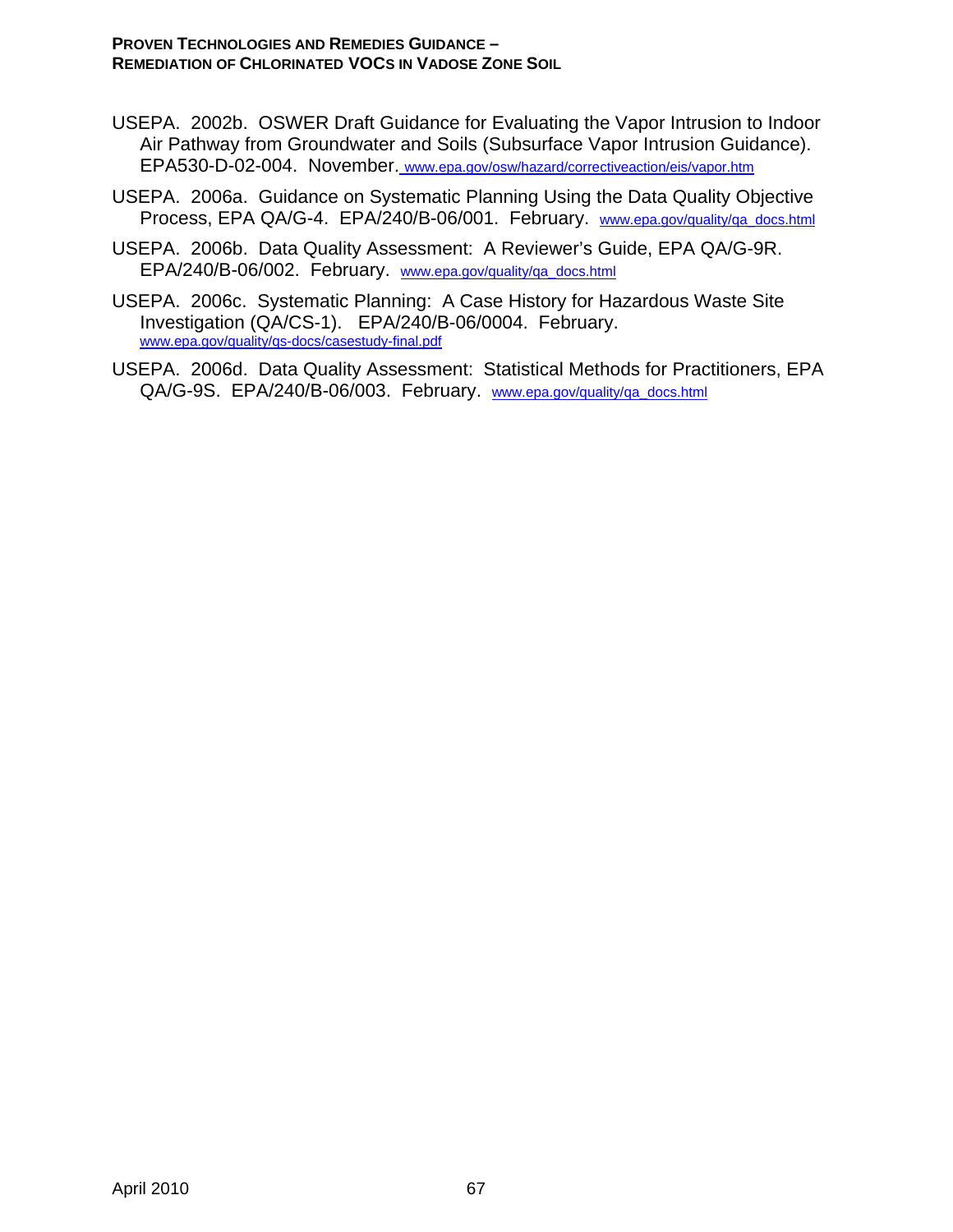### **GLOSSARY**

- **Brownfields.** Brownfields are properties that are contaminated, or thought to be contaminated, and are underutilized due to perceived remediation costs and liability concerns.
- **Capillary fringe.** Zone of soil immediately above the water table. The soil pores in this zone act like capillary tubes casing groundwater to rise within the pore. The water in this zone is retained under suction. At the base of the capillary fringe most soil pores are completely filled with water. At the top of the capillary fringe, only the smallest soil pores are filled with water.
- **CERCLA.** The Comprehensive Environmental Response, Compensation, and Liability Act (CERCLA), commonly known as Superfund, was enacted by Congress on December 11, 1980, and amended in 1986, by the Superfund Amendments and Reauthorization Act (SARA). This law provided broad federal authority to respond directly to releases or threatened releases of hazardous substances that may endanger public health or the environment. CERCLA established prohibitions and requirements concerning closed and abandoned hazardous waste sites, provided for liability of persons responsible for releases of hazardous waste at these sites; and established a trust fund to provide for cleanup when no responsible party could be identified.
- **CEQA.** The California Environmental Quality Act (Public Resources Code, §21000 et seq) requires public agencies to consider and disclose the environmental implications of their decisions, and to eliminate or reduce the significant environmental impacts of their decisions whenever it is feasible to do so.
- **Chemical of concern (COC).** Chemicals of concern (COCs) are the compounds exceeding screening levels and are carried forward into the risk assessment.
- **California Human Health Screening Levels (CHHSLs).** Developed by the Office of Environmental Health Hazard Assessment (OEHHA) as a tool to assist in the evaluation of contaminated sites to estimate the degree of effort that may be necessary to remediate a contaminated property. CHHSLs are concentrations of contaminants in soil, soil gas, or indoor air that the Cal/EPA considers to be below thresholds of concern for risks to human health.
- **Cleanup goal.** Concentration value against which the success or completeness of a cleanup effort is evaluated.
- **Conceptual site model (CSM).** Tool to help organize and communicate information about the site characteristics. It provides a summary of how and where contaminants are expected to move, and who might be exposed to chemicals and how it explains what a problem is and why a response is needed.
- **Corrective Measures Study (CMS).** The Corrective Measures Study is the mechanism for the development, screening, and detailed evaluation of alternative corrective actions under the corrective action process.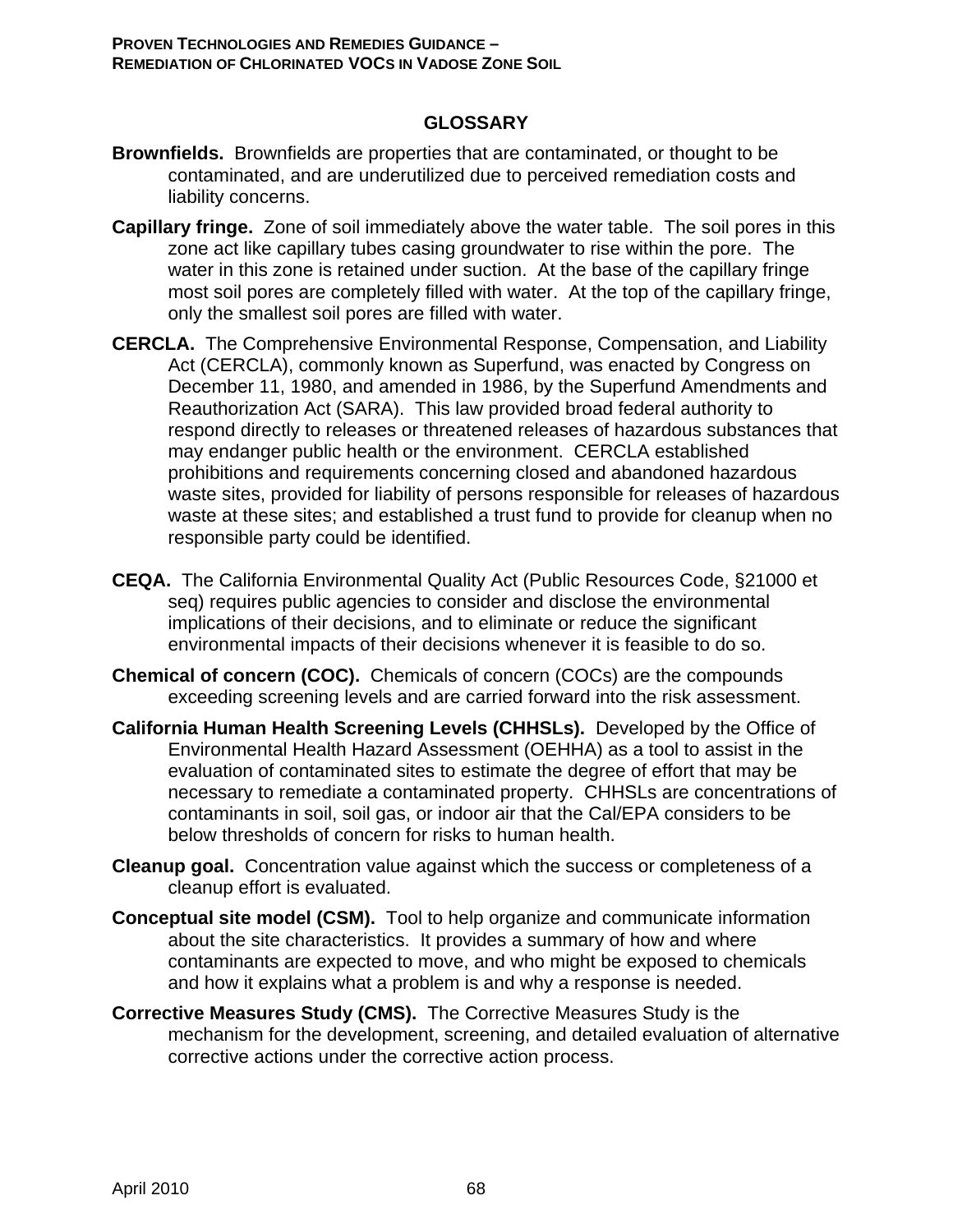- **Exposure point concentration (EPC).** The exposure point concentration (EPC) is a conservative estimate of the average chemical concentration in the environmental media.
- **Feasibility Study (FS).** Under the National Contingency Plan process (used by DTSC under California HSC Chapter 6.8), the feasibility study is the mechanism for the development, screening, and detailed evaluation of alternative remedial actions.
- **Hazard Index:** Refers to the cumulative, noncarcinogenic health hazard estimate for a site.
- **HSAA.** Hazardous Substances Account Act, Health and Safety Code, division 20, chapter 6.8.
- **HWCL.** Hazardous Waste Control Law, Health and Safety Code, division 20, chapter 6.5.
- **Institutional Control (IC).** ICs are actions, such as legal controls, that help minimize the potential for human exposure to contamination by ensuring appropriate land or resource use.
- **Interim Actions.** Interim actions are short-term response actions performed pursuant to CERCLA or HSAA to control on-going risks while site characterization is underway or before a final response action is selected.
- **Interim Measures.** Interim measures are short-term response actions performed pursuant to RCRA or HWCA to control on-going risks while site characterization is underway or before a final response action is selected.
- **Land Disposal Restriction (LDR).** The Land Disposal Restriction (LDR) program found in federal and State regulations requires waste handlers to treat hazardous waste or meet specified levels for hazardous constituents before disposing of the waste on the land. To ensure proper treatment, the regulations establish a treatment standard for each type of hazardous waste. The regulations list these treatment standards and ensure that hazardous waste cannot be placed on the land until the waste meets specific treatment standards to reduce the mobility or toxicity of the hazardous constituents in the waste.
- **Land Use Covenant (LUC).** Written instruments used to require compliance with certain obligations and restrict use of property. Land use covenants run with the land and are recorded at the county recorder's office so that they will be found during a title search of the property deed.
- **National Contingency Plan (NCP).** The National Oil and Hazardous Substances Pollution Contingency Plan [40 Code of Federal Regulations sections 300.1 - 300.920], more commonly called the National Contingency Plan or NCP, is the federal government's blueprint for responding to both oil spills and hazardous substance releases.
- **Non-time-critical removal action.** Non-time-critical removal actions, as defined by CERCLA, are removal actions that the lead Agency determines, based on the site evaluation, are appropriate, and a planning period of at least six months is available before on-site activities must begin.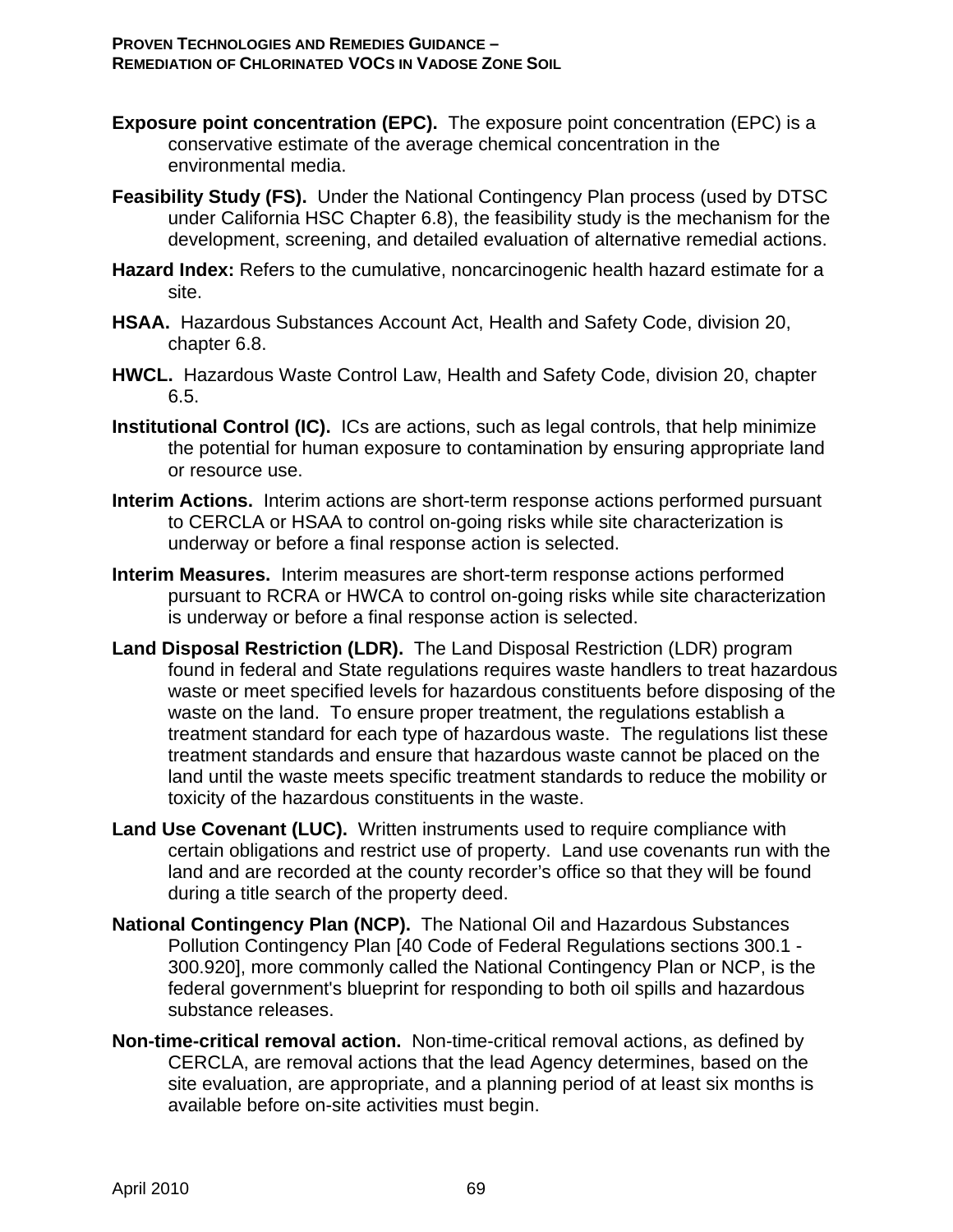- **Preliminary Endangerment Assessment (PEA).** Under DTSC (2004), the Preliminary Endangerment Assessment (PEA) includes activities performed to determine whether current or past waste management practices have resulted in the release or threatened release of hazardous substances or materials which pose a threat to public health or the environment.
- **RCRA.** The Resource Conservation and Recovery Act, an amendment to the Solid Waste Disposal Act to address the huge volumes of municipal and industrial solid waste generated nationwide. Under RCRA, USEPA has the authority to control hazardous waste from the "cradle-to-grave." This includes the generation, transportation, treatment, storage, and disposal of hazardous waste. RCRA also sets forth a framework for the management of non-hazardous wastes. [Title 40 of the Code of Federal Regulations, Parts 239 through 282]
- **Remedial Action Plan (RAP).** Under the HSAA, the RAP is the response action selection document for a remedial action for which the capital costs of implementation are projected to cost \$2,000,000 or more.
- **Removal Action Workplan (RAW).** Under the HSAA, the RAW is the response action selection document for a nonemergency removal action that is projected to cost less than \$2 million at a hazardous substance release site. Typically, these are actions designed to stabilize or cleanup a site posing a threat to human health or the environment, either as an interim action or the final remedy.
- **Risk assessment:** The scientific process used to estimate the likelihood that a chemical detected at a site may be harmful to people or the environment.
- **Risk management:** The process of evaluating alternative regulatory and nonregulatory responses to risk and selecting among them. The selection process necessarily requires the consideration of scientific, legal, economic and social factors.
- **Risk screening.** Process of identifying COCs that need to be cleaned up on the site based on potential risk to human health. Screening involves a comparison of site media concentrations with risk-based values (e.g., CHHSLs).
- **Screening level.** Concentration value used to evaluate whether a cVOC poses a risk to human health and should be identified as a COC.
- **Site characterization.** Process of determining the type, quantity, and location of contaminant releases at a site. Also includes assessment of site characteristics that affect how and where the contaminant may be moved and the how human health and the environment are or may be affected.
- **Soils.** Loose material on the surface and in the subsurface of the earth consisting of solids (i.e., mineral grains, organic matter), water, and air.
- **Soil vapor.** Air or gas phase compounds in soil pore spaces.
- **Soil vapor extraction (SVE).** SVE is used to remediate vadose zone soil by applying a vacuum that induces the controlled flow of air to remove volatile and some semivolatile organic contaminants from the soil.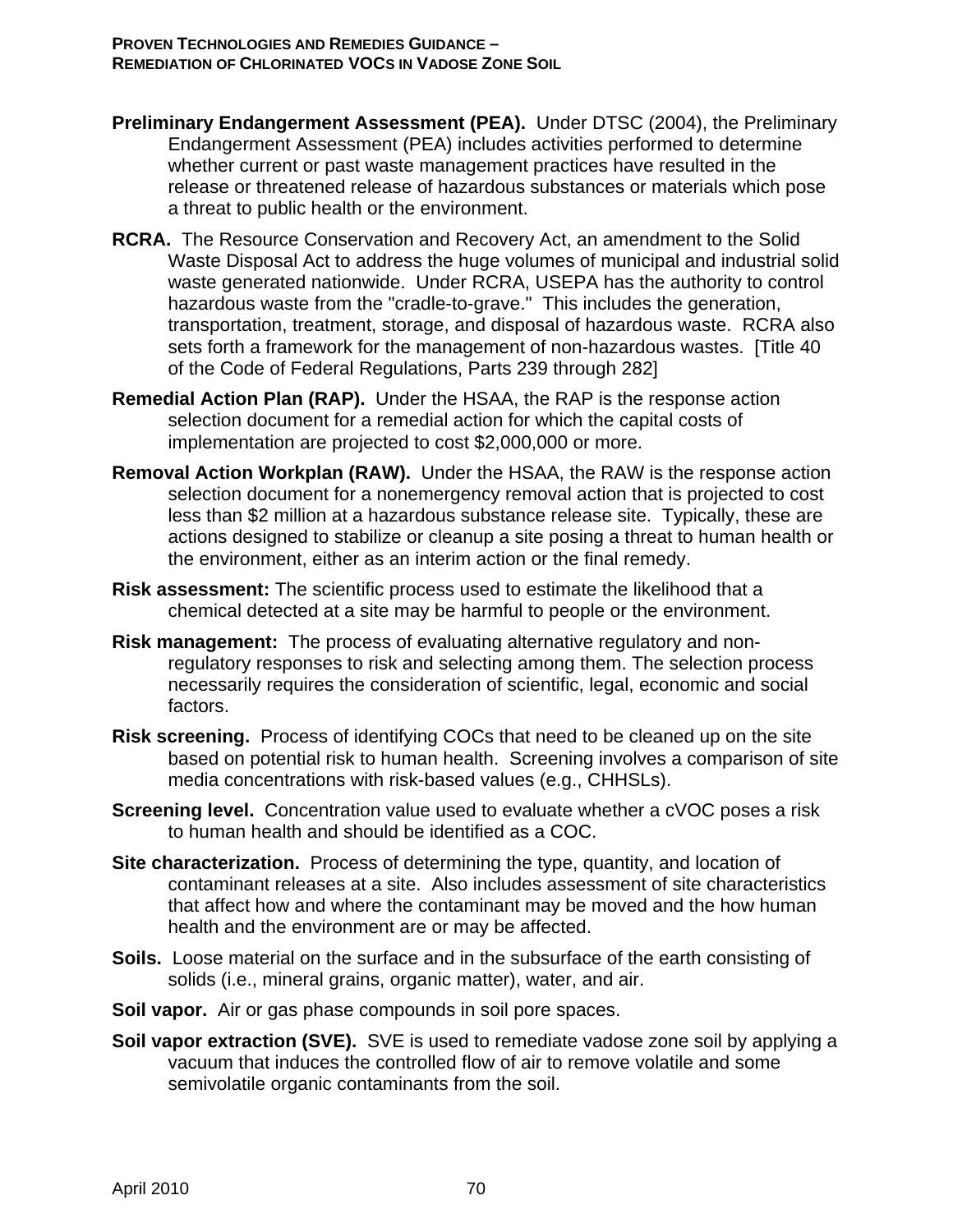- **Time-critical removal action.** Where a release or threatened release poses an imminent or substantial risk to health or environment and a timing period of less than six months exists, a time-critical removal may be employed to prevent a release of contaminants or minimize its risk. For these types of removal actions, evaluation and reporting requirements are kept to a minimum to expedite the response.
- **Vadose zone.** The zone between the land surface and the top of the groundwater table. Water within this zone is referred to as soil moisture.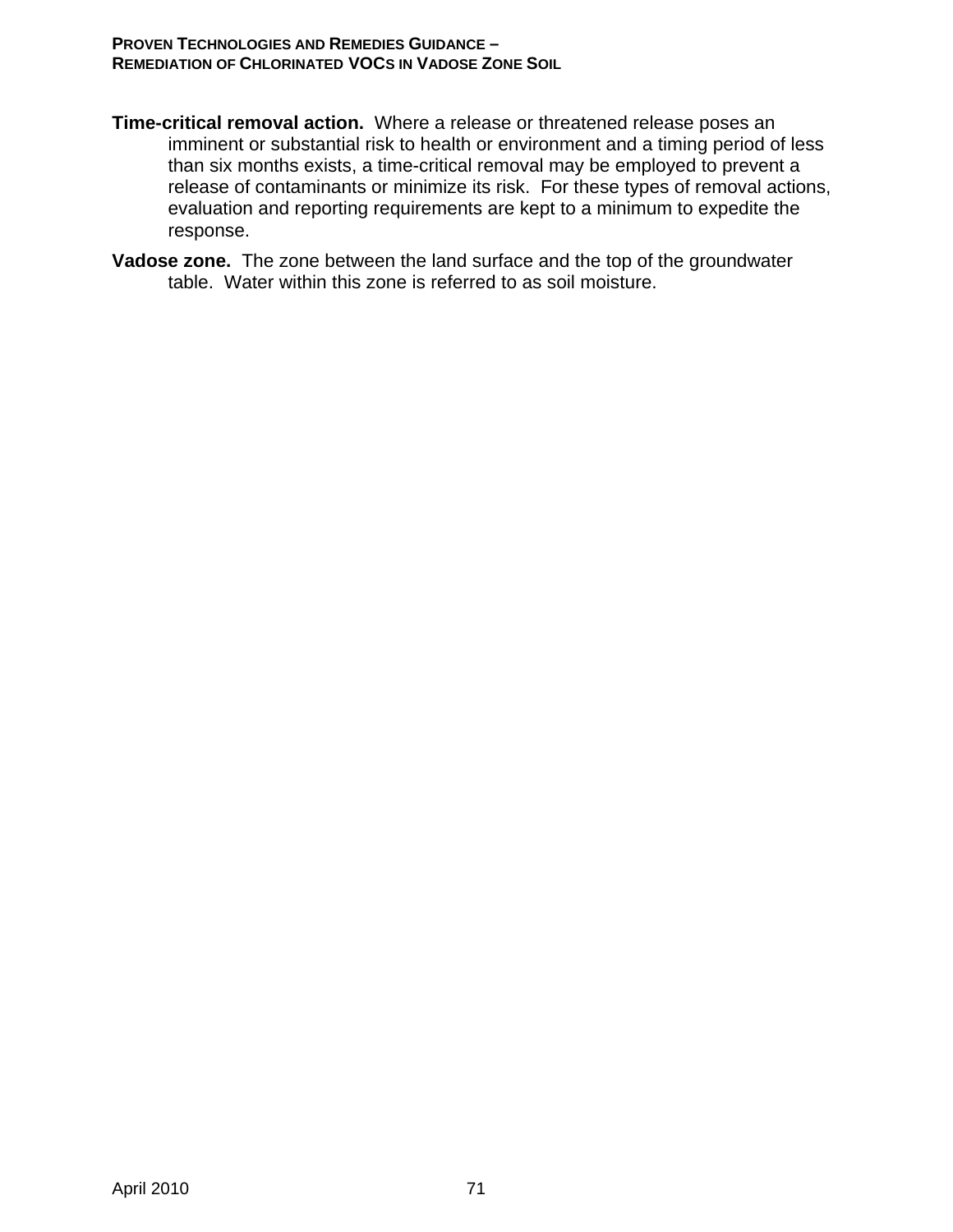### **APPENDIX A CONCEPTUAL SITE MODEL FOR CHLORINATED VOLATILE ORGANIC COMPOUNDS**

This appendix presents the conceptual site model (CSM) for chlorinated volatile organic compounds (cVOCs) in the environment to illustrate potential contaminant migration pathways from a release point into subsurface soil and groundwater. The CSM presented herein is a simplified description of complex real-world systems and serves as a framework to illustrate the behavior of cVOCs so that appropriate characterization and remediation strategies can be developed. This appendix is meant to help practitioners visualize and interpret the spatial variability of cVOCs in the subsurface and to assist practitioners in developing site-specific CSMs. Figure A-1 illustrates the conceptual model for cVOC transport, as adapted from Rivett (1995).

Subsurface cVOC contamination is caused by releases from sources such as landfills, leaking pipes, underground storage tanks, aboveground spills, and aboveground facilities with operations that use chlorinated solvents. Such subsurface cVOCs may exist as contaminated soil gas, contaminated soil, non-aqueous phase liquid (NAPL) in soil or groundwater, and as dissolved-phase contamination in groundwater. NAPL contamination can be of particular concern due to higher contaminant concentrations and its persistence in the environment.

### **NAPL Plumes**

After a liquid cVOC release, the NAPL may be fully contained in the vadose zone or may penetrate the water table to form NAPL pools below the water table as well as leaving a trail of residual NAPL along its migration pathway in both the vadose zone and saturated zone. NAPL may also accumulate near the water table if downward migration is slowed by conditions in the capillary fringe, hard pan zones, or other subsurface features. Where this occurs, subsequent water table fluctuations can produce a "smear zone" of residual NAPL that affects cVOC distribution in the vadose and saturated zones. The presence of these smear zones also affects the types of remedies that will be effective at a given site.

Because cVOC releases typically occur at or near the ground surface, transport mechanisms in the vadose zone are primarily responsible for soil gas and water table plume formation. As shown in Figure A-1, soil gas and water table plumes can have similar spatial footprints. NAPL present in, or close to, the saturated zone will produce dissolved-phase groundwater plumes. These groundwater plumes can have lengths greater than a thousand feet for dissolved-phase cVOC constituents that are not readily biodegradable. Dense NAPL can penetrate below the water table and migrate under the influence of gravity in directions opposite of groundwater flow. Accordingly, dense NAPL sources can be present in different places than would be expected by simply mapping the advective flow of groundwater alone, making sources difficult to find and delineate. Dissolved-phase plumes will emanate from the entire continuous, vertical distribution of NAPL in the groundwater (see Figure A-1).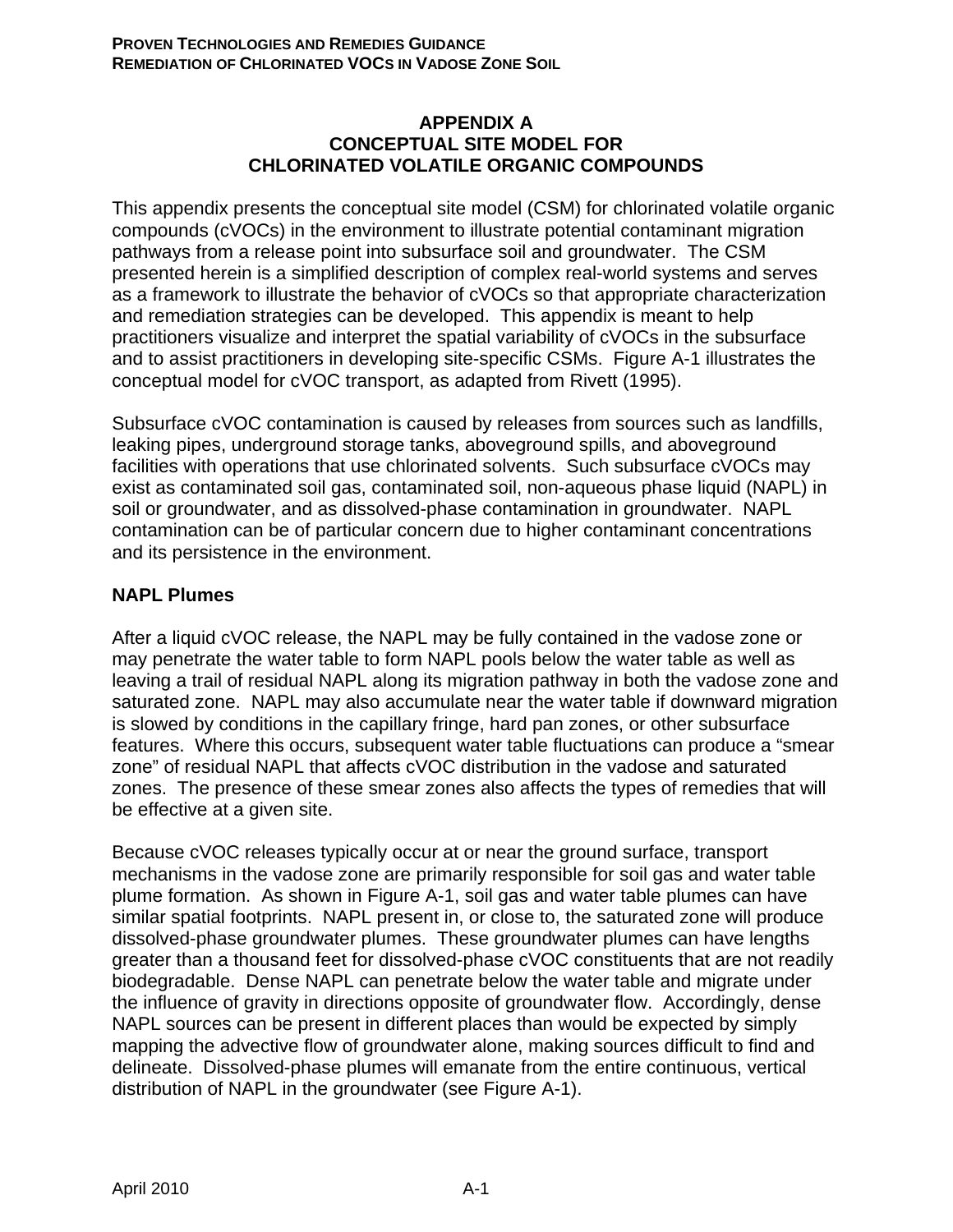### **Soil Gas Plumes**

When released to the vadose zone, the cVOC vapors will migrate laterally by diffusion in all directions, potentially tens of meters away from NAPL sources (Silka, 1988; Mendoza and Frind, 1990). The cVOC vapors also will migrate upward toward the ground surface (possibly intruding into buildings) and downward toward the water table, contaminating groundwater by direct contact. Also, cVOCs in soil gas contaminate groundwater by partitioning into infiltrating recharge water within the vadose zone pore space. These processes produce water table plumes that are wide (relative to the groundwater flow direction) and spatially coincident with soil gas plumes.

As shown in Figure A-1, soil gas contamination can migrate laterally upgradient of the groundwater flow direction, potentially contaminating the water table upgradient of the source area. Consequently, in many cases, cVOC contamination detected in groundwater monitoring wells upgradient from release points may not be attributable to offsite sources. Rather, cVOCs in upgradient wells may be caused by lateral diffusional transport of contaminated soil gas followed by subsequent direct contact with groundwater or partitioning into infiltrating recharge water. Also, as groundwater flows away from cVOC sources areas, the dissolved-phase contaminants may partition from the aqueous-phase back into the vadose zone, contaminating soil gas. This soil gas contamination, which is further from NAPL sources than predicted by radial diffusional migration, may produce soil gas concentrations that pose a risk via the indoor air exposure pathway. Therefore, even distal portions of cVOC groundwater plumes located under residential or commercial buildings may produce unacceptable indoor air exposure scenarios.

### **Groundwater Plumes**

The plan views in Figure A-1 illustrate the discrepancies in plume widths that should be recognized when delineating groundwater contamination in the saturated zone. Water table plumes are wide and spatially coincident with soil gas contamination. Deeper plumes will not be much wider than the NAPL source zone due to the weakness of transverse and horizontal dispersion (Anderson et al., 1992). These deeper groundwater plumes can avoid detection if sampling locations are spaced inappropriately. Practitioners should also recognize that saturated zones separated by aquitards may have different groundwater flow directions. Therefore, a deep groundwater plume may have a different spatial orientation than its associated water table plume.

Aquifer homogeneity should also be considered when developing a CSM. For saturated zones within relatively homogeneous subsurface conditions, deep NAPL sources generate narrow dissolved-phase contaminant plumes, and are expected to be directly under the cVOC release point. However, in aquifers within heterogeneous subsurface conditions, deep NAPL sources also may be laterally offset from the release point. For heterogeneous conditions, investigation efforts should assess contaminant distribution in both high and low permeability materials.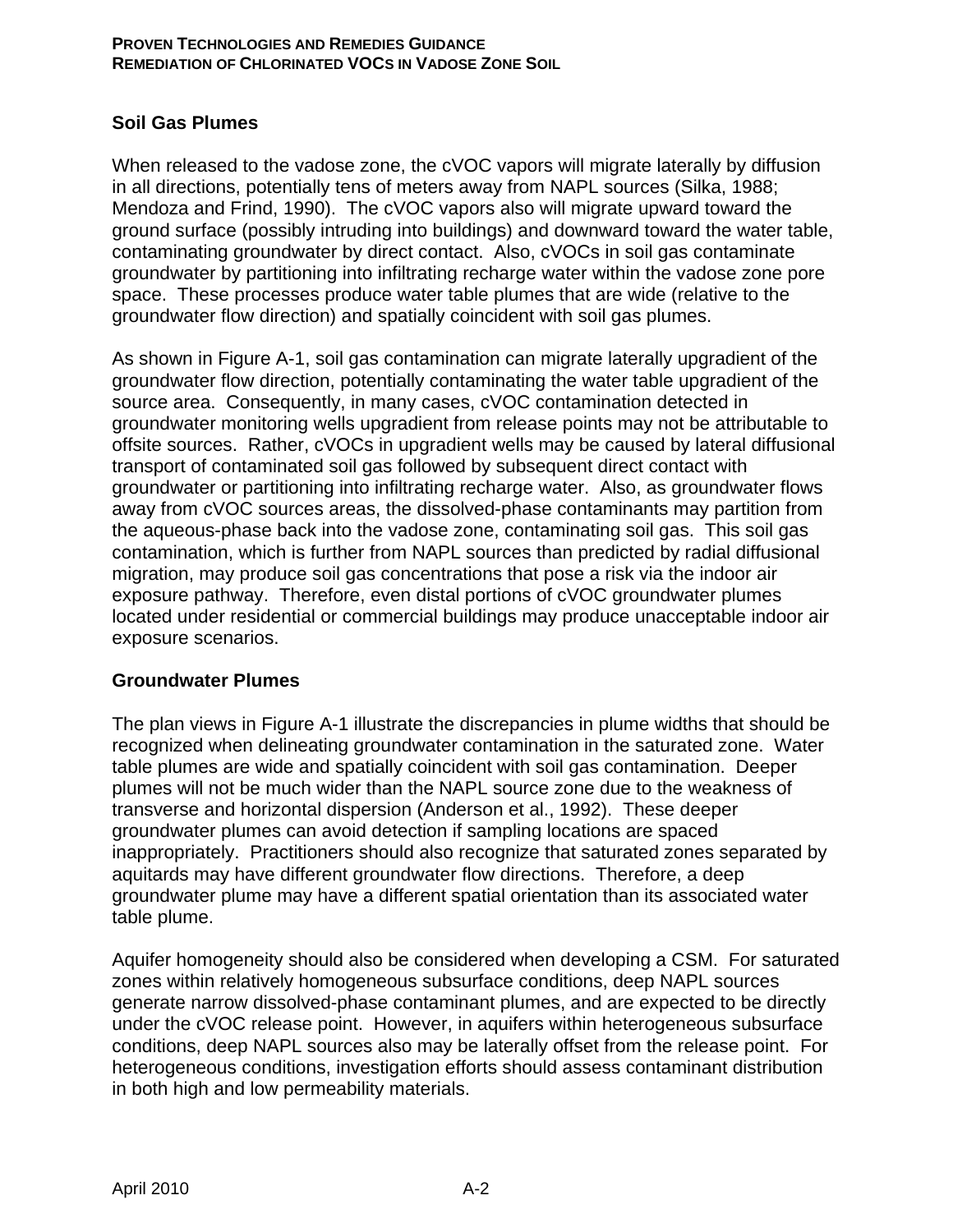### **CSM Development**

The CSM is a representation of the nature, extent, and fate of cVOCs that allows assessment of the potential exposures to contamination. Stakeholders use the CSM to evaluate strategies to protect public health and the environment. The CSM is a scientific hypothesis that is tested, modified, and refined until confident decision-making is possible. Typically, a CSM integrates subsurface characterization with a pathwayexposure assessment, and contains the following elements: contaminant sources; potential release mechanisms; affected environmental media; exposure pathways; and human and ecological receptors. The CSM is developed early and updated throughout the site characterization process. The CSM is a communication tool to direct riskspecific site sampling. Additional information for the development of a CSM can be found in USEPA (1996), USEPA (2008), and DTSC (2008).

### **REFERENCES**

- Anderson, M. R., R. L. Johnson, and J. F. Pankow. 1992. Dissolution of Dense Chlorinated Solvents into Ground Water, 3. Modeling Contaminant Plumes from Fingers and Pools of Solvent. *Environmental Science and Technology*, v. 26, n. 5, p. 901 – 908.
- Department of Toxic Substances Control. 2008. Appendix A1: Conceptual Site Model. In *Proven Technologies and Remedies Guidance -- Remediation of Metals in Soil*. August. www.dtsc.ca.gov/SiteCleanup/upload/Appdx\_A1\_083108.pdf
- Mendoza, C. A., and E. O. Frind. 1990. Advective-Dispersive Transport of Dense Organic Vapors in the Unsaturated Zone, 2: Sensitivity Analysis. *Water Resources Research*, v. 26, n. 3, p. 388 – 398.
- Rivett, M. O. 1995. Soil-Gas Signatures from Volatile Chlorinated Solvents: Borden Field Experiment. *Ground Water*, v. 33, n. 1, p. 84 – 98.
- Silka, L. R. 1988. Simulation of Vapor Transport through the Unsaturated Zone Interpretation of Soil-Gas Surveys. *Ground Water Monitoring Review*, v. 8, n. 2, p.  $115 - 123$ .
- United States Environmental Protection Agency (USEPA). 1996. Attachment A, Conceptual Site Model Summary. *Soil Screening Guidance: User's Guide*. Second Edition, EPA 540/R-96/018. July 1996. www.epa.gov/superfund/health/conmedia/soil/pdfs/attacha.pdf
- USEPA. 2008. Module 6, Truth Serum for Environmental Decision-Making: Efficient and Effective Program Designs. *Short Course Manual for Best Practices for Efficient Soil Sampling Designs*. CERCLA Education Center. January.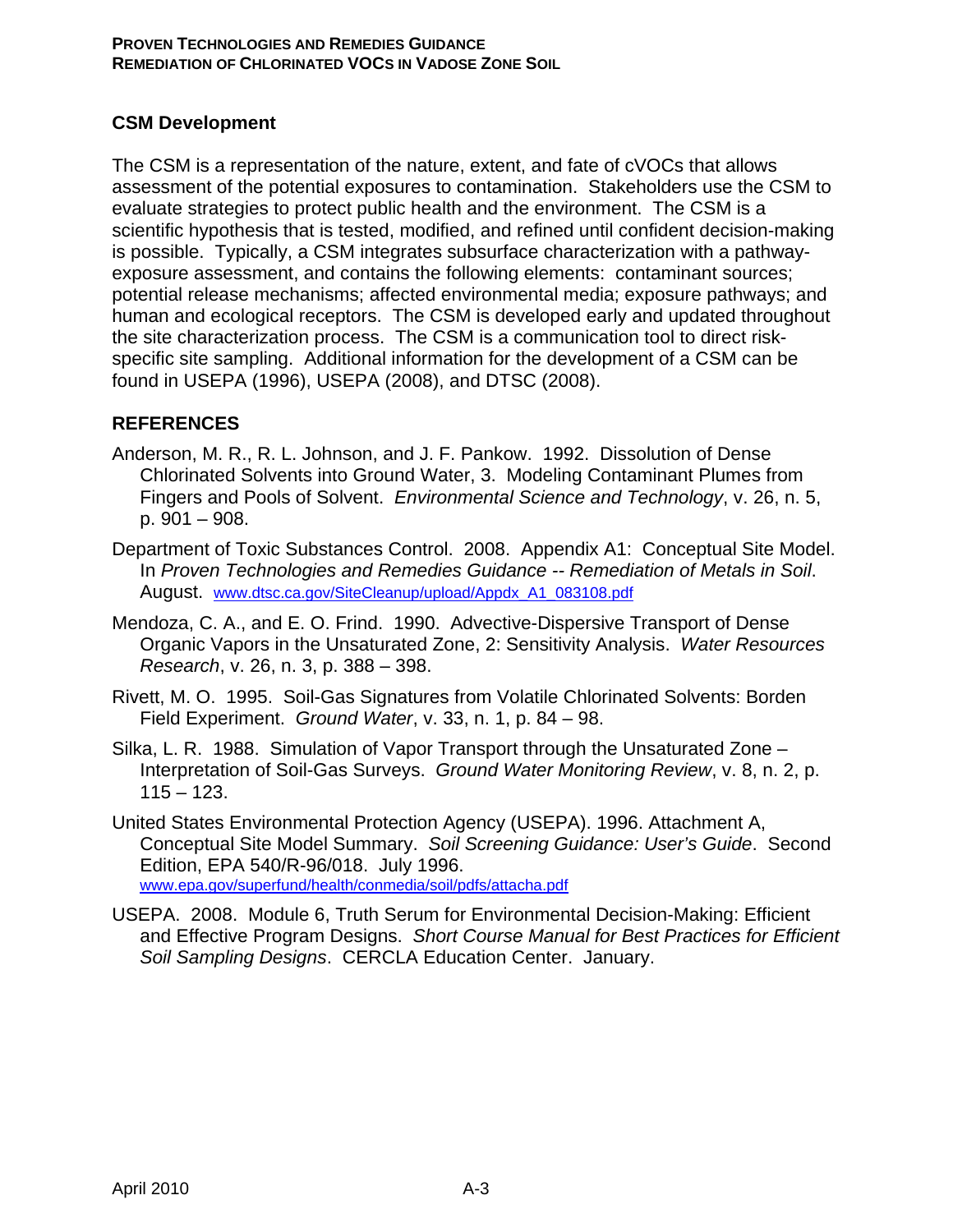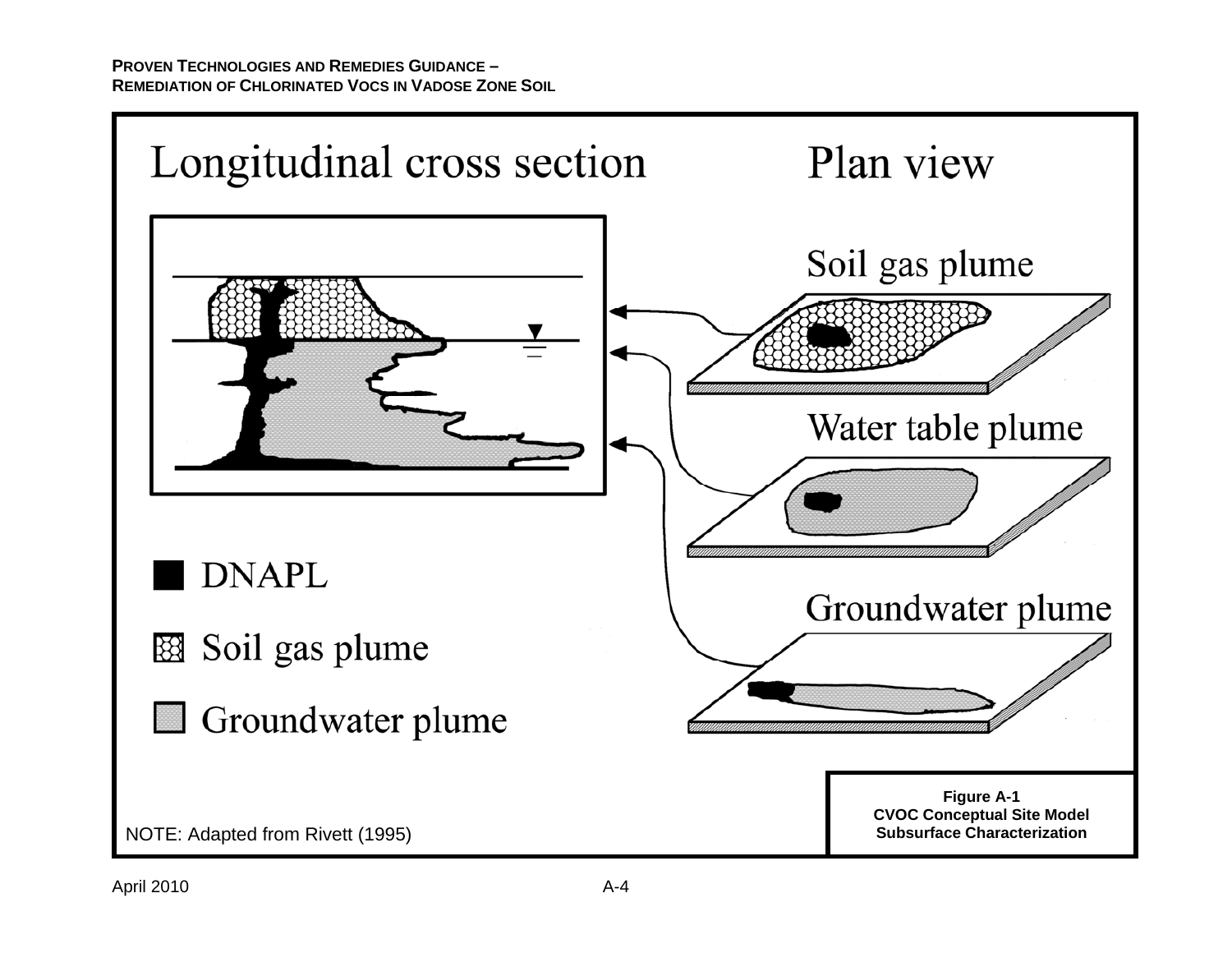# **APPENDIX B**

# **SUPPORTING DOCUMENTATION FOR DTSC TECHNOLOGY SCREENING**

### **TABLE OF CONTENTS**

|            |                                                                                                                                                    | Page        |
|------------|----------------------------------------------------------------------------------------------------------------------------------------------------|-------------|
|            | Table B-1 Cleanup Options Selected for cVOCs in Vadose Zone Soil and B-1<br>Characteristics of Sites Evaluated by DTSC Study                       |             |
|            | Table B-2 Technologies Applicable at Sites with Chlorinated VOCs in B-5<br>Vadose Zone Soil                                                        |             |
|            | Table B-3 Evaluation of Technologies Applicable to Sites With Chlorinated B-13<br>VOCs in Soil Against National Contingency Plan Analysis Criteria |             |
| References |                                                                                                                                                    | <b>B-18</b> |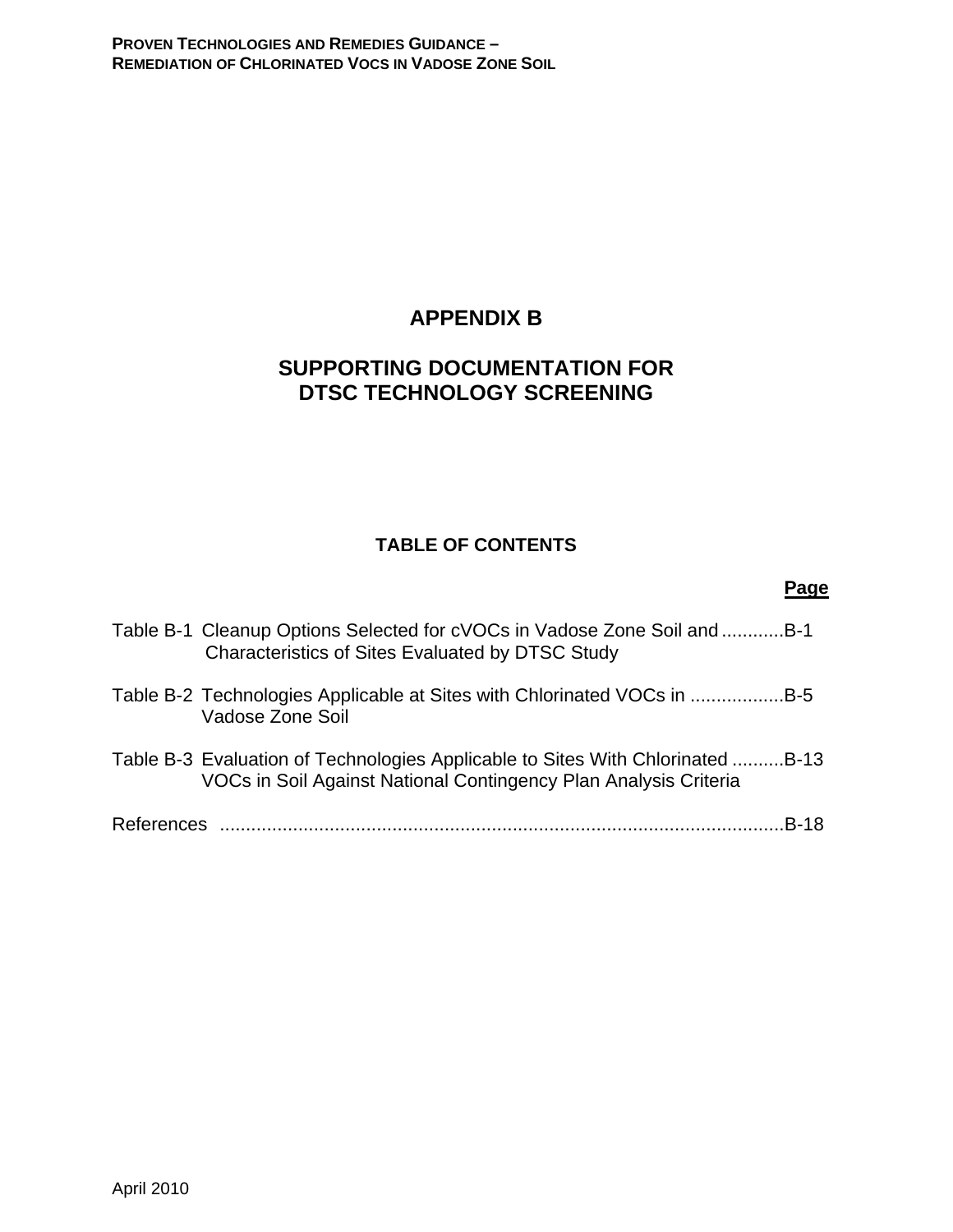### **Table B-1 Cleanup Options Selected for cVOCs in Vadose Zone Soil and Characteristics of Sites Evaluated by DTSC Study**

| <b>DTSC Site Type</b>                |                 | Cleanup Option Selected (No. of Sites) |                                      |                                                    |                         |                                                          |  |  |  |
|--------------------------------------|-----------------|----------------------------------------|--------------------------------------|----------------------------------------------------|-------------------------|----------------------------------------------------------|--|--|--|
| (no. of sites)                       | IC <sup>1</sup> | Soil Vapor<br>Extraction               | In Situ<br>Treatment<br>Technologies | Excavation &<br>Off-site<br>Treatment/<br>Disposal | Containment/<br>Capping | Excavation.<br>Ex Situ<br>Treatment,<br>On-site<br>Reuse |  |  |  |
| Corrective Action $(16^2)$           |                 | 14                                     | $\Omega$                             | 6                                                  | $\Omega$                | $\Omega$                                                 |  |  |  |
| Military Facilities $(19^2)$         | 3               | 12                                     | $\Omega$                             | 6                                                  | 2                       | $\Omega$                                                 |  |  |  |
| Schools (3)                          | $\Omega$        |                                        | $\Omega$                             | $\overline{2}$                                     | $\Omega$                | $\Omega$                                                 |  |  |  |
| State Response/<br>NPL $(33^2)$      | 7               | 19                                     | 0                                    | 17                                                 | 4                       |                                                          |  |  |  |
| <b>Voluntary Cleanup</b><br>$(19^2)$ | 4               | 11                                     | 2                                    | 13                                                 | 0                       |                                                          |  |  |  |

Total number of sites represented: 90

| Depth to                                   | Cleanup Option Selected (No. of Sites) |                          |                                      |                                                    |                         |                                                          |  |  |
|--------------------------------------------|----------------------------------------|--------------------------|--------------------------------------|----------------------------------------------------|-------------------------|----------------------------------------------------------|--|--|
| <b>First Groundwater</b><br>(no. of sites) | IC <sup>1</sup>                        | Soil Vapor<br>Extraction | In Situ<br>Treatment<br>Technologies | Excavation &<br>Off-site<br>Treatment/<br>Disposal | Containment/<br>Capping | Excavation.<br>Ex Situ<br>Treatment.<br>On-site<br>Reuse |  |  |
| $\leq$ 10 feet bgs (9 <sup>2</sup> )       | 2                                      | 3                        |                                      | 6                                                  |                         | Ω                                                        |  |  |
| >10 to 20 feet bgs $(13^2)$                | 3                                      | 5                        |                                      | 10                                                 | 2                       |                                                          |  |  |
| >20 to 50 feet bgs $(25^2)$                | 4                                      | 15                       |                                      | 14                                                 |                         |                                                          |  |  |
| $>50$ to 100 feet bgs (16 <sup>2</sup> )   | 3                                      | 14                       |                                      | 2                                                  |                         |                                                          |  |  |
| $> 100$ feet bgs (12 <sup>2</sup> )        |                                        | 12                       |                                      | 3                                                  |                         |                                                          |  |  |

Total number of sites represented: 75 (Information on depth to groundwater not available for all 90 sites.)

| Affected Media<br>(no. of sites) | Cleanup Option Selected (No. of Sites) |                          |                                      |                                                    |                         |                                                          |  |
|----------------------------------|----------------------------------------|--------------------------|--------------------------------------|----------------------------------------------------|-------------------------|----------------------------------------------------------|--|
|                                  | IC <sup>1</sup>                        | Soil Vapor<br>Extraction | In Situ<br>Treatment<br>Technologies | Excavation &<br>Off-site<br>Treatment/<br>Disposal | Containment/<br>Capping | Excavation,<br>Ex Situ<br>Treatment,<br>On-site<br>Reuse |  |
| Soil / soil vapor only $(4^2)$   |                                        | 2                        |                                      | 3                                                  |                         |                                                          |  |
| Groundwater (86 <sup>2</sup> )   | 13                                     | 60                       |                                      | 40                                                 | 5                       |                                                          |  |
| Surface water (1)                | 0                                      | 0                        | 0                                    |                                                    |                         | Ω                                                        |  |
| Indoor air $(22^2)$              | 5                                      | 22                       |                                      |                                                    |                         |                                                          |  |

Total number of sites represented: 90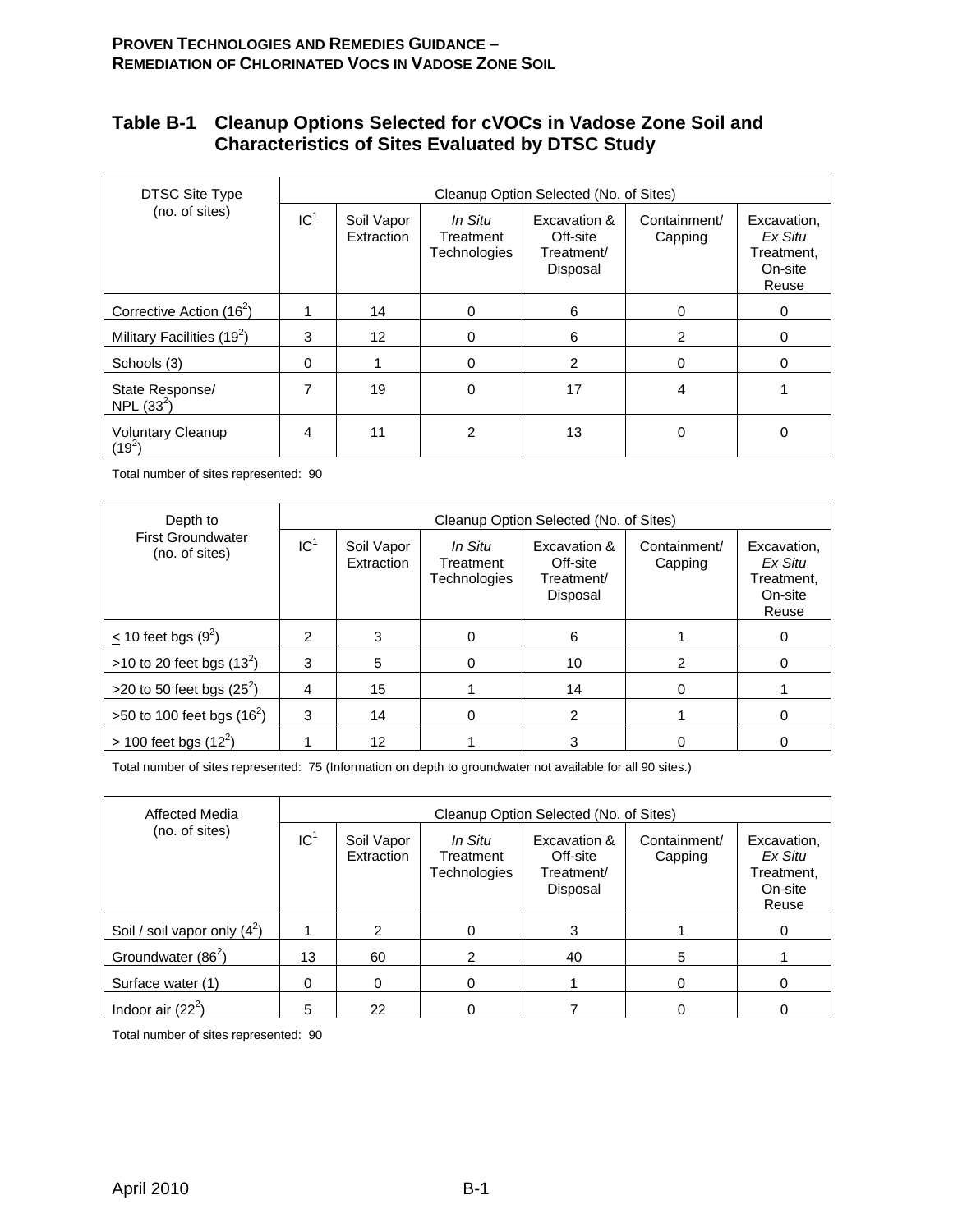# **Table B-1 (Continued)**

| Primary cVOCs        | Cleanup Option Selected (No. of Sites) |                          |                                      |                                                    |                         |                                                          |  |  |
|----------------------|----------------------------------------|--------------------------|--------------------------------------|----------------------------------------------------|-------------------------|----------------------------------------------------------|--|--|
| Detected             | IC <sup>1</sup>                        | Soil Vapor<br>Extraction | In Situ<br>Treatment<br>Technologies | Excavation &<br>Off-site<br>Treatment/<br>Disposal | Containment/<br>Capping | Excavation,<br>Ex Situ<br>Treatment,<br>On-site<br>Reuse |  |  |
| Trichloroethene      | 12 <sup>2</sup>                        | 45                       | $\overline{2}$                       | 33                                                 | 4                       |                                                          |  |  |
| Tetrachloroethene    | 12                                     | 40                       |                                      | 30                                                 | 5                       |                                                          |  |  |
| Trichloroethane      | 6                                      | 10                       | $\Omega$                             | 8                                                  | $\mathcal{P}$           | 0                                                        |  |  |
| Dichloroethane       |                                        | 7                        |                                      | 3                                                  |                         | 0                                                        |  |  |
| Chloroform           | 0                                      | 3                        | $\Omega$                             |                                                    | $\Omega$                | 0                                                        |  |  |
| Methylene chloride   |                                        |                          | $\Omega$                             |                                                    | $\Omega$                | 0                                                        |  |  |
| Carbon tetrachloride |                                        | 3                        | $\Omega$                             | $\Omega$                                           | $\Omega$                | $\Omega$                                                 |  |  |
| Other                | O                                      | 9                        | $\Omega$                             |                                                    | <sup>0</sup>            | 0                                                        |  |  |

Total number of sites represented: 88 (Information detected cVOCs not available for all 90 sites.)

| Contaminants                              | Cleanup Option Selected (No. of Sites) |                          |                                      |                                                    |                         |                                                          |  |  |
|-------------------------------------------|----------------------------------------|--------------------------|--------------------------------------|----------------------------------------------------|-------------------------|----------------------------------------------------------|--|--|
| Other than cVOCs                          | IC <sup>1</sup>                        | Soil Vapor<br>Extraction | In Situ<br>Treatment<br>Technologies | Excavation &<br>Off-site<br>Treatment/<br>Disposal | Containment/<br>Capping | Excavation,<br>Ex Situ<br>Treatment,<br>On-site<br>Reuse |  |  |
| None reported                             | 4                                      | 13                       |                                      | 10                                                 | 2                       | 0                                                        |  |  |
| Metals                                    | 8                                      | 24                       |                                      | 22                                                 | 2                       |                                                          |  |  |
| Fuel-related compounds,<br>including BTEX | 7                                      | 26                       | 0                                    | 21                                                 | 3                       |                                                          |  |  |
| Semi-volatile organic<br>compounds        | 3                                      | 10 <sup>1</sup>          | $\Omega$                             | 4                                                  |                         |                                                          |  |  |
| Polynuclear aromatic<br>hydrocarbons      | 0                                      | 7                        | $\Omega$                             | 5                                                  | 0                       |                                                          |  |  |
| Polychlorinated biphenyls                 | 3                                      | 6                        | 0                                    | 9                                                  | 2                       |                                                          |  |  |
| Pesticides                                | $\Omega$                               | 4                        | 0                                    | 5                                                  |                         | 0                                                        |  |  |
| Dioxins/furans                            | $\Omega$                               | 3                        | $\Omega$                             |                                                    | $\Omega$                | 0                                                        |  |  |
| Other                                     |                                        | 8                        | $\Omega$                             | 5                                                  | 0                       | 0                                                        |  |  |

Total number of sites represented: 86 (Information on other contaminants present not available for all 90 sites.)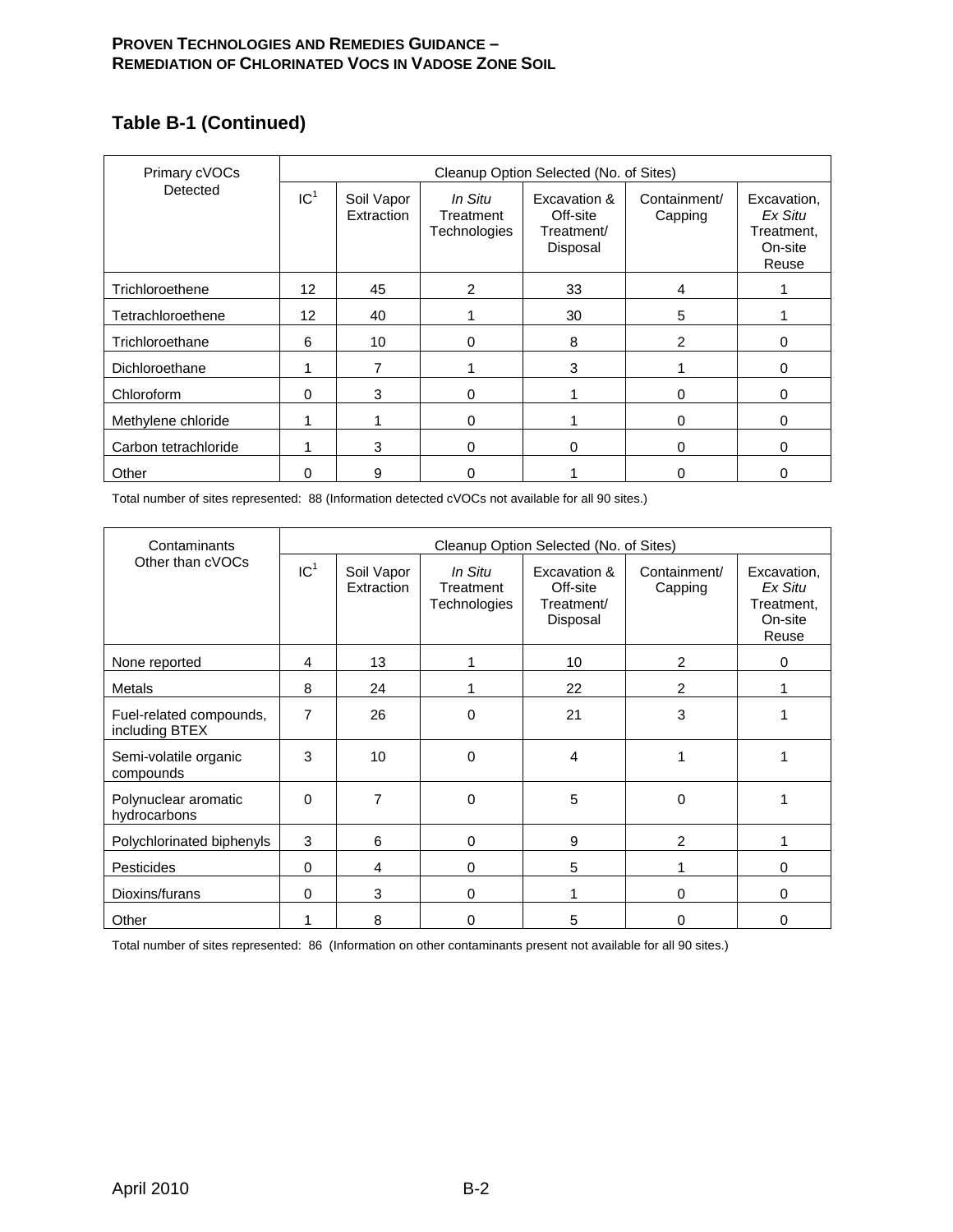# **Table B-1 (Continued)**

| <b>Historical Site</b>                                         | Cleanup Option Selected (No. of Sites) |                             |                                      |                                                    |                         |                                                          |  |  |
|----------------------------------------------------------------|----------------------------------------|-----------------------------|--------------------------------------|----------------------------------------------------|-------------------------|----------------------------------------------------------|--|--|
| Activity<br>(no. of sites)                                     | IC <sup>1</sup>                        | Soil<br>Vapor<br>Extraction | In Situ<br>Treatment<br>Technologies | Excavation<br>& Off-site<br>Treatment/<br>Disposal | Containment/<br>Capping | Excavation.<br>Ex Situ<br>Treatment,<br>On-site<br>Reuse |  |  |
| Manufacturing/ industrial<br>activities $(38^2)$               | 3                                      | 25                          | $\Omega$                             | 21                                                 | 1                       | 1                                                        |  |  |
| Aircraft manufacturing,<br>operations, maintenance<br>$(12^2)$ | 3                                      | 8                           | 1                                    | 3                                                  | $\Omega$                | $\Omega$                                                 |  |  |
| Metal plating, finishing<br>$(8^2)$                            | 1                                      | 5                           | 1                                    | 3                                                  | 1                       | $\Omega$                                                 |  |  |
| Dry cleaners $(8^2)$                                           | 1                                      | 4                           | $\Omega$                             | 4                                                  | 1                       | $\Omega$                                                 |  |  |
| Solvent recycling/<br>reclamation $(5^2)$                      | 1                                      | 4                           | $\Omega$                             | 3                                                  | $\Omega$                | $\Omega$                                                 |  |  |
| Disposal $(10^2)$                                              | $\overline{2}$                         | 3                           | $\Omega$                             | 5                                                  | 2                       | $\Omega$                                                 |  |  |
| Equipment maintenance/<br>repair $(3^2)$                       | 2                                      | $\overline{2}$              | $\mathbf 0$                          | 3                                                  | 1                       | 0                                                        |  |  |
| Research facility,<br>laboratory $(3^2)$                       | $\Omega$                               | 3                           | $\Omega$                             | 1                                                  | $\Omega$                | $\Omega$                                                 |  |  |
| Chemical distribution,<br>packaging $(3^2)$                    | 1                                      | 3                           | $\Omega$                             | $\Omega$                                           | $\Omega$                | $\mathbf 0$                                              |  |  |

Total number of sites represented: 90

| <b>Current or Planned</b>                                      | Cleanup Option Selected (No. of Sites) |                          |                                             |                                                    |                         |                                                          |  |
|----------------------------------------------------------------|----------------------------------------|--------------------------|---------------------------------------------|----------------------------------------------------|-------------------------|----------------------------------------------------------|--|
| Land Use<br>(no. of sites)                                     | IC <sup>1</sup>                        | Soil Vapor<br>Extraction | In Situ<br>Treatment<br><b>Technologies</b> | Excavation &<br>Off-site<br>Treatment/<br>Disposal | Containment/<br>Capping | Excavation.<br>Ex Situ<br>Treatment,<br>On-site<br>Reuse |  |
| Commercial/ industrial<br>$(55^2)$                             | 10                                     | 38                       | 2                                           | 22                                                 | 3                       |                                                          |  |
| Residential, potentially<br>residential, mixed use<br>$(15^2)$ | 3                                      |                          | 0                                           | 13                                                 |                         | 0                                                        |  |
| School/ church $(4^2)$                                         | 0                                      | $\overline{2}$           | $\Omega$                                    | 3                                                  | 0                       | 0                                                        |  |
| Natural area (1)                                               | O                                      |                          |                                             | 0                                                  |                         | 0                                                        |  |

Total number of sites represented: 75 (Information on potential future use not available for all 90 sites.)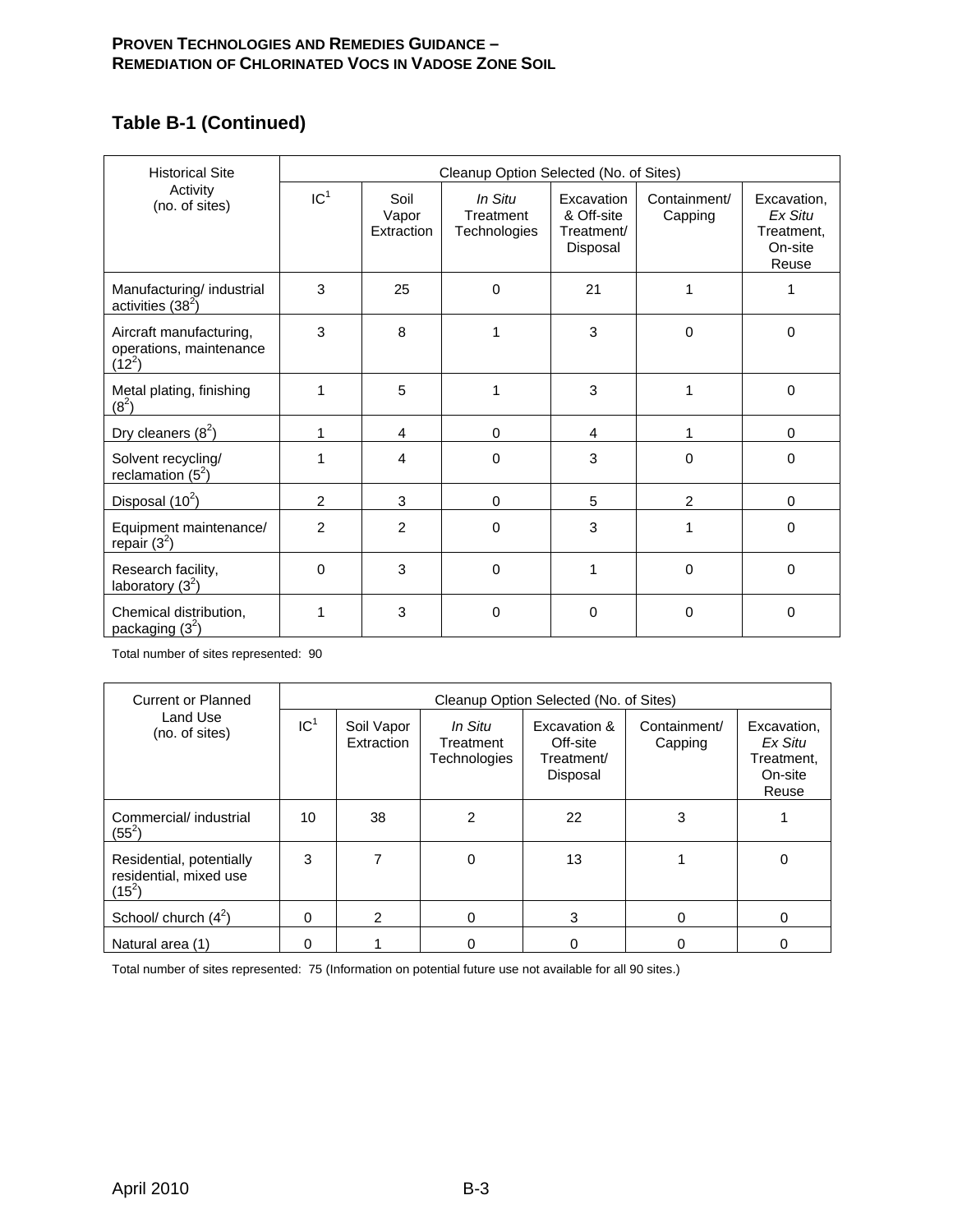### **Table B-1 (Continued)**

| Site Size                          |                 | Cleanup Option Selected (No. of Sites) |                                      |                                                    |                         |                                                          |  |  |
|------------------------------------|-----------------|----------------------------------------|--------------------------------------|----------------------------------------------------|-------------------------|----------------------------------------------------------|--|--|
| (no. of sites)                     | IC <sup>1</sup> | Soil<br>Vapor<br>Extraction            | In Situ<br>Treatment<br>Technologies | Excavation<br>& Off-site<br>Treatment/<br>Disposal | Containment/<br>Capping | Excavation.<br>Ex Situ<br>Treatment,<br>On-site<br>Reuse |  |  |
| $\leq$ 1 acre (15 <sup>2</sup> )   |                 | 8                                      | $\Omega$                             | 10                                                 |                         | 0                                                        |  |  |
| $>1 - 10$ acres (38 <sup>2</sup> ) |                 | 23                                     | $\mathcal{P}$                        | 21                                                 |                         |                                                          |  |  |
| $>10-50$ acres (19 <sup>2</sup> )  | 3               | 13                                     |                                      | 9                                                  |                         |                                                          |  |  |
| $>50 - 100$ acres (3)              |                 |                                        | 0                                    |                                                    |                         |                                                          |  |  |
| $> 100$ acres (2 <sup>2</sup> )    |                 |                                        |                                      |                                                    |                         |                                                          |  |  |

Total number of sites represented: 77 (Information on site size not available for all 90 sites.)

Notes:<br>bgs<br>BTEX below ground surface

BTEX Benzene, toluene, ethylbenzene, xylene<br>cVOCs chlorinated volatile organic compounds

cVOCs chlorinated volatile organic compounds<br>NPL National Priorities List

National Priorities List

1 IC is institutional control. Used in conjunction with another cleanup option.<br>2 Some sites in this category selected multiple cleanup options (i.e., this num

Some sites in this category selected multiple cleanup options (i.e., this number is not simply the sum of frequencies listed in this row).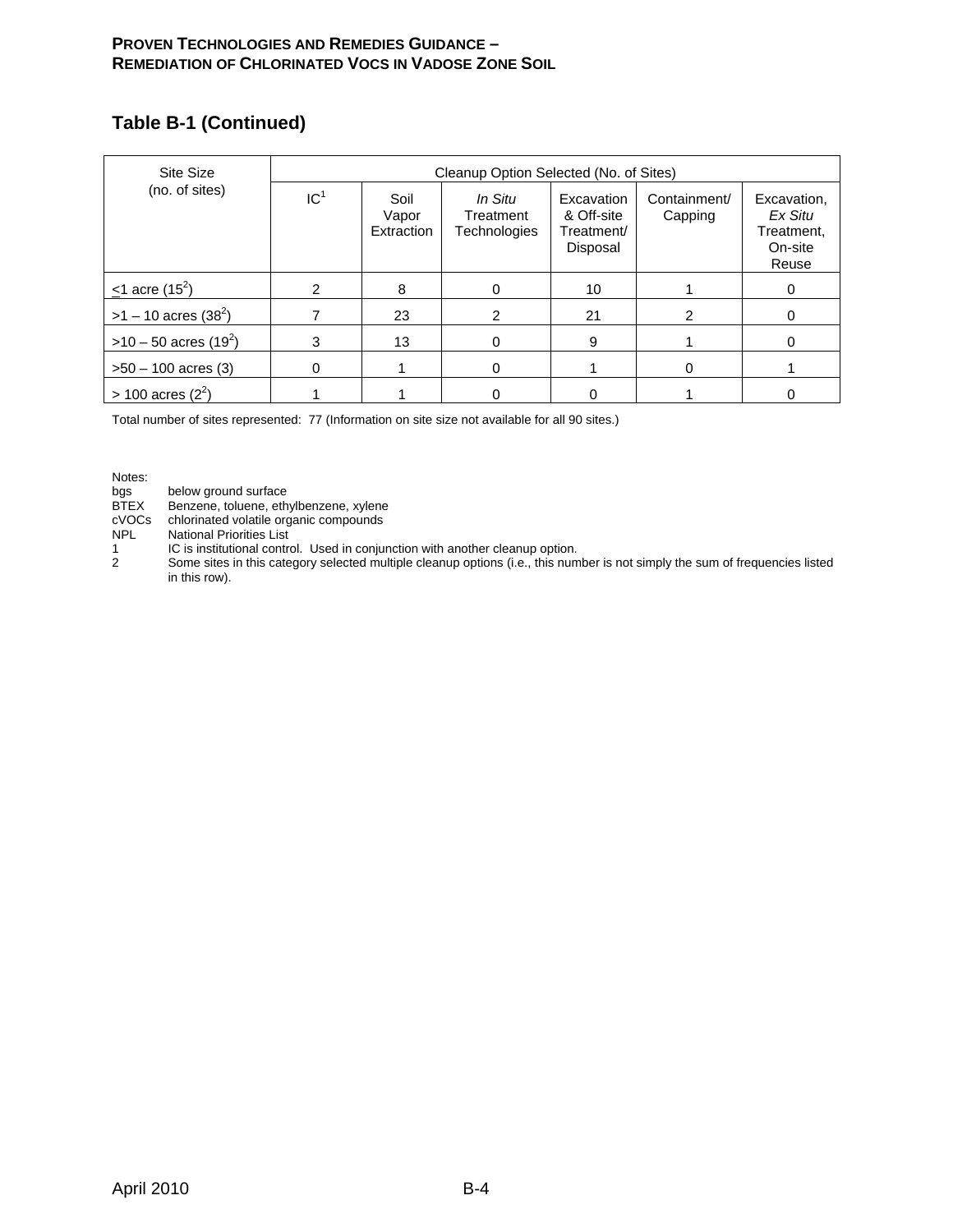| <b>TECHNOLOGY</b>                            | <b>DESCRIPTION</b>                                                                                                                                                                                                                                                                                                                                                                                                         | <b>APPLICABILITY</b>                                                                                                                                                                                                                     | <b>LIMITATIONS / CONSTRAINTS</b>                                                                                                                                                                                                                                                                                                                                                                                                                                                                           | REF. |
|----------------------------------------------|----------------------------------------------------------------------------------------------------------------------------------------------------------------------------------------------------------------------------------------------------------------------------------------------------------------------------------------------------------------------------------------------------------------------------|------------------------------------------------------------------------------------------------------------------------------------------------------------------------------------------------------------------------------------------|------------------------------------------------------------------------------------------------------------------------------------------------------------------------------------------------------------------------------------------------------------------------------------------------------------------------------------------------------------------------------------------------------------------------------------------------------------------------------------------------------------|------|
| Ex Situ Technologies <sup>1</sup>            |                                                                                                                                                                                                                                                                                                                                                                                                                            |                                                                                                                                                                                                                                          |                                                                                                                                                                                                                                                                                                                                                                                                                                                                                                            |      |
| <b>Excavation and Off-site</b><br>Disposal   | Impacted soil is excavated<br>and isolated within an<br>engineered disposal unit<br>(e.g., landfill, CAMU).                                                                                                                                                                                                                                                                                                                | • Wide variety of soils and<br>contaminants.                                                                                                                                                                                             | $\bullet$ Cost.<br>• Transportation of impacted soils to off-site<br>disposal facility.<br>• Does not lessen toxicity, mobility, or<br>volume of hazardous wastes.                                                                                                                                                                                                                                                                                                                                         |      |
| Capping                                      | Impacted soil is isolated in<br>place beneath an<br>engineered cap or<br>excavated and isolated<br>within an engineered<br>disposal unit (e.g., landfill,<br>CAMU).                                                                                                                                                                                                                                                        | • Wide variety of soils and<br>contaminants.                                                                                                                                                                                             | • Long-term maintenance.<br>• Land use restrictions.<br>• Not protective if groundwater is shallow.<br>• Likely will require a gas collection system<br>to control contaminant vapor migration.<br>• By itself, cannot prevent the horizontal flow<br>of water through the waste, can only<br>reduce the vertical entry of water into the<br>waste.                                                                                                                                                        |      |
| <b>Slurry Phase</b><br><b>Bioremediation</b> | Slurry-phase bioreactors<br>are used to treat<br>halogenated VOCs using<br>cometabolites and<br>specially adapted<br>microorganisms. Slurry is<br>created by combining soil<br>with water and other<br>additives and mixing to<br>keep solids suspended and<br>microorganisms in contact<br>with the soil contaminants.<br>Upon completion of<br>treatment, the slurry is<br>dewatered and treated soil<br>is disposed of. | • Favored over in situ<br>biological treatment for<br>-heterogeneous soils,<br>-low permeability soils,<br>-areas where underlying<br>ground water would be<br>difficult to capture, or<br>-when faster treatment<br>times are required. | • Less reliable for treatment of cVOCs than<br>other ex situ biological treatment options.<br>• Requires bench and pilot scale studies.<br>• Difficulty and cost of sizing materials prior<br>to placement in reactor.<br>• Nonhomogeneous and clayey soils can<br>create materials handling problems.<br>• Must remove free phase contaminants prior<br>to treatment.<br>• Cost of dewatering soil fines after<br>treatment.<br>• Requires acceptable method for disposing<br>of nonrecycled wastewaters. | 2, 5 |

# **Table B-2 Technologies Applicable at Sites with Chlorinated VOCs in Vadose Zone Soil**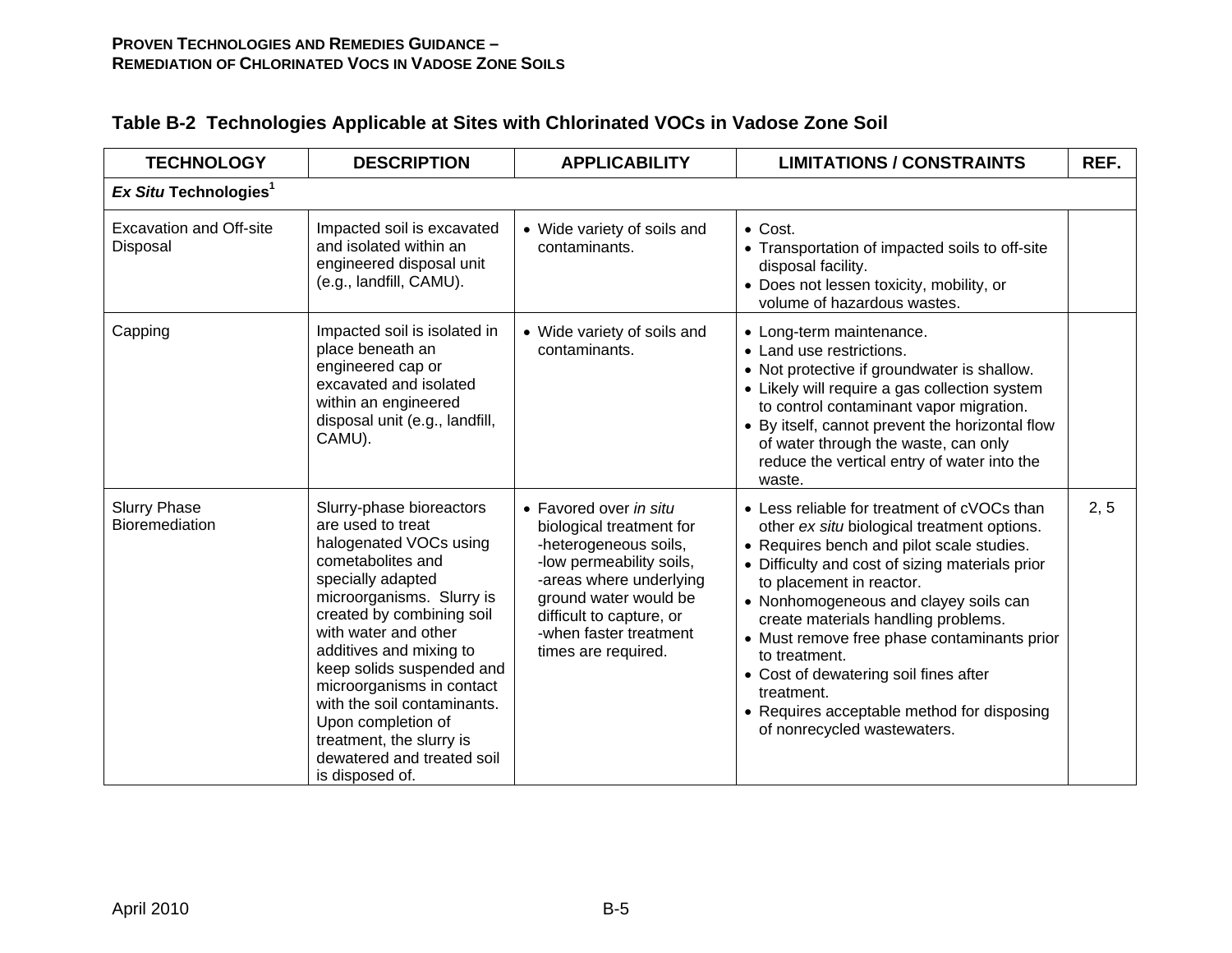| <b>TECHNOLOGY</b>                             | <b>DESCRIPTION</b>                                                                                                                                                                                                                                                          | <b>APPLICABILITY</b>                                                                                                                                                    | <b>LIMITATIONS / CONSTRAINTS</b>                                                                                                                                                                                                                                                                                                                                                                                                                                                                                                                                                                                                                                                     | REF.    |
|-----------------------------------------------|-----------------------------------------------------------------------------------------------------------------------------------------------------------------------------------------------------------------------------------------------------------------------------|-------------------------------------------------------------------------------------------------------------------------------------------------------------------------|--------------------------------------------------------------------------------------------------------------------------------------------------------------------------------------------------------------------------------------------------------------------------------------------------------------------------------------------------------------------------------------------------------------------------------------------------------------------------------------------------------------------------------------------------------------------------------------------------------------------------------------------------------------------------------------|---------|
| Ex Situ Technologies <sup>1</sup>             | (Continued)                                                                                                                                                                                                                                                                 |                                                                                                                                                                         |                                                                                                                                                                                                                                                                                                                                                                                                                                                                                                                                                                                                                                                                                      |         |
| <b>Biopiles</b>                               | Excavated soils are mixed<br>with soil amendments,<br>placed in aboveground<br>enclosures, and subjected<br>to aerated bioremediation<br>and composting process.<br>Treatment units typically<br>require liner, pad, leachate<br>collection system, and<br>aeration system. | • Can treat some cVOCs,<br>though most commonly<br>used to treat fuel-related<br>compounds.                                                                             | • Requires bench and pilot scale studies.<br>• Questionable effectiveness for halogenated<br>compounds in soil.<br>• Volatile constituents tend to evaporate<br>rather than biodegrade during treatment.<br>• May require air emission controls.<br>• May result in less uniform treatment than<br>processes involving periodic mixing.                                                                                                                                                                                                                                                                                                                                              | 2, 3, 5 |
| Landfarming (also known<br>as Land Treatment) | Excavated soil is amended<br>and applied into<br>aboveground beds that are<br>periodically turned over or<br>tilled to aerate the soil.<br>Treatment units typically<br>require a liner and berms,<br>and potentially a leachate<br>collection system.                      | • Treating aerobically<br>degradable, non-volatile<br>contaminants.<br>• Can treat some cVOCs,<br>but most successfully used<br>for treating petroleum<br>hydrocarbons. | • Requires bench and pilot scale studies to<br>verify that technology can meet RAOs.<br>• May not be best treatment option for<br>cVOCs based on cost and effectiveness.<br>• Harder to degrade organic compounds<br>having a higher degree of chlorination.<br>• Concentration reductions greater than 95%<br>and constituent concentrations less than<br>0.1 ppm are difficult to achieve.<br>• Volatile constituents tend to evaporate<br>rather than biodegrade during treatment.<br>• Likely will require emission controls.<br>• Difficult to control conditions affecting<br>biological degradation (e.g., temperature,<br>moisture).<br>• Large amount of space is required. | 2, 4, 5 |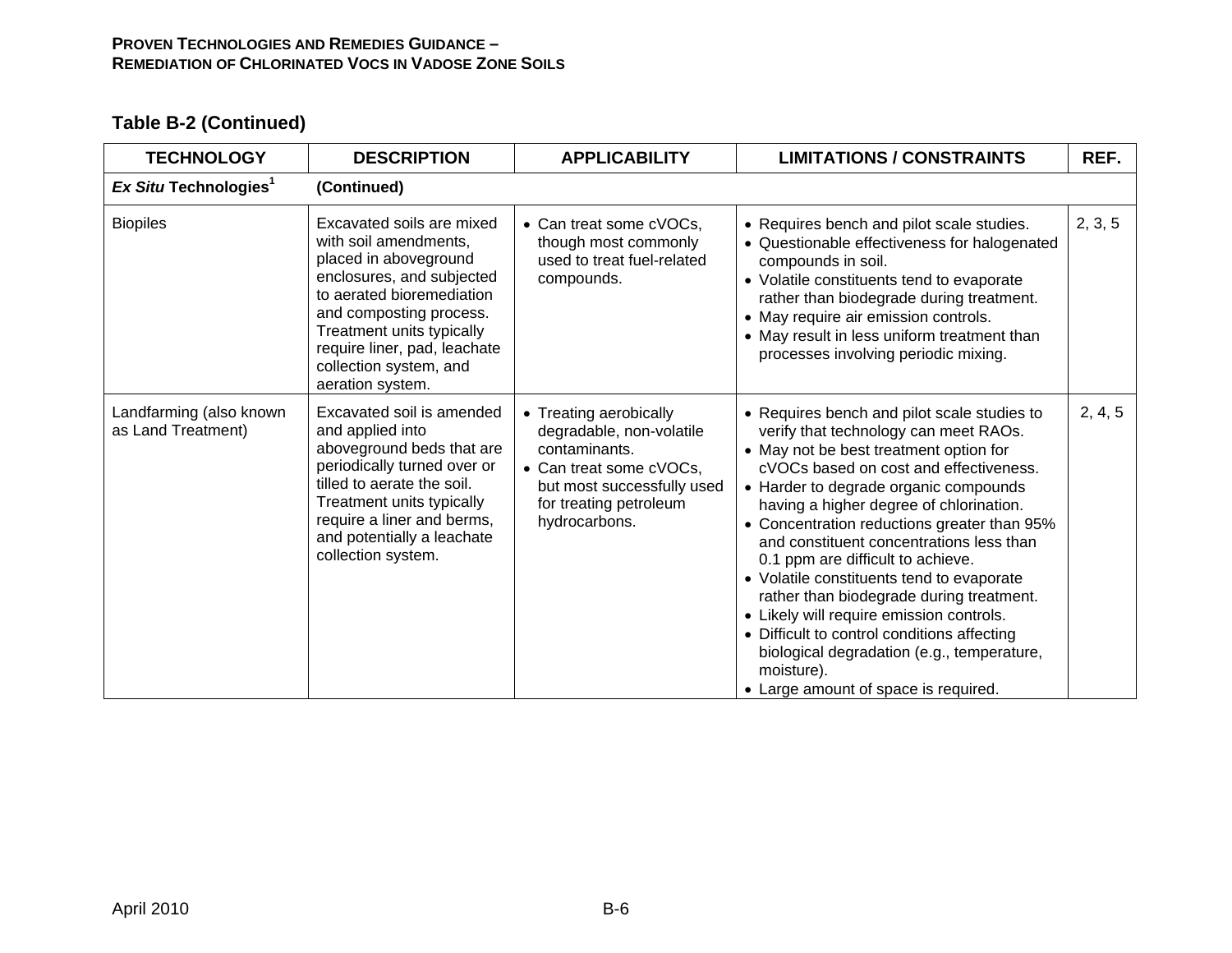| <b>TECHNOLOGY</b>                 | <b>DESCRIPTION</b>                                                                                                                                                                                                                                                                                                                                                                                                      | <b>APPLICABILITY</b>                                                                                                                                                                                                                                                                                                                                                                                                                                                                 | <b>LIMITATIONS / CONSTRAINTS</b>                                                                                                                                                                                                                                                                                                                                                                                                                                                                                                                                               | REF.           |
|-----------------------------------|-------------------------------------------------------------------------------------------------------------------------------------------------------------------------------------------------------------------------------------------------------------------------------------------------------------------------------------------------------------------------------------------------------------------------|--------------------------------------------------------------------------------------------------------------------------------------------------------------------------------------------------------------------------------------------------------------------------------------------------------------------------------------------------------------------------------------------------------------------------------------------------------------------------------------|--------------------------------------------------------------------------------------------------------------------------------------------------------------------------------------------------------------------------------------------------------------------------------------------------------------------------------------------------------------------------------------------------------------------------------------------------------------------------------------------------------------------------------------------------------------------------------|----------------|
| Ex Situ Technologies <sup>1</sup> | (Continued)                                                                                                                                                                                                                                                                                                                                                                                                             |                                                                                                                                                                                                                                                                                                                                                                                                                                                                                      |                                                                                                                                                                                                                                                                                                                                                                                                                                                                                                                                                                                |                |
| Composting                        | Controlled biological<br>process which treats<br>organic contaminants<br>under thermophilic<br>conditions (54 to 65° C).<br>Contaminated soil is<br>excavated and mixed with<br>bulking agents and organic<br>amendments. Three<br>common designs include<br>aerated static piles, in-<br>vessel, windrow<br>composting.                                                                                                | • Soils contaminated with<br>biodegradable organic<br>compounds.                                                                                                                                                                                                                                                                                                                                                                                                                     | • Substantial space is required.<br>• Amendments cause volumetric increase.<br>• Off-gas control and treatment may be<br>required. In-vessel composting provides<br>the best control of VOCs. When a vacuum<br>is applied, aerated static piles offer some<br>control of VOCs.<br>• Most costly ex situ biological treatment<br>option.<br>• Design requirements (e.g., need for liner,<br>aeration method, temperature) depend on<br>type of design.                                                                                                                          | 2, 5           |
| <b>Chemical Extraction</b>        | Contaminated soil and an<br>extractant (e.g., solvent,<br>acid) are mixed in an<br>extractor. Extracted<br>solution is separated into<br>contaminants and<br>extractant for treatment<br>and further use. Physical<br>separation steps are often<br>used before chemical<br>extraction to grade the soil<br>into coarse and fine<br>fractions (assuming much<br>of contaminant is<br>associated with fine<br>fraction). | • Shown to be applicable for<br>separation of organic<br>contaminants such as in<br>paint wastes, synthetic<br>rubber process wastes,<br>and petroleum refinery oily<br>wastes.<br>• Commercial-scale units are<br>in operation, varying in<br>regard to extractant<br>employed, type of<br>equipment used, and mode<br>of operation.<br>• Commonly used in<br>combination with other<br>technologies, such as<br>solidification/stabilization,<br>incineration, or soil<br>washing. | • Some soil types and moisture content<br>levels will adversely impact process<br>performance.<br>• Higher clay content may reduce extraction<br>efficiency and require longer contact times.<br>• Capital costs can be relatively high.<br>• May be more economical at larger sites.<br>• Extractant effects (e.g., acidity, toxicity) on<br>treated soil may need to be addressed.<br>• Less reliable than other ex situ physical/<br>chemical treatment options.<br>• Typically requires longer cleanup time than<br>other ex situ physical/ chemical treatment<br>options. | $\overline{2}$ |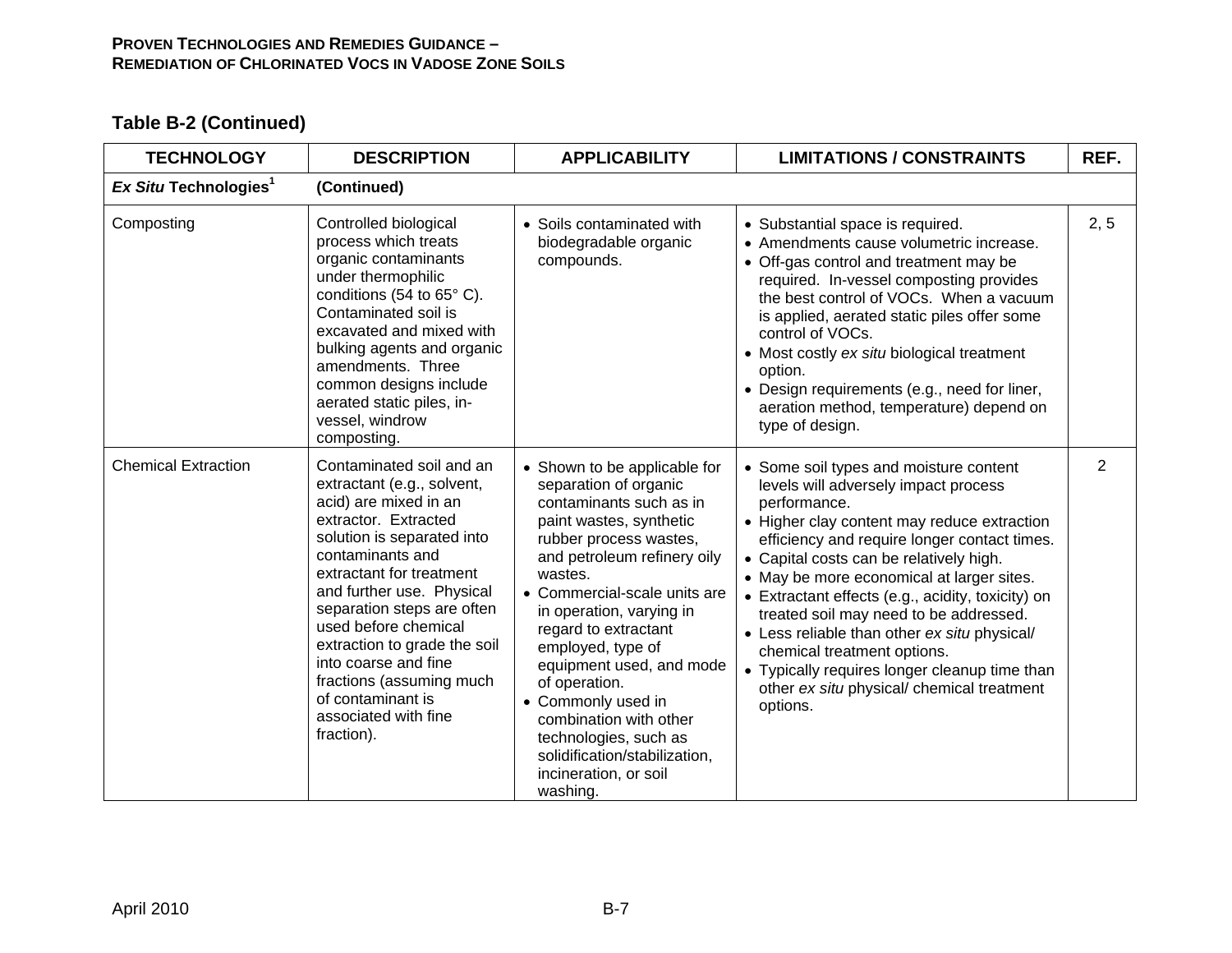| <b>TECHNOLOGY</b>                 | <b>DESCRIPTION</b>                                                                                                                                                                                                                          | <b>APPLICABILITY</b>                                                                                                                                               | <b>LIMITATIONS / CONSTRAINTS</b>                                                                                                                                                                                                                                                                                                                                                                                                                                                              | REF.           |
|-----------------------------------|---------------------------------------------------------------------------------------------------------------------------------------------------------------------------------------------------------------------------------------------|--------------------------------------------------------------------------------------------------------------------------------------------------------------------|-----------------------------------------------------------------------------------------------------------------------------------------------------------------------------------------------------------------------------------------------------------------------------------------------------------------------------------------------------------------------------------------------------------------------------------------------------------------------------------------------|----------------|
| Ex Situ Technologies <sup>1</sup> | (Continued)                                                                                                                                                                                                                                 |                                                                                                                                                                    |                                                                                                                                                                                                                                                                                                                                                                                                                                                                                               |                |
| Dehalogenation                    | Soil is screened,<br>processed with a crusher<br>and pug mill, and mixed<br>with reagents. Mixture is<br>heated in a reactor.<br>Replaces halogen<br>molecules or causes<br>decomposition and partial<br>volatilization of<br>contaminants. | • Typically used for<br>halogenated SVOCs and<br>pesticides.<br>• Can be used to treat some<br>halogenated VOCs.<br>• Can be used for small-<br>scale applications | • Generally more expensive than other<br>technologies.<br>• Concentrations of chlorinated organics<br>greater than 5% require large volumes of<br>reagent.<br>• High clay and moisture content will<br>increase treatment costs.<br>• Capture and treatment of residuals may be<br>difficult, especially when the soil contains<br>high levels of fines and moisture.                                                                                                                         | $\overline{2}$ |
| <b>Thermal Desorption</b>         | Soil is heated to volatilize<br>water and organic<br>contaminants. A carrier<br>gas or vacuum system<br>transports volatilized water<br>and organics to the gas<br>treatment system.                                                        | • Full spectrum of organic<br>contaminants, including<br>VOCs.                                                                                                     | • May be less cost-effective than other<br>treatment technologies.<br>• Incidental combustion may occur in some<br>thermal treatment units.<br>• Emission controls and permitting<br>requirements.<br>• Particle size and materials handling<br>requirements can impact applicability or<br>cost at specific sites.<br>• Dewatering may be necessary to achieve<br>acceptable soil moisture content levels.<br>• Clay and silty soils and high humic content<br>soils increase reaction time. | 2, 4           |
| Incineration                      | High temperatures, 870-<br>1,200 °C, are used to<br>combust (in the presence<br>of oxygen) organic<br>constituents in hazardous<br>wastes.                                                                                                  | • Used to remediate soils<br>contaminated with<br>hazardous wastes,<br>particularly chlorinated<br>hydrocarbons, PCBs, and<br>dioxins.                             | • Typically requires transport of impacted<br>soils over long distances.<br>• High cost and energy usage.<br>• Feed size and materials handling issues<br>can impact applicability or cost.<br>• Off gases and combustion residuals<br>generally require treatment.                                                                                                                                                                                                                           | $\overline{2}$ |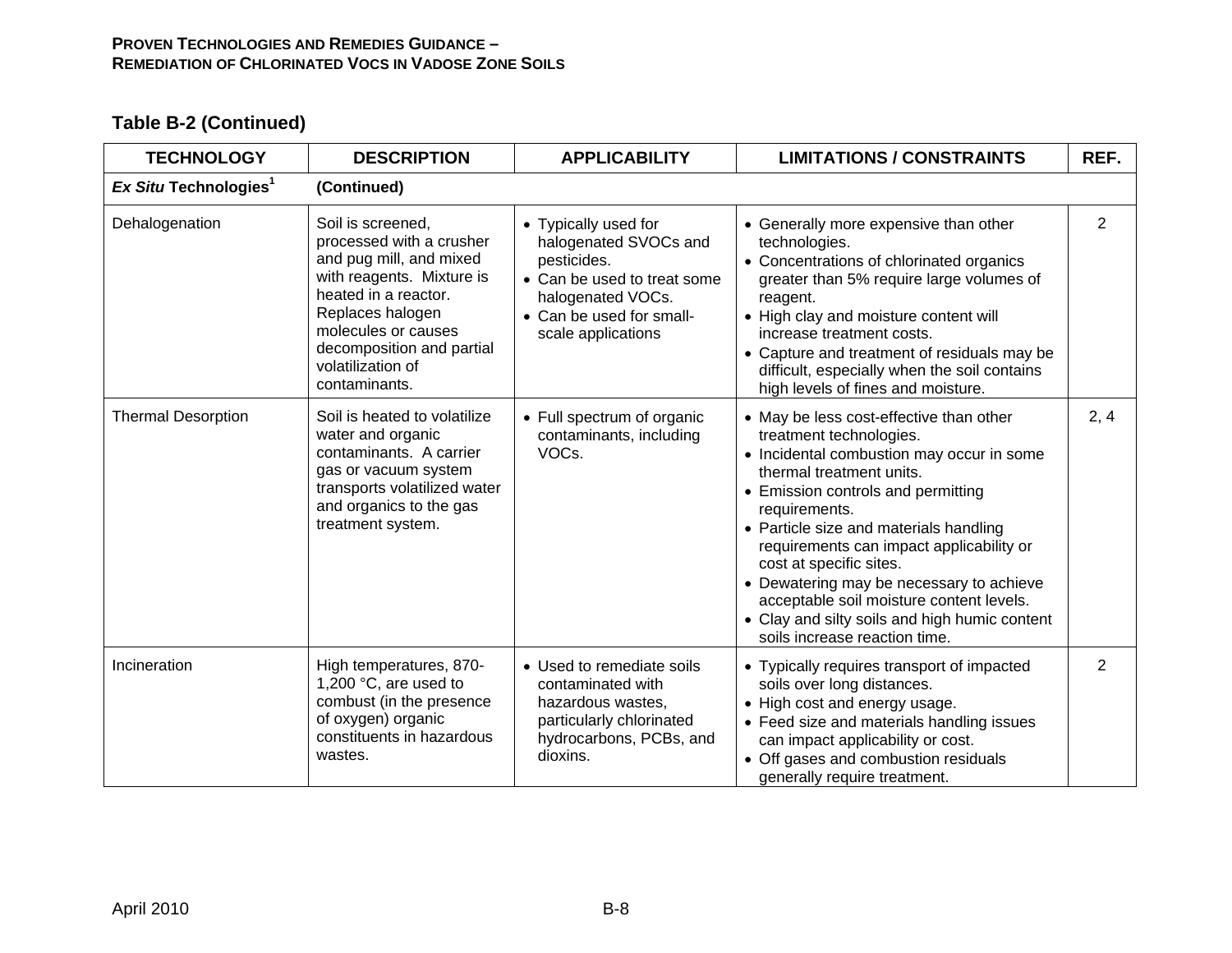| <b>TECHNOLOGY</b>              | <b>DESCRIPTION</b>                                                                                                                                                                                                                             | <b>APPLICABILITY</b>                                                                                                                                                        | <b>LIMITATIONS / CONSTRAINTS</b>                                                                                                                                                                                                                                                                                                                                                                                                                                                                                                                                                                                                                                                                            | REF.           |
|--------------------------------|------------------------------------------------------------------------------------------------------------------------------------------------------------------------------------------------------------------------------------------------|-----------------------------------------------------------------------------------------------------------------------------------------------------------------------------|-------------------------------------------------------------------------------------------------------------------------------------------------------------------------------------------------------------------------------------------------------------------------------------------------------------------------------------------------------------------------------------------------------------------------------------------------------------------------------------------------------------------------------------------------------------------------------------------------------------------------------------------------------------------------------------------------------------|----------------|
| In Situ Technologies           |                                                                                                                                                                                                                                                |                                                                                                                                                                             |                                                                                                                                                                                                                                                                                                                                                                                                                                                                                                                                                                                                                                                                                                             |                |
| Soil Vapor Extraction<br>(SVE) | Vacuum is applied through<br>extraction wells to create a<br>pressure/concentration<br>gradient that induces gas-<br>phase volatiles to be<br>removed from soil via<br>extraction wells.                                                       | • Volatile compounds.<br>• Often promotes in situ<br>biodegradation of low-<br>volatility organic<br>compounds.<br>• Can remove contamination<br>under existing structures. | • Higher vacuums required for soil with high<br>percentage of fines or high degree of<br>saturation, increasing costs and/or limiting<br>effectiveness.<br>• May be less effective in heterogeneous<br>soil.<br>• Reduced removal rates for high organic<br>content or extremely dry soils.<br>• Exhaust air may require treatment.<br>• Residual liquids from off-gas treatment may<br>require treatment/disposal. Spent activated<br>carbon will require regeneration or<br>disposal.<br>• Not effective in saturated zone.<br>• May not be able to address shallow VOC<br>sources because of short circuiting.<br>• Subsurface infrastructure (e.g., pits, vaults)<br>may limit treatment effectiveness. | 2, 6           |
| Thermally Enhanced SVE         | Heating is used to increase<br>volatilization rate and<br>facilitate extraction.<br>Heating options include<br>conductive heating,<br>steam/hot air injection, and<br>electrical resistance/<br>electromagnetic/fiber<br>optic/radio frequency | • Option for treating VOCs if<br>high moisture content is<br>limiting the effectiveness of<br>standard SVE.                                                                 | • Same as for SVE.<br>• Tight or high moisture content soil has<br>reduced air permeability and requires more<br>energy input to increase vacuum and<br>temperature.<br>• Soil with highly variable permeabilities may<br>result in uneven delivery of gas flow to<br>contaminated areas.<br>• Hot air injection has limitations due to low<br>heat capacity of air.                                                                                                                                                                                                                                                                                                                                        | $\overline{2}$ |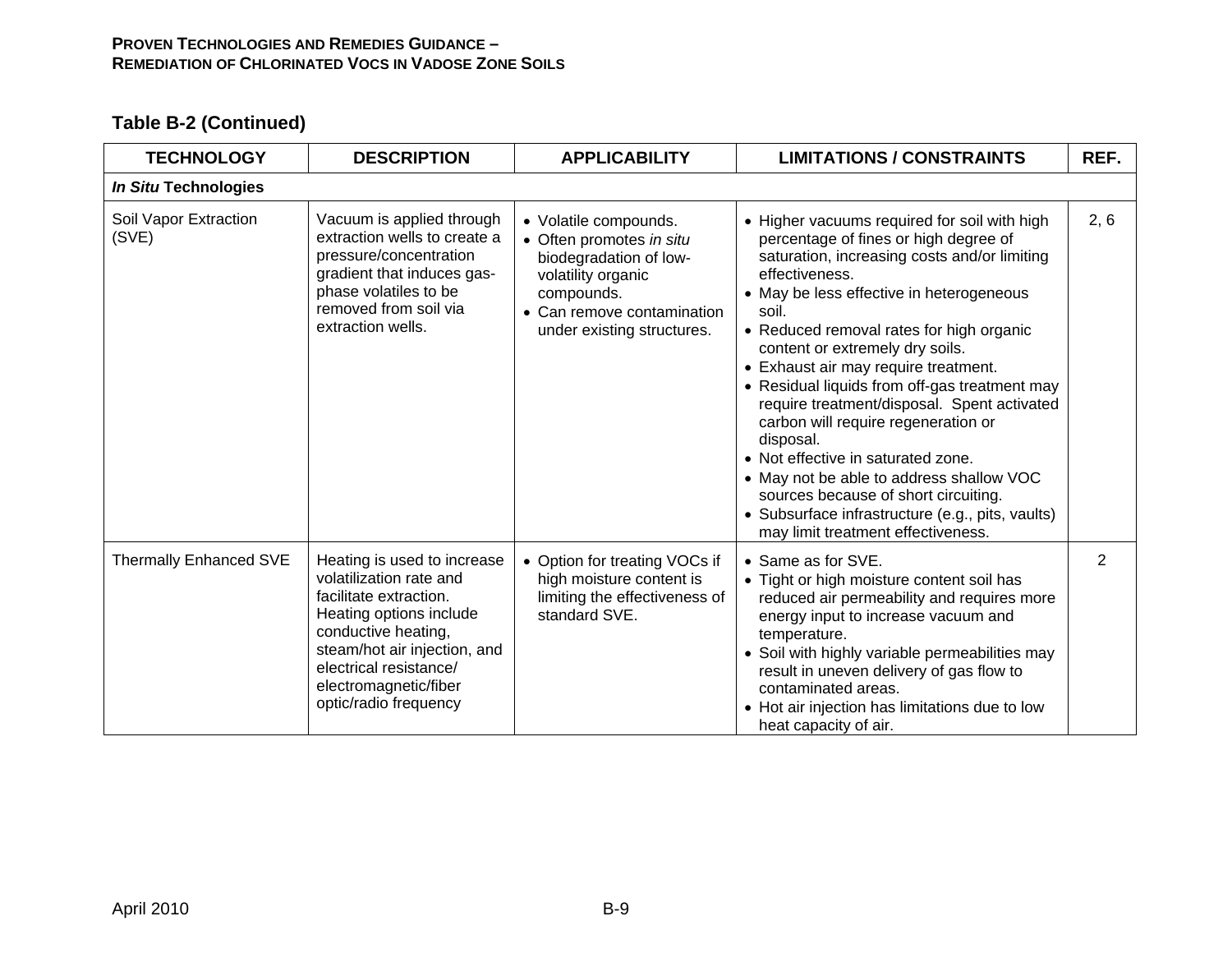| <b>TECHNOLOGY</b>             | <b>DESCRIPTION</b>                                                                                                                                                                                                                                                                                            | <b>APPLICABILITY</b>                                                                                                                | <b>LIMITATIONS / CONSTRAINTS</b>                                                                                                                                                                                                                                                                  | REF.           |
|-------------------------------|---------------------------------------------------------------------------------------------------------------------------------------------------------------------------------------------------------------------------------------------------------------------------------------------------------------|-------------------------------------------------------------------------------------------------------------------------------------|---------------------------------------------------------------------------------------------------------------------------------------------------------------------------------------------------------------------------------------------------------------------------------------------------|----------------|
| In Situ Technologies          | (Continued)                                                                                                                                                                                                                                                                                                   |                                                                                                                                     |                                                                                                                                                                                                                                                                                                   |                |
| <b>Thermal Desorption</b>     | Applies heat to impacted<br>soil by in situ methods.<br>Heat can destroy or<br>volatilize organic<br>chemicals. As chemicals<br>change into gases, mobility<br>increases, and gases can<br>be extracted and treated in<br>an ex situ treatment unit.<br>Similar heating options as<br>thermally-enhanced SVE. | • Used with a wide range of<br>soil types and volatile<br>contaminants.<br>• Can remove contamination<br>under existing structures. | • Uncertainty about uniformity of treatment<br>because of variability in soil characteristics<br>and because process efficacy is difficult to<br>verify.<br>• High utility costs.                                                                                                                 | $\overline{2}$ |
| <b>Cometabolic Bioventing</b> | Air and a volatile organic<br>substrate (e.g., propane)<br>are delivered to<br>contaminated unsaturated<br>soils by forced air<br>movement to elicit<br>production of monooxy-<br>genase enzymes which<br>consume the organic<br>substrate and facilitate<br>contaminant degradation.                         | • Lightly chlorinated<br>compounds in vadose<br>zone.                                                                               | • Limited experience with technology,<br>particularly with cVOCs. Requires bench<br>scale and pilot testing to demonstrate<br>effectiveness for a given site.<br>• Difficulty of distributing gases in<br>subsurface.<br>• May be difficult to apply to shallow<br>contamination.                 | 5              |
| Anaerobic Bioventing          | Nitrogen and an electron<br>donor (e.g., hydrogen,<br>carbon dioxide) are<br>delivered to contaminated<br>unsaturated soils by forced<br>air movement (injection) to<br>produce reducing<br>conditions, thereby<br>facilitating microbial<br>dechlorination.                                                  | • May be useful in treating<br>highly chlorinated<br>compounds.                                                                     | • Emerging technology. Requires bench,<br>pilot, and field demonstrations to<br>confidently apply this technology.<br>• Difficult to distribute gases in subsurface.<br>• Design must compensate for poor<br>permeability conditions.<br>• May be difficult to apply to shallow<br>contamination. | 5              |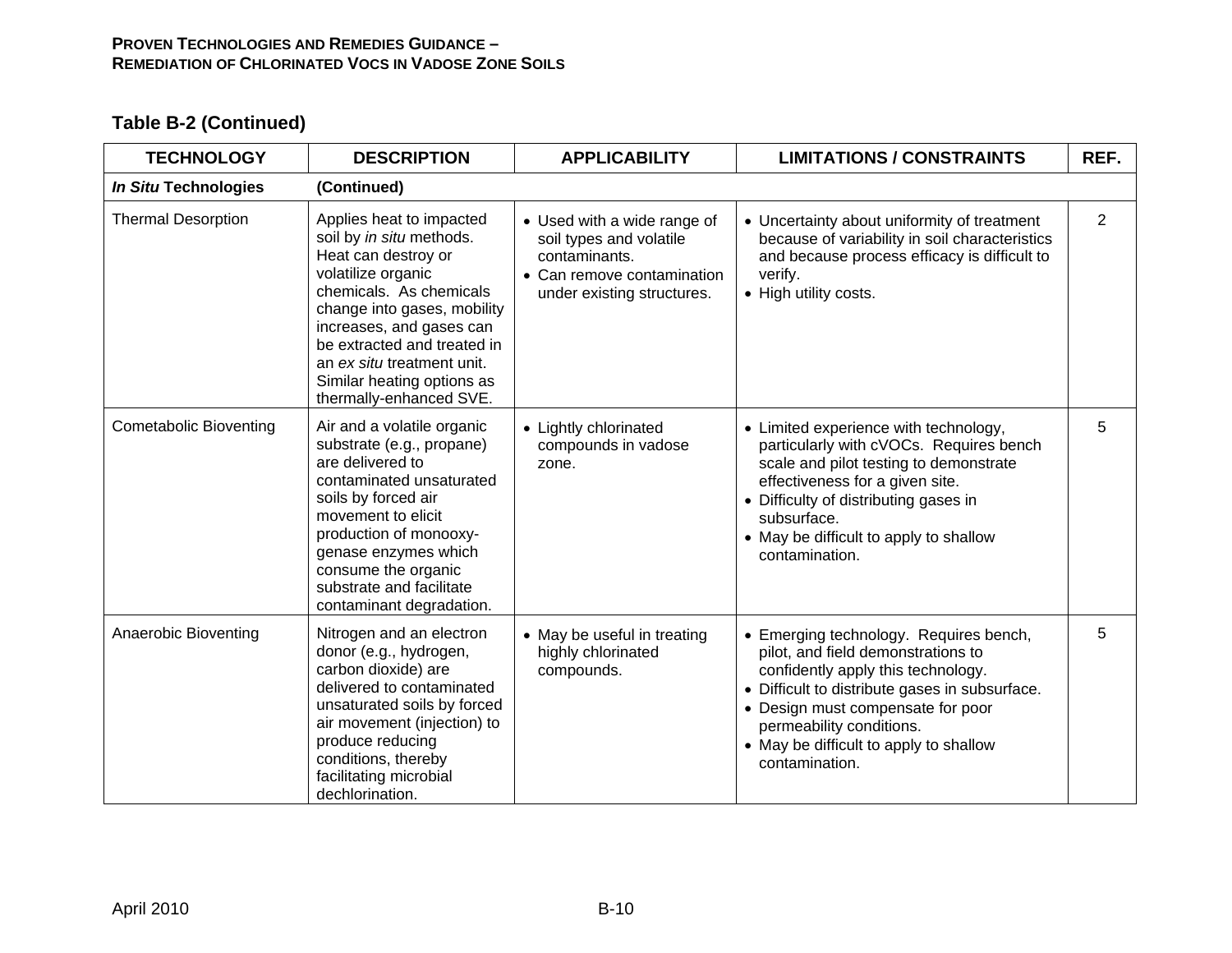| <b>TECHNOLOGY</b>         | <b>DESCRIPTION</b>                                                                                                                                                                                                                                                                                                                                                                                                                                                              | <b>APPLICABILITY</b>                                                                           | <b>LIMITATIONS / CONSTRAINTS</b>                                                                                                                                                                                                                                                                                                                                                                                                                                                                                                                                                                                                                        | REF. |
|---------------------------|---------------------------------------------------------------------------------------------------------------------------------------------------------------------------------------------------------------------------------------------------------------------------------------------------------------------------------------------------------------------------------------------------------------------------------------------------------------------------------|------------------------------------------------------------------------------------------------|---------------------------------------------------------------------------------------------------------------------------------------------------------------------------------------------------------------------------------------------------------------------------------------------------------------------------------------------------------------------------------------------------------------------------------------------------------------------------------------------------------------------------------------------------------------------------------------------------------------------------------------------------------|------|
| In Situ Technologies      | (Continued)                                                                                                                                                                                                                                                                                                                                                                                                                                                                     |                                                                                                |                                                                                                                                                                                                                                                                                                                                                                                                                                                                                                                                                                                                                                                         |      |
| Soil Flushing             | Water, or water containing<br>a solubility-enhancing<br>additive (e.g., surfactant),<br>is applied to soil or injected<br>into ground water to raise<br>water table into<br>contaminated soil zone.<br>Contaminants are leached<br>into ground water, which is<br>then extracted and treated.                                                                                                                                                                                   | • Can be used to treat<br>VOCs, but may be less<br>cost-effective than other<br>technologies.  | • Potential for washing contaminant beyond<br>capture zone. Should be used only where<br>flushed contaminants and soil flushing fluid<br>can be contained and recaptured.<br>• Water quality concerns with introducing<br>surfactants to subsurface.<br>• May alter the physical/chemical properties<br>of the soil system (e.g., effective porosity).<br>Can reduce contaminant mobility.<br>• Low permeability or heterogeneous soils<br>are difficult to treat.<br>• Aboveground separation and treatment<br>costs for recovered fluids can drive the<br>economics of the process.                                                                   | 2    |
| <b>Chemical Oxidation</b> | Chemically converts<br>contaminants to non-<br>hazardous or less toxic<br>compounds that are more<br>stable, less mobile, and/or<br>inert. Rate and extent of<br>degradation of target<br>compound are dictated by<br>its chemical properties and<br>susceptibility to oxidative<br>degradation. Matching the<br>oxidant and in situ delivery<br>system to contaminants<br>and site conditions is key<br>to successful<br>implementation and<br>achieving performance<br>goals. | • Capable of achieving high<br>treatment efficiencies for<br>cVOCs over short time<br>periods. | • Potential contaminant mobilization. If<br>applied to vadose zone soils, need to<br>address mobilization of contaminants and<br>oxidation byproducts to groundwater.<br>• Requires bench and pilot scale studies.<br>• Oxidant delivery problems due to reactive<br>transport and soil heterogeneity.<br>• Short persistence of some oxidants due to<br>fast reaction rates.<br>• Natural oxidant demand may be high for<br>some soils (e.g., high organic matter<br>content, high reduced minerals,<br>carbonates, free radical scavengers).<br>• Potential permeability reduction.<br>• Health and safety concerns with handling<br>strong oxidants. | 2, 7 |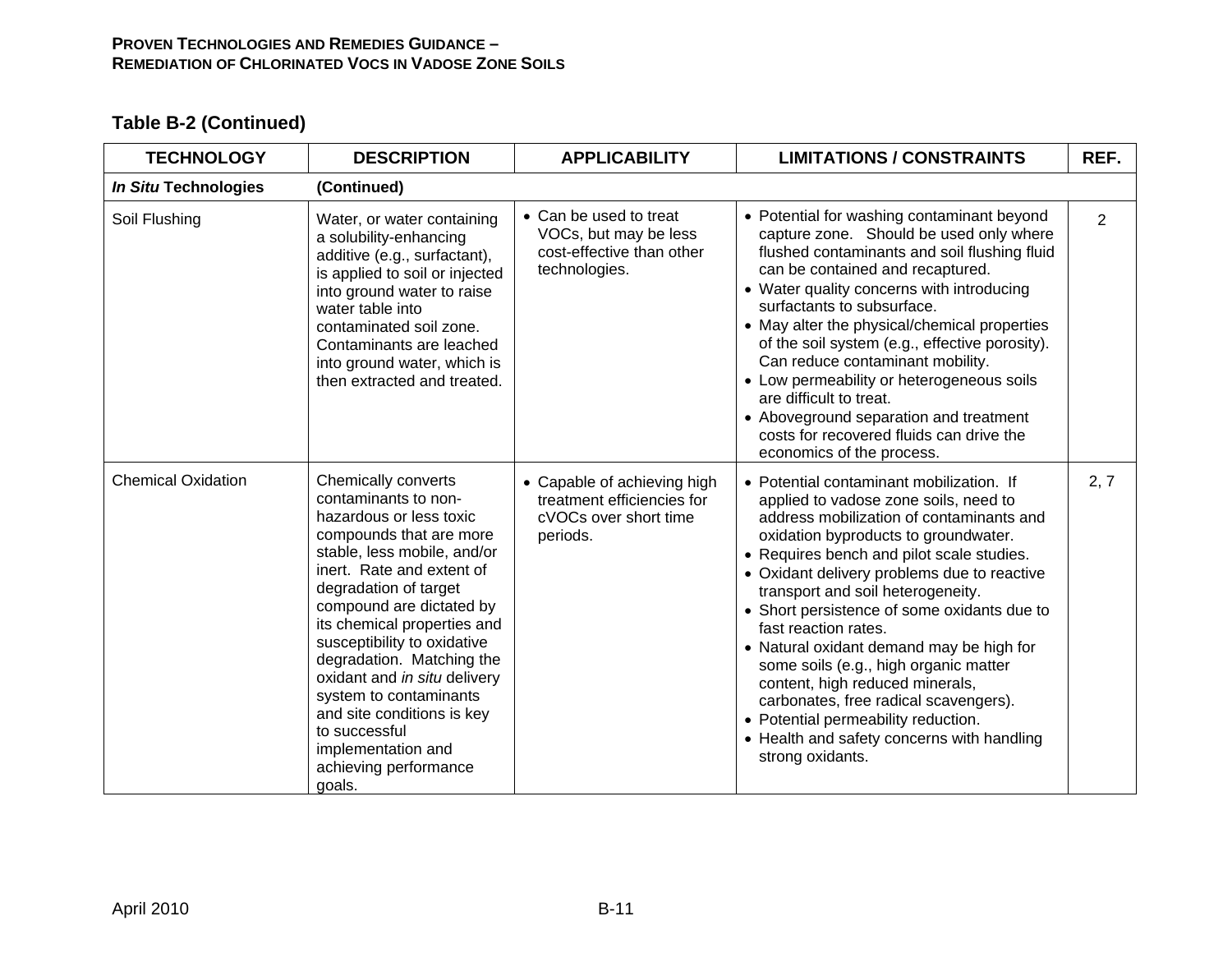# **Table B-2 (Continued)**

| <b>TECHNOLOGY</b>    | <b>DESCRIPTION</b>                                                                                               |                                                                      | <b>LIMITATIONS / CONSTRAINTS</b>                                                                                                                                                                                                                                                                       | REF. |
|----------------------|------------------------------------------------------------------------------------------------------------------|----------------------------------------------------------------------|--------------------------------------------------------------------------------------------------------------------------------------------------------------------------------------------------------------------------------------------------------------------------------------------------------|------|
| In Situ Technologies | (Continued)                                                                                                      |                                                                      |                                                                                                                                                                                                                                                                                                        |      |
| Phytoremediation     | Process that uses plants to<br>remove, transfer, stabilize,<br>and destroy contaminants<br>in soil and sediment. | • May be applicable for<br>remediation of cVOCs in<br>shallow soils. | • Depth of treatment zone is determined by<br>plants used in phytoremediation. In most<br>cases, it is limited to shallow soils.<br>• Treatment effects may be seasonal.<br>• Longer cleanup time than other<br>technologies.<br>• Can transfer contamination across media,<br>e.g., from soil to air. | 2, 8 |

1 *Ex situ* technologies assume excavation of soil prior to application of technology

2 Van Deuren and others (2002)

3 USEPA (2004)

- 4 ITRC (1997)
- 5 USEPA (2006)

6 USACE (2002)

7 Huling and Pivetz (2006)

8 USEPA (2005)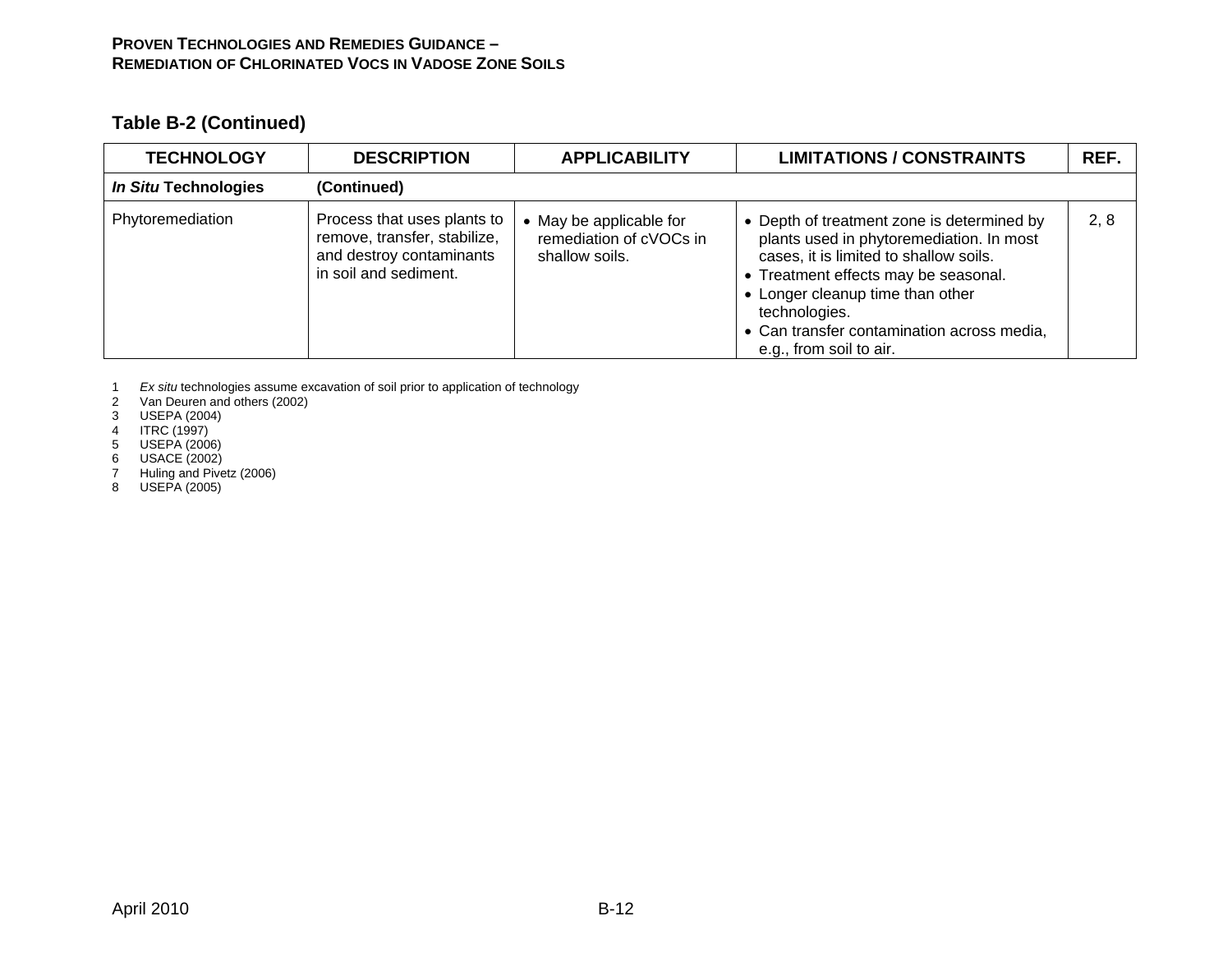| <b>TECHNOLOGY</b>                   | <b>NCP CRITERIA</b>                                                                                   |                                                                                                                                                                                         |                                                                                                                                                                    |                                                                                                                               |                                                                                                                                                                                                                                                                                    |                                                                                                                                                                                                                                                                                                  |                                                                                                                                                          |
|-------------------------------------|-------------------------------------------------------------------------------------------------------|-----------------------------------------------------------------------------------------------------------------------------------------------------------------------------------------|--------------------------------------------------------------------------------------------------------------------------------------------------------------------|-------------------------------------------------------------------------------------------------------------------------------|------------------------------------------------------------------------------------------------------------------------------------------------------------------------------------------------------------------------------------------------------------------------------------|--------------------------------------------------------------------------------------------------------------------------------------------------------------------------------------------------------------------------------------------------------------------------------------------------|----------------------------------------------------------------------------------------------------------------------------------------------------------|
|                                     | <b>OVERALL</b><br><b>PROTECTION OF</b><br><b>HUMAN HEALTH</b><br><b>AND THE</b><br><b>ENVIRONMENT</b> | <b>COMPLIANCE WITH</b><br><b>APPLICABLE OR</b><br><b>RELEVANT AND</b><br><b>APPROPRIATE</b><br><b>REQUIREMENTS</b>                                                                      | <b>LONG-TERM</b><br><b>EFFECTIVENESS</b>                                                                                                                           | <b>REDUCTION OF</b><br>TOXICITY,<br><b>MOBILITY, OR</b><br><b>VOLUME THROUGH</b><br><b>TREATMENT</b>                          | <b>SHORT-TERM</b><br><b>EFFECTIVENESS</b>                                                                                                                                                                                                                                          | <b>IMPLEMENTABILITY</b>                                                                                                                                                                                                                                                                          | <b>COST</b>                                                                                                                                              |
| Institutional<br>Controls           | <b>Manages</b><br>٠<br>potential<br>exposure by<br>restricting<br>access and<br>future land<br>use.   | May not<br>$\bullet$<br>comply with<br>ARAR <sub>s</sub> .                                                                                                                              | Uncertain<br>$\bullet$<br>because does<br>not<br>permanently<br>address<br>contamination.                                                                          | Not a treatment<br>$\bullet$<br>alternative.                                                                                  | Does not<br>$\bullet$<br>create risks<br>during<br>implementation                                                                                                                                                                                                                  | Easily<br>$\bullet$<br>implemented.                                                                                                                                                                                                                                                              | Typically the<br>$\bullet$<br>lowest cost<br>alternative.                                                                                                |
| Excavation and<br>Off-site Disposal | Protectiveness<br>$\bullet$<br>achieved by<br>cVOC removal<br>from site.                              | Requires<br>$\bullet$<br>compliance<br>with applicable<br>State and<br>federal<br>requirements<br>for waste<br>handling,<br>storage,<br>transportation<br>and disposal<br>requirements. | High long-term<br>$\bullet$<br>effectiveness<br>for site.<br>Protectiveness<br>$\bullet$<br>at disposal site<br>dependent on<br>off-site<br>management<br>choices. | Disposal<br>reduces<br>mobility.<br>Reduction in<br>toxicity and<br>volume<br>depends on<br>offsite<br>management<br>choices. | Requires<br>$\bullet$<br>standard<br>precautions<br>necessary for<br>protection of<br>human health<br>and<br>environment<br>during<br>excavation,<br>transport, and<br>disposal.<br>cVOC<br>$\bullet$<br>emissions<br>may require<br>control during<br>excavation<br>and handling. | Easily<br>$\bullet$<br>implemented<br>for shallow<br>soils, if<br>feasible site<br>logistics, and<br>facility with<br>adequate<br>capacity for<br>waste type,<br>located within a<br>reasonable<br>distance of<br>site.<br>Uses standard<br>$\bullet$<br>construction<br>equipment and<br>labor. | Usually<br>$\bullet$<br>reasonable for<br>small to<br>medium<br>volumes of<br>contaminated<br>soil.<br>May be cost-<br>prohibitive for<br>large volumes. |

### **Table B-3 Evaluation of Technologies Applicable to Sites With Chlorinated VOCs in Soil Against National Contingency Plan Analysis Criteria**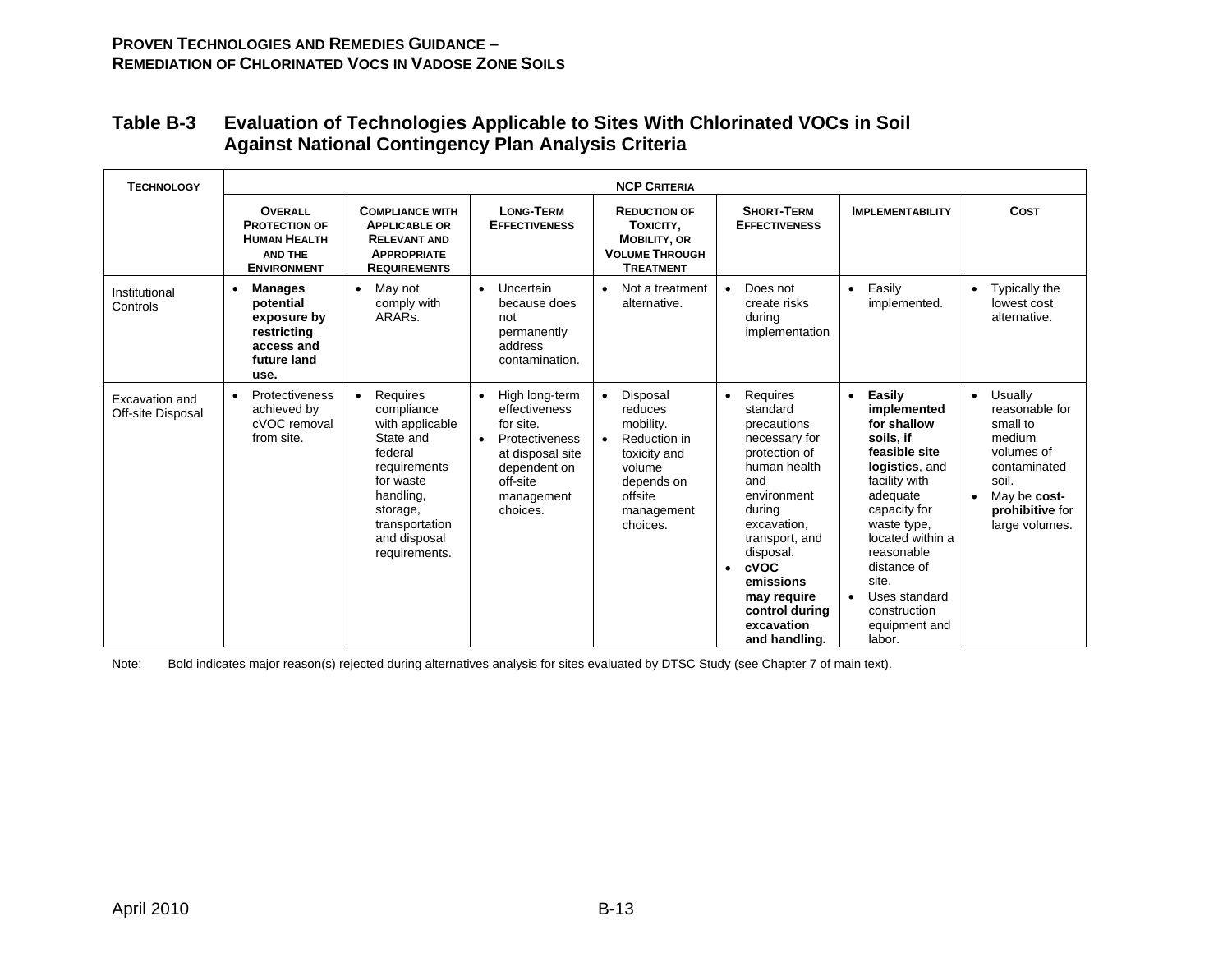# **Table B-3 (Continued)**

| <b>TECHNOLOGY</b>                                  | <b>NCP CRITERIA</b>                                                                                                                                                                                                                                  |                                                                                                                                                                                                                                                                                                                                                                                                                                                      |                                                                                                                                                                                                                                                                                                                                                                                                                                    |                                                                                                                                                                             |                                                                                                                                                                                                                                                                                                                         |                                                                                                                                                                                                                                                                                    |                                        |
|----------------------------------------------------|------------------------------------------------------------------------------------------------------------------------------------------------------------------------------------------------------------------------------------------------------|------------------------------------------------------------------------------------------------------------------------------------------------------------------------------------------------------------------------------------------------------------------------------------------------------------------------------------------------------------------------------------------------------------------------------------------------------|------------------------------------------------------------------------------------------------------------------------------------------------------------------------------------------------------------------------------------------------------------------------------------------------------------------------------------------------------------------------------------------------------------------------------------|-----------------------------------------------------------------------------------------------------------------------------------------------------------------------------|-------------------------------------------------------------------------------------------------------------------------------------------------------------------------------------------------------------------------------------------------------------------------------------------------------------------------|------------------------------------------------------------------------------------------------------------------------------------------------------------------------------------------------------------------------------------------------------------------------------------|----------------------------------------|
|                                                    | <b>OVERALL</b><br><b>PROTECTION OF</b><br><b>HUMAN HEALTH</b><br><b>AND THE</b><br><b>ENVIRONMENT</b>                                                                                                                                                | <b>COMPLIANCE WITH</b><br><b>APPLICABLE OR</b><br><b>RELEVANT AND</b><br><b>APPROPRIATE</b><br><b>REQUIREMENTS</b>                                                                                                                                                                                                                                                                                                                                   | <b>LONG-TERM</b><br><b>EFFECTIVENESS</b>                                                                                                                                                                                                                                                                                                                                                                                           | <b>REDUCTION OF</b><br>TOXICITY,<br><b>MOBILITY, OR</b><br><b>VOLUME THROUGH</b><br><b>TREATMENT</b>                                                                        | <b>SHORT-TERM</b><br><b>EFFECTIVENESS</b>                                                                                                                                                                                                                                                                               | <b>IMPLEMENTABILITY</b>                                                                                                                                                                                                                                                            | <b>COST</b>                            |
| Soil Vapor<br>Extraction<br>(after USEPA,<br>1993) | Provides short-<br>term and long-<br>term protection<br>by reducing<br>concentration<br>and exposure<br>to cVOCs in<br>soil.<br>Depending on<br>site-specific<br>conditions.<br>prevents or<br>decreases<br>further<br>groundwater<br>contamination. | Does not<br>$\bullet$<br>trigger land<br>disposal<br>requirements.<br>Because of<br>$\bullet$<br>limited<br>disturbance,<br>few impacts to<br>water and<br>sensitive<br>resources are<br>likely.<br>Potential to<br>$\bullet$<br>treat cVOC<br>concentrations<br>to levels that<br>will prevent<br>exceedance of<br>groundwater<br>cleanup levels.<br>Emission<br>$\bullet$<br>controls are<br>needed to<br>comply with air<br>quality<br>standards. | Effectively<br>$\bullet$<br>removes<br>contamination<br>source.<br>Proven<br>$\bullet$<br>technique for<br>removing<br>cVOCs from<br>soil at depths<br>with adequate<br>air<br>permeability.<br>Requires some<br>treatment of<br>residuals.<br>Requires<br>review during<br>on-going<br>operation.<br>Periodic<br>$\bullet$<br>reviews may<br>be required if<br>residual levels<br>of cVOCs<br>remain after<br>system<br>shutdown. | Significantly<br>$\bullet$<br>reduces<br>toxicity.<br>mobility, or<br>volume through<br>treatment or<br>removal of<br>cVOCs.<br>Produces few<br>$\bullet$<br>waste streams. | Potential air<br>$\bullet$<br>emissions<br>easily<br>controlled.<br>Generally<br>$\bullet$<br>involves<br>relatively short<br>timeframe to<br>achieve RAOs.<br>Effective for<br>$\bullet$<br>treating cVOC<br>mass under<br>buildings. Can<br>be performed<br>on active sites.<br>Equipment is<br>readily<br>available. | • Readily<br>available<br>technology.<br>Proven<br>$\bullet$<br>technology.<br>Requires few<br>$\bullet$<br>engineering<br>controls.<br>Requires soil<br>$\bullet$<br>gas sampling<br>to monitor<br>cleanup<br>progress and<br>demonstrate<br>achievement of<br>RAO <sub>s</sub> . | Can be cost<br>$\bullet$<br>effective. |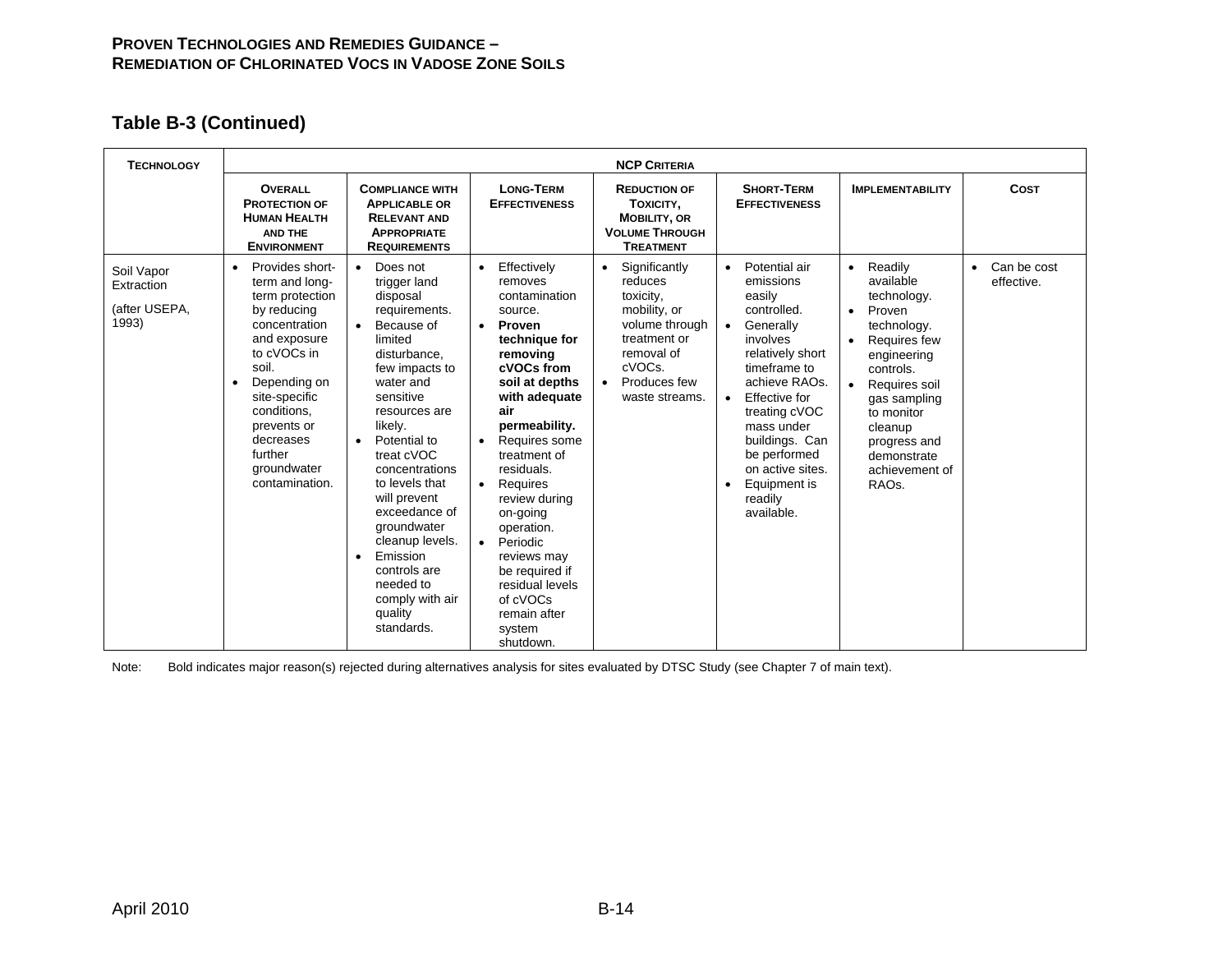# **Table B-3 (Continued)**

| <b>TECHNOLOGY</b>         | <b>NCP CRITERIA</b>                                                                                                                                                                                                                                                                                                                                                                                                                                                                                                                        |                                                                                                                    |                                                                                                                                     |                                                                                                      |                                                                                                              |                                                                                                                                                                                                                |                                                                              |
|---------------------------|--------------------------------------------------------------------------------------------------------------------------------------------------------------------------------------------------------------------------------------------------------------------------------------------------------------------------------------------------------------------------------------------------------------------------------------------------------------------------------------------------------------------------------------------|--------------------------------------------------------------------------------------------------------------------|-------------------------------------------------------------------------------------------------------------------------------------|------------------------------------------------------------------------------------------------------|--------------------------------------------------------------------------------------------------------------|----------------------------------------------------------------------------------------------------------------------------------------------------------------------------------------------------------------|------------------------------------------------------------------------------|
|                           | <b>OVERALL</b><br><b>PROTECTION OF</b><br><b>HUMAN HEALTH</b><br>AND THE<br><b>ENVIRONMENT</b>                                                                                                                                                                                                                                                                                                                                                                                                                                             | <b>COMPLIANCE WITH</b><br><b>APPLICABLE OR</b><br><b>RELEVANT AND</b><br><b>APPROPRIATE</b><br><b>REQUIREMENTS</b> | <b>LONG-TERM</b><br><b>EFFECTIVENESS</b>                                                                                            | <b>REDUCTION OF</b><br>TOXICITY,<br><b>MOBILITY, OR</b><br><b>VOLUME THROUGH</b><br><b>TREATMENT</b> | <b>SHORT-TERM</b><br><b>EFFECTIVENESS</b>                                                                    | <b>IMPLEMENTABILITY</b>                                                                                                                                                                                        | <b>COST</b>                                                                  |
| Containment by<br>Capping | Contaminated<br>$\bullet$<br>soil remains in<br>place.<br>Depending on<br>site conditions.<br>cVOCs may<br>migrate<br>laterally and<br>vertically<br>beneath cap<br>unless<br>controlled.<br>Risk of<br>$\bullet$<br>exposure<br>through<br>inhalation,<br>dermal contact<br>and/ or<br>incidental<br>ingestion<br>reduced<br>through<br>barriers.<br>Groundwater<br>$\bullet$<br>protection<br>depends on<br>depth to water,<br>potential for<br>cVOC<br>migration, and<br>cap design that<br>reduces water<br>migration<br>through soil. | Waste disposal<br>$\bullet$<br>requires<br>compliance<br>with ARARs.                                               | Long-term<br>protection<br>ensured<br>through<br>continued cap<br>maintenance,<br>ICs, and, if<br>needed,<br>emissions<br>controls. | $\bullet$ Not a<br>treatment<br>alternative.                                                         | Requires<br>$\bullet$<br>standard<br>precautions for<br>protection of<br>human health<br>and<br>environment. | • Commercially<br>available.<br>Demonstrated<br>$\bullet$<br>technology.<br>Necessary<br>$\bullet$<br>materials easily<br>attainable.<br>Uses standard<br>$\bullet$<br>construction<br>equipment and<br>labor. | Generally less<br>$\bullet$<br>expensive than<br>most forms of<br>treatment. |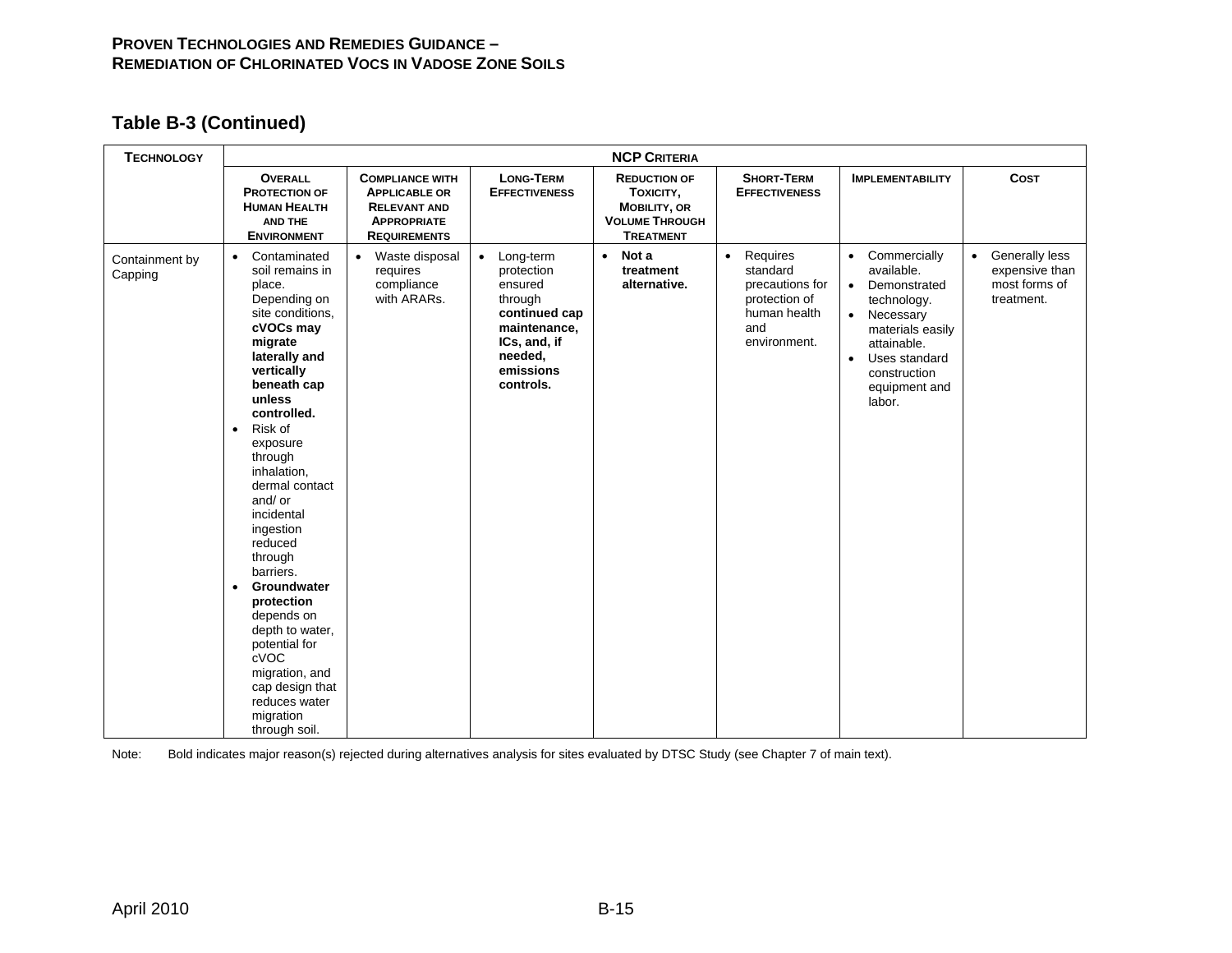# **Table B-3 (Continued)**

| <b>TECHNOLOGY</b> |                                                                                                                                                                                              |                                                                                                                             |                                                                                                                                                                                                                                                                                                                                                                               | <b>NCP CRITERIA</b>                                                                                  |                                                                                                                                                                               |                                                                                                                                                                                                                                                                                                                                                                                                                        |                                       |
|-------------------|----------------------------------------------------------------------------------------------------------------------------------------------------------------------------------------------|-----------------------------------------------------------------------------------------------------------------------------|-------------------------------------------------------------------------------------------------------------------------------------------------------------------------------------------------------------------------------------------------------------------------------------------------------------------------------------------------------------------------------|------------------------------------------------------------------------------------------------------|-------------------------------------------------------------------------------------------------------------------------------------------------------------------------------|------------------------------------------------------------------------------------------------------------------------------------------------------------------------------------------------------------------------------------------------------------------------------------------------------------------------------------------------------------------------------------------------------------------------|---------------------------------------|
|                   | <b>OVERALL</b><br><b>PROTECTION OF</b><br><b>HUMAN HEALTH</b><br><b>AND THE</b><br><b>ENVIRONMENT</b>                                                                                        | <b>COMPLIANCE WITH</b><br><b>APPLICABLE OR</b><br><b>RELEVANT AND</b><br><b>APPROPRIATE</b><br><b>REQUIREMENTS</b>          | <b>LONG-TERM</b><br><b>EFFECTIVENESS</b>                                                                                                                                                                                                                                                                                                                                      | <b>REDUCTION OF</b><br>TOXICITY,<br><b>MOBILITY, OR</b><br><b>VOLUME THROUGH</b><br><b>TREATMENT</b> | <b>SHORT-TERM</b><br><b>EFFECTIVENESS</b>                                                                                                                                     | <b>IMPLEMENTABILITY</b>                                                                                                                                                                                                                                                                                                                                                                                                | <b>COST</b>                           |
| In Situ Treatment | Protectiveness<br>٠<br>achieved by<br>transforming<br>cVOCs and<br>achieving<br>target cleanup<br>levels.<br><b>Potential for</b><br>$\bullet$<br>cVOC<br>mobilization<br>to<br>groundwater. | Requires<br>$\bullet$<br>compliance<br>with applicable<br>State and<br>federal<br>requirements<br>for treatment<br>process. | Permanently<br>$\bullet$<br>destroys<br>cVOCs, if<br>reagent<br>successfully<br>placed in<br>contact with<br>impacted soils.<br><b>Uncertain</b><br>$\bullet$<br>effectiveness.<br><b>Some</b><br>$\bullet$<br>technologies<br>unproven for<br>cVOCs in<br>unsaturated<br>soils.<br><b>Some</b><br>$\bullet$<br>technologies<br>can be<br>effective for<br>specific<br>cVOCs. | Reduces<br>$\bullet$<br>toxicity,<br>mobility, and<br>volume of soil<br>contaminated<br>with cVOCs.  | Requires<br>$\bullet$<br>standard<br>precautions for<br>protection of<br>human health<br>and<br>environment<br>during<br>treatment<br>process (e.g.,<br>reagent<br>handling). | • Assess<br>applicability<br>through bench<br>scale and<br>treatability<br>studies.<br>May require<br>permit for<br>treatment<br>process.<br>Equipment<br>availability<br>depends on<br>selected<br>treatment<br>process.<br>Time to treat.<br>Some<br>$\bullet$<br>treatments<br>require large<br>power source.<br><b>Ability to</b><br>$\bullet$<br>achieve<br>geochemical<br>conditions<br>needed for<br>treatment. | Relatively high<br>$\bullet$<br>cost. |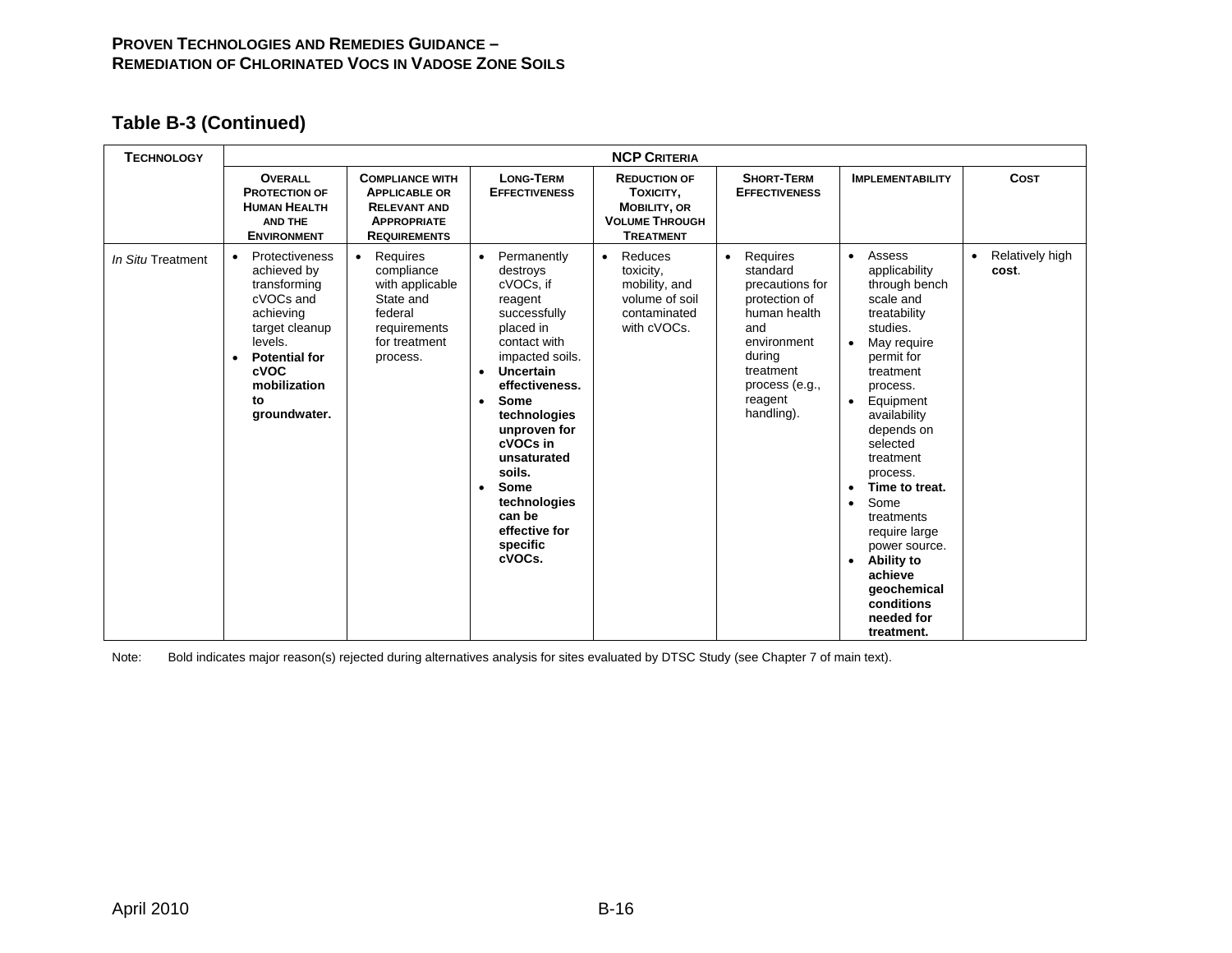# **Table B-3 (Continued)**

| <b>TECHNOLOGY</b>        | <b>NCP CRITERIA</b>                                                                                                                                       |                                                                                                                                                                                                                                                                                     |                                                                                                                                                                  |                                                                                                      |                                                                                                                                                                                                                                                                                                     |                                                                                                                                                                                                                                                                                                                                                         |                                                                                                      |
|--------------------------|-----------------------------------------------------------------------------------------------------------------------------------------------------------|-------------------------------------------------------------------------------------------------------------------------------------------------------------------------------------------------------------------------------------------------------------------------------------|------------------------------------------------------------------------------------------------------------------------------------------------------------------|------------------------------------------------------------------------------------------------------|-----------------------------------------------------------------------------------------------------------------------------------------------------------------------------------------------------------------------------------------------------------------------------------------------------|---------------------------------------------------------------------------------------------------------------------------------------------------------------------------------------------------------------------------------------------------------------------------------------------------------------------------------------------------------|------------------------------------------------------------------------------------------------------|
|                          | <b>OVERALL</b><br><b>PROTECTION OF</b><br><b>HUMAN HEALTH</b><br><b>AND THE</b><br><b>ENVIRONMENT</b>                                                     | <b>COMPLIANCE WITH</b><br><b>APPLICABLE OR</b><br><b>RELEVANT AND</b><br><b>APPROPRIATE</b><br><b>REQUIREMENTS</b>                                                                                                                                                                  | <b>LONG-TERM</b><br><b>EFFECTIVENESS</b>                                                                                                                         | <b>REDUCTION OF</b><br>TOXICITY,<br><b>MOBILITY, OR</b><br><b>VOLUME THROUGH</b><br><b>TREATMENT</b> | <b>SHORT-TERM</b><br><b>EFFECTIVENESS</b>                                                                                                                                                                                                                                                           | <b>IMPLEMENTABILITY</b>                                                                                                                                                                                                                                                                                                                                 | <b>COST</b>                                                                                          |
| <b>Ex Situ Treatment</b> | Protectiveness<br>achieved by<br>treatment in<br>above-ground<br>units and<br>achieving<br>cleanup goals<br>for on-site<br>reuse or for<br>land disposal. | Requires<br>$\bullet$<br>compliance<br>with applicable<br>State and<br>federal<br>requirements<br>for excavation,<br>treatment<br>transportation,<br>storage, and<br>disposal.<br>Emission<br>$\bullet$<br>controls likely<br>needed to<br>comply with air<br>quality<br>standards. | Some<br>$\bullet$<br>techniques<br>can be<br>effective for<br>specific<br>cVOCs.<br>May require<br>additional<br>technology if<br>cleanup goals<br>not achieved. | Removes<br>$\bullet$<br>cVOCs or<br>transforms<br>cVOCs to less<br>toxic by-<br>products.            | Potential short-<br>$\bullet$<br>term risks from<br>emissions<br>during<br>excavation,<br>treatment, soil<br>handling, and<br>transportation.<br>Requires<br>$\bullet$<br>standard<br>precautions for<br>protection of<br>human health<br>and the<br>environment<br>during<br>treatment<br>process. | May require<br>bench and<br>pilot scale<br>studies.<br>May have<br>multiple<br>treatment<br>steps.<br>On-site<br>treatment<br>requires<br>space for<br>treatment<br>unit.<br>Off-site<br>treatment<br>requires<br>transport to<br>treatment<br>facility.<br>Administrative<br>requirements<br>for permitting<br>treatment unit<br>may delay<br>project. | Relatively high<br>$\bullet$<br>costs,<br>particularly for<br>off-site<br>treatment and<br>disposal. |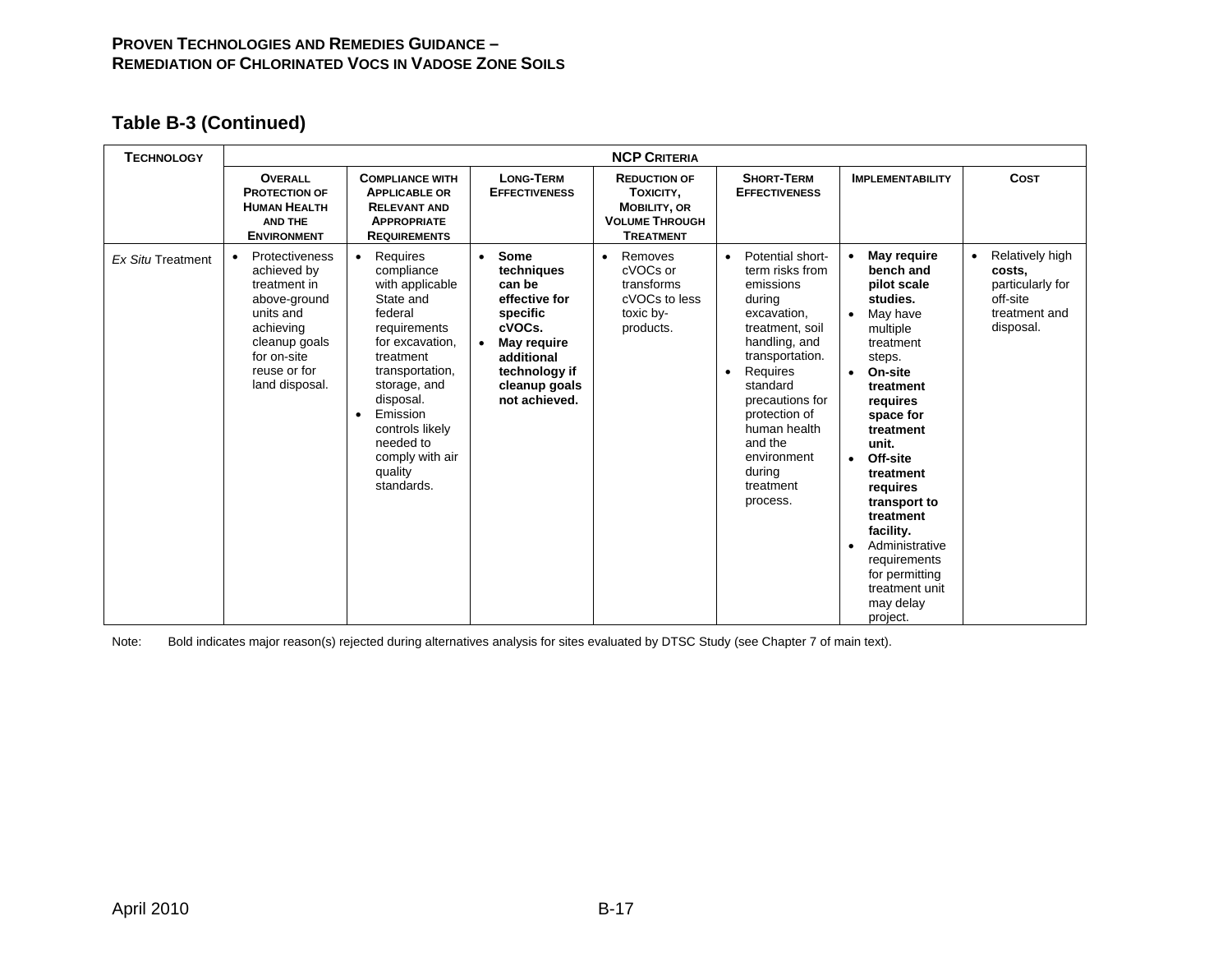#### **REFERENCES**

- Huling, S.G. and B.E. Pivetz. 2006. *Engineering Issue: In Situ Chemical Oxidation*. EPA 600-R-06-072. August. www.epa.gov/ada/download/issue/600R06072.pdf
- Interstate Technology and Regulatory Council (ITRC). 1997. *Technical Requirements for On-site Thermal Desorption of Solid Media Contaminated with Hazardous Chlorinated Organics*. September. www.itrcweb.org/Documents/TD-2.pdf
- U.S. Army Corps of Engineers (USACE). 2002. *Engineering and Design Soil Vapor Extraction and Bioventing* (EM 1110-1-4001). June. http://140.194.76.129/publications/eng-manuals/em1110-1-4001/toc.htm
- U.S. Environmental Protection Agency (USEPA). 1993. *Presumptive Remedies: Site Characterization and Technology Selection for CERCLA Sites With Volatile Organic Compounds in Soils*. EPA 540-F-93-046. September. www.epa.gov/superfund/policy/remedy/presump/finalpdf/scts.pdf
- USEPA. 2004. *How to Evaluate Alternative Cleanup Technologies for Underground Storage Tank Sites: A Guide for Corrective Action Plan Reviewers*. EPA 510-R-04-002. May. www.epa.gov/OUST/pubs/tums.htm
- USEPA. 2005. *Use of Field-Scale Phytotechnology for Chlorinated Solvents, Metals, Explosives and Propellants, and Pesticides*. EPA 542-R-05-002. April. www.clu-in.org/download/remed/542-r-05-002.pdf
- USEPA. 2006. *Engineering Issue: In Situ and Ex Situ Bioremediation Technologies for Remediation of Contaminated Sites*. EPA/625/R-06/015. October. www.clu-in.org/download/contaminantfocus/dnapl/Treatment\_Technologies/epa\_2006\_engin\_issue\_bio.pdf
- Van Deuren, J., T. Lloyd, S. Chhetry, R. Liou, and J. Peck. 2002. *Remediation Technologies Screening Matrix and Reference Guide*, 4<sup>th</sup> Edition. January. www.frtr.gov.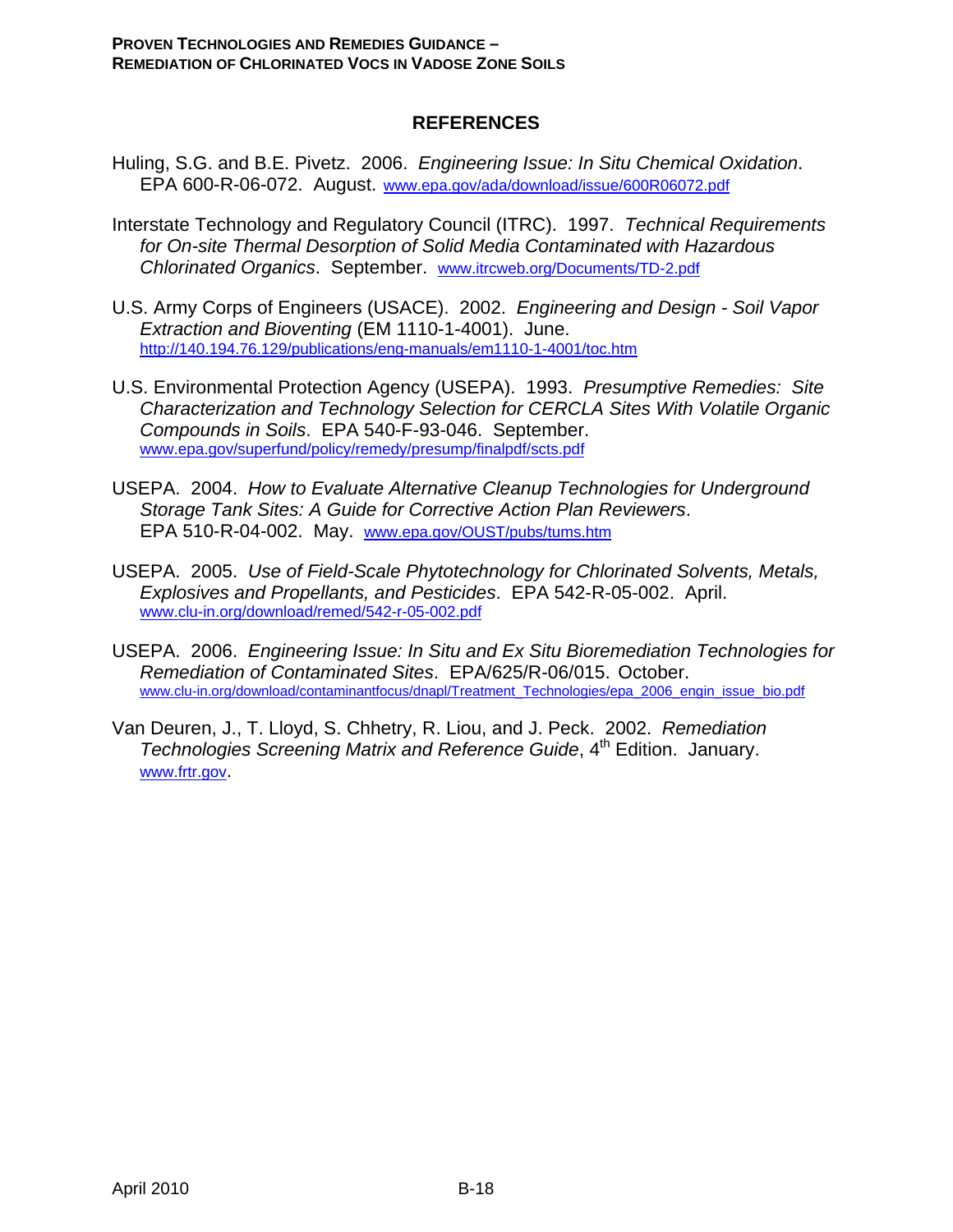# **APPENDIX C**

# **RESOURCES FOR DESIGN AND IMPLEMENTATION OF SVE SYSTEMS**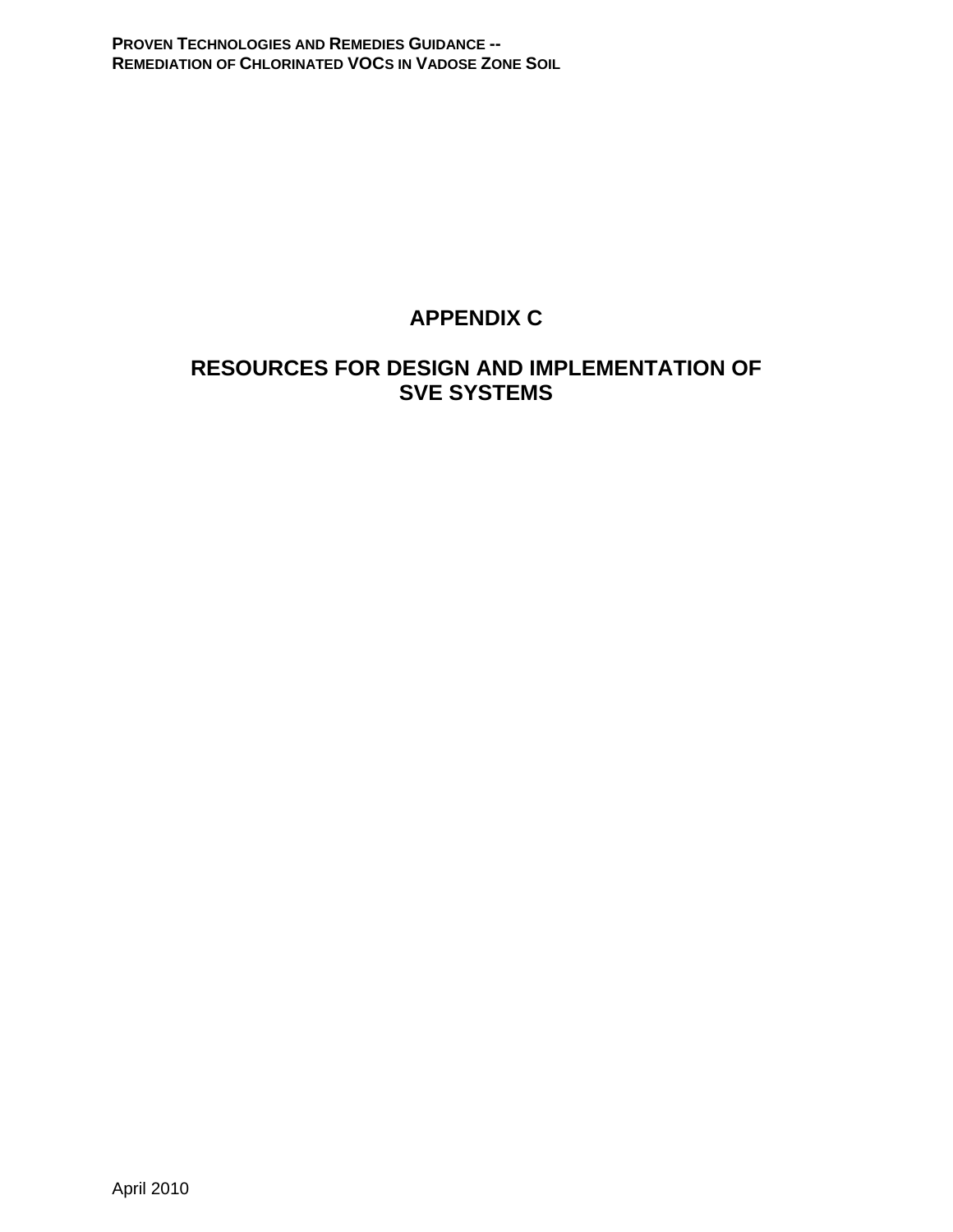# **TABLE OF CONTENTS**

|--|

| 1.0 | 1.1<br>1.2                             |                                                                                  |  |  |  |
|-----|----------------------------------------|----------------------------------------------------------------------------------|--|--|--|
| 2.0 | 2.1<br>$2.2^{\circ}$                   | 2.2.4 Contingencies for SVE System Modification Based on C-8<br>Performance Data |  |  |  |
| 3.0 | 3.1<br>3.2                             |                                                                                  |  |  |  |
| 4.0 | 4.1<br>4.2                             |                                                                                  |  |  |  |
| 5.0 | 5.1<br>5.2<br>5.3<br>5.4<br>5.5<br>5.6 |                                                                                  |  |  |  |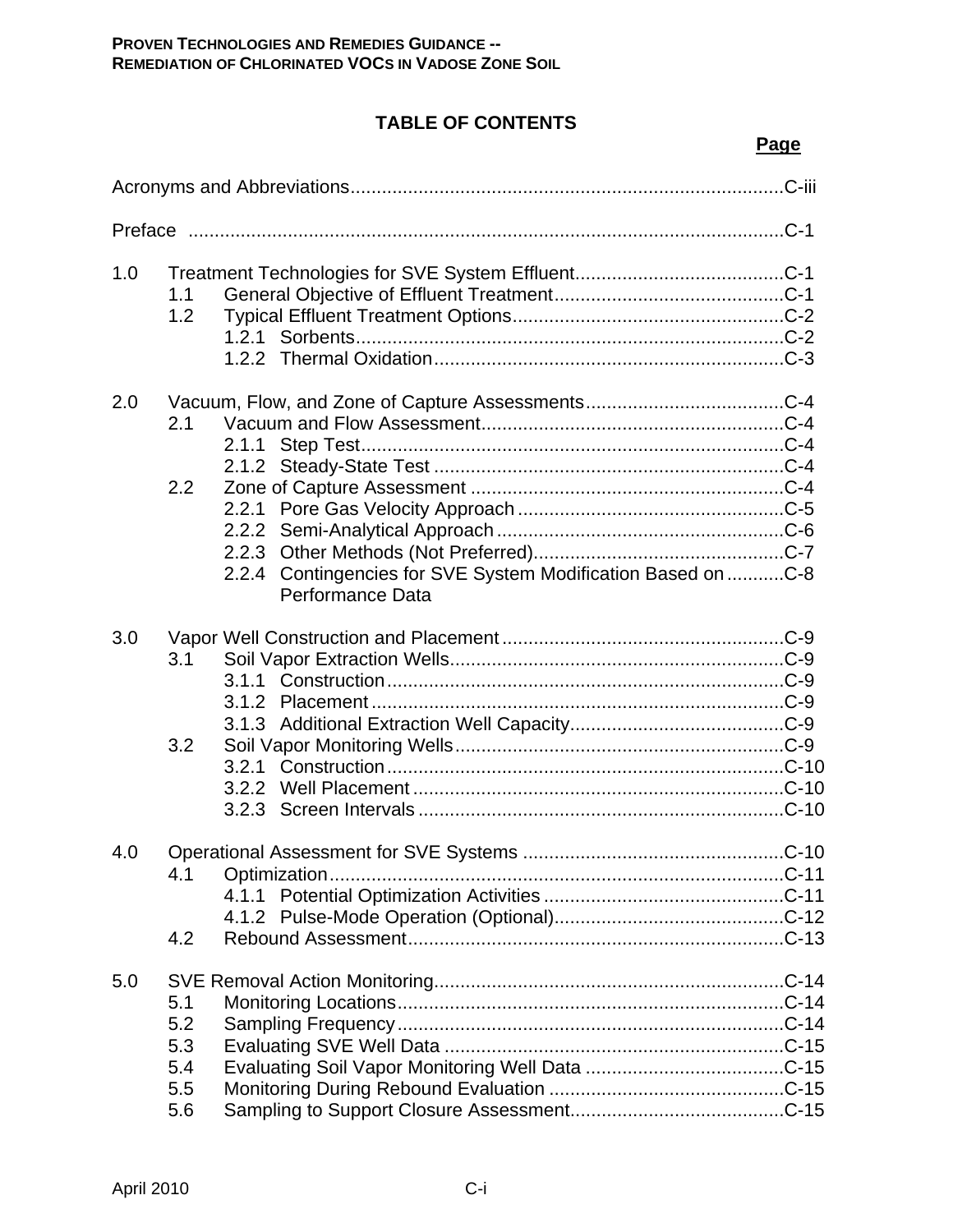# **TABLE OF CONTENTS (Continued)**

### **Page**

| 6.0 |                                                                         |
|-----|-------------------------------------------------------------------------|
| 7.0 |                                                                         |
| 8.0 | Annotated Outline for SVE System Pilot Test WorkplanC-18                |
| 9.0 |                                                                         |
|     | 10.0 Annotated Outline for SVE System Validation and Startup ReportC-25 |
|     | 11.0 Annotated Outline for SVE System Design DocumentC-29               |
|     |                                                                         |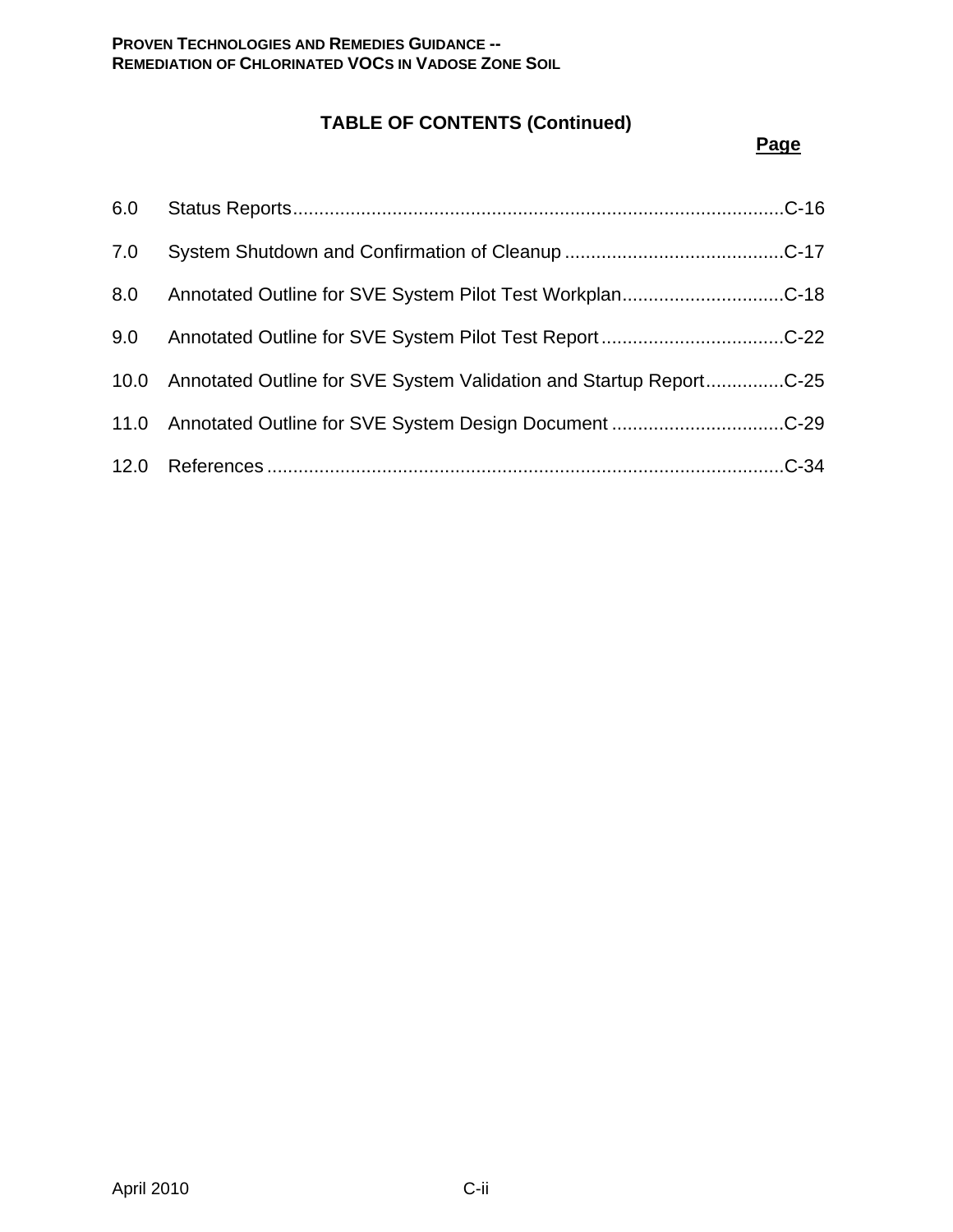# **ACRONYMS AND ABBREVIATIONS**

| Cal/EPA        | California Environmental Protection Agency               |
|----------------|----------------------------------------------------------|
| <b>CEQA</b>    | <b>California Environmental Quality Act</b>              |
| cm/s           | centimeters per second                                   |
| <b>CSM</b>     | conceptual site model                                    |
| cVOC           | chlorinated volatile organic compound                    |
| <b>DQO</b>     | data quality objective                                   |
| <b>DTSC</b>    | <b>California Department of Toxic Substances Control</b> |
| <b>GAC</b>     | granular activated carbon                                |
| <b>GRA</b>     | Groundwater Resources Association of California          |
| <b>LARWQCB</b> | Los Angeles Regional Water Quality Control Board         |
| LEL            | lower explosive limit                                    |
| O&M            | operation and maintenance                                |
| PT&R           | proven technologies and remedies                         |
| QA             | quality assurance                                        |
| QC             | quality control                                          |
| QAPP           | quality assurance project plan                           |
| <b>RAO</b>     | remedial action objective                                |
| <b>ROI</b>     | radius of influence                                      |
| <b>SVE</b>     | soil vapor extraction                                    |
| <b>SVM</b>     | soil vapor monitoring                                    |
| <b>USACE</b>   | U.S. Army Corps of Engineers                             |
| <b>USEPA</b>   | U.S. Environmental Protection Agency                     |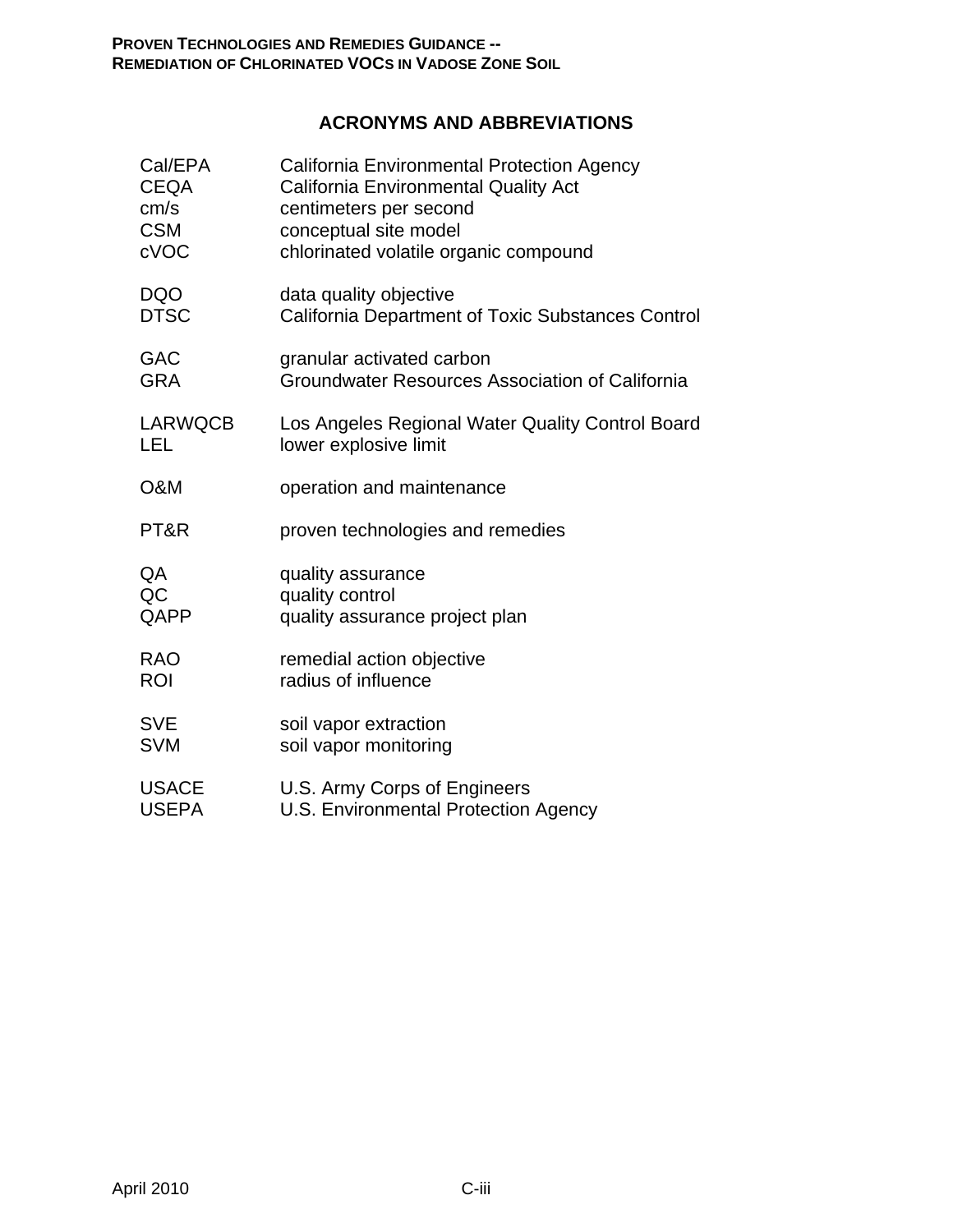### **Preface**

This appendix supplements Chapter 9 of this guidance document by providing additional information about selected topics for soil vapor extraction (SVE) systems. The intent is to facilitate the design and implementation of SVE systems. Please refer to the main text of this guidance document for an overall discussion of the design and implementation of SVE systems as well as discussion of site characterization, cleanup technology screening and evaluation, and remedy selection. Please recognize that this appendix and Chapter 9 are intended as guidance. All elements discussed may not be applicable to a given site.

# **1.0 TREATMENT TECHNOLOGIES FOR SVE SYSTEM EFFLUENT**

This discussion summarizes the likely treatment methods for SVE system effluent. A comprehensive discussion of the engineering design of air emission control devices is beyond the scope of this PT&R guidance and would duplicate information in *Engineering and Design - Soil Vapor Extraction and Bioventing* (USACE Manual; USACE, 2002) and *Off-Gas Treatment Technologies for Soil Vapor Extraction Systems: State of the Practice* (USEPA, 2006). Off-gas treatment systems may not be necessary for a given SVE system if emissions are below regulatory levels or health-based goals (health risk analysis).

# **1.1 GENERAL OBJECTIVE OF EFFLUENT TREATMENT**

Effluent treatment methods need to be designed to treat a wide range of volatile chemicals and concentrations. Chlorinated volatile organic compound (cVOC) concentrations can span several orders of magnitude between system startup and shutdown, and therefore the effluent treatment system must operate properly for the anticipated concentration ranges. The consequences of the treatment process itself must be considered in selecting the construction materials. Disposal of residuals such as spent carbon and condensate must also be addressed. The following considerations are needed for design of effluent treatment systems:

- initial and long-term concentration ranges
- complete analysis and speciation of the influent gas
- total flow rate range
- required removal efficiency
- availability of utilities
- required degree of control, monitoring, and automation
- noise generation
- condensate control and proper management (e.g., secondary containment)

Additional case-specific considerations may be applicable, such as local agency air emissions requirements or California Environmental Quality Act (CEQA)-identified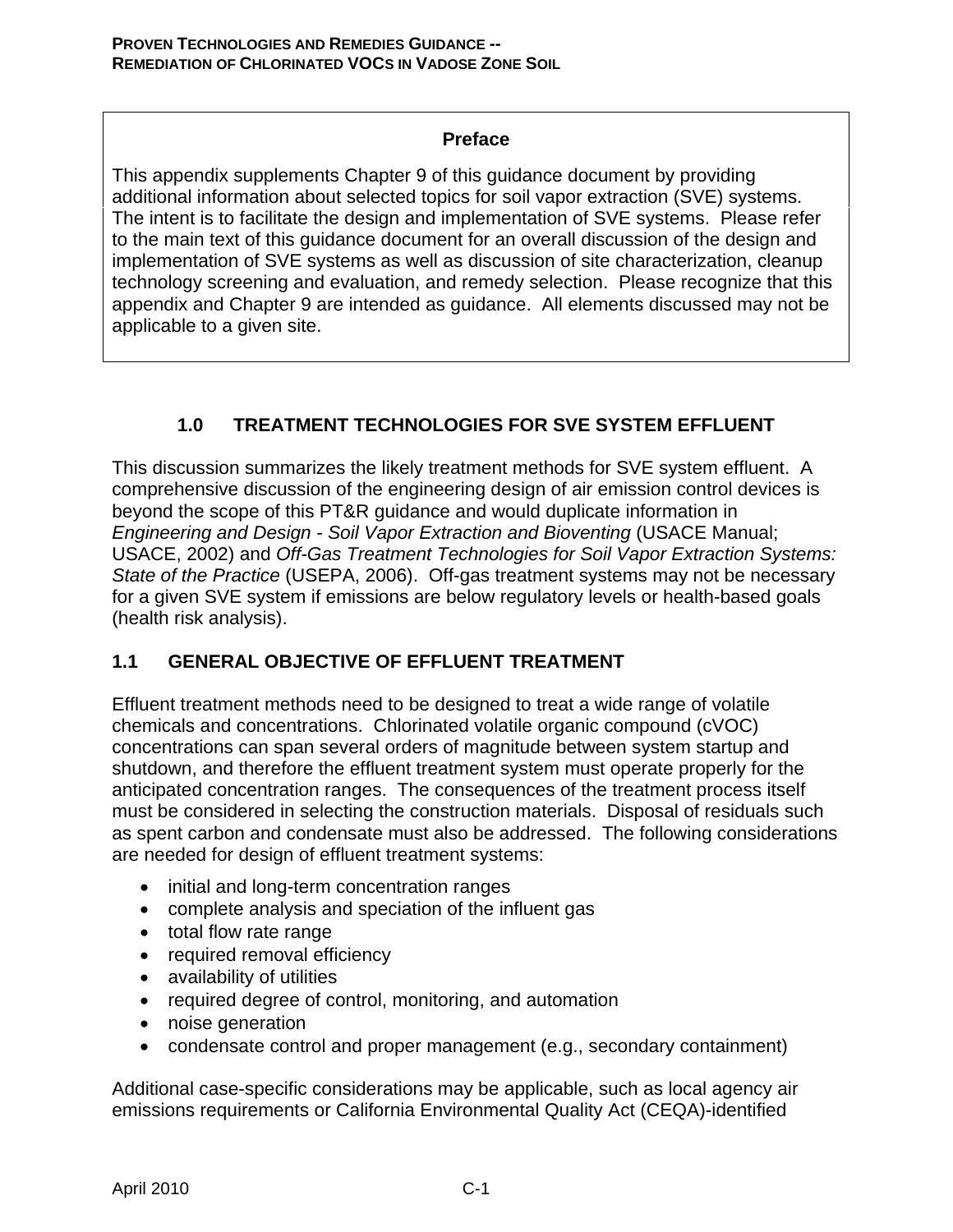mitigation needs. Communication between the designers of the subsurface and aboveground components is essential.

# **1.2 TYPICAL EFFLUENT TREATMENT OPTIONS**

*Off-Gas Treatment Technologies for Soil Vapor Extraction Systems: State of the Practice* (USEPA, 2006) provides detailed discussion of effluent treatment options for cVOCs, including thermal treatment, adsorption, and emerging technologies such as vapor condensation. This section discusses treatment technologies used by the majority of Department of Toxic Substances Control (DTSC) projects, namely granular activated carbon (GAC) and thermal treatment. Experience on DTSC projects has found that GAC is often the chosen method of treatment even though thermal treatment may be the most efficient and cost effective approach. Thermal treatment may be the best option for waste streams containing vinyl chloride because vinyl chloride does not adsorb onto GAC. Ketones, methane, chlorofluorohydrocarbons, and sulfur-containing compounds are examples of other compounds that are not suitable for GAC treatment.

### **1.2.1 Sorbents**

Sorbents can remove many classes of organic compounds including aromatic, aliphatic, and halogenated hydrocarbon compounds. Adsorption of volatile contaminants occurs via chemical and physical attractive forces between liquid or gas phase molecules and the molecules of the solid sorbent activated carbon, zeolites, or synthetic polymers. Selection of an appropriate sorbent material is primarily a function of the contaminant to be adsorbed. Activated carbon is the most widely used adsorbent material and is the focus of the remainder of this discussion.

Many SVE systems utilize GAC in flow-through canisters which are relatively simple to operate when properly designed. A carbon adsorption design usually includes multiple columns which are operated either in series or in parallel. The series arrangement is generally operated so that the secondary and subsequent columns (if applicable) act as a backup when breakthrough occurs on the primary canister. When the lead column is removed from service, the lag column is moved up to the lead position and the new column (or regenerated column) is installed in the lag position. The pressure / temperature ratings of the GAC canisters must exceed the anticipated operating conditions of the SVE system equipment.

Adsorption is normally a reversible process. Under suitable conditions the materials that have accumulated in the carbon can be desorbed and the carbon can be re-used. Thermal reactivation is the most widely used regeneration technique. In SVE systems where carbon usage is low, on-site regeneration will not be cost-effective and the spent carbon should be either disposed of or regenerated offsite. For larger long-term SVE systems, onsite regeneration should be considered based on a complete life-cycle cost economic analysis. If possible, the designer should estimate the total carbon usage for the life of the project and compare the carbon cost with the capital and operation and maintenance (O&M) cost of the regeneration system. A similar economic analysis could be performed for comparison with catalytic and thermal oxidation, as discussed below.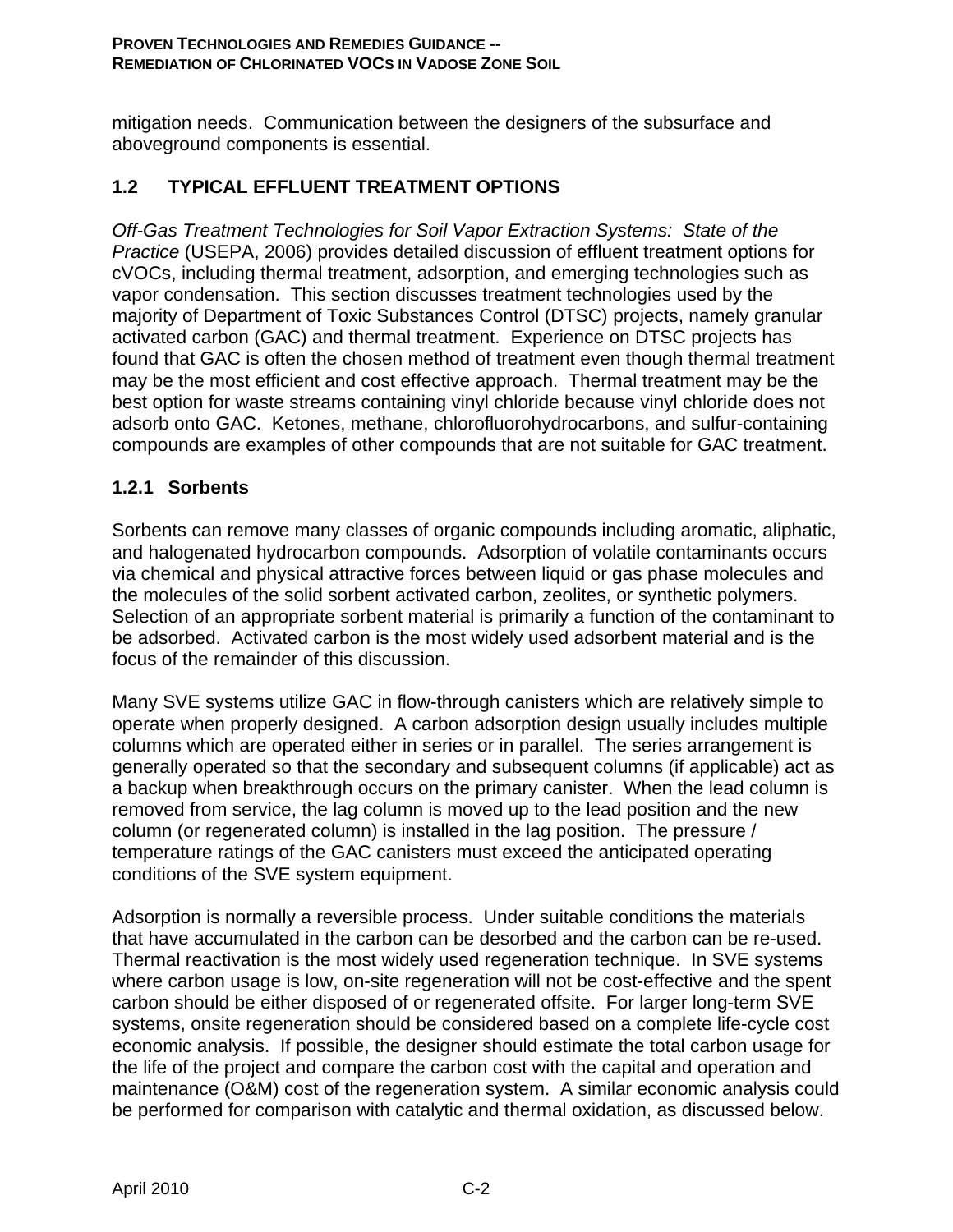## **1.2.2 Thermal Oxidation**

The four general types of thermal oxidation systems available for controlling cVOC emissions include:

- direct flame thermal oxidizers
- "straight-through" flameless thermal oxidizers
- regenerative thermal oxidizers
- catalytic oxidizers

Although each type of system operates somewhat differently, the primary goal of thermal oxidation is to raise the temperature of the gas stream to a sufficient level to promote oxidation (or combustion) of the contaminant to carbon dioxide and water. The heat for thermal oxidation comes from heat input to the oxidizer in the form of supplemental fuel (either gas or electric) as well as from the heating value content (usually in British thermal units) of the cVOCs in the SVE vapor streams. In-line flame arrestors should be incorporated into the design when using thermal oxidizers. Placed just upstream of thermal oxidizers, flame arrestors can prevent fire from moving through piping, and can protect other parts of the SVE system from fire or explosion.

Issues to be considered when evaluating thermal oxidation options include:

- cost savings that can be achieved by heat recovery techniques
- adjustment of the amount of auxiliary fuel (or dilution air) to accommodate variations in mass loading
- for catalytic oxidation, consideration of the catalyst type and catalyst limitations (e.g., deactivators, overheating, lifespan)
- generation and treatment of acidic emissions (i.e., gases, liquids)
- potential generation of products of incomplete combustion (e.g., chlorinated dibenzo-p-dioxins, chlorinated dibenzofurans)
- lower explosive limit (LEL) of the waste stream<sup>1</sup>

*Off-Gas Treatment Technologies for Soil Vapor Extraction Systems: State of the Practice* (USEPA, 2006) provides guidance on selecting a thermal treatment technology.

1

<sup>1</sup> The LEL is defined as the minimum concentration of chemical vapor in atmospheric air (i.e., 21% oxygen and at 20°C) that is sufficient to support combustion.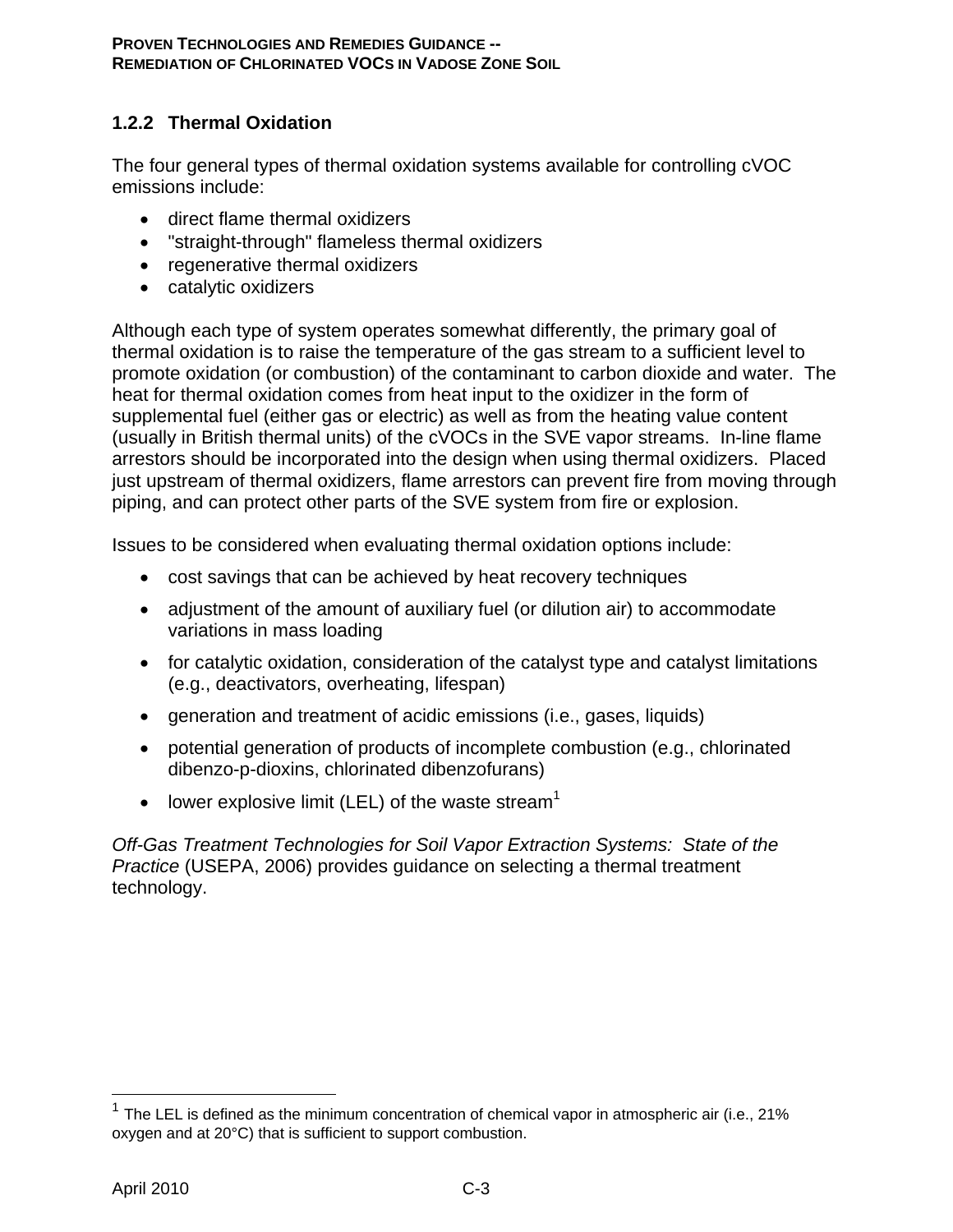# **2.0 VACUUM, FLOW, AND ZONE OF CAPTURE ASSESSMENTS**

# **2.1 VACUUM AND FLOW ASSESSMENT**

Two main types of assessments may be performed during pilot-scale testing or validation/startup activities: step tests and steady-state tests. DTSC recommends use of both a step and steady-state vacuum/flow assessment.

# **2.1.1 Step Test**

Step testing is used to determine the optimum sustainable flow from the subsurface. During step testing, the flow is incrementally increased over time as the vacuum level in the SVE well and vapor monitoring wells is documented. The flow rate is increased by manipulating the blower system.

# **2.1.2 Steady-State Test**

The steady-state or constant rate test is implemented at the optimum flow rate to acquire vacuum data from the subsurface and to determine potential maximum influent cVOC concentrations for the SVE system and the optimal SVE well spacing. This vacuum data is obtained from multiple monitoring locations. Typically, an optimum flow rate is derived from step testing and used as a parameter in steady-state testing. The stabilized vacuum readings obtained from monitoring well infrastructure during steadystate testing are used to define the full-scale zone of capture of the SVE treatment system.

# **2.2 ZONE OF CAPTURE ASSESSMENT**

Zone of capture is the most important parameter to be considered in the design of a SVE system because it controls the mass removal rate and thus the efficiency and timeframe for site cleanup. Also referred to as the zone of remediation, the zone of capture is defined as the greatest distance from a SVE well at which a sufficient vapor flow can be induced to adequately enhance volatilization and extraction of the soil contaminants. The rate of mass removal via volatilization is a function of the volume of air passing by the contaminated soil per unit of initial contaminant mass.

Experience with SVE systems has shown that, for effective mass removal rates, zone of capture typically ranges between 40 and 100 feet. A smaller zone of capture is often needed to enhance mass removal rates in heterogeneous or fine-grained soil. A smaller zone of capture may also be needed to improve mass removal efficiencies and thus meet specific project deadlines (e.g., timeframe to begin redevelopment). The zone of capture appropriate for a SVE system should be evaluated on a site-specific basis, preferably using the method described in Section 2.2.1 or 2.2.2. On a case-bycase basis, DTSC may consider proposals to demonstrate an appropriate zone of capture during the system startup and validation process (see Section 2.2.4 for further discussion).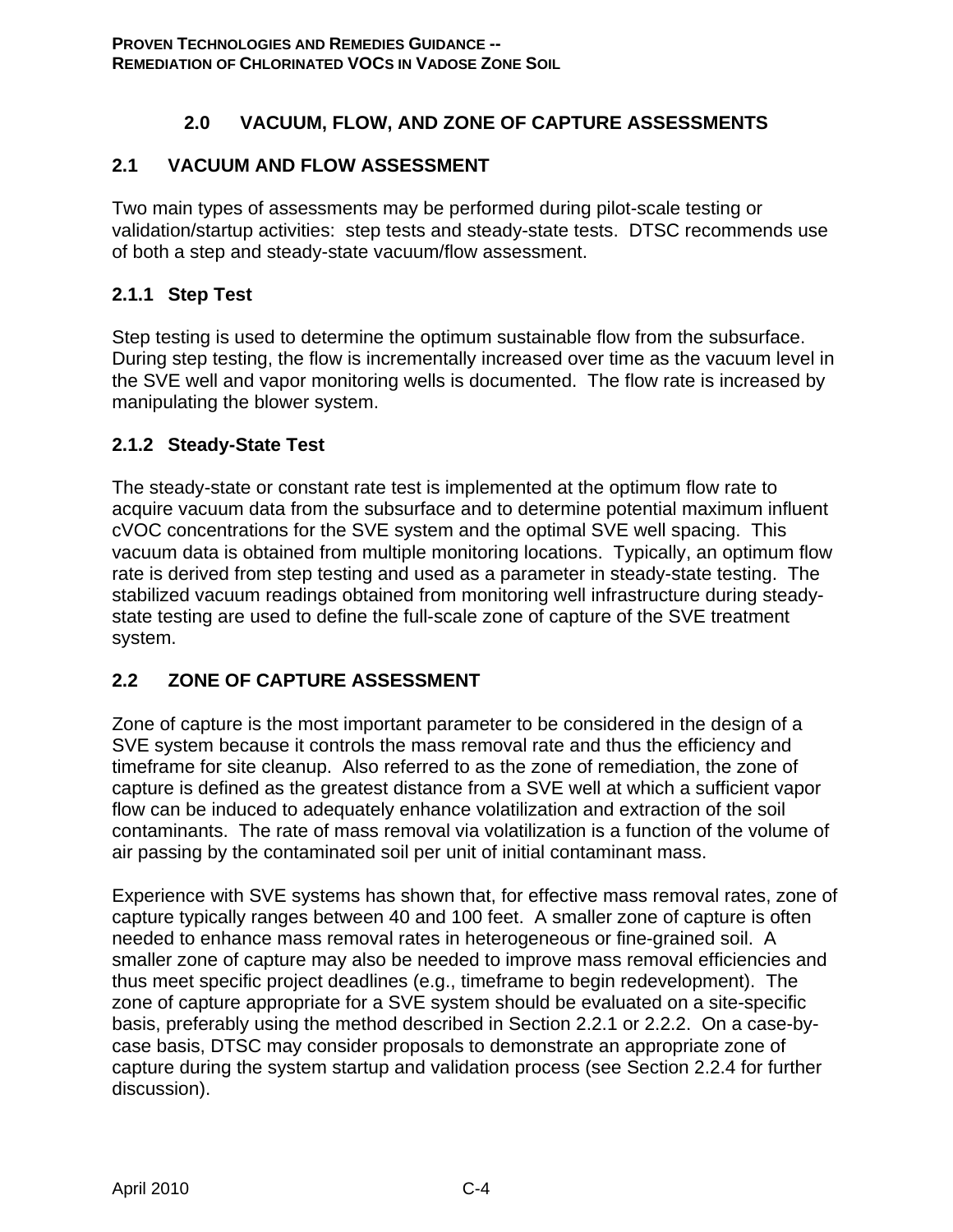Regardless of the method used to estimate the zone of capture, performance data collected during pilot testing and/or system startup and validation and on-going operations should be used to confirm the adequacy of the initial zone of capture estimate. If the evaluation indicates that the zone of capture estimate was inaccurate, the system may require modification so that the RAOs can be achieved. See Section 2.2.4 for further discussion.

# **2.2.1 Pore Gas Velocity Approach**

The approaches described in USACE (2002) and DiGiulio and Varadhan (2001a) can be used for the quantification of SVE system zone of capture. These approaches are based on the pore gas velocity and consist of two general steps. First, air permeability of the subsurface is determined. Then, the subsurface pore velocities associated with a SVE well, and the resulting zone of capture, are calculated using the air permeability. Typically, the zone of capture is defined by soil pore velocities of 0.01 cm/s (DiGiulio and Varadhan, 2000, 2001a) or greater. (Note: The zone of capture is inversely proportional to the pore gas velocity.) SVE wells should be placed so that their zones of capture completely cover the area of contamination with a slight overlap.

USACE (2002) and DiGiulio and Varadhan (2001a) should be consulted for detailed description and the technical basis for zone of capture derived from pore gas velocity estimates. A generalized description of the pore gas velocity approach is summarized below. Other appropriate methods may also be used.

**Step 1.** Vacuum response data are used to estimate the permeability ratio (ratio of horizontal to vertical permeability) and horizontal air permeability of the subsurface. These estimates can be determined using software designed for SVE system data analysis. Typical input parameters include:

- vacuum response data for monitoring points around each SVE well tested
- estimate of flow conditions (e.g., steady state, transient)
- estimate of subsurface conditions (e.g., leaky, semi-confined)
- blower flow rate
- estimated gas-filled porosity

Multiple scenarios (using realistic input parameters) should be used to find a reasonable approximation of the permeability ratio and horizontal air permeability.

**Step 2.** The air permeability ratio, horizontal air permeability, and other input parameters are used to estimate the pore gas velocity. This estimate can be modeled using software designed for SVE data analysis using an appropriate model domain, grid, boundary conditions, and input parameters. Typical input parameters include:

- permeability ratio / air permeability (e.g., as described in Step 1)
- blower flow rate
- anisotropy angle in the main principal flow direction<sup>2</sup>

<sup>1</sup>  $2$  Obtained from literature values with consideration of site conditions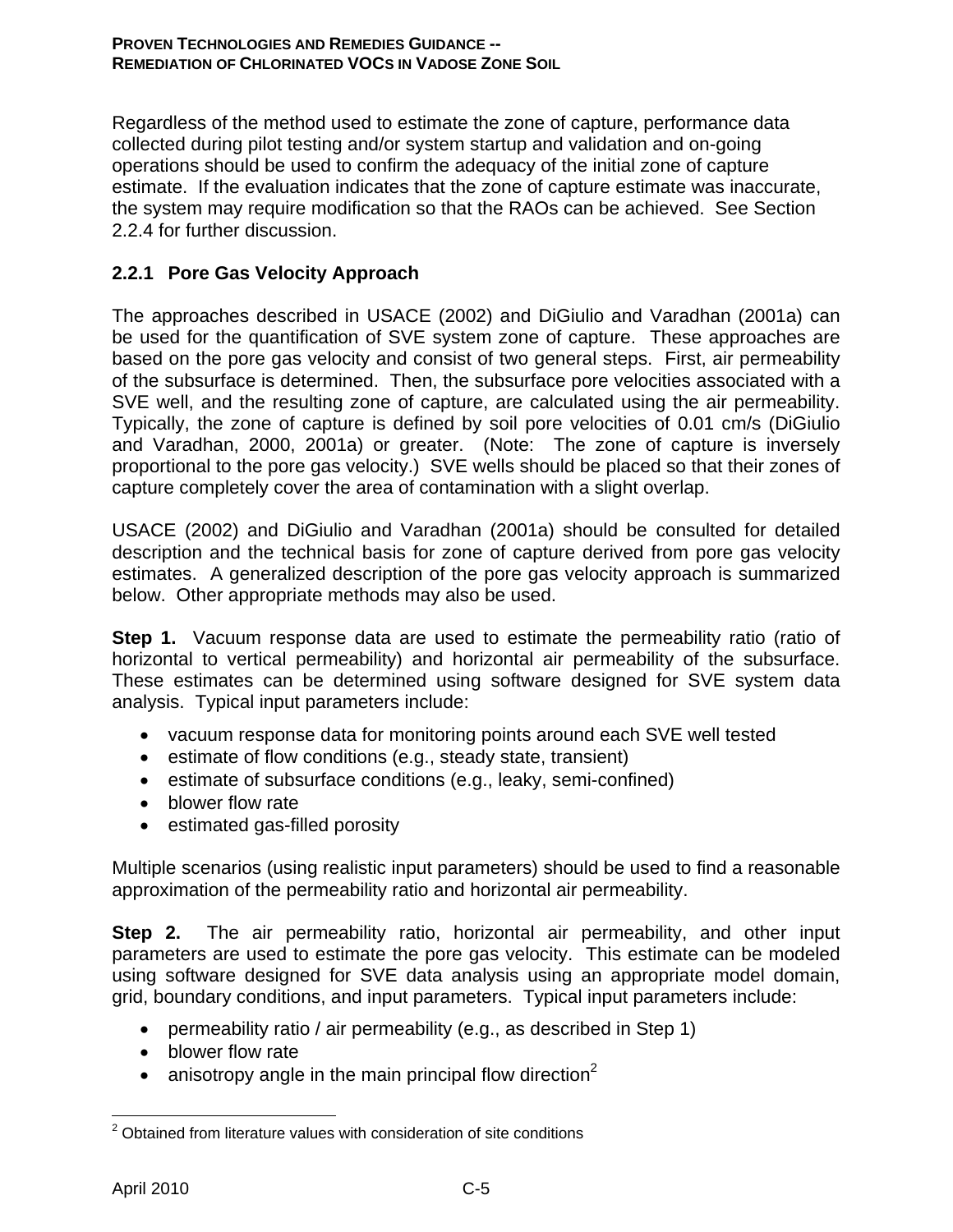#### **PROVEN TECHNOLOGIES AND REMEDIES GUIDANCE -- REMEDIATION OF CHLORINATED VOCS IN VADOSE ZONE SOIL**

- soil porosity
- $\bullet$  irreducible water saturation<sup>2</sup>
- van Genuchten soil-water retention parameters<sup>2</sup>

Multiple simulations, using realistic ranges of input parameters, are conducted to calibrate the model with a set of input parameters that provides the least average error between observed and simulated vacuum measurements at monitoring points. The calibrated model is then used to simulate the vacuum distribution and calculate pore gas velocity. To design the SVE system, this pore gas velocity can then be used to  $c$ alculate a critical pore gas velocity $3$  that results in an advection-dominated system.

**Step 3.** The pore gas velocity obtained in Step 2 is used to estimate the zone of capture for each SVE well. The USACE Manual recommends that critical pore gas velocities of 0.001 and 0.01 cm/s be used for design purposes.

### **2.2.2 Semi-Analytical Approach**

An approach for the quantification of SVE system zone of capture is available that does not rely on the use of air permeability and pore gas velocities. The approach, which is described in Johnson and Ettinger (1994), utilizes SVE well extraction rates and subsurface contaminant mass estimations. Johnson and Ettinger (1994) should be consulted for detailed description, the technical basis, and potential limitations for the quantification of zone of capture by this method. When using this method, SVE wells should be placed so that zones of capture completely cover the area of contamination with a slight overlap.

The zone of capture is determined using Equation 6 of Johnson and Ettinger (1994). Selected parameters used by Equation 6 are described below.

**Vapor Extraction Rate.** The extraction rate for a single SVE well should be determined through pilot testing or estimated from professional experiences at nearby sites.

**Contaminant Mass.** The subsurface contaminant mass should be accurately quantified using both soil gas and soil matrix data. To obtain the most representative estimates of contaminant mass, soil matrix samples should be collected using USEPA Method 5035 (DTSC, 2004). Soil gas samples should be collected in accordance with *Advisory – Active Soil Gas Investigations* (DTSC/LARWQCB, 2003; revision pending).

**Remediation Time Estimates.** The timeframe for achievement of cleanup around the SVE well is needed to quantify zone of capture. By increasing the remediation timeframes, the zone of capture also increases proportionately.

 $\overline{a}$  $^3$  DiGiulio and Varadhan (2001b) defines a critical pore gas velocity as the pore gas velocity that results in slight deviation from equilibrium conditions (i.e., sufficient flow rate through soil to reduce cVOC concentrations in the soil gas phase and thereby create a driving force for further cVOC volatilization, desorption, and diffusion into soil gas for removal by advective transport).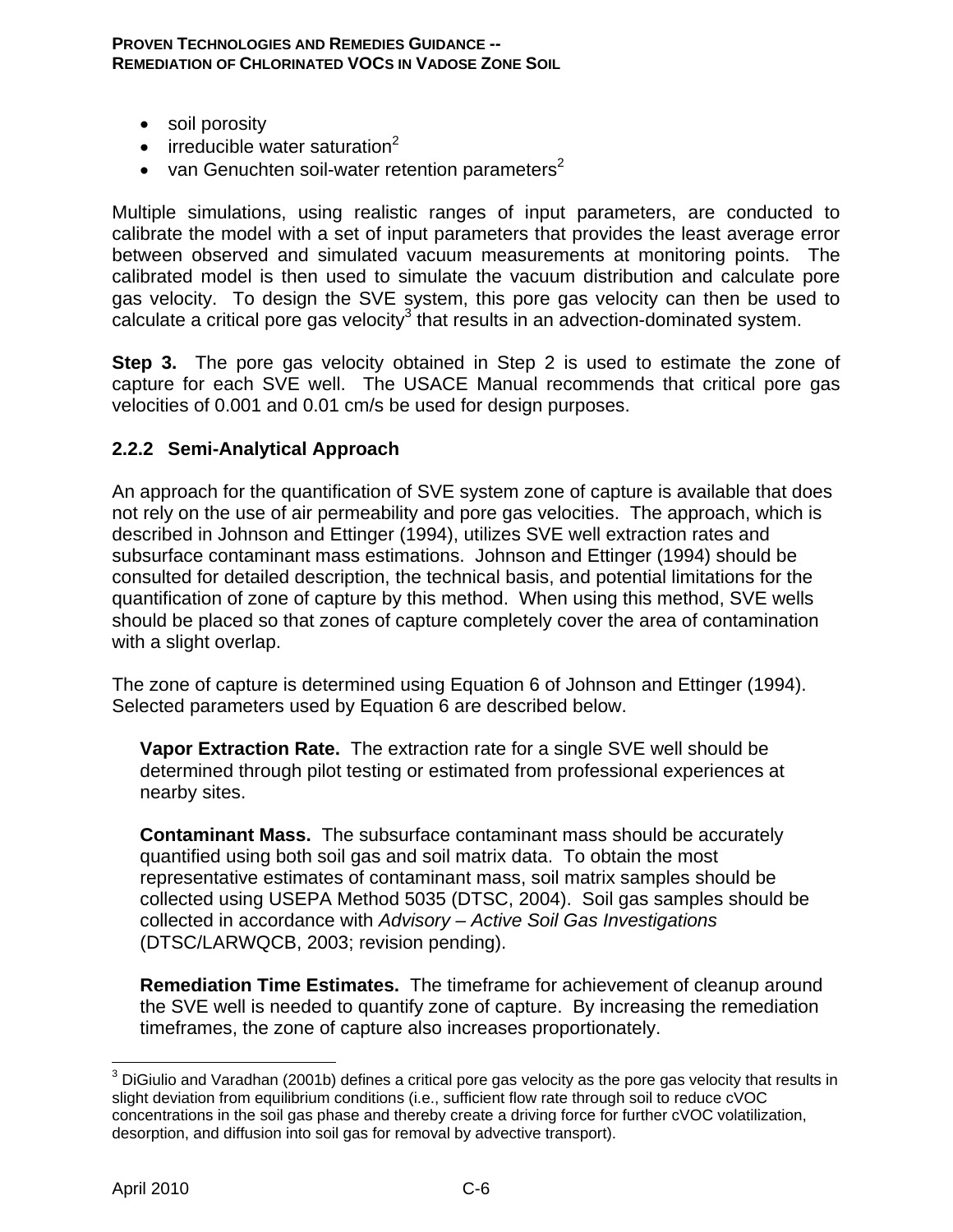**Gamma parameter (γ).** This parameter is a dimensionless measure of the progress of remediation. The value should be less than or equal to 1.0 for the quantification of zone of capture.

**Alpha parameter (α).** This parameter is the minimum volume of air per unit contaminant mass required to achieve cleanup under ideal conditions. The value should be at least 100 cubic meters of air per kilogram of contaminant mass for the quantification of zone of capture.

This semi-analytical approach is based upon the concept that the SVE effectiveness is a function of the volume of air that flows through the contaminated soil. Please note that zone of capture quantified with this method does not truly reflect the twodimensional nature of the remediation process and should be used cautiously with contingencies to modify the SVE system as appropriate based upon postimplementation site-specific data.

### **2.2.3 Other Methods (Not Preferred)**

Historically, the zone of capture has been referred to as the radius of influence (ROI) and has been derived using following methods that are no longer considered to be appropriate.

**Pore Volumes.** Assessment of minimum zone of capture is based on an estimate of the pore volume exchanges required to allow diffusion to reduce contamination to allowable levels. The total number of exchanges is divided by the maximum period of treatment to determine the exchange rate per year. The maximum flow rate of the SVE well is used in conjunction with the pore volume requirements to develop well spacing capable of achieving these treatment requirements. The method requires estimates of the contaminant mass in the vadose zone which can be difficult to quantify and typically provide a poor basis for a meaningful design zone of capture.

**Graphical Regression.** This method uses vacuum data collected from monitoring well infrastructure located around a central SVE well. Typically, this method uses a plot of steady-state vacuum levels versus distance from the central SVE well to the monitoring well data point. The zone of capture would be based on the volume of soil in which a selected minimum vacuum value (e.g., 0.2 inches of water) was present. However, vacuum response in the subsurface is independent of air permeability. Hence, the arbitrary selection of an observed vacuum as the definition of zone of capture is not a good indicator of the subsurface treatment zone.

As discussed further below, use of a zone of capture derived from these methods likely facilitates capture (containment) of contaminant vapors, but does not consider mass removal rates and other factors that can effect cleanup efficiency (e.g., contaminant/soil distribution, mass transfer considerations, chemical partitioning).

The graphical regressive method using subsurface pressure has been the method most often applied by practitioners. However, the zone of effective air exchange is often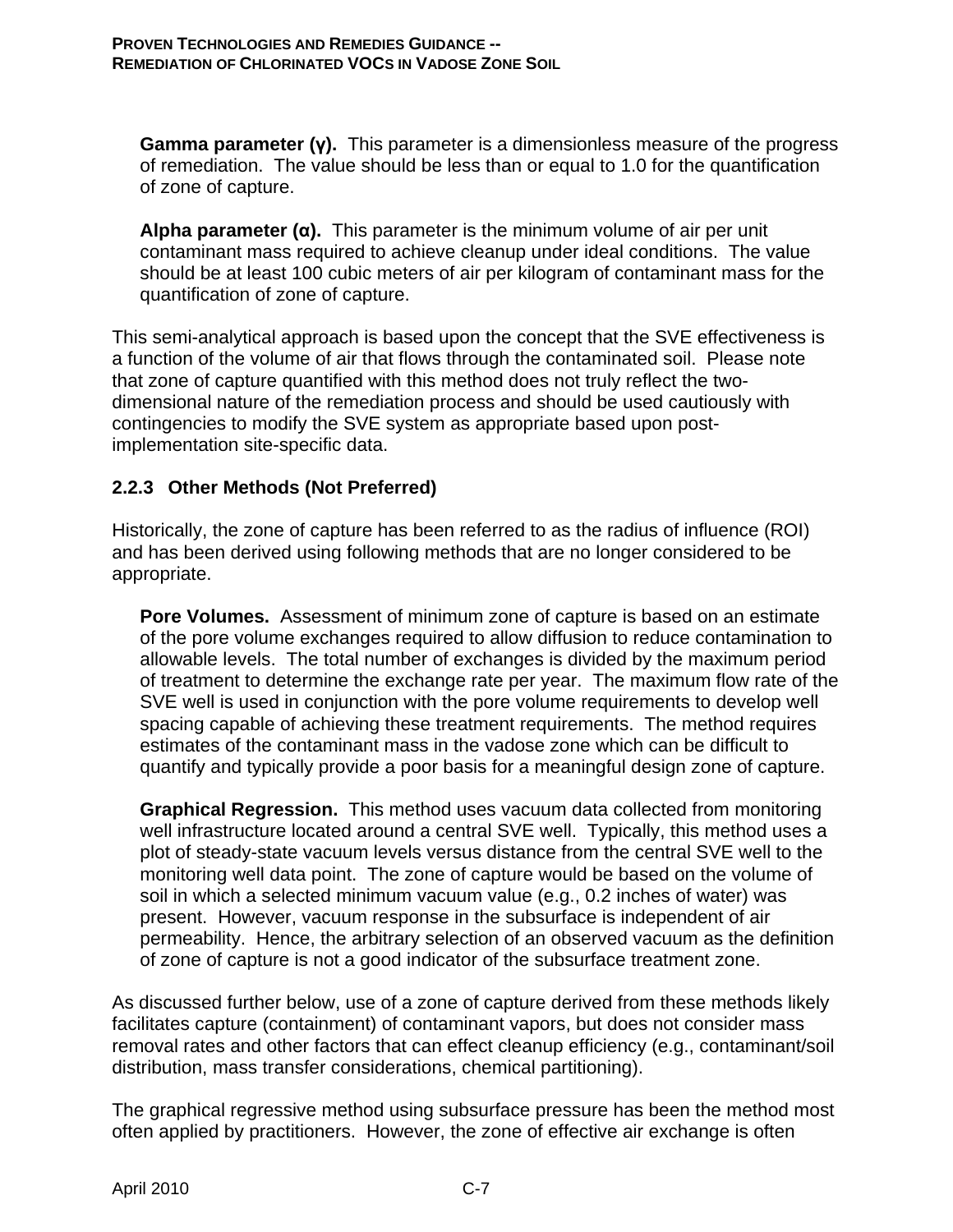#### **PROVEN TECHNOLOGIES AND REMEDIES GUIDANCE -- REMEDIATION OF CHLORINATED VOCS IN VADOSE ZONE SOIL**

much smaller than a ROI based upon pressure measurements (Johnson and Ettinger, 1994; Beckett and Huntley, 1994; Shan et al., 1992) and does not provide an estimate of the zone of effective air exchange in the subsurface. This issue is best discussed in Chapter 3 of USACE (2002):

*"Historically, re [radius of pressure influence] has been used as the basis of design for extraction well networks. Designers have interpreted the zone of vacuum influence around a well as also corresponding to the "capture zone" of the extraction well. By subsequently selecting an arbitrary distance within this zone of vacuum influence, designers have established well spacings for SVE well networks. Unfortunately, this is a completely inappropriate interpretation of this phenomenon. . .SVE designs should be based on pore gas velocities or the rates of pore gas exchange, which, are a function of both the pressure (vacuum) distribution around the extraction point and the associated soil air permeability."* 

### **2.2.4 Contingencies for SVE System Modification Based on Performance Data**

The methods described in Sections 2.2.1, 2.2.2, and 2.2.3 can be used to develop the SVE well spacing. Regardless of the method used, the adequacy of the initial SVE well spacing should be verified based on performance data collected during the system startup and validation, and on-going operations. If the performance data indicate that the initial zone of capture estimate is inadequate, the system should be redesigned.

On a case-by-case basis, DTSC may consider proposals to demonstrate an appropriate zone of capture during the system startup and validation process, provided that:

- an adequate vapor monitoring well network is constructed as part of the initial system design;
- the design plan includes provisions for future SVE well installation based on operational data;
- the design plan includes a detailed strategy and procedures for system startup, testing, validation, and commissioning;
- a system validation and startup report is submitted; and
- DTSC is consulted and concurs with the decision.

In this instance, professional judgment would be used to develop a realistic initial estimate of the likely zone of capture. This initial estimate would be based on site characterization, experience at similar or nearby sites, and site-specific RAOs.

The system startup and validation report and subsequent status reports (see Section 6.0) should provide results, discussion of physical parameters (air permeability, measured zone of capture, air exchange rate, etc.), discussion of concentration trends in vapor monitoring wells and SVE wells, and discussion of other soil gas flow parameters. If the zone of capture used as the design basis is inadequate to achieve site-specific RAOs, the reports should document or provide recommendations for system modifications (such as the installation of additional SVE wells). Persistently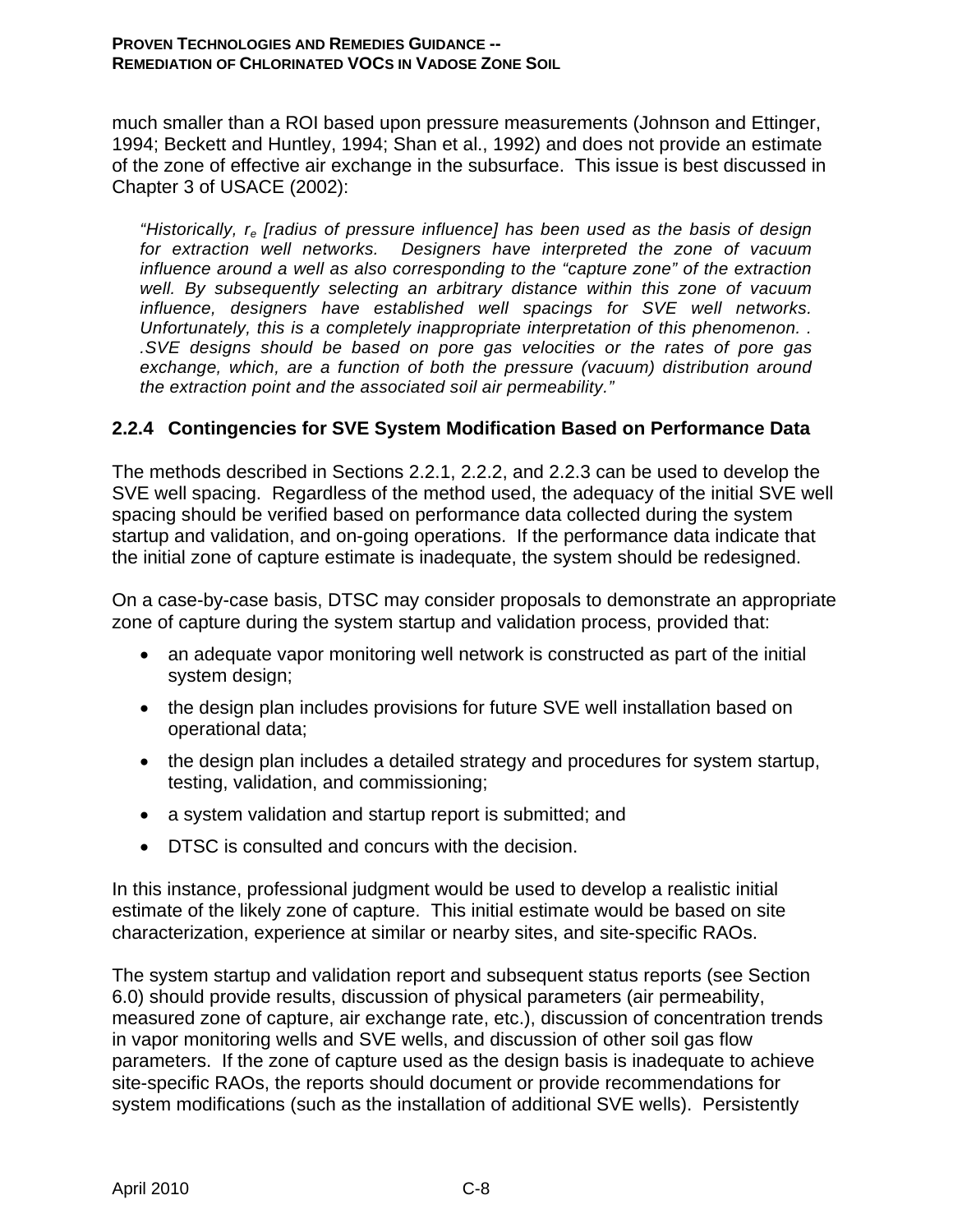elevated concentrations even after system operation may be another indicator of the need for system modifications and re-design.

# **3.0 VAPOR WELL CONSTRUCTION AND PLACEMENT**

# **3.1 SOIL VAPOR EXTRACTION WELLS**

# **3.1.1 Construction**

USEPA and USACE provide recommendations for SVE well construction. Typically, DTSC recommends a minimum of two-inch diameter SVE wells, but larger diameter wells should be considered if pressure loss is of concern.

# **3.1.2 Placement**

To achieve maximum efficiency from a SVE well field, the SVE well screen intervals should be placed vertically to provide effective air flow through soils where cVOC concentrations exceed RAOs. The screen interval position should be determined through site characterization data (e.g., lithology, concentration etc,), modeling, startup testing, and/or pilot testing. Some wells should be targeted toward the interface between permeable and recalcitrant zones. At some sites, efficiency may be achieved by screening the SVE wells in the lower part of the target zone in order to reduce downward air flow from the ground surface, thus decreasing the air flow rate and resultant need to oversize blower and effluent treatment system. Well spacing should be selected to allow overlapping zone of capture between SVE wells. Overlapping zones of capture may produce "stagnant" zones that should be considered in the system design (GRA, 2007).

# **3.1.3 Additional Extraction Well Capacity**

The number of SVE wells installed for a SVE system should be increased as necessary to meet the RAOs. The need for additional SVE wells should be evaluated based on pilot test data, initial performance data, system validation/startup performance data, and/or other monitoring data. Flexible system design (e.g., blower size, treatment capacity, vapor monitoring well location) will facilitate incorporation of additional SVE wells into the system.

# **3.2 SOIL VAPOR MONITORING WELLS**

Monitoring well infrastructure is needed for design, operation, and closure activities. The monitoring wells are integral to the operation and closure activities associated with full-scale operation. Although multiple monitoring wells will be installed to support the pilot test or system validation/startup, additional monitoring wells may be needed based on the size of the full-scale SVE treatment system and if vapor monitoring wells are converted to SVE wells.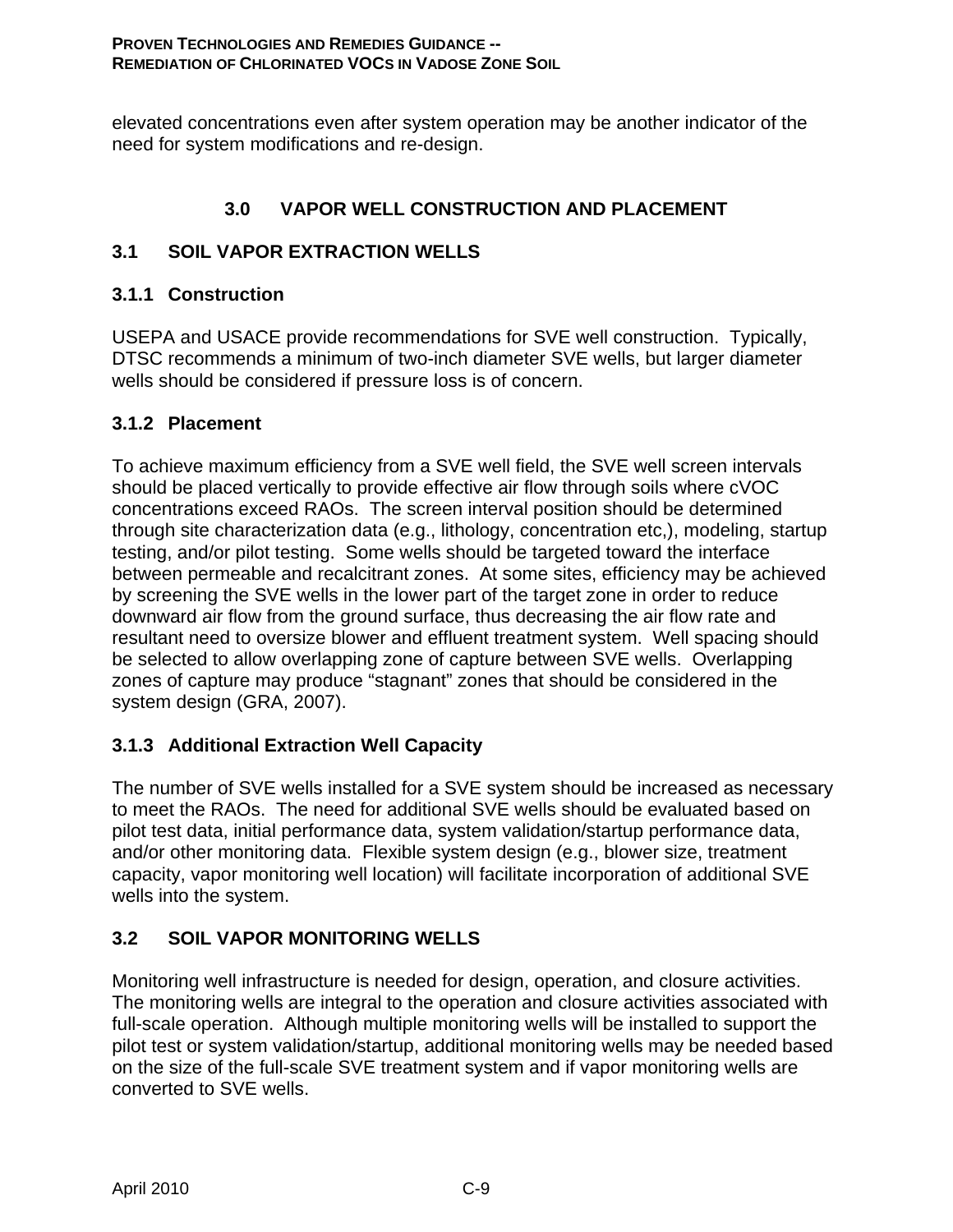# **3.2.1 Construction**

DTSC recommends construction of vapor monitoring wells with PVC materials and with a diameter of one to two inches (or larger to allow conversion to a SVE well). Typically, three to five foot interval screen intervals are preferred for vapor monitoring wells. Alternative construction methods consisting of dedicated, limited length screen intervals (i.e., six inches) attached to tubing are not recommended.

### **3.2.2 Well Placement**

Multiple, multi-depth, discrete-interval monitoring wells should be located in different directions and varying distances from the SVE wells. At a minimum, vapor monitoring should occur at three locations from the SVE wells. Each monitoring location should screen multiple, discrete depths. The lateral and vertical placement of monitoring wells relative to the SVE wells should be based on the estimated zone of capture for the SVE well.

### **3.2.3 Screen Intervals**

Monitoring wells should be screened in the most contaminated soils. Considerations for selecting potential zones for vapor monitoring well screen intervals include placement:

- in both permeable and recalcitrant zones
- at depths corresponding to desirable soil type
- with consideration of the SVE well screen intervals
- to allow evaluation of changes in the cVOC concentrations
- to allow evaluation of zone of capture
- to demonstrate achievement of the RAOs

### **4.0 OPERATIONAL ASSESSMENT FOR SVE SYSTEMS**

Operational assessment of a SVE system is a combination of field instrumentation data (i.e., vacuum gage, photoionization detector, flow meter) and speciated cVOC analyses from the SVE treatment system (influent/effluent, SVE wells) and soil vapor monitoring wells. Initially, the SVE system is run at design specifications until monitoring data indicates a need for modifications to enhance cVOC recovery. Continued system operation will lead to a decrease in influent stream concentration that necessitates system optimization (Section 4.1) and eventually rebound assessment (Section 4.2). The USACE Manual (USACE, 2002) provides detailed discussion of these topics and additional resources are provided on the USEPA web-site (www.clu-in.org).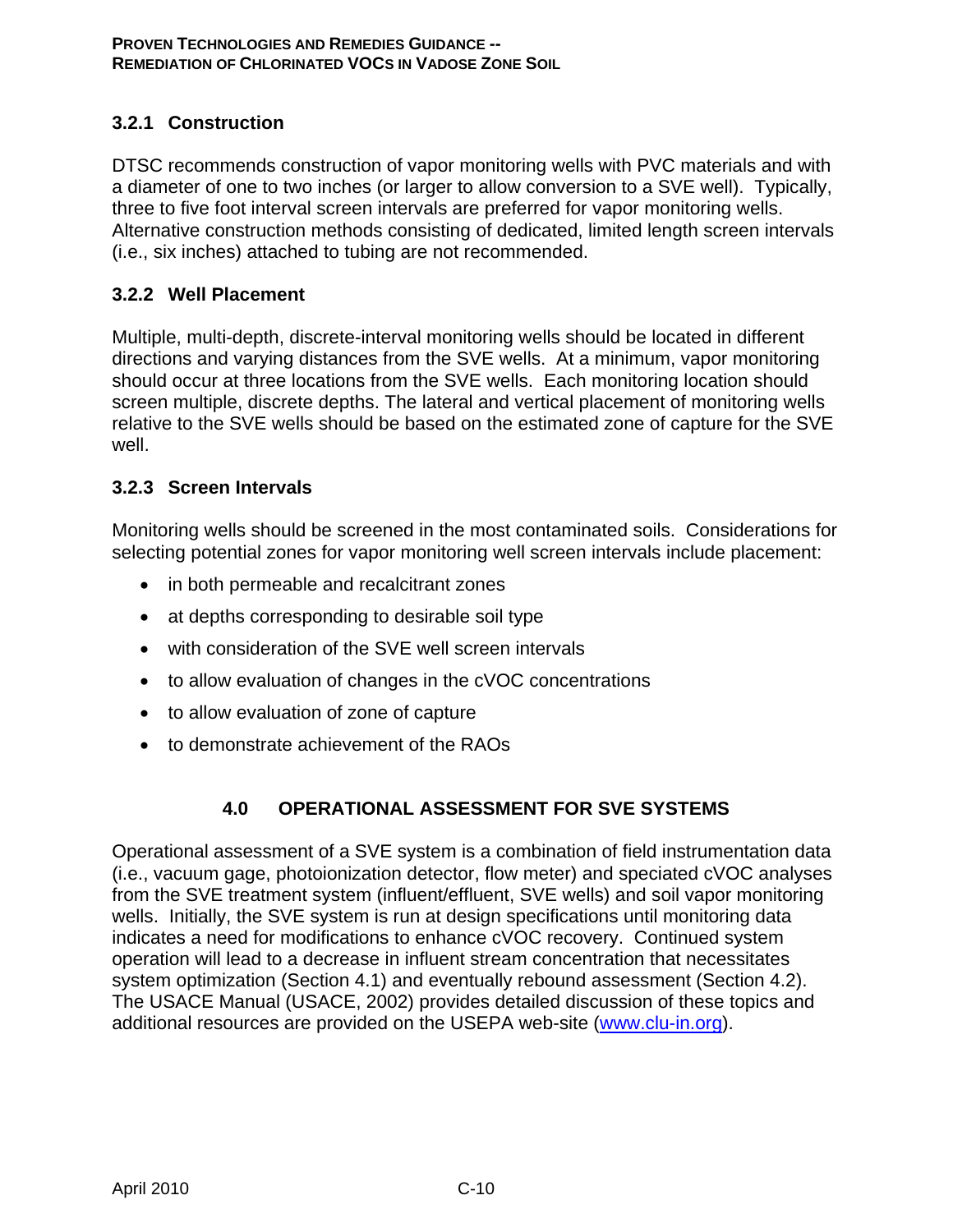# **4.1 OPTMIZATION**

Operation of the SVE system requires continuous optimization to ensure maximum contaminant recovery. The total mass (as evidenced by concentrations measured in SVE well effluent) typically decreases rather quickly within several weeks to a few months of operation and then reaches a condition where total concentration and mass removal rates have stabilized. In general, these conditions occur when the total cVOC concentration in combined extracted vapor does not vary by more than 1 to 5 percent during several consecutive monitoring events. The optimization effort should begin at the onset of the full-scale operation. However, when total cVOC concentrations stabilize, it becomes particularly important to optimize because it will shorten the operation time for the SVE system. This optimization effort should be documented in an appropriate report.

# **4.1.1 Potential Optimization Activities**

Optimization activities generally consist of adjusting the SVE system air flow capacity such that the vapor extraction is occurring from the wells having the highest mass removal rates or closest to zones with cVOC concentrations exceeding RAOs. Potential optimization activities might include:

- rebalancing the air flow capacity to SVE wells with the highest mass removal rates and/or nearest to zones where RAOs have yet to be achieved; this rebalancing would include reducing air or eliminating flow at SVE wells producing low mass flow (e.g., wells completed in diffusion-limited areas) and increasing flow from SVE wells that are producing higher mass flow (indicative of an ongoing source of vapors);
- reducing the overall system flow rate to address contaminant mass moving primarily by diffusive transport (by use of available frequency control, mechanical pulley changes, or change in blower capacity);
- further characterization of low permeability zones using advanced site characterization tools (such as membrane interface probes, SimulProbe $@^4$ , or equivalent) to create a vertical profile of soil types, cVOC concentrations, and cVOC mass versus depth;
- vertically profiling existing SVE wells using PneuLog $\mathcal{O}^4$  (or equivalent device) to obtain data on the vertical profile of advective and diffusive layers;
- placing additional short-screened SVE wells below or within diffusion-limited zones;
- alternating between SVE wells to reduce power and vapor treatment requirements (such as when diffusion limitations require extended remediation times and lower flow rates); and/or
- adjusting blower/total extraction rate to maximize the rate of contaminant removal.

 $\overline{a}$ <sup>4</sup> Use of trade names does not constitute endorsement by DTSC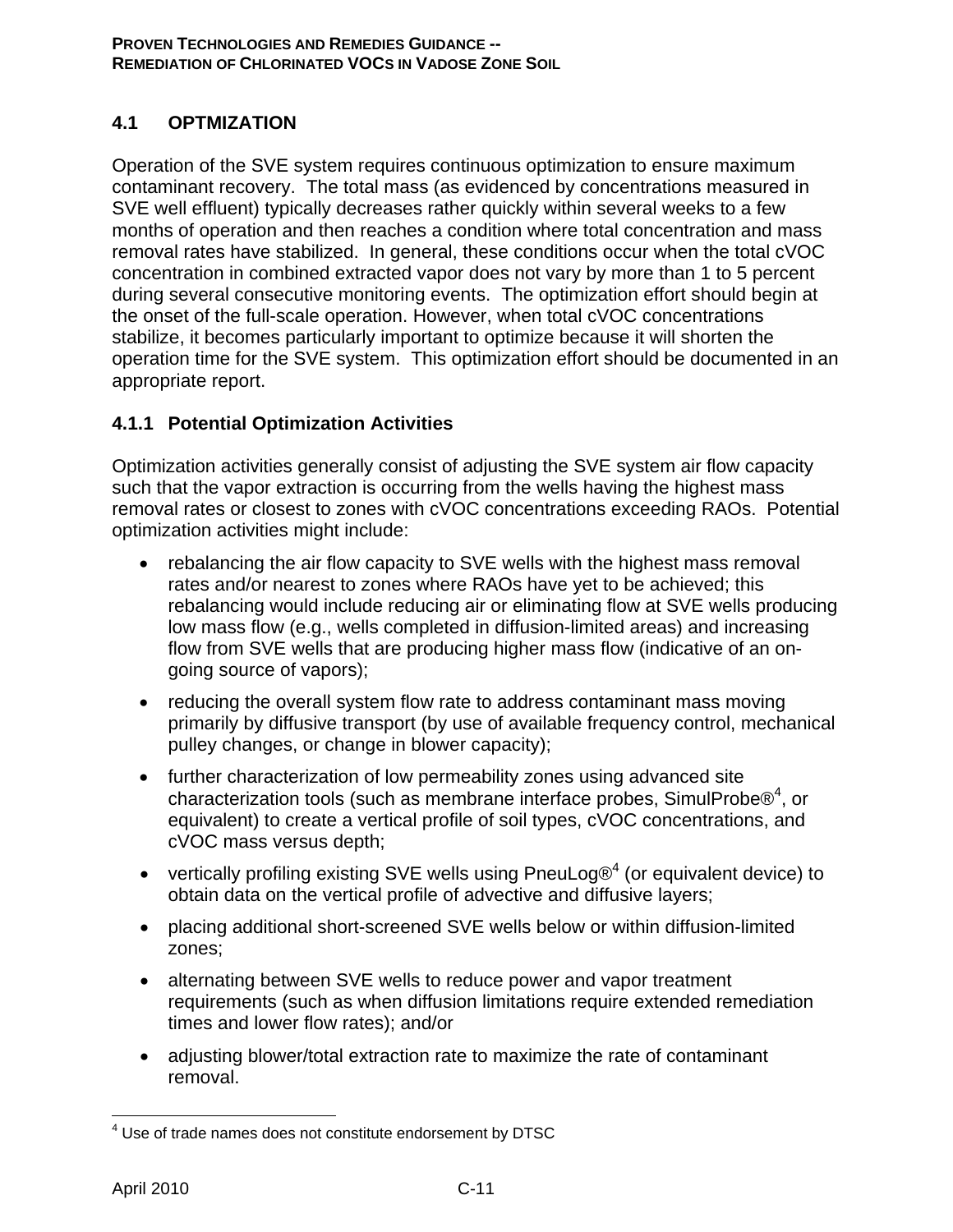Higher flow rates or vacuums will generally not improve cVOC removal from low permeability soils. Sites with relatively thin layers (i.e., less than 2 feet) of low permeability soils surrounded by high-permeability sands can be more effectively remediated by using smaller blowers and lowering the flow rates to better address contaminant vapors migrating primarily by diffusive transport. Accepting longer operating times at lower flow rates with less frequent monitoring and sampling is often the most cost-effective strategy for sites with low permeability soils.

## **4.1.2 Pulse-Mode Operation (Optional)**

A SVE system can also be operated in "pulse" mode as a means of system optimization. For evaluation of optimization, the SVE system may be shutdown periodically to evaluate whether subsurface concentrations may "rebound" or "spike". This evaluation is sometimes performed when mass recovery rates decrease. Stabilized total cVOC concentrations in SVE system influent should not be used as the sole basis to support the need for pulse-mode operation. For instance, at highly contaminated sites, the level of influent concentrations may become stabilized, but are high enough to result in significant mass removal (which supports continued SVE system operation). In addition, a number of factors will require evaluation in order to determine if the observed stabilized concentrations are truly reflective of conditions necessitating further optimization through pulse-mode operation.

The pulse-mode operation may begin once the influent concentrations are stabilized and reflective of low mass removal rates. Pulse-mode operation can be implemented in the following steps:

- completing other SVE system optimization actions (see Section 4.1.1);
- operating the SVE system until low mass rates and stabilized influent concentrations are present under optimized operational conditions;
- performing all necessary field and speciated analysis of influent, SVE well, and monitoring well concentrations while system is operational;
- performing all necessary field and speciated analysis of SVE and monitoring well concentrations at end of inoperative period;
- turning the SVE system off for an appropriate period based on concentration trends and/or discussions with DTSC (experience has shown that this is usually a few weeks to a few months);
- turning the SVE system back on and optimizing the operation based on results of latest analyses; and
- repeating this series of activities until analyses indicate that the SVE system is ready for rebound or closure assessment.

If significant mass recovery occurs during the pulse-mode operation of the SVE system, the operator should evaluate whether increased SVE well density would resolve the need for pulse mode operation by providing greater pore velocity in the subject areas.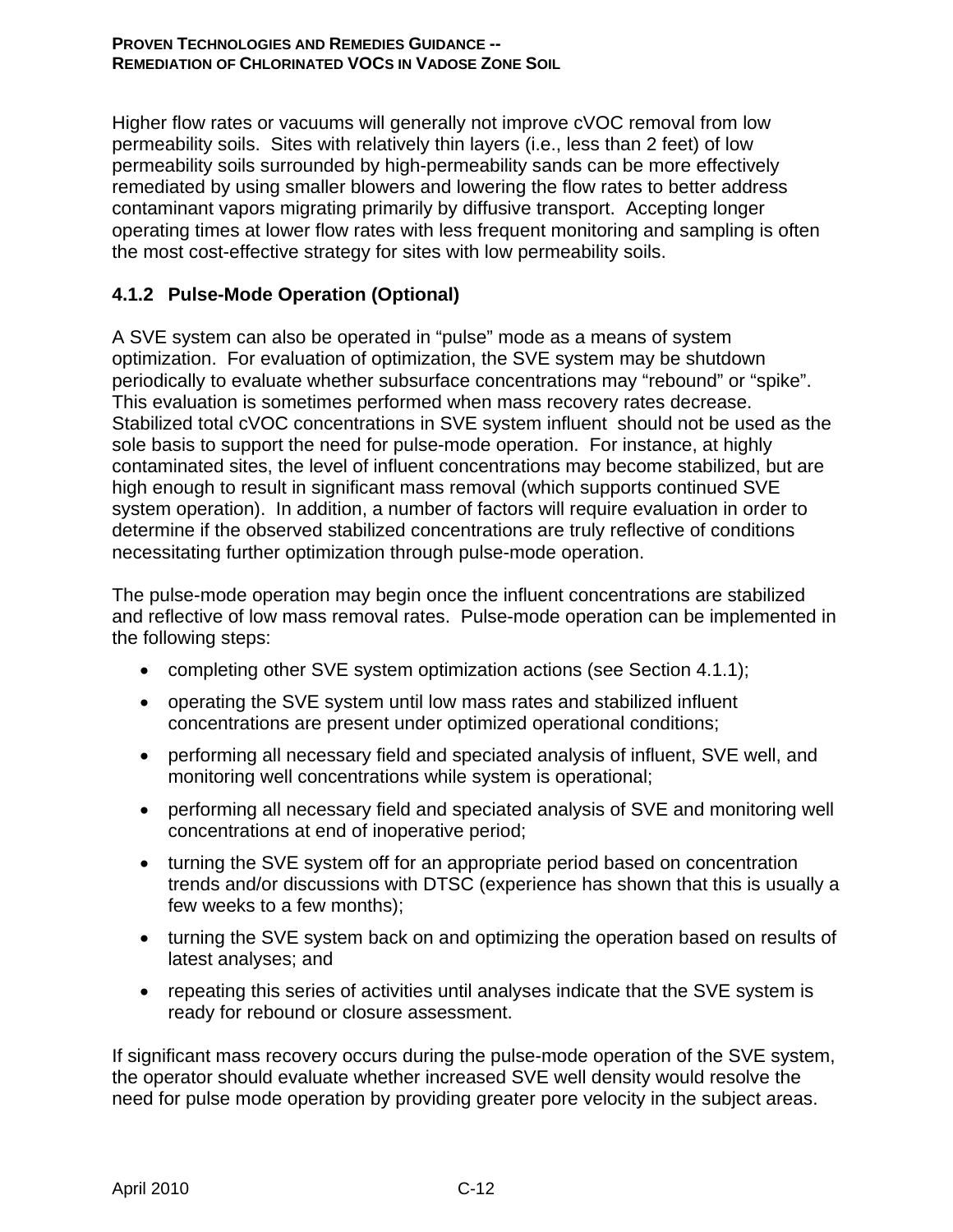## **4.2 REBOUND ASSESSMENT**

Rebound assessment requires that the SVE unit is temporarily shut down to evaluate whether subsurface RAOs have been achieved. The timeframe for rebound assessment is a site-specific determination and should have sufficient duration so that the measured soil gas concentrations represent equilibrium conditions at steady-state. A site-specific timeframe for rebound assessment can be determined using the approach described in Johnson et al. (1999).

Rebound assessment requires collection of soil gas samples at equilibrium from SVE wells and vapor monitoring wells. The soil gas samples should be collected pursuant to the *Advisory – Active Soil Gas Investigations* (DTSC/LARWQCB, 2003; revision pending). Monitoring wells are preferred for this assessment because of the shorter screen intervals. These data are compared to the RAOs. Hence, rebound assessment requires:

- baseline samples from site characterization data and/or vapor monitoring wells just prior to pilot-scale testing or system startup;
- samples collected immediately prior to or just after cessation of SVE operations; and
- samples obtained during multiple sampling events at appropriate time increments after cessation of SVE operations. The number of samples should allow visual estimation of concentration trends. The time period over which the samples are collected should consider the estimated time for steady-state concentrations to be reached at each monitoring location.

When soil rebound concentrations indicate a need for further vadose zone remediation, the SVE system is restarted. Typically, only SVE wells that can influence zones requiring additional mass removal should be reactivated (as indicated by data obtained during the rebound assessment). Extraction continues until the concentration of the extracted gas in the inlet stream re-stabilizes and mass removal rates are low. At this point, another shutdown period with soil gas monitoring begins. The cycle continues until steady-state soil gas concentrations in all vapor monitoring wells remain below clean-up goals or until it is apparent that no further progress is being made by the SVE system. An appropriate number of sampling events should transpire over a period of time to demonstrate that residual cVOC concentrations are stable and that the RAOs have been achieved.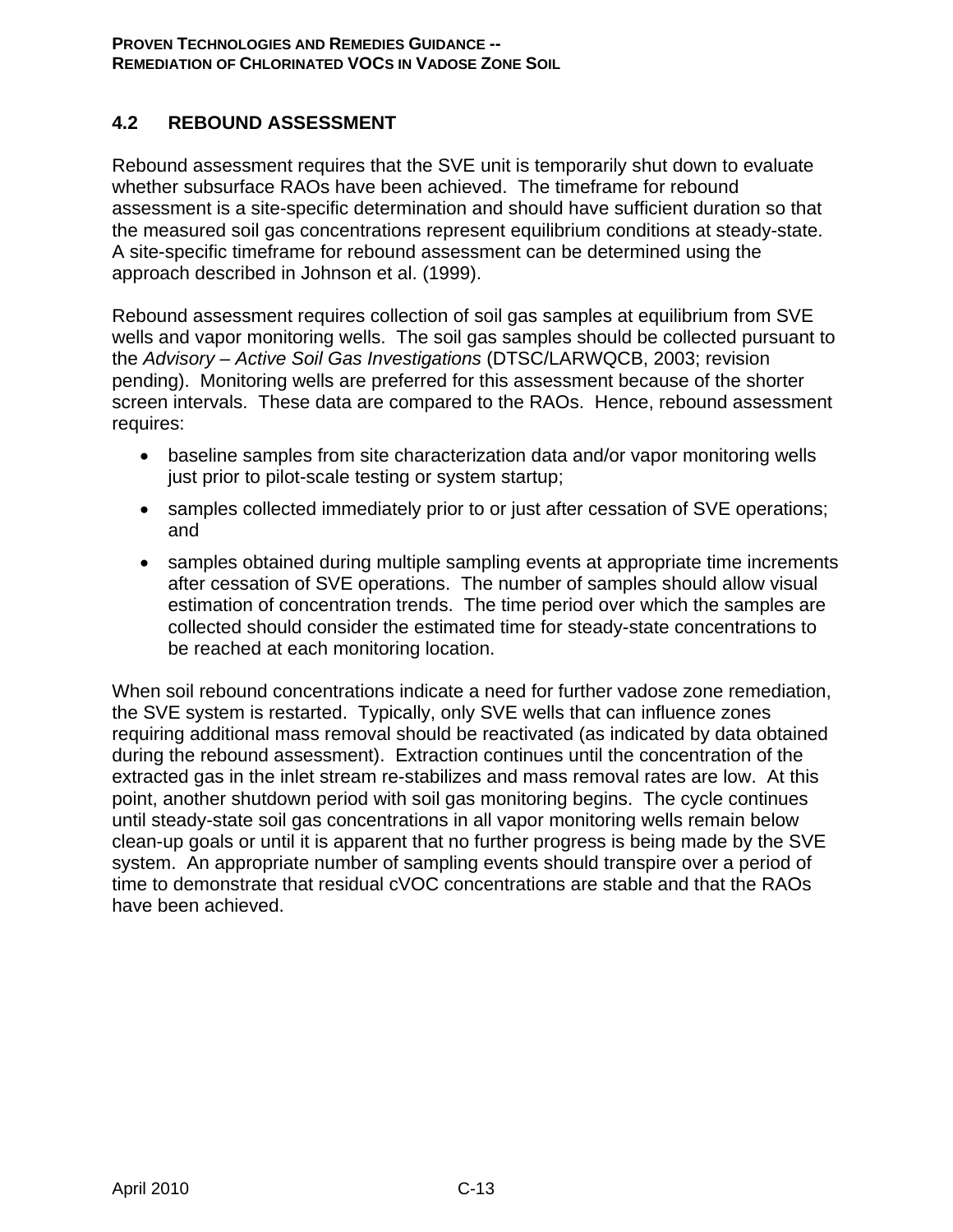# **5.0 SVE REMOVAL ACTION MONITORING**

This section identifies general considerations for the development of a site-specific monitoring approach used to evaluate SVE system performance and remediation progress.

### **5.1 MONITORING LOCATIONS**

During SVE system operation, remedy performance and cleanup progress is monitored by collecting soil gas samples from: treatment system influent, treatment system effluent, SVE wells (Section 3.1), and soil vapor monitoring wells (Section 3.2). Vacuum measurements at SVE and vapor monitoring wells may also be needed. Collectively, these data are used to make decisions about system operations, modifications, optimization, rebound, and shut down (see Section 4.0).

## **5.2 SAMPLING FREQUENCY**

Typically, SVE wells and soil vapor monitoring wells are sampled frequently during SVE system startup to ensure mass removal is occurring as expected and to provide a basis for system adjustments or modifications. Hence, during the SVE system startup, sampling of SVE wells and soil vapor monitoring wells on weekly (or more frequent) basis may be needed. These data are used to assess and adjust system operation. The concentration data obtained during this period are useful comparators when the system enters rebound assessment. The data may also be useful for identifying unknown cVOC sources within the zone of capture of the SVE system.

The sampling frequency can be reduced as the system and concentration behavior becomes better understood. Temporal plots of concentration are useful for evaluating the transition from frequent startup sampling to the reduced frequencies for routine monitoring of the system. For many sites this transition occurs about a month or so after startup.

During routine monitoring, the sampling frequency for a given well should consider its function, location, and concentration behavior. The selected frequency should also consider the expected duration of the removal action (e.g., more frequent sampling for short duration removal actions). Operating SVE wells are often monitored frequently (e.g., monthly, quarterly) to allow timely adjustments to system performance. Soil vapor monitoring wells containing relatively high concentrations may also be sampled relatively frequently (e.g., quarterly) to allow assessment and tracking of concentration behavior. Soil vapor monitoring wells containing relatively low concentrations may warrant a lower sampling frequency with a provision for resampling if unexpectedly high concentrations are detected. The well can be identified for more frequent sampling if the high concentration is confirmed by the resample.

# **5.3 EVALUATING SVE WELL DATA**

SVE well data is used to determine whether concentrations fall within expected ranges and whether adjustments to the SVE system are needed. For example, if concentrations do not decrease by at least one order of magnitude within an expected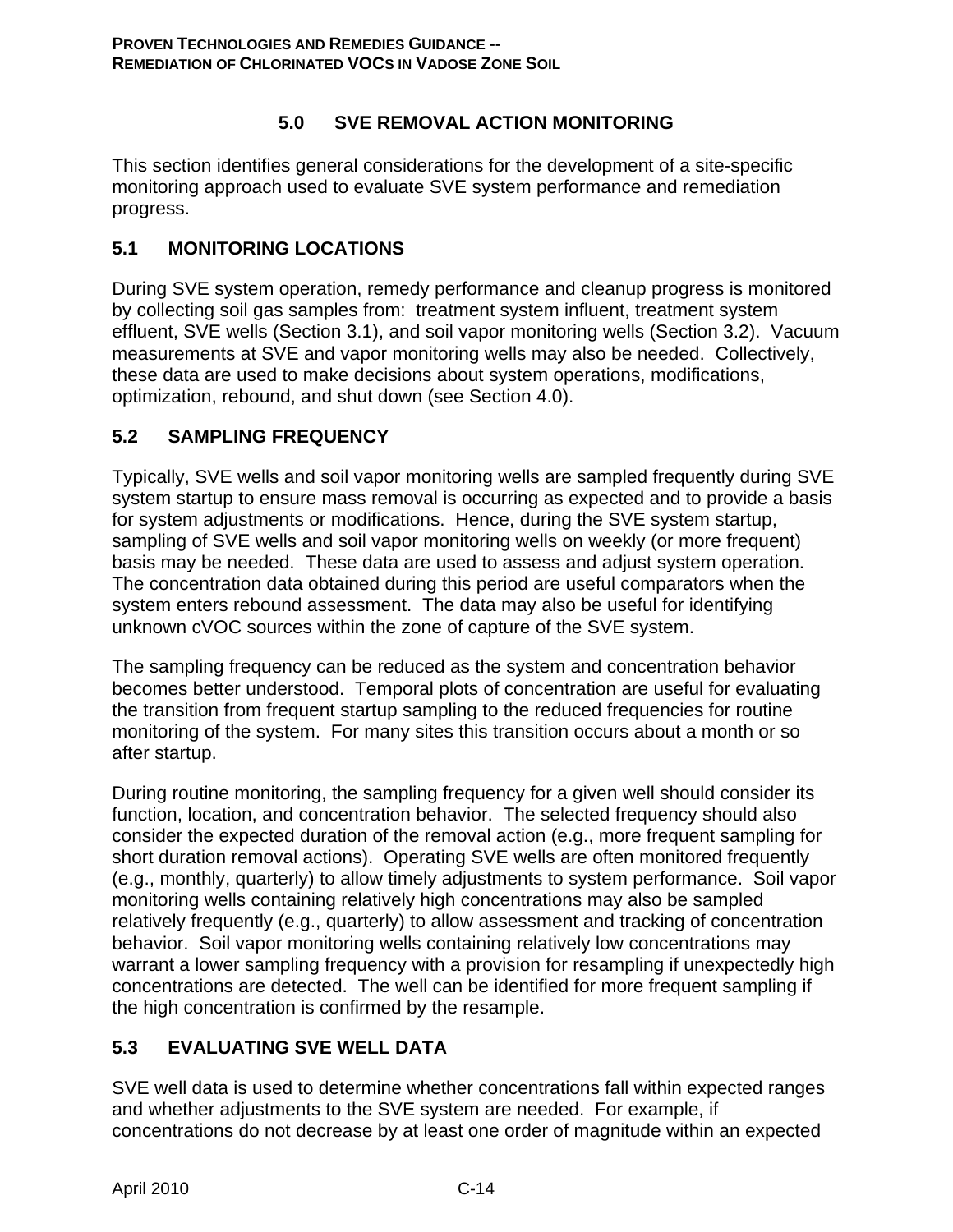timeframe (e.g., after 12 to 18 months of operation), the possible causes of the concentration behavior should be evaluated. Optimization measures such as increasing airflow from selected SVE wells or installing additional SVE wells may be appropriate. As another example, if a SVE well has a relatively low mass removal rate (such as might be caused by diffusion constraints), airflow from this well could be decreased, perhaps allowing increased airflow from another SVE well with a higher mass removal rate. A low mass removal rate may also indicate other potential problems (such as short-circuiting caused by poor annular seals).

# **5.4 EVALUATING SOIL VAPOR MONITORING WELL DATA**

Soil vapor monitoring well data are evaluated to determine whether concentrations are behaving as expected and whether adjustments to the SVE system are needed. Persistently high cVOC concentrations after months of operation may warrant increased airflow from the nearest SVE well or adjustment of airflow in an interfering SVE well. Persistently high concentrations could also indicate the need for an additional SVE well (at an appropriate distance and depth interval). Another option is to use the vapor monitoring well as a SVE well (provided that the casing diameter is adequate and does not produce large fluid energy loss).

## **5.5 MONITORING DURING REBOUND EVALUATION**

During a rebound assessment (Section 4.3), soil gas samples are collected and analyzed at appropriate time intervals. Data from soil vapor monitoring wells are preferred for rebound assessment because of the shorter screen intervals. Significant concentration rebound during the first few sampling events after system shutdown indicates a need to optimize and restart the SVE system. If no significant rebound occurs and the *in situ* concentrations have been monitored and evaluated over an appropriate period of time (pursuant to Johnson et al., 1999), the next step typically is an assessment of whether the system is ready for site closure (Section 7.0).

### **5.6 SAMPLING TO SUPPORT CLOSURE ASSESSMENT**

The closure assessment for a SVE system (see Section 7.0) should be based on data obtained from the inlet stream and depth-specific soil gas data obtained throughout the baseline extent of the vapor plume. The depth-specific data can be collected from existing vapor monitoring wells and from soil gas borings completed in areas of the baseline plume extent that were not specifically monitored during the SVE removal action. The need to confirm the level of vadose zone treatment with soil matrix sample analysis is a site-specific determination that is dependent on the RAOs. Samples should be collected pursuant to Cal/EPA guidance (DTSC, 2004; DTSC/LARWQCB, 2003, revision pending).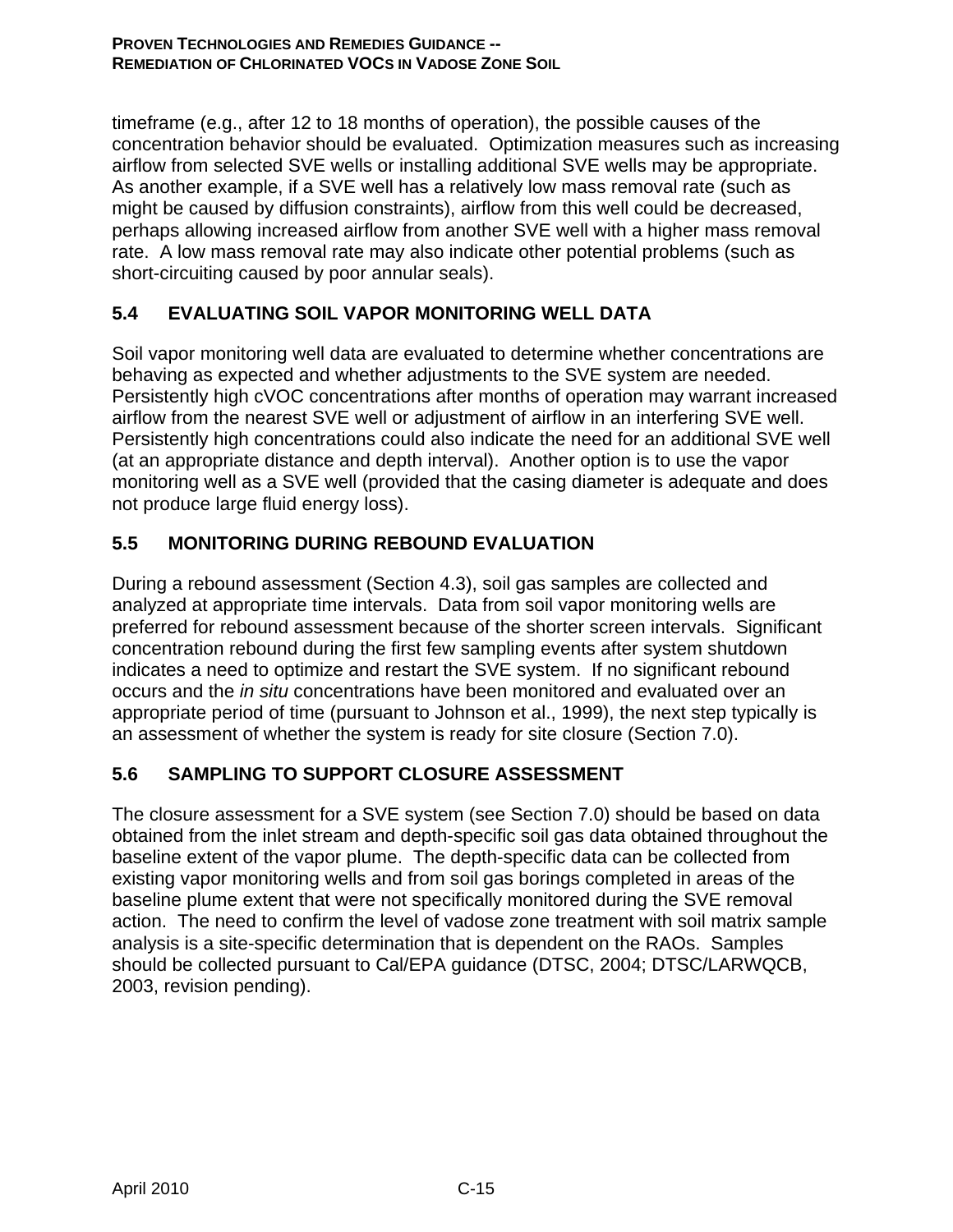### **6.0 STATUS REPORTS**

Periodic status reports should be submitted to DTSC that summarize the performance of the SVE system. The status report contents should be based on pre-defined reporting needs and objectives. Typical topics addressed by status reports may include:

- total mass recovery (including basis for mass calculations)
- graph of cumulative mass removed
- influent/effluent concentration to treatment system
- individual well concentrations
- individual SVE well concentration trends
- trend analysis
- mass emission rate
- operating parameters
	- startup date
	- hours operated during reporting period
	- cumulative operating hours to-date
	- SVE wells in operation
	- operating vapor extraction rate
	- total air volume extracted during reporting period
	- carbon usage
	- caustic usage
	- utility water usage
	- power usage
	- wastewater discharged
	- operating temperature
- deviations to operating system
- causes of shutdown
- O&M activities
- equipment repair and replacement
- optimization efforts
- costs to operate, monitor, and maintain the SVE system
- significant events/activities during reporting period
- scheduled upcoming activities
- map of SVE system
- field documentation (maintenance logs, shutdown logs, checklists)

Additional topics may be appropriate based on site-specific considerations.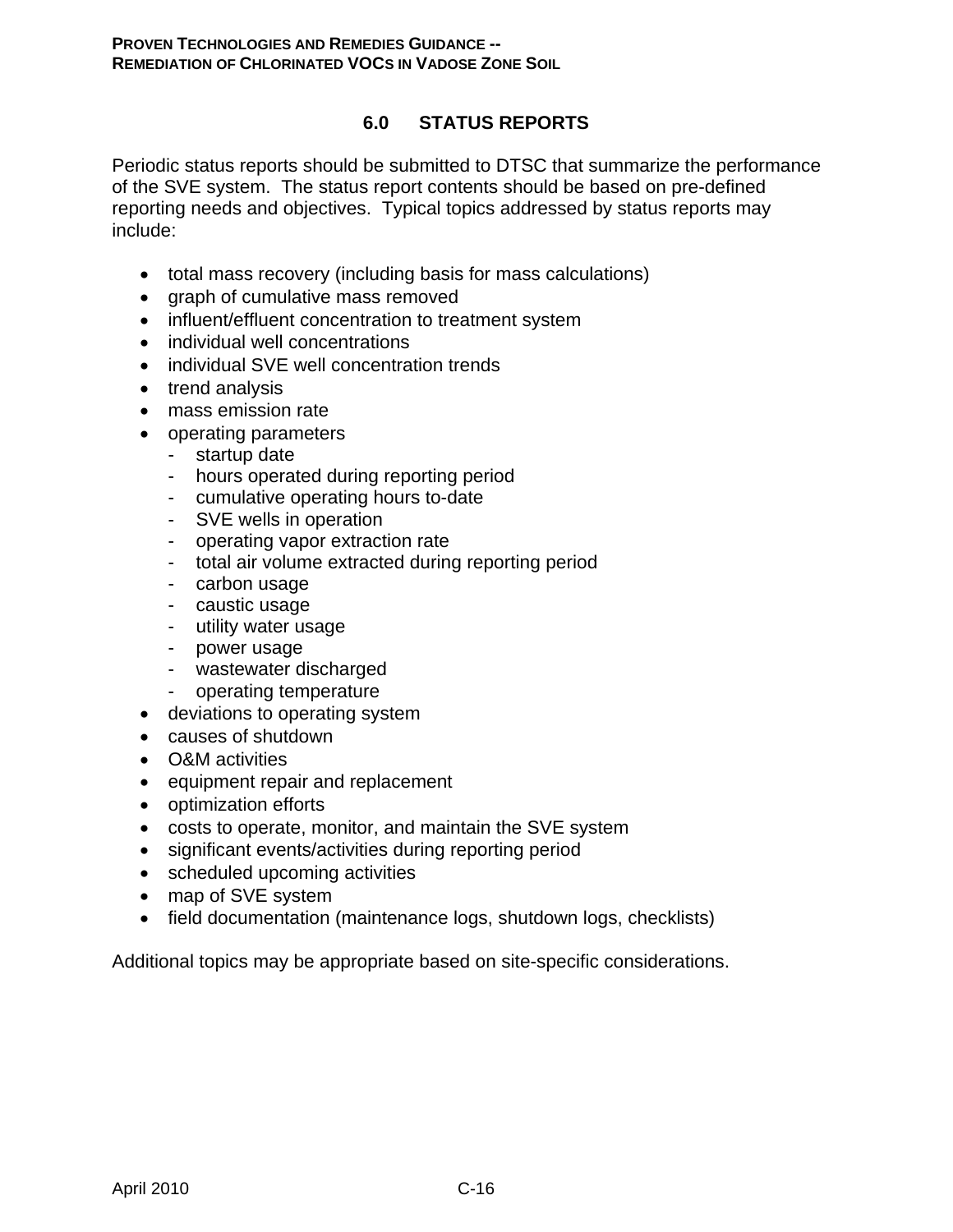## **7.0 SYSTEM SHUTDOWN AND CONFIRMATION OF CLEANUP**

In general, the site is ready for an analysis of SVE system shutdown after:

- the SVE system has been optimized to the extent feasible (Section 4.1);
- rebound assessment (see Section 4.2) indicates that RAOs have been achieved; and
- a sufficient period of time has passed since final system shutdown to allow residual cVOC concentrations to equilibrate to steady-state conditions.

A system may also be ready for shutdown when the performance assessment indicates that no further progress is being made and that additional remedial approaches would be needed to address the remaining contamination.

At sites where the SVE system has achieved RAOs, the closure analysis typically includes:

- preparation of plots of:
	- cVOC concentrations versus time (SVE and monitoring wells)
	- cumulative extracted mass versus time
	- mass removal versus time throughout the SVE operation (including any pulse-mode periods);
- depth-specific soil gas sampling (and soil confirmation sampling if applicable) to assess residual cVOC concentrations throughout the baseline plume extent (Section 5.6);
- documentation of the optimization and rebound assessment efforts (Section 4);
- confirmation sample data analysis and documentation;
- estimated total cVOC mass in the vadose zone after SVE treatment;
- assessment of the potential for residual cVOCs to pose an on-going threat to groundwater and/or human health;
- if residual cVOC concentrations pose a continued threat to groundwater, evaluation of whether the threat can be mitigated by an alternate vadose zone remedy and/or the groundwater remedy; and
- economic feasibility analysis for continued operation of the SVE system (if appropriate).

The USACE Manual (USACE, 2002) and DiGiulio and Varadhan (2001b) provide detailed discussion of SVE system shutdown and cleanup confirmation.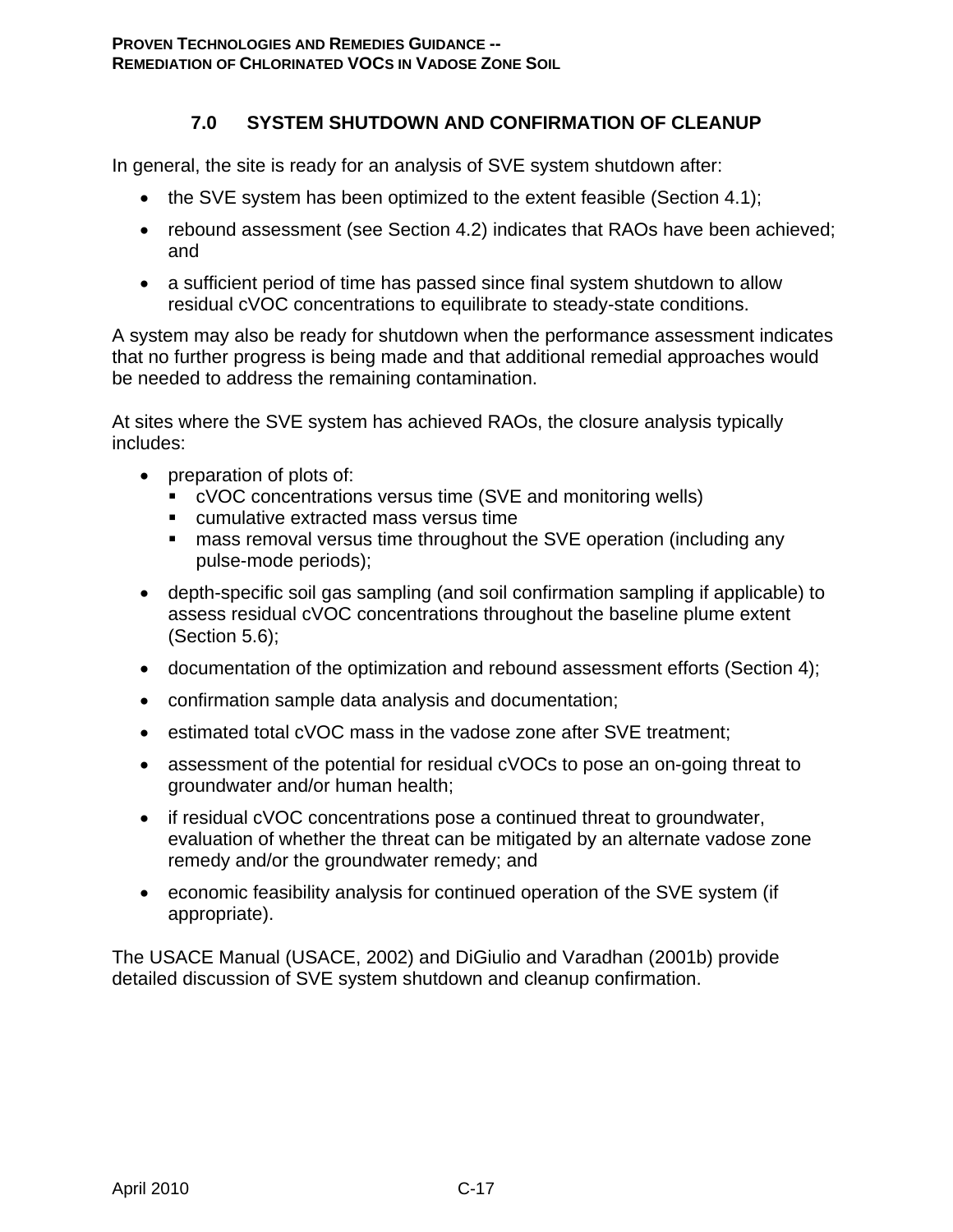### **8.0 ANNOTATED OUTLINE FOR SVE SYSTEM PILOT TEST WORKPLAN**

**Preface:** The following annotated outline identifies potential content for a SVE system pilot test workplan. This outline is not intended to be prescriptive and should be adjusted as appropriate for site-specific conditions. Some elements identified may apply to your site, while others may not. Additional elements than are addressed by the outline may also be needed. This outline is for guidance only, and is applicable on a case-by-case basis.

### 1.0 INTRODUCTION

*Instructions: Provide a general description of the site and pilot test area. Present the purpose and scope of the pilot test, including the regulatory framework under which it is being conducted. Identify the performance measures and applicable data metrics to be collected. Identify the response agency. Outline the workplan organization.* 

- 1.1 Site History, Operations, and Features
- 1.2 Scope and Objectives of Pilot Test
- 1.3 Workplan Organization

### 2.0 SUMMARY OF EXISTING CONDITIONS

*Instructions: This section should orient the reader to the site and provide sufficient background information so that the reader can evaluate the proposed design of the pilot test. Provide an overview of the site geology and hydrogeology. Identify the depth to water and typical water table fluctuation. Summarize available data on the nature and extent of contamination in soil, soil vapor, and groundwater. If applicable, describe results of previous pilot studies. Support this section with appropriate figures and tables.* 

- 2.1 Site Lithologic and Hydrogeologic Conditions
- 2.2 Soil Quality
- 2.3 Soil Vapor Quality
- 2.4 Groundwater Quality
- 2.5 Results of Previous Pilot Studies

### 3.0 SITE CONCEPTUAL MODEL FOR VOLATILE CONTAMINANTS

*Instructions: Provide a narrative description and schematic diagram of the CSM for cVOCs. Clearly describe the source and current locations of contaminants. Provide figures showing the extent of the soil vapor plume in plan view and in cross-section. Describe the fate and transport of cVOCs in the vadose zone and groundwater. Discuss the potential exposure pathways for the cVOCs (e.g., inhalation from groundwater, vapor intrusion into indoor air, ingestion and dermal contact with contaminated groundwater). Describe any considerations associated with expected emissions from the SVE system.*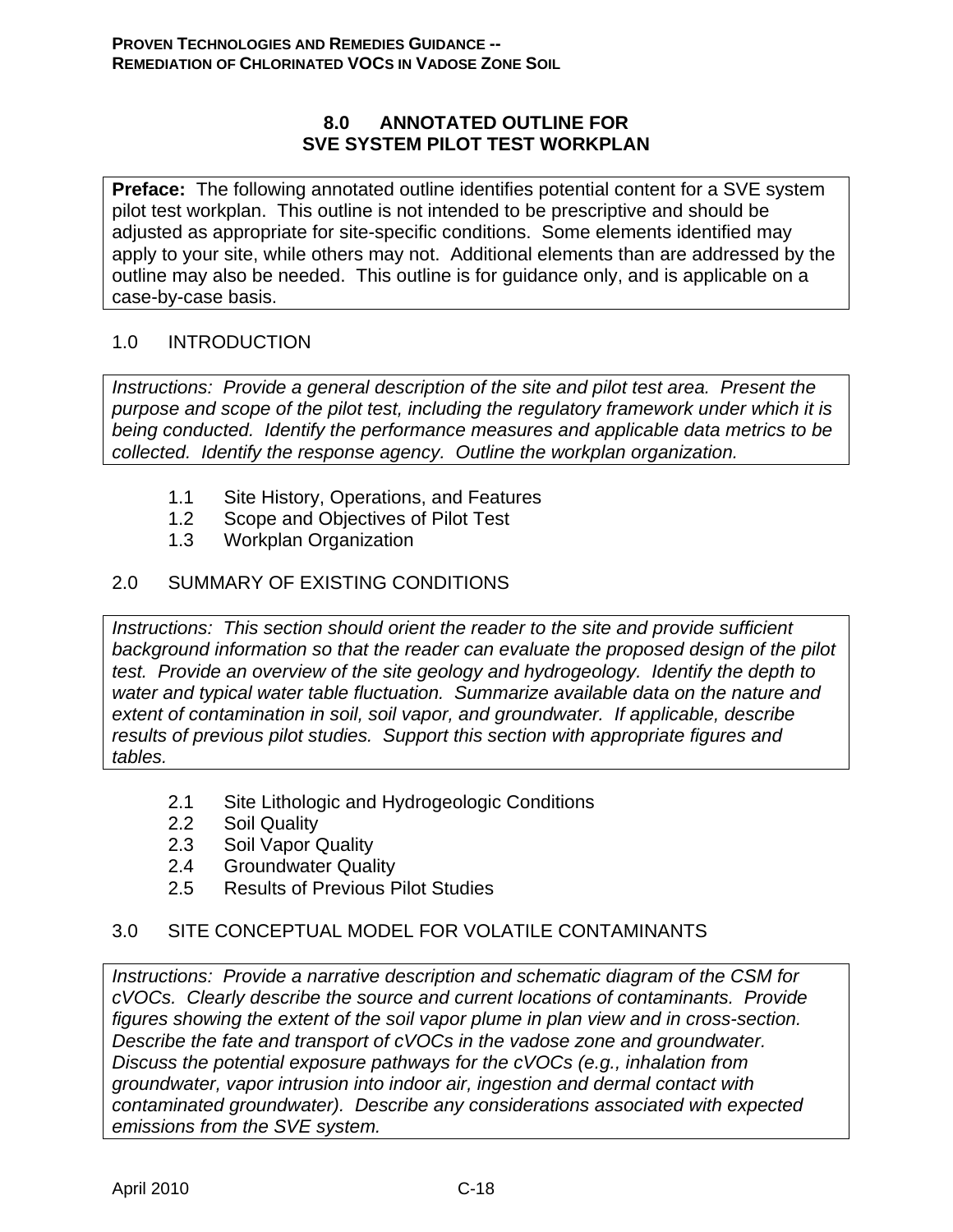#### **PROVEN TECHNOLOGIES AND REMEDIES GUIDANCE -- REMEDIATION OF CHLORINATED VOCS IN VADOSE ZONE SOIL**

- 3.1 Source and Current Location of Contaminants
- 3.2 Extent of Soil Vapor Contamination
- 3.3 Transport
- 3.4 Health Effects of Contaminants

### 4.0 SELECTION OF RESPONSE ACTION

*Instructions: Indicate why the response action is being implemented (e.g., mitigate*  $\overline{a}$ *cVOC-impacted soil and soil vapor, protect of groundwater, protect human health, mass removal). Briefly describe why SVE is considered to be a proven technology and remedy or indicate that the PT&R approach to Remediation of Chlorinated VOCs in Vadose Zone Soils is being used. Provide the rationale for using SVE as the response action at the site.* 

- 4.1 Proven Technologies and Remedies
- 4.2 Soil Vapor Extraction and Treatment

### 5.0 DESIGN OF SVE PILOT TEST

*Instructions: Identify the objectives of the pilot test (e.g., determine air permeability, zone of capture, flow rate/vacuum for blower sizing, condensate production, concentration trends, water table response). Provide a detailed description of the infrastructure that will be used to conduct the pilot test, including all wells, piping, blowers, and treatment components. Identify any noise or CEQA considerations for the pilot test. Indicate the instrumentation that will be used during the test (such as to measure vacuum/pressure, flow, temperature, and barometric pressure). Provide figures illustrating the SVE system layout, treatment system, and instrumentation.* 

- 5.1 Pilot Test Objectives
- 5.2 SVE and Soil Vapor Monitoring Well Design
	- 5.2.1 Well Depths and Spacing
	- 5.2.2 Design and Materials
- 5.3. Piping
- 5.4 Treatment System
- 5.5 Other Infrastructure
	- 5.5.1 Blower
	- 5.5.2 Valves
	- 5.5.3 Monitoring Points
	- 5.5.4 Sampling Ports
	- 5.5.5 Instrumentation
	- 5.5.6 Power Source
	- 5.5.7 Condensate Collection, Storage, and Secondary Containment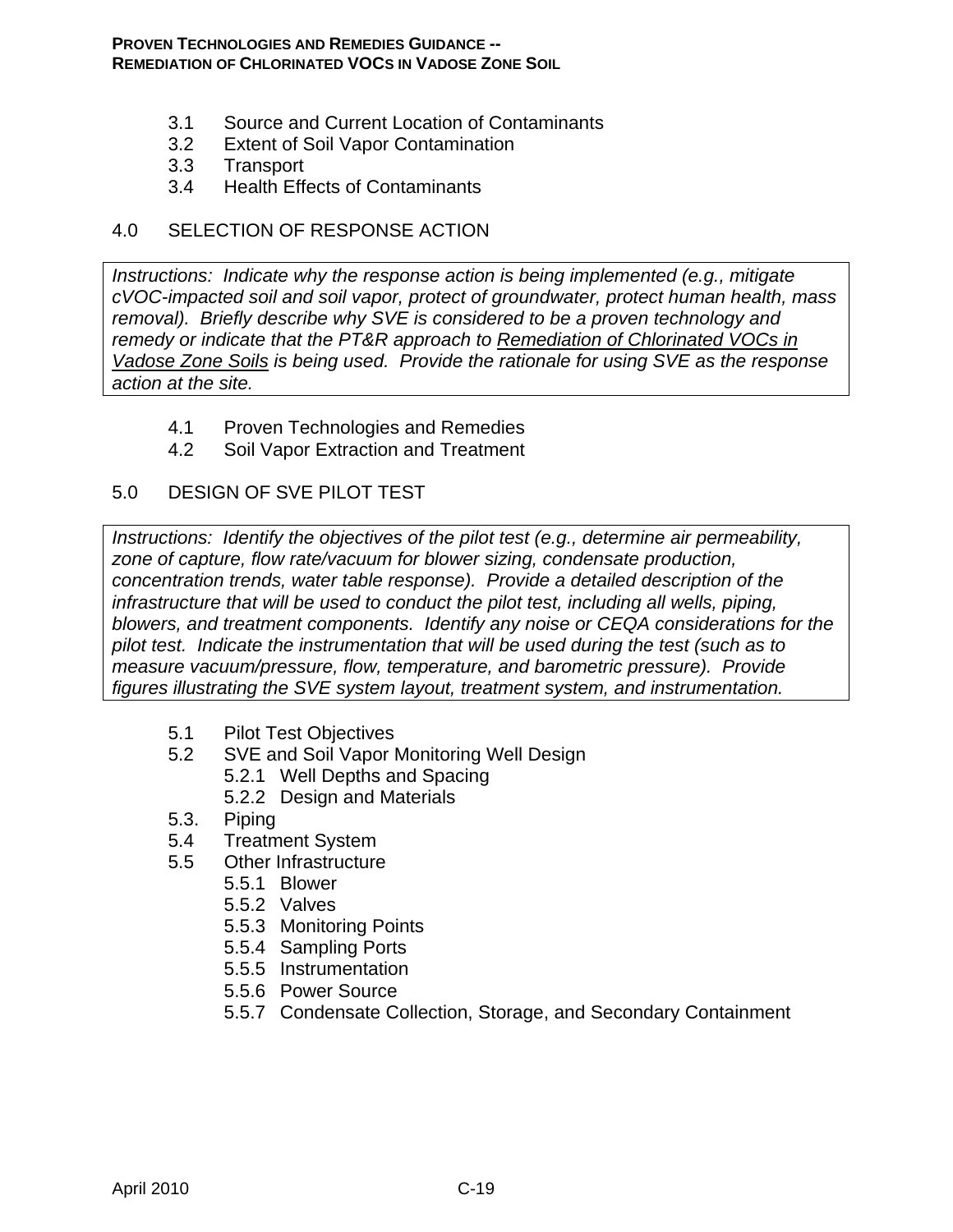## 6.0 SVE PILOT TEST SYSTEM INSTALLATION

*Instructions: Identify the activities to be conducted prior to system installation (e.g., permitting, utilities clearance, stakeholder outreach). Identify health and safety issues associated with system installation. Describe the well installation methods, including drilling methods, any soil sampling and analysis that will be conducted as part of well installation, equipment decontamination, and handling of investigation-derived waste. Indicate the installation requirements for the piping system (e.g., soils management, damage protection, equipment decontamination). Describe the installation requirements for the treatment system and blower.* 

- 6.1 Pre-Installation Activities
	- 6.1.1 Permitting
	- 6.1.2 Utilities Clearance
	- 6.1.3 Community Relations
- 6.2 Health and Safety
- 6.3 Personnel and Responsibilities
- 6.4 Well Installation
	- 6.4.1 Drilling Methods
	- 6.4.2 Soil Sampling and Analysis
	- 6.4.3 Well Construction and Installation
- 6.5 Piping
- 6.6 Treatment System
- 6.7 Other Infrastructure
- 6.8 Decontamination
- 6.9 Waste Management

### 7.0 PILOT TEST SYSTEM OPERATION AND MAINTENANCE PROGRAM

*Instructions: Outline the O&M program for the system. Provide the procedures for starting up and operating the system (e.g., duration, leak and blockage checks, test operational sequence, step testing, system operational parameter measurements, measurement locations). Identify the data analysis procedures (such as air permeability, zone of capture, system curve construction, mass removal rates, treatment efficiency). Describe the monitoring and sampling program to be implemented during the pilot test, including the measurement/analytical parameters, measurement/sampling frequencies, measurement/sampling locations, methods, and equipment. Identify the system shutdown strategy (e.g., how test completion will be determined, decommissioning, or incorporation into the final remedy). Indicate how the system performance will be evaluated and reported. Identify the type, content, and frequency of reporting. Identify contingencies in the event of system failure or unacceptable performance (i.e., specific actions to be taken, response times, contacts).* 

- 7.1 System Start-Up
- 7.2 Operating Strategy
	- 7.2.1 Procedures
	- 7.2.2 Data Analysis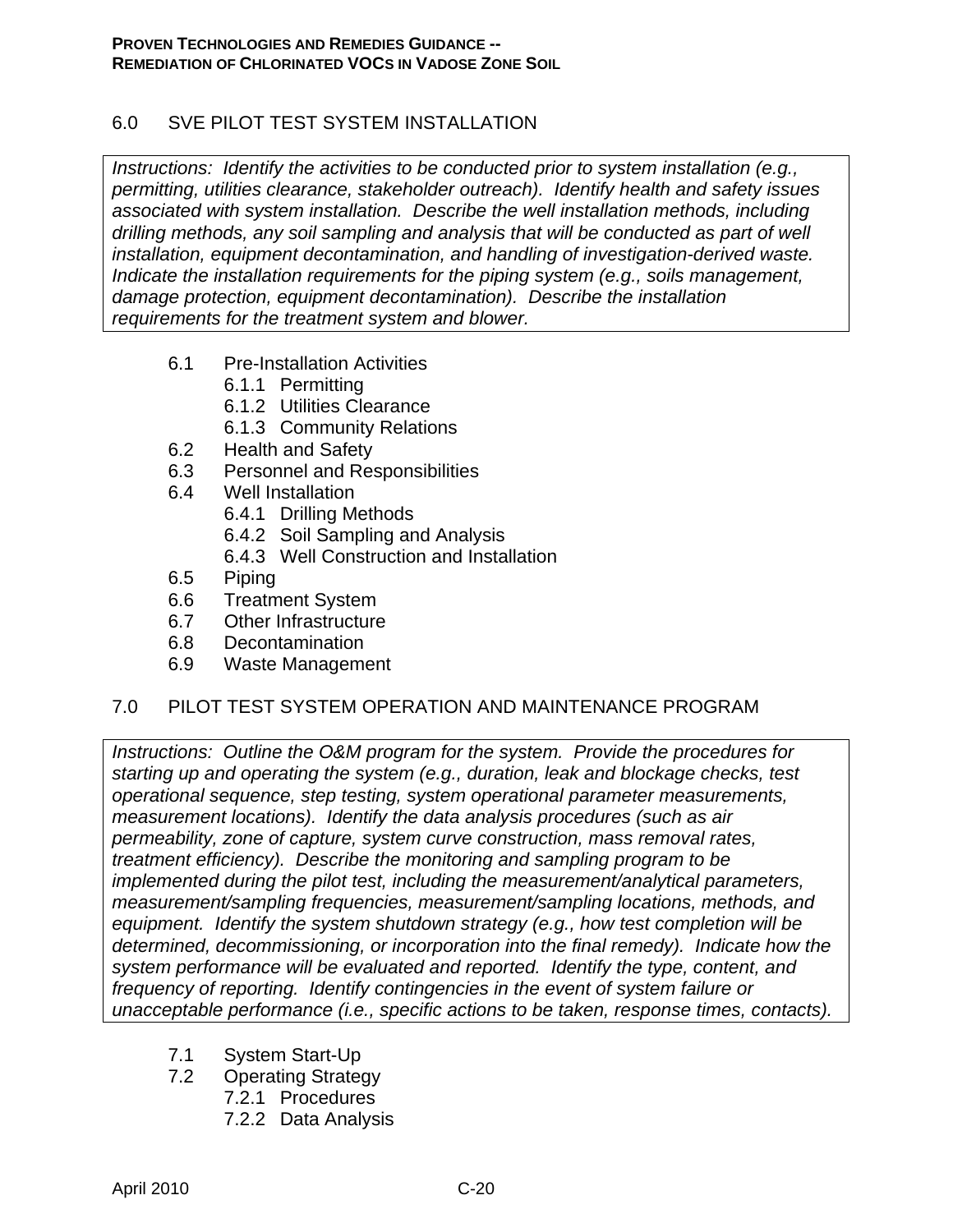- 7.2.3 Operation Schedule
- 7.2.4 Contingency Plan
- 7.3 Shutdown Strategy
- 7.4 Monitoring and Sampling Program
	- 7.4.1 Operational Parameters
	- 7.4.2 Chemical Parameters
- 7.5 Performance Evaluation and Reporting

#### 8.0 PROJECT SCHEDULE

*Instructions: Provide a schedule for implementing the pilot test.* 

#### 9.0 REFERENCES

*Instructions: Provide the references used to support the pilot test design and workplan.* 

#### TABLES

Geologic and Hydraulic Properties of Stratigraphic Layers Geotechnical Parameter Test Methods

#### **FIGURES**

Site Location Map Site Features Map Cross Section of Site Stratigraphy Conceptual Site Model of Vapor Distribution Soil Vapor Plume Distribution (various depth intervals) Groundwater Isoconcentration Contour Map SVE Pilot Test Location Map Proposed Pilot Test SVE and SVM Well Locations Proposed Pilot Test SVE and SVM Screen Intervals Schematic SVE and SVM Well Construction Diagrams Schematic of SVE Treatment System Process Flow Diagram

#### **APPENDICES**

Field Data Sheets Statement of Qualifications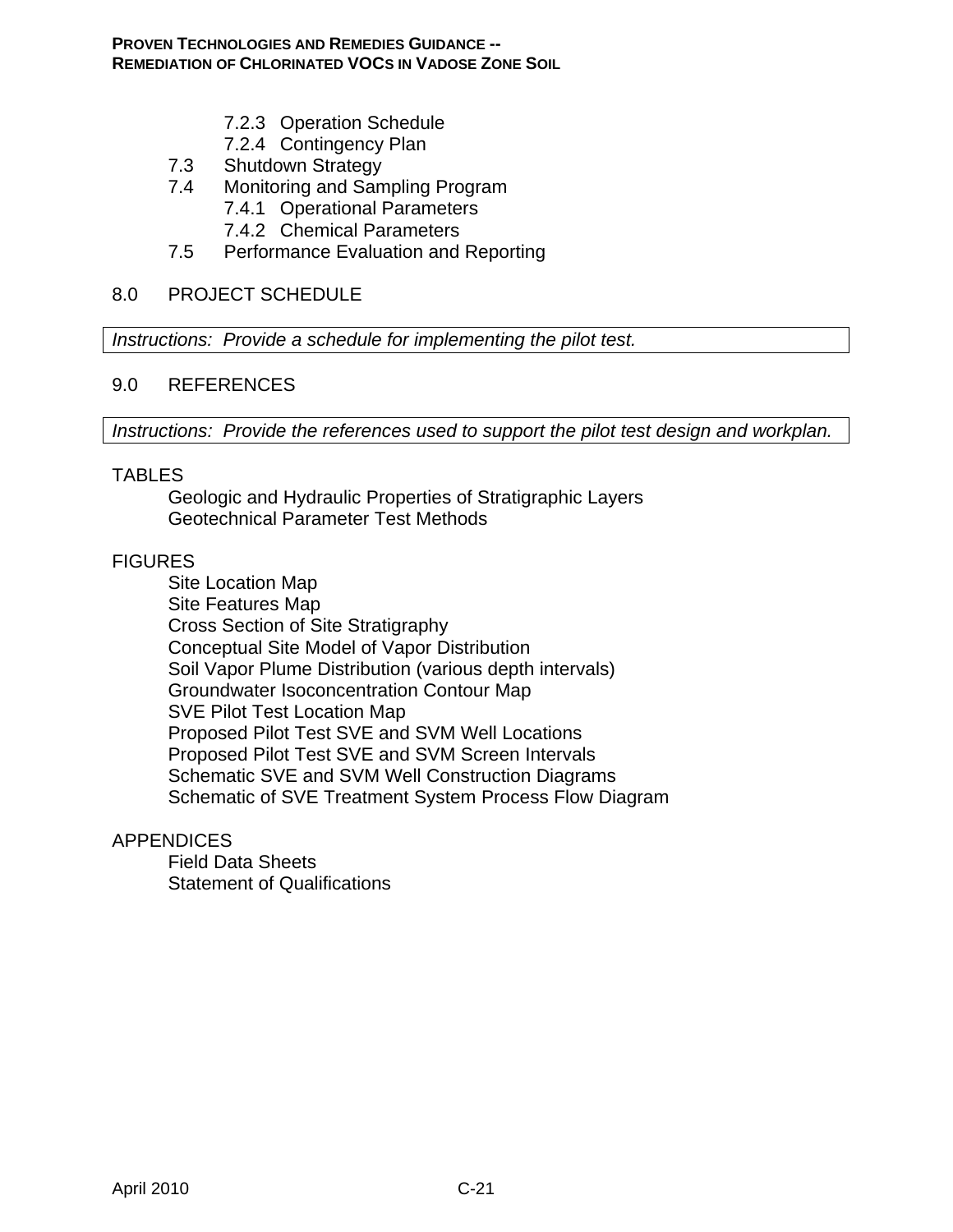### **9.0 ANNOTATED OUTLINE FOR SVE SYSTEM PILOT TEST REPORT**

**Preface:** The following annotated outline identifies potential content for a SVE system pilot test report. This outline is not intended to be prescriptive and should be adjusted as appropriate for site-specific conditions. Some elements identified may apply to your site, while others may not. Additional elements than are addressed by the outline may also be needed. This outline is for guidance only, and is applicable on a case-by-case basis.

### EXECUTIVE SUMMARY

### 1.0 INTRODUCTION

*Instructions: Provide a general description of the site and pilot test area. Identify the purpose, scope, and objectives of the pilot test. Identify the performance measures and applicable data metrics. Indicate the regulatory framework under which the test was conducted. Identify the responsible agency. Outline the report organization. Reference the pilot test workplan.* 

- 1.1 Site History, Operations, and Features
- 1.2 Scope and Objectives of Pilot Test
- 1.3 Report Organization

### 2.0 PROJECT BACKGROUND INFORMATION

*Instructions: Briefly orient the reader to the site and provide sufficient background information so that the reader can evaluate the pilot test results. Support this section with appropriate figures and tables.* 

- 2.1 Site Setting
- 2.2 Site Background

### 3.0 PILOT TEST DESCRIPTION, OBJECTIVES, AND PROCEDURES

*Instructions: Provide an overall description of the pilot test, including the test objectives, equipment, and procedures. Also describe any departures or exceptions from the workplan.* 

- 3.1 Remedial Technology Description
- 3.2 Pilot Test Objectives
- 3.3 SVE Well Installation
- 3.4 Pilot Test Equipment
	- 3.4.1 Wells and Piping
	- 3.4.2 Vapor Collection System
	- 3.4.3 Vapor Pretreatment System
	- 3.4.4 Vapor Treatment System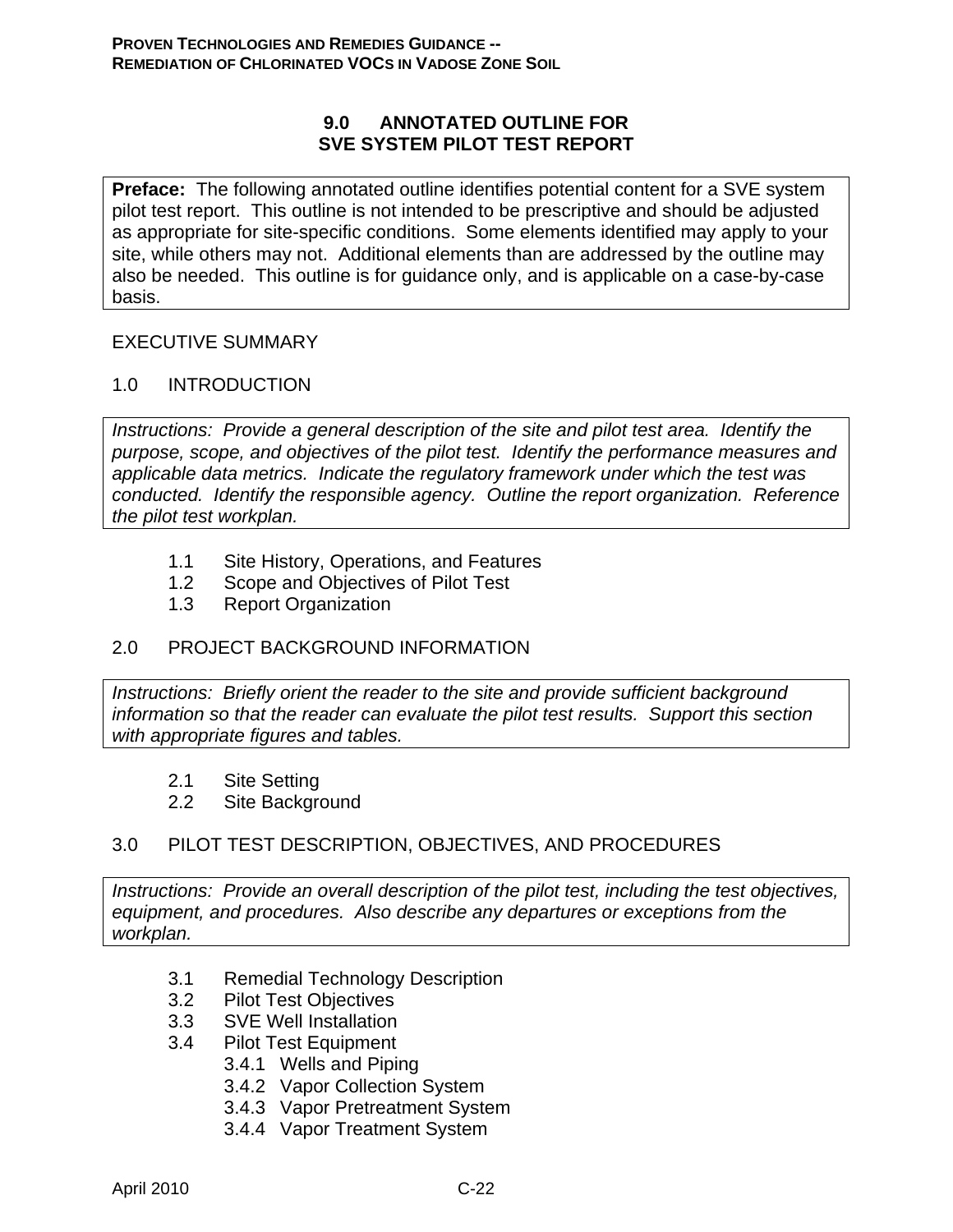- 3.4.5 Ancillary Systems
- 3.4.6 Monitoring Equipment and Instrumentation
- 3.5 Pilot Test Permitting
- 3.6 Pilot Test Procedures
	- 3.6.1 Startup and Testing
	- 3.6.2 Performance Tests
	- 3.6.3 System Modifications During Startup

### 4.0 FIELD AND LABORATORY DATA

*Instructions: Describe the monitoring and data collection activities conducted prior to and during the pilot test, including any departures/exceptions from the workplan. Describe the noise readings and locations, including comparison to local noise ordnance requirements. Examples of pre-test data include static water level data, soil and air temperature, static pressure, and atmospheric conditions.* 

- 4.1 Field Data
	- 4.1.1 Pre-Test Data
	- 4.1.2 Chemical Parameters
	- 4.1.3 Temperature
	- 4.1.4 Pressure/Vacuum
	- 4.1.5 Flow Rate
	- 4.1.6 Noise Readings and Locations
- 4.2 Laboratory Data
	- 4.2.1 Geotechnical Data
	- 4.2.2 Chemical Data
	- 4.2.3 Data Quality

### 5.0 DATA ANALYSIS AND INTERPRETATION

*Instructions: Provide an analysis of the test data with references to appropriate in-text tables, graphs, and figures. Include supporting documents as appendices.* 

- 5.1 Achievable Flow Rates
- 5.2 Zone of Capture
- 5.3 Field Permeability
- 5.4 Chlorinated VOC Removal Rate
- 5.5 Effectiveness of SVE
	- 5.5.1 Treated Soil Vapor
	- 5.5.2 Residual Soil
	- 5.5.3 Recovered Condensate

### 6.0 CONCLUSIONS AND RECOMMENDATIONS

*Instructions: Discuss the test findings and whether there is a need for additional work. If applicable, describe the design basis for the full-scale SVE system.*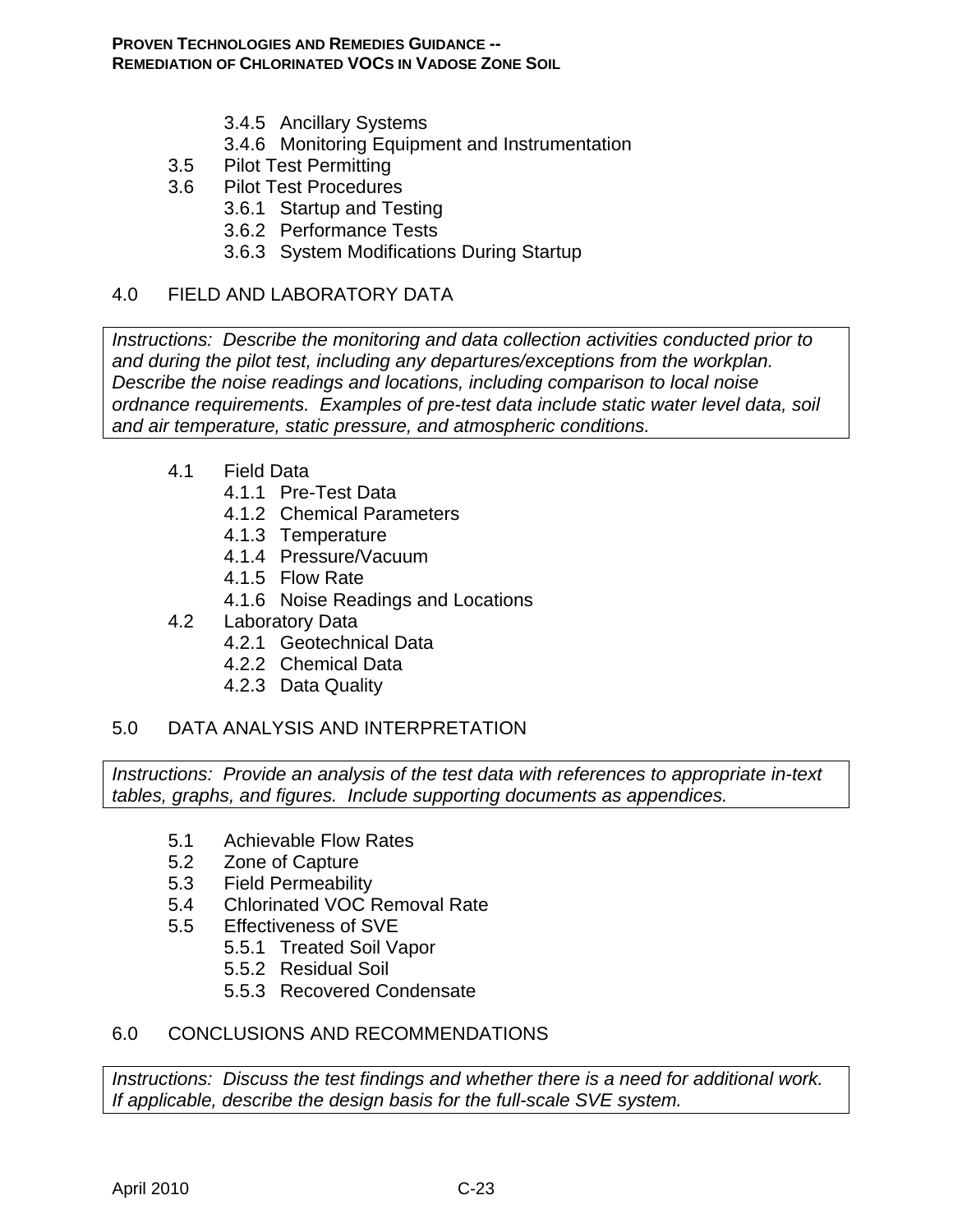- 6.1 Overall Effectiveness of Technology
- 6.2 Needs for Further Study
- 6.3 Design Basis for Full-Scale System

#### 7.0 REFERENCES

*Instructions: Provide the references cited in the report and used as the basis for any calculations.* 

#### TABLES

Zone of Capture Data Vacuum vs. Flow Data Equipment List Sampling and Analytical Method Summary Removal Rate Summary Zone of Capture Summary Chemical Analytical Results Summary Summary of Air Permeability Tests/Calculations Well Construction Details Full-Scale SVE Design Parameters

#### **FIGURES**

Site Location Map Site Features Map SVE Pilot Test Location Map Cross Sections of Site Stratigraphy and Well Screen Intervals Schematics of SVE System Layout As-builts of SVE System Construction Schematics Representative Graphs of Air Flow vs. Applied Vacuum Representative Zone of Capture for Selected Wells Representative Graphs of Concentrations over Time Representative Graphs of Response Vacuum vs. Distance Map of Vacuum Response Isopleths

#### APPENDICES

Laboratory Analysis Reports QA Reports Field Data Sheets Well Installation and Boring Logs Air Permeability Evaluation Zone of Capture Calculations and Evaluation Flow Rate Calculations Recovery Rate Calculations for Each Test Well Graphs of Data for Each Test Well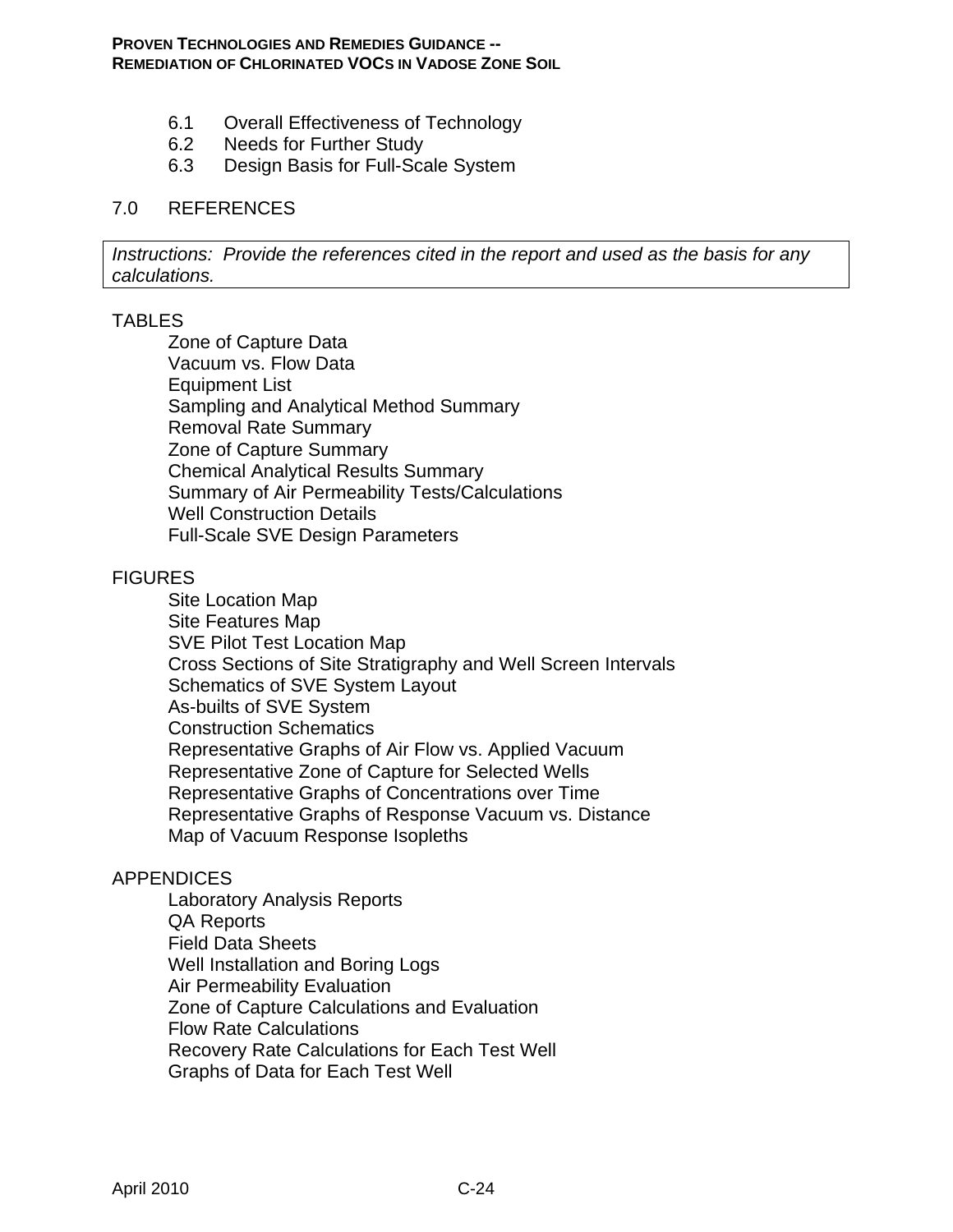### **10.0 ANNOTATED OUTLINE FOR SVE SYSTEM STARTUP AND VALIDATION REPORT**

**Preface:** The following annotated outline identifies potential content for a SVE system startup and validation report, and can be used for sites that had a discrete pilot test phase as well as sites that choose to move directly into the startup/validation phase. As indicated in the outline, sites that moved directly into the startup/validation phase have additional content requirements (as discussed in Chapter 9 of the main text). This outline is not intended to be prescriptive and should be adjusted as appropriate for sitespecific conditions. Some elements identified may apply to your site, while others may not. Additional elements than are addressed by the outline may also be needed. This outline is for guidance only, and is applicable on a case-by-case basis.

## 1.0 INTRODUCTION

*Instructions: Provide a general description of the site and area addressed by the SVE system. Present the purpose and scope of the SVE removal action, including the regulatory framework under which it is being conducted. Identify the performance measures and applicable data metrics. Identify the response agency. Briefly orient the reader to the site and provide sufficient background information so that the reader can evaluate the results presented in the report. Outline the report organization.* 

- 1.1 Site History, Operations, and Features
- 1.2 Scope and Objectives of SVE Removal Action
- 1.3 Background
- 1.3 Report Organization

# 2.0 SVE SYSTEM COMPONENTS

*Instructions: Identify and describe the various components of the SVE system. Include figures of the schematic layout of the treatment system as well as the overall system layout, including piping routes. If applicable, describe the construction and installation of the system components.* 

- 2.1 Vapor Extraction Wells
- 2.2 Vapor Monitoring Wells
- 2.3 Treatment Units
- 2.4 Vapor Extraction Blower
- 2.5 Conveyance Piping
- 2.6 Monitoring Stations
- 2.7 Utilities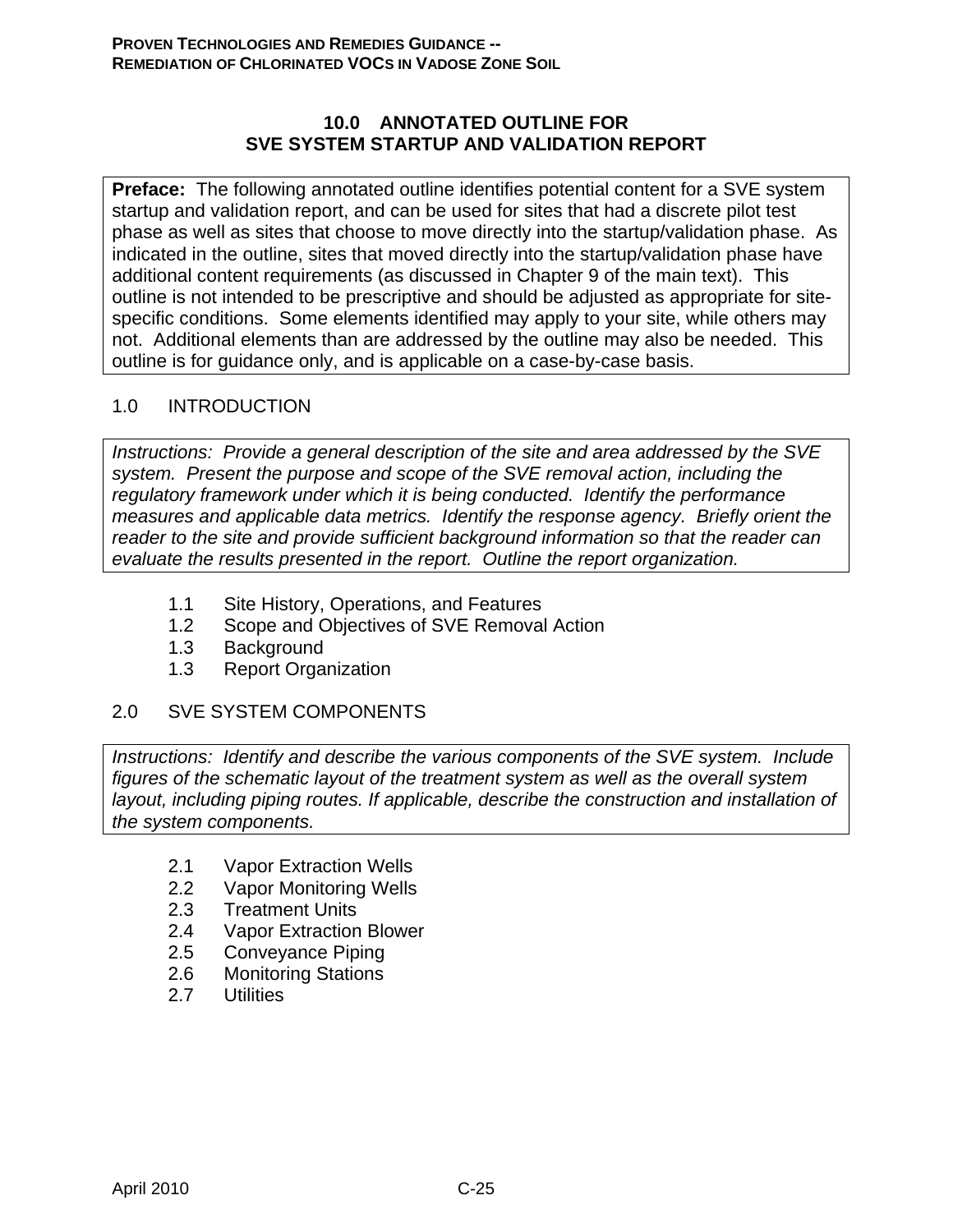### 3.0 SVE SYSTEM STARTUP SUMMARY

*Instructions: Describe activities and findings during SVE system startup, including duration of startup activities, key dates, system settings and modifications, and the dates, types, and frequencies of monitoring. Describe the types and results of any tests (e.g., step, steady-state, isolation). Discuss the monitoring data obtained during system startup, including induced vacuum, field screening results, and laboratory sampling and analysis. As applicable, describe the system performance under various operational conditions (e.g., different SVE well configurations). If applicable, document the decision process that led to installation of additional SVE wells or a decision not to operate a given SVE well. As applicable, discuss data collected to address site-specific concerns (e.g., noise).* 

- 3.1 Baseline Soil Vapor Sampling
- 3.2 Initial Startup and Testing
- 3.3 Induced Vacuum
- 3.4 Field Screening
- 3.5 Laboratory Results
- 3.6 Instrumentation Settings
- 3.7 System Modifications During Startup

### 4.0 SVE SYSTEM OPERATIONS SUMMARY

*Instructions: Describe the activities and results of the system operation following the initial startup period. Indicate the period of time reflected in the summary. Include an operation and maintenance summary (e.g., cumulative hours of operation, sorbent changeouts, sorbent consumption rate, system adjustments). Also discuss any administrative changes (e.g., changes to the permit requirements for the system emissions). Discuss inspections of the SVE system, monitoring events, and monitoring results. Identify any trouble-shooting activities, the measures taken, and the outcome.* 

- 4.1 Treatment Unit Issues
- 4.2 Operation and Maintenance Activities
- 4.3 Troubleshooting
- 4.4 Administrative Changes

### 5.0 DATA ANALYSIS

*Instructions: Provide an interpretation of the data collected during the timeframe addressed by the report, including baseline data collected prior to system startup. Discuss the vacuum/pressure distribution induced by the SVE system. Estimate the pore gas velocity, zone of capture and mass removal rate induced by the SVE system.* 

- 5.1 5.1 Physical Parameters
	- 5.1.1 Vacuum/Pressure Distribution
	- 5.1.2 Flow Rate
	- 5.1.3 Pore Gas Velocity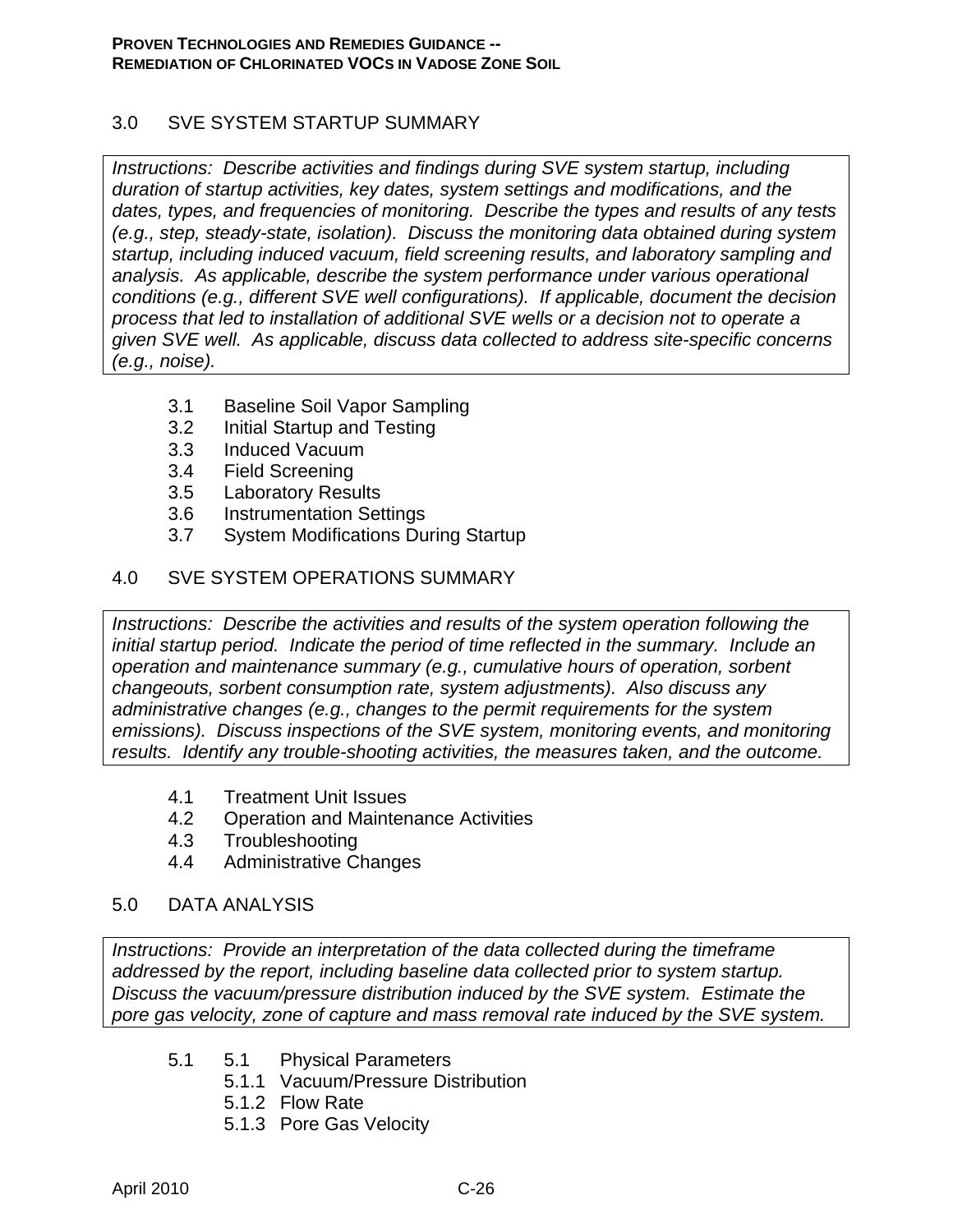- 5.1.4 Zone of Capture
- 5.2 Chemical Parameters
	- 5.2.1 Treatment Unit Influent and Effluent
	- 5.2.2 Vapor Wells
- 5.3 Mass Removal Calculations

## 6.0 CONCLUSIONS AND RECOMMENDATIONS

*Instructions: Provide conclusions regarding the system effectiveness as well as recommendations for on-going operation and maintenance of the SVE system.* 

#### 7.0 REFERENCES

#### TABLES

Well Completion Details Equipment Summary Operations and Maintenance Summary Sampling Program Summary of Samples / Data Collected Well Data Influent / Effluent Data Field Monitoring Data Field Operations Data Vacuum Distribution Flow Rate Calculations Well Pressure / Flow Relationships Calculation Summaries (air permeability, pore gas velocity, zone of capture) Test Results Summaries (step, steady-state, isolation) Mass Removal Summary

### **FIGURES**

Site Location Map Site Vicinity Map Site Plan and Well Locations Site Conceptual Model / Representative Cross Section System Layout / As-built Treatment System Schematic Schematic System Flow Diagram Isopressure Contours Concentration Distribution (multiple depth intervals) Time Concentration Graphs Cumulative Mass Removal Graphs of Test Data Zone of Capture Extent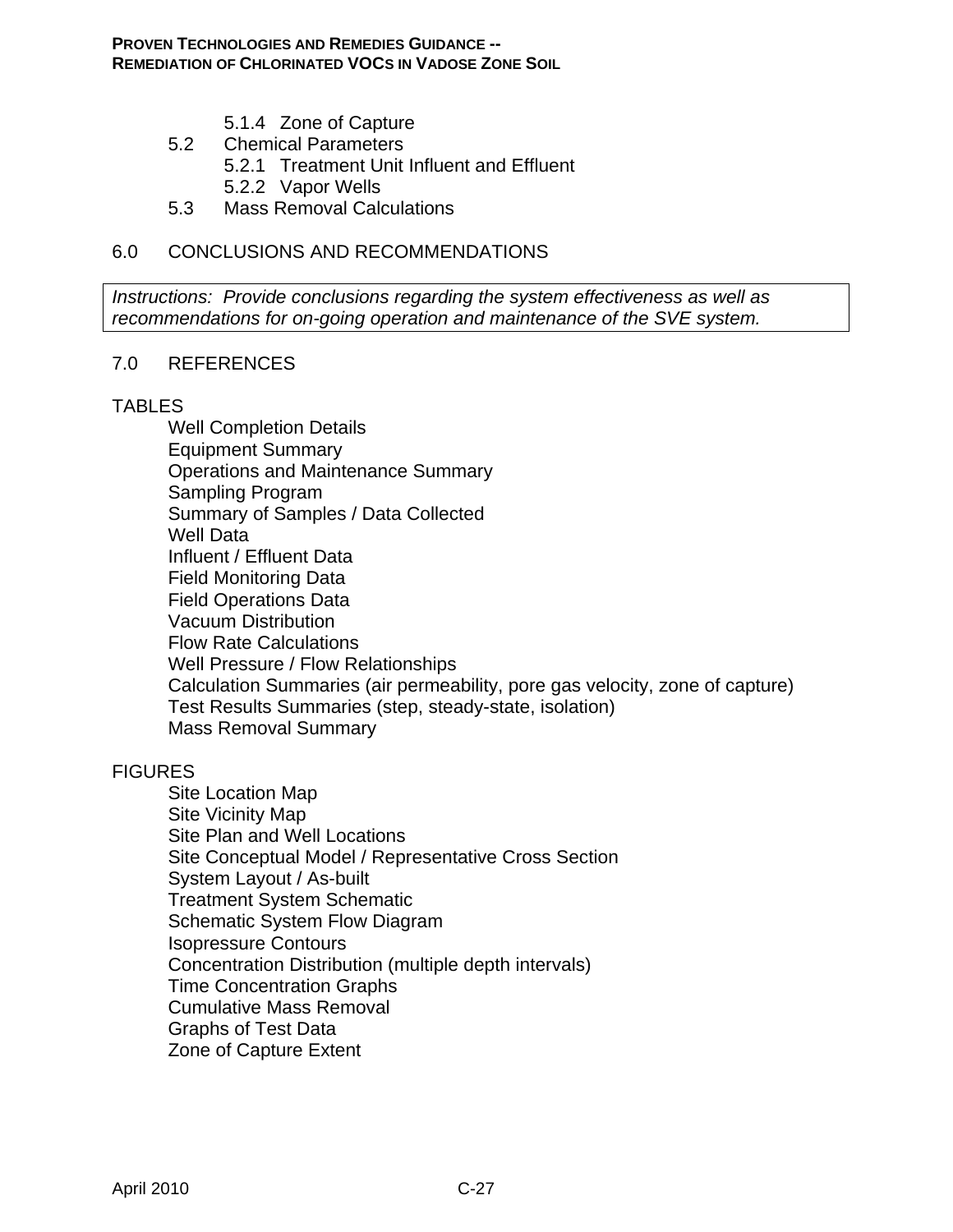**PROVEN TECHNOLOGIES AND REMEDIES GUIDANCE -- REMEDIATION OF CHLORINATED VOCS IN VADOSE ZONE SOIL**

APPENDICES

**Permits** Field Forms and Notes Laboratory Analytical Reports Residue Disposal Documentation **Calculations** Well Completion and Boring Logs Construction QA/QC Documentation of Residue Disposal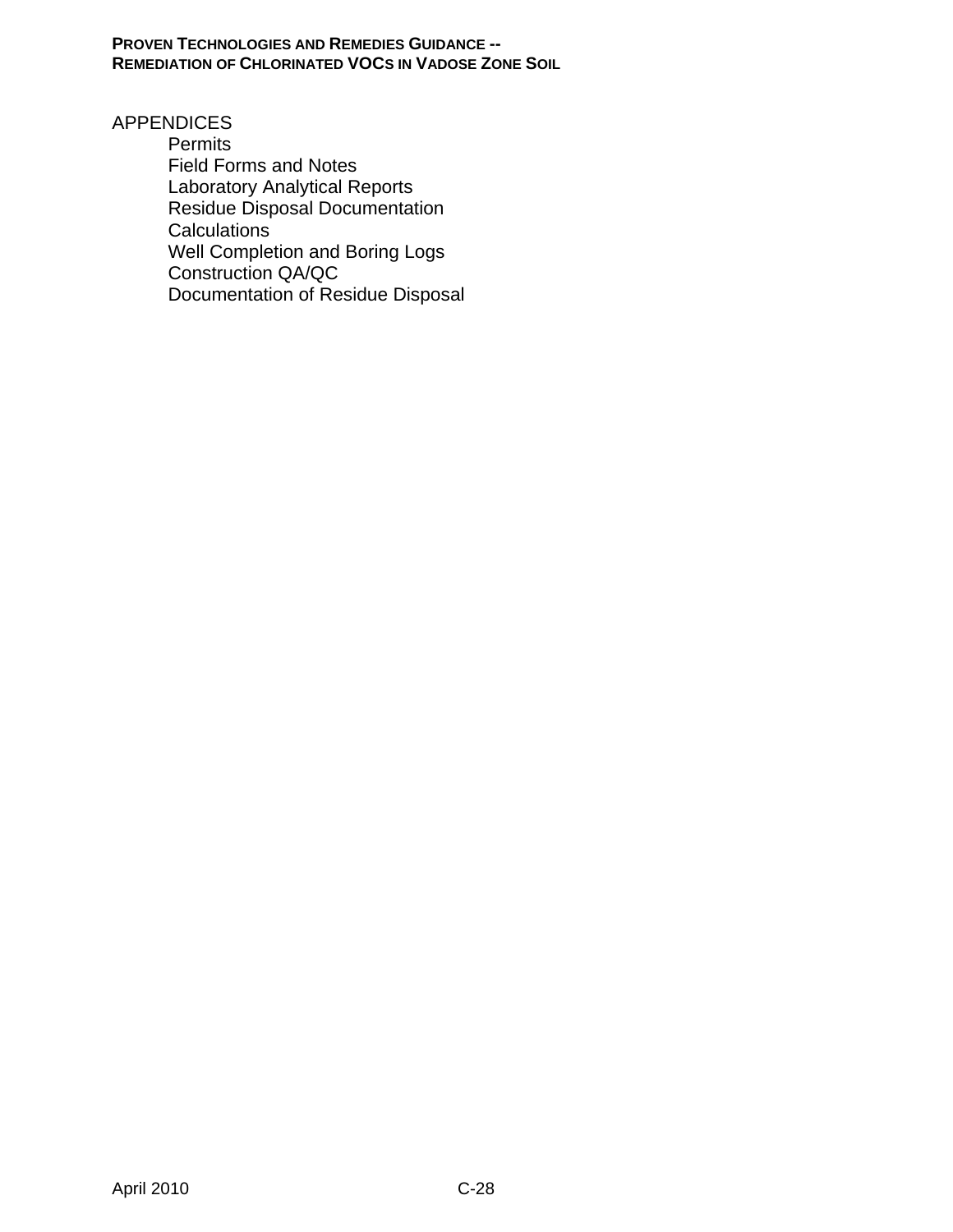### **11.0 ANNOTATED OUTLINE FOR SVE SYSTEM DESIGN DOCUMENT**

**Preface:** The following annotated outline identifies potential content for a SVE system design document. This outline is not intended to be prescriptive and should be adjusted as appropriate for site-specific conditions. Some elements identified may apply to your site, while others may not. Additional elements than are addressed by the outline may also be needed. This outline is for guidance only, and is applicable on a case-by-case basis.

## 1.0 INTRODUCTION

*Instructions: Provide a general description of the site and pilot test area. Indicate the purpose of the document. Identify the scope and RAOs of the SVE system (e.g., protect receptors from exposure to cVOCs at the surface, protection of groundwater quality, reduce groundwater cleanup time and cost, and/or restore contaminated areas to support existing and proposed land uses). Identify the performance measures and applicable data metrics. Reference a table summarizing the quantitative cleanup goals. Identify the responsible agency. Outline the document organization.* 

- 1.1 Site History, Operations, and Features
- 1.2 Purpose of Document
- 1.3 Scope and RAOs of SVE System
- 1.4 Document Organization

### 2.0 BACKGROUND INFORMATION

*Instructions: Orient the reader by providing sufficient background information about the site. Provide a brief overview of the site geology and hydrogeology and direct the reader to key project documents for further information. Provide a synopsis of the current knowledge of the nature and extent of contamination in soil, soil vapor, and groundwater, with a focus on the contaminants to be addressed by the SVE system or that may need to be considered during SVE system operation. Give a brief overview of the SVE technology being applied and indicate why SVE was selected as the remedial technology for the site. If applicable, describe results of previous pilot studies. Support this section with appropriate figures and tables.* 

- 2.1 Soil Contamination
- 2.2 Soil Gas Contamination
- 2.3 Groundwater Contamination
- 2.4 SVE as Remedial Technology for cVOCs in Vadose Zone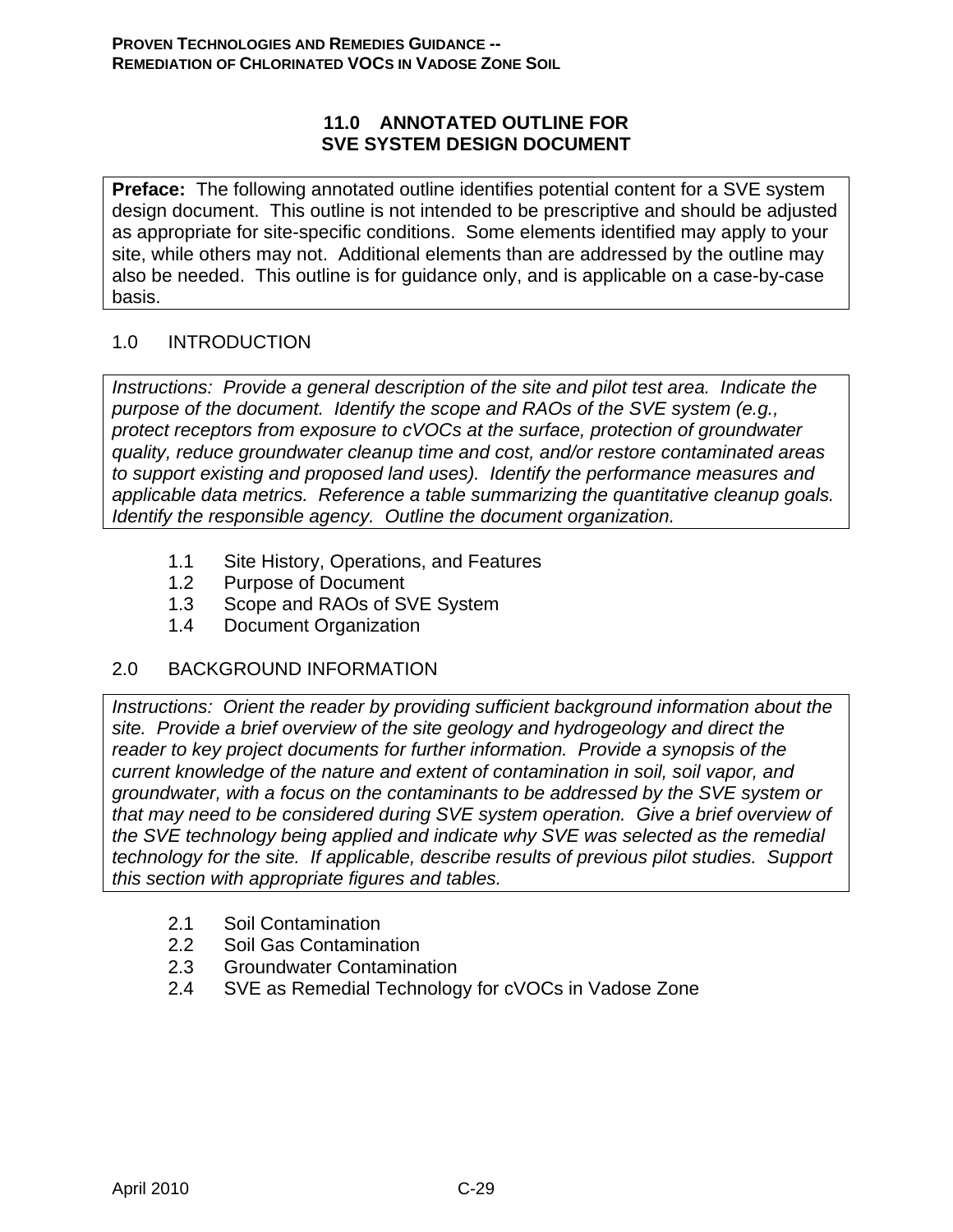### 3.0 CONCEPTUAL SITE MODEL FOR VOLATILE CONTAMINANTS

*Instructions: Provide the CSM for the SVE system. Identify the principle sources of cVOC contamination and the locations of these sources. If relevant, explain how these sources have changed over time (e.g., small core zone in shallow subsurface surrounded by a soil vapor halo, initial core area expanded by a smear zone caused by dropping groundwater levels). Describe horizontal and vertical extent of the soil vapor plume prior to start-up of the SVE system (e.g., baseline plume extent). Briefly describe the geologic materials to be remediated with emphasis on the characteristics that may affect SVE effectiveness (e.g., grain size, grain size distribution, stratification, moisture content, water table position, organic carbon content). Summarize the conceptual air flow model for the site (e.g., extent of SVE well influence, induced vacuum, air flow characteristics, potential for "short circuiting", slower cleanup of finer grained zones).* 

- 3.1 Sources of cVOCs
- 3.2 Soil Vapor Plume
- 3.3 Geology
- 3.4 Conceptual Air Flow Model

### 4.0 SVE IMPLEMENTATION PROCESS

*Instructions: Present the overall process for implementing the SVE system. Identify the permit and other administrative requirements. Identify the steps that will be used to startup and test the SVE system (e.g., baseline sampling of vapor wells, the sequence of system startup, flow rate testing, leak checks, monitoring frequencies, types of measurements/samples, treatment unit performance assessment). Discuss the activities associated on-going operation of the SVE system (e.g., measurements/ sampling to assess performance and status, inspections to ensure proper operation of equipment) and reference the O&M plan. Indicate what performance measures might trigger optimization and what steps might be taken to optimize system performance (e.g., modify system flow rates, taking a well off-line, placing additional wells on-line, treatment system adjustments). Outline an initial strategy for curtailment and closure of the SVE system. To assist with the decision process for curtailing or closing the SVE system, provide a table summarizing possible response actions for specific influent concentrations, air flow rates, and/or mass removal rates (e.g., continue operating a given SVE well if the concentration is above a certain value; if the concentration in a given SVE well falls below a given value, turn off a SVE well and evaluate concentration rebound after an appropriate period of time).* 

- 4.1 Startup and Testing
- 4.2 Long-term Operation 4.2.1 System Status and Performance Monitoring
	- 4.2.2 System Optimization
- 4.3 Curtailment and Closure Strategy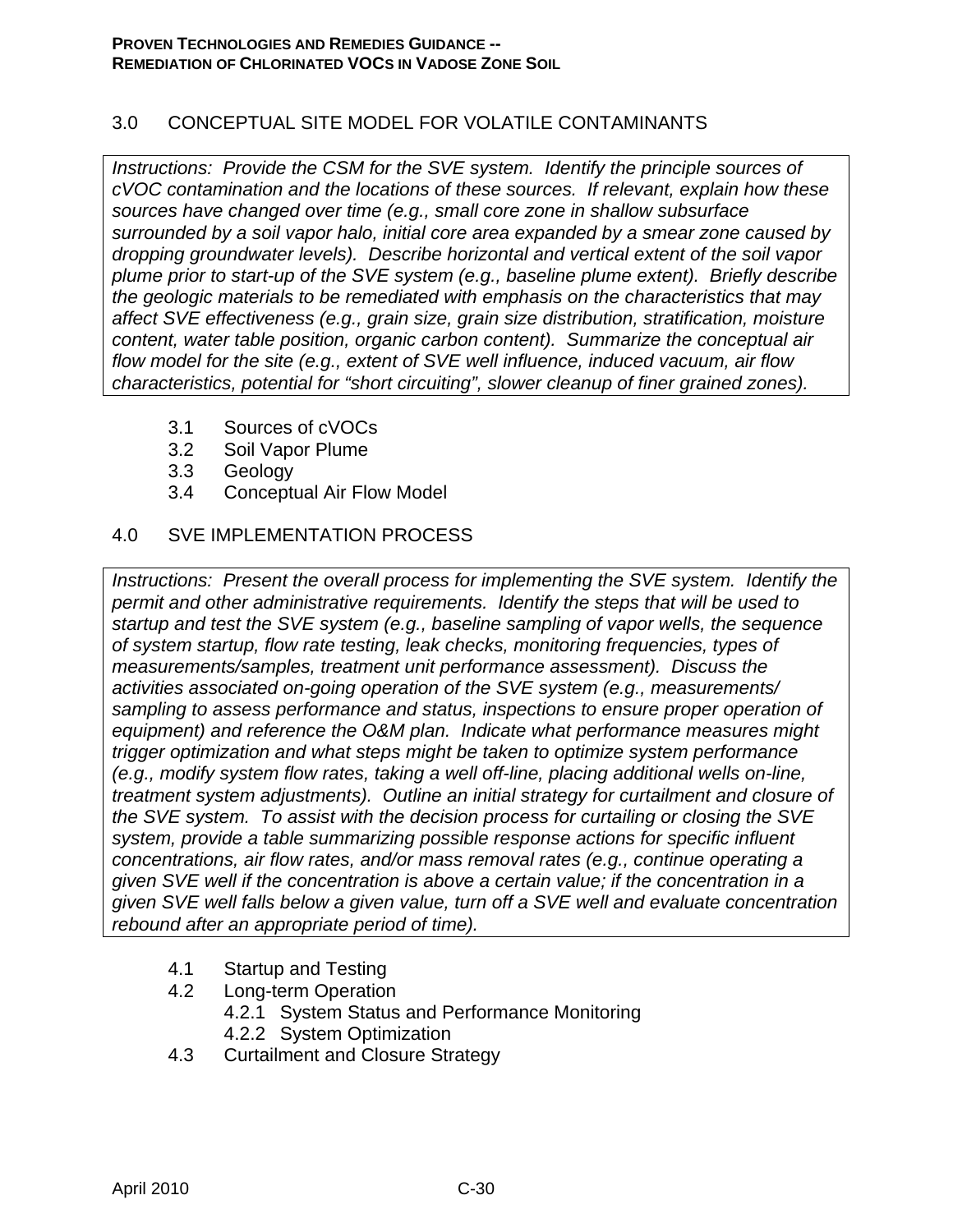## 5.0 FIELD SAMPLING PLAN FOR OPERATING SVE SYSTEM

*Instructions: Present the rationale, methods, locations, and frequencies for measurement and sampling activities related to SVE system evaluation, startup, operation, optimization, rebound assessment, and eventual closeout. Indicate that field and laboratory work will follow procedures and protocol provided in the QAPP. Address all types of samples and measurements associated with the SVE system (e.g., soil vapor, scrubber sludge, vacuum measurements). Provide tables and figures summarizing the sampling/measurement frequencies for various system components.* 

- 5.1 Sampling Locations
- 5.2 Sample Collection Procedures and Analytical Methods
- 5.3 Field Quality Control Samples
- 5.4 Sampling Frequencies

### 6.0 SVE GENERAL DESIGN AND ENGINEERING CONSIDERATIONS

*Instructions: Identify the SVE system components and provide the details regarding the design and function of each component. Indicate the design process for the SVE system (e.g., phased approach, total system approach) as well as the planned design submittals and content (e.g., drawing package will include treatment pad layout and details, piping and mechanical details, process and instrumentation diagram, and electrical single line diagram). Describe measures to be used for noise control and other considerations identified in the CEQA process. Describe the procurement process for the system components. Briefly discuss system operations, referring the reader to Section 4.0 for details. Identify the design and engineering documentation that will be prepared (e.g., design package, O&M plan, report addressing observations and difficulties encountered during the start-up period).* 

- 6.1 Soil Vapor Wells
- 6.2 Soil Gas Collection System
- 6.3 Vacuum System
- 6.4 Emission Control System
- 6.5 Utility Requirements
- 6.6 SVE System Implementation
	- 6.6.1 Engineering Design
	- 6.6.2 Procurement
- 6.7 Design Submittals
- 6.8 Construction Activities
- 6.9 Operations
	- 6.9.1 Startup and Initial Operations
	- 6.9.2 Long-Term Operations
	- 6.9.3 System Optimization
- 6.10 Documentation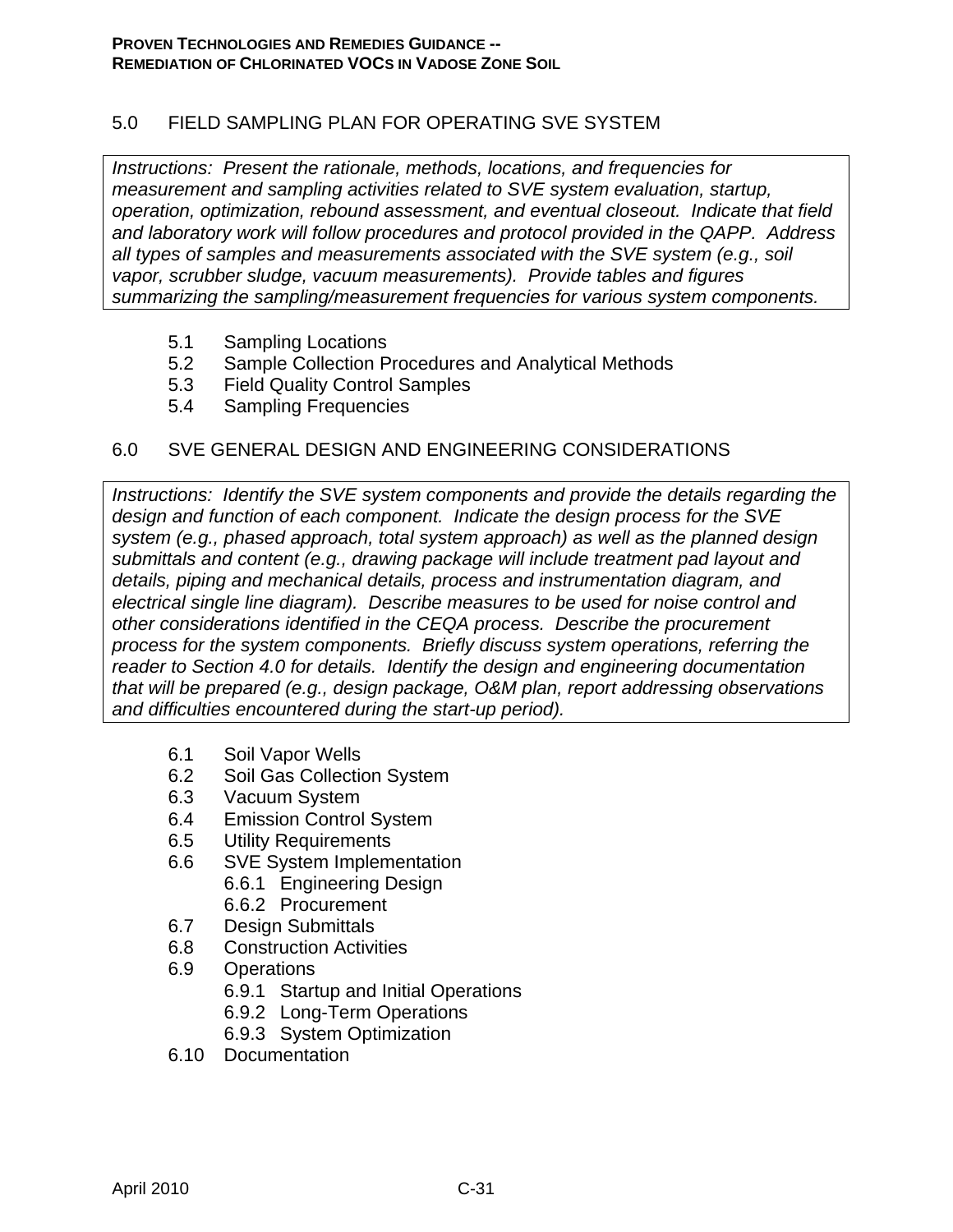### 7.0 SVE SYSTEM OPERATIONS REPORTING

*Instructions: Indicate the types and frequency of reports to be provided. Identify the purpose, objectives, and typical content of each report.* 

- 7.1 Status Reports
- 7.2 Periodic Monitoring/Operations Reports

### 8.0 RESIDUALS MANAGEMENT

*Instructions: Identify the residuals that will generated by the SVE system and how the residuals will be managed. Describe any requirements (such as secondary containment) for residual storage areas.* 

- 8.1 Liquids/Water
- 8.2 Sediments/Solids

### 9.0 QUALITY ASSURANCE PROJECT PLAN

*Instructions: Present the organization, functions, procedures, and specific QA and QC activities designed to achieve the DQOs for the SVE system.* 

- 9.1 Project Management
	- 9.1.1 Title and Approval Sheet
	- 9.1.2 Table of Contents
	- 9.1.3 Distribution List
	- 9.1.4 Project Organization
	- 9.1.5 Problem Definition/Background
	- 9.1.6 Project/Task Description and Schedule
	- 9.1.7 Data Quality Objectives and Criteria for Measurement Data
	- 9.1.8 Special Training Requirements/Certification
	- 9.1.9 Documentation and Records
- 9.2 Measurement/Data Acquisition
	- 9.2.1 Sampling Process Design
	- 9.2.2 Sampling Method Requirements
	- 9.2.3 Sample Handling and Custody Requirements
	- 9.2.4 Analytical Methods Requirements
	- 9.2.5 Quality Control Requirements
	- 9.2.6 Instrument Testing, Inspection, and Maintenance Requirements
	- 9.2.7 Instrument Calibration and Frequency
	- 9.2.8 Inspection/Acceptance Requirements for Supplies and **Consumables**
	- 9.2.9 Data Acquisition Requirements (Non-Direct Measurements)
	- 9.2.10 Data Management
- 9.3 Assessment/Oversight
	- 9.3.1 Assessments and Response Actions
	- 9.3.2 Reports to Management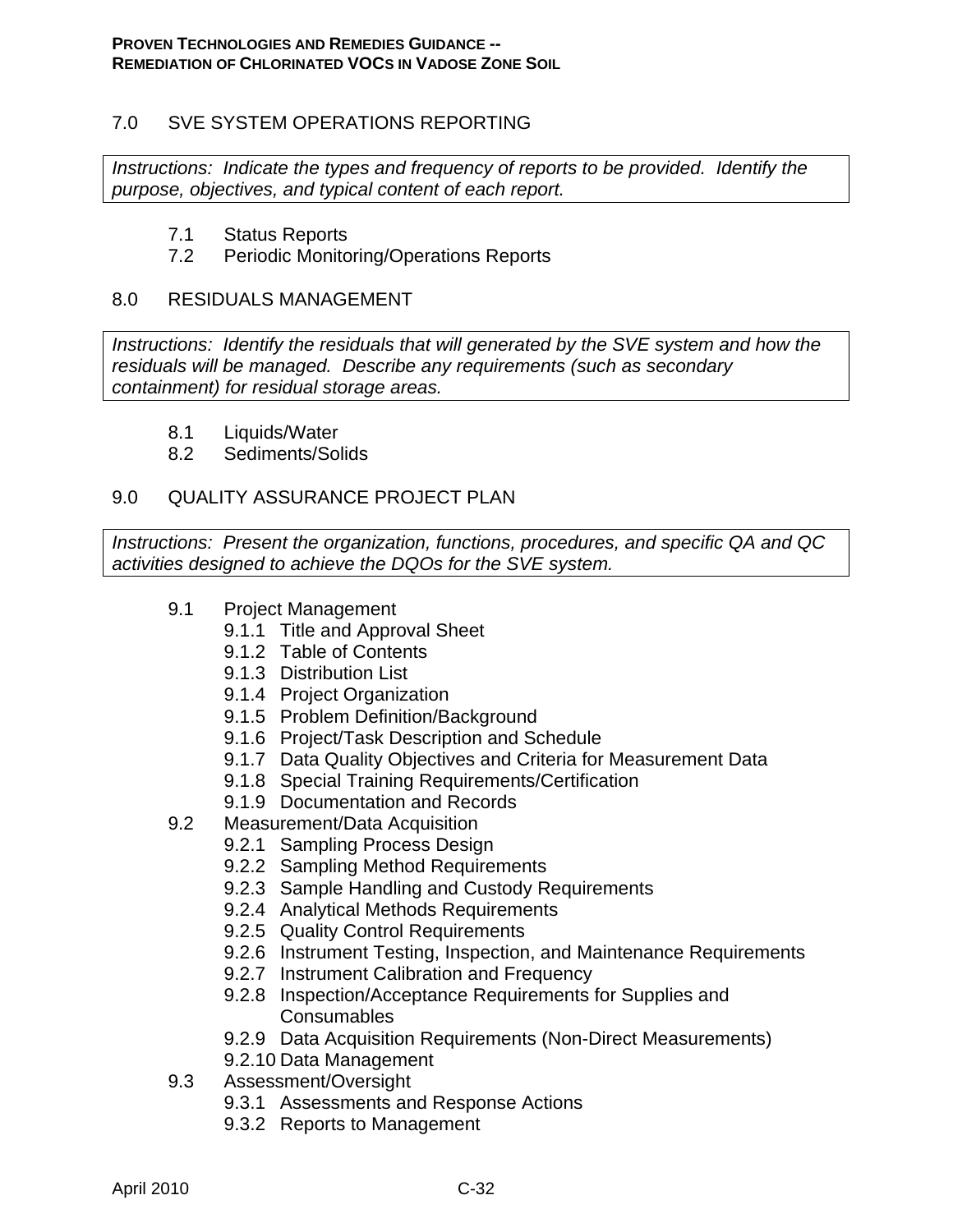- 9.4 Data Validation and Usability
	- 9.4.1 Data Review, Validation, and Verification Requirements 9.4.2 Validation and Verification Methods
	-
- 9.5 Technical Data Management

### 10.0 REFERENCES

*Instructions: Provide the references cited in the document.* 

### **TABLES**

Cleanup Goals General SVE System Operation Parameters Soil Parameters Soil Gas Sampling Locations and Frequency Emissions Sampling Frequency Residuals Sampling Frequency Measurement and Analytical Methods QC Acceptance Criteria QA Objectives for Emissions Sample Container and Holding Time Requirements

### **FIGURES**

Site Location Map SVE System Location Map SVE System Process Flow Diagram

### APPENDICES

Field Data Sheets Health and Safety Plan Standard Operation Procedures Vadose Zone Modeling **Calculations** Operations and Maintenance Plan Pilot Test Report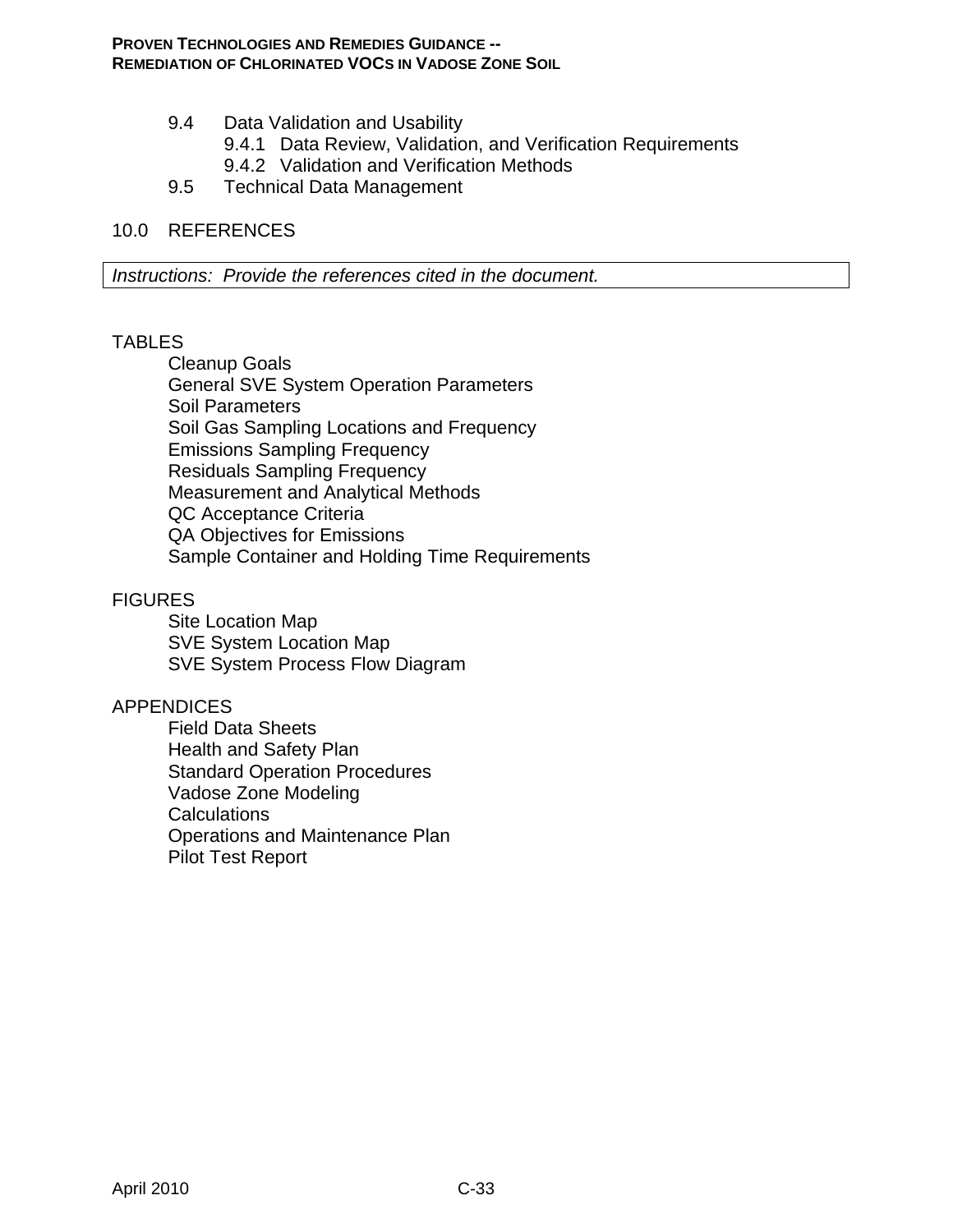### **12.0 REFERENCES**

- Beckett, G.D. and D. Huntley. 1994. Characterization of Flow Parameters Controlling Soil Vapor Extraction. *Groundwater*, v. 32, p. 239 - 247.
- DiGiulio, D.C. and R. Varadhan. 2000. Steady-State Field-Scale Gas Permeability Estimation, Pore-Gas Velocity Calculation, and Streamline Generation in a Domain Open to the Atmosphere. *Remediation: The Journal of Environmental Cleanup Costs, Technologies and Techniques*, v. 10, n. 4, p. 13 - 25.
- DiGiulio, D.C. and R. Varadhan. 2001a. Limitations of ROI Testing for Venting Design: Description of an Alternative Approach Based on Attainment of a Critical Pore-Gas Velocity in Contaminated Media. *Ground Water Monitoring and Remediation*, v. 21, n. 1, p. 97 – 114.
- DiGiulio, D.C. and R. Varadhan. 2001b. *Development of Recommendations and Methods to Support Assessment of Soil Venting Performance and Closure*. EPA 600-R-01-070. September. www.epa.gov/ada/download/reports/epa\_600\_r01\_070.pdf
- Department of Toxic Substances Control (DTSC). 2004. Guidance Document for the Implementation of United States Environmental Protection Agency Method 5035: Methodologies for Collection, Preparation, Storage, and Preservation of Soils to be Analyzed for Volatile Organic Compounds. November. 10.39.0.144/SiteCleanup/upload/HWMP\_Guidance\_Method-5035.pdf
- DTSC/ Los Angeles Regional Water Quality Control Board (LARWQCB). 2003 (revision pending). Advisory – Active Soil Gas Investigations. January. 10.39.0.144/lawsregspolicies/policies/SiteCleanup/upload/SMBR\_ADV\_activesoilgasinvst.pdf
- Groundwater Resources Association of California (GRA). 1997. Innovative Soil Gas Monitoring and Remediation Applications. GRA Seminar Series. September.
- Johnson, P.C., M.W. Kemblowski, and R.L. Johnson. 1999. Assessing the Significance of Subsurface Contaminant Vapor Migration to Enclosed Spaces: Site-Specific Alternatives to Generic Estimates. *Journal of Soil Contamination*, v. 8, no. 3, p. 389 - 421.
- Johnson, P.C. and R.A. Ettinger. 1994. Consideration for the Design of In Situ Vapor Extraction Systems: Radius of Influence vs. Zone of Remediation. *Ground Water Monitoring and Remediation*, v. 14, n. 3, p. 123-128.
- Shan, C., R. Falta, and I. Javandel. 1992. Analytical Solutions for Steady State Gas Flow to a Soil Vapor Extraction Well. *Water Resources Research*, v. 28, n. 4, p. 1105 - 1120.
- United States Army Corps of Engineers (USACE). 2002. *Engineering and Design: Soil Vapor Extraction and Bioventing*. Department of the Army, Document No. 1110-1-4001, June 2, 2002. 140.194.76.129/publications/eng-manuals/em1110-1-4001/toc.htm
- United States Environmental Protection Agency (USEPA). 2006. *Off-Gas Treatment Technologies for Soil Vapor Extraction Systems: State of the Practice*. EPA 542- R-05-028. March. www.clu-in.org/download/remed/EPA542R05028.pdf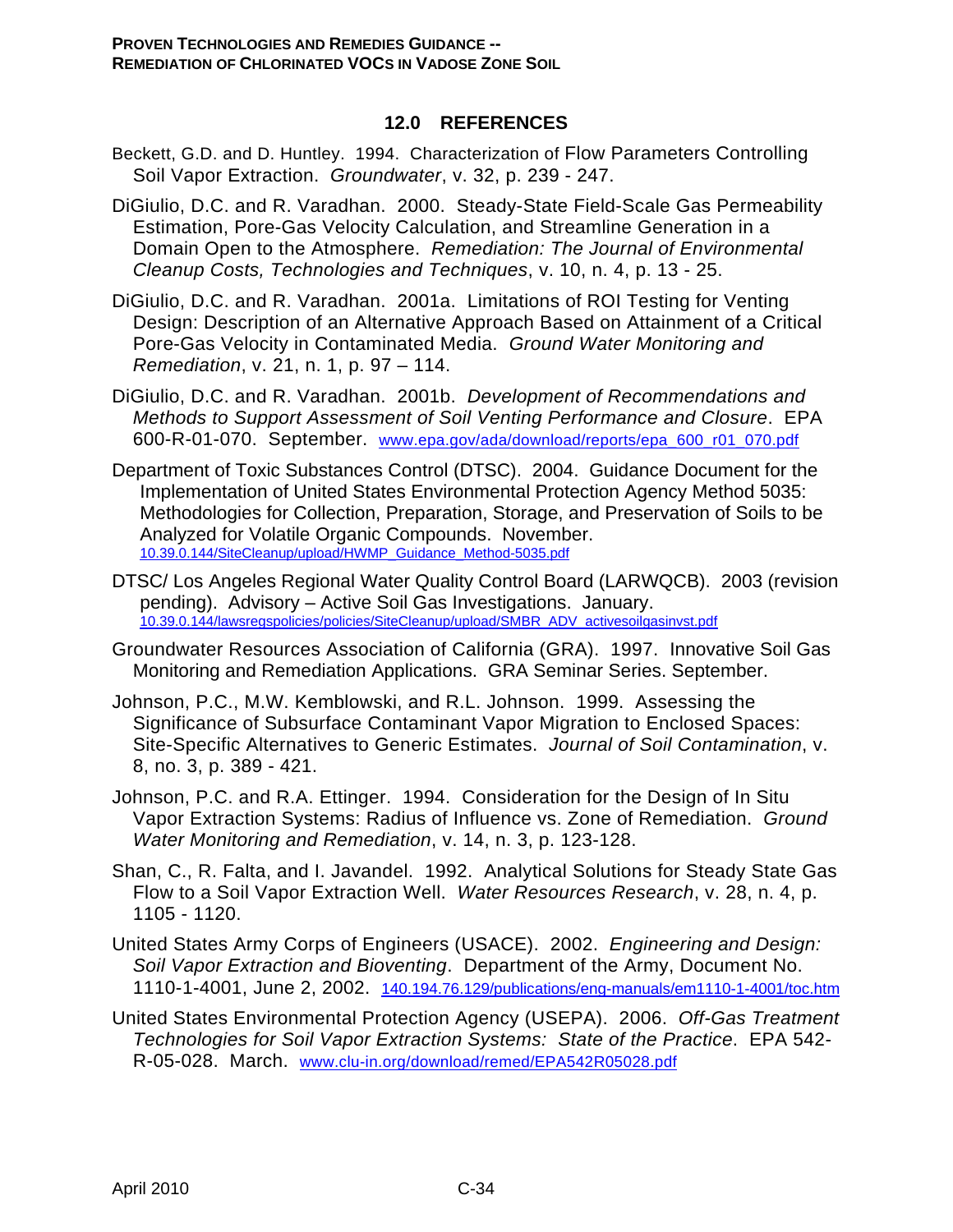# **APPENDIX D**

# **LINK TO ADDITIONAL RESOURCES**

The following resources from the *PT&R Guidance – Remediation of Metals in Soil* are also applicable to cVOCs.

Annotated Outline for Site Characterization Report Characterization Phase Workplan (Outline) Example for Bridging Memorandum **Example for Statement of Basis**<br>
Remedial Action Plan Sample **Example Statement of Basis**<br>
Removal Action Workplan Samp Scope of Work for Corrective Measures Study<br>
Excavation, Disposal, and Restoration Plan Sample Transportation Plan (Outline) Excavation, Disposal, and Restoration Plan Sample Transportation Plan (Outline)<br>Annotated Outline for Excavation Completion Report Public Participation Sample Documents Annotated Outline for Excavation Completion Report

Removal Action Workplan Sample<br>Scope of Work for Interim Measures

These appendices can be downloaded individually at the following location: www.dtsc.ca.gov/SiteCleanup/PTandR.cfm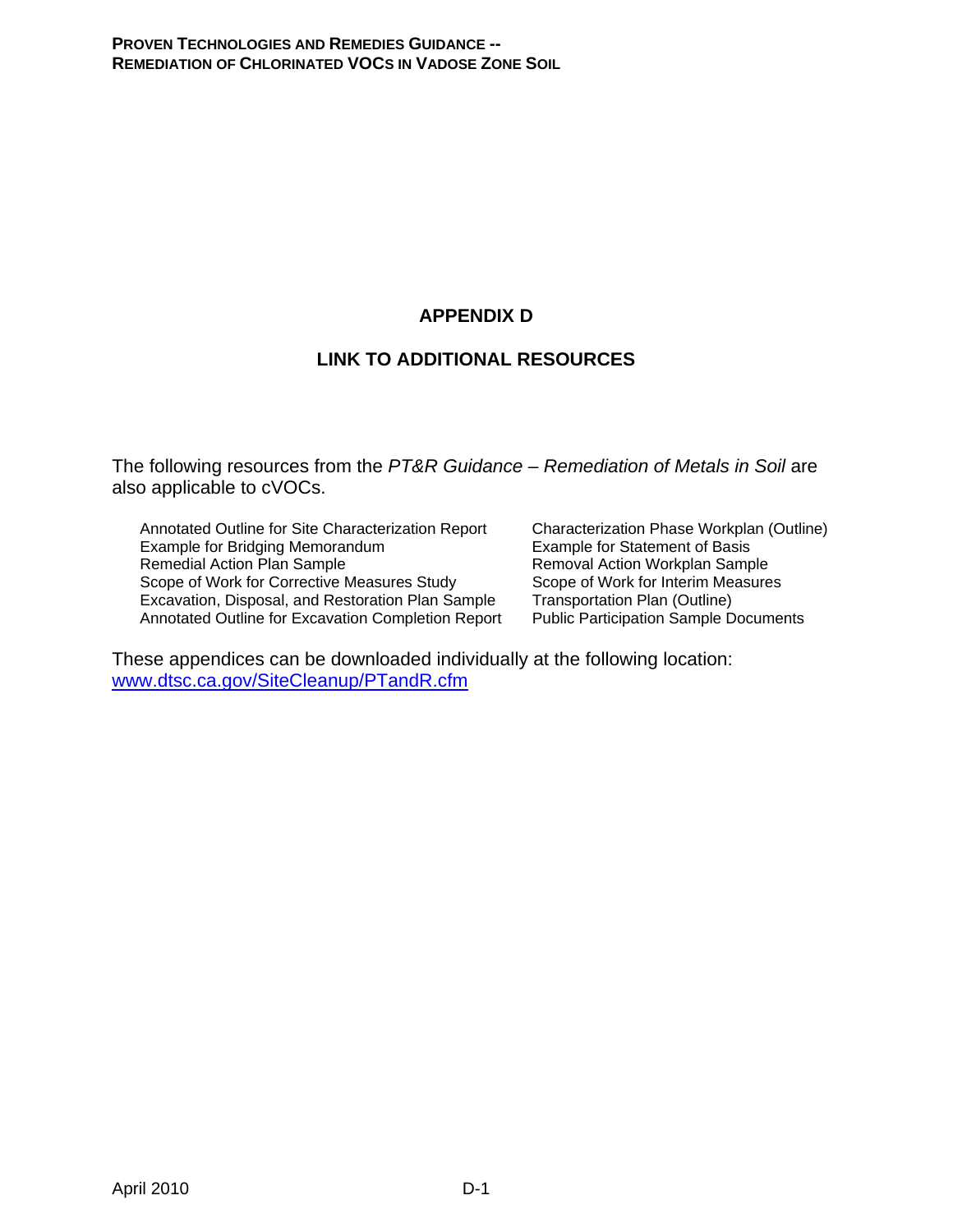### **APPENDIX E CONFIRMATION SAMPLING FOR SOIL EXCAVATIONS**

### **Introduction**

Confirmation sampling is conducted to determine whether the remedial action objectives (RAOs) for the soil excavation have been achieved. The remediation by excavation may address all or some of the following exposure pathways.

**Soil Matrix RAOs.** Soil matrix RAOs are developed for groundwater protection (soil leaching to groundwater pathway) and alleviation of direct contact exposure scenarios (dermal, ingestion, and particulate inhalation). Confirmatory soil matrix sampling involves the collection of samples from the floor and sidewalls of the excavation to demonstrate that contaminated soil was successfully removed.

**Soil Gas RAOs.** Soil gas RAOs typically are developed to alleviate vapor intrusion and outdoor air exposure. To verify that residual soil gas contamination is protective of human health, soil gas samples are collected around the perimeter of the excavation, and below the excavation footprint and/or within excavation backfill.

Confirmation sampling results can be used to support a post-remediation evaluation of risk (see Sections 6.5 and 8.8 of the main text).

### **Confirmation Sampling Plan**

Confirmation sampling activities should be conducted in accordance with an approved confirmation sampling plan. The plan should consider the following:

- Soil gas and soil matrix samples should have the highest possible data quality objectives (DQOs).
- Statistical strategies that employ grids to facilitate the unbiased selection of sampling points should be used as appropriate. These strategies should provide a 95-percent confidence level of verifying the presence or absence of contamination.
- Flexibility to modify the sampling approach based on field observations and sampling results should be included. For example, non-statistical sampling may be used to evaluate areas where soil staining, odors, or hot spots are observed.
- Logistical considerations that may affect confirmation sampling approaches should be considered (e.g., sampling the sidewalls of a shored excavation).

The following resources may be useful in the development of the confirmation sampling plan:

• Advisory – Active Soil Gas Investigations (DTSC/LARWQCB, 2003)<sup>1</sup>

1

<sup>1</sup> Check the following link for the most current version of the document: www.dtsc.ca.gov/SiteCleanup/Vapor\_Intrusion.cfm#Vapor\_Intrusion\_Guidance\_Documents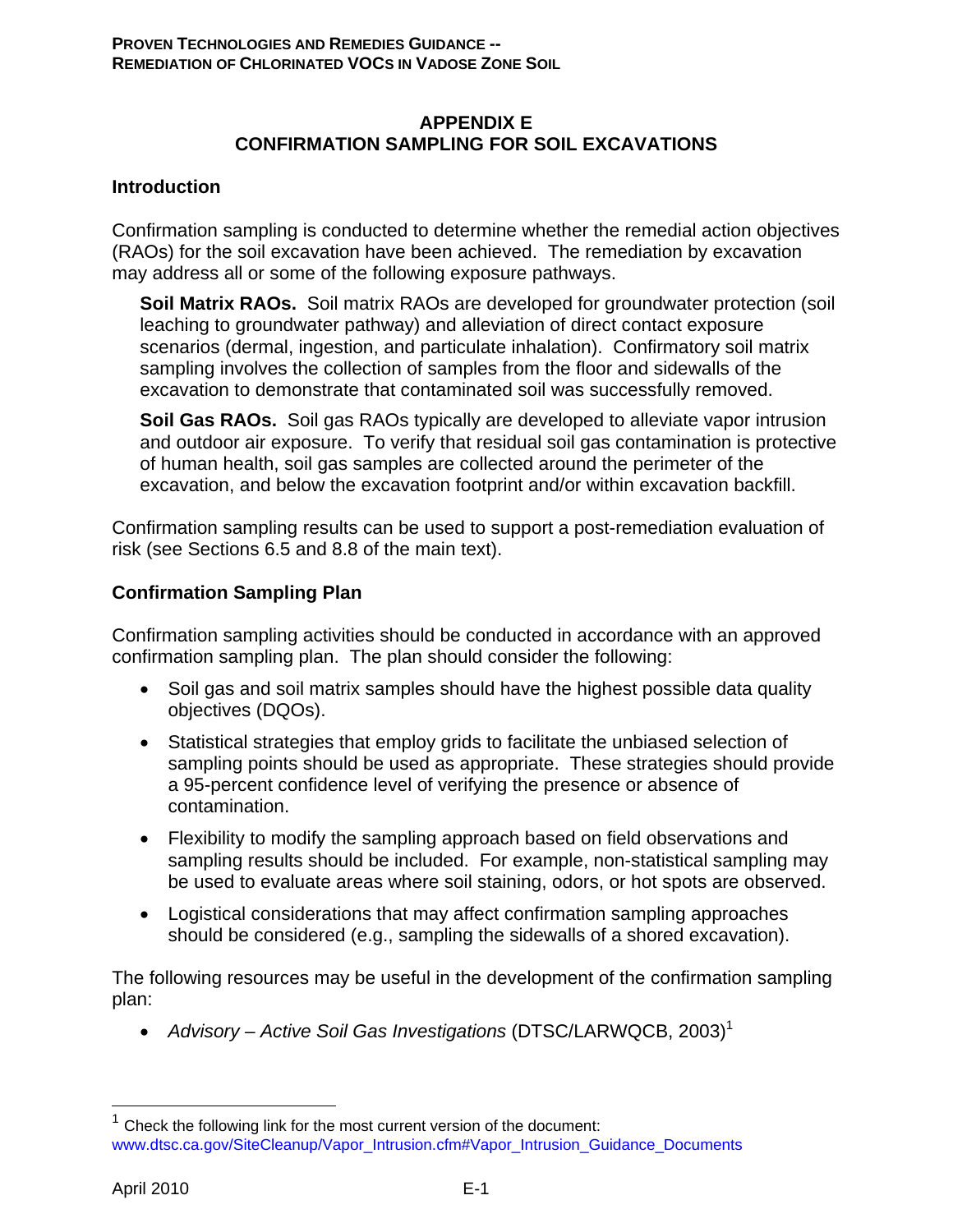- *Interim Final Guidance for the Evaluation and Mitigation of Subsurface Vapor Intrusion to Indoor Air, Revised* (DTSC, 2005)<sup>1</sup>
- *Guidance Document for the Implementation of United States Environmental Protection Agency Method 5035: Methodologies for Collection, Preparation, Storage, and Preparation of Soils to be Analyzed for Volatile Organic Compounds* (DTSC, 2004)
- *Guidance on Choosing a Sampling Design for Environmental Data Collection for Use in Developing a Quality Assurance Project Plan, EPA QA/G-5S* (USEPA, 2002)
- *Guidance on Systematic Planning Using the Data Quality Objective Process, EPA QA/G-4* (USEPA, 2006a)
- *Data Quality Assessment: A Reviewer's Guide, EPA QA/G-9R* (USEPA, 2006b)
- *Data Quality Assessment: Statistical Methods for Practitioners, EPA QA/G-9S* (USEPA, 2006c)
- *SW-846 On-Line* (USEPA, SW-846 On-Line)
- *Technical and Regulatory Guidance for the Triad Approach: A New Paradigm for Environmental Project Management* (ITRC, 2003)

Additional resources are available on the USEPA and Interstate Technology and Requlatory Council (ITRC) web-sites (www.clu-in.org; www.itrcweb.org), among other sources. Attachment A of this appendix provides an annotated outline for a confirmation sampling plan.

# **Soil Matrix Samples**

Soil matrix samples are typically collected from the floor and sidewalls of the excavation using the sampling design identified in the confirmation sampling plan. These samples should be collected in accordance with USEPA Method 5035 (DTSC, 2004). Soil matrix sampling strategies based on incremental sampling methodology (ISM) are the subject of growing interest in the field of environmental restoration. However, ISM has yet to be fully accepted by the scientific community. The ITRC is currently developing ISM guidance and provides links related resources on its web-site<sup>2</sup>. If ISM is being considered for a given site, DTSC should be consulted to obtain concurrence with its use in confirmation sampling.

Post-excavation soil matrix sampling should occur as soon as possible after completion of excavation activities. Soil matrix samples should not be obtained from exposed excavation surfaces. Rather, soil matrix samples should be collected approximately six to eight inches interior to the exposed surface to alleviate potential sample bias due to the volatilization of contaminants.

 $\overline{a}$ <sup>2</sup> www.itrcweb.org/teampublic\_ISM.asp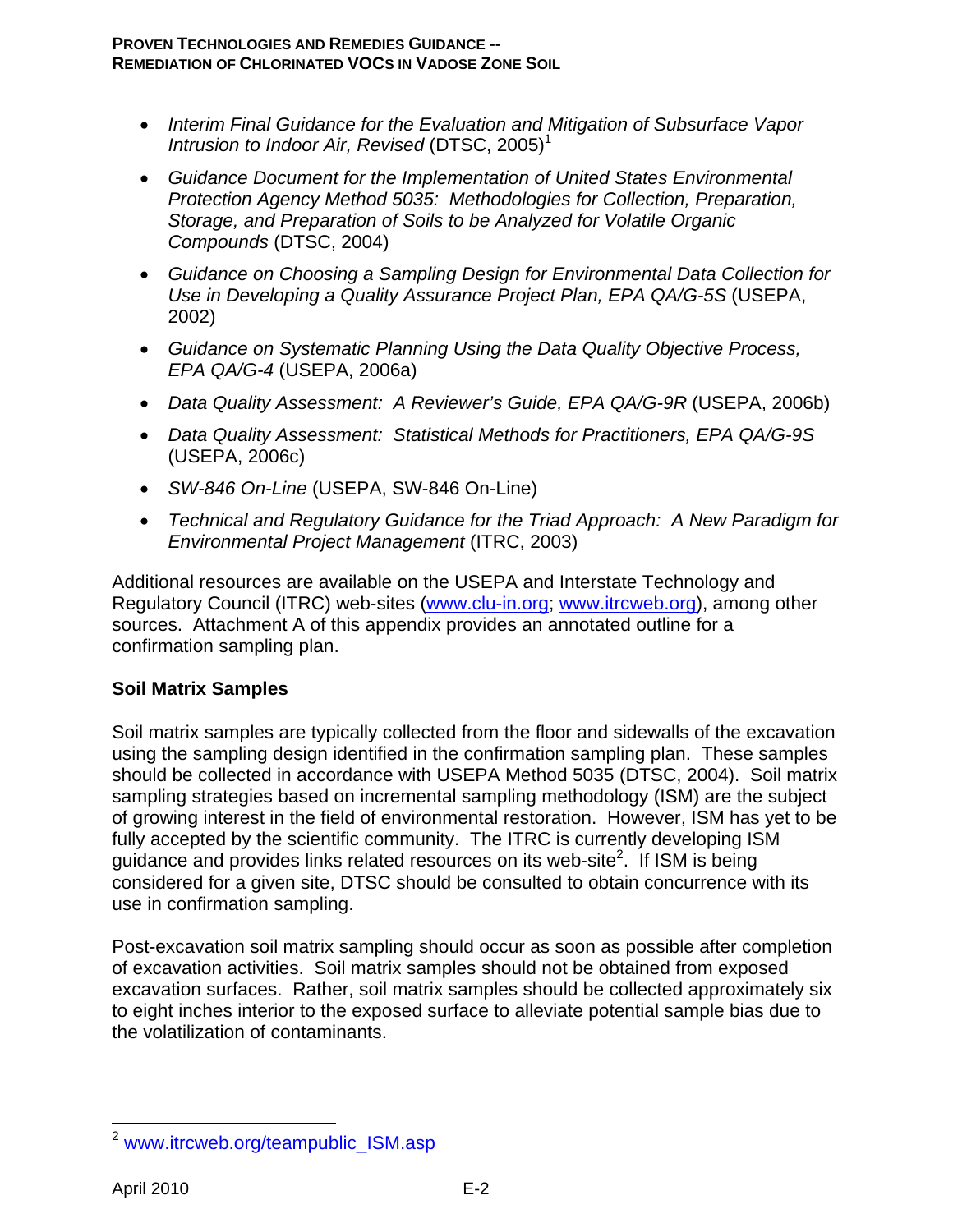#### **PROVEN TECHNOLOGIES AND REMEDIES GUIDANCE -- REMEDIATION OF CHLORINATED VOCS IN VADOSE ZONE SOIL**

### **Soil Gas Samples**

Soil gas samples should be collected from the around the perimeter of the excavation, and within and/or below the excavation footprint to evaluate the effectiveness of the remedy on eliminating the possibility of vapor intrusion. These samples should be collected at least five feet from exposed soil surfaces to minimize the effects of atmospheric influences on sample representativeness. Soil gas samples should be collected in accordance with DTSC/LARWQCB (2003) which recommends the installation of semi-permanent soil vapor probes.

Non-excavated subsurface cVOC sources can potentially contaminate clean backfilled material through vapor transport. Hence, where excavations are above contaminated groundwater or adjacent to cVOC hot spots, soil gas monitoring will be necessary to determine if the RAOs have been achieved. The duration of the post-excavation monitoring within the backfilled material and adjacent to the excavation pit should be based upon the time needed to re-establish subsurface equilibrium. The time to reach steady-state conditions can be determined using the methods described in Johnson et al. (1999). These timeframes can be lengthy for large excavations. If these monitoring timeframes are incompatible with schedules for property redevelopment, consideration should be given to expanding the size of the proposed excavation.

### **References**

- Department of Toxic Substances Control (DTSC). 2004. *Guidance Document for the Implementation of United States Environmental Protection Agency Method 5035: Methodologies for Collection, Preparation, Storage, and Preservation of Soils to be Analyzed for Volatile Organic Compounds*. November. 10.39.0.144/SiteCleanup/upload/HWMP\_Guidance\_Method-5035.pdf
- DTSC. 2005 (revision pending). *Interim Final Guidance for the Evaluation and Mitigation of Subsurface Vapor Intrusion to Indoor Air, Revised*. February. 10.39.0.144/AssessingRisk/upload/HERD\_POL\_Eval\_Subsurface\_Vapor\_Intrusion\_interim\_final.pdf
- DTSC/ Los Angeles Regional Water Quality Control Board (LARWQCB). 2003 (revision pending). *Advisory – Active Soil Gas Investigations*. January. 10.39.0.144/lawsregspolicies/policies/SiteCleanup/upload/SMBR\_ADV\_activesoilgasinvst.pdf
- Interstate Technology and Regulatory Council (ITRC). 2003. *Technical and Regulatory Guidance for the Triad Approach: A New Paradigm for Environmental Project Management*. December. www.itrcweb.org/Documents/SCM-1.pdf
- Johnson, P.C., M.W. Kemblowski, and R.L. Johnson. 1999. Assessing the Significance of Subsurface Contaminant Vapor Migration to Enclosed Spaces: Site-Specific Alternatives to Generic Estimates. *Journal of Soil Contamination*, v. 8, no. 3, p. 389 - 421.
- USEPA. 2002. *Guidance on Choosing a Sampling Design for Environmental Data Collection for Use in Developing a Quality Assurance Project Plan, EPA QA/G-5S*. EPA/240/R-02/005. December. www.epa.gov/quality/qa\_docs.html
- USEPA. 2006a. *Guidance on Systematic Planning Using the Data Quality Objective Process, EPA QA/G-4*. EPA/240/B-06/001. February. www.epa.gov/quality/qa\_docs.html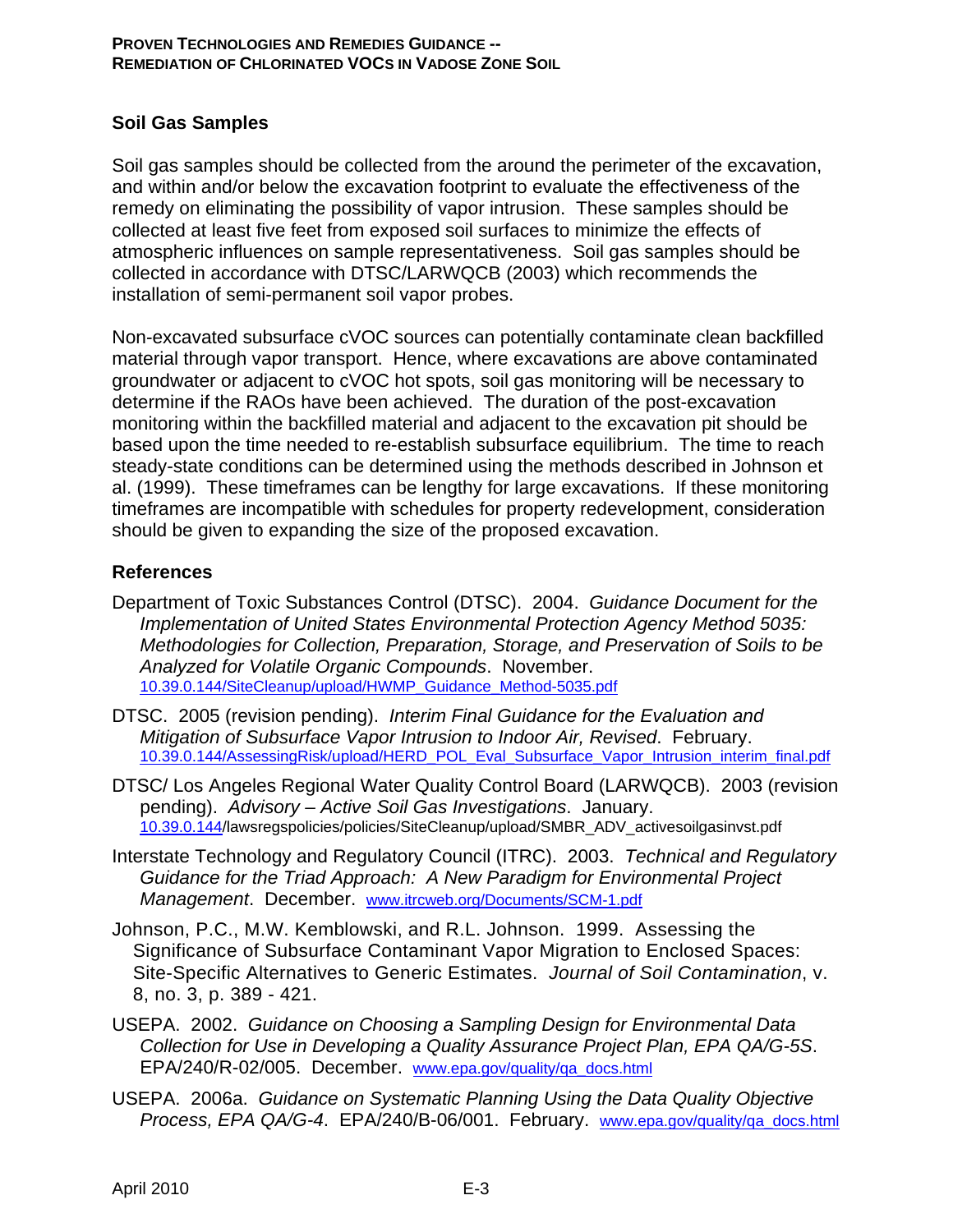#### **PROVEN TECHNOLOGIES AND REMEDIES GUIDANCE -- REMEDIATION OF CHLORINATED VOCS IN VADOSE ZONE SOIL**

- USEPA. 2006b. *Data Quality Assessment: A Reviewer's Guide, EPA QA/G-9R*. EPA/240/B-06/002. February. www.epa.gov/quality/qa\_docs.html
- USEPA. 2006c. *Data Quality Assessment: Statistical Methods for Practitioners, EPA QA/G-9S*. EPA/240/B-06/003. February. www.epa.gov/quality/qa\_docs.html
- USEPA. SW-846 On-Line: Test Methods for Evaluating Solid Waste, Physical/Chemical Methods. http://www.epa.gov/waste/hazard/testmethods/sw846/online/index.htm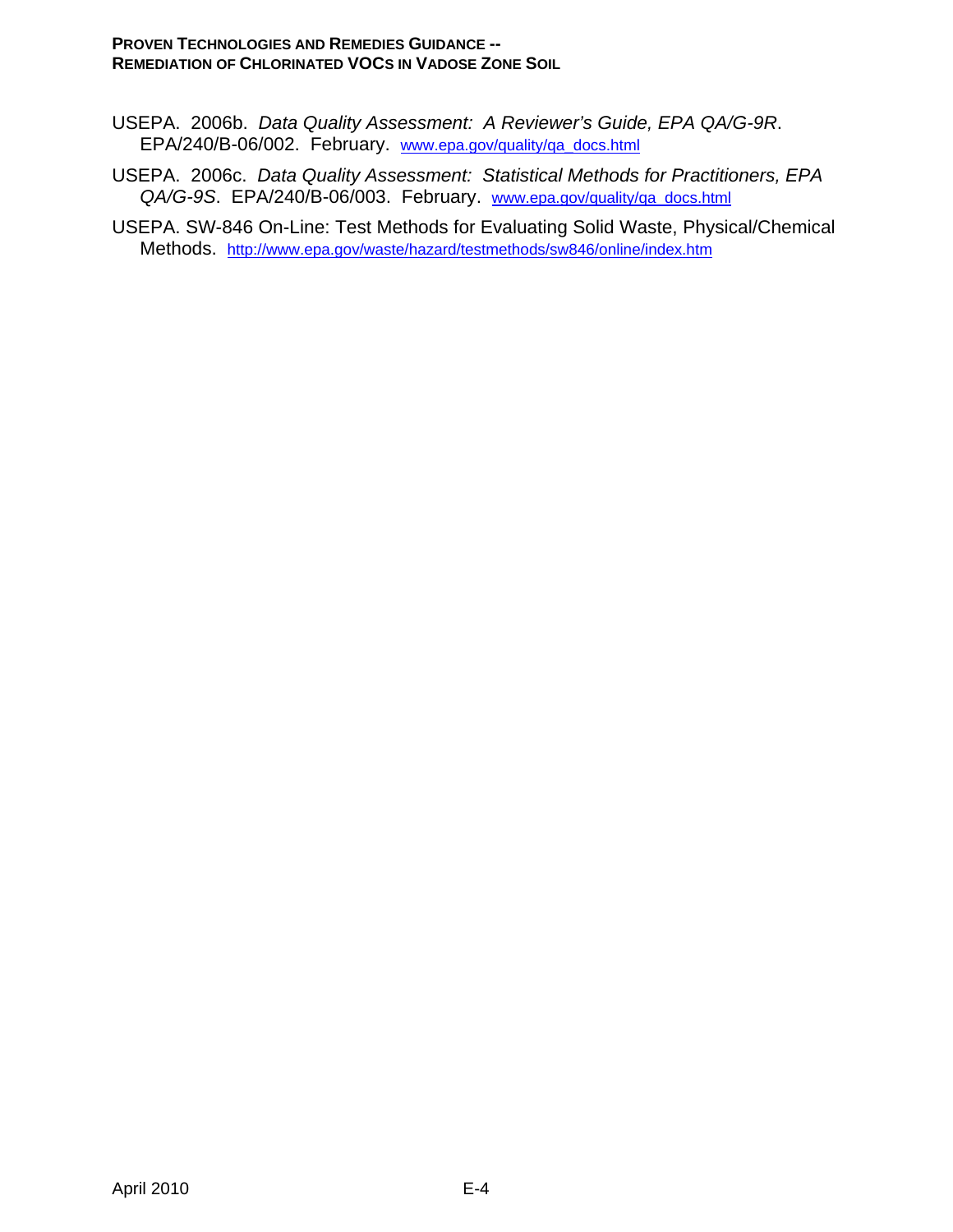### **ATTACHMENT A ANNOTATED OUTLINE CONFIRMATION SAMPLING PLAN FOR SOIL EXCAVATIONS**

**Preface:** The following annotated outline identifies potential content for a confirmation sampling plan. The outline is not intended to be prescriptive and should be adjusted as appropriate for site-specific conditions. Some elements identified may apply to your site, while others do not. Additional elements than are addressed by the outline may also be needed. This outline is for guidance only, and is applicable on a case-by-case basis.

### 1.0 INTRODUCTION

*Instructions: Describe the site location, description, and history. Identify the purpose, scope and objective of the confirmation sampling. Identify the responsible agency, project organization, and responsibilities. If the confirmation sampling plan is a standalone document, this section should be more comprehensive.* 

- 1.1 Site Location, Description, and History
- 1.2 Purpose, Scope, and Objectives of Confirmation Sampling 1.2.1 Demonstrate Achievement of RAOs
	-
	- 1.2.2 Waste Characterization
- 1.3 Responsible Agency
- 1.4 Project Organization and Responsibilities

### 2.0 SUMMARY OF EXISTING SITE DATA

*Instructions: Briefly summarize the existing site data. Identify the estimated nature and extent of contamination. Include figures, such as plume maps and geological cross sections, that support the discussion.* 

# 3.0 SUMMARY SOIL REMOVAL ACTIONS

*Instructions: Describe the soil removal actions to be taken prior to confirmation sampling. Identify the RAOs, cleanup goals, and regulatory criteria. Support the discussion with appropriate figures (e.g., a figure showing the estimated vertical and lateral extent of the excavation). Describe the approach to excavation activities and confirmation sampling (e.g., sequencing of excavation, logistical considerations, confirmation sampling, laboratory turnaround time, data evaluation and decision to backfill excavation).* 

- 3.1 Summary of Soil Removal Objectives
	- 3.1.1 Extent of Excavation
	- 3.1.2 Waste Characterization
	- 3.1.3 [Other appropriate subsections as applicable]
- 3.2 Cleanup Goals and Regulatory Criteria
- 3.3 Role and Timing of Confirmation Sampling in the Decision Process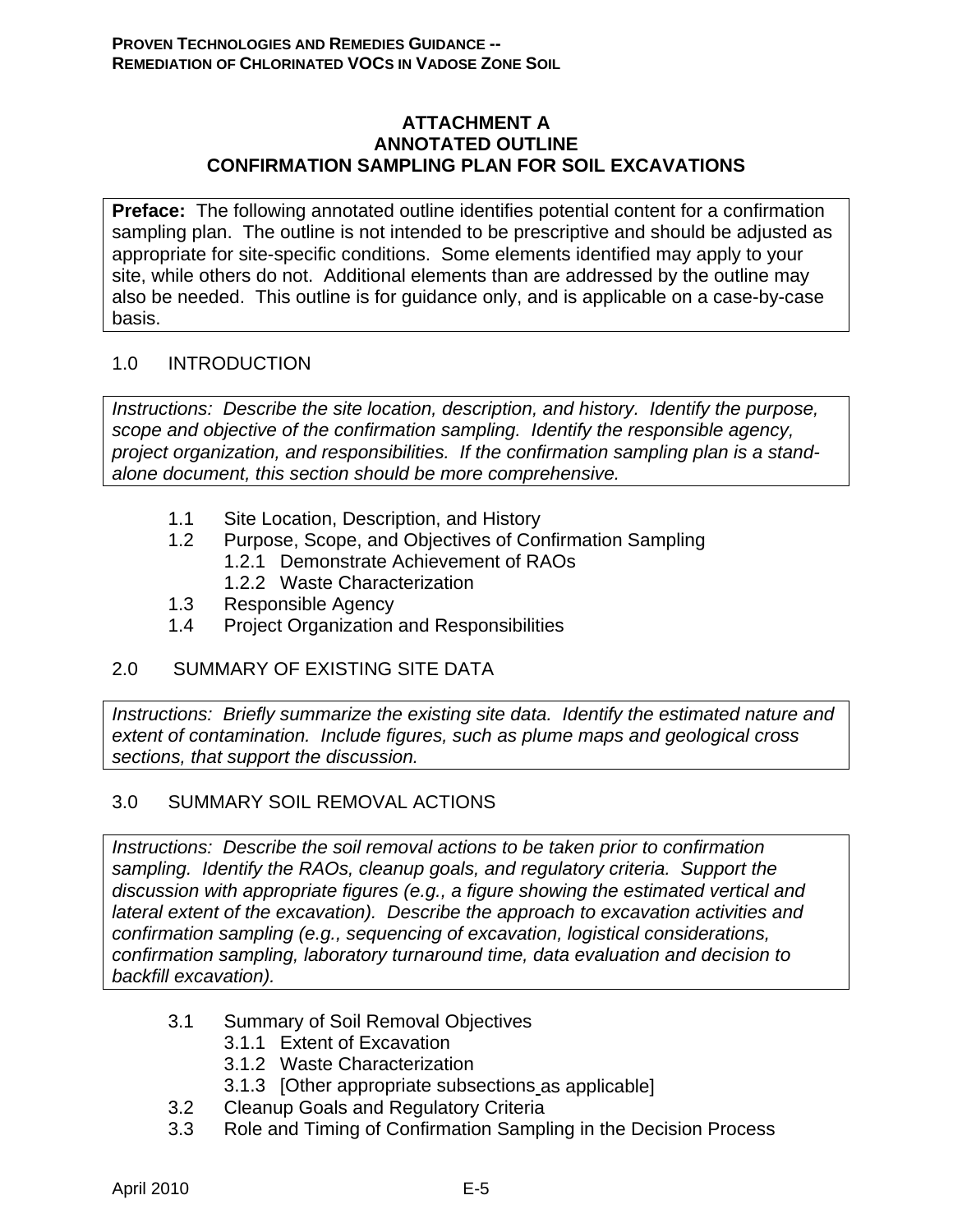# 4.0 CONFIRMATION SAMPLE COLLECTION

*Instructions: Describe the sampling design that will be used to confirm that soil excavation efforts have achieved RAOs. Provide the objectives and rationale for sample locations and frequencies. Identify considerations for the timing of sample collection relative to excavation and/or backfill activities. If applicable, describe the method for establishing a sampling grid. Identify the sampling requirements and contingencies for unexpected conditions. Provide general sample collection and preservation procedures, and analytical methods. Reference the applicable field sampling plan.* 

- 4.1 Sampling Objectives
- 4.2 Sampling Design and Rationale
- 4.3 Sample Locations and Depths
	- 4.3.1 Rationale for Soil Sampling
	- 4.3.2 Rationale for Soil Gas Sampling
- 4.4 Sampling Requirements
- 4.5 Sampling and Analysis
	- 4.5.1 General Sample Collection Procedures
		- 4.5.1.1 Soil Matrix
		- 4.5.1.2 Soil Gas
	- 4.5.2 Laboratory Analytical Methods
	- 4.5.3 Quality Assurance/Quality Control
- 4.6 Contingencies for Unexpected Conditions

# 5.0 CONFIRMATION SAMPLE COLLECTION FOR WASTE CHARACTERIZATION

*Instructions: Describe the sample collection methods for characterizing excavated soil prior to disposal or reuse and to identify the need for treatment prior to disposal. Indicate the sample collection frequency and rationale. Identify the sample requirements (e.g., discrete samples, composite samples). Provide general sample collection and preservation procedures, and analytical methods. Reference the applicable field sampling plan.* 

- 5.1 Sampling Objectives
- 5.2 Sampling Design and Rationale
- 5.3 Sample Locations
- 5.4 Sampling Requirements
- 5.5 Sampling and Analysis
	- 5.5.1 General Sample Collection Procedures
	- 5.5.2 Laboratory Analytical Methods
	- 5.5.3 Quality Assurance/Quality Control